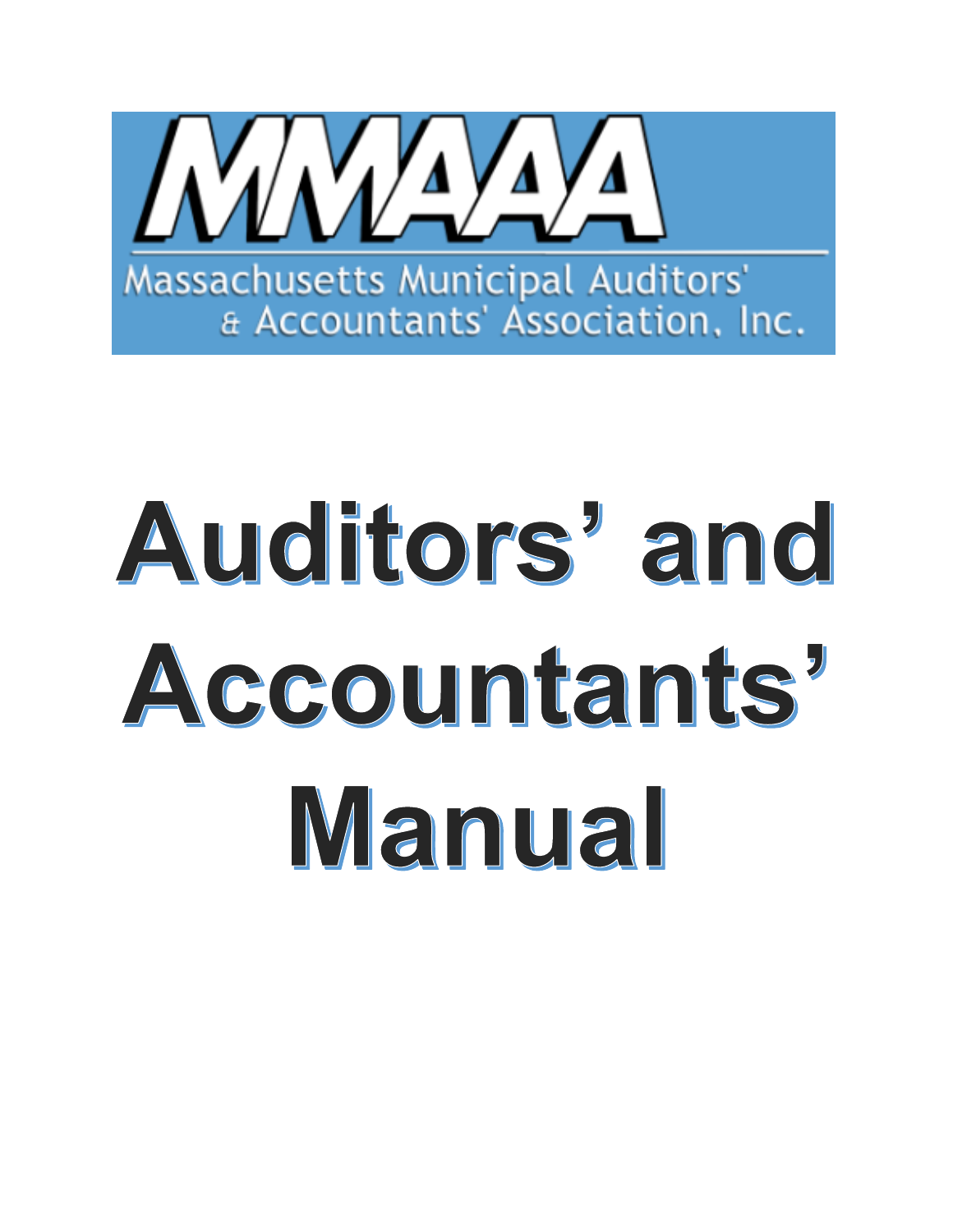# **Contents**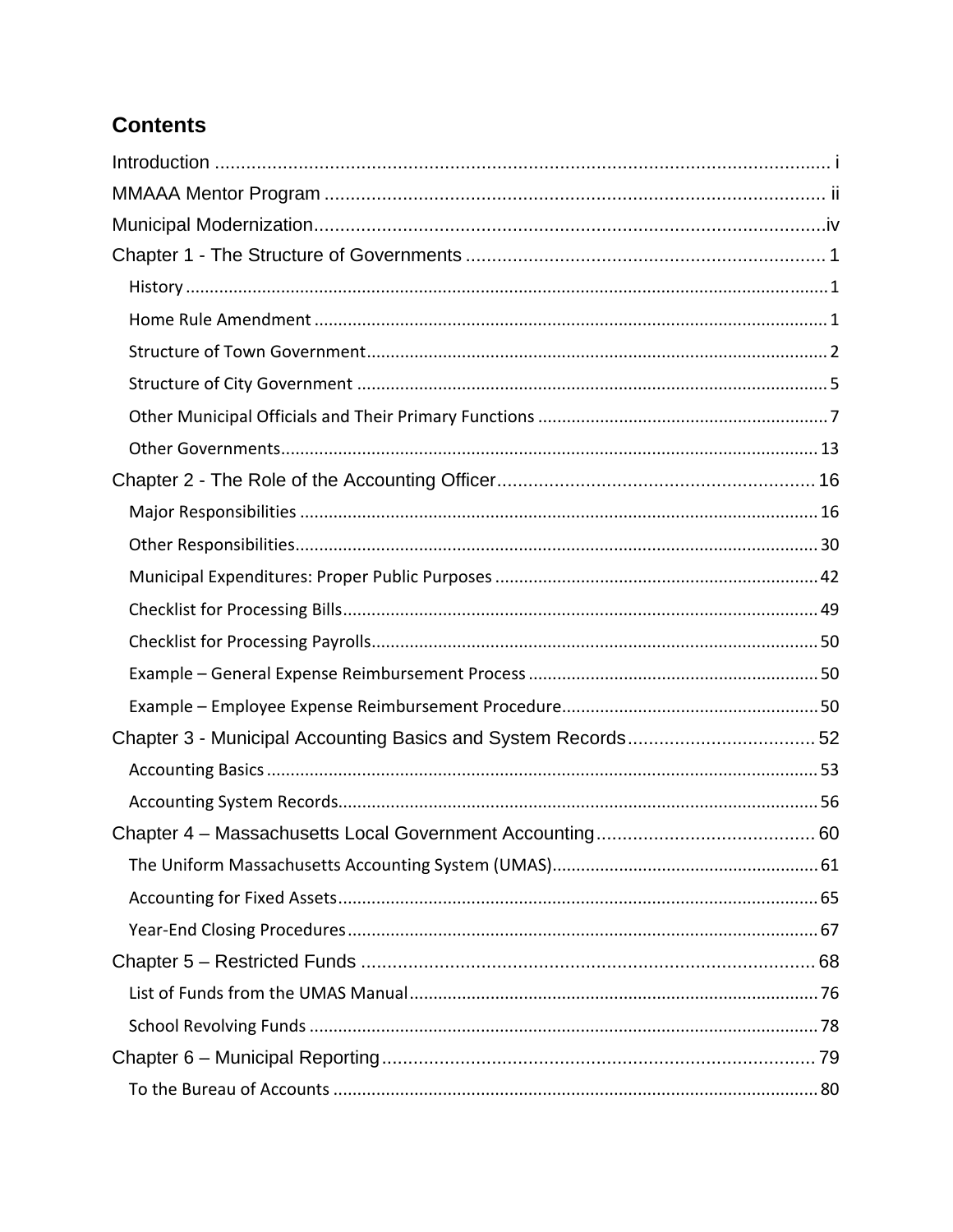| Reconciling the Treasurer's Cash Book to the Accounting Officer's General Ledger 95 |  |
|-------------------------------------------------------------------------------------|--|
|                                                                                     |  |
| Chapter 9 – Accounts Receivable and Accounts Receivable Reconciliations 99          |  |
|                                                                                     |  |
|                                                                                     |  |
|                                                                                     |  |
|                                                                                     |  |
|                                                                                     |  |
|                                                                                     |  |
|                                                                                     |  |
|                                                                                     |  |
|                                                                                     |  |
|                                                                                     |  |
|                                                                                     |  |
|                                                                                     |  |
|                                                                                     |  |
|                                                                                     |  |
|                                                                                     |  |
|                                                                                     |  |
|                                                                                     |  |
|                                                                                     |  |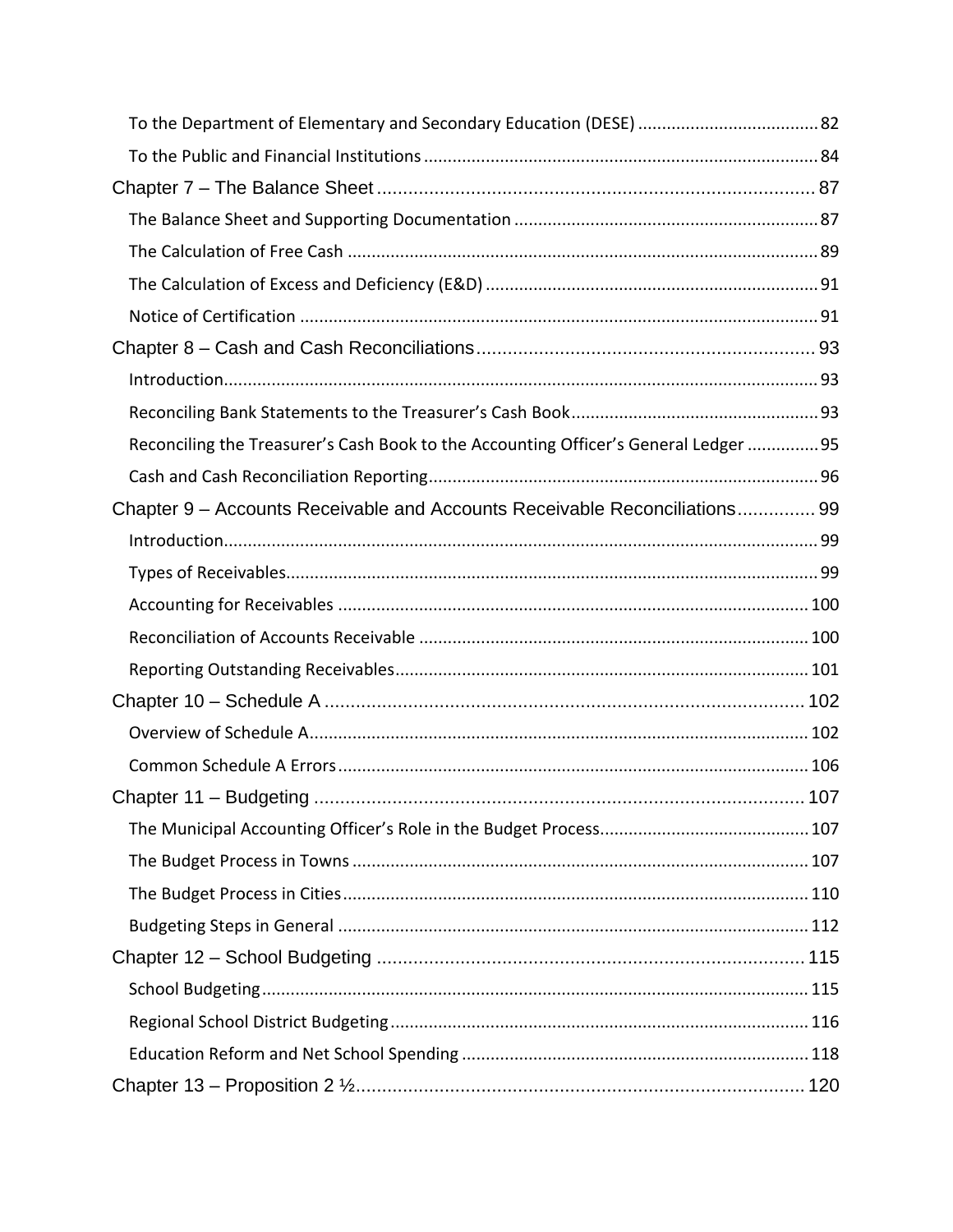| Chapter 15 - The Tax Rate Recapitulation Submission and Approval 133 |  |
|----------------------------------------------------------------------|--|
|                                                                      |  |
|                                                                      |  |
|                                                                      |  |
|                                                                      |  |
|                                                                      |  |
|                                                                      |  |
|                                                                      |  |
|                                                                      |  |
|                                                                      |  |
|                                                                      |  |
|                                                                      |  |
|                                                                      |  |
|                                                                      |  |
|                                                                      |  |
|                                                                      |  |
|                                                                      |  |
|                                                                      |  |
|                                                                      |  |
|                                                                      |  |
|                                                                      |  |
|                                                                      |  |
|                                                                      |  |
|                                                                      |  |
|                                                                      |  |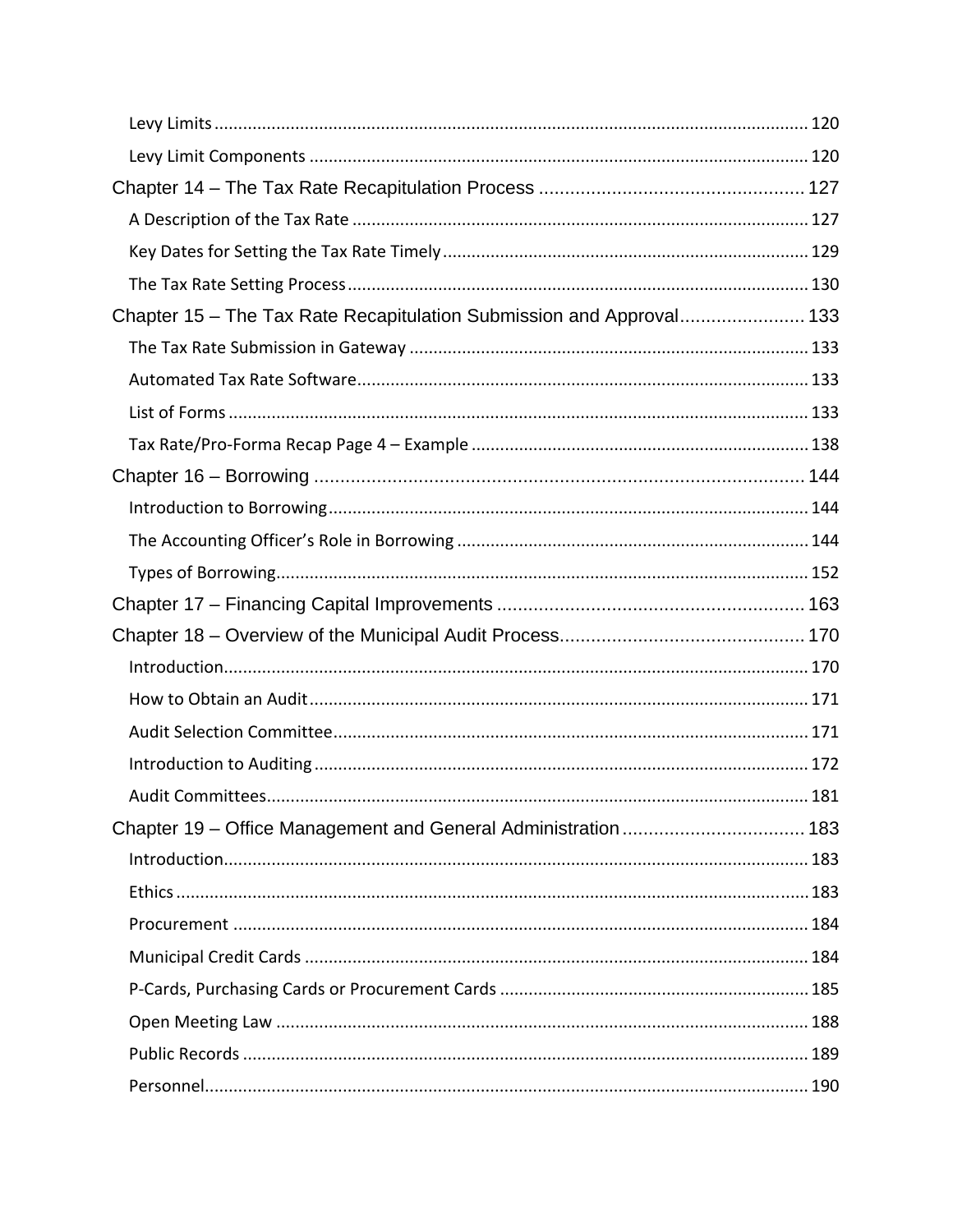| The History Behind Pre-Funding the OPEB Liability and Investing Funds in Massachusetts200 |  |  |  |
|-------------------------------------------------------------------------------------------|--|--|--|
|                                                                                           |  |  |  |
|                                                                                           |  |  |  |
|                                                                                           |  |  |  |
|                                                                                           |  |  |  |
|                                                                                           |  |  |  |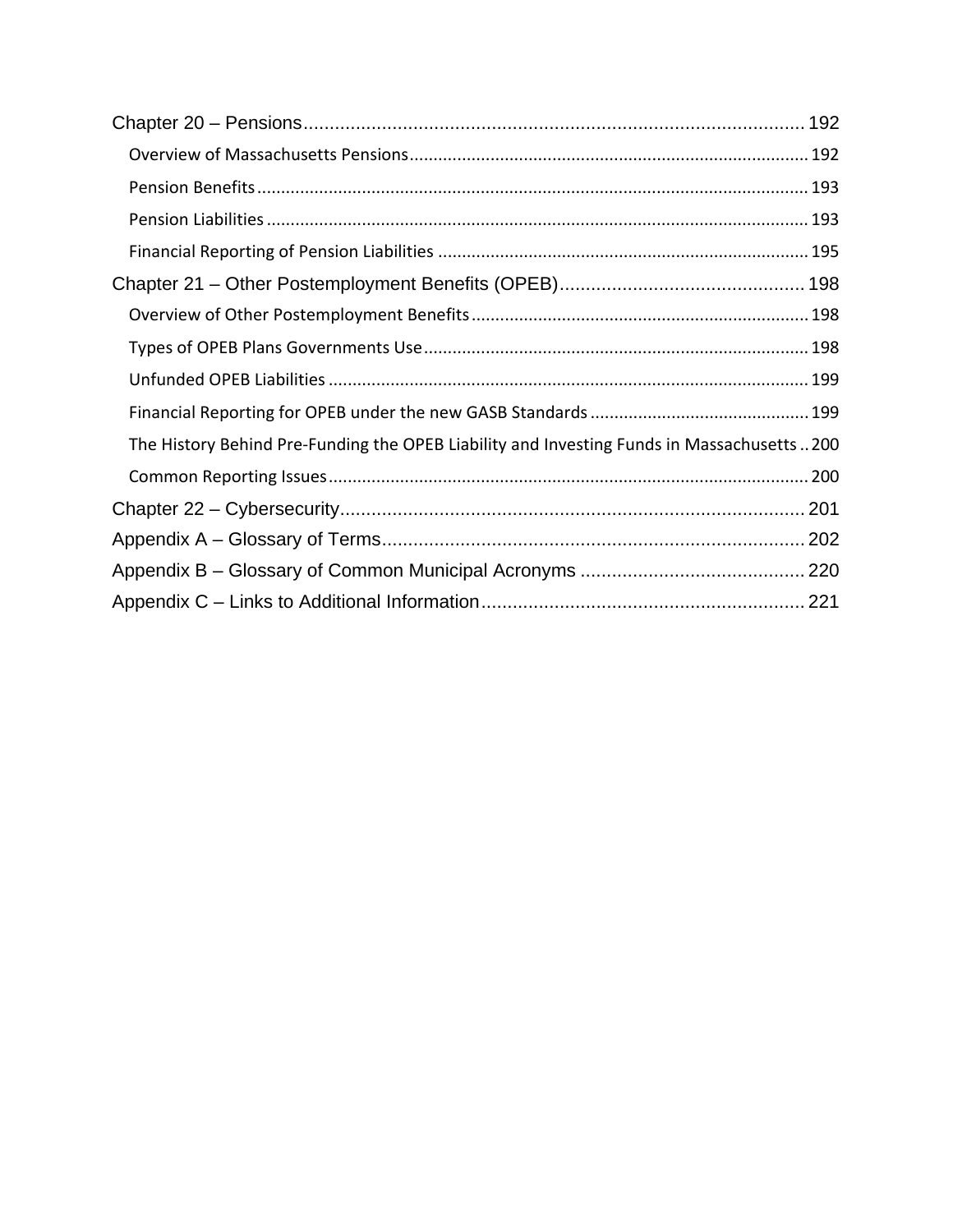# **Introduction**

The Massachusetts Municipal Auditors' & Accountants' Association is pleased to present this new edition of the Massachusetts Municipal Auditors' and Accountants' Manual which is presented to assist municipal Accounting Officers across Massachusetts in performing their important roles in the financial operation of their governmental entities.

The purpose of this Manual is to assist new Accounting Officers in understanding their role in the municipal finance process and to assist them in their basic functions. The Manual will provide an overview of the statutory and other expected responsibilities of municipal Accounting Officers, the Uniform Massachusetts Accounting System (UMAS), Generally Accepted Accounting Principles (GAAP), and best practices related to local municipal finance.

This Manual should be used in conjunction with the UMAS Manual which focuses on specific accounting transactions and should be supplemented with information provided through MMAAA schools and conferences.

The information provided in this manual is a broad overview of Massachusetts Municipal Financial Accounting and Auditing systems and requirements based on the most current information available. Laws, regulations, and technology continue to change and evolve. We strongly encourage users of this manual to continue to educate themselves on current changes.

Unless specific reference is required, this Manual refers to all Accountants, Auditors, Comptrollers, Controllers, etc. as Accounting Officers.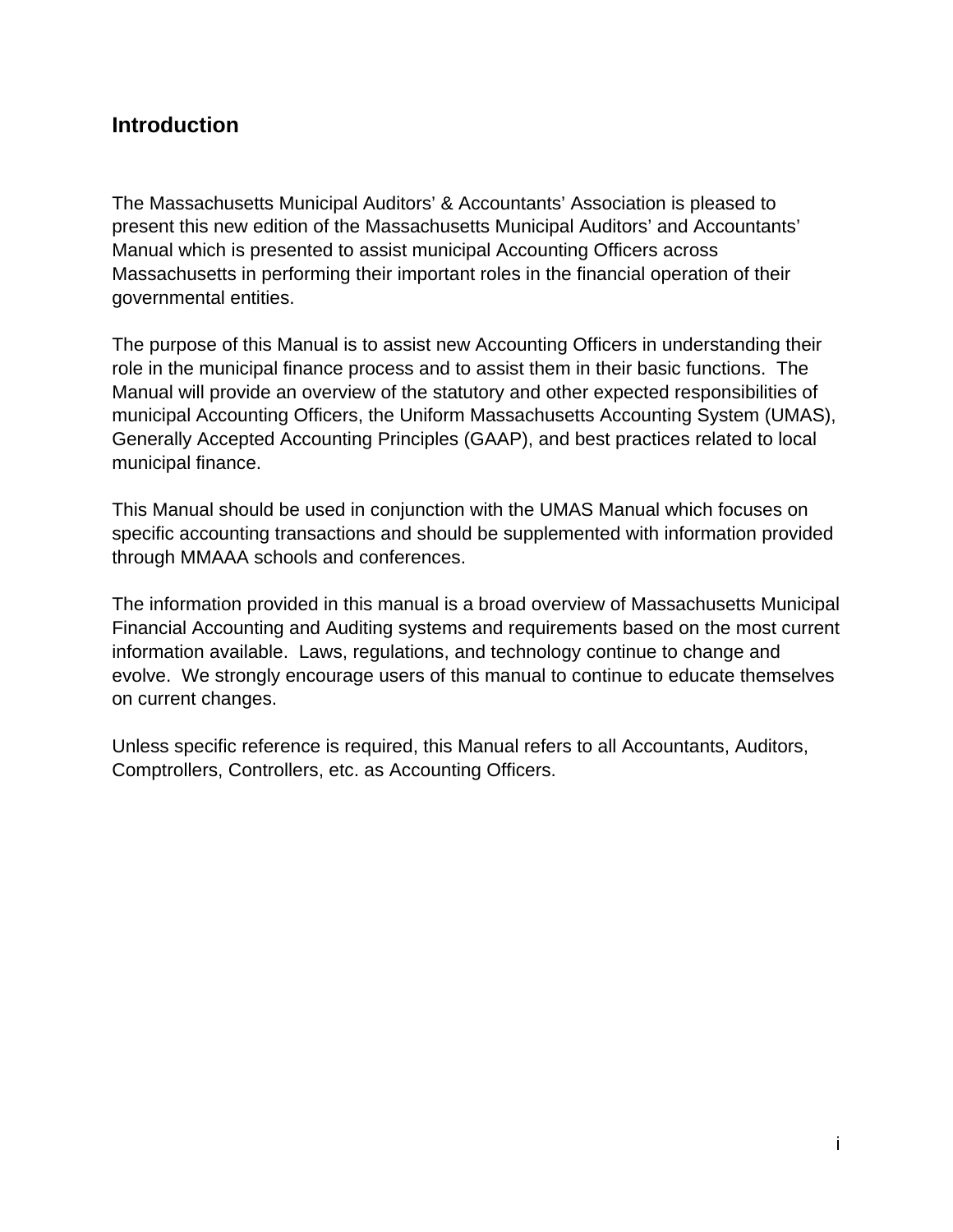# **MMAAA Mentor Program**

Membership has its privileges; among many, our mentorship program.

This program is a volunteer program and is designed to give a new municipal accountant/auditor the opportunity to discuss questions, best practices, and gain advice from a more experienced accountant/auditor serving as a "mentor".

Every effort is made to match a mentor with a mentee with the following priorities in mind:

- 1. Geographic location
- 2. Accounting software used
- 3. Years of experience
- 4. Similar fund structure (Enterprise Funds, CPA, etc.)
- 5. Compatibility

This program is not meant to circumvent or replace advice from the Department of Revenue (DOR), town counsel, bond counsel, or an auditor. It is meant to provide an additional outlet of support to the mentee for accounting and finance related questions. There are no requirements about frequency of meetings, mode of communication or response time. The mentor and mentee can establish a working relationship that works best for them.

If you are interested in the mentorship program, either as a mentor or mentee, please contact the Association for further instructions.

#### *Policies:*

- Pairing The matching of newer accountants (Mentees) to more experienced accountants (Mentors) should be made with the following priorities:
	- 1. Geographic location
	- 2. Accounting software used
	- 3. Years of experience
	- 4. Mentor should have similar or larger fund structure (Enterprise Funds, etc.) to adequately respond to needs of Mentee.
	- 5. Compatibility
- The Mentor Program serves as an outlet for best practices and advice. It is not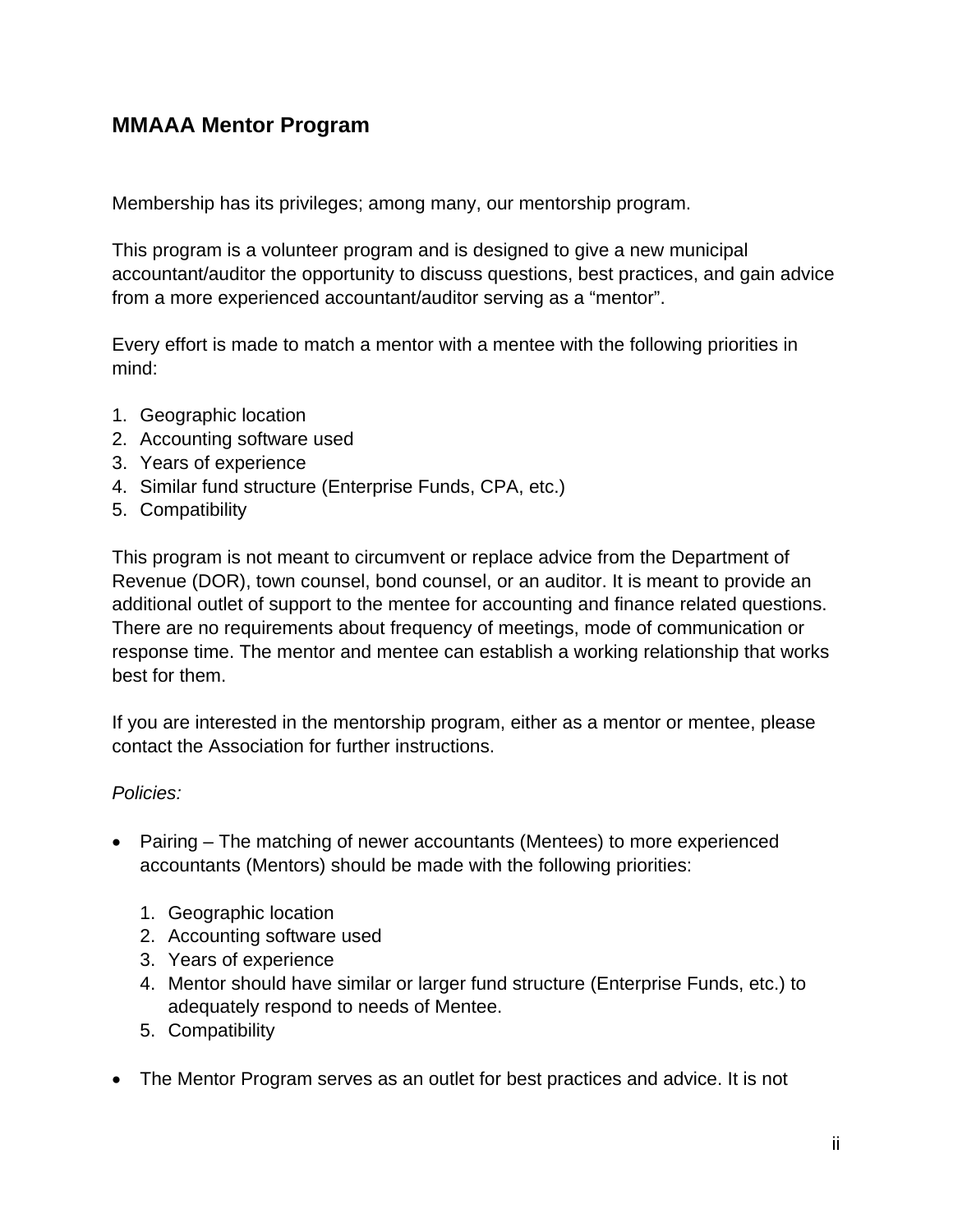meant as a replacement for advice from, town counsel, bond counsel, DOR or your auditor.

- Mentors will discuss finance and accounting related questions with the mentee to the best of their ability. The immediate need for a response to a pressing question should go through DOR or the mentee's auditor.
- Mentors are not paid consultants and shall not be held responsible for errors or omissions in financial reporting or auditing that the mentee performs.
- The mentor is serving as a volunteer for the program. Please be mindful of his/her time and allow enough time for the mentor to respond.
- Mentors who opt to visit a mentee on site will have no expectation of being reimbursed for travel.
- Mentors are not to be used as private tutors in preparation for the exam.
- Mentors will avoid any impropriety, or appearance of impropriety, in their relationship with the mentee and the program.
- Mentors are responsible to reach out to the mentee assigned. There are no requirements about frequency of meetings; however, it is advised that mentors and mentees communicate a few times in the beginning to establish a good foundation.
- Feedback should be made to the mentorship committee if there are any issues in compatibility, need, or anything else that may require a new match.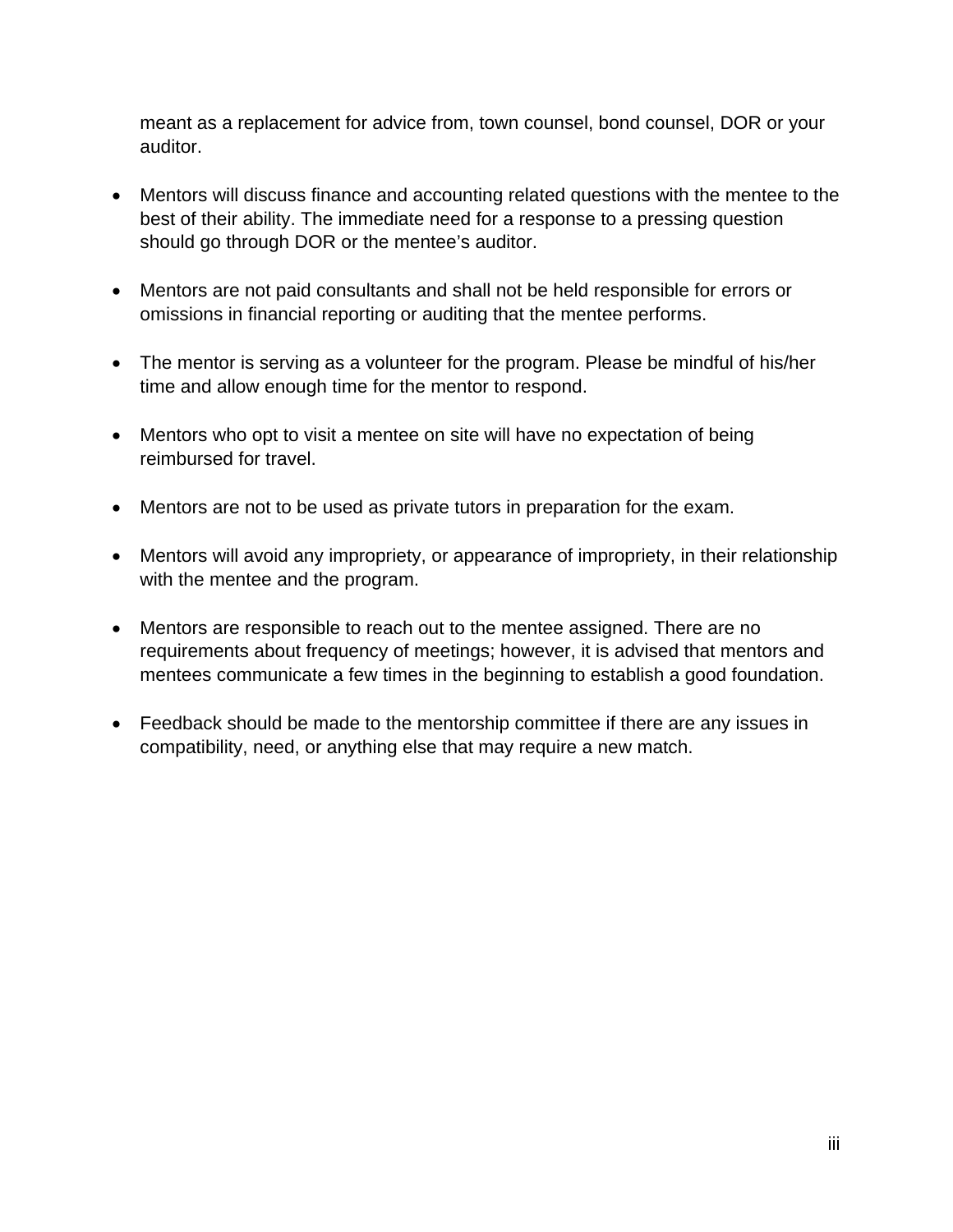# **Municipal Modernization**

In 2016, Massachusetts implemented "An Act to Modernize Municipal Finance and Government" ("Act"), Chapter 218 of the Acts of 2016, which can be found at:

https://malegislature.gov/Laws/SessionLaws/Acts/2016/Chapter218.

A comprehensive summary of the law prepared by the Department of Revenue Division of Local Services is available at:

#### http://www.mass.gov/dor/docs/dls/city-town/2016/16ctown-aug18.pdf

The new law is aimed at granting more local control and encouraging fiscal efficiency wherever possible.

The new law focuses on four specific goals. The first goal is to eliminate and update obsolete laws such as allowing police officers to issue moving violation tickets electronically. The second goal is to promote local independence, such as eliminating unnecessary caps on municipal stabilization, reserve, and revolving funds. This will allow municipalities to save funds without state limits on the amount they can save. The third goal is to make every municipal interaction with the state as streamlined as possible, so the law eliminates unnecessary DLS approval processes and extends the certification review of local assessing practices from three years to five years. The fourth goal of the legislation is to provide municipalities with greater flexibility to do their jobs on a day-to-day basis. For example, the threshold required for a city or town to go through the formal competitive bidding process has been increased, enabling smaller projects to get done quicker and allowing the Operational Services Division (OSD) to reinstitute statewide contracts for tradesperson services.

Although this Act made initial sweeping legislative changes, there is an intent to implement future legislative changes that will continue to improve efficiencies and to delete obsolete requirements. Users of this Manual should continue to monitor future legislative changes.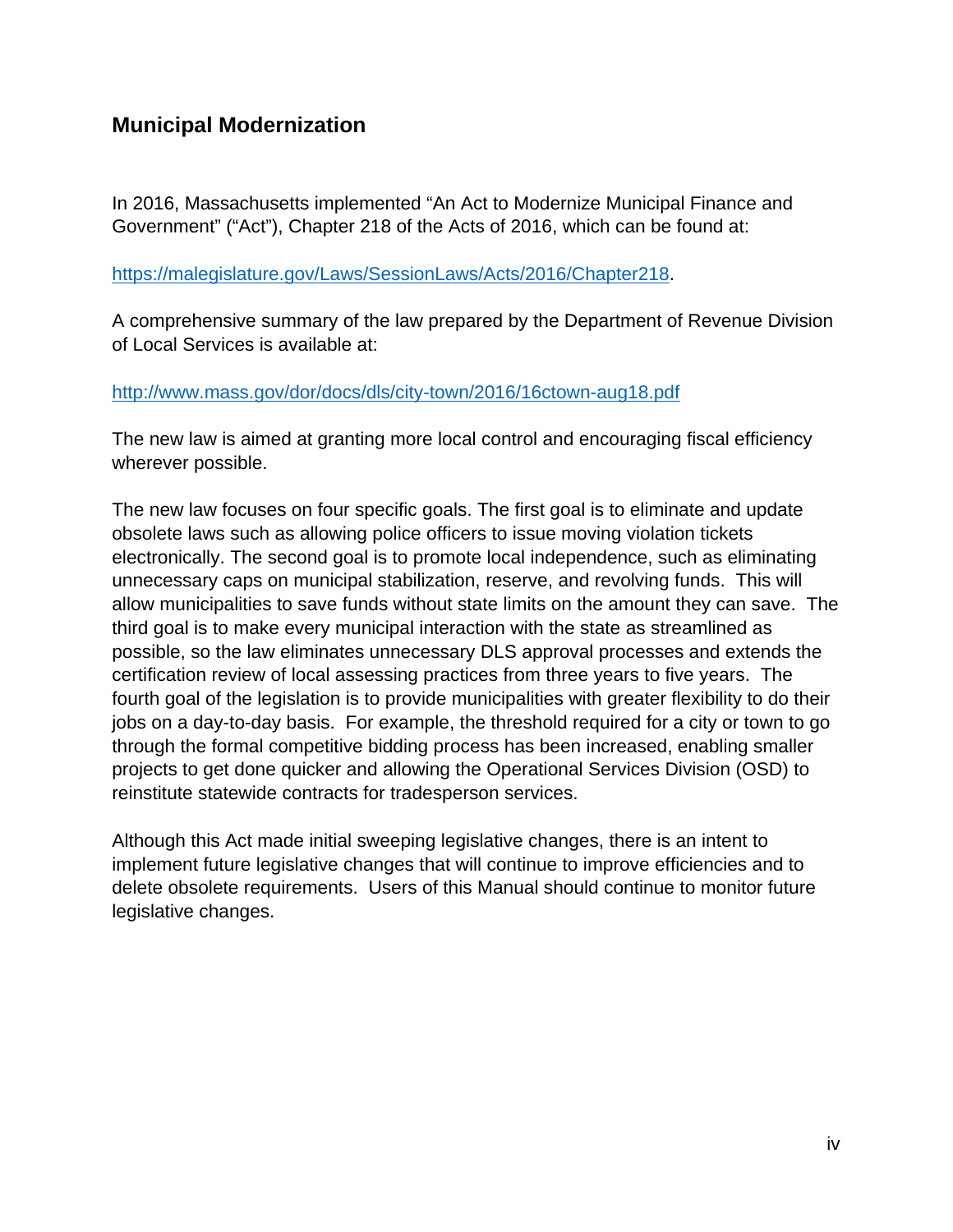# **Chapter 1 - The Structure of Governments**

#### **History**

The concept of the town as a local unit of government reached the New England colonies with the Pilgrims and the Puritans. The meetings in these settlements developed to what is referred to as town meeting. By 1780, there were 220 towns in Massachusetts. Five years later, the legislature officially confirmed each town boundary. It was not until 1821, that the Constitution was amended to permit the General Court to establish municipal governments in any town with a population of 12,000 or more. The following year, the Town of Boston, population 40,000, became a city.

In 1893 the Supreme Judicial Court, in Larcom v Olan, distinguished towns from cities as follows:

*"The marked and characteristic distinction between a town organization and that of a city is that in a town all qualified inhabitants meet, deliberate, act and vote in their natural and personal capacities in the exercise of their corporate powers, whereas under a city government, this is done by representation."* 

A complete listing of cities and towns along with their dates of settlement and incorporation can be found on the Massachusetts Secretary of State's website.

Today we have a total of 351 Cities and Towns in Massachusetts. There are 57 municipalities practicing a city form of government and 294 municipalities practicing a town form of government. Although the structure of city and town governments in Massachusetts may appear the same on the surface, many are affected by charter and by-law provisions as well as by local customs that may distinguish one from another. Some communities with a city form of government still refer to themselves as a town and the duties of a particular position may vary from community to community. Also, several towns operate with a representative town meeting form of government. It is imperative to understand the unique characteristics of your municipality.

#### Home Rule Amendment

In 1966, the Home Rule Amendment to the Massachusetts Constitution created a limited home rule mechanism explicitly granting certain powers to cities and towns.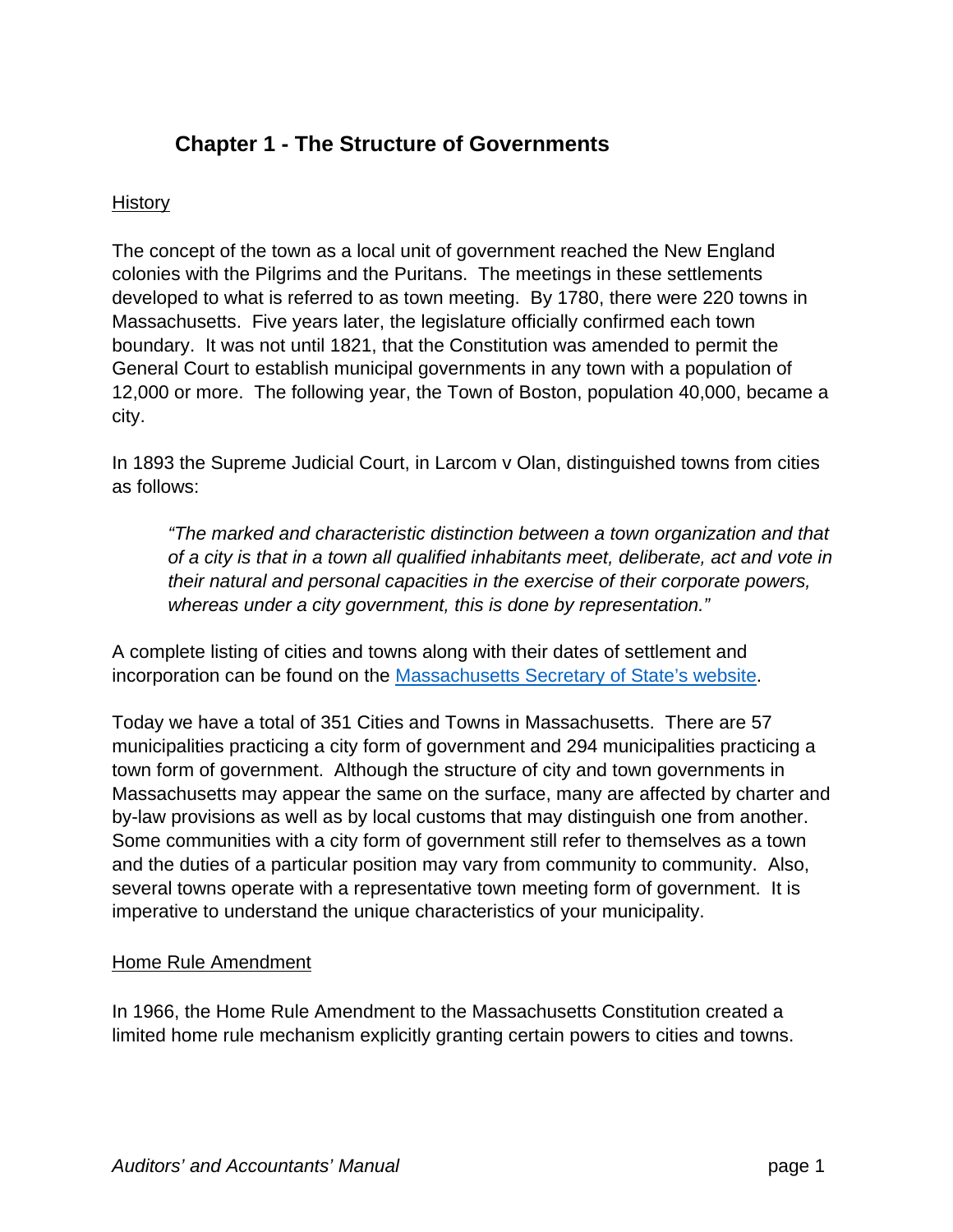In Accordance with the Home Rule Amendment:

- Municipalities may adopt charters without needing state approval.
- Municipalities may not regulate elections, collect taxes, borrow money, define civil laws or regulations, define felonies or set imprisonment as a punishment for any offense, or dispose of park land; except as provided by the legislature.
- Whether or not it has adopted a charter, a municipality may exercise any power that the legislature has the power to delegate to it, except in cases where the legislature has already acted, explicitly or implicitly. (Given the large number of matters on which the state legislature has acted, this means the actual powers of municipalities are quite limited, and sometimes uncertain until tested in court.)

The legislature is prohibited from passing any special laws that affect fewer than two municipalities, except in any of the following circumstances:

- Approval of a Home Rule Petition from the municipal government.
- By two-thirds supermajority and the consent of the Governor.
- Establishing metropolitan or regional agencies with borders different than existing municipalities.
- Creation, dissolution, and merger of municipalities, and adjustment of boundaries

Many municipalities seek approval for special legislation giving them powers which may not be available to them under the blanket grant of Home Rule, due to potentially conflicting state law.

#### **Structure of Town Government**

While most towns possess a Board of Selectmen and a Town Meeting, the difference in the organizational structure of towns varies widely. A patchwork of state laws exist that enable towns to create various official positions and bodies to carry out governmental functions. In recent years, the need for towns to function in a highly complex setting under intense fiscal constraints has resulted in a decrease in the role of part-time elected or appointed bodies and an increase in full-time professional administrators and department managers.

Despite the variations in organizational structure throughout town government, there are three essential organizational forms:

- *decentralized*, with limited authority delegated by the Board of Selectmen to professional staff, or in some cases, an Executive Secretary;
- *moderately* centralized, with legal authority delegated by the Board of Selectmen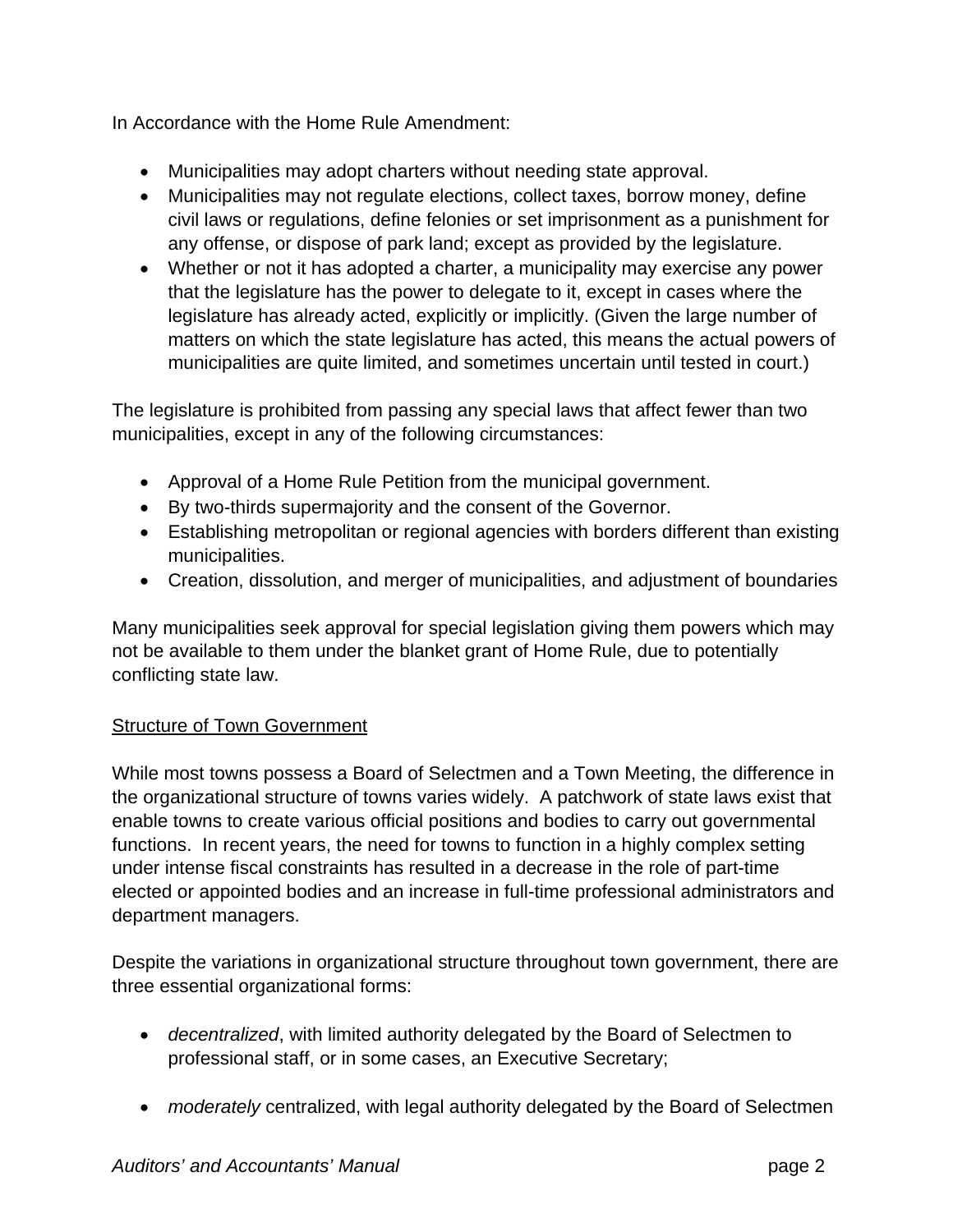to a Town Administrator or Executive Secretary; and

 *highly* centralized, with legal authority vested in a Town Manager or Town Administrator.

#### *Town Charters*

Since the adoption of the Home Rule Amendment to the Massachusetts Constitution in 1966, towns have exercised their right to self-government in formulating their administrative structure. This has allowed towns to adopt their own formal Charter, which is a local government's Constitution, or an informal Charter otherwise known as a Legal Base. Each structural package governs how a given town operates.

A Charter may set forth a municipality's type of legislative body, determine which officials are elected and appointed, alter the distribution of powers and responsibilities among local offices and establish procedures for the operation of town government. Town Charters that provide for a different allocation of duties and responsibilities are deemed consistent with "the provisions of any law relating to the structure of city and town government" as written in G.L. c. 43B, § 20. A Legal Base provides the same outline of a town's government, but does so through a compilation of administrative bylaws, special acts and accepted State statutes.

#### *Board of Selectmen (G.L. c. 41, § 20 et. seq.)*

The executive officers of a town are the members of the Board of Selectmen. Usually, there are three Selectmen, but there may be five or seven. In small towns, Selectmen may supervise almost all town work. In large towns, the Board is primarily concerned with administrative policies, especially in communities with a Town Manager.

Key responsibilities of the Board of Selectmen include:

- appoint and supervise town employees; they may delegate this authority;
- establish the amounts of the bond for town officers required to be bonded;
- sign warrants for appropriations to be expended by the Treasurer;
- sign all bonds and notes for the borrowing of money;
- place questions on a town ballot;
- manage all town property not specifically under another's control
- with the approval of the finance committee (FinCom) may "transfer within the last 2 months of any fiscal year, or during the first 15 days of the new fiscal year to apply to the previous fiscal year, any amount appropriated, other than for the use of a municipal light department or a school department, to any other appropriation (Chapter 44, § 33B); and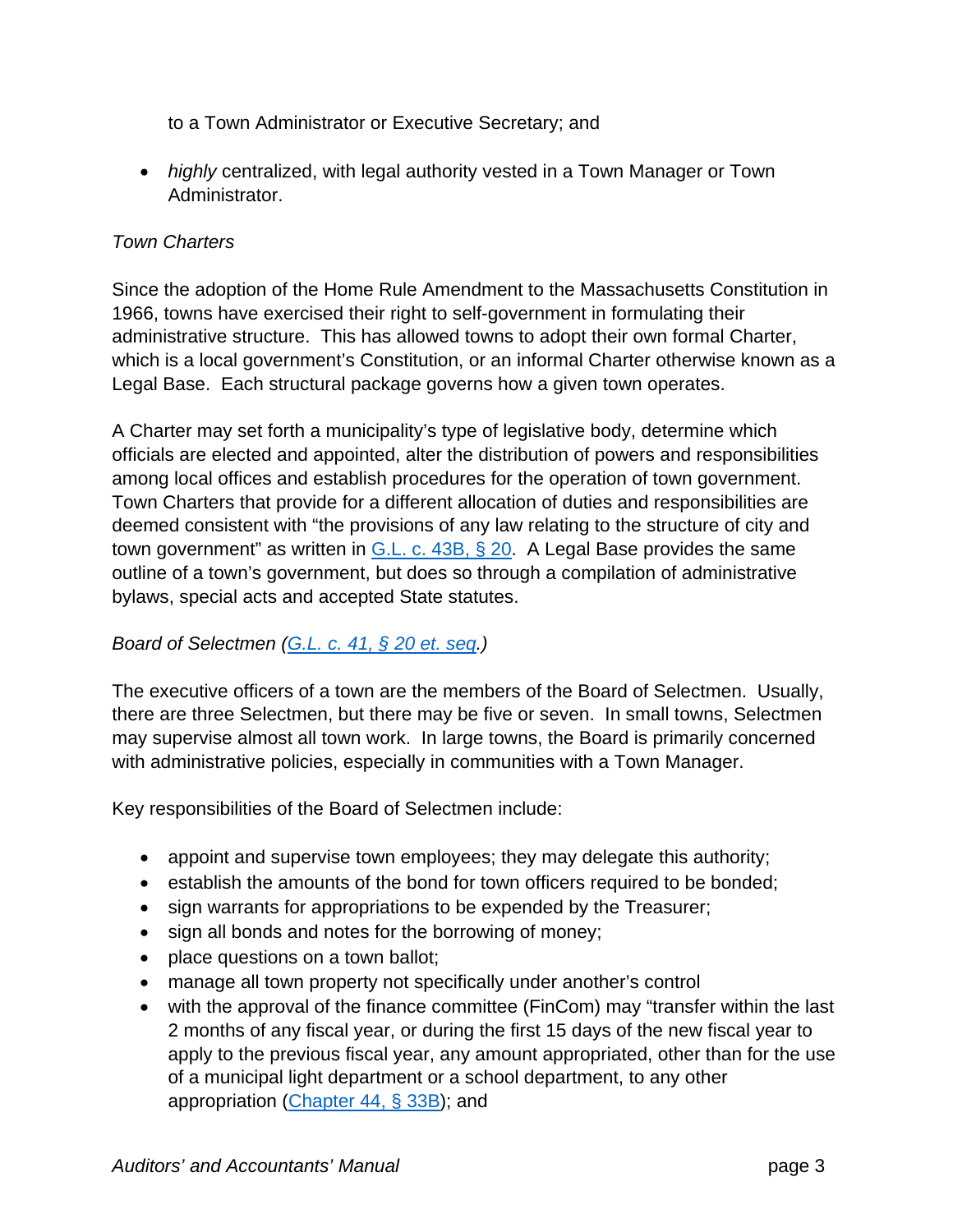• serve as a licensing board.

#### *Town Meeting (G.L. c. 39, § 9 et. seq.)*

The Town Meeting is the legislative body of the town. A Town Meeting must be called by a warrant, a document which states the time, the place and the business to be taken up at the meeting. The warrant is normally issued by the Selectmen. Each town must hold one annual meeting each year in February, March, April, May or June. Town Meeting may be delayed by vote of the Selectmen but must be completed on or before June 30. That portion of the Town Meeting providing for the election or certification of officers and ballot questions may not be delayed. It may also hold as many Special Town Meetings as necessary to consider and conduct all town business.

Town Meetings may be either "open" or "representative." In an Open Town Meeting, all registered voters may take part in Town Meeting process. In a Representative Town Meeting, voters elect representatives to vote for them.

Town Meetings are responsibilities to:

- appropriate funds;
- enact bylaws;
- decide upon town officers and their salaries;
- accept local option statutes unless another mode of acceptance is specified by law;
- authorize the Board of Selectmen to sell town land;
- place a question on a ballot as to whether the Board of Selectmen may act as certain department heads as written in the law; and
- establish certain boards.

#### *Town Manager/Administrator/Executive Secretary/Administrative Assistant*

Although the Board of Selectmen maintain their role as town policymakers, the complexities of everyday town government have made it necessary for boards to hire professional managers. These managers serve at the pleasure of the Board of Selectmen and their responsibilities vary from town to town.

Usually, the position of Town Manager or Town Administrator has the most authority created by the town's home rule Charter or by special legislative act, acting as the town's Chief Executive and Administrative Officer ensuring overall fiscal and managerial responsibilities. An Executive Secretary to the Board of Selectmen performs duties as delegated or as requested by the Board and the Secretary may act on the Board's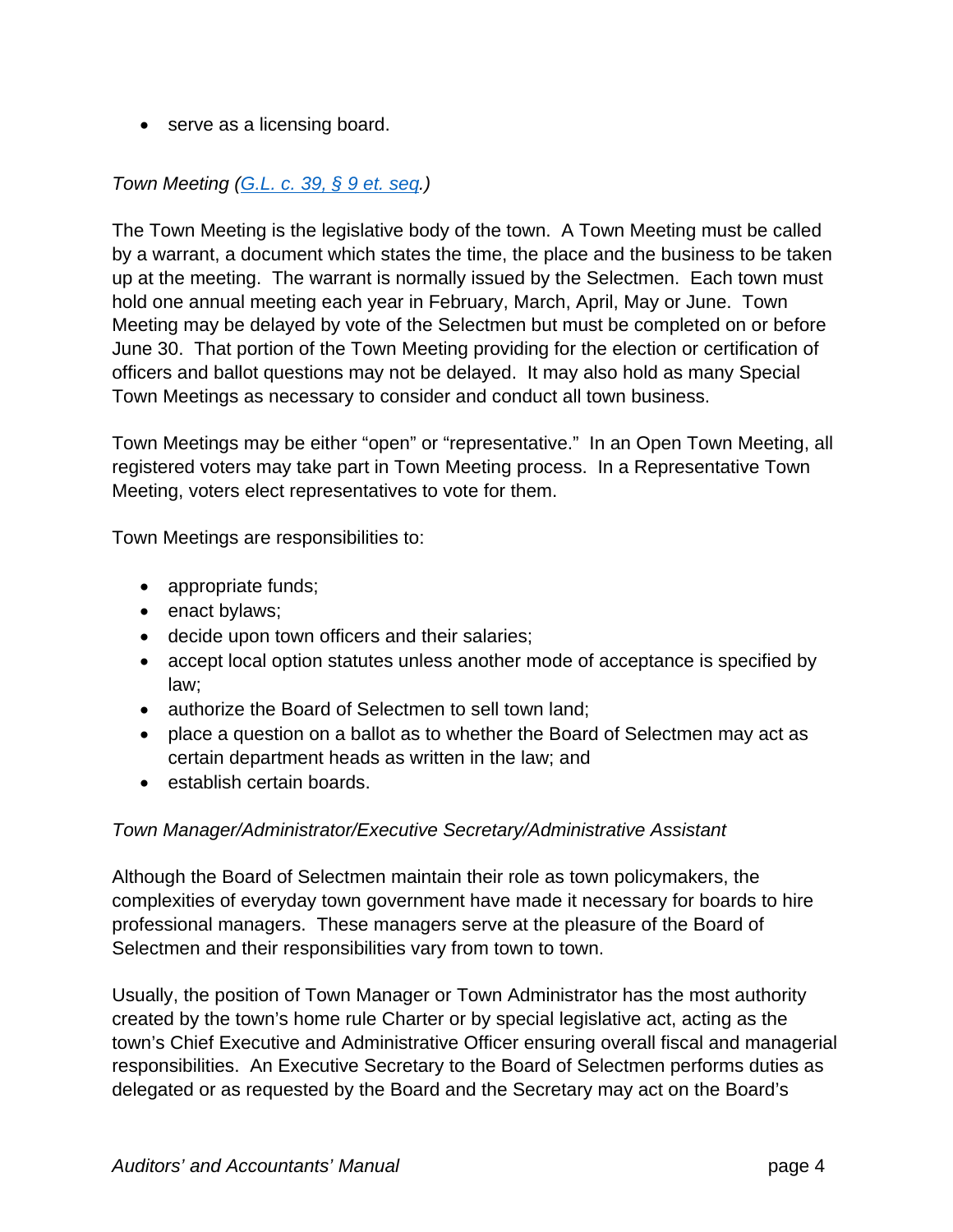behalf. An Administrative Assistant to the Board of Selectmen usually acts in an advisory role, but their responsibilities depend upon how the position was created, i.e. Charter, special act or vote of Town Meeting. Structure of City Government

In 1915, the Legislature enacted four standard forms of city government with a fifth and sixth added in 1938 and 1959 respectively. These Plans may be generally described as follows:

Plan A - a strong Mayor as Chief Executive Officer, a City Council of nine members voted at-large every two years and a separately elected School Committee to administer schools;

Plan B - a weak Mayor separately elected at-large every two years, a City Council of eleven to fifteen members with some elected from city wards and others elected at large every two years, and a separately elected School Committee to administer schools;

Plan C - a five-member City Council elected at large for two-year terms who serve as Chief Administrative Officers for city departments and a separately elected School Committee to administer schools with a Mayor serving as ex officio Chairperson;

Plan D - a Council of seven to nine members, elected from wards, that selects a Mayor from among them who is the ceremonial head of city government and presides as Chairperson of the Council and of the separately elected School Committee. The Council selects a Manager who is the city's Chief Executive Officer.

Plan E - a Council of seven to nine members elected at large that selects a Mayor from among themselves who is the ceremonial head of city government and presides as Chairperson of the Council and of the separately elected School Committee. The Council selects a Manager who is the city's Chief Executive Officer.

Plan F - a partisan strong Mayor with local elections involving political parties. A City Council consists of seven to fifteen members along with a School Committee and Mayor elected from a slate chosen at party primaries.

Generally, the laws regarding City Charters can be found in G.L. c. 43. The responsibilities and powers of officials vary depending upon the specific form of government adopted and its particular Charter provisions.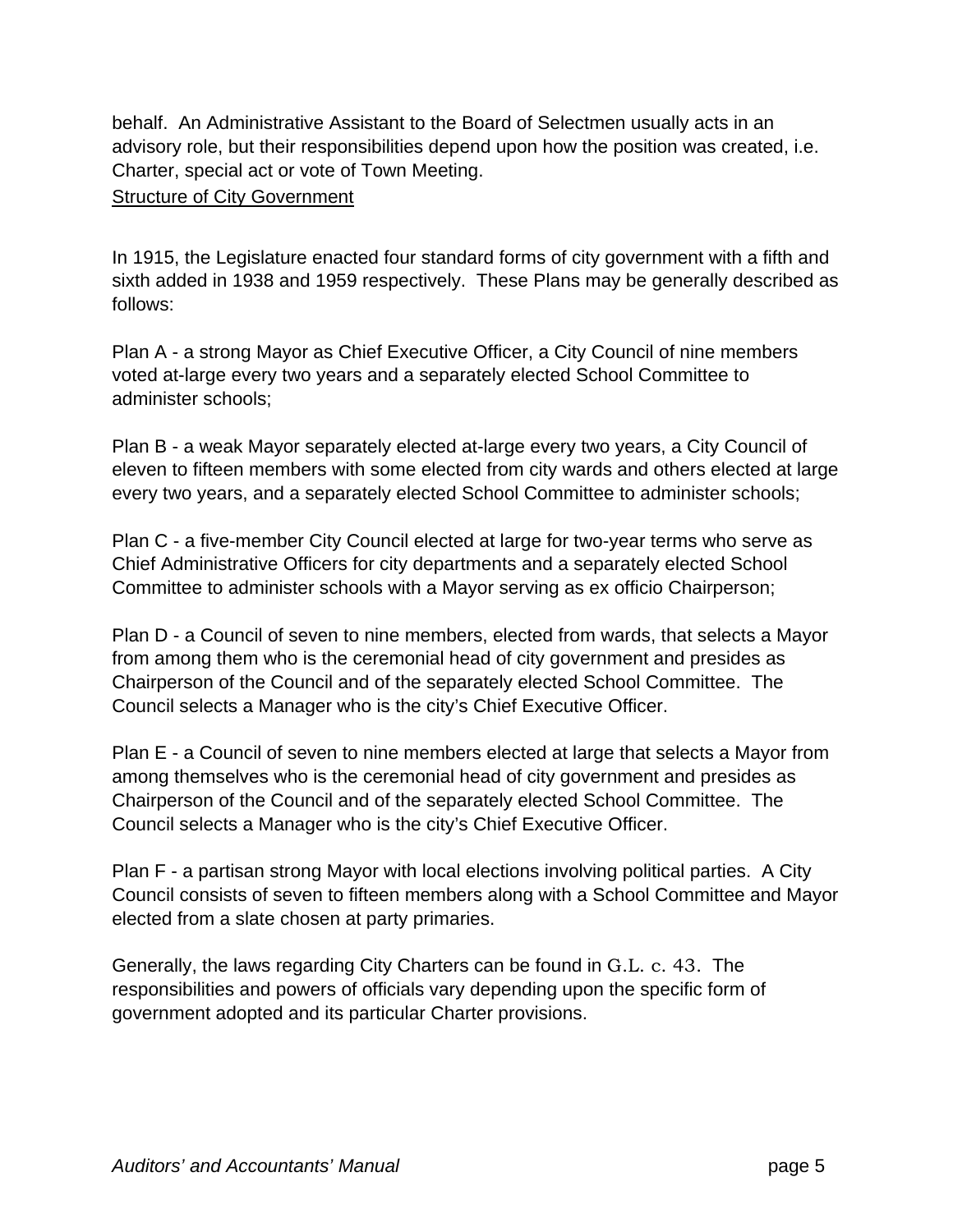#### *Mayor*

The Chief Executive Officer in cities is the Mayor. As noted by Plans A through F above, there are wide differences in the responsibilities and duties of Mayors depending on the form of city government. Some are full-time administrators with extensive powers, while others are ceremonial heads having little more authority than any other City Councilor. The Mayor is oftentimes elected every two years and is responsible for the daily operation of city government and usually serves as the Chairman of the School Committee.

Key responsibilities of the Mayor include:

- oversee and manage city department heads and agencies;
- ensure that the city charter, state laws, local ordinances and other orders for the government of the City are enforced;
- prepare and manage the city's budget;
- recommend to the City Council matters of public policy; and
- appoint city officials, department heads, and members of boards and committees (except for any offices or personnel who serve under the City Council or School Department) with approval of the City Council.

#### *City Council*

The City Council or Board of Aldermen is the legislative branch of the city government, though their actions frequently require the concurrence of the Mayor in order to take effect. The Council is the appropriating body of the city, but can ordinarily act only to accept, reduce or reject outright recommended appropriations submitted by the Mayor.

Key responsibilities of the City Council include:

- act on its own initiative if the Mayor does not submit the annual budget to the Council after 170 days after the annual organization of the city government;
- enact municipal ordinances; and
- accept or revoke local option legislation which may require the Mayor's approval either under provisions of the General Laws or by terms of the city Charter.

#### *City Manager/Administrator*

Similar to a Town Manager for towns, a City Manager serves as the professional manager for a city. The Manager directs and manages the operations of the city and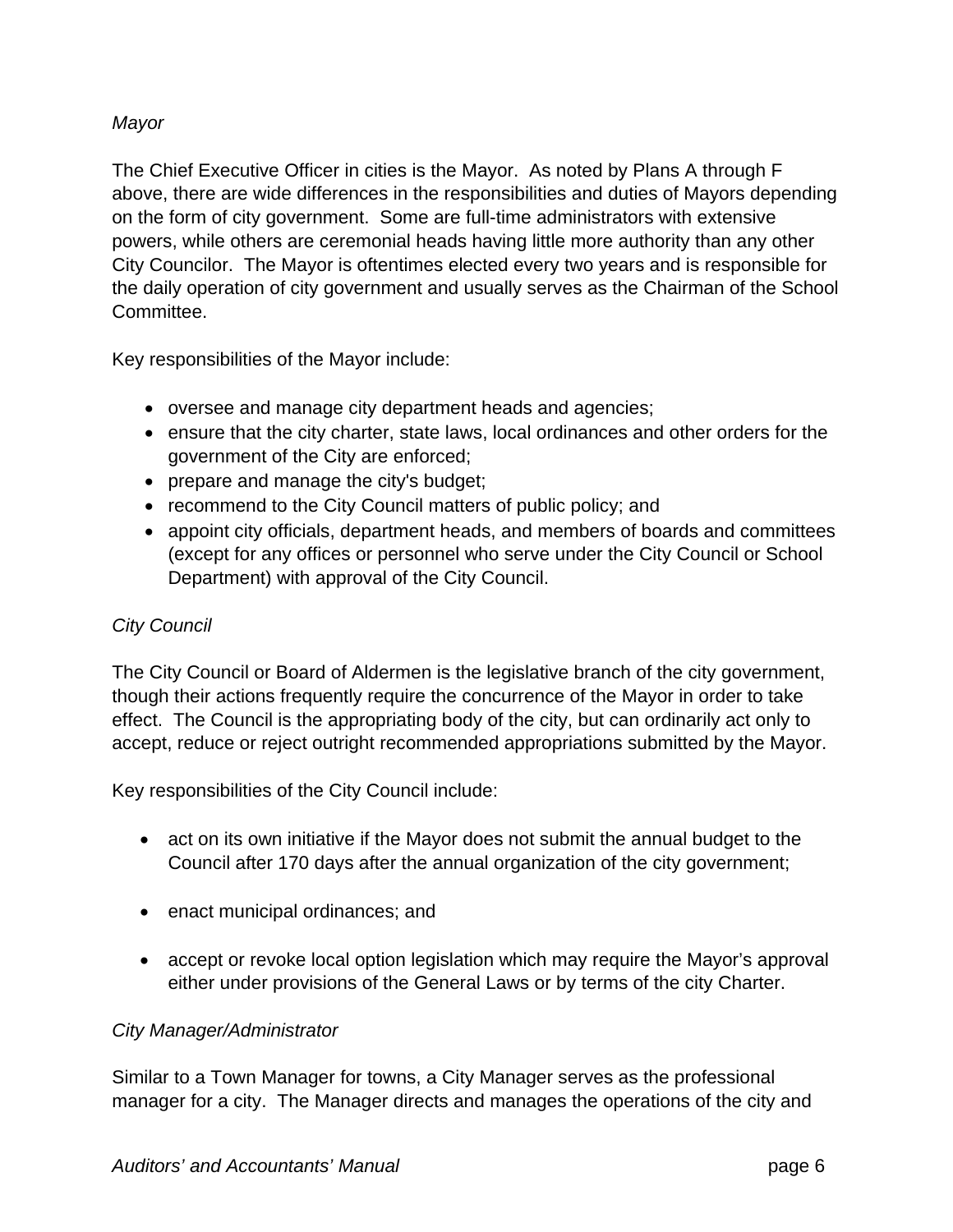facilitates problem solving at all levels of the organization under general direction of the Mayor and City Council. The Manager serves as a liaison between city staff, the Mayor and the City Council and performs financial and managerial analyses, and strategic and long-term planning for the Mayor and City Council as requested.

#### *"The City Known as the Town of"*

Most Massachusetts cities are governed by a Mayor and a City Council or Board of Aldermen. However, Massachusetts today also has cities which are governed by a Council and a Manager or a Mayor and a Council and are technically referred to as the "city known as the town of."

*The term "town" was retained in many cases because a suburban community did not desire to be known as a "city" with the urban issues the name implies, but wished to adopt the city form of government. How a municipality refers to itself has been said to be a decision that is up to the community. The Massachusetts Supreme Judicial Court has ruled that what a municipality calls itself doesn't matter: "It is the substance of the thing done, and not the name given to it, which controls". Opinion of the Justices to the Senate, 229 Mass. 600 (Mass. 1918). The "City known as the Town of" reference was intended in communities adopting it to assert its right to exercise the authority of a city in governance, municipal finance and procurement. In the early days of the spread of the council-based municipal government to towns, it served to eliminate confusion as to a town's ability to do a particular thing. - Wikipedia* 

Other Municipal Officials and Their Primary Functions

*Assessors (G.L. c. 41, § 24 et.seq.)* 

The General Laws provide for one, three, five, seven, or nine Assessors to serve in each city and for one, three, or five to serve in each town. Assessors may be elected or appointed depending upon the local Charter or bylaw.

Their term in office continues for one or more years. Assessors cannot serve as a Tax Collector or Deputy Tax Collector. Their primary function is to assign value and use classification to real and personal property using a full and fair cash value standard and to calculate the local property tax to be paid by each taxpayer. Assessors then commit a tax list and warrant to the Collector, abate over-assessed taxes and exempt taxes for persons or property as allowed by law.

*Town Auditor (G.L. c. 41, § 48 et. seq.)*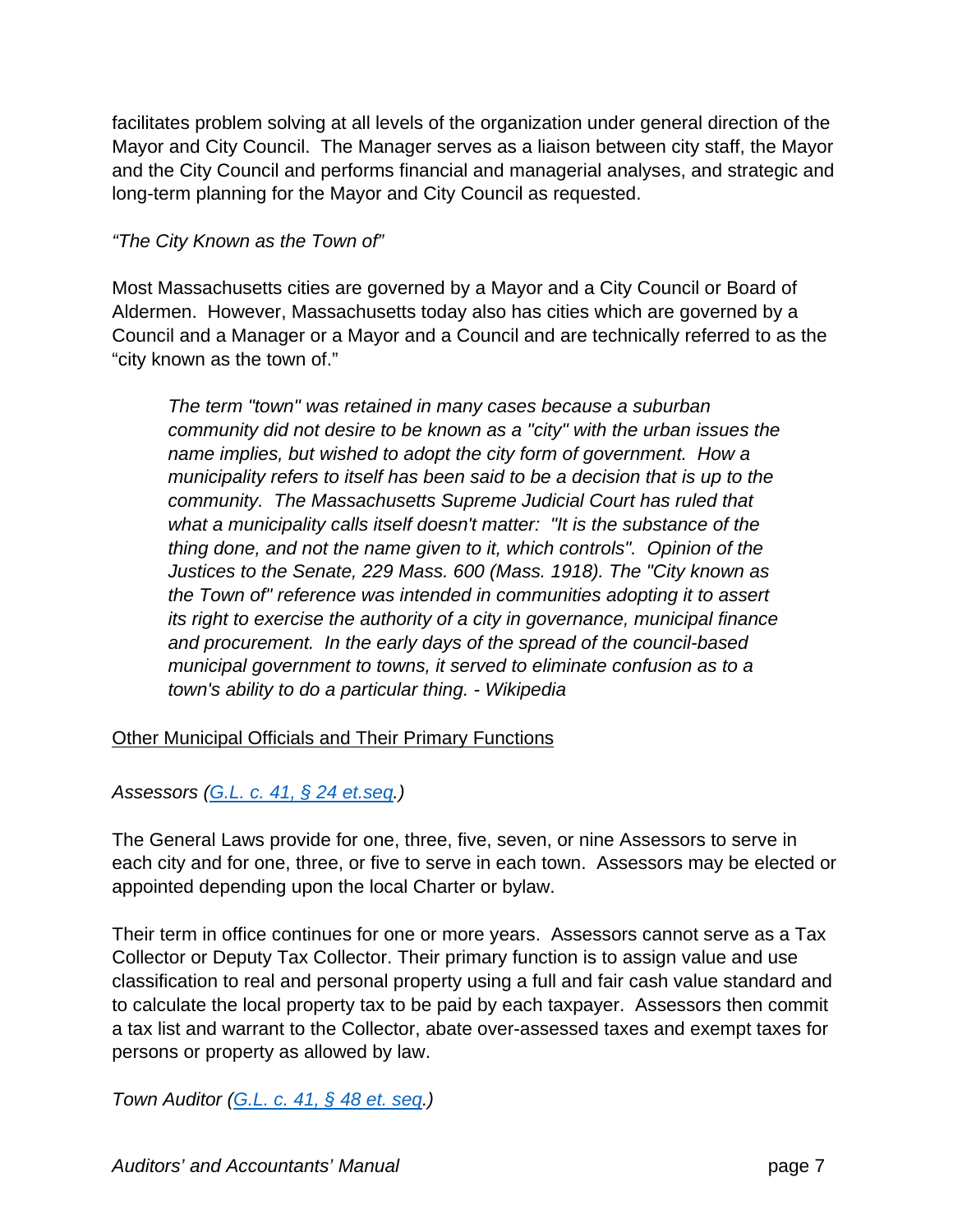The Town Auditor's position preceded that of the Town Accountant's. Once the Town Accountant's Act was passed in 1910, any town that accepted the Act could have abolished the position of Town Auditor.

The Town Auditor's responsibilities include to:

- examine the books and accounts of officers and committees that receive or expend money, and examine all original bills and vouchers on which money has been or may be paid from its treasury;
- examine books, accounts, bills and vouchers as often as once a month and examine the same at least once in each year, and annually report in writing the examination results;
- verify the cash balance of each of such officers and committees at least once each year by actual count of the cash and by reconciliation of bank balances, and report findings under oath in an annual report.

A Town Auditor does not have the authority of the Town Accountant to disapprove payment of bills.

When the incumbent's term of office expires, if no other provision of law or Charter is made, Annual Town Meeting shall elect by ballot one or more Auditors for a term of one or more years except where the office has been abolished and replaced by a Town Accountant.

The Town Auditor's position may become appointed upon a vote of the town.

If there is a vacancy in a town with more than one Auditor, the remaining Auditors may appoint a person to aid them. If there is no remaining Auditor, the Selectmen shall appoint an Auditor to serve until another is qualified.

If there is a vacancy in a town with only one Auditor, or if the officer is disabled, absent or unable to perform the duties of office, the Selectmen may appoint a temporary officer until another is duly elected or appointed or until the disabled or absent officer resumes the duties of office. The appointee must be sworn in within 10 days after appointment or the Selectmen must rescind the appointment and appoint another.

*Town Accountant (G.L. c. 41, § 55 et. seq.)* 

If a town has adopted G.L. c. 41, § 55, a Town Accountant may be appointed by the Board of Selectmen and shall hold office for three years and until a successor is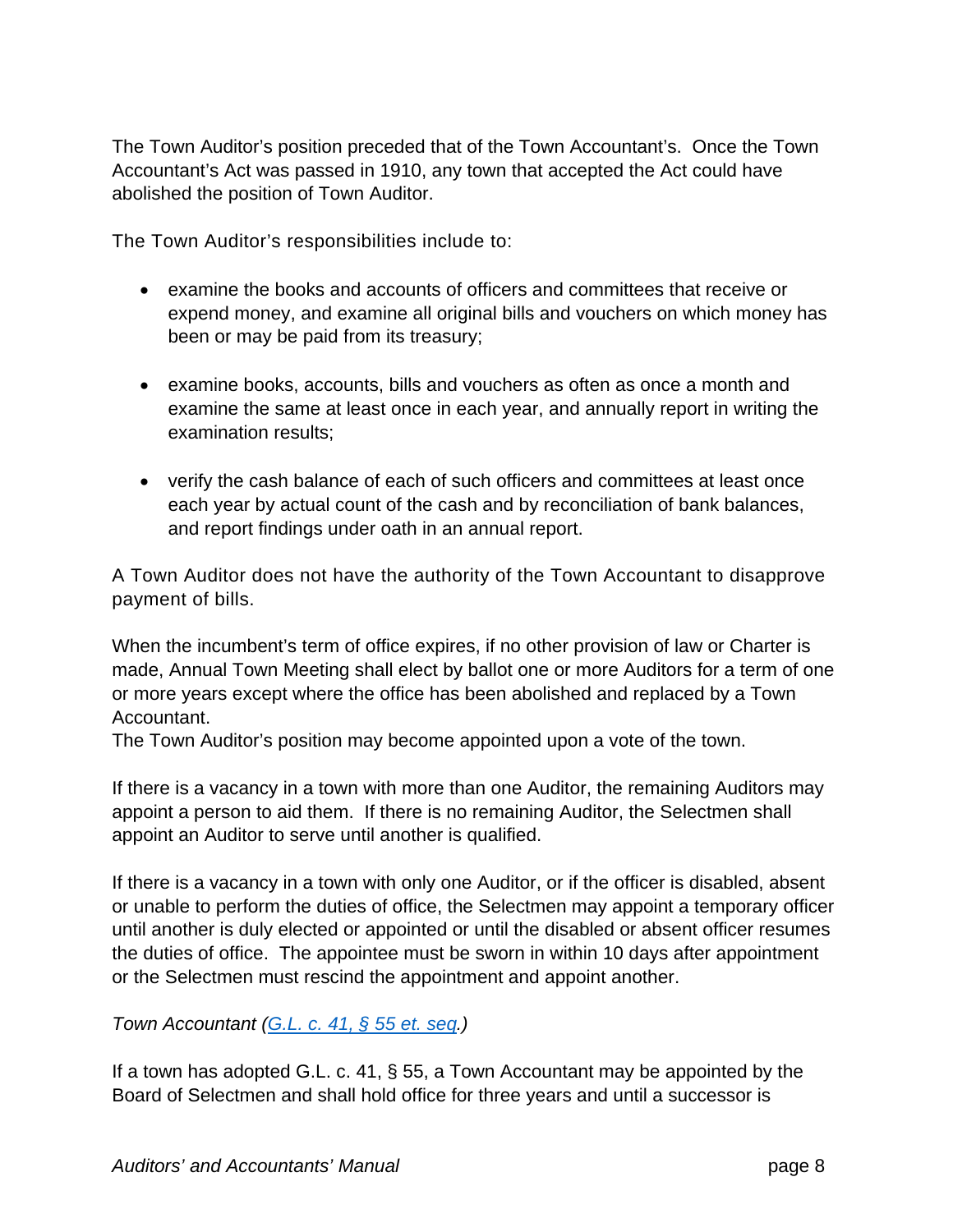qualified, or may be appointed for not more than five years and until a successor is qualified. The office may be subject to civil service rules and the officer shall be sworn to the faithful performance of duties.

The Town Accountant shall perform the duties of the Town Auditor and shall hold no other town office which involves the receipt and disbursement of monies, except the office of Town Clerk. The Town Clerk may be appointed Town Accountant provided the Clerk holds no other office involving the receipt and disbursement of money.

If there is a vacancy in a town with only one Town Accountant, or if the officer is disabled, absent, or unable to perform the duties of office, the Selectmen may appoint a temporary officer until another is duly elected or appointed or until the disabled or absent officer resumes the duties of office. The appointee must be sworn in within 10 days after appointment or the Selectmen must rescind the appointment and appoint another.

#### *Assistant Auditor/Accountant (G.L. c. 41, § 49A)*

The Auditor or Accountant with the approval of the Mayor or Selectmen may appoint an assistant. After being sworn in, the assistant may perform the duties of the office if absent unless someone has been appointed temporarily.

#### *City Auditor - (G.L. c. 41, § 48 et. seq, c. 43, §18.)*

In cities which accepted chapter 373 of the Acts of 1905, the Auditor shall hold office for three years from the election or appointment date and until a successor is qualified, unless sooner removed; provided, however, the appointing authority may, by written contract, appoint an auditor for a term not to exceed five years. A person chosen to fill a vacancy shall hold the office until the end of a predecessor's unexpired term.

If the office of City Auditor is vacant, or if the officer, because of disability or absence, is unable to perform the duties of office, the Mayor shall appoint a temporary officer to perform the duties until another has been elected or appointed or until the disabled or incapacitated officer resumes the duties of office. No temporary appointment may be longer than 60 days and if the appointee fails to be sworn in within 10 days after appointment, the Mayor shall rescind the appointment and appoint another.

The Auditor shall keep and have charge of the city's accounts and from time to time audits the books and accounts of all city departments, commissions, boards and offices and shall have other powers and perform such other duties as the City Council may prescribe, in addition to duties prescribed by law.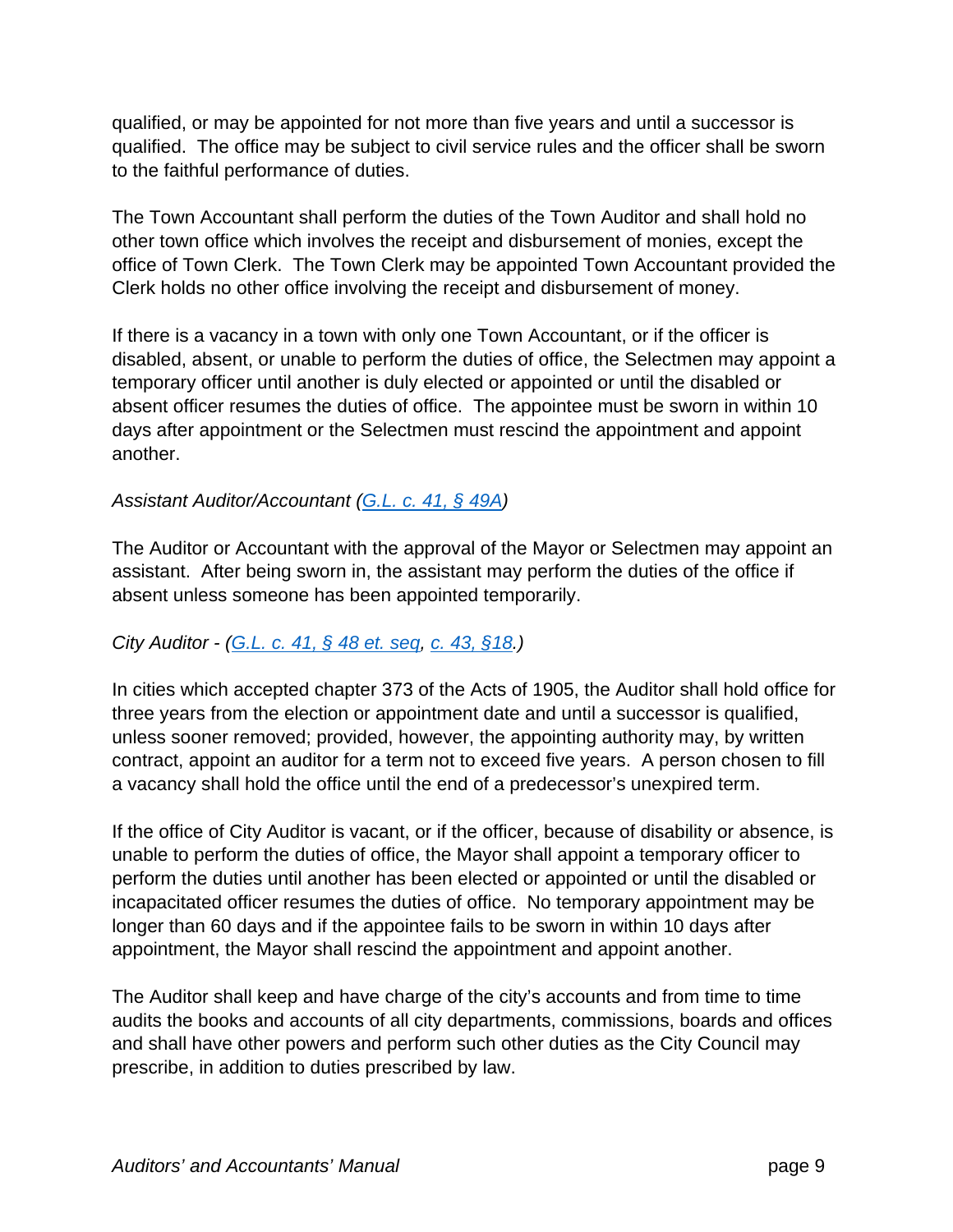G.L. c. 43, §§ 81, 89, 95 and 103 recognize that although there are separate responsibilities for a City Council, City Manager and School Committee, the City Auditor's responsibilities are those conferred and imposed upon the position by law.

# *Finance Director (*G.L. c. 43C, § 11)

As an optional form of municipal administration, a community may establish a consolidated department of municipal finance by accepting the provisions of law. Such a consolidated department may include the offices of Assessors, Collector, Accountant, Auditor or Comptroller, and Treasurer.

The consolidated municipal finance department must have an appointed Finance Director serving ex officio as the Accountant, Auditor, Comptroller, Treasurer, Collector or Treasurer/Collector of the community, but cannot serve ex officio as both the Accounting Officer and Collector and/or Treasurer at the same time. The bylaw or ordinance must specify the scope and structure of the department. All other personnel necessary to staff the department must be appointed by the Finance Director, subject to approval by the Selectman or Mayor, unless some other provision is made in the municipal Charter.

Key responsibilities of the Finance Director include:

- coordinate, supervise and direct the financial activities of the entity;
- develop revenue projections;
- formulate the annual budget, including the capital improvement plan;
- have a substantive role in the budget process;
- oversee the completion of the annual Tax Rate Recap, the process for certification of free cash; and
- oversee the day-to-day management of the entity's financial activities.

# *Collector (G.L. c. 41, § 38A et. seq; G.L. c. 60, § 1 et. seq.)*

The Tax Collector is an elected or appointed official to whom all taxes, excises, betterments, special assessments and certain surcharges are committed for collection. The Tax Collector's scope of authority is limited to the collection of the above-mentioned items but may be broadened to collect all accounts due the city or town if G.L. c. 41, § 38A has been accepted. Once accepted, the Tax Collector becomes a city or town Collector and collects all accounts due the municipality.

The Collector must obtain a performance bond in an amount set by the Selectmen in towns and the Chief Executive Officer in cities and not less than the minimum amount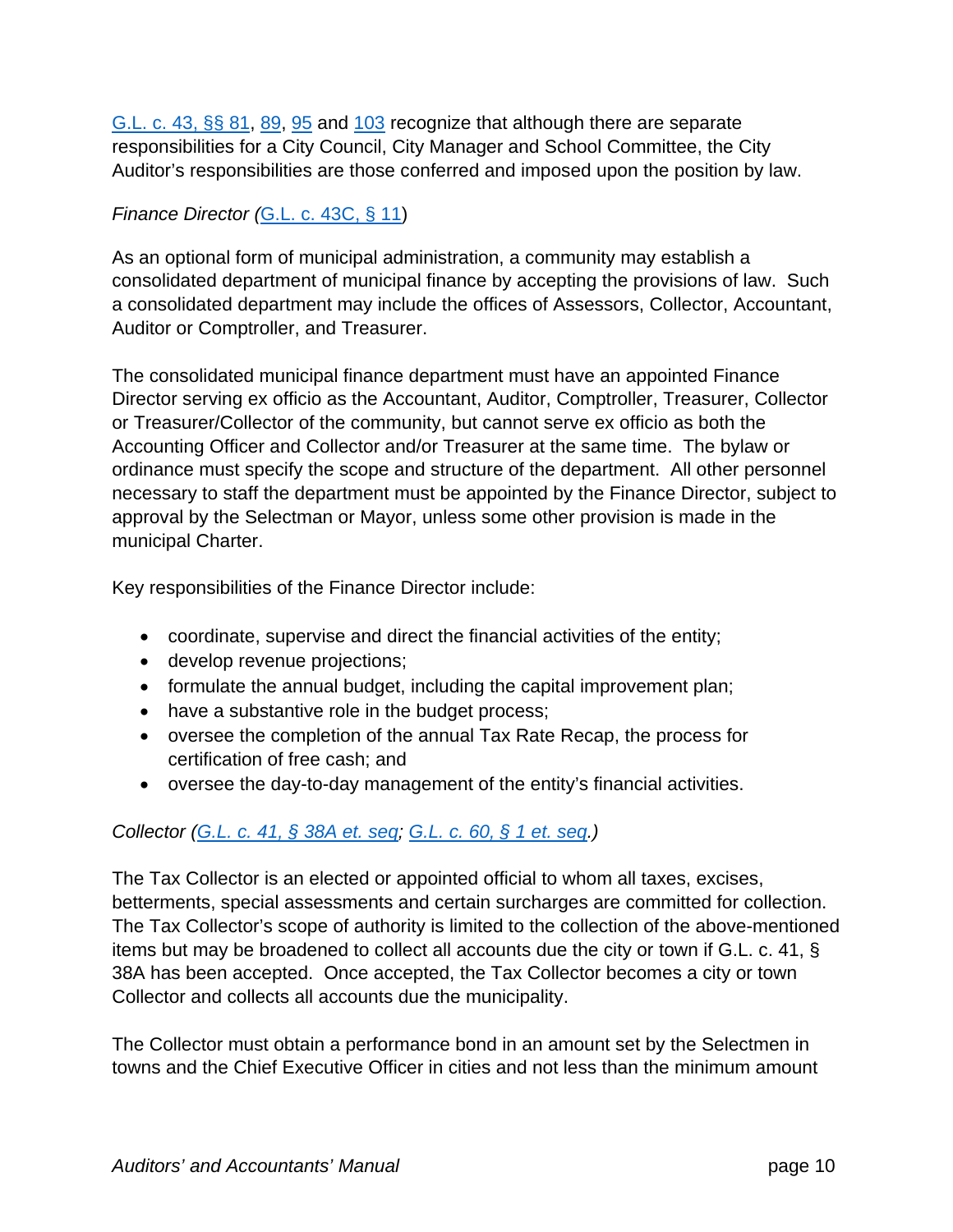established by the Commissioner of Revenue. A new Collector must also obtain a recommittal bond to cover any outstanding taxes recommitted.

The Collector's primary function is to collect committed amounts as allowed by law. The General Laws detail the manner in which the Collector is to enforce payment. *Treasurer (G.L. c. 41, § 35 et. seq.)* 

The Treasurer is an elected or appointed official whose primary functions involve receiving all money belonging to the city or town, disbursing payroll, accounting for payroll deductions and investing any portion not necessary to cover current obligations in a manner allowed by law. The Treasurer must account for monies received by maintaining and reconciling a cash book detailing receipts, disbursements and cash balances.

The Treasurer must obtain a performance bond in an amount set by the Selectmen in towns and the Chief Executive Officer in cities and not less than the amount established by the Commissioner of Revenue.

The Treasurer is also responsible for issuing municipal debt when properly authorized, is the only one authorized to pay out public money and is custodian and administrator of certain funds and financial documents.

*City and Town Clerks (G.L. c. 41, § 12 et. seq.)*

A city or town Clerk possesses as an essential function the maintenance of the official records of the municipality. Because Clerks receive money for such functions as issuing licenses and certifying copies of official documents, they must obtain an annual performance bond, in an amount set by the Selectmen in towns and the Mayor and Aldermen in cities, but not less than the minimum amount established by the Commissioner of Revenue.

Key responsibilities of the Clerk include:

- record town meeting votes;
- certify appropriations identifying funding sources if specified for use in setting the tax rate;
- administer oaths of office;
- keep an index of those instruments entered in the Clerk's office that are required by law to be recorded (e.g., records of births and deaths, business names); and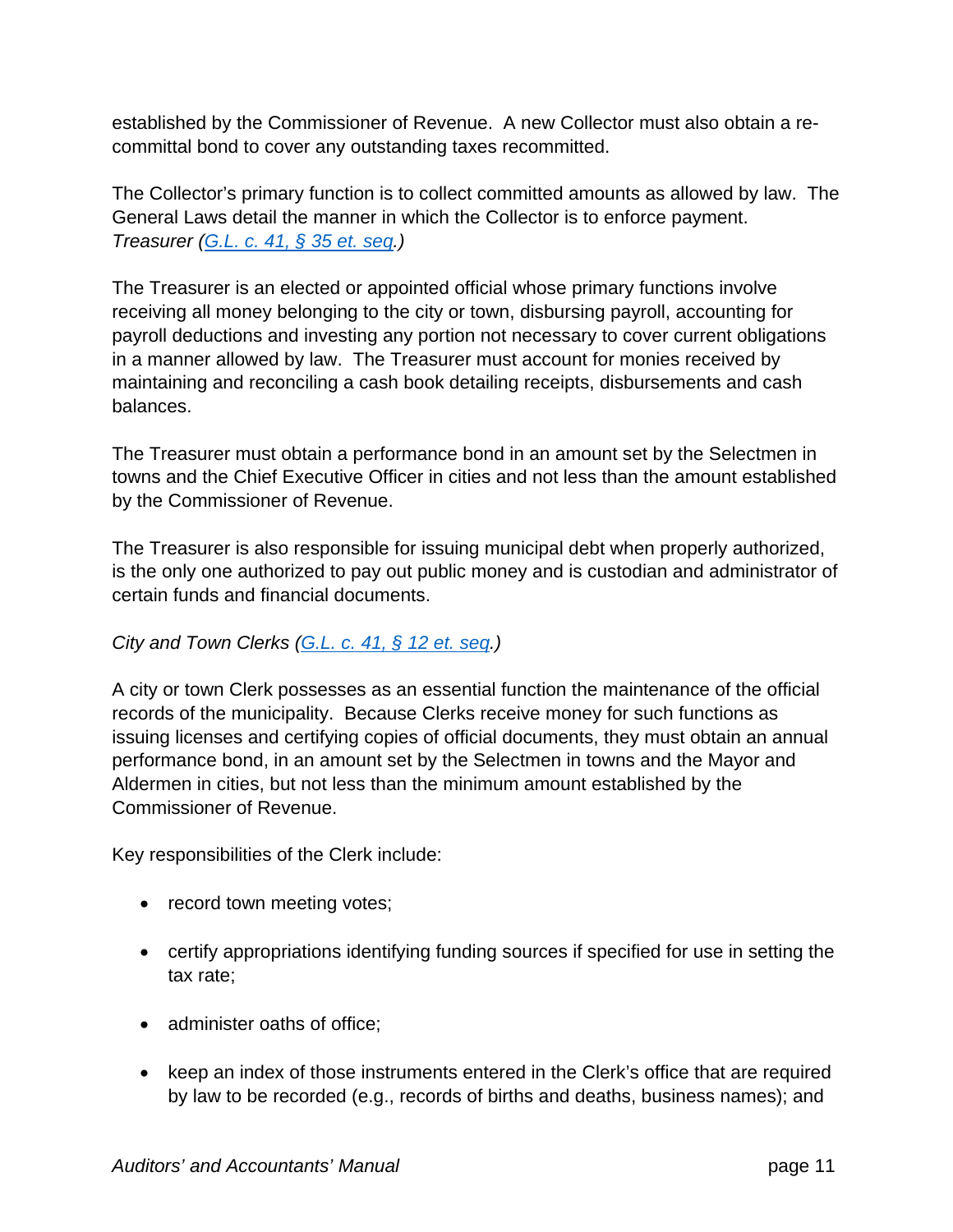• furnish a copy of debt voted by the municipality to the Director of Accounts within 48 hours after the vote becomes effective.

#### *Other Municipal Department Heads*

A department head's ultimate role or mission is to strive to provide the community with the highest level of service possible from the available resources of the municipal budget. Usually, department heads prepare their own individual budgets. These budgets must be created within the broad framework and guidelines of the Charter and the rules or procedures established by the Finance Committee, Selectmen, and/or Manager. Department heads should participate actively in the budget review process. Following budget approval, department heads have direct legal obligations to spend within the allocated amount of their respective budgets.

Department heads also should play a major role in their respective municipality's capital planning process by identifying the capital needs of their particular departments. In addition, they should carefully provide for proper care and maintenance of capital items under their control, endeavoring to extend the useful life of those items as much as possible.

#### *Other Consolidated Departments*

In another optional form of municipal administration, G.L. c. 43C permits a municipality to establish two other consolidated departments: one consolidating persons and departments involved in community development activities, and the other consolidating those performing municipal inspections.

#### *Finance Committee (G.L. c. 39, § 16)*

Every town with an Equalized Valuation exceeding \$1,000,000 must, and any other town may legislate the mandatory election or appointment of a Finance Committee (also called an Advisory, Appropriation, or Prudential Committee). The terms of committee members may not exceed three years, although the size and composition of its membership may vary.

In all cases, the Finance Committee has the responsibility to consider all municipal questions for the purpose of making a report to Town Meeting. Furthermore, unless a provision of a town's bylaw gives the responsibility to the Selectmen, the Finance Committee must present a budget at the Annual Town Meeting. The Committee should review estimates provided by the various municipal departments and formulate them into spending recommendations for inclusion in the Town Meeting warrant.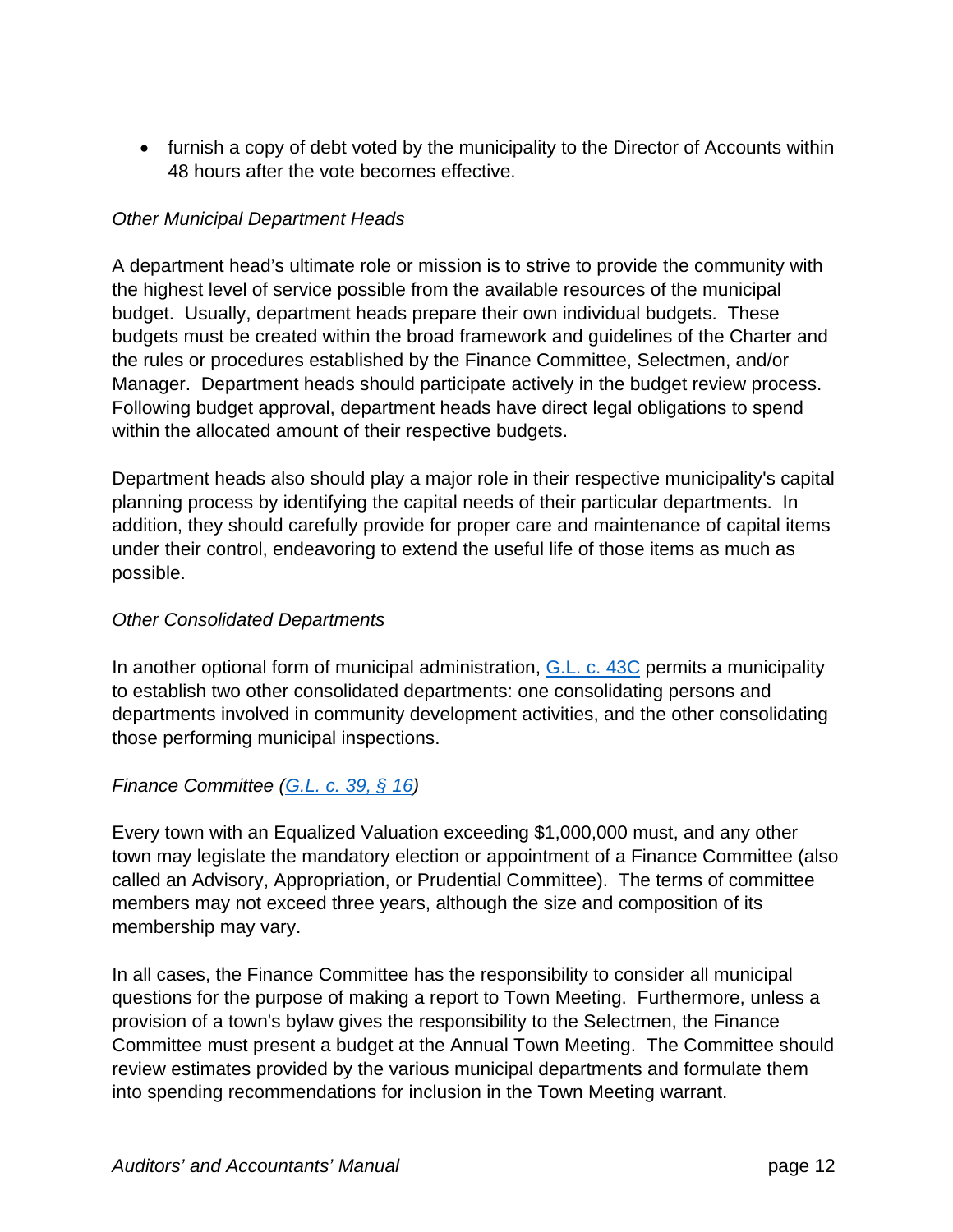Furthermore, the Finance Committee has the power to approve transfers from the Reserve Fund, a contingency fund usually appropriated as part of the annual budget, to departmental budgets for extraordinary or unforeseen occurrences.

In a city, the Finance Committee's responsibilities rest with either the full City Council or a subcommittee thereof.

#### *School Committee (G.L. c. 71)*

An independently elected School Committee is responsible for the administration and budget of the city or town's education system. This includes the appointment of a Superintendent of Schools who in turn appoints other employees of the school system. With the passage of the Education Reform Act in 1993, the role of the School Committee has largely become one of policymaking, with greater authority given over to the Superintendent.

The powers of the School Committee in a city, town and regional school district as indicated in  $G.L. c. 71, § 37$  include to:

- select and to terminate the Superintendent;
- review and approve budgets for public education in the district; and
- establish educational goals and policies for the schools in the district consistent with the requirements of law and statewide goals and standards established by the Board of Elementary and Secondary Education.

#### **Other Governments**

#### *Districts*

Districts in Massachusetts consist of two basic types: those that levy taxes and other charges directly upon individual citizens and taxpayers (e.g. fire and water districts), and those that assess charges and costs upon cities and towns either directly (e.g. regional school districts) or through the Cherry Sheet (e.g. certain regional transit authorities). Districts which assess costs upon cities and towns virtually always involve more than one municipality; tax levying districts are usually contained within one municipality but may overlap other municipalities.

Tax-levying districts ordinarily rely upon the Assessors and Collectors of the municipality or municipalities in which they are located to assess and collect district taxes and other charges. Both tax-levying and assessment districts generally have their own Treasurer to handle and manage district funds.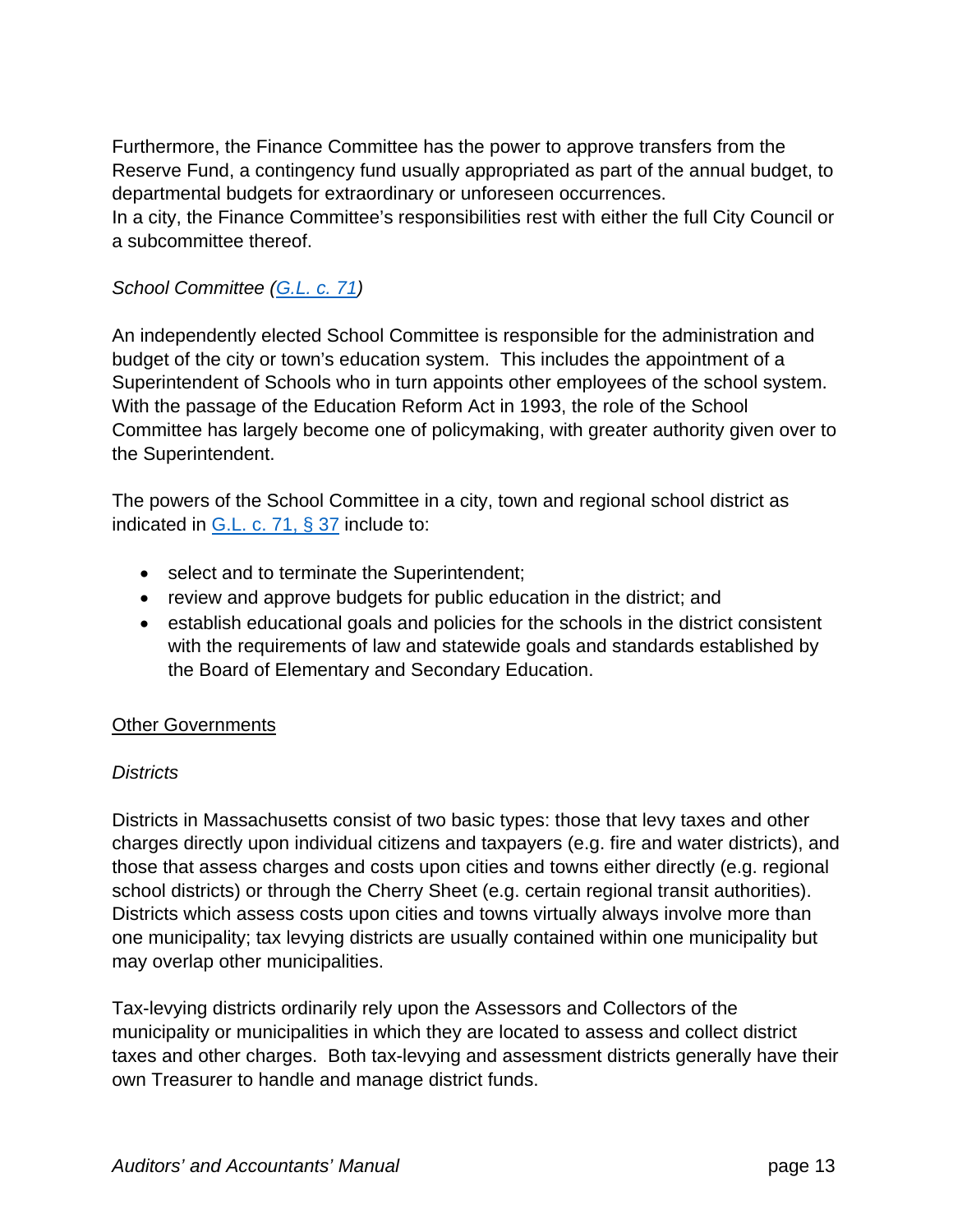The executive body of a taxing district is oftentimes referred to as the Prudential Committee or Board of Commissioners. The legislative body of a taxing district is the District Meeting.

#### *County Government*

County governments are almost as old as the Commonwealth, but for hundreds of years were essentially State administrative districts whose powers and budgets were determined by the Legislature. Historically, Massachusetts had 14 operating counties.

The executive authority of 12 of the 14 counties vested with a Board of County Commissioners. In Nantucket County, the Board of Selectmen for the Town of Nantucket served as the Board of County Commissioners and in Suffolk County, the duties of the Board of Commissioners fell mainly upon the Boston Mayor and City Council and less so upon the Revere and Chelsea City Councils as well as the Winthrop Board of Selectmen.

Generally, and for many years, counties were in control of the District Court System, District Attorneys, Medical Examiners, Registers of Deeds, Sheriffs, Jails, County Hospitals and Agricultural High Schools. Funding was by way of a county tax assessed to member cities and towns.

From 1978 to the present, several significant events occurred that changed the course of county government in Massachusetts:

- The Court Reorganization Act of 1978 transferred all judicial expenses and employees over to the State.
- Prop 2<sup>1/2</sup> limited the county tax and with increased county corrections costs, significant infusions of State assistance were required in several counties to continue their operation.
- In 1982, complete budget approval authority was given to County Advisory Boards composed of Mayors, Managers and Boards of Selectmen from each municipality within the County.
- Chapter 193 of 1989 increased the deeds excise tax which provided additional county funding and established a County Government Finance Review Board (C.G.F.R.B.) responsible for approving all county budgets received from the County Advisory Boards.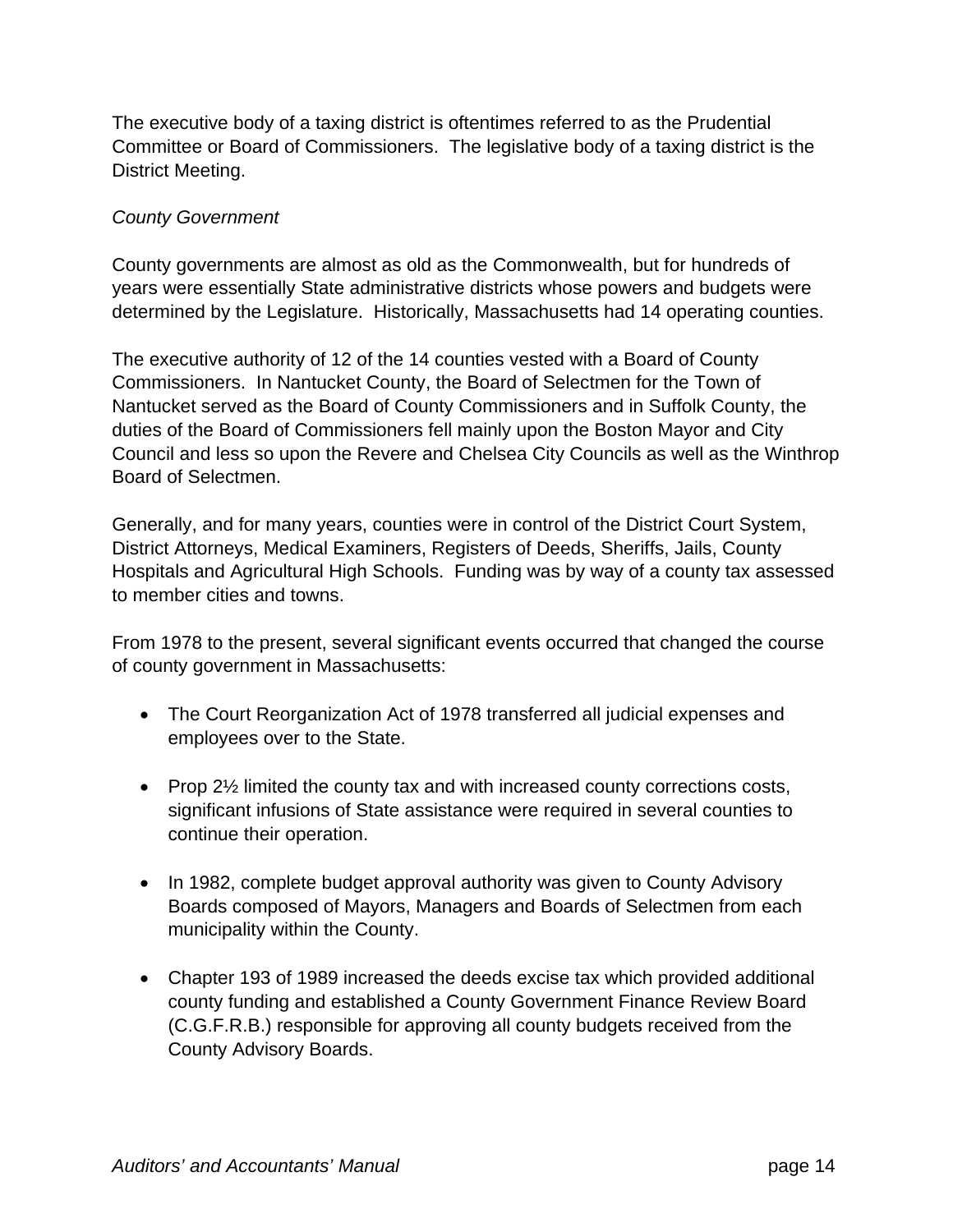- In mid-1990s, Franklin County requested to be abolished in favor of a Franklin Regional Council of Governments, which continues to exist today.
- In 1996, Middlesex County defaulted on \$4.7 million in hospital debt. Chapter 48 of 1997 abolished the County and included a State appropriation to pay all County liabilities.
- From 1997 to 2000, six additional Counties (Berkshire, Essex, Franklin, Hampden, Hampshire, Worcester) were abolished, operation of their Sheriffs' Offices, County Jails, Houses of Correction, Registries of Deeds and Courthouses were transferred to the State and their revenues were redirected to the State's General Fund. The State assumed their valid debts and obligations; a budget of over \$46 million was managed by the Bureau of Accounts to discharge these liabilities.
- In 2009, legislation transferred the Sheriffs' offices of the seven remaining counties to the State effective January 1, 2010 and abolished the C.G.F.R.B.

The remaining county governments still in operation are Barnstable, Bristol, Dukes, Nantucket, Norfolk and Plymouth.

#### *Regional Council of Governments*

After the dissolution of their county government, willing communities voluntarily formed Council of Governments or COGs. The purpose of COGs generally is to establish regional cooperation in areas such as proposed legislation, group insurance and power purchasing, community development, transportation planning and other technical assistance that the former counties were unable to perform. Member communities are represented in the COG by an elected Councilor or Councilors. Currently, Massachusetts has three such COGs (Northern Middlesex, Franklin and Hampshire).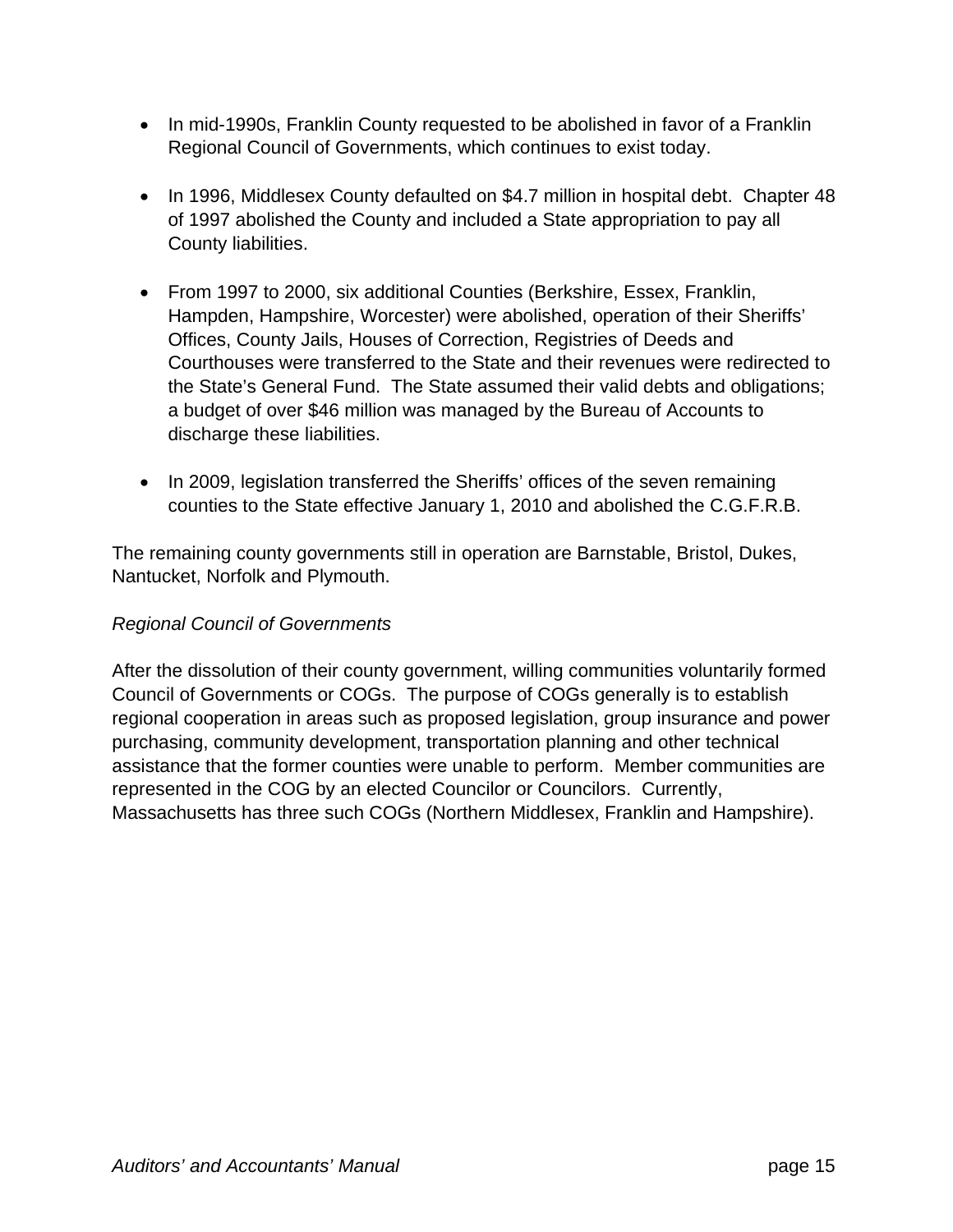# **Chapter 2 - The Role of the Accounting Officer**

This chapter will present the role of the Accounting Officer referencing the Massachusetts General Law and section. Each part will begin with a listing of responsibilities in order of General Law and section followed by further details by function.

Charter and by-law provisions may impose additional duties upon the Accounting Officer, provided they are not inconsistent with the General Laws. Customary practice may dictate that the Accounting Officer perform duties which by law are those of another city or town officer.

The Accounting Officer must understand the responsibilities of the office are and use discretion in handling customary practices. Legal reports and notifications can help to improve internal controls, transparency and understanding. Any such reports should be reviewed in their entirety to understand the law's full impact.

This Manual will not explain how to accomplish every function. The Accountants' schools and conferences are available to provide further education on the specific tasks required.

#### Major Responsibilities

The following is a listing of major responsibilities in order of Massachusetts General Law and section.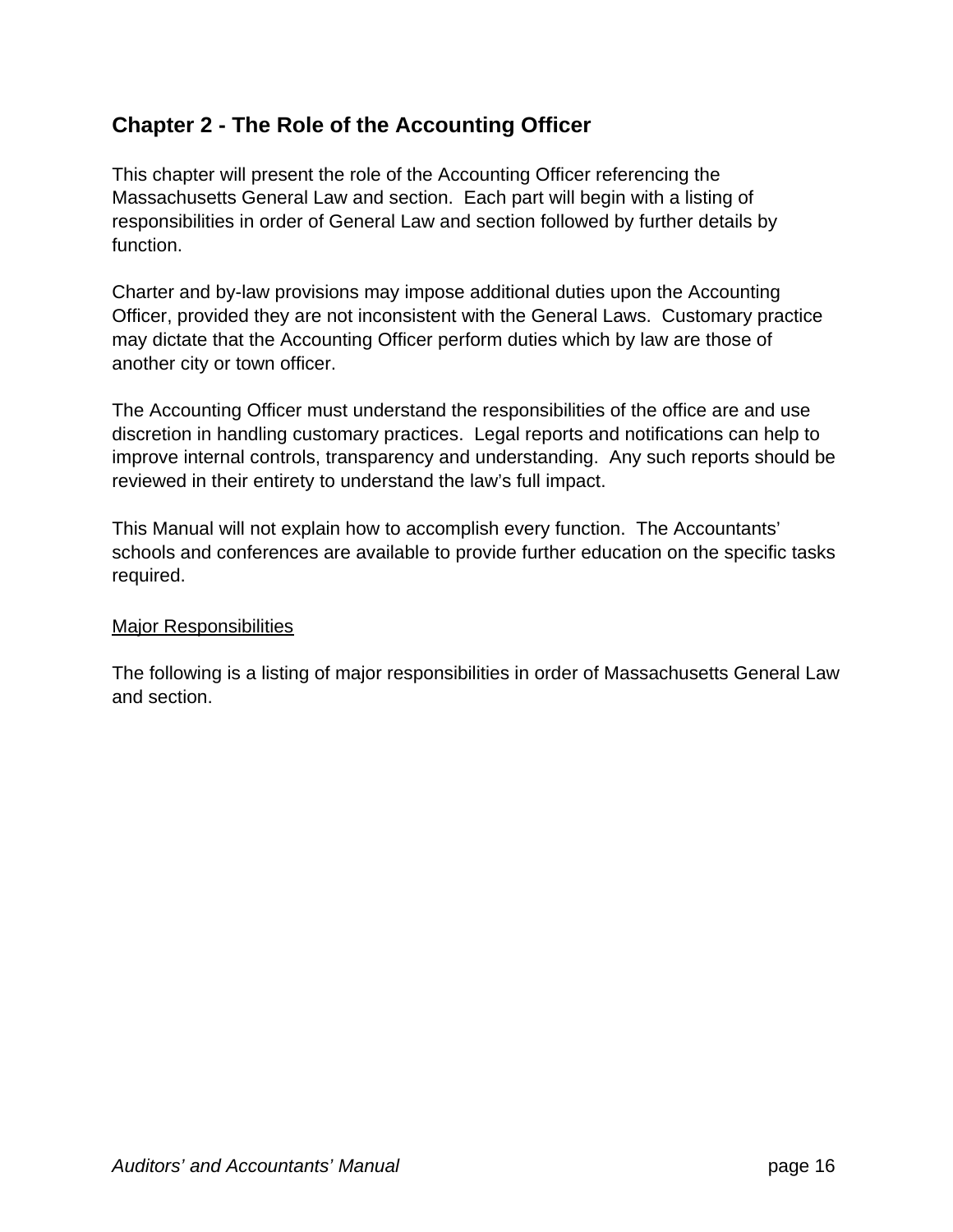| Chapter | <b>Section</b> | <b>Content</b>                                                         |
|---------|----------------|------------------------------------------------------------------------|
| 41      | 51             | Notification to Whom Money is Due                                      |
| 41      | 52             | Approval of Bills                                                      |
| 41      | 53             | <b>Auditing of Public Trusts</b>                                       |
| 41      | 54             | Payment of Public Funds to the Treasurer                               |
| 41      | 54A            | Notification to Assessors of Receipts                                  |
| 41      | 56             | Warrants for Payment of Bills                                          |
| 41      | 57             | Books of Account and Financial Records                                 |
| 41      | 58             | Duties, Notice of Condition of Appropriations; Record of               |
| 41      | 59             | Annual Estimates; Furnishing to Town Accountant                        |
| 41      | 60             | Table of Estimated Appropriations                                      |
| 41      | 61             | <b>Annual Report</b>                                                   |
| 44      | 16             | Notification of Debt Not Provided For, to Assessors                    |
| 44      | 17             | Notification of Temporary Loan Payments Not Provided For, to Assessors |
| 44      | 31             | Liabilities in Excess of Appropriations Forbidden: Exceptions          |
| 44      | 31A            | <b>City Budget Estimates</b>                                           |
| 44      | 31C            | Construction Contracts: Certification as to Availability of Funds      |
| 44      | 31D            | Snow and Ice Removal: Emergency Expenditure: Reporting of              |
| 44      | 43             | Accounting Reports; Returns: Forms                                     |
| 44      | 64             | Bills of a Prior Fiscal Year                                           |
| 59      | 23             | <b>Tax Rate Calculation</b>                                            |
| 59      | 23             | Free Cash and Free Cash Update                                         |
| 59      | 23A            | Notification of Certification of Tax Rates                             |
| 71      | 47             | <b>Student Activity Funds</b>                                          |

The following responsibilities are the same as those shown above, however they are detailed by the following functions:

- Approval of Bills;
- Maintaining Books of Account and Financial Records;
- Notifications; and
- Reports.

*Approval of Bills:* 

*City Auditors and Boards of Selectmen – G.L. c. 41, § 52*

When applicable to the city or town, the City Auditor in cities and the Board of Selectmen in towns:

- examine the requisite oaths and approvals for the payment of bills and payrolls;
- inspect departmental accounts and approve their payment by the Treasurer;
- withhold payment if it is considered fraudulent, unlawful or excessive;
- file with the Treasurer a statement outlining the reason(s) for the withholding; and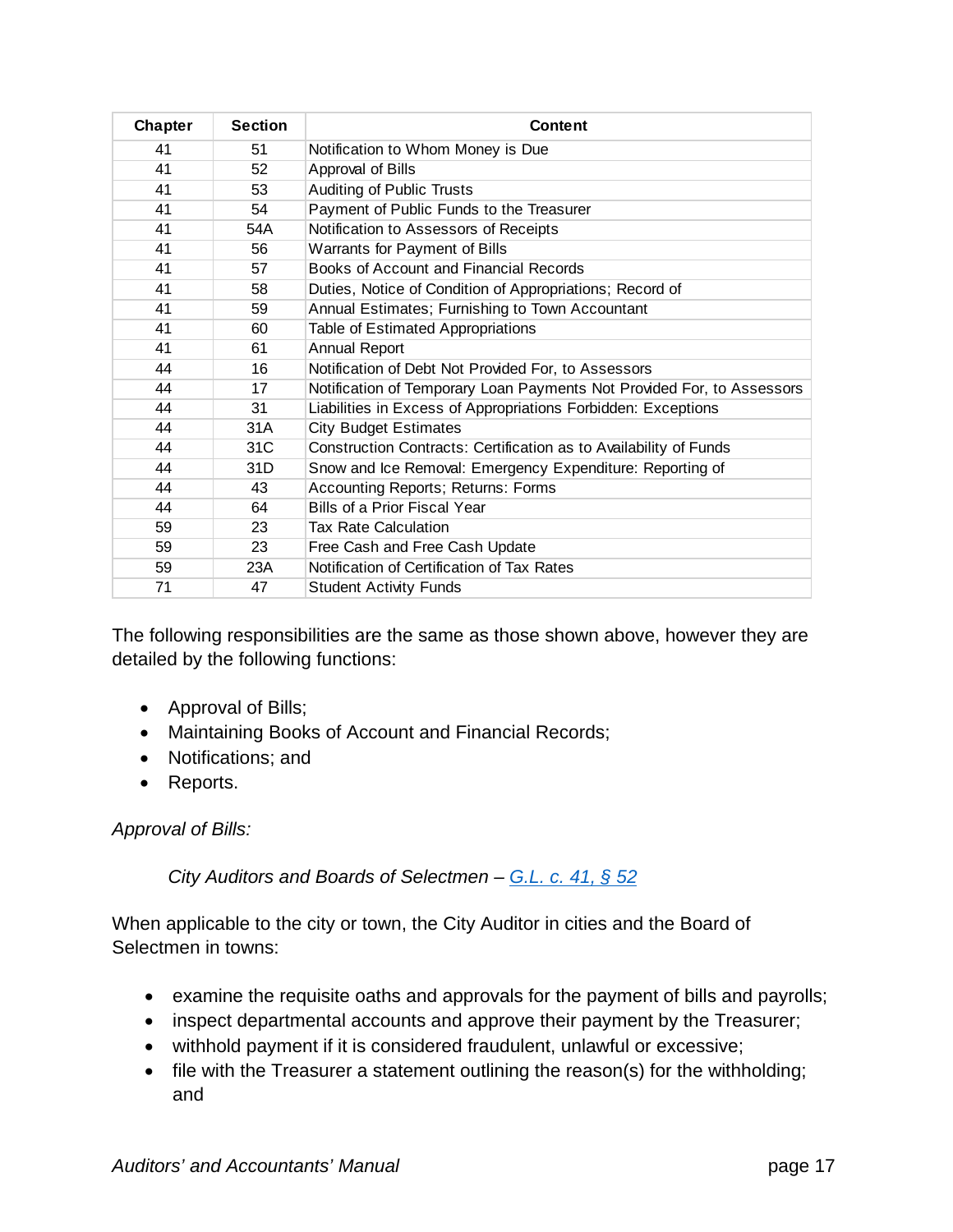• draw a warrant upon the treasury for payment, if all is in order, and process.

The board of selectmen may designate any 1 of its members for the purpose of approving bills or payrolls; provided that the member shall make available to the board, at the first meeting following such action, a record of such actions.

#### *Town Accountant – G.L. c. 41, § 56*

In 1910, the Massachusetts General Court passed Chapter 624, also known as the "Town Accountant Act" which created a Town Accountant's position with powers of the Town Auditor plus the responsibility of examining bills and payrolls, which was the Board of Selectmen's responsibility up until then pursuant to G.L. c. 41, § 52. If the entity adopted this Act, the position of Town Auditor could have been rescinded.

The following outlines the process for final bill and payroll approval by the Town Accountant. This section also applies to cities, where appropriate.

## *Transmittal to Accountant*

All boards, committees, heads of departments and officers authorized to expend money approve and transmit to the Town Accountant, after their examination, as often as once each month (this may occur weekly or biweekly) all bills, drafts, orders and payrolls chargeable to their respective appropriations provided that:

- charges are correct;
- goods, materials or services charged for were ordered;
- goods and materials were delivered; and
- services were rendered to or for the town.

# *Drawing of a Warrant for Payment*

The Town Accountant examines all bills, drafts, orders and payrolls, and, if found correct, approves and draws a warrant upon the treasury for the payment and approval by the Board of Selectmen.

The Treasurer cannot pay from the treasury except upon such warrant approved by the Board of Selectmen. If there is a failure to elect or a vacancy occurs in the office of Selectman, the remaining Selectman or Selectmen, together with the Town Clerk, may approve such warrant.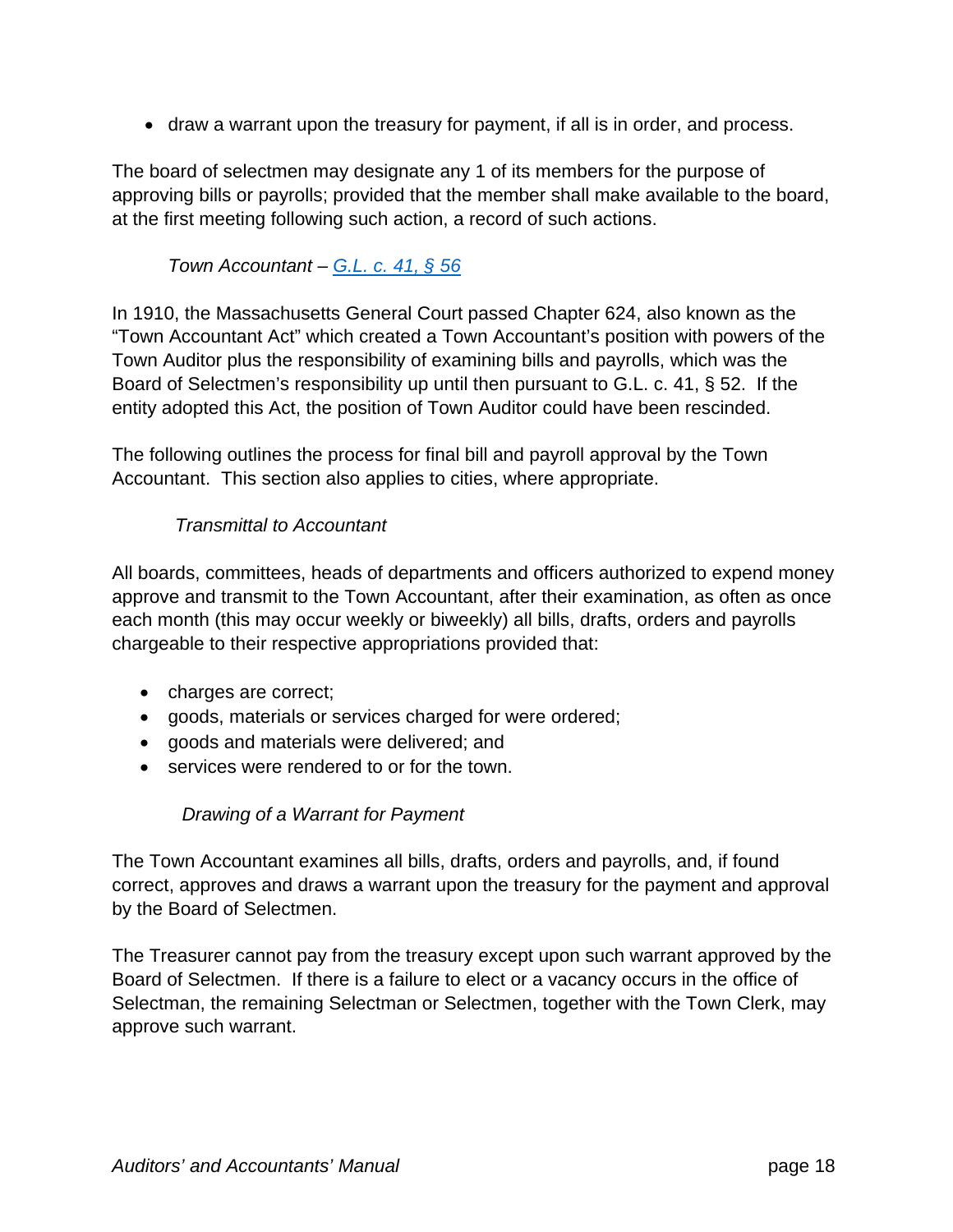#### *Accountant's Refusal to Pay*

The Town Accountant may withhold payment, in whole or in part, any claim deemed fraudulent, unlawful or excessive, and must then file a written statement with the Treasurer of the reasons for the withholding. The Treasurer shall not pay any claim or bill so disallowed by the Town Accountant.

The Division of Local Services has defined the term "excessive" as in excess of the appropriation or in excess of any other locally imposed limitation of expenditure.

## *Liabilities in Excess of Appropriations – G.L. c. 44, § 31*

Cities, towns or districts may incur a liability in excess of appropriation for major disasters including, but not limited to, flood, drought, fire, hurricane, earthquake, storm or other catastrophe, whether natural or otherwise, which poses an immediate threat to the health or safety of persons or property, and then only by a vote in a city of two-thirds of the members of the City Council, and in a town by a majority vote of all the Selectmen. The Governor must declare a state of emergency with respect to the disaster or it must be approved by the City Council or Selectmen must declare a local emergency before authorizing departments to incur liability in excess of appropriation.

This section also allows for payments of final judgments, awards or payments ordered or approved by a state or federal court of adjudicatory agency, upon certification by the city solicitor or town council that no appeal can or will be taken and as required by municipal charter, ordinance or by-law Such amounts must be reported to the assessors, who will include the amounts in the determination of the next tax rate, unless the city or town has otherwise made provisions therefore.

The Bureau of Accounts has specific **procedures** regarding emergency payments which address:

- requesting authority for payment from the Director of Accounts;
- accounting for emergency payments;
- reporting emergency payments; and
- providing for emergency payments.

Accounting entries may also be found in chapter 9 of the UMAS Manual.

*Snow and Ice Removal – G.L. c. 44, § 31D*

Cities and towns may expend funds for snow and ice removal in excess of appropriation without approval by the local appropriating authority (e.g. City Council, Town Meeting)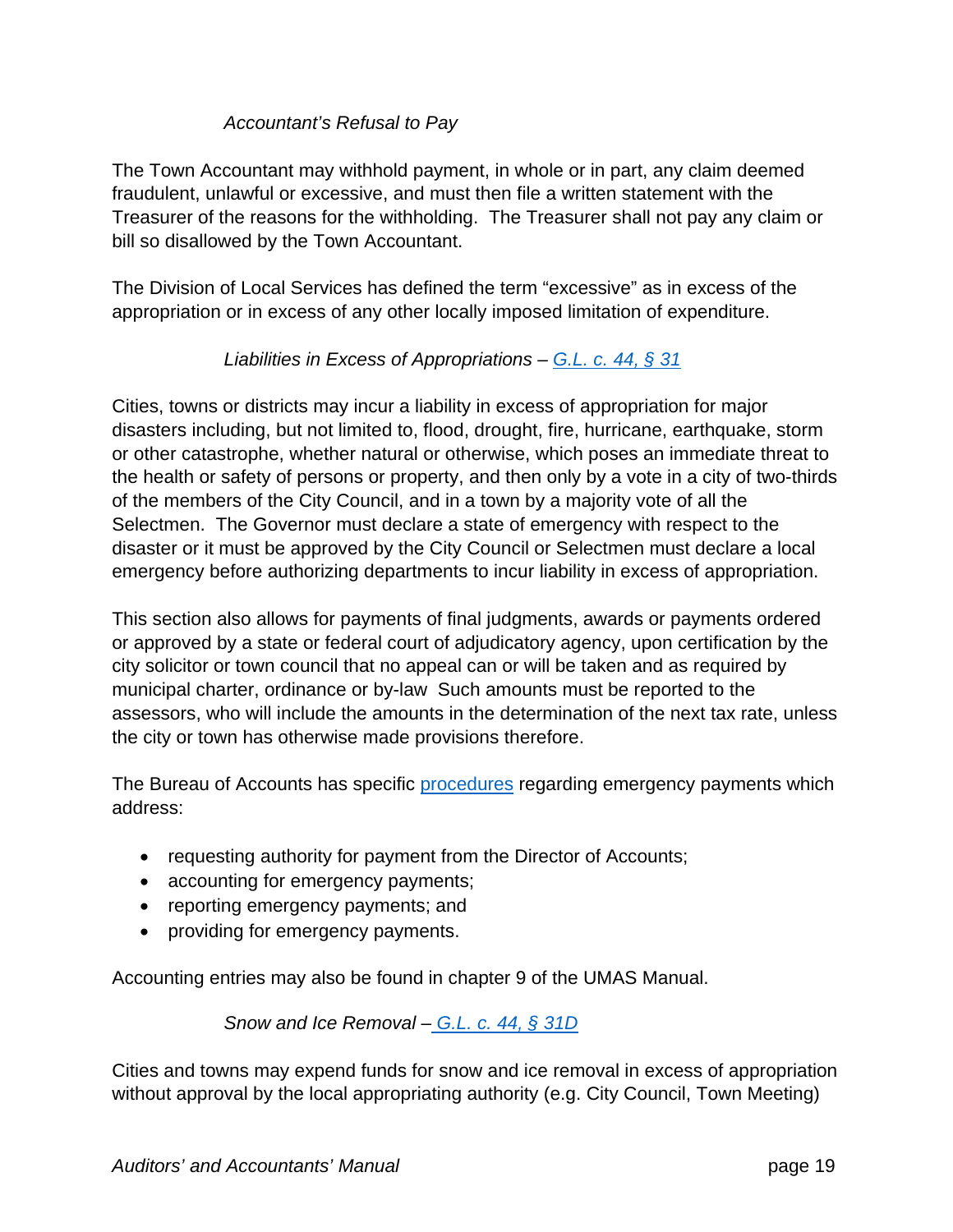and include the excess amount without appropriation in the next fiscal year's tax rate, if not otherwise provided for, if:

- such expenditures are approved by the Town Manager and the Finance or Advisory Committee in a town having a Town Manager, by the Selectmen and the Finance or Advisory Committee in any other town, by the City Manager and the City Council in a city having a City Manager or by the Mayor and City Council in any other city;
- that the appropriation for such purposes in said fiscal year equaled or exceeded the appropriation for said purposes in the prior fiscal year; and
- expenditures made under authority of this section are certified by the Accounting Officer to the Board of Assessors and are included in the next annual tax rate.

The Division of Local Services has advised that deficit spending for snow and ice removal is authorized for only those expenditures directly related to the removal of snow and ice that are variable and unpredictable from year to year depending on the severity of the winter. Typical expenditures include overtime costs for DPW plowing crews, the cost of extra sand and chemicals to be spread on the roads, and the cost of hiring plows and drivers during storms. Deficit spending is not authorized for expenditures for regular, recurring DPW activities or salaries that are predictable and do not vary with the weather in any given winter. Entities must budget for these regular activities separately.

*Bills of a Prior Fiscal Year – G.L. c. 44, § 64* 

Cities, towns and special purpose districts defined in G.L. c. 44, § 1 with unpaid bills for a previous fiscal year due to insufficiency of appropriation may, at an Annual Meeting by a four-fifths vote, or at a Special Meeting by a nine-tenths vote, of the voters present and voting at a meeting duly called, and, in a city that accepts this section, by a twothirds vote of the City Council, appropriate money to pay such bills.

To approve payment for these bills, certificates must be signed and filed with the Selectmen or the City Auditor, stating under the penalties of perjury that the goods, materials or services for which bills have been submitted were ordered by an official or employee of the town or city and that such goods and materials were delivered and actually received by the town or city or that such services were rendered to or for the town or city, as the case may be.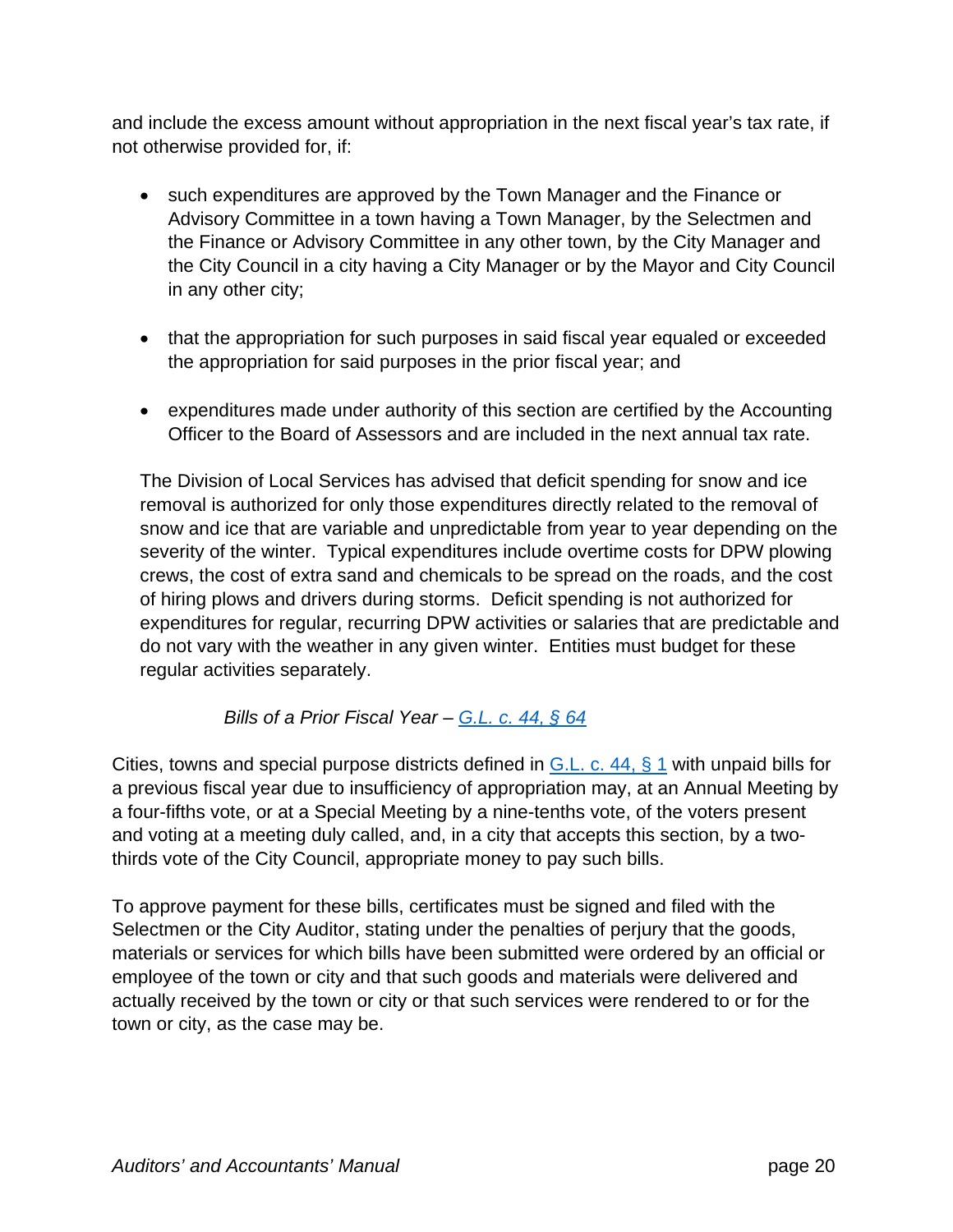Bills of a previous fiscal year due to any other town, district, city, county, the Commonwealth or for legally incurred debt and interest may be approved by a majority vote.

*Maintaining Books of Account and Financial Records:* 

*Books of Account and Financial Records – G.L. c. 41, § 57*

The Town Accountant shall keep a complete set of books including a general journal, general ledger and subsidiary ledgers, wherein shall be entered:

- the amount of each specific appropriation;
- the amounts and purposes of expenditures made therefrom;
- the receipts from each source of income;
- the amount of each assessment levied; and
- the abatements made.

The accounts shall be kept, so far as practicable, in conformity with the Uniform Massachusetts Accounting System (UMAS) and in conformity with any systems, classifications, forms and designations prescribed pursuant to regulations of the Board of Elementary and Secondary Education for use by School Committees.

Procedures for maintaining and accounting for these financial records are addressed throughout this Manual including *Municipal Accounting Basics and System Records* and *Massachusetts Local Government Accounting*. The financial reporting products created with the records in the accounting system are also addressed in this Manual including *Municipal Reporting, The Balance Sheet and Schedule A.* 

*Contracts and Surety Bonds* – *G.L. c. 41, § 57*

The Town Accountant shall:

- have custody of all contracts of the town; and
- keep a register of the sureties on all bonds of indemnity given to the town.

*A Detailed Record of Town Debt – G.L. c. 41, § 57*

The Town Accountant shall keep a detailed record of the town debt, showing:

- the purpose for which it was incurred;
- when incurred;
- when payment is due;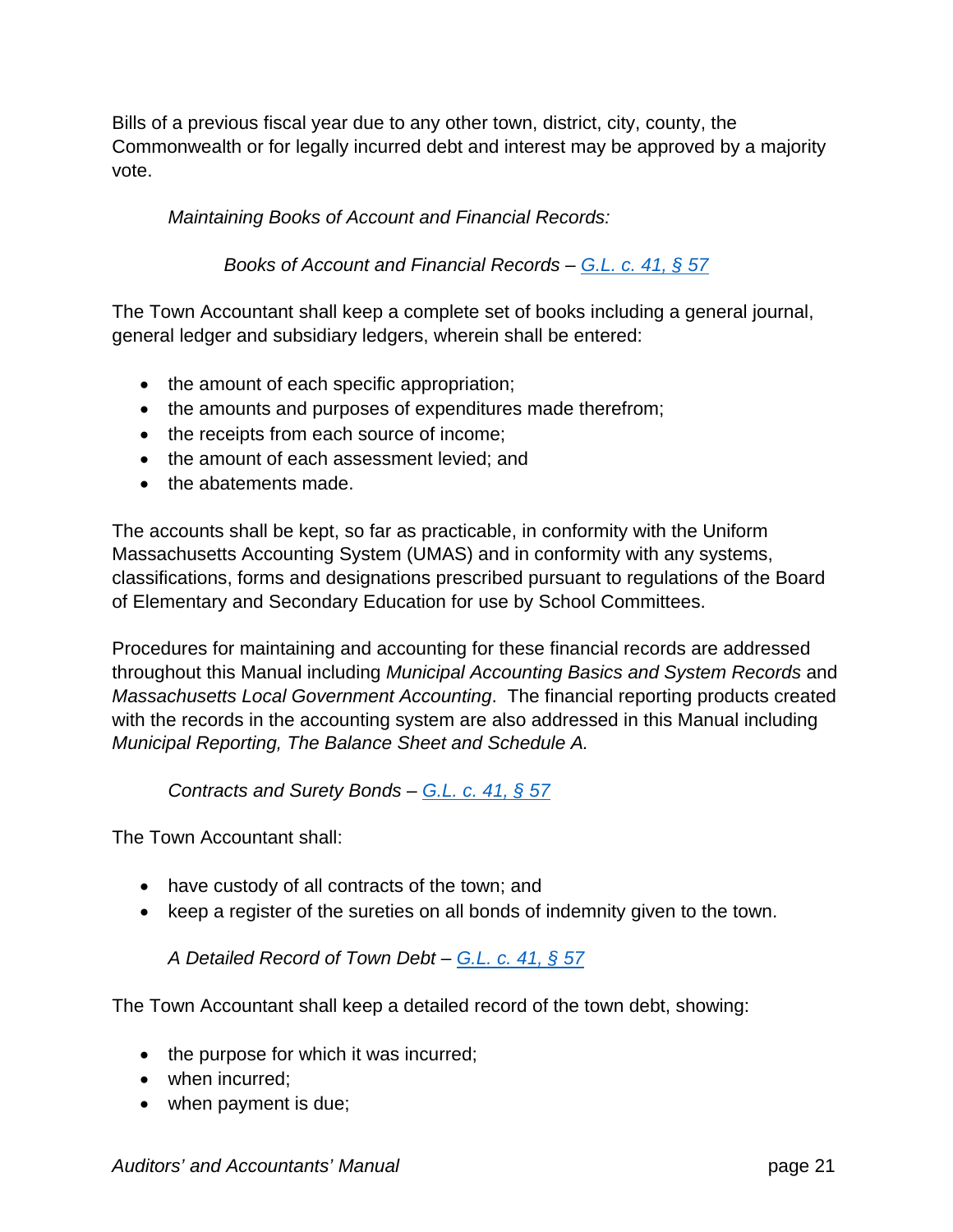- the rate of interest; and
- the provisions made for payment of the debt.

The Accounting Officer is responsible for co-signing the Statement of Indebtedness with the Treasurer reporting the entity's debt to the Director of Accounts (see *Borrowing, The Accounting Officer's Role in Borrowing*, this Manual).

## *Audit of Public Trusts – G.L. c. 41, § 53*

With respect to public trusts, city and town Auditors shall:

- at least once every year or more often as deemed necessary audit the accounts of trustees of any property given in trust for the benefit of the town or its inhabitants;
- examine and estimate the funds, securities and evidences of property held by the trustees;
- annually include in their annual report the results of their findings. If fraud or any irregularity is discovered, the Auditor shall report it to the Mayor and Treasurer or to the Selectmen and Treasurer.
- verify the cash balance of each trust at least once each year by actual count of cash and reconciliation of bank balances; and
- include in an annual report the cash reconciliation findings, unless the trustee is a bank, banking association or trust company.

Town Auditors need not verify the cash balance by actual count of the cash if the trustee is a bank, banking association or trust company. The trustees shall give free access to their accounts, funds, securities and evidences of property to the Auditor or shall be fined by law.

*Student Activity Accounts – G.L. c. 71, § 47* 

The School Committee of a city, town or district may authorize a School Principal to receive money in connection with the conduct of certain student activities and to deposit such money, with the municipal or Regional School District Treasurer, into an interest bearing bank account (agency account), for student activities. The School Committee may also establish a checking account controlled by the School Principal for expenditure of certain student activity funds.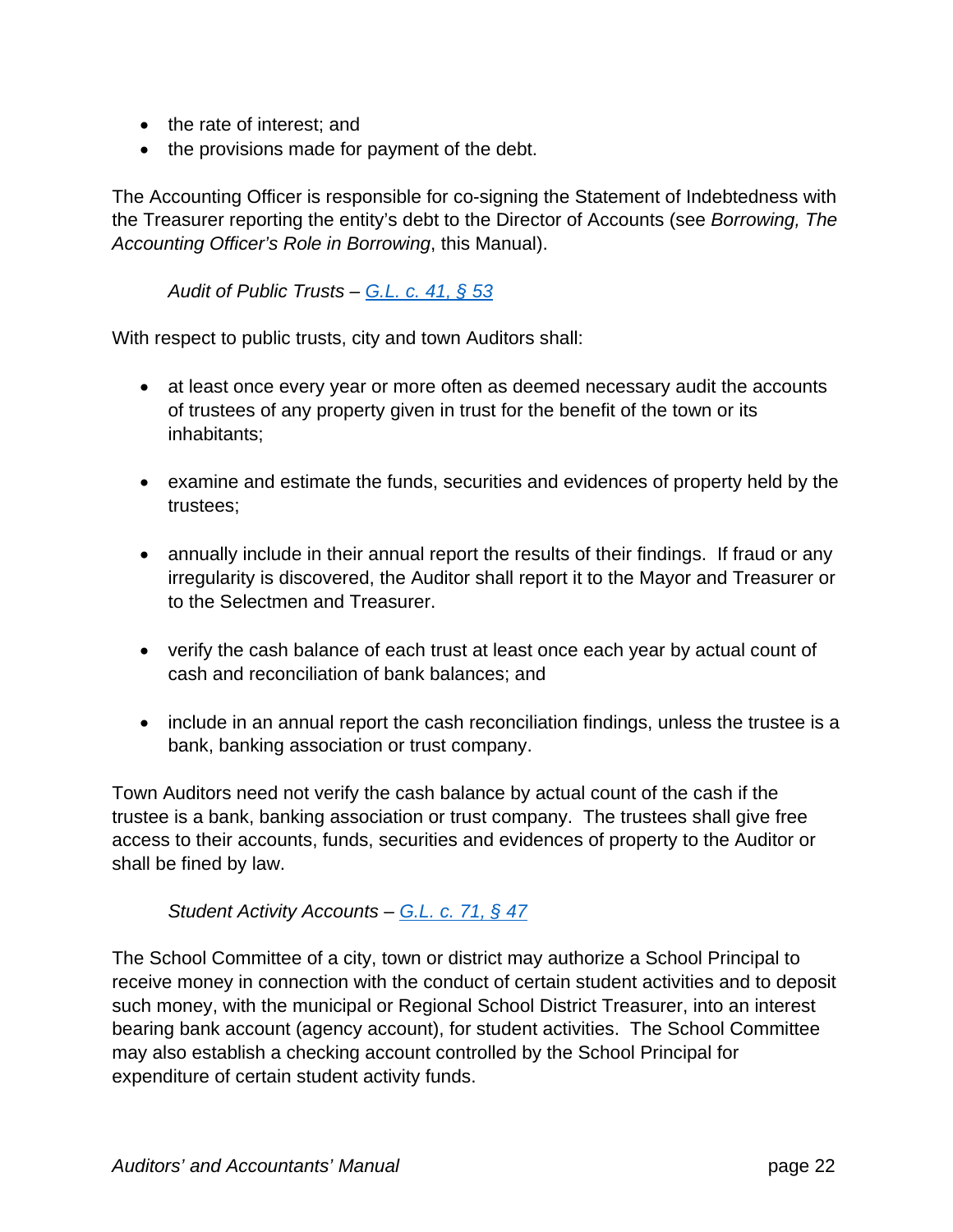The Principal shall adhere to such administrative procedures as the municipal or Regional School District Treasurer or Accountant may prescribe.

The School Committee shall vote to set the maximum balance that may be on deposit in the checking account and the principal designated to control the account shall give bond to the municipality to secure the principal's faithful performance of his or her duties in connection with the account. All funds received from student activity programs must be deposited into the agency account. To the extent that funds are available in the agency account, the Treasurer shall reimburse the checking account to restore the limit set by the School Committee.

There shall be an annual audit of the student activity funds which shall be conducted in accordance with procedures as agreed upon between the school committee and the auditor based upon guidelines issued by the Department of Elementary and Secondary Education (DESE). It Is recommended that at least once every three years the audit should be conducted by an independent audit firm. In the interim years, if an independent firm is not engaged, the procedures can be conducted internally by an individual not involved with the daily operations of the funds.

When the audit is completed internally, the Town Accountant should review all audit work papers and audit programs and establish a retention policy for a minimum of three years.

Detailed guidance for accounting for student activities is available from the Massachusetts Association of School Business Officials (MASBO) and through the guidelines provided by DESE.

*Notifications:* 

*Notification to Whom Money is Due – G.L. c. 41, § 51* 

An Auditor may notify a person to whom money is due from the town.

*Statement of Payment Amount, "Turnovers", or the "9/10" – G.L. c. 41, § 54*

An officer of the Commonwealth, county, city or town who makes payment of public money to the Treasurer of a city or town must also furnish the Auditor or Town Accountant a written statement of the amount, date and purpose thereof.

*Notification to Assessors of Receipts – G.L. c. 41, § 54A*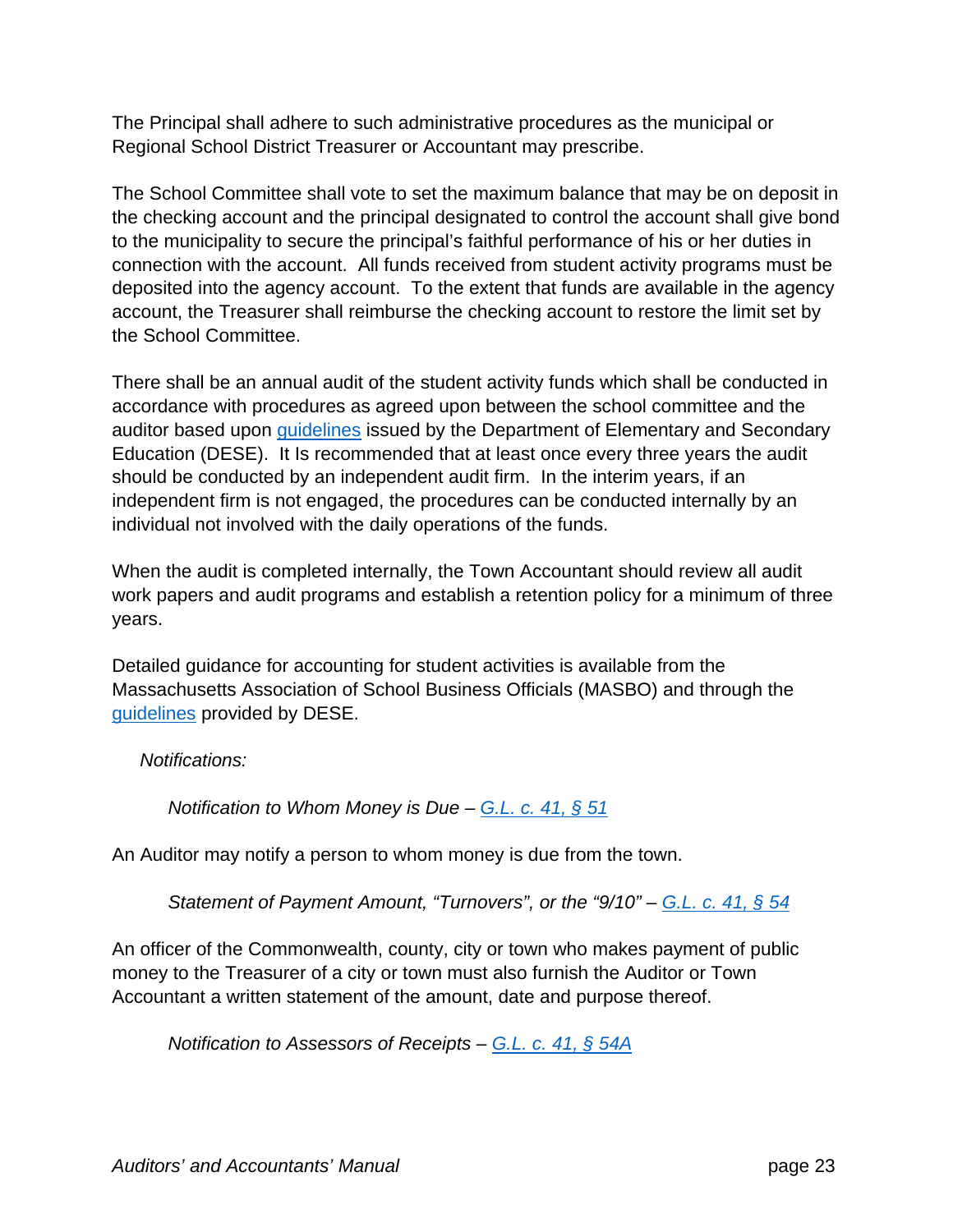By August 1, the City Auditor, Town Accountant, or Treasurer if there is no Auditor or Accountant, shall notify the Assessors of the preceding fiscal year's total receipts by source, except receipts from taxes, loans and trust funds.

The Assessors apply estimated receipts based upon those receipts from the preceding fiscal year to reduce the gross amount to be raised by taxation in determining the tax levy. Assessors normally rely upon figures from the Accounting Officer to determine the amount of estimated receipts to be used.

## *Notice of Condition of Appropriations – G.L. c. 41, § 58*

Whenever any appropriation has been expended or in the judgment of the Town Accountant, it appears that the liabilities incurred against any appropriation may be in excess of the unexpended balance, the Accountant shall immediately notify the Selectmen, board, committee, department head or officer authorized to make expenditures therefrom, and no claim against such appropriation shall be allowed nor any further liability incurred until the town makes provision for its payment. The Town Accountant shall, at regular intervals and as often at least as once each month, send to the selectmen and to each board, committee, head of department or officer having the disbursement of an appropriation a statement of the amount of orders approved and warrants drawn on behalf of said board, department or officer during the preceding month, and a statement of the balance of such appropriation remaining subject to draft. Each head of a department, board or committee authorized to expend money shall furnish the Town Accountant, at the close of the financial year, a list of bills remaining unpaid, showing to whom and for what due, and their amounts; and the town accountant shall incorporate the same in his annual report covering the financial transactions of the town.

As a reminder from G.L. c. 44, § 31, communities are prohibited from spending in excess of appropriations. It is the Accounting Officer's responsibility to enforce this prohibition.

# *Furnishing Annual Estimates to the Accountant – G.L. c. 41, § 59*

Selectmen, department heads, boards, committees and other officers authorized by law to expend money shall submit to the Town Accountant (or if there is no Accountant, to the Appropriation, Advisory or Finance Committee or to the Selectmen) detailed estimates (salaries and expenses) of their expenditure and revenue budgets for the following fiscal year at least ninety days before the start of the Annual Town Meeting or ten days before the end of the calendar year, whichever is later. The estimates shall include explanatory statements as to changes from the current fiscal year as well as estimates for capital outlays or permanent improvements.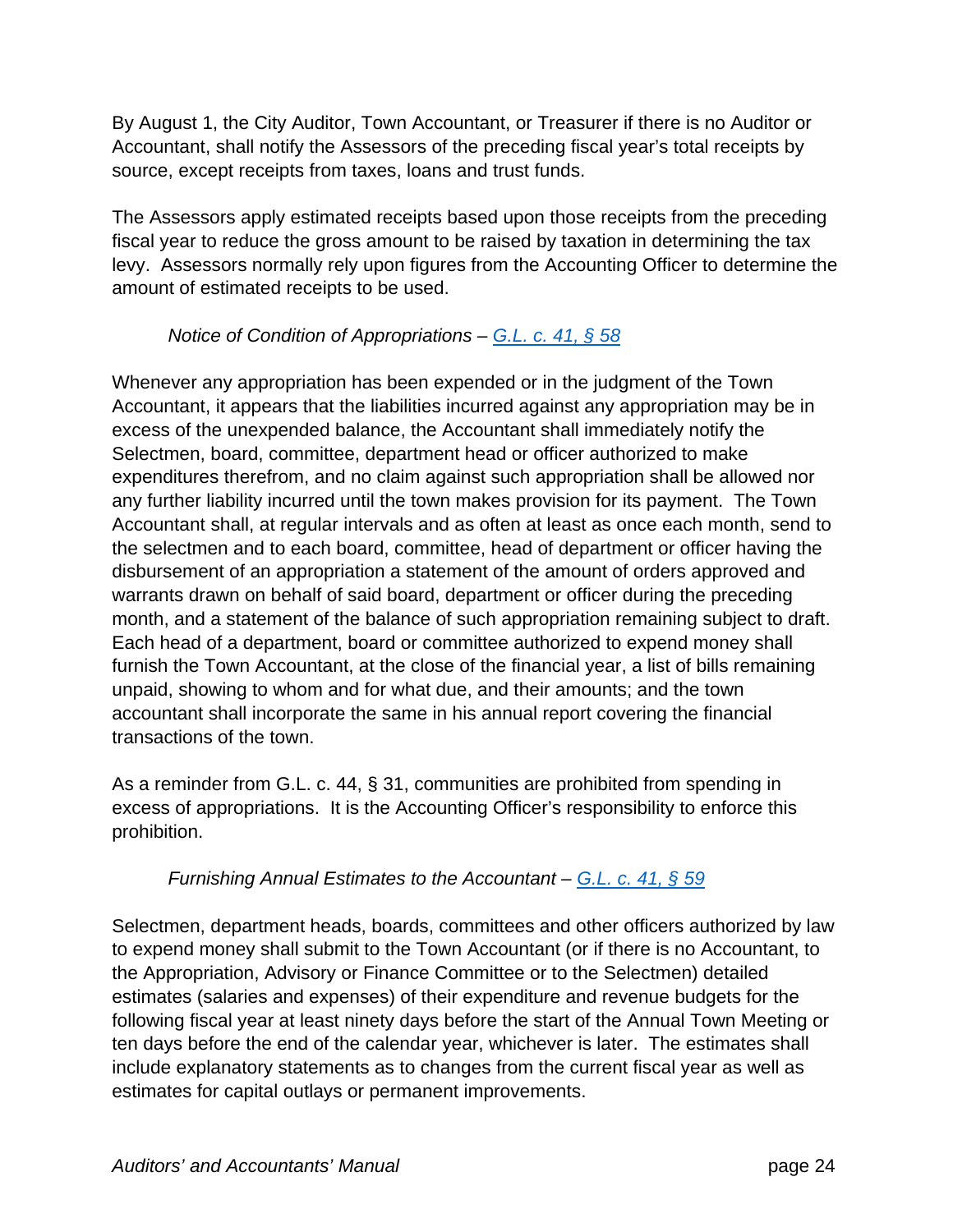The Treasurer shall also include a separate statement regarding payment of debt service for the ensuing fiscal year.

## *Table of Estimated Appropriations – G.L. c. 41, § 60*

Immediately upon the close of the calendar year, the Town Accountant shall prepare statements detailing:

- the preceding fiscal year's appropriations and expenditures,
- appropriations for the current fiscal year;
- expenditures for the first six months of the fiscal year;
- the amounts estimated to be expended during the second six months of the fiscal year; and
- estimates for the next fiscal year.

The Town Accountant shall then forthwith furnish a copy of this table to the Selectmen or other appointed committee considering the proposed appropriations.

The Selectmen and/or other appointed committee shall make appropriation recommendations, explanations and suggestions to the community and shall print and distribute this document at or before Town Meeting. The town Clerk shall then transmit a copy to the Director of Accounts.

Although this section states that the Town Clerk shall transmit a copy thereof and of all town reports to the Director of Accounts, the Bureau of Accounts advises that a copy of this report be available only upon request of the Director of Accounts.

*Notification of Debt Not Provided For to Assessors – G.L. c. 44, § 16*

The Auditor, the Town Accountant in towns having such an officer, the Treasurer in all other towns, or the Prudential Committee, if any, otherwise the Commissioners in a district, shall, not later than May first of each year, notify the Assessors in writing of the amount of debt falling due during the next fiscal year, and the Assessors shall add the amount to the next Tax Rate Recap if not otherwise provided for.

*Notification of Temporary Loan Payments Not Provided For to Assessors – G.L. c. 44, § 17*

Temporary loan payments shall be reported by the Auditor or Accountant of the city or town or other officer having similar duties, or by the Treasurer if there be no such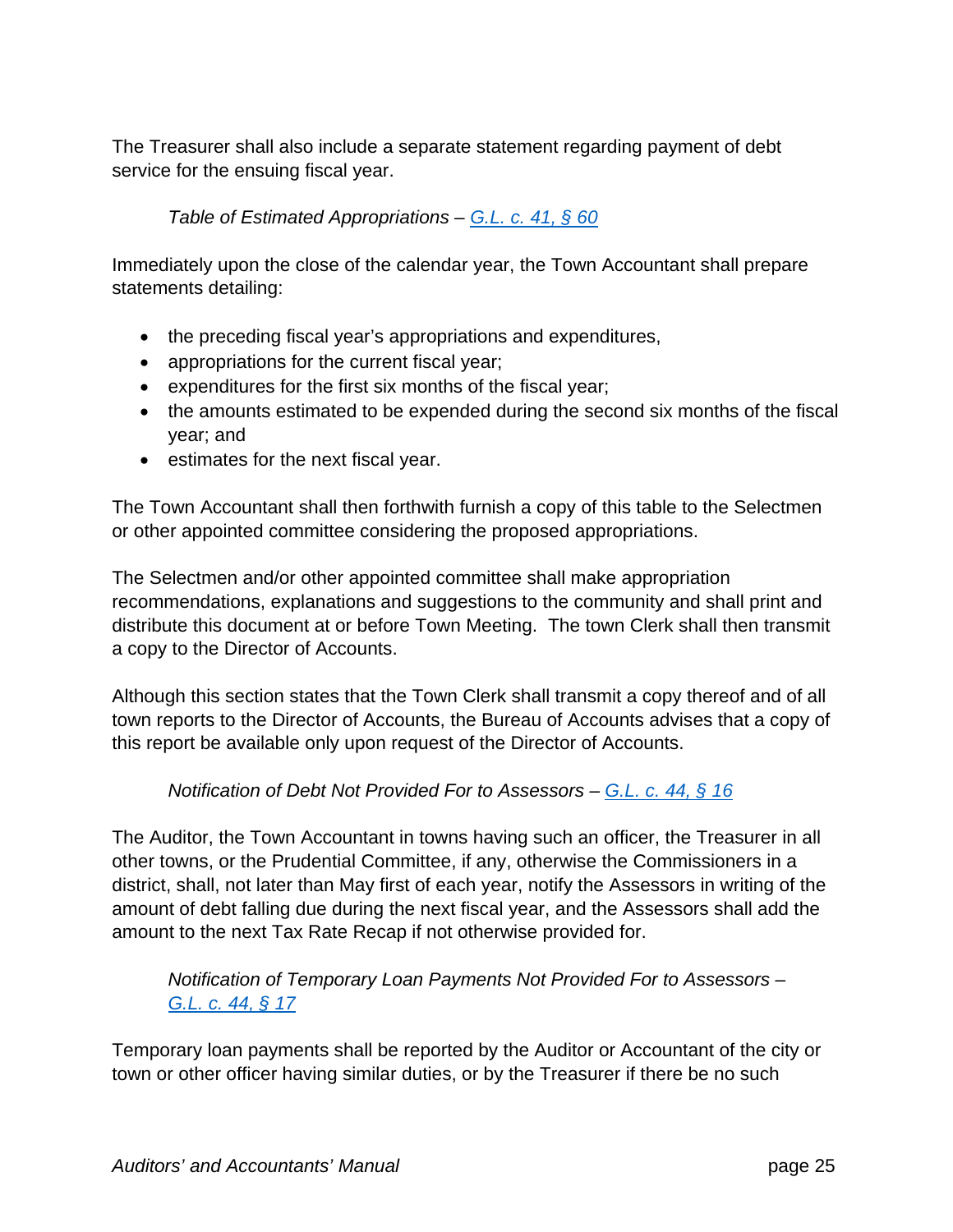officer, to the Assessors, who shall include the amount so reported in the determination of the next annual tax rate, unless other provision for payment has been made.

Payments by a regional school district or regional refuse disposal district are included in the next annual district operating and maintenance budget, unless the Regional District Committee has otherwise made provision therefor.

*City Budget Estimates – G.L. c. 44, § 31A*

Every officer in a city except in Boston having charge of a department must provide the City Auditor or officer having similar duties and the Mayor between November 1st and December 1st with detailed estimates for the following fiscal year's budget, including:

- capital needs;
- amount expended for similar purposes during the preceding fiscal year and during the first four months of the then current fiscal year;
- an estimate of the amounts required to be expended for such purposes during the last eight months of the then current fiscal year; and
- an explanation of any differences between the amount of any estimate for the next fiscal year and the amount expended or estimated to be required.

This information must include the number of permanent or temporary employees as outlined in the section.

At the close of the calendar year, the City Auditor, or officer having similar duties, furnishes the Mayor with a written report of:

- the money received from estimated receipts applicable to the payment of expenditures of the first six months of the then current fiscal year;
- an estimate of such receipts for the last six months of such year; and
- an estimate of such receipts for the next fiscal year.

*Construction Contracts, Certificate as to Availability of Funds – G.L. c. 44, § 31C*

The Auditor or Accountant must certify the availability of an appropriation for any contracts for construction, reconstruction, alteration, remodeling, repair or demolition of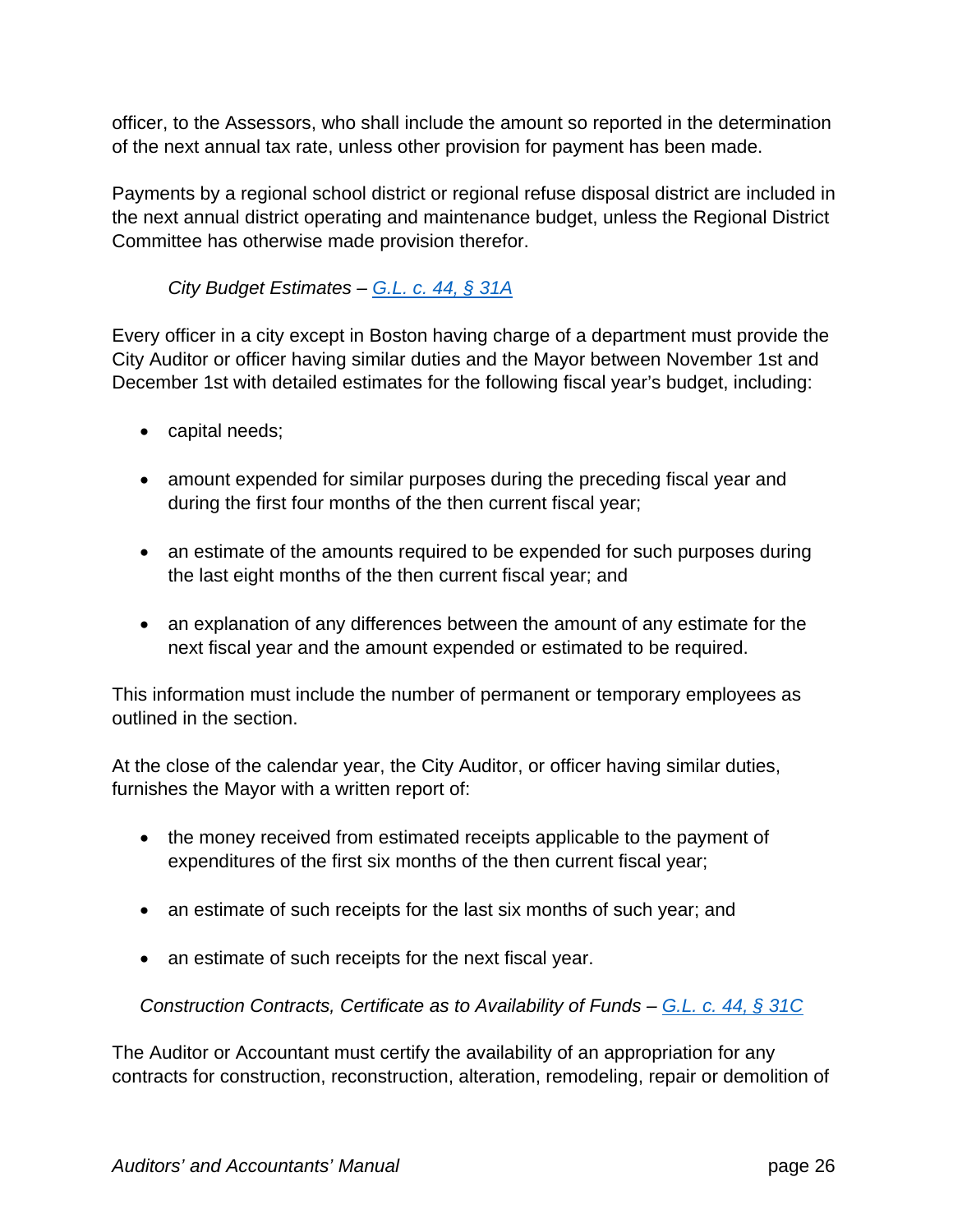any public building or public work in excess of \$2,000, prior to the contract becoming effective.

The Division of Local Services has advised that once Town Meeting has authorized debt to fund a construction contract, the Accounting Officer can certify the contract without waiting for the Treasurer to borrow the funds. The Accounting Officer cannot certify the sufficiency of funds for a construction contract based partly on the anticipated receipt of a private grant or gift.

*Reports:* 

*Reports from the Accountant – G.L. c. 41, § 58*

The Town Accountant shall, at regular intervals and as often at least as once each month, send to the Selectmen and to each board, committee, head of department or officer having the disbursement of an appropriation a statement of the amount of orders approved and warrants drawn on behalf of said board, department or officer during the preceding month, and a statement of the balance of such appropriation remaining subject to draft.

# *Reports to the Accountant – G.L. c. 41, § 58*

At the close of each fiscal year, each head of a department, board or committee authorized to expend money shall furnish the Town Accountant a list of bills remaining unpaid, showing to whom and for what due, and their amounts, and the Town Accountant shall incorporate the same in the Annual Report.

*Annual Report – G.L. c. 41, § 61*

The Town Accountant shall make an annual report arranged in classifications prescribed by the Director of Accounts containing:

- a statement of receipts and expenditures made for the prior fiscal year;
- receipts and expenditures of funds managed by trustees;
- specific appropriations and expenditures therefrom; and
- the purpose for which the money was spent.

This report shall include a statement of any change in the amount of debt during the year and a list of indebtedness incurred and unpaid at the end of the fiscal year.

The classifications of revenues and expenditures should be those reported in the UMAS Manual.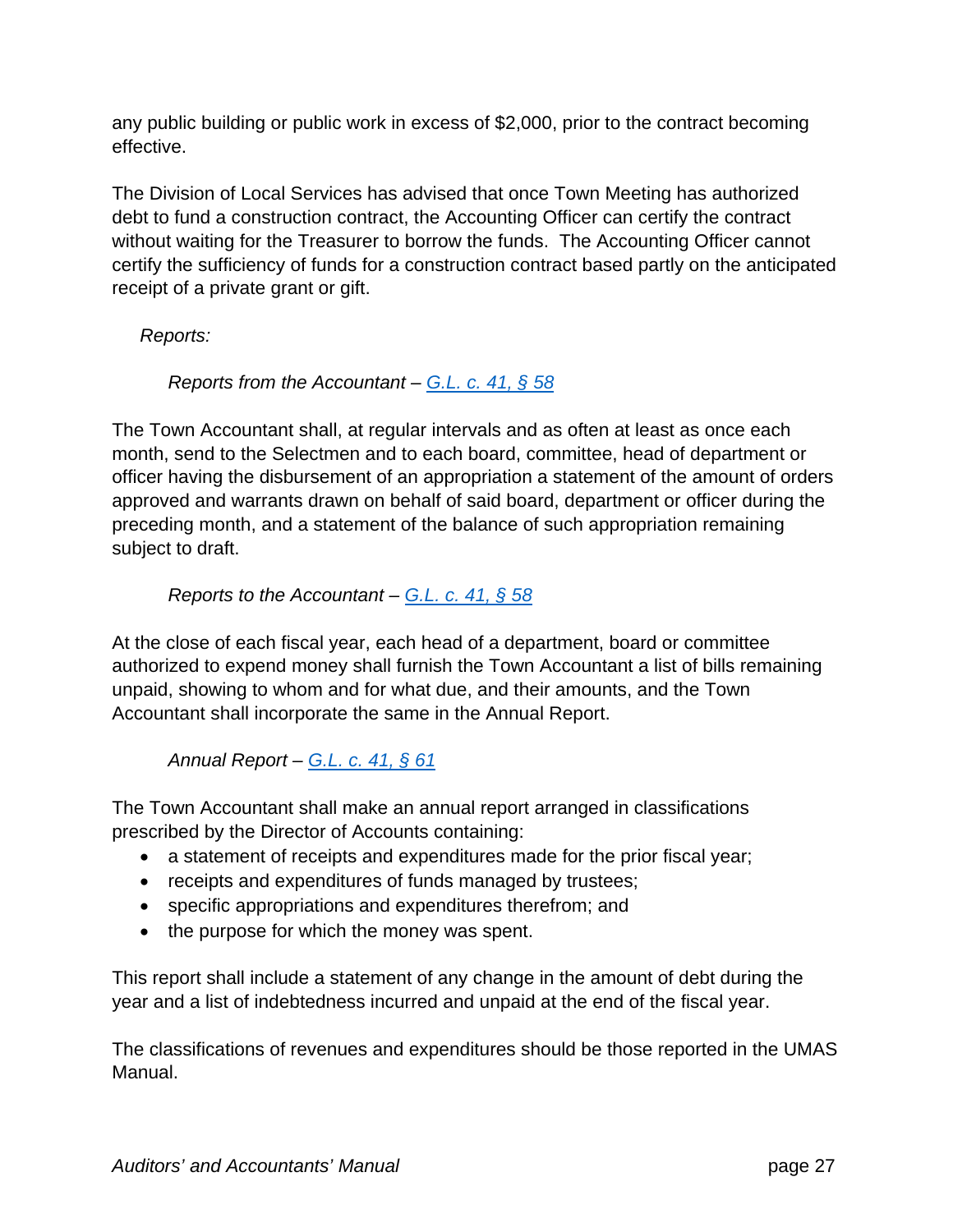### *Schedule A – G.L. 44, § 43 (see Schedule A, this Manual)*

The Accounting Officer must complete and submit to the Bureau of Accounts on the Gateway system the Annual City and Town Financial Report, Schedule A. This Schedule is due on November 30 and may be uploaded into Gateway by using a Microsoft Excel spreadsheet provided by the Bureau.

Failure to submit the form timely may result in the withholding of State aid.

If a city or town fails within sixty days after a request has been made by the Director to furnish the information authorized to be collected under the provisions of this section, the Director may obtain such information through the use of his agents and assistants and the cost assessed to the city or town.

*Tax Rate Calculation (see Tax Rate Recap, this Manual – G.L. c. 59, § 23*)

This section of law describes how the tax levy is to be determined. It gives the responsibility to the Assessors, however, much of their information (such as other amounts to be raised, actual prior fiscal year receipts, a review of appropriations, and completion of certain supporting forms) is determined by the Accounting Officer.

The Accounting Officer must notify the Assessors of amounts known which have not been otherwise provided for in the current tax rate such as:

- debt and interest;
- final court judgments;
- overlay deficits; and
- offset receipts deficits.

The Accounting Officer must also:

- provide the Assessors with General Fund receipts received during the prior fiscal year from which to estimate receipts for the current fiscal year;
- review the Clerk's entries on page 4 of the Tax Rate Recap; and
- provide a free cash update amount if needed as indicated below.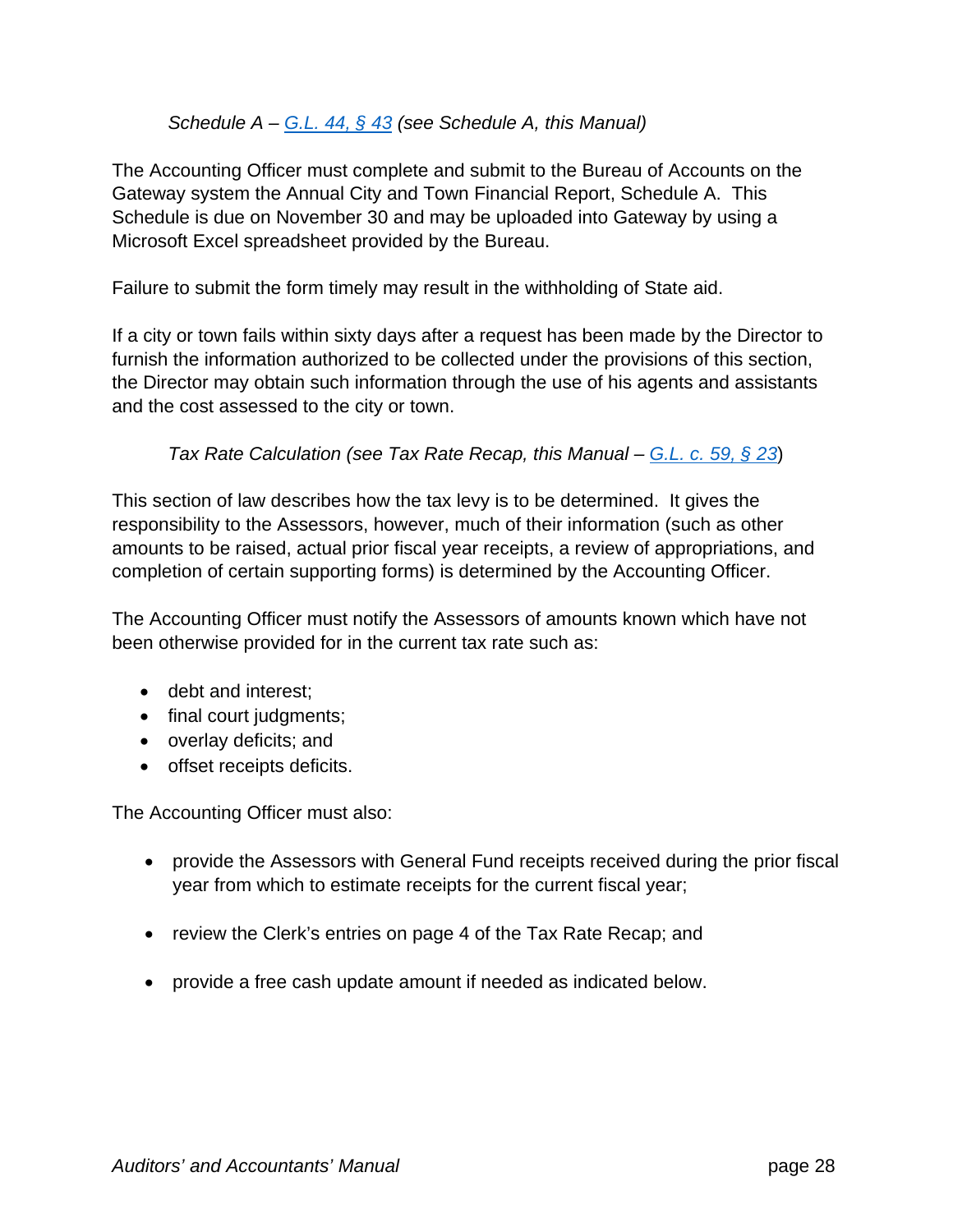*Free Cash and Free Cash Update (see Calculation of Free Cash, this Manual) – G.L. c. 59, § 23*

The rules for determining free cash free cash (available funds) are promulgated by the Director of Accounts in accordance with established accounting practices of the Bureau of Accounts. Free cash cannot be appropriated until certified and cannot be appropriated to an amount greater than the amount certified.

The Bureau of Accounts allows for one free cash update during the fiscal year which must again be first certified by the Director of Accounts prior to appropriation by the city, town or districts' legislative body. Collections attributable to prior years, principally collection of property taxes, received up to March 31, may be included in an update of the free cash amount previously certified. The entity's Accounting Officer shall certify as soon as may be to the Board of Assessors amounts of the following collected between July 1 and March 31 of the same fiscal year:

- the total of the proceeds from the sale of tax title possessions;
- receipts from tax title redemptions;
- the total real and personal taxes of prior fiscal years; and
- other amounts approved by the Director of Accounts.

The free cash update is then reported by the Town Accountant to the Board of Selectmen and by the City Auditor to the Mayor or City Manager, City Council or Board of Aldermen.

A free cash update is not required but is necessary if there is a need to appropriate free cash in excess of the amount already certified as of July 1.

*Notification of Certification of Tax Rates (See Tax Rate Recap, this Manual) – G.L. c. 59, § 23A*

The Assessors shall notify the Auditor, Town Accountant or similar officials as soon as the tax rates are determined and certified by the Director of Accounts.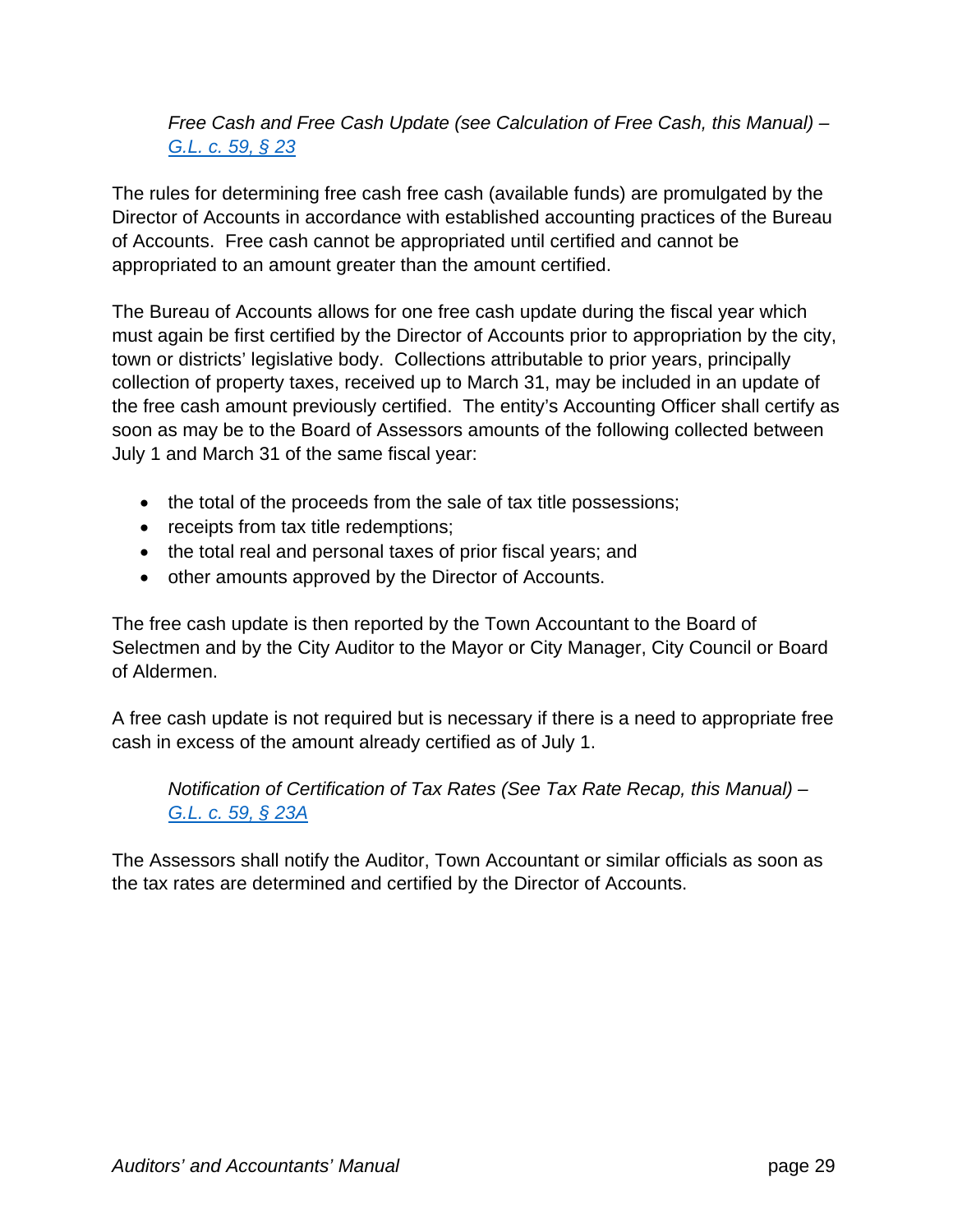# Other Responsibilities

.

The following is a listing of other responsibilities in order by Massachusetts General Law and section.

| Chapter | <b>Section</b> | <b>Content</b>                                                           |
|---------|----------------|--------------------------------------------------------------------------|
| 10      | 58             | <b>Cultural Council Report</b>                                           |
| 31      | 71             | <b>Civil Service Roster</b>                                              |
| 31      | 73             | <b>Civil Service Violation</b>                                           |
| 32      | 20(4b)         | Retirement System Board Management                                       |
| 32      | 20(4c)         | Retirement System Board Management Option                                |
| 32      | 20(4d)         | Retirement System Board Compensation                                     |
| 32      | 20(4d 1/2)     | Retirement System Board Compensation Option                              |
| 32      | 89B            | Annuity Payments to Dependents of Certain Police and Fire Fighters       |
| 40      | 5A             | <b>City Reserve Fund</b>                                                 |
| 40      | 6              | <b>Town Reserve Fund</b>                                                 |
| 40      | 22G            | Funds Received from Handicapped Parking Violations                       |
| 41      | <b>15A</b>     | Certification of Votes and Sources of Funding by Clerk                   |
| 41      | 17             | Contracts                                                                |
| 44      | 6A             | Borrowing in Anticipation of State Aid                                   |
| 44      | 8(15)          | Borrowing for Sewers Outside Debt Limit                                  |
| 44      | 53D            | <b>Recreation Revolving Fund</b>                                         |
| 44      | 53E            | <b>Offset Receipts</b>                                                   |
| 44      | 53E 1/2        | Departmental Revolving Fund                                              |
| 44      | 53E 3/4        | Energy Revolving Loan Fund Receipts                                      |
| 44      | 53F 1/2        | <b>Enterprise Funds</b>                                                  |
| 44      | 53G            | <b>Conservation Commission Consultant Funds</b>                          |
| 44      | 53H            | Certain Rebates to the Federal Government                                |
| 44A     | 10             | <b>Qualified Bonds</b>                                                   |
| 59      | 23B            | Notification of Abatements Granted by Assessors                          |
| 59      | <b>70A</b>     | Notification of Abatements Granted by Other Entities                     |
|         |                | Books of the Collector Open for Inspection by Mayor, Aldermen,           |
| 60      | 8              | Selectmen or their Designee                                              |
| 90      | 20E            | Liability of Lessors of Motor Vehicles for Parking Violations            |
| 107     | 4              | Exchange of Indebtedness                                                 |
| 111     | 28             | Board of Health, Estimate of Appropriation                               |
| 127     | 57             | Articles and Materials Produced by Prisoners                             |
| 164     | 56             | Management of Plant                                                      |
|         |                | Contracts of Commission, filing with city or town Auditor, preservation; |
| 164     | 56C            | public inspection penalty                                                |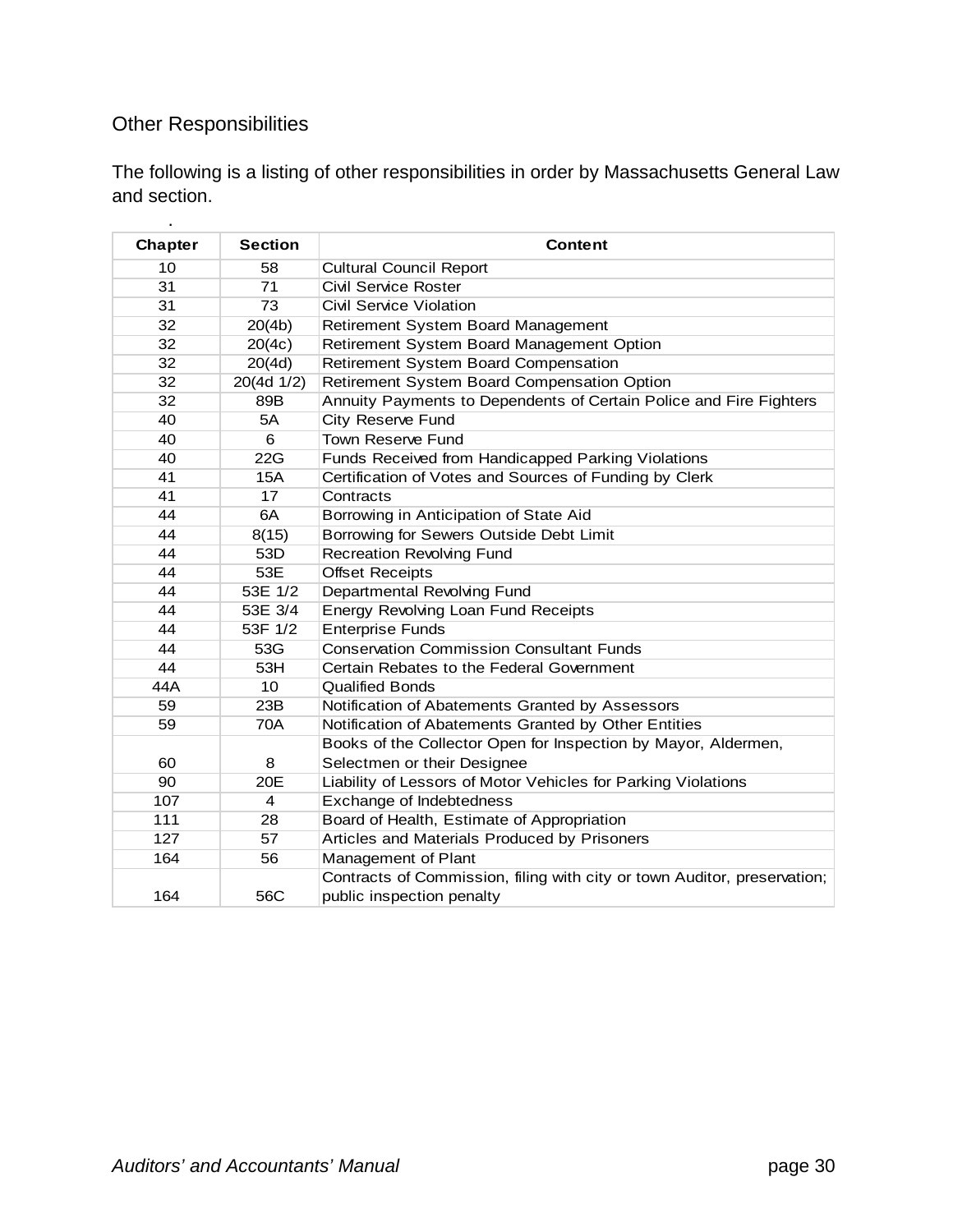The following responsibilities are the same as those shown above, but are detailed by the following functions:

- Reports;
- Maintenance of Records;
- Special Funds:
- Notifications; and
- Retirement System.

# *Reports:*

# *Cultural Council Revolving Fund and Report – G.L. c. 10, § 58*

This section authorizes a local cultural council revolving fund subject to certain rules and regulations. The council may establish a subcommittee of no less than two members and may delegate its authority to approve all payrolls, bills, requests for payment or accounts prior to submission to the Accountant, Auditor or other official performing similar functions.

An annual report of the revolving fund must be submitted by City Auditor or Town Accountant to the Mayor, City Council, City Manager, Board of Selectmen, Town Manager, Bureau of Accounts and Cultural Council.

A copy of this report must be available upon request of the Director of Accounts.

# *Board of Health, Estimate of Appropriation – G.L. c. 111, § 28*

Annually in January, a city Board of Health shall make a full and comprehensive report to the City Council of its acts during the preceding year and of the sanitary condition of the city. It shall also, if the City Council or the standing committee on finance thereof so requires, send to the City Auditor a detailed estimate of the appropriation required by its department for the next fiscal year.

*Maintenance of Records:* 

*Civil Service Roster – G.L. c. 31, § 71*

The Personnel Administrator of the Human Resources Division within the Executive Office for Administration and Finance files a roster of persons legally employed, temporarily or permanently, in a civil service position in a city or town with the Treasurer or other officer responsible for paying the salary or compensation of persons in the service of such city or town and with the Auditor or other officer of such city or town who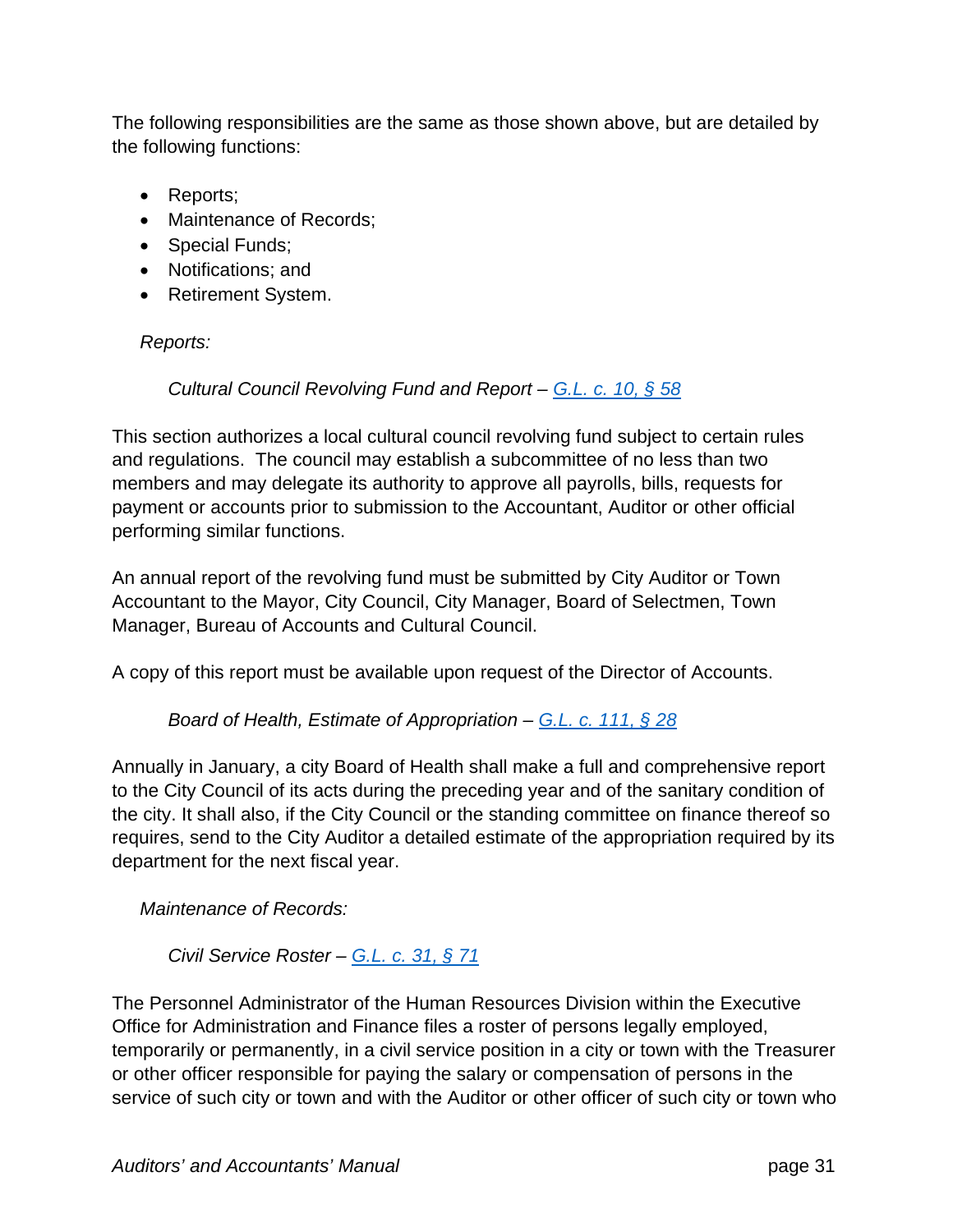is responsible for authorizing the drawing, signing or issuing of warrants for such payments.

The Auditor or other Accounting Officer of each such city or town shall not authorize the drawing, signing or issuing of a warrant for such payment until the legality of the employment or appointment of such person is duly established.

*Civil Service, Violation – G.L. c. 31, § 73*

The Civil Service Commission or the Administrator shall file a written notice of a civil service law or rules violation with the Treasurer, Auditor or other officer whose duty it is to pay the salary or compensation of such person or to authorize the drawing, signing or issuing of any warrant for such payment.

The payment of any salary or compensation to such person shall cease at the expiration of one week after the filing of such written notice with such Treasurer, Auditor or other officer. No such Treasurer, Auditor or other officer shall pay any salary or compensation to such person, or draw, sign or issue, or authorize the drawing, signing or issuing of any warrant for such payment, until the legality of the appointment or employment is duly established.

*Annuity Payments to Dependents of Certain Police and Fire Fighters – G.L. c. 32, § 89B*

Provided local acceptance, the City Auditor, Town Accountant or officer having similar duties must keep certain information on file and shall annually require certain information from individuals prior to any annuity payment to dependents of police officers or fire fighters killed or dies from injuries in performance of duty.

*Certification of Votes and Sources of Funding by Clerk – G.L. c. 41, § 15A*

City, town and district Clerks must certify appropriation votes and their source of funding as soon as they become effective in cities to the Treasurer, Assessors and Auditor or similar officer, in a town to the Assessors and the Town Accountant, if any, otherwise to the Treasurer, and in a district to the Assessors and the Accounting Officer, if any, otherwise to the Treasurer.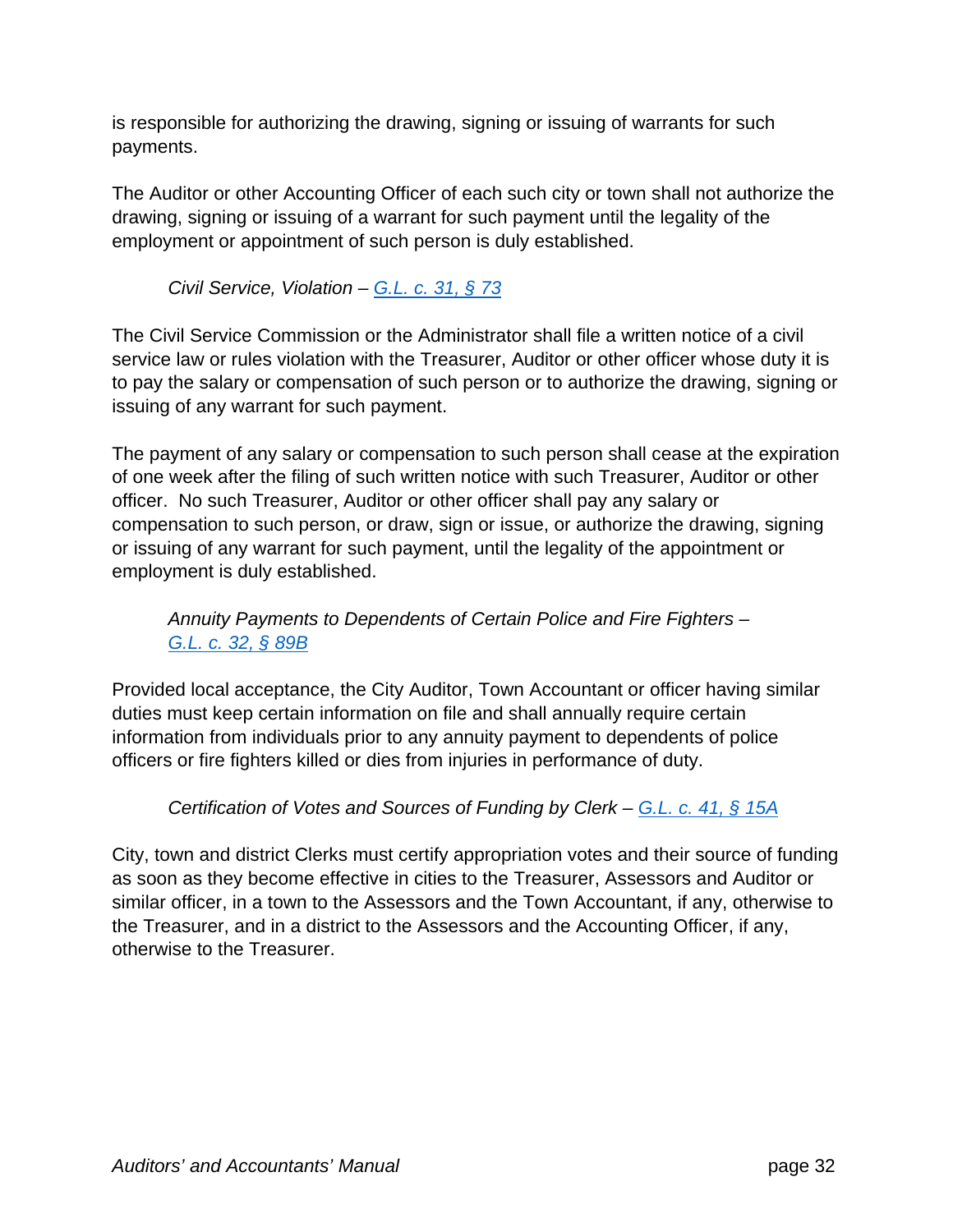# *Contracts – G.L. c. 41, § 17*

Every officer of a city who makes or executes a contract on behalf of the city furnishes a copy thereof to the City Clerk and the City Auditor within one week after its execution and the Clerk shall keep the contract or copies in books arranged as provided by this section and made open to public inspection during business hours.

All allowances under and additions to such contracts, or copies thereof, shall be filed with the City Clerk and the City Auditor, together with a sworn statement of the officer making such allowances or additions that the same are correct and in accordance with the contract. The law penalizes the Clerk or other city officer for failure to comply with this section by a fine of not less than \$10 or more than \$100.

*Books of the Collector Open For Inspection by Mayor, Aldermen, Selectmen or their Designee – G.L. c. 60, § 8*

All books kept by the Collector are considered property of the town and shall be at reasonable times open to examination by the Auditor of the town or other agent thereof.

The Collector on demand by the Mayor, Aldermen or Selectmen exhibit to them or their designee at any time during business hours, the books, accounts and vouchers relating to taxes committed to the Collector for collection and to the Collector's receipts and payments on account of taxes, and they, or the persons designated by them, shall have full opportunity to examine said books, accounts and vouchers, and to make copies and extracts therefrom.

*Liability of Lessors of Motor Vehicles for Parking Violations – G.L. c. 90, § 20E*

For the purpose of determining compliance with payment of the surcharge, the City or Town Auditor, Treasurer or designee shall have the authority to examine the books, records and pertinent documents of any person or entity engaged in the taxicab business, or the business of leasing or renting motor vehicles.

*Exchange of Indebtedness – G.L. c. 107, § 4*

If a city, town or district exchanges indebtedness issued pursuant to this section, the new indebtedness in cities by the Treasurer and countersigned by the City Auditor or Comptroller and the Mayor, or their successors in office, in towns shall be signed by the Treasurer and countersigned by a majority of the Selectmen. In districts, such new bonds, notes or certificates shall be signed by the Treasurer and countersigned by the Prudential Committee or other body exercising similar powers.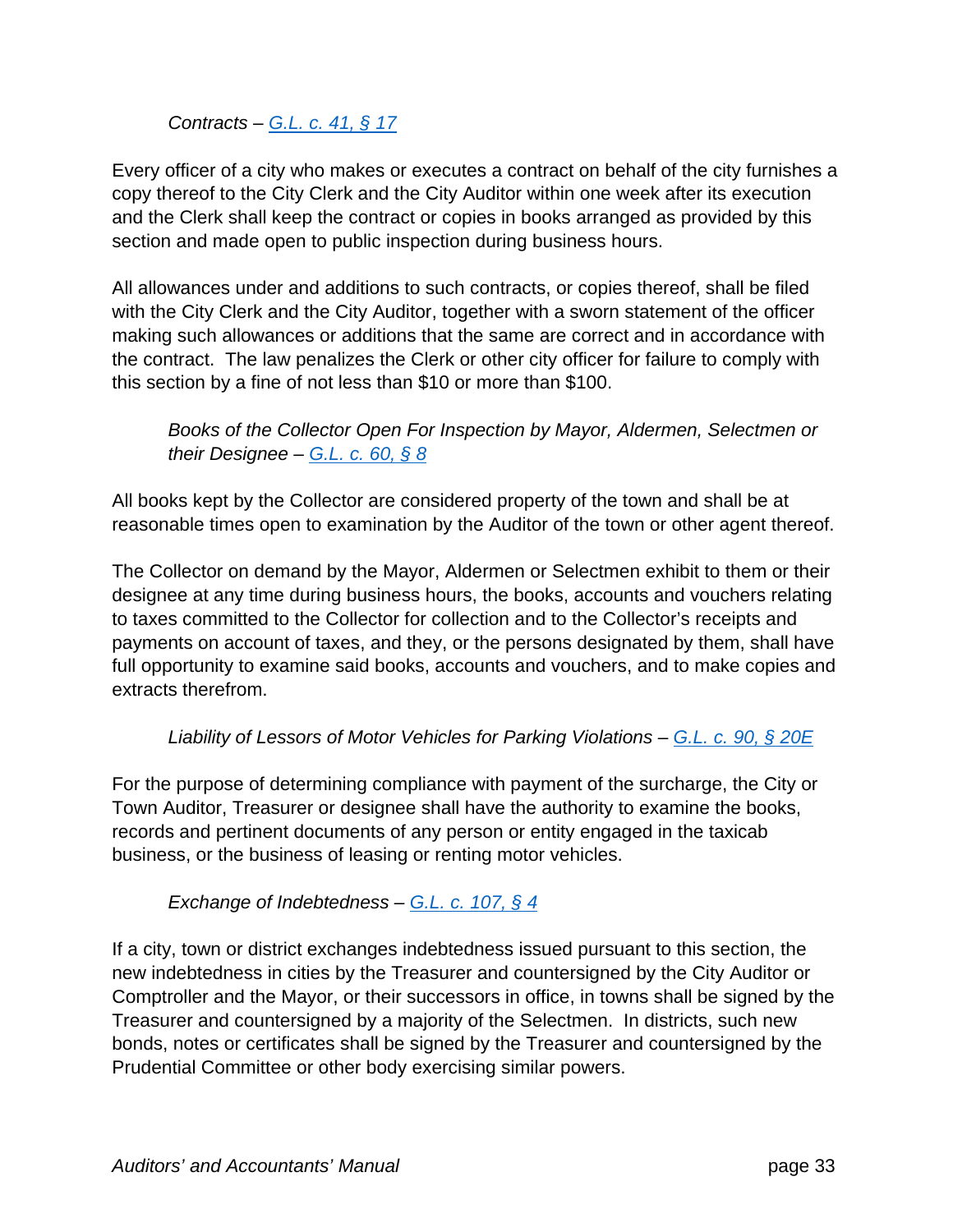# *Municipal Light Plant Contracts – G.L. c. 164, § 56C*

Every Municipal Light Commission or Manager thereof, who makes or executes a contract on behalf of a municipal lighting plant, where the amount involved is five thousand dollars or more, shall furnish said contract or a copy thereof to the city or town Auditor within one week after its execution. Said city or town Auditor shall:

- keep such contract or copy on file, open to public inspection during business hours;
- keep them in a separate book arranged according to the subject of the contract, or in other convenient form; and
- index the subject matter of the contracts and the names of the contractors shall be made semi-annually and shall also be open to public inspection in some convenient form.

All allowances under and additions to such contracts, or copies thereof, shall be filed with the city or town Auditor, together with a sworn statement of the officer making such allowances or additions that the same are correct and in accordance with the contract.

A city or town Auditor, Municipal Light Commissioner or Manager willfully failing to comply with this section shall be punished by a fine of not less than ten or more than one hundred dollars.

*Special Funds:* 

*City Reserve Fund – G.L. c. 40, § 5A* 

For extraordinary or unforeseen expenditures, prior to certification of the tax rate, a city may appropriate to a reserve fund an amount not exceeding 5% of the prior fiscal year's tax levy.

Transfers voted by the City Council upon the Mayor's recommendation are recorded into the line-item so voted by the City Auditor or officer having similar duties, rather than directly drafted against the reserve fund.

*Town Reserve Fund – G.L. c. 40, § 6*

For extraordinary or unforeseen expenditures, prior to the certification of the tax rate, a town at an annual or special town meeting may appropriate or transfer up to 5% of the previous fiscal year's tax levy into a reserve fund.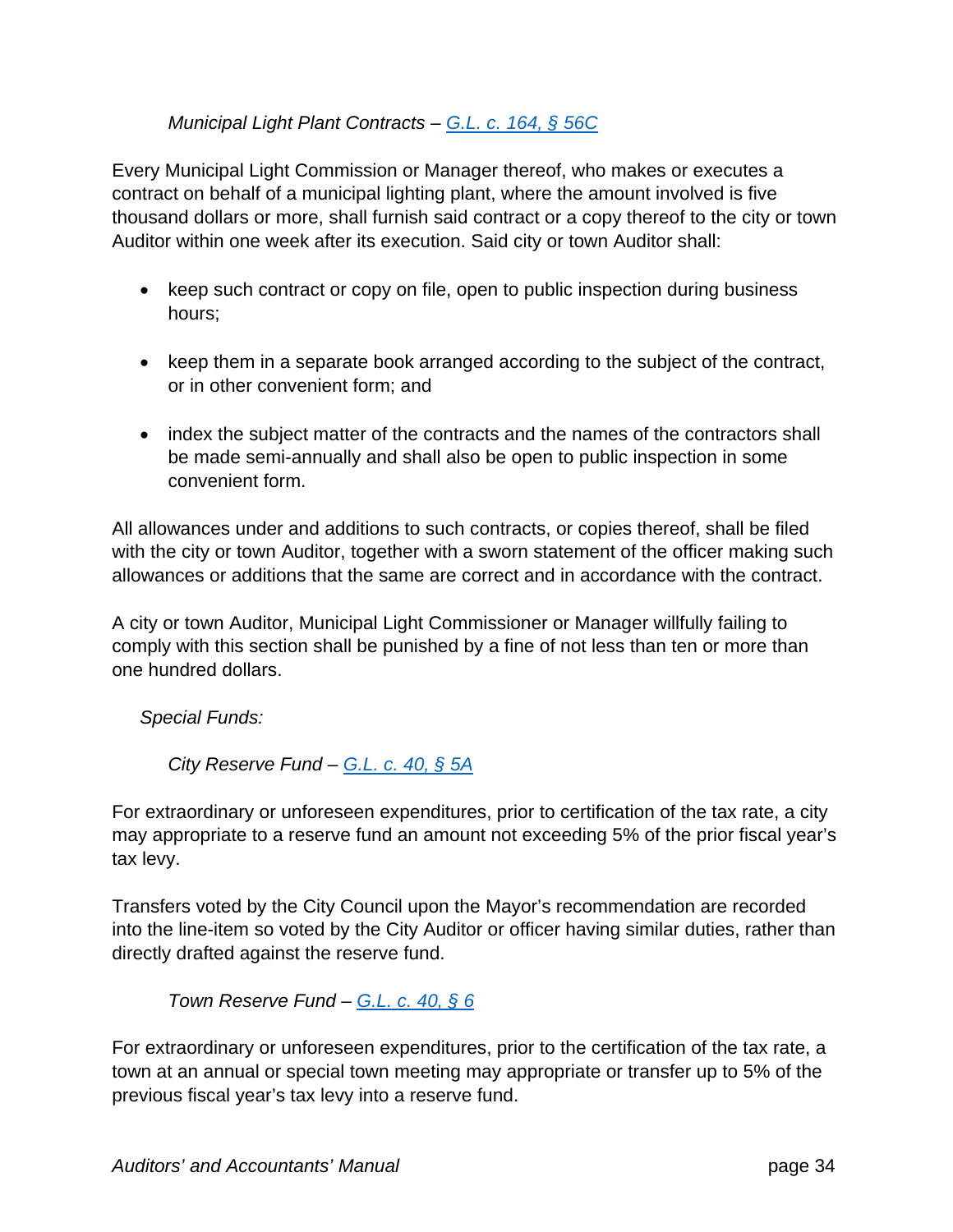Transfers voted by the Finance or Appropriation Committee in towns having such a committee or otherwise by the Selectmen and the Town Accountant in towns having such an official, and in other towns the Auditor or Board of Auditors, are recorded into the line-item so voted, rather than directly draft against the reserve fund.

# *Funds Received from Handicapped Parking Violations – G.L. c. 40, § 22G*

Provided local acceptance of  $G.L. c. 40, § 8J$ , this section authorizes allocation of all funds received from fines assessed for violations of handicap parking in the city or town to the Commission on Disabilities to be used solely to benefit persons with disabilities.

The City or Town Accountant submits an annual report of this account to the Mayor and City Council or the Town Manager and Board of Selectmen as well as to the Bureau of Accounts.

A copy of this report must be available upon request of the Director of Accounts.

*Borrowing for Construction of Sewers Outside Debt Limit – G.L. c. 44, § 8(15)*

Cities or towns incurring debt outside the debt limit for the construction of sewers, sewerage systems and sewage treatment and disposal facilities or for the lump sum payment of the cost of tie-in to such services in a contiguous city or town must have either:

- an enterprise or special revenue fund for sewer services certified so by the Auditor or Accountant or other officer having similar duties to the Treasurer that rates and charges have been set at a sufficient level to cover the estimated operating expenses and debt service related to the fund; or
- the debt approved by a majority of the members of the Municipal Finance Oversight Board.

Apart from special legislation, there is currently no provision for a sewer special revenue account. Only a sewer enterprise account is currently allowed by general law.

# *Recreation Revolving Fund – G.L. c. 44, 53D*

If locally accepted, this law authorizes a self-supported recreation and park services revolving fund.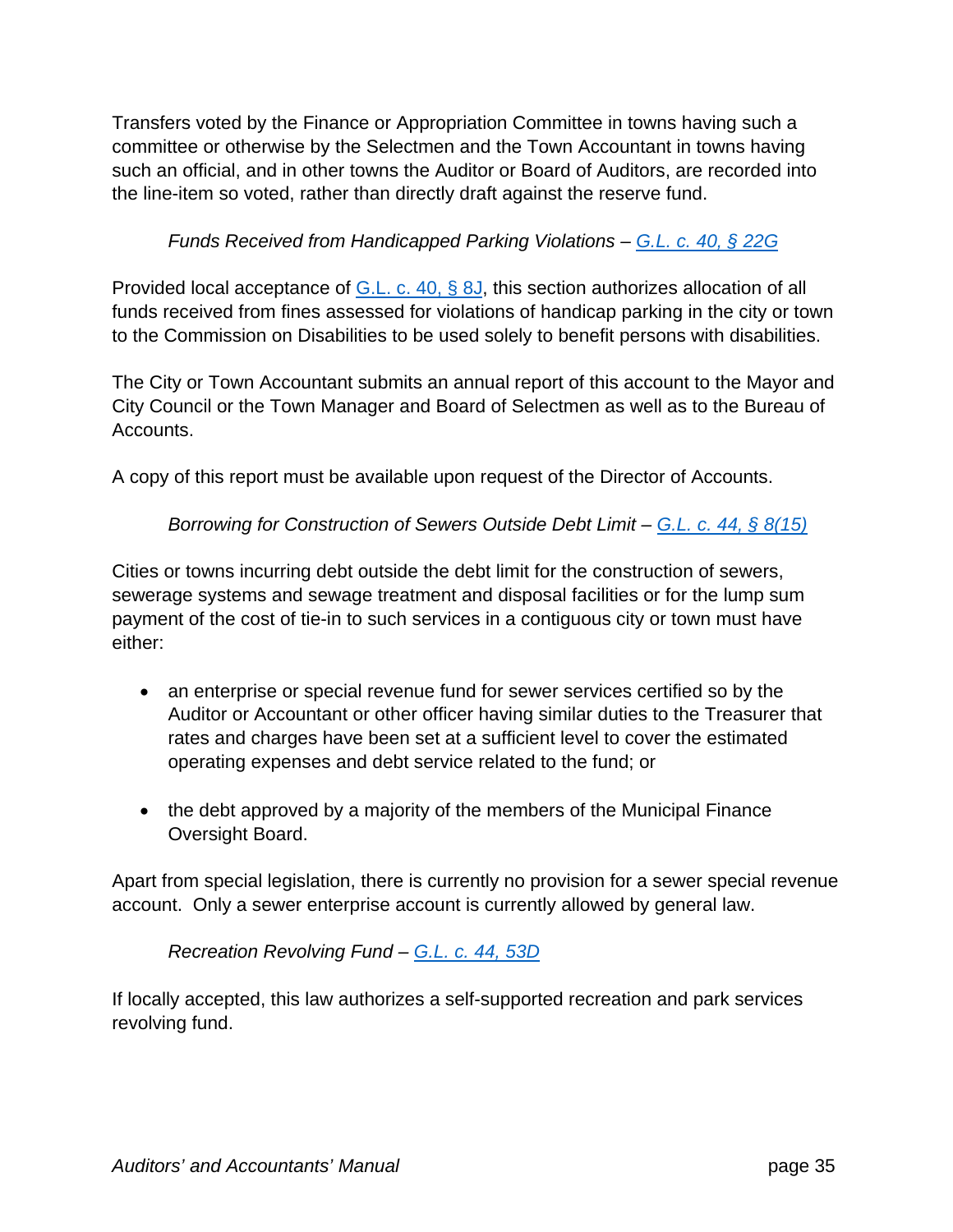The City Auditor or Town Accountant must submit an annual report of this fund to the Mayor, City Council, City Manager, Board of Selectmen or Town Manager for their review as well as to the Bureau of Accounts.

This fund has certain restrictions and other important provisions such as the fund cannot have an unrestricted balance at the end of a fiscal year in excess of \$10,000 and that a by-law or ordinance may require the provisions of this law to be subject to annual authorization by the Town Meeting or City Council.

A copy of this report must be available upon request of the Director of Accounts.

*Offset Receipts – G.L. c. 44, 53E*

If locally accepted, this law allows the use of a departmental receipt to offset a departmental appropriation.

Departmental receipts estimated for the next fiscal year to be in excess of the current fiscal year's receipts must be approved by the Director of Accounts prior to appropriation and must be shown on Schedule A-1 submitted with the Tax Rate Recap.

The Auditor or Accountant or other officer having similar duties, or by the Treasurer if there be no such officer, must report any deficit resulting from the provisions of this law to the Assessors for purposes of the next tax rate unless other provision has already been made.

An annual report by each agency, board, department or office must be prepared for review by the Mayor, City Council, City Manager, Board of Selectmen or Town Manager as well as for the Bureau of Accounts.

This fund has certain restrictions and other important provisions such as any balance remaining at the end of a fiscal year must close to the General Fund.

The annual report required by the law need only be available to the Director of Accounts if requested.

*Departmental Revolving Fund – G.L. c. 44, 53E½*

A City Council or Annual Town Meeting may authorize the use of revolving funds for certain departmental receipts received in connection with programs supported by the revolving fund. Revolving funds must be established by by-law or ordinance prior to the beginning of the fiscal year in which the fund shall begin. On or before July 1<sup>st</sup> each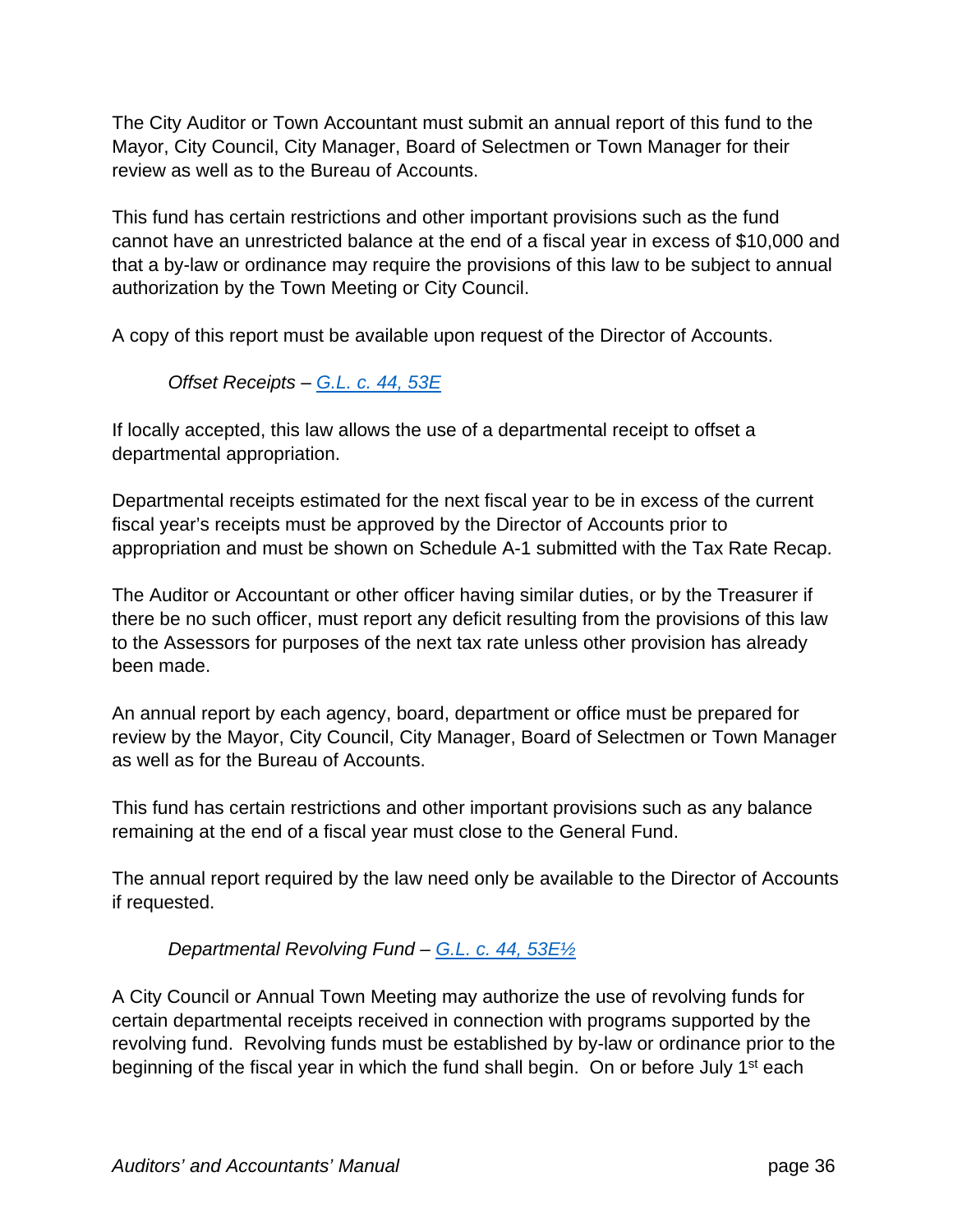year, the City or Town must vote on the limit on the total amount that may be expended from each revolving fund established.

Expenditures may be made without further appropriation, but liabilities may not be incurred in excess of the balance in the fund or in excess of the authorized limits.

No revolving fund may be established under this section for receipts of a municipal water or sewer department, a municipal hospital or a cable television access service or facility, or for receipts reserved by law, or as authorized by law, for expenditure for a particular purpose.

No revolving fund expenditures shall be made for the purpose of paying any wages or salaries for full time employees unless the revolving fund is also charged for the costs of fringe benefits associated with the wages or salaries. This prohibition does not apply to wages r salaries paid to full or part-time employees who are employed as drivers providing transportation for public school students.

This fund has certain restrictions and other important provisions and authorizations must be reported on Schedule A-3 submitted with the Tax Rate Recap.

*Energy Revolving Loan Fund Receipts – G.L. c. 44, 53E¾*

If locally accepted, this law authorizes:

- a separate account to provide local energy loan programs,
- creates a special revenue fund for the borrowed monies; and
- provides for the loans to be treated as betterments and repaid over 20 years as part of the property owners' annual property tax bills. The loans are secured by municipal liens, which have priority over mortgages and other liens.

This fund has certain provisions such as the designation of a Fund Administrator and details certain responsibilities of the City or Town Treasurer.

*Enterprise Funds – G.L. c. 44, 53F½ (see UMAS chapter 12, IGR 08-101, and Municipal Accounting, this Manual)* 

An enterprise fund gives communities the flexibility to account separately for all financial activities associated with a broad range of municipal services. It establishes a separate accounting and financial reporting mechanism for municipal services for which a fee is charged in exchange for goods or services. Revenues and expenses of the service are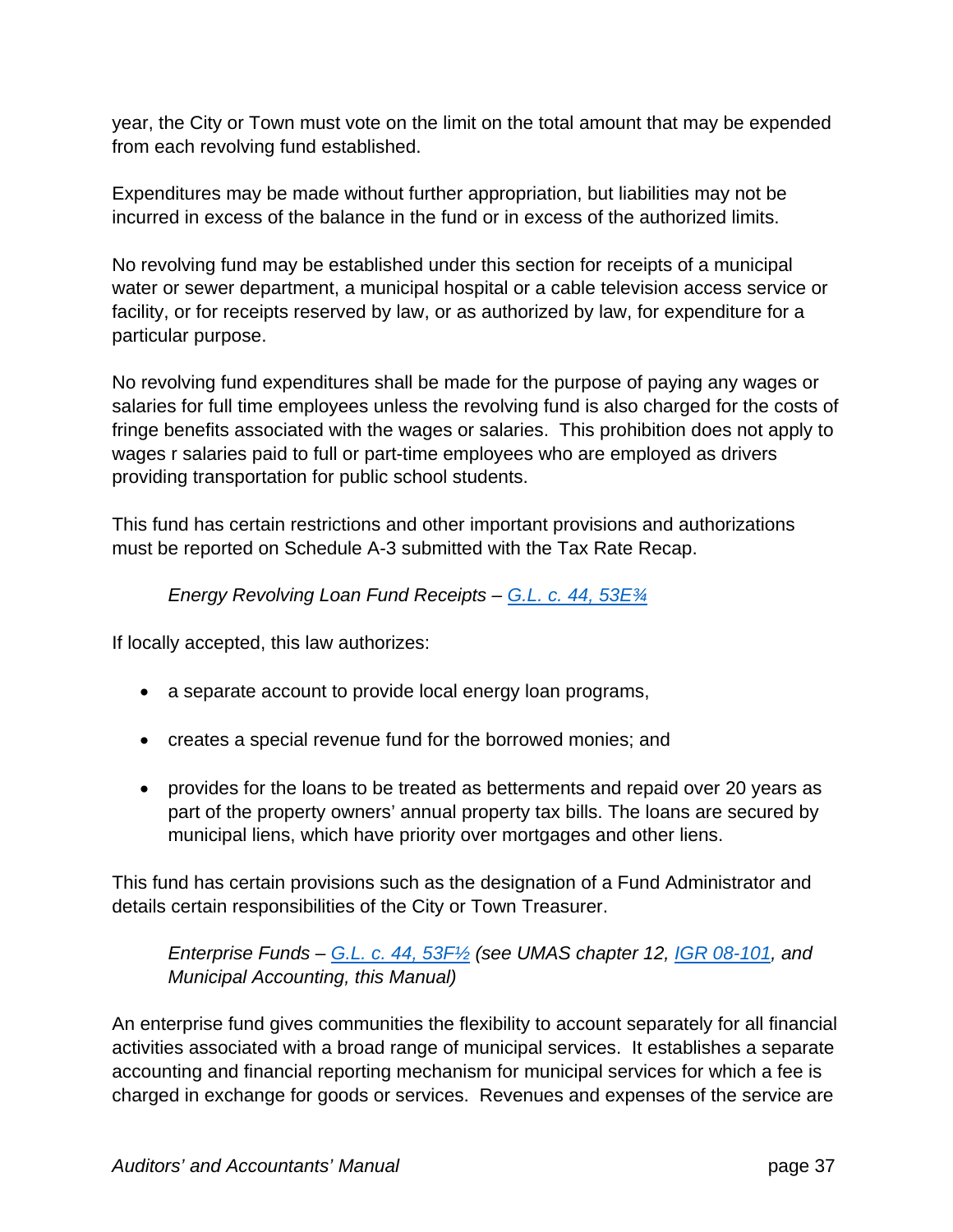segregated into a fund with financial statements separate from all other governmental activities.

Advantages of an enterprise fund include that it:

- identifies a total service cost;
- provides useful management information; and
- retains investment income and surplus.

This fund has certain restrictions and other important provisions and authorizations must be reported on Schedule A-2 submitted with the Tax Rate Recap and signed by the Accounting Officer.

*Revolving Fund for Outside Consultants – G.L. C. 44, § 53G, IGR 03-208* 

Zoning boards of appeal (or other special permit granting authorities designated by zoning by-laws or ordinances), planning boards, boards of health. and Conservation Commissions may impose reasonable fees for the employment of outside consultants to be deposited in a special account kept separate by the city or town Treasurer from other monies.

This special account has certain expenditure and return of excess provisions indicated in the law.

The City or Town Accountant must:

- submit an annual report of the fund in a town to the Town Administrator or Town Manager and to the Selectmen and in a city to the Mayor or City Manager and to the City Council;
- publish the report in the city or town Annual Report; and
- annually submit a copy of said Report to the Director of the Bureau of Accounts.

The financial activity with respect to this fund must be reported to the Director of Accounts as part of Schedule A.

*Accounts of Gas and Electric Plant Subject to Inspection by City Auditor or Selectmen – G.L. c. 164, § 56*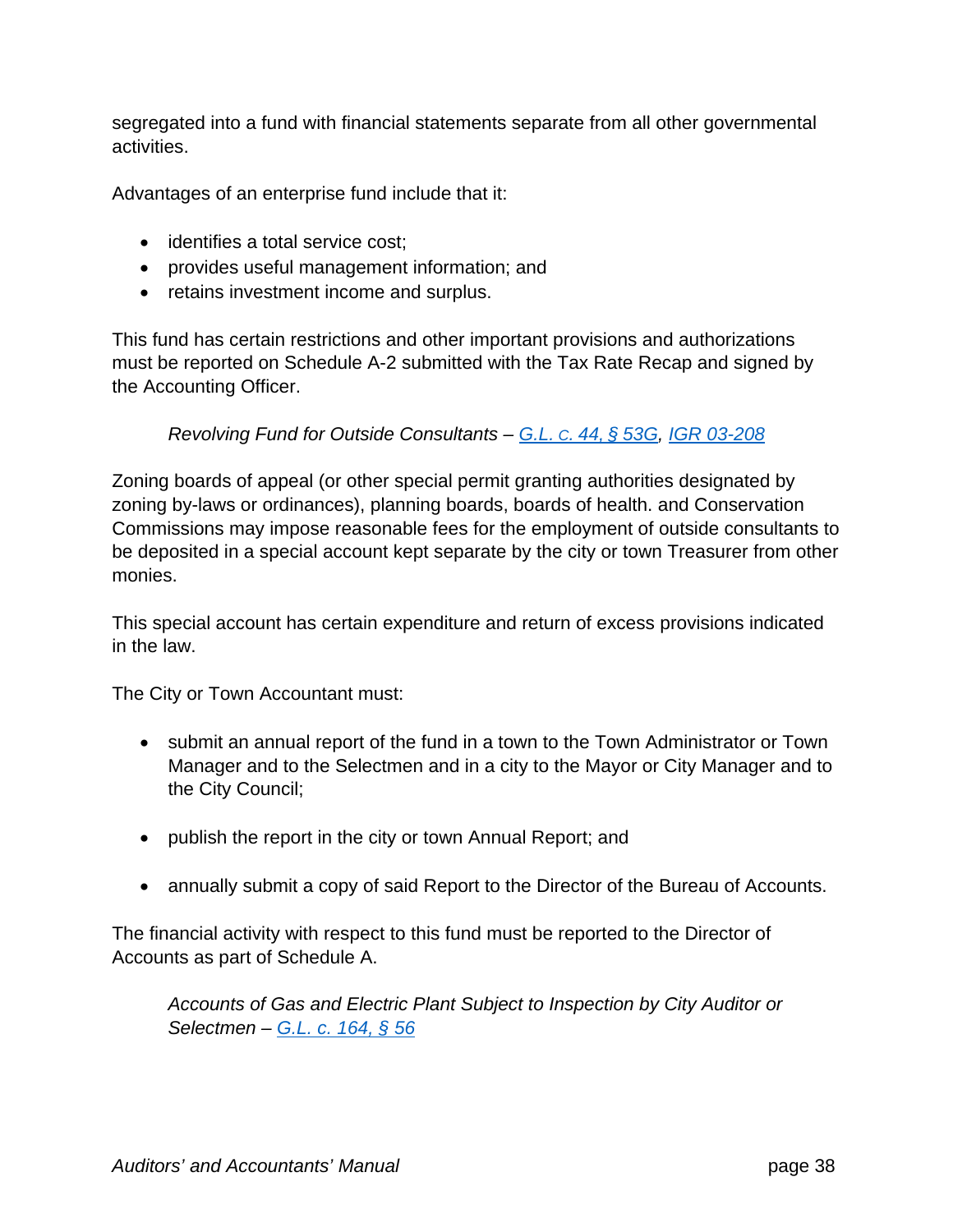All accounts rendered to or kept in the gas or electric plant of any city shall be subject to the inspection of the City Auditor or officer having similar duties, and in towns they shall be subject to the inspection of the Selectmen.

The Auditor or officer having similar duties in cities, and the Selectmen in towns, shall approve the payment of all bills or payrolls of such plants before they are paid by the Treasurer, and may disallow and refuse to approve for payment, in whole or in part, any claim as fraudulent, unlawful or excessive; and in that case the auditor or officer having similar duties, or the Selectmen, shall file with the city or town Treasurer a written statement of the reasons for the refusal; and the Treasurer shall not pay any claim or bill so disallowed.

This section shall not abridge the powers conferred on Town Accountants by sections fifty-five to sixty-one, inclusive, of chapter forty-one.

# **Notifications**

# *Borrowing in Anticipation of State Aid – G.L. c. 44, § 6A*

When borrowing in anticipation of a State grant the purpose for which may be borrowed over a term of 5 years or longer and for which reimbursement has already been agreed to by the State, the Auditor, Accountant, or if no such officer the Treasurer, must certify in writing that the city, town or district remains entitled to receive a reimbursement at least to an amount equal to the refunding loan. The proceeds are applied to discharge the loan without appropriation.

If the entity is no longer entitled to reimbursement, the loan can no longer be refunded, must be paid, and the payment reported by the Auditor, Accountant or Treasurer to the Assessors who shall add the amount to the next Tax Rate Recap, if not otherwise provided for.

# *Certain Rebates to the Federal Government – G.L. c. 44, § 53H*

A city, town, special purpose district, regional refuse disposal district and regional school district issuing bonds or notes may rebate to the federal government without appropriation any amount deemed necessary by officers authorized to issue bonds and notes to have interest paid on the bonds and notes excluded in whole or in part from gross income for federal income tax purposes.

The payment is reported by the Auditor or Accountant of the city or town or other officer having similar duties or by the Treasurer, if there is no such officer, to the Assessors,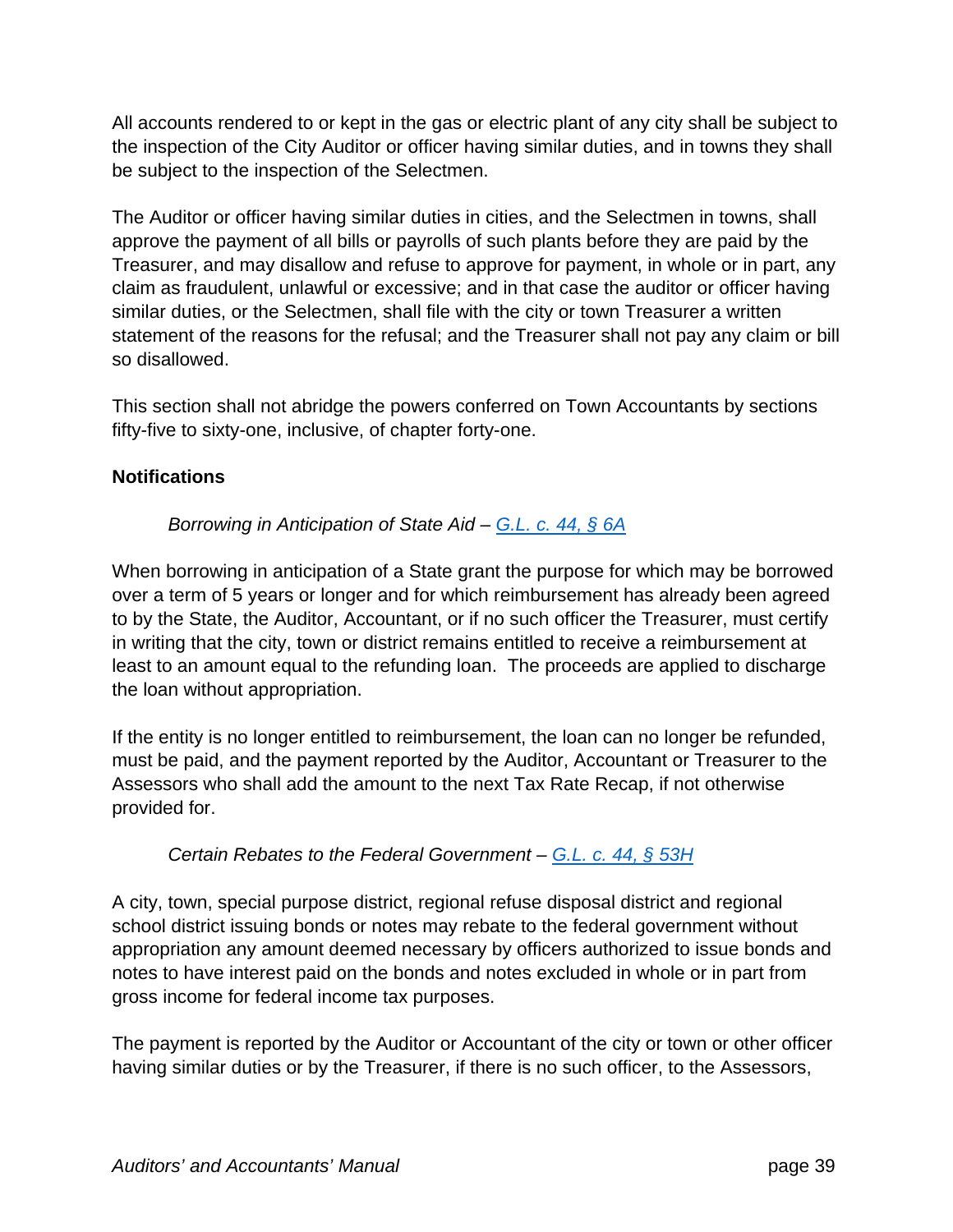who shall include the amount so reported in the determination of the next annual tax rate, unless the city, town or district has otherwise made provisions therefor.

The amount of such payment made by a regional school district or regional refuse disposal district shall be included in the next annual district operation and maintenance budget, unless the regional district committee has otherwise made provisions therefor.

The purpose of this section is to allow payment to the federal government for an arbitrage penalty imposed upon the city, town or district.

*Qualified Bonds – G.L. c. 44A, § 10*

The Qualified Bond Act, G.L. chapter 44A, allows cities, towns and regional school districts to issue general obligation bonds with the State intercepting and paying the debt service directly from the governmental entity's State aid to the paying agent for the qualified bonds.

To apply for qualified bond status, the local governmental entity must:

- submit an application for approval by the Municipal Finance Oversight Board (*see Borrowing, MFOB, this Manual*); and
- still appropriate or otherwise raise by taxation the principal and interest amounts maturing and becoming due on qualified bonds for a particular fiscal year.

The state Treasurer certifies to the City Auditor or Town Accountant, or officer having similar duties in a city or town, or to the Treasurer of the regional school district, as the case may be, and the amounts withheld are credited to the appropriation for the current fiscal year. The withheld State aid is not a reduction to the amount of State aid reported on the annual Cherry Sheet.

# *Notification of Abatements Granted by Assessors – G.L. c.59, § 23B*

The Assessors shall notify as often as once a month the Auditor, Accountant if any otherwise the Treasurer, of the amounts of abatements.

*Notification of Abatements Granted by Other Entities – G.L. c. 59, § 70A* 

Whenever abatements of any tax, assessment, rate or charge or any interest thereon or costs relative thereto are granted, notice by the entity granting the abatement must notify the Collector and Auditor, Accountant or similar official.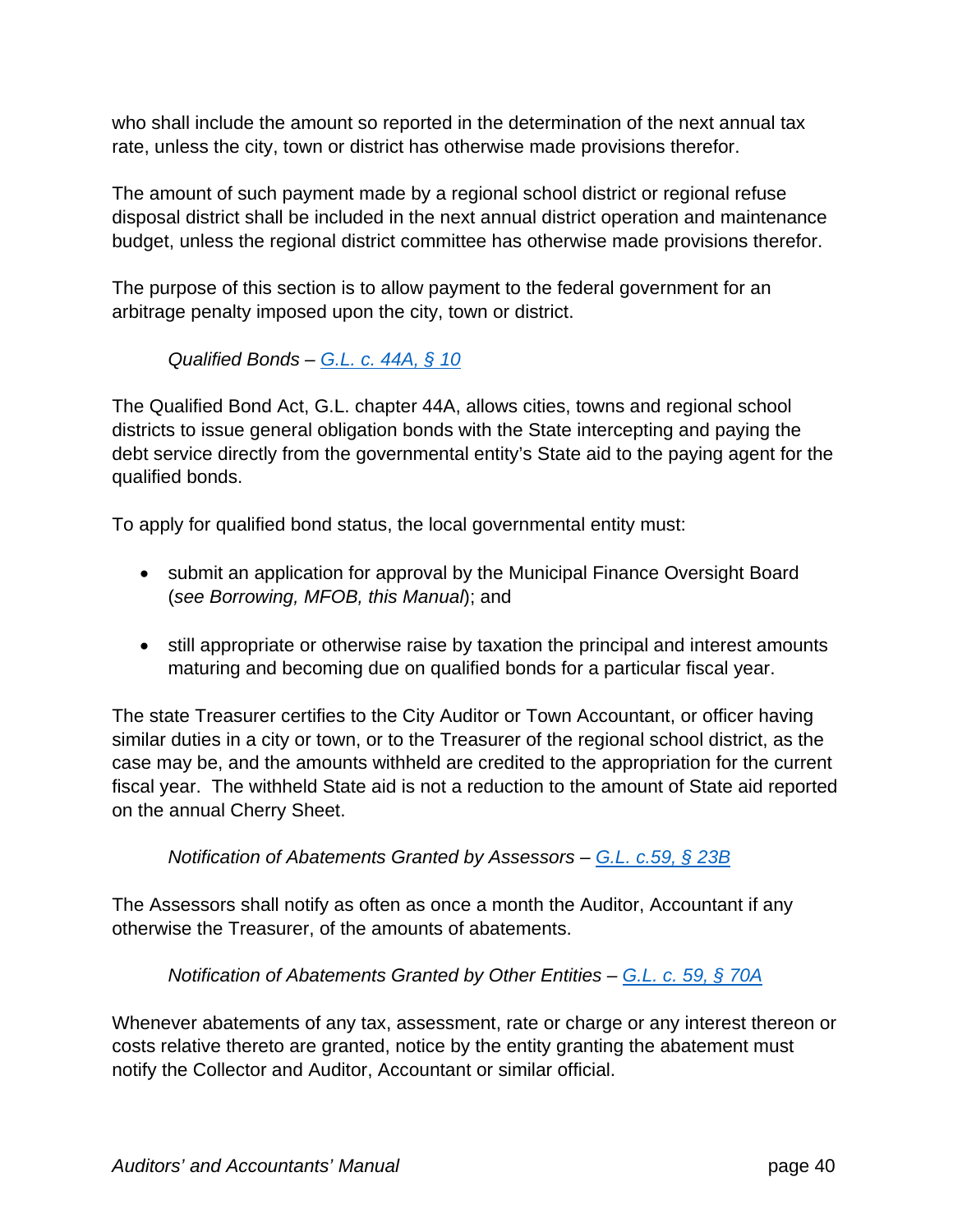*Articles and Materials Produced by Prisoners – G.L. c. 127, § 57*

In January, the Commissioner of Correction shall send to the Auditor and Treasurer of each city and town a list of articles and materials that can be produced by prisoners for use in the city or town. The Purchasing Agent of the city or town or where there is no such agent, the officer in charge of the office where the articles or materials are needed, makes requisition to the Commissioner. The law includes other details regarding the Commissioner's process.

# *Retirement System*

*Board Management – G.L. c. 32, § 20(4b)*

The retirement system of a city or town shall be managed by a Retirement Board consisting of 5 members, the City Auditor or Town Accountant or other officer having similar powers and duties shall be a member ex officio.

# *Board Management Option – G.L. c. 32, § 20(4c)*

As a local option to sub-paragraph (4b) with proper approvals as indicated in this section, the Retirement Board shall consist of 5 members. In this case, however, the City Auditor or Town Accountant is not a member ex officio.

*Board Compensation – G.L. c. 32, § 20(4d)*

Nothing in this paragraph shall prevent any City Auditor, Town Accountant or other officer having similar powers and duties, or any other person who serves in the active administration of the system in lieu of the City Auditor, Town Accountant or other officer having similar powers and duties, from being compensated for services rendered in the active administration of the system; provided, that the compensation for such services shall be not less than \$200 nor more than \$1,500 per annum, and shall be payable from the expense fund of the system.

# *Board Compensation Option – G.L. c. 32, § 20(4d 1/2)*

As a local option to subparagraph (4d), in accepting this paragraph, nothing shall prevent the City Auditor, Town Accountant or other officer having similar powers and duties or any other person who serves in the active administration of the system in lieu of the City Auditor, Town Accountant or other officer having similar powers and duties being compensated for services rendered in the active administration of the system; provided, that the compensation for such services shall be not less than \$200 nor more than \$3,000 per annum, and shall be payable from the expense fund of the system.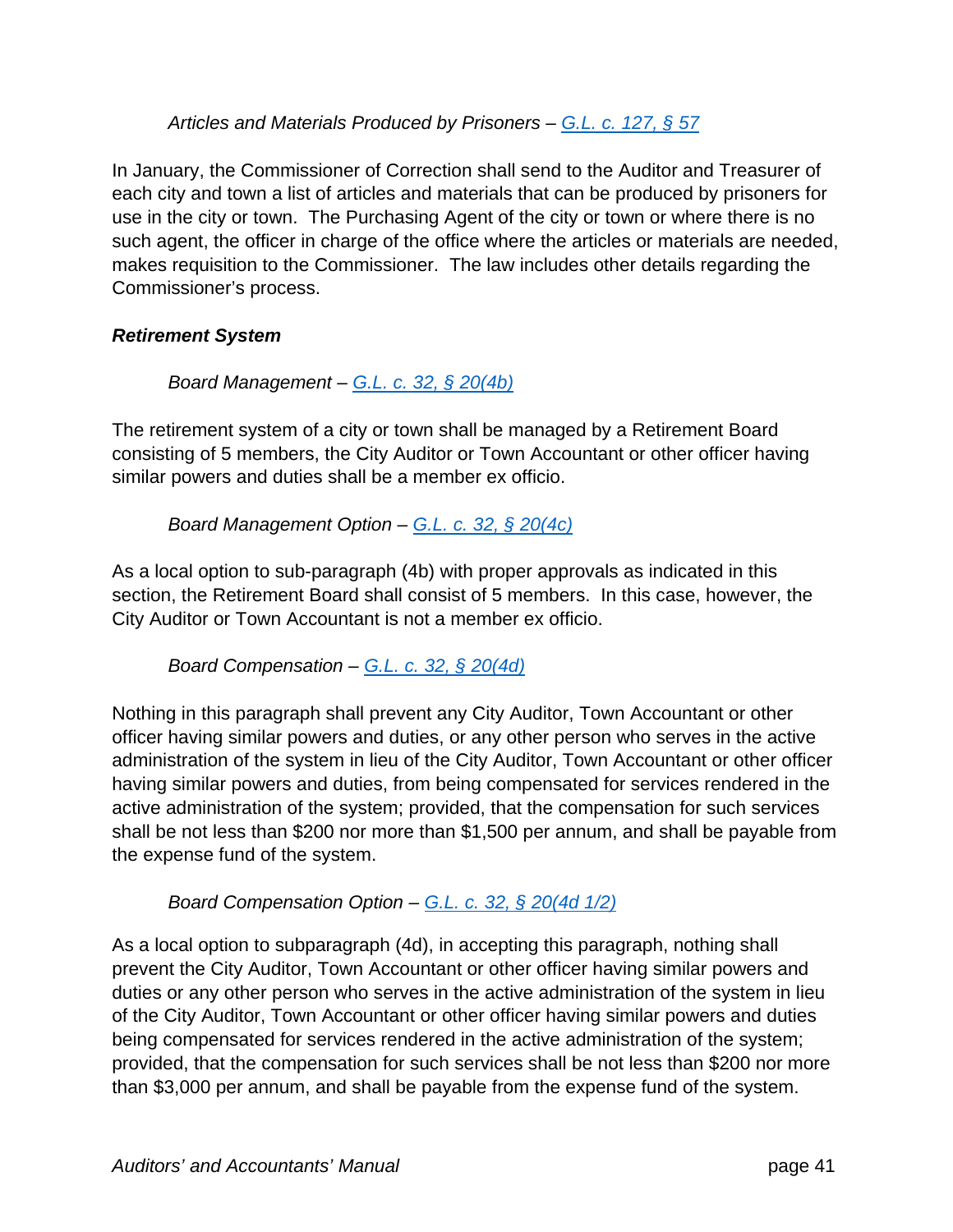# Municipal Expenditures: Proper Public Purposes

When reviewing and approving expenditures, Accounting Officers must be aware of the types of expenditures that are allowed and those that are prohibited under the law. The authority for cities and towns to spend money arises under *Section 5 of M.G.L. Ch. 40:*

"A town may at any town meeting appropriate money for the exercise of any of its corporate powers; provided, however, that a town shall not appropriate or expend money for any purpose, on any terms, or under any conditions inconsistent with any applicable provision of any general or special law."

The following article is often referred to when deciding which expenditures should be considered allowable.

*Municipal Expenditures: Proper Public Purposes by Mary Mitchell, Esq. (retired) – Municipal Finance Law Bureau (from DLS' City and Town November 19, 2015 – detailed footnotes are in the article. The article was originally published in the February 2006 edition of City and Town and is frequently consulted and referenced in legal seminars sponsored by DLS)* 

*Increasingly over the past few years, DLS legal and accounting staffs are asked if certain expenditures made by cities and towns are allowable. Many of these issues arise as the municipal accounting officer reviews departmental bills for payment. This article discusses the rules regarding the expenditure of public funds and makes recommendations for ensuring proper payment.* 

*Authority to Spend* 

*The authority for cities and towns to spend money arises under Section 5 of M.G.L. Ch. 40. That section provides that:* 

*[a] town may at any town meeting appropriate money for the exercise of any of its corporate powers; provided, however, that a town shall not appropriate or expend money for any purpose, on any terms, or under any conditions inconsistent with any applicable provisions of any general or special law.* 

*Cities and towns are free to exercise any power or function, except those denied to them by their own charters or reserved to the state, that the Legislature has the power to confer on them, as long as the exercise of*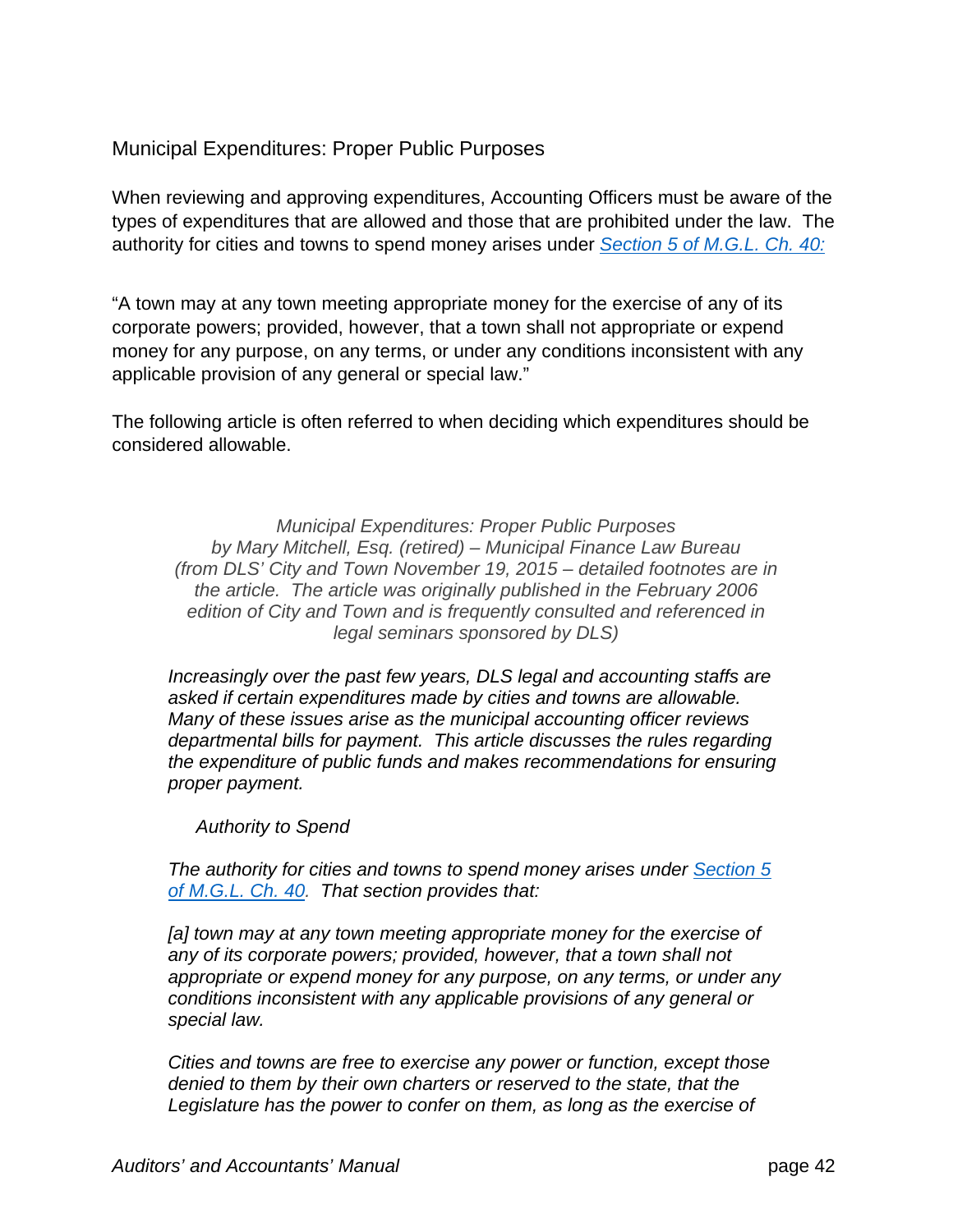*these powers is not inconsistent with the Constitution or laws enacted by the Legislature. In general, the properties and purposes for which cities and towns are authorized to spend are not specified, but rather include any necessary expenditures arising from the exercise of their powers or functions.* 

#### *Public Purpose Limitation*

*Cities and towns can spend only for public purposes. Public funds cannot be used for private purposes. Thus, cities and towns have the right to spend money for any purpose where the public good will be served, but not where the expenditure of money is directly for the private benefit of certain individuals. The principle is expressed in the Massachusetts constitution and in numerous cases.* 

*In some situations, however, the expenditure of public funds advances both public and private interests. In those situations, if the dominant motive for the expenditure is the public one, incidental private benefits will not invalidate the expenditure. If, however, the dominant motive is to promote a private purpose, the expenditure will be invalid even if incidentally some public purpose also is served.* 

#### *Prohibitions Against Certain Expenditures*

*In addition to the general prohibitions against spending money for any purpose or under any conditions inconsistent with any general or special law, there are two other prohibitions on municipal spending:* 

#### *1.) Anti-Aid Amendment*

*The first is a prohibition against the giving of money or property by a city or town to or in aid of any individual, association or corporation embarking upon any private enterprise. This prohibition is referred to as the Anti-Aid Amendment. It provides in pertinent part:* 

*"No grant, appropriation or use of public money or property or loan of credit shall be made or authorized by the Commonwealth or any political subdivision thereof for the purpose of founding, maintaining or aiding any infirmary, hospital, institution, primary or secondary school, or charitable or religious undertaking which is not publically owned and under the exclusive control, order and supervision of public officers or public agents authorized by the Commonwealth."* 

*This amendment prohibits the use of public money or property by cities and towns for the purpose of maintaining or aiding any institution or charitable or religious undertaking that is not publically owned. The kinds*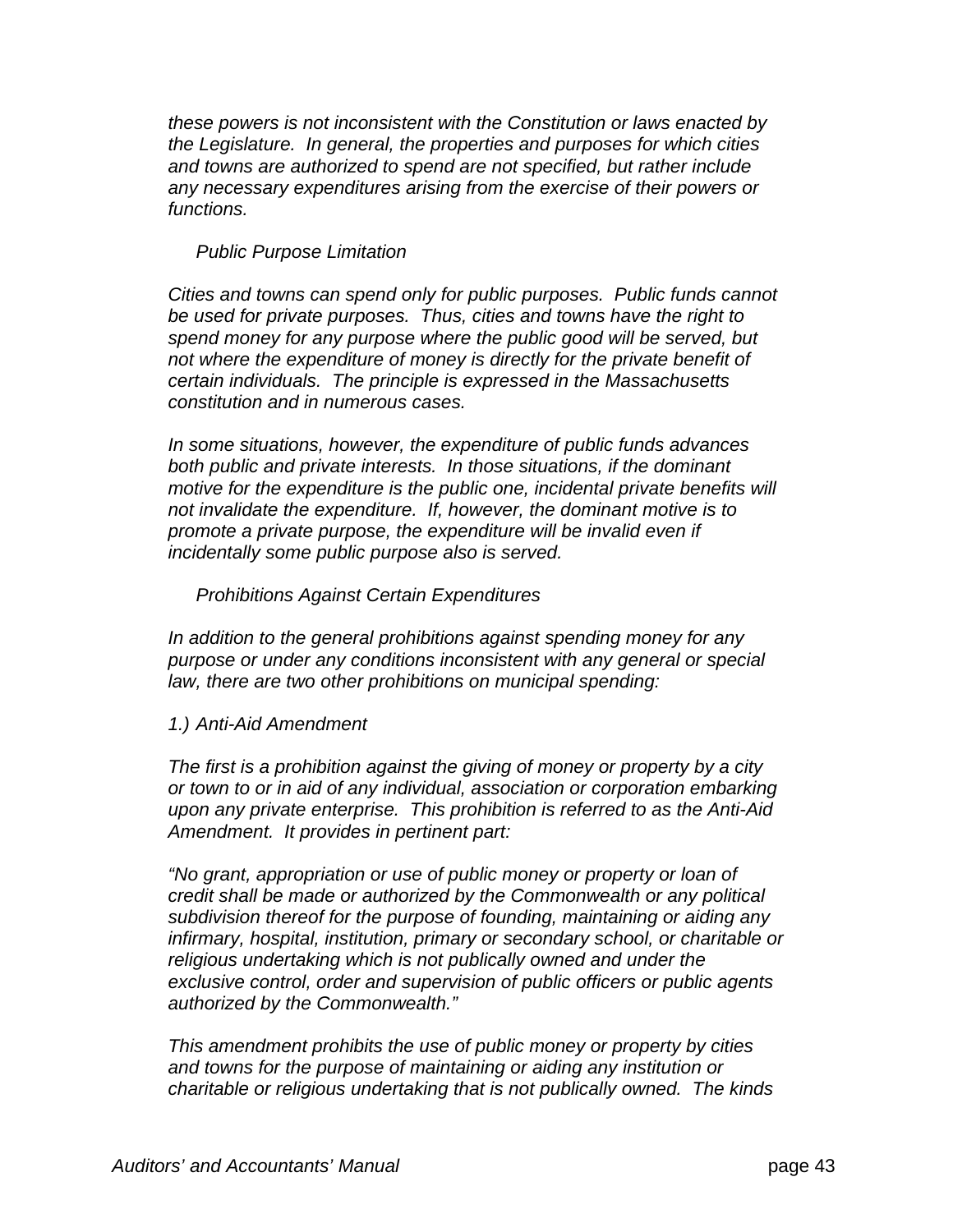*of expenditures barred by the amendment are those that directly and substantially benefit or "aid" private organizations in a way that is unfair, economically or politically.* 

*The prohibition against using public funds for private organizations includes any grants, contributions or donations made by a city or town to an organization for the specified purpose of directly supporting or assisting its operations. However, the Anti-Aid Amendment does not preclude a city or town from purchasing specific services from private organizations in order to carry out a public purpose. Further, as with the public purpose limitation discussed above, if an expenditure is for a public purpose, but also incidentally benefits a private organization, the expenditure generally will not violate the Anti-Aid Amendment.* 

*2.) Wines, Liquors, Cigars* 

*In addition to the prohibition against the use of public funds for private organizations, there is also a prohibition against the use of public funds to purchase alcohol and tobacco under Section 58 of M.G.L. Ch. 44.* 

*What Constitutes a Public Purpose?* 

*The question of what constitutes a permissible "public purpose" has been discussed in many cases. The cases "do not, however, establish any universal test." Instead, they generally stress the certainty of benefits to the community. Thus, the basic test is whether the expenditure is required for the general good of the inhabitants of the city or town. Generally speaking, local government spending for the following purposes satisfies the public purpose test:* 

- *Wages and Benefits Cities and towns have the right to spend reasonable amounts to execute their powers and duties. This right includes the right to compensate people for services rendered. Compensation for services may include sick leave and vacations. Cities and towns also have the right to settle employment and other claims that may be made upon them arising out of their administration of their municipal affairs.*
- *Merit Awards Cities and towns may spend reasonable amounts on awards for students. Cities and towns may also spend reasonable amounts on retirement gifts, plaques, merit service payments and other similar awards for municipal employees and officials. The expenditure of public money in recognition of services rendered, even though such expenditure of money is directly for the private benefit of certain individuals, is a public purpose where the benefit is conferred as an appropriate recognition of distinguished and exceptional service,*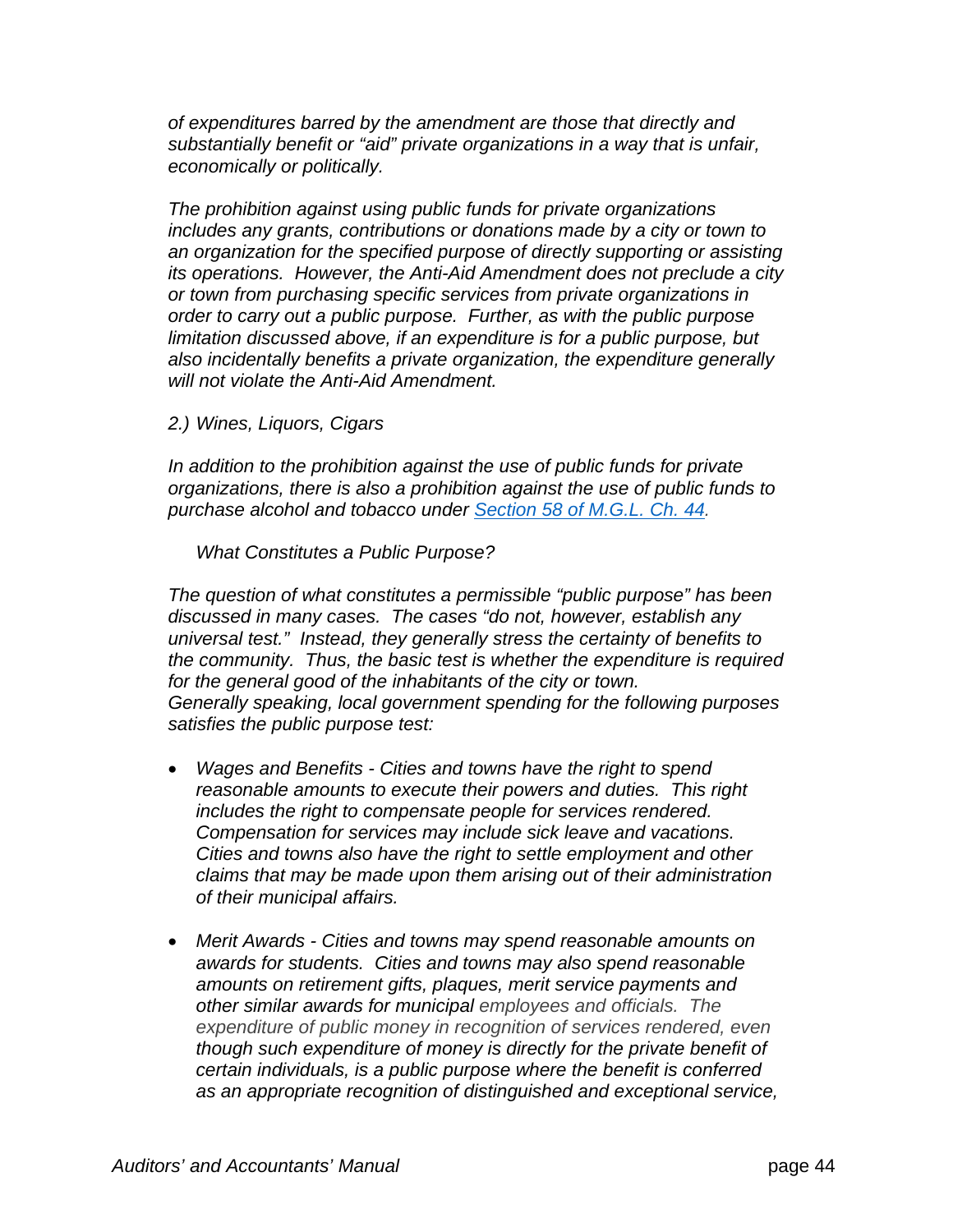*such that the public welfare will be enhanced or the loyalty and productivity of the other employees will be promoted.* 

*By contrast, local government spending for these purposes does not satisfy the public purpose test:* 

- *Gifts and Gratuities Since public money can only be expended for public purposes, cities and towns have no power to appropriate money for gifts or gratuities to persons whose situations may appeal to public sympathy.*
- *Lobbying Cities and towns cannot spend money to influence elections.*

*Frequently Asked Questions* 

*We are asked frequently whether the following expenditures are for public purposes and may be paid:* 

 *Alcohol purchased by a department to be served at a fundraiser or for compliance testing.* 

*The language of M.G.L. Ch. 44, § 58 is prohibitive. It reflects an explicit Legislative disapproval of spending municipal resources for alcoholic beverages and cigarettes. We have advised, however, that they can be purchased for the limited purpose of compliance testing for law enforcement or public health purposes. For example, local officials may stage purchases of alcohol or cigarettes by minors from local stores using money for anti-smoking or under-age drinking campaigns. We think those expenditures would not be prohibited because they are not for consumption but to ensure compliance with local regulations and state statutes.* 

*Floral arrangements for funerals of municipal employees.* 

*Funeral flowers, sympathy cards and other expenses for the customary expression of sentiments that are incidental to the social relationships that employees develop during work are not expenses made for public purposes. Those expenses are not within a municipal department's budget simply because the relationships developed in conjunction with the conduct of departmental business. Therefore, it is not appropriate to pay for funeral flowers or sympathy cards out of municipal funds. They should be covered from private donations.* 

 *Plaques and gifts awarded to persons from municipal government or to current employees for outstanding performance during the year.*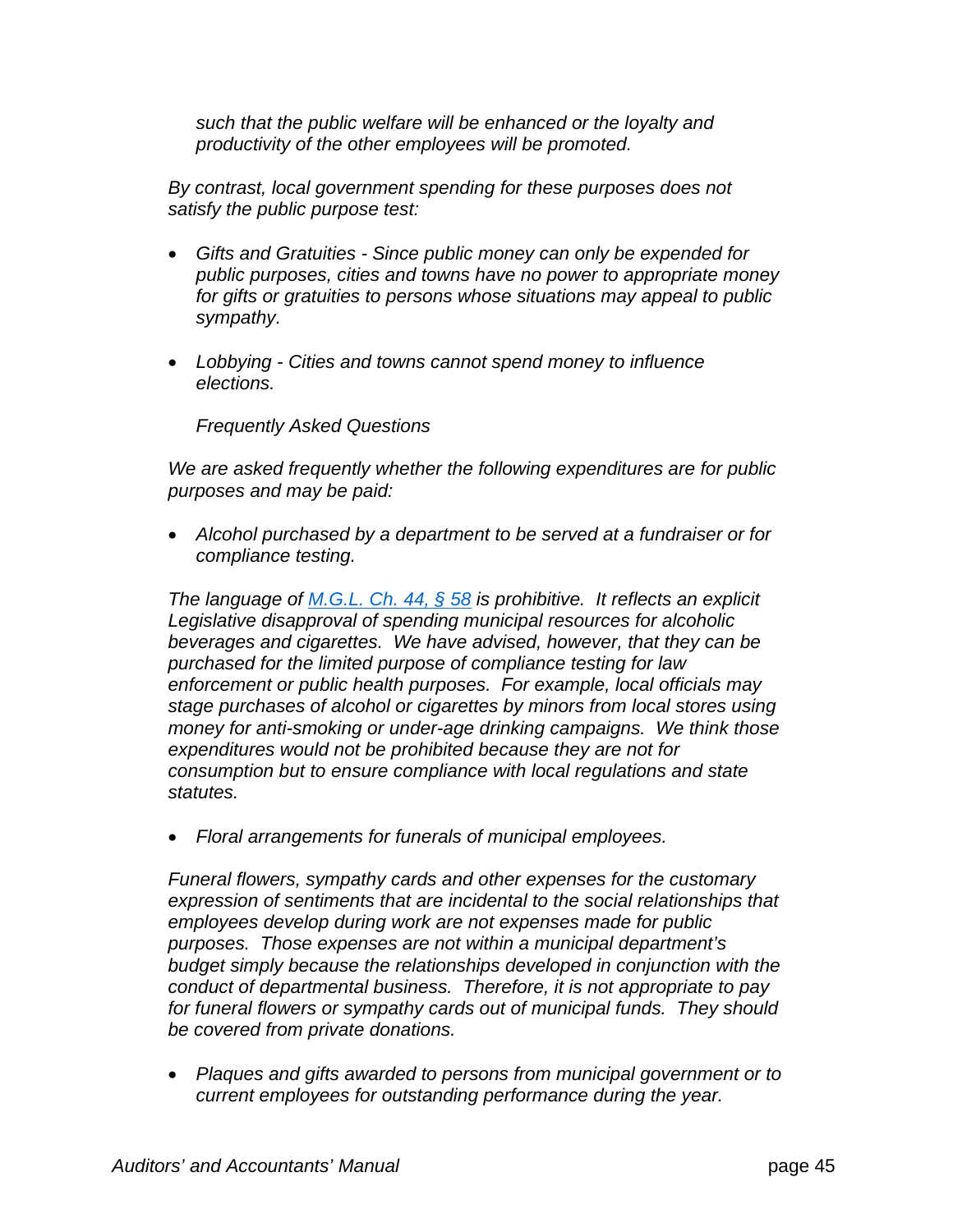*Retirement gifts, plaques, merit payments and other similar awards given to retirees or employees may be considered a proper purpose for the expenditure of municipal funds if they are not excessive and are used to (i) encourage continuity of service or to (ii) enhance efficiency and loyalty or to (iii) promote productive performance. Similarly, appreciation gifts to volunteers and unpaid interns may also be considered a proper municipal expenditure if the purpose is to promote volunteerism and they are in token amounts. The expense of holding a retirement party should be covered from private donations because it is mostly an expression of support and appreciation from colleagues. However, paying for the cost of dinner for the retiree would be appropriate. By contrast, paying for the dinners, gifts or party expenses for any attendees other than the retiree would generally be considered a mere gratuity and not for a proper municipal purpose.* 

 *Refreshments at public functions, such as a ribbon-cutting ceremony, an opening day, a reception or banquet or a presentation.* 

*Refreshments and meals may be served at legitimate public functions such as ribbon-cutting ceremonies, opening day events, receptions or banquets, presentations, and the like so long as they are modest and served to provide a benefit for the city or town by helping to keep participants alert and receptive. The public functions must be a department sponsored public event for authorized persons and related to the public purpose of the department sponsoring it. If the function is open only to select groups or individuals, or spouses are in attendance, it is more likely to be considered a private celebration of primarily a social character.* 

 *Refreshments served to employees, such as coffee made available at a staff meeting or light refreshments provided to election workers or lunch served at an all-day training program or planning meeting.* 

*Refreshments and meals may be served to officers or employees of the city or town or persons doing business with the municipality at official meetings or official events so long as they are modest and benefit the city or town by helping to keep the participants alert and receptive or by enhancing efficiency by avoiding loss of time and disruption if participants leave the premises. The official meeting or event must be a department or municipal sponsored meeting or event for authorized persons and related to the public purpose of the sponsor.* 

 *Reimbursement of a department head for attending retirement or department dinners or parties or for attending other events not sponsored by the department or municipality.*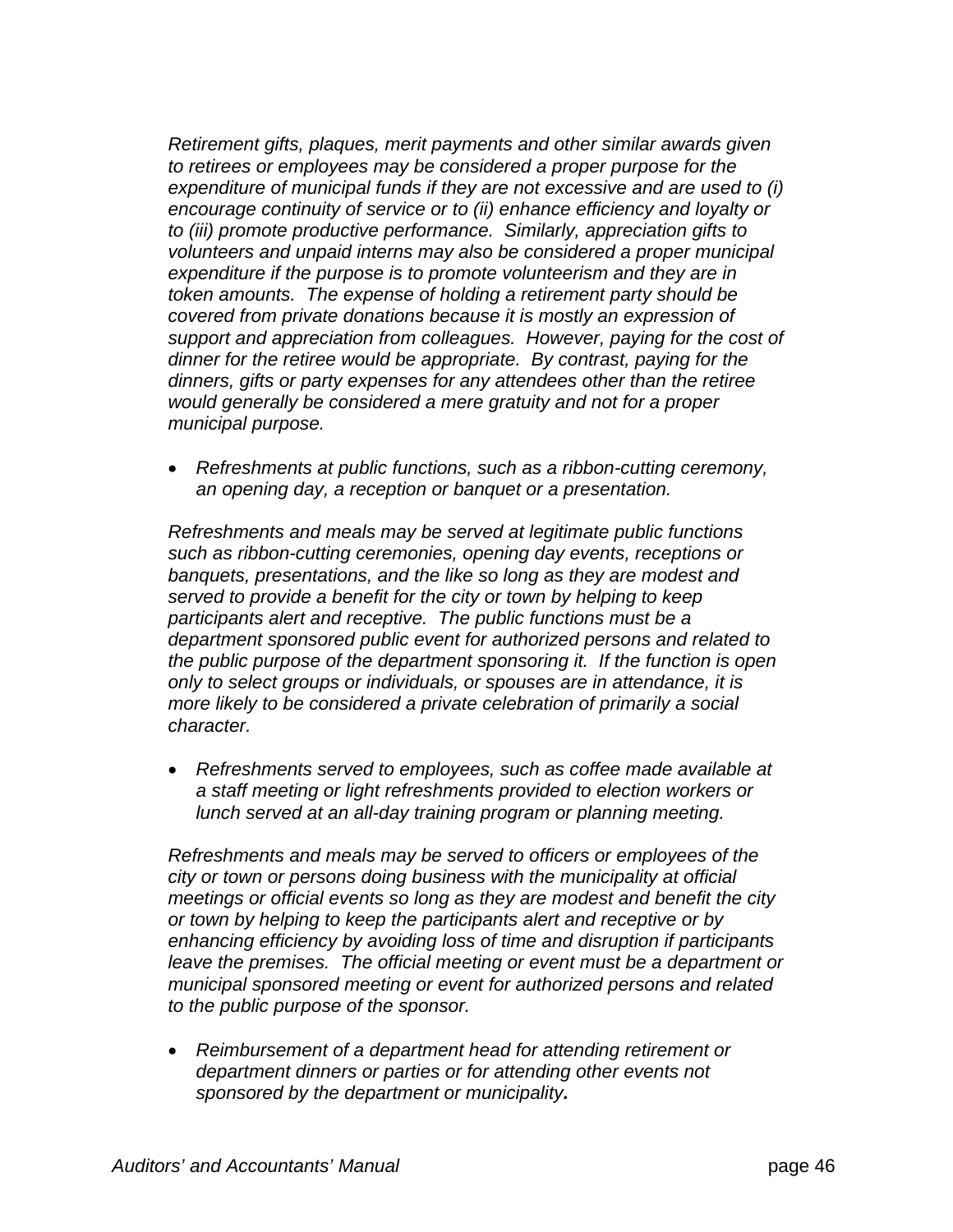*Employees and officials may be reimbursed for the expenses of attending functions that relate to their public duties. The function must relate to and*  further the public purpose of the department sponsoring it. If a department *head incurs an expense in the performance of official duties in the representation of his or her department, the expense is reimbursable. Thus, the cost of a department head's attendance at a retirement dinner or department party at which he or she is the official presenter of token gifts or awards, as a representative of his or her department, would be a legitimate municipal expense. If the event is arranged and funded by department employees or others, and attendance is optional, then the event would seem to be social and for private purposes rather than for public ones. In addition, if the event is outside the municipality and not related to the department of the community, the use of municipal funds would not be appropriate.* 

 *Reimbursement of purchases or expenses incurred during authorized travel or while engaged in authorized business.* 

*Employees who are out-of-town or working late on business or attending training programs or conferences on behalf of the city or town may be reimbursed for out-of-pocket costs of travel, meals, and other purchases incurred in furtherance of that objective and as a term or condition of employment. These types of expenses are permissible municipal expenses, provided that attendance is authorized by the municipal official or board with the authority to expend department funds. Included within the realm of reimbursable expenses are (i) registration charges, including late fees; (ii) local surcharges and taxes on car rentals; (iii) taxes and tip on meals; and (iv) taxes on petty cash purchases, so long as these expenses are reasonable and not in conflict with the reimbursement policies of the city or town. Late registration fees are considered to be*  part of the contract price for the training program or conference. Similarly, *surcharges, taxes and tips are a necessary and customary part of legitimate expenses incurred by employees in the course of their employment.* 

 *Payment of expenses associated with fundraising for departments, e.g. mailings, seeking donations or door prizes and refreshments at a fundraising event.* 

*Municipal departments like the Parks and Recreation Department, the Library, the Historic Commission, or the schools may want to raise money for a particular project. Generally, solicitations for donations or financial support from private individuals or businesses must be conducted in accordance with MGL c. 268A, the Conflict of Interest Law. In that regard, the State Ethics Commission has issued Advisory Opinion EC-COI-12-1,*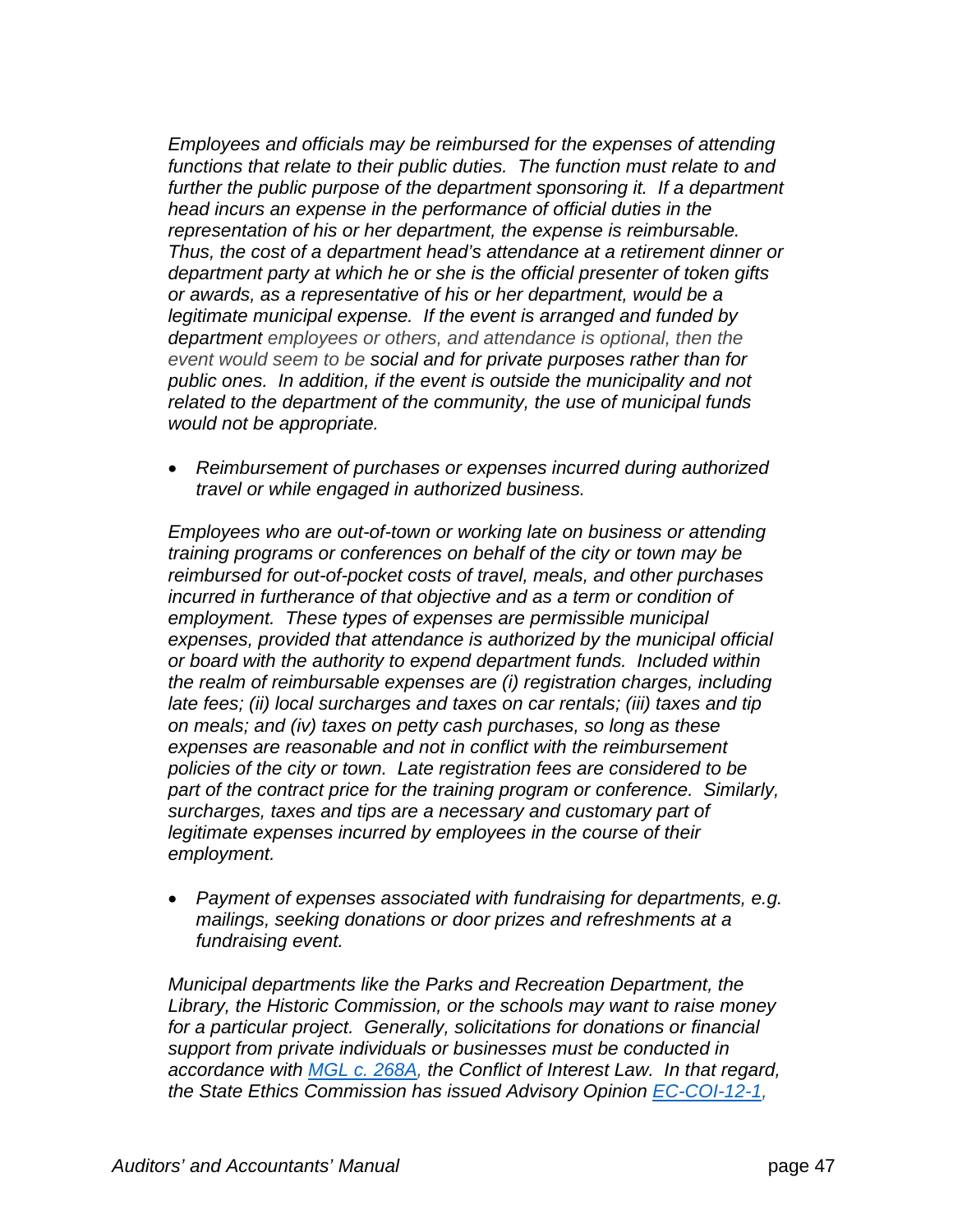*which provides guidance on fundraising by municipal employees. We suggest that you consult with your municipal counsel for advice before proceeding with fundraising.* 

*Fundraising activities that go beyond applying for grants or soliciting donations and involve expending municipal funds or receiving funds in exchange for goods are more problematic. For example, if the Recreation Department wants to sell T-shirts as a fundraiser, then it would need an appropriation from which to purchase the T-shirts and proceeds from the sale would be general fund revenue, which could not be spent without an appropriation. Arguably, such a transaction is more in the nature of a profit on a business transaction than a donation. We believe the better practice in such a case is to have a private entity, such as a "friends" group, sponsor and conduct the fundraising event and turn over the net proceeds to the municipal department as a grant or gift under MGL c. 40, s. 53A. Under section 53A, the funds are held by the treasurer in a separate gift account and may be spent by the department for the purposes of the gift without appropriation upon the approval of the board of selectmen, or the city manager and city council, or the mayor and city council, as appropriate.* 

*An additional issue arises when municipal resources are used to assist a private group's fundraising activities even if the activities will benefit the municipality. Pursuant to the Anti-Aid Amendment, public funds may not be used to assist a private organization's fundraising activities, no matter how worthy or related the cause. For example, the school department cannot pay to print and mail a flyer by a Parent-Teachers Organization to promote a car wash it is holding to raise monies for the schools. Sharing the expenses of a community event co-sponsored by a municipal department and private organization also raises Anti-Aid Amendment issues because the event is not under the exclusive control of public officers.* 

#### *Conclusion*

*DLS strongly recommends that municipalities develop clear written policies or guidelines, preferably by bylaw or ordinance, about allowable expenditures. For example, to ensure the municipality receives the maximum benefit from its sales tax exemption, there should be clear standards about when department employees can purchase necessary supplies or materials and be reimbursed. Travel expenses are often set out in collective bargaining agreements, but the municipality should also adopt a policy to cover travel expenses for non-union employees. DLS also recommends that standards be established for merit awards, food or fundraising expenses. Finally, DLS recommends that accounting officers advise managers and employees at the beginning of each fiscal year of*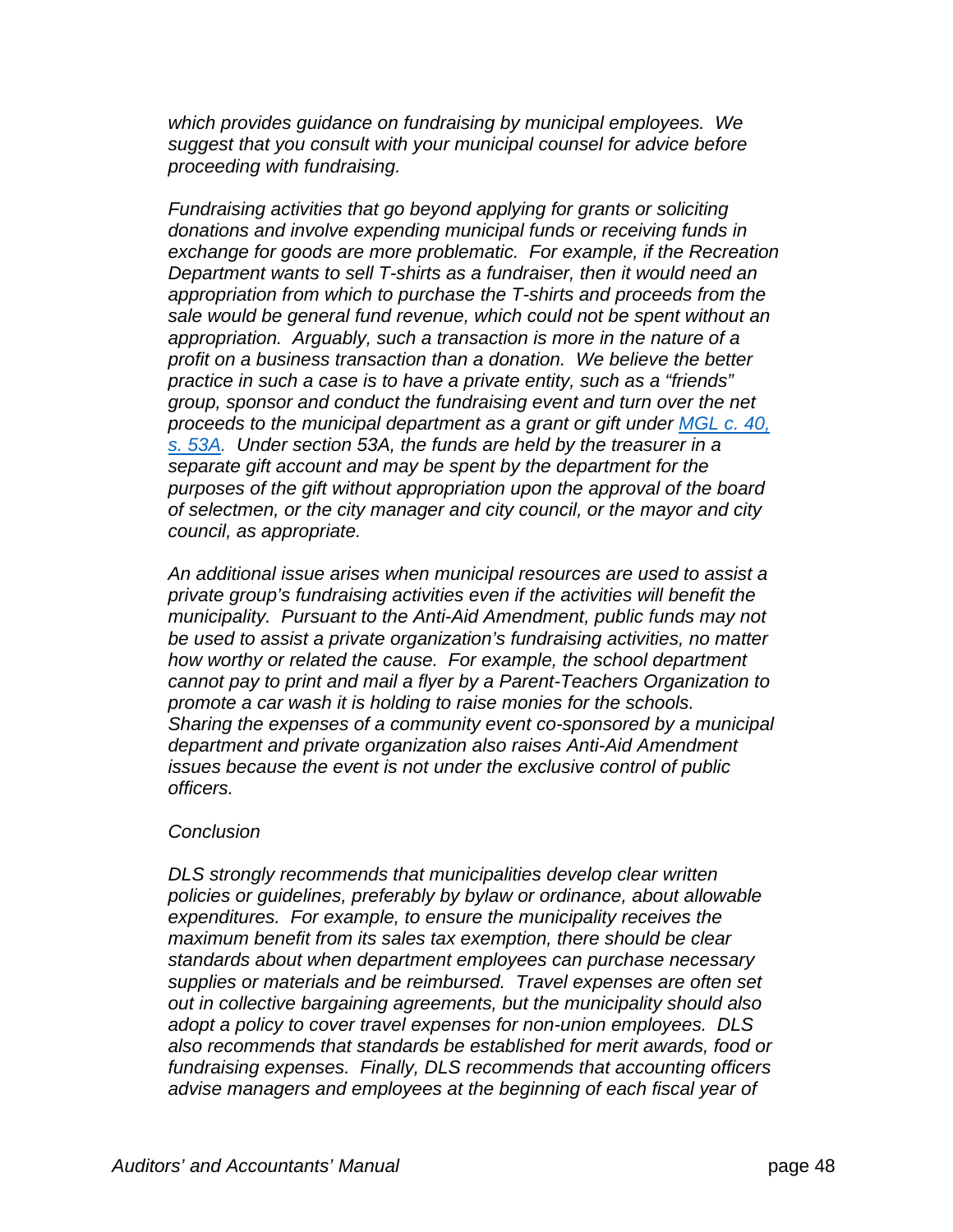*the municipality's policies. This will help to avoid uncertainty or disagreements about whether certain expenditures are permissible and payable.* 

# Checklist for Processing Bills

- Determine if the correct appropriation is being charged.
- Determine whether the appropriation balance has sufficient funds to cover the proposed expenditure.
- If there is centralized purchasing, determine whether the requisition and purchase order have proper authorization and approvals are attached to the invoices.
- Determine whether the proposed expenditure complies with applicable bid-laws [40:4b] or [40:4g] and by-laws.
- Determine whether goods and services have been received by a department or whether an encumbrance of funds is necessary (check for signature or initials of person who received the goods).
- Determine whether the department head or person in charge of appropriation has approved the expenditure.
- Check the invoices for discounts allowed.
- Determine that sales tax has not been added.
- Check invoice for mathematical accuracy.
- Trace invoice total to bill payable prepared to determine whether appropriate supporting documentation exists.
- Check the mathematical accuracy of the bill payment schedule.
- Check bill payable for appropriate department head approval.
- Do not accept statements for processing without supporting documentation (invoices).
- Cancel invoices to prevent re-use.
- Mark or initial invoices and bill payable after they have been reviewed.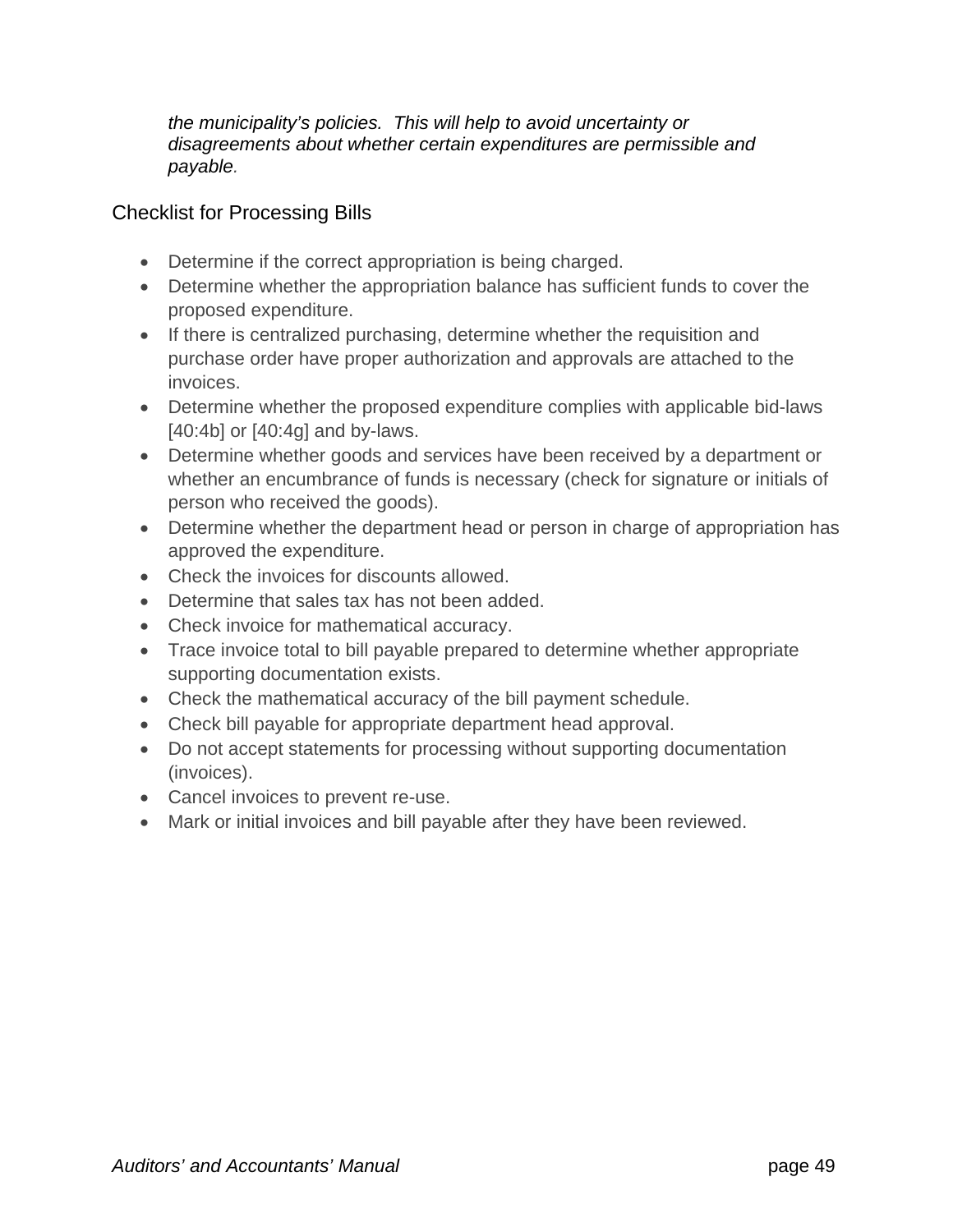Checklist for Processing Payrolls

- Determine whether the person on the payroll is a duly qualified employee of your municipality.
- Determine whether the payroll has been prepared using appropriate salary and wage schedules.
- Check payroll calculation for mathematical accuracy.
- Determine whether the appropriation has adequate funds to cover the proposed payroll.
- Check the payroll for appropriate department head approval and employee signoff (i.e. time sheets).
- Determine whether an encumbrance of funds is necessary

Example – General Expense Reimbursement Process

In order for the Accounting Department to initiate and produce checks to pay obligations of the town, proper documentation must be submitted.

- 1) When goods are purchased by a town employee on behalf of the town, the Expenditure Reimbursement Form must be completed.
- 2) Employees are paid through accounts payable for reimbursement of expenses only. Payment for any type of service from an employee must go through the payroll.
- 3) Mileage reimbursement must be detailed on a Travel Reimbursement Form describing each destination and the number of miles.
- 4) Reimbursements should be made only when the amount being paid could not be put on a warrant and paid directly to the vendor. Be aware of the dates of workshops and membership dues so that there is time to pay them through the warrant process to avoid individuals paying out-of-pocket unless absolutely necessary.
- 5) The Travel and meal reimbursement guidelines included in these procedures are established by the Town Manager and revised from time to time.

Example – Employee Expense Reimbursement Procedure

- 1) Employees must complete the Expenditure Reimbursement Form to be reimbursed for out of pocket expenses. Include the date of payment, to whom the payment was made, the purpose of the expenditure and the amount.
- 2) Original invoices or sales slips must be attached to avoid duplicate payment at a later date.
- 3) Employees should use the town's tax-exempt number when making purchases for the town so that sales tax will not be charged.
- 4) Seminar and conference reimbursements must be accompanied by the brochure, invitation or some portion of paperwork showing the conference description, cost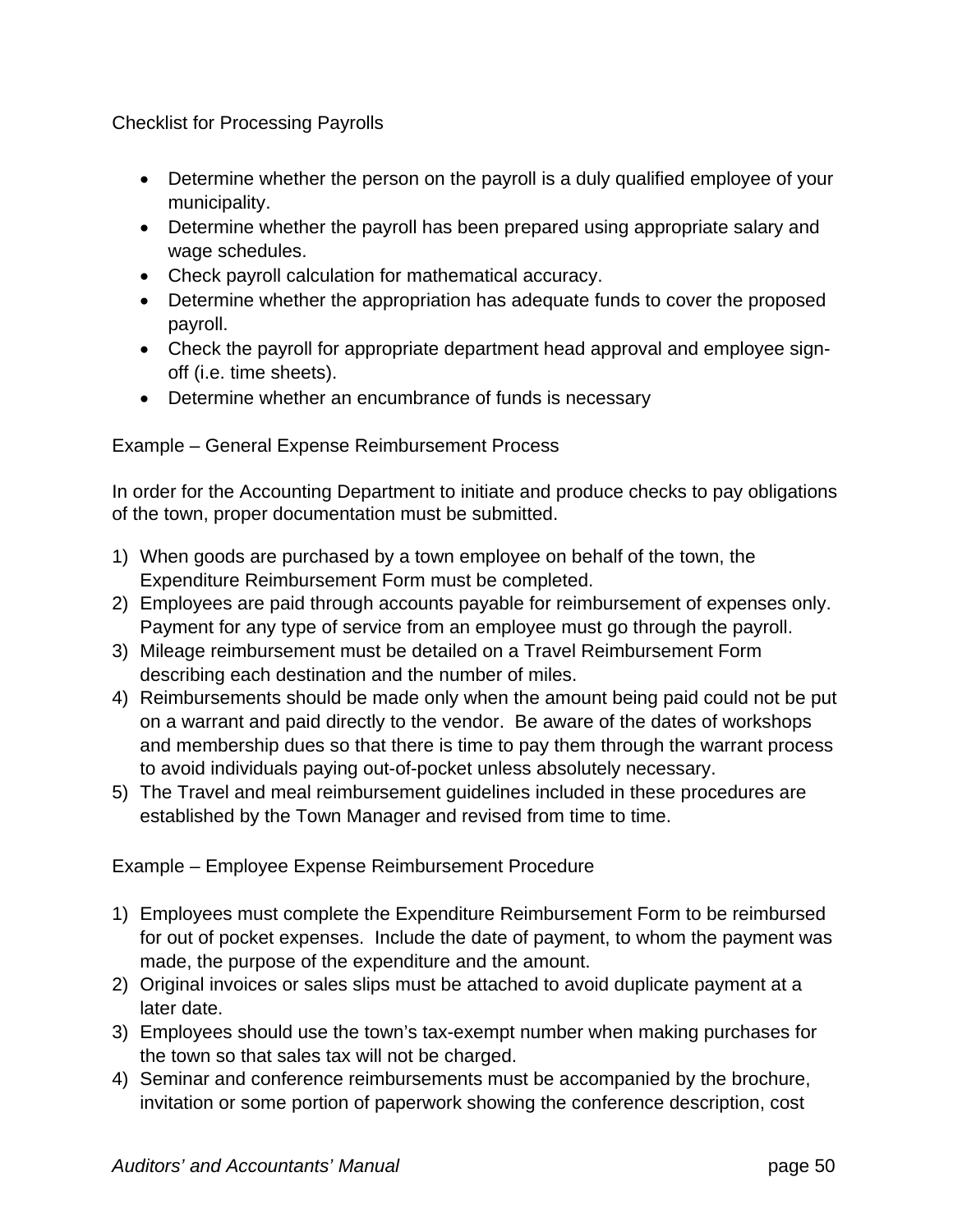and person(s) attending. Also, a copy of a canceled check, front and back, a paid receipt with the company name and amount, a charge card receipt or certificate of completion must be submitted to evidence payment in full and/or acknowledge attendance.

- 5) Postage reimbursement must be accompanied by the Expenditure Reimbursement form and include a description of the mailing and the postal receipt.
- 6) The employee's supervisor should sign off on the Expenditure Reimbursement Form. All receipts, including clothing allowance receipts should be reviewed by the supervisor to be sure they are work related.
- 7) Mileage reimbursement must be detailed on a Travel Reimbursement Form describing each destination and the number of miles.
- 8) Include these documents on a bill schedule and submit for payment through the regular invoice payment process.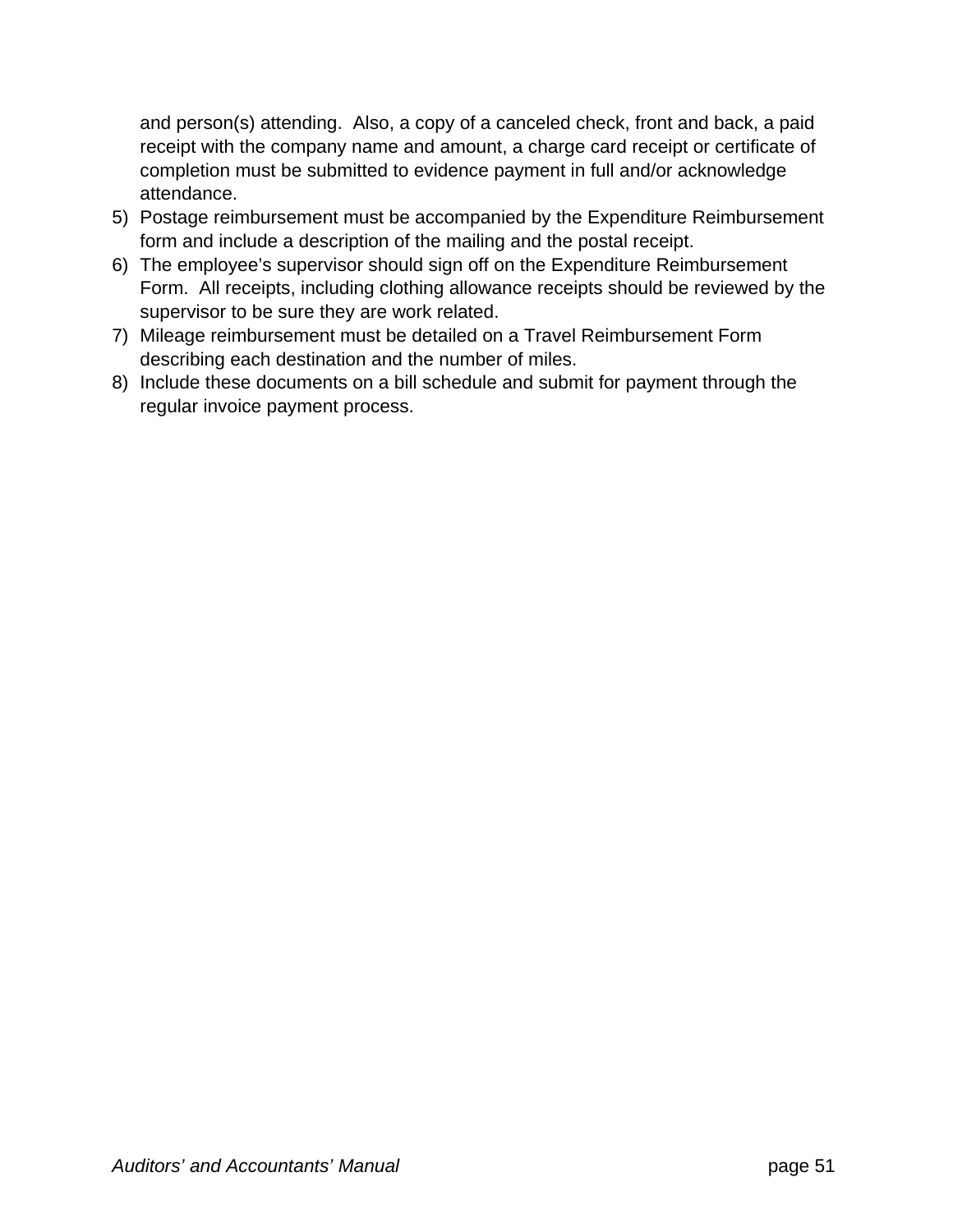# **Chapter 3 - Municipal Accounting Basics and System Records**

A municipal accounting system should:

- provide accurate, current and complete disclosure of the financial position and results of operations for each entity;
- organize and provide structure for financial transactions being recorded so that meaningful information can be generated to provide a basis or benchmark for comparability and management's decision-making process; and
- provide control and compliance with standards established by the Director of Accounts and legal requirements as prescribed by Massachusetts General Laws.

G.L. c. 44, § 38 requires the Director of Accounts in the Department of Revenue to prescribe uniform accounting systems for local governmental entities.

A municipal accounting system must demonstrate:

- compliance with legally related financial matters;
- compliance with the Uniform Massachusetts Accounting System (UMAS); and
- compliance with the Department of Elementary and Secondary Education (DESE).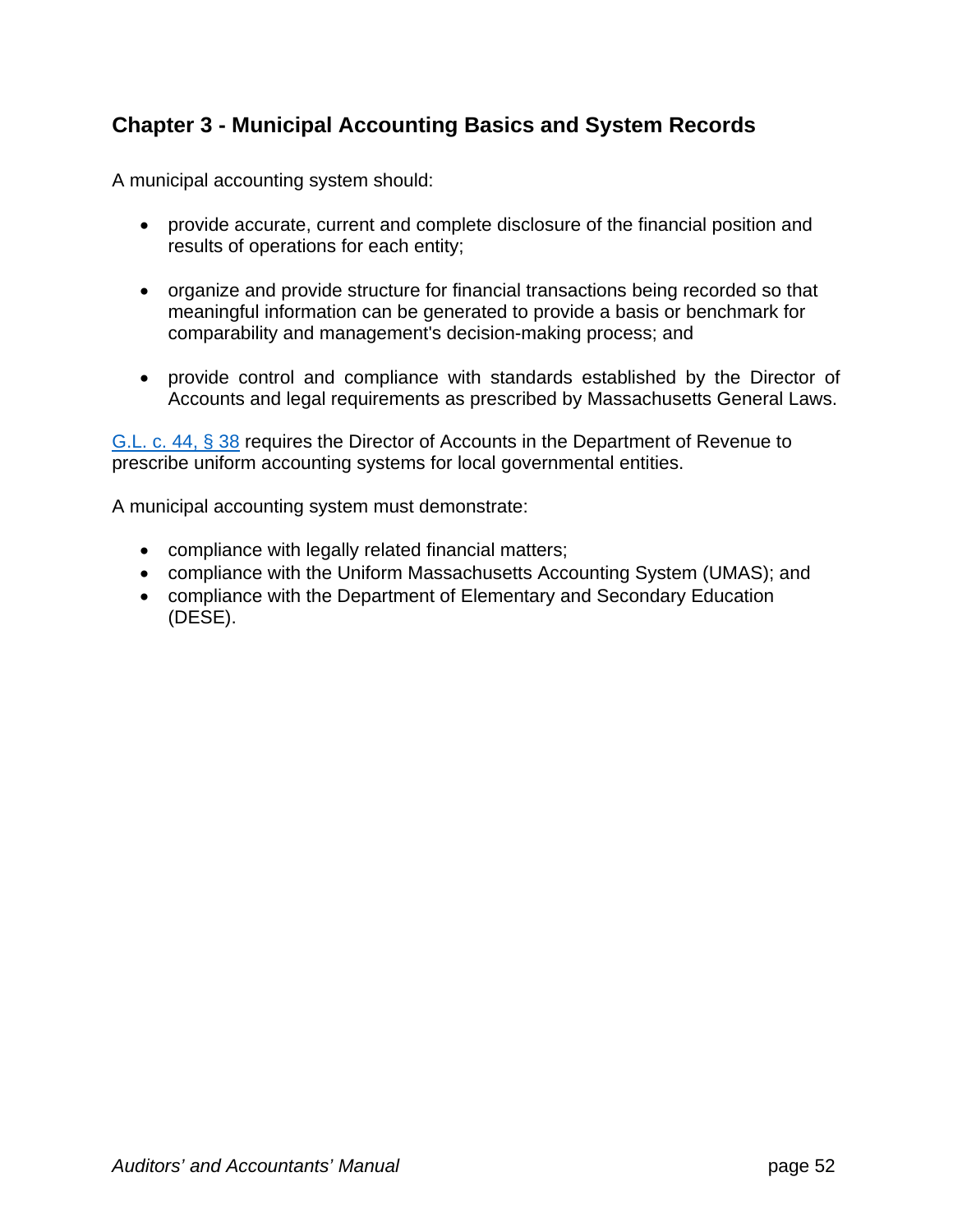#### Accounting Basics

This section provides a brief review of fundamental accounting procedures and accounting system requirements.

Step 1 Recognize that a transaction has occurred Step 2 Prepare adequate source documents Step 3 Validate the transaction Step 4 Record the transaction and file the source document Step 5 Post to the general and subsidiary ledgers (if used) Step 6 Prepare trial balance of general and subsidiary ledgers (if used) Step 7 Close the books monthly and annually Step 8 Prepare timely financial reports file Post transaction to the appropriate subsidiary ledger. Step 9 Prepare financial statements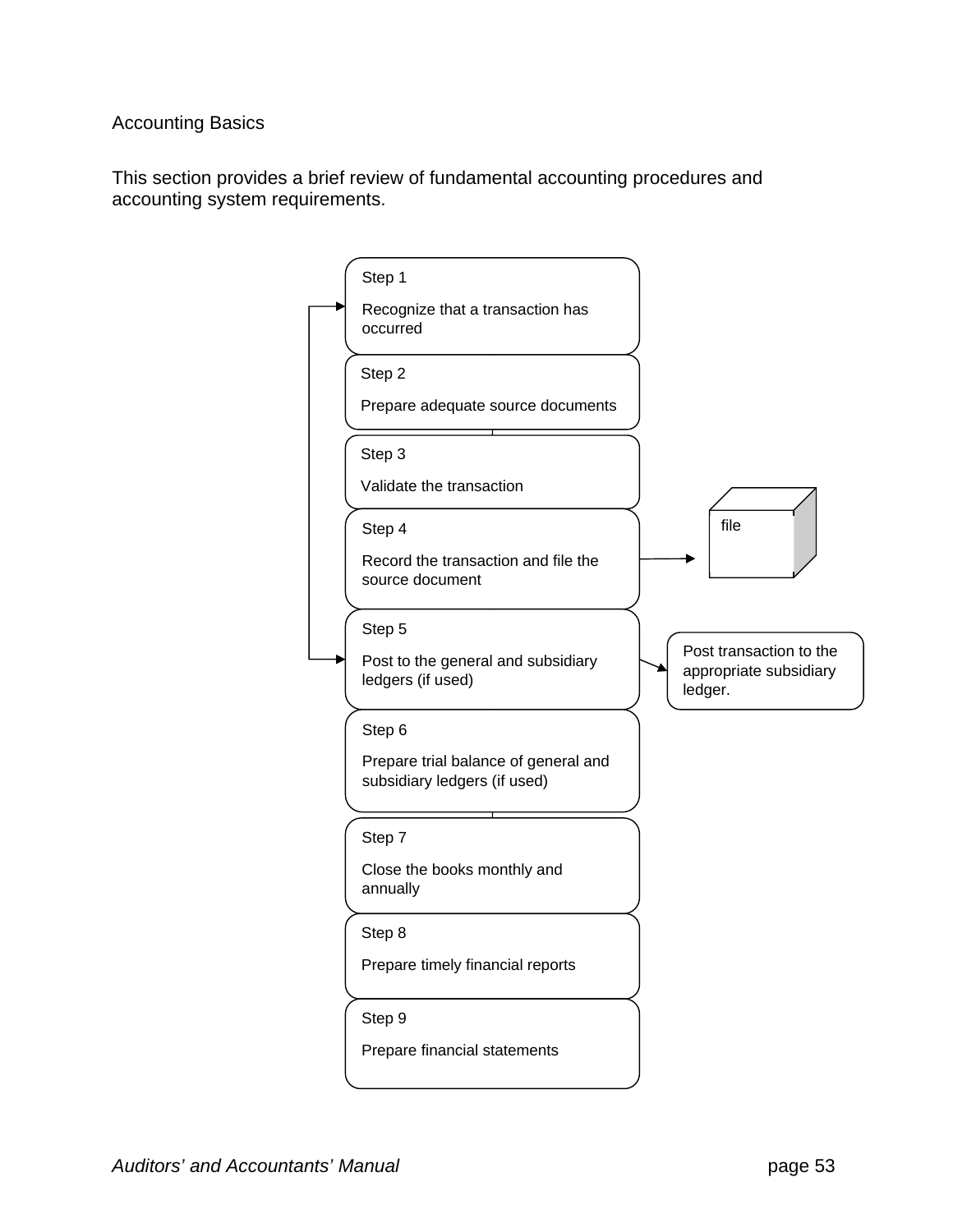# *1) Recognize that a transaction has occurred*

Usually this step is self-evident; however, the responsible Accounting official must be alert to subtle changes in accounts. For example, interest on savings accounts must be updated.

#### 2) *Prepare adequate source documents*

"Accounting trails" documentation of a transaction from its inception through completion, including means for reporting of the transaction in the financial statement, must be provided. Original source documents are important objective evidence that each transaction has occurred. They are of equal importance in a computerized accounting system. Typical source documents include receiving reports, canceled checks, vendor invoices, timecards, and correspondence of all types.

#### *3) Validate the transaction*

Verification that the transaction was appropriately recorded from the source document is a basic audit function for the Accounting Officer.

# *4) Record the transaction and file the source document*

The transaction should be entered in the appropriate journal (or "book of original entry"). Generally, transactions are recorded chronologically, listing their debit and credit entries simultaneously. In more sophisticated accounting systems, there may be several journals to post (or equivalent computerized files posted) before the source document is properly filed to provide an accounting trail.

#### *5) Post to the general and subsidiary ledgers (if used)*

The posting process transfers data from journals into the ledgers. In the general ledger, transactions are classified according to accounts. The "cash" account, for example, summarizes all changes in cash. In order to limit the number of accounts in a general ledger, it is sometimes simpler to maintain a "control account" only, in which case a subsidiary ledger would be prepared in order to permit the classification and accumulation of more detailed information. The revenue control account is an example of a general ledger account for which there would be a supporting subsidiary ledger. "Personal property taxes" would be a particular revenue source which would be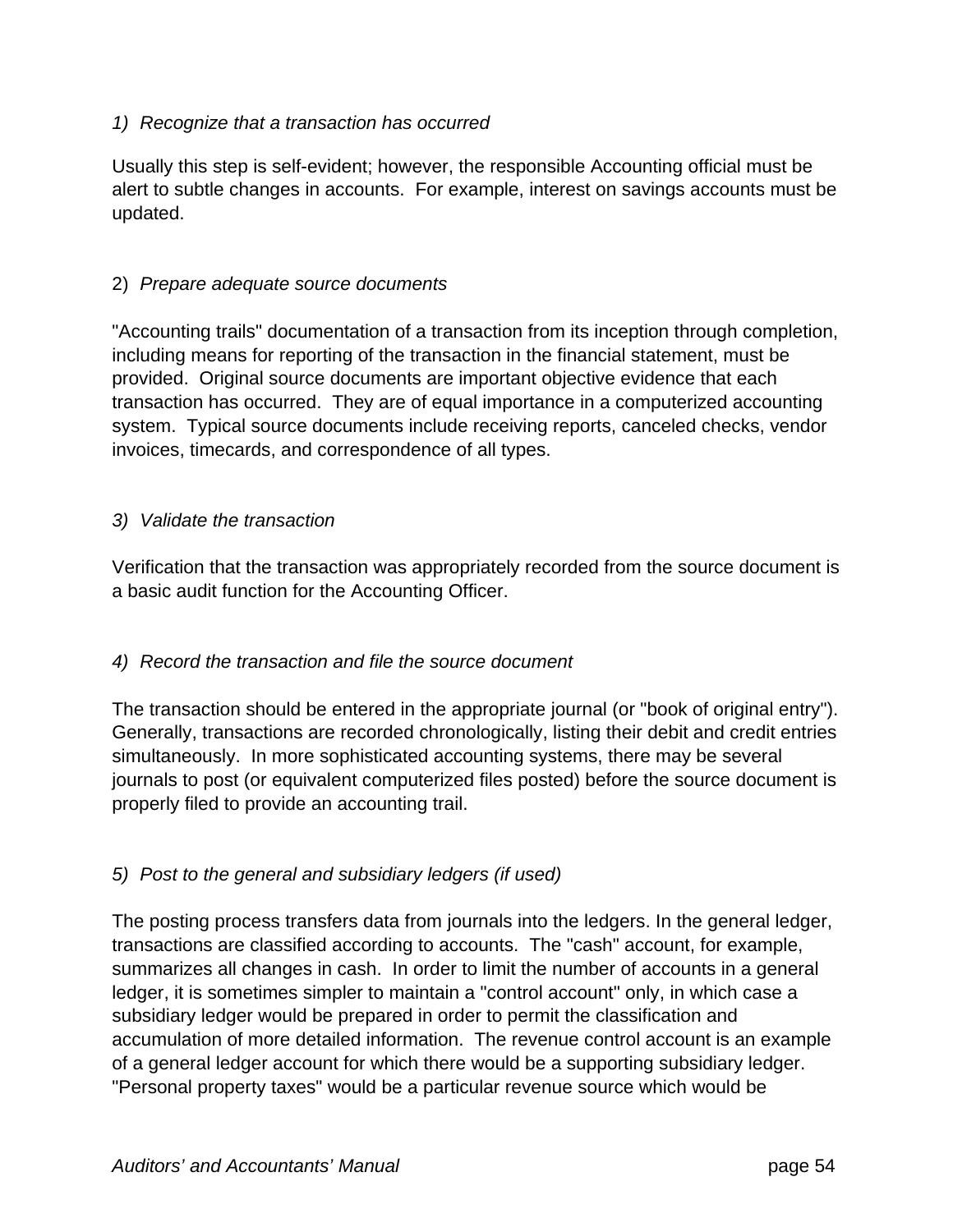separately accounted for in the revenue subsidiary ledger. Ledgers are the final place where transactions are recorded.

# *6) Prepare a trial balance of the general and subsidiary ledgers (if used)*

This step ensures that the total of the debit balances in the ledger equals the total of the credit balances. The formal preparation lists each account on a work paper and enters the balance of the account in the debit or credit column as appropriate. When each account has been recorded, the total of the debits should be equal to the total of the credits. If this is not the case, the accounts are "out of balance" and it will be necessary to investigate and identify the source of the misposting.

Normally, a formal trial balance is prepared on a monthly basis for each fund which has had transactions recorded in it during that month.

The preparation of a formal trial balance at the close of each month prior to the preparation of financial reports should be required of the accounting department. Thus, before current appropriation balances are reported to various department heads or other financial information is disseminated, a trial balance should be taken to provide assurance that figures are accurate.

# *7) Close books monthly and annually*

Prior to closing the books, the Accounting Officer should be sure that cash is reconciled to Treasurer's cash, and accounts receivables to the Collector's receivables on a monthly basis. (*see Cash and Cash Reconciliation and Accounts Receivable and Accounts Receivable Reconciliation, this Manual*).

After all of the transactions for a period have been recorded, it will be necessary to record period-end adjustments before financial reports are prepared. The Accounting Officer identifies necessary adjustments by reviewing records and supporting documents. Unpaid vendor invoices, or the GAAP accrual of interest income, are examples of possible adjustments. These adjustments must be recorded before preparing financial statements or the reporting will be incorrect.

See an example of year-end closing procedures at the end of this chapter.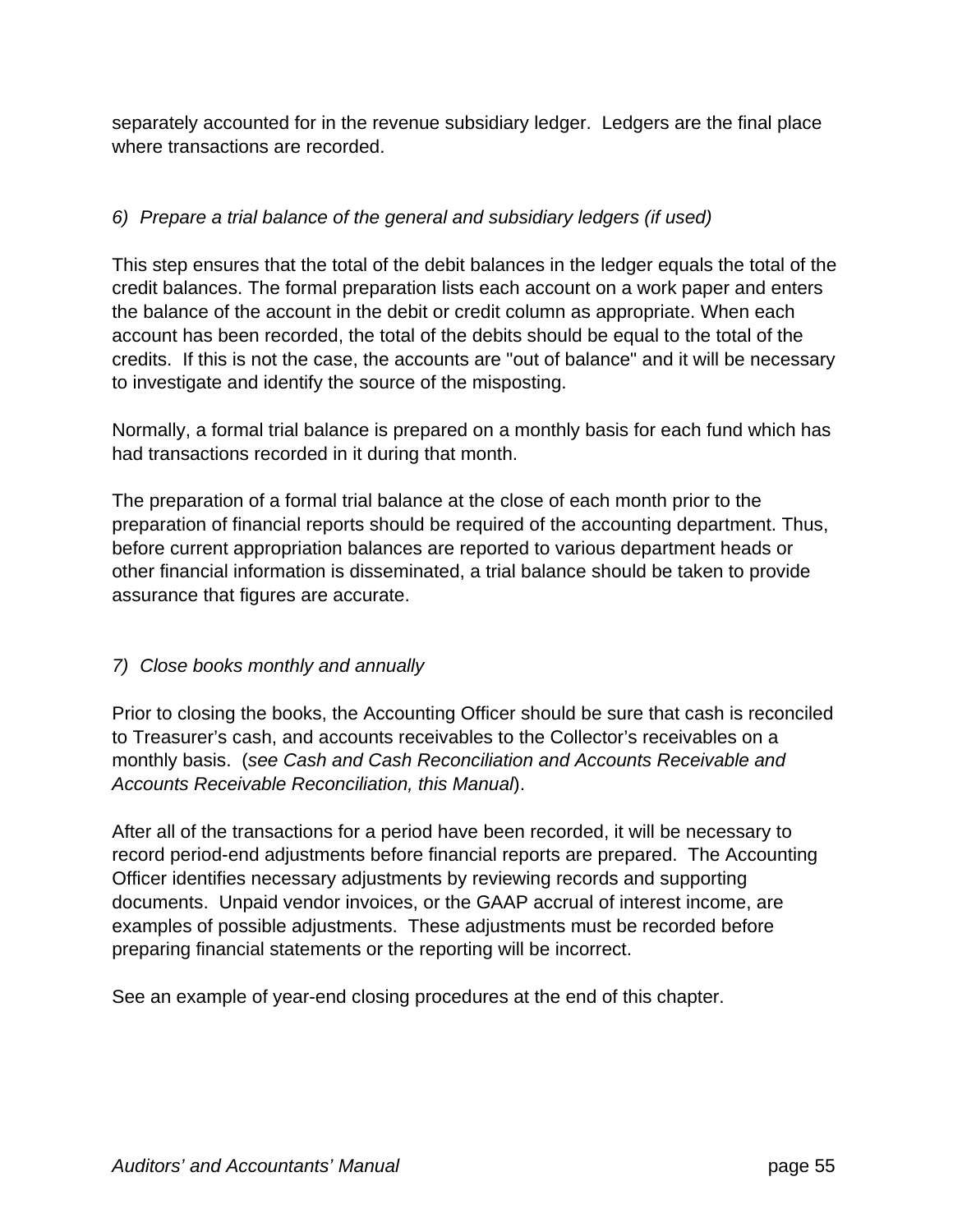#### *8) Prepare timely financial reports*

The objective of the accounting process is to produce a set of related reports to accurately summarize the financial position and operations of the local government unit. If this is not done promptly, the usefulness of the reports is lessened. Periodic financial reports include:

- monthly trial balances;
- monthly budget to actual revenue and expenditure reports;
- monthly reconciliations with Treasurer's cash;
- monthly accounts receivable reconciliations with the Collector;
- annual Statement of Indebtedness:
- annual Snow and Ice report; and
- year-end balance sheet checklist.

#### *9) Prepare financial statements*

Financial statements present the financial position and result of operations of the local government unit. There are two types of financial statements:

- combined balance sheet (UMAS) that is submitted to the Bureau of Accounts for free cash, retained earnings and excess & deficiency certification; and
- financial statements presented in accordance with Generally Accepted Accounting Principles (GAAP) that are audited by the independent auditor. These statements may be prepared with the assistance of the audit firm. The Accounting Officer, however, is fully responsible for the information in these reports, regardless of who prepared them.

#### Accounting System Records

This section describes the components of a "model" financial accounting system recommended for normal financial management needs. Theoretically, only a general journal is needed to record all financial transactions. In reality, special journals and subsidiary ledgers are needed to reflect the growing complexity of local finances and show increasingly detailed, but useful levels of information.

Every accounting system has limitations and each unit of local government must therefore adopt a system which best meets its own needs and capabilities. The paragraphs below describe the most commonly used accounting records.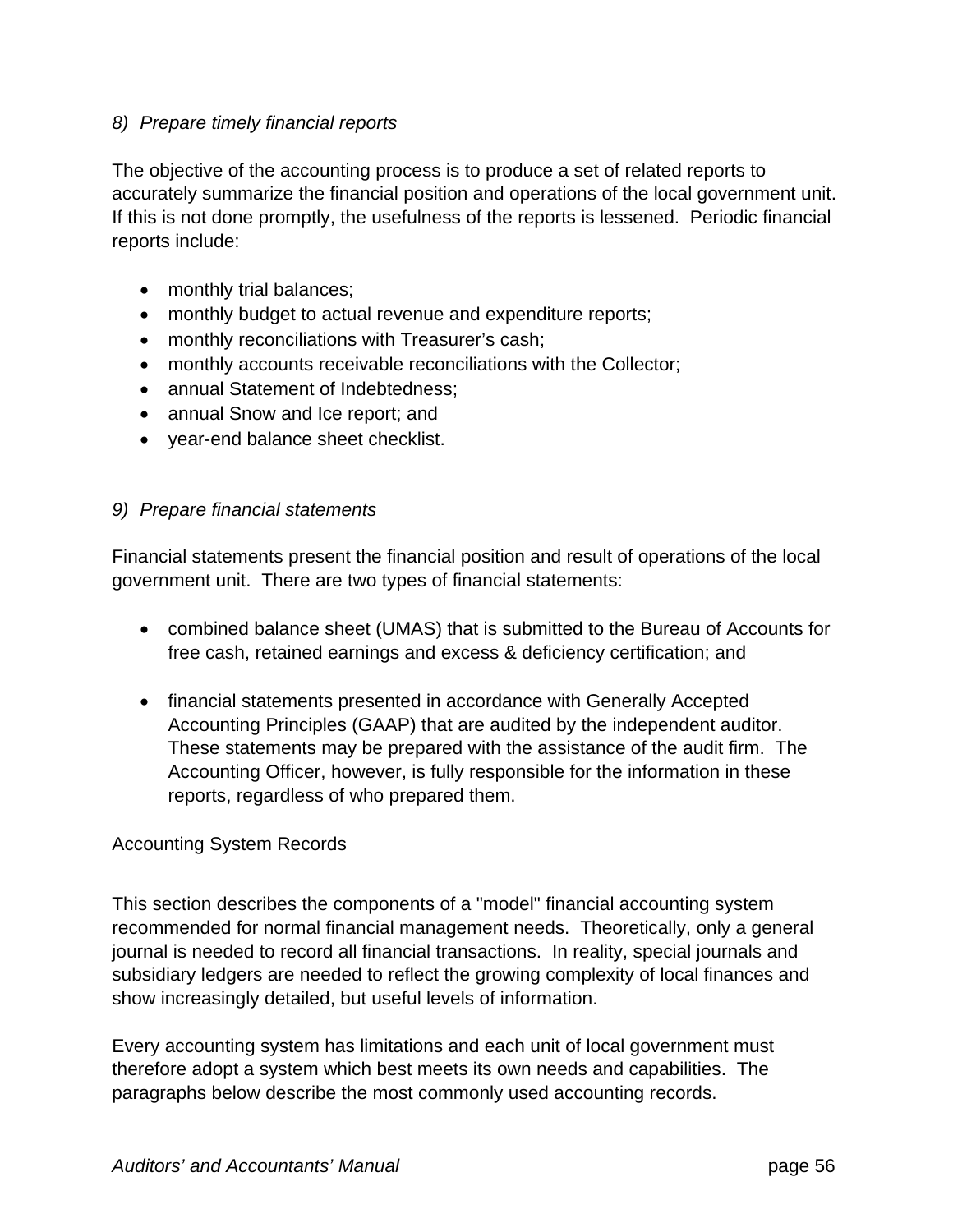#### *General Journal*

The general journal is the primary medium used for all original entries. It indicates the amounts to be debited or credited to the various accounts. This journal is often used to summarize transactions from other specialized journals. The following accounting entries are examples of those normally made in the general journal:

- opening the books and setting up the beginning trial balance;
- recording the annual budget;
- recording adjusting entries or corrections;
- recording transfers between accounts or between funds; and
- recording closing entries at year-end.

#### *Cash Receipts Journal*

The cash receipts journal is used to record all cash received. For each cash receipt, a properly authorized written receipt should be provided to the individual making the payment by the employee who accepts the cash.

#### *Cash Disbursement Journal*

The cash disbursement journal is used to record all cash disbursed for such purposes as acquisition of an asset, liquidation of a liability, refund of previously collected revenues, retirement of debt, and expenditures in the current year. All cash disbursements should be made by issuing properly approved warrants drawn on specific funds.

# *General Ledger*

The general ledger is the major component of most accounting systems. It permits recording transactions on a double-entry basis, either in detail or at a summary level. This record is generally supplemented with journals and subsidiary ledgers; however, the final record of assets, liabilities, revenues, and expenditures will be found in the general ledger.

Separate general ledgers are maintained for each fund. General ledger accounts often include control accounts with related subsidiary ledgers available for recording the individual detail transactions. For this reason, the general ledger control accounts must also be balanced to the totals of the various subsidiary accounts at month-end.

A general ledger trial balance should be prepared for each fund after monthly postings are completed and before financial statements are prepared. A trial balance is a list of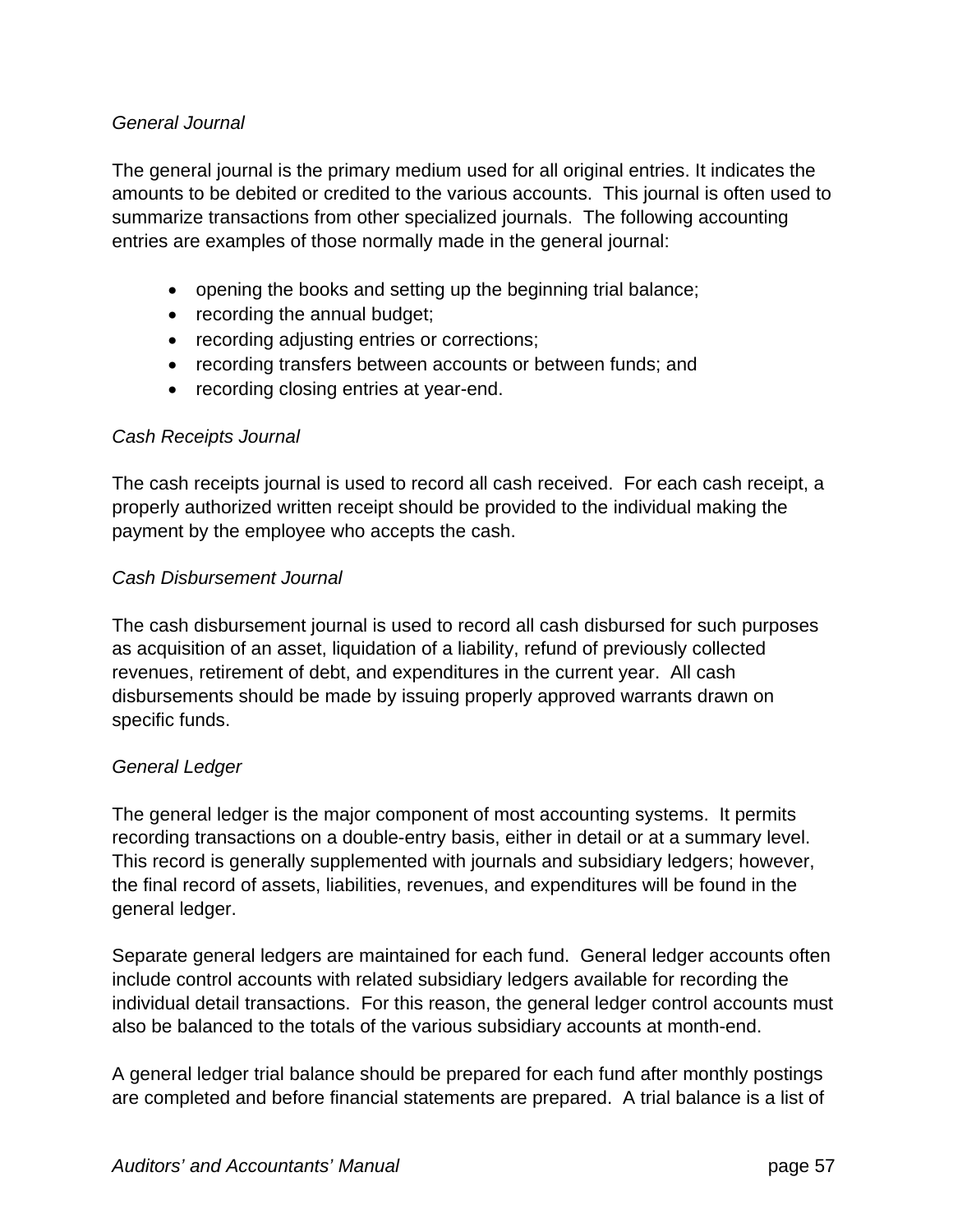all the balances in the ledger accounts at the end of an accounting period. It is a check on the mathematical accuracy of the ledger balances. Since the debit and credit double entry accounting structure requires balancing debits and credits for each transaction, the sum of all debit balances must equal the sum of all credit balances.

Just as separate general ledgers should be maintained for each fund, separate trial balances should be completed at the end of each accounting period for each general ledger. A trial balance does not indicate the accuracy of the postings, only that account totals are in balance; therefore, periodic testing and verification routines should be performed.

# *Purchase Order Register*

A purchase order register may also be referred to as an "encumbrance journal" and is generally used by all municipalities employing a purchase order system as a part of their purchasing procedures. A purchase order is written evidence of an order placed with vendors or contractors by the local unit. The submission of a properly authorized and approved purchase order gives the vendor authority to ship the required goods and binds the unit for payment upon compliance with its terms.

The purchase order register has two functions:

- 1. It is a register in which purchase orders issued are recorded and monitored.
- 2. It serves as an encumbrance journal which allows setting aside (encumbering) certain resources to cover the impending future obligation to the vendor created by the purchase order.

The usefulness and importance of the first function is fairly evident. However, the second function can be of even greater importance in controlling expenditures and preventing over-expenditure of appropriations, particularly at year-end.

#### *Revenue Ledger*

The revenue ledger is a subsidiary ledger in which estimated and actual revenues are recorded and monitored in detail. The ledger is used to make the following entries:

- estimated revenue;
- actual revenue received during the month, by type; and
- actual revenue received year-to-date, by type.

A separate ledger sheet should be maintained for each revenue source, except where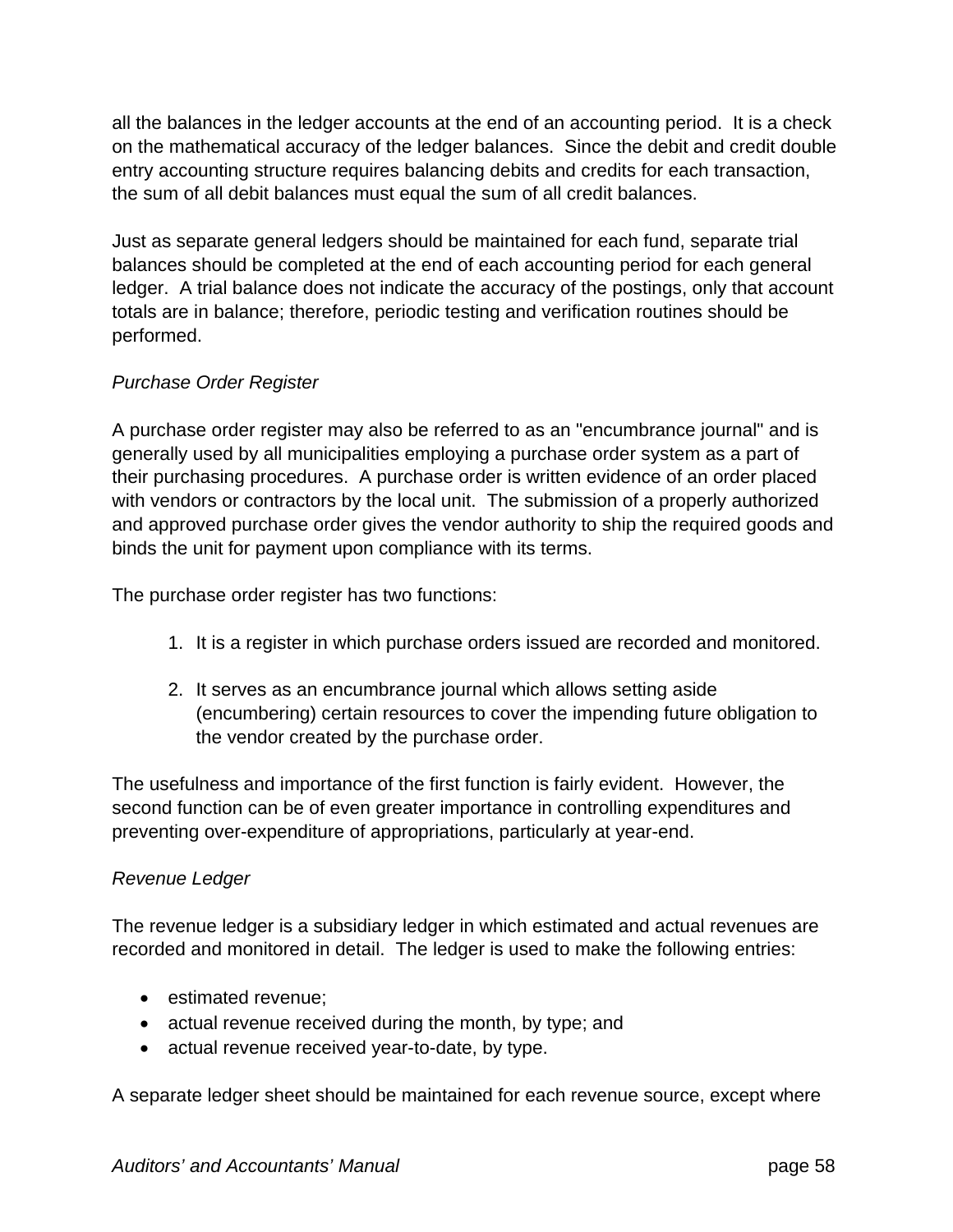transactions against that account are so few that a separate sheet is inappropriate.

# *Expenditure Ledger*

The expenditure ledger may also be called the "appropriation ledger". In either case, this is a subsidiary ledger in which appropriations, encumbrances and expenditures are recorded and monitored. The ledger is used to make the following entries:

- appropriations;
- encumbrances on the appropriations;
- actual expenditures; and
- the balance of the appropriation available.

A separate ledger sheet should be maintained for each type of expenditure detailed in this ledger.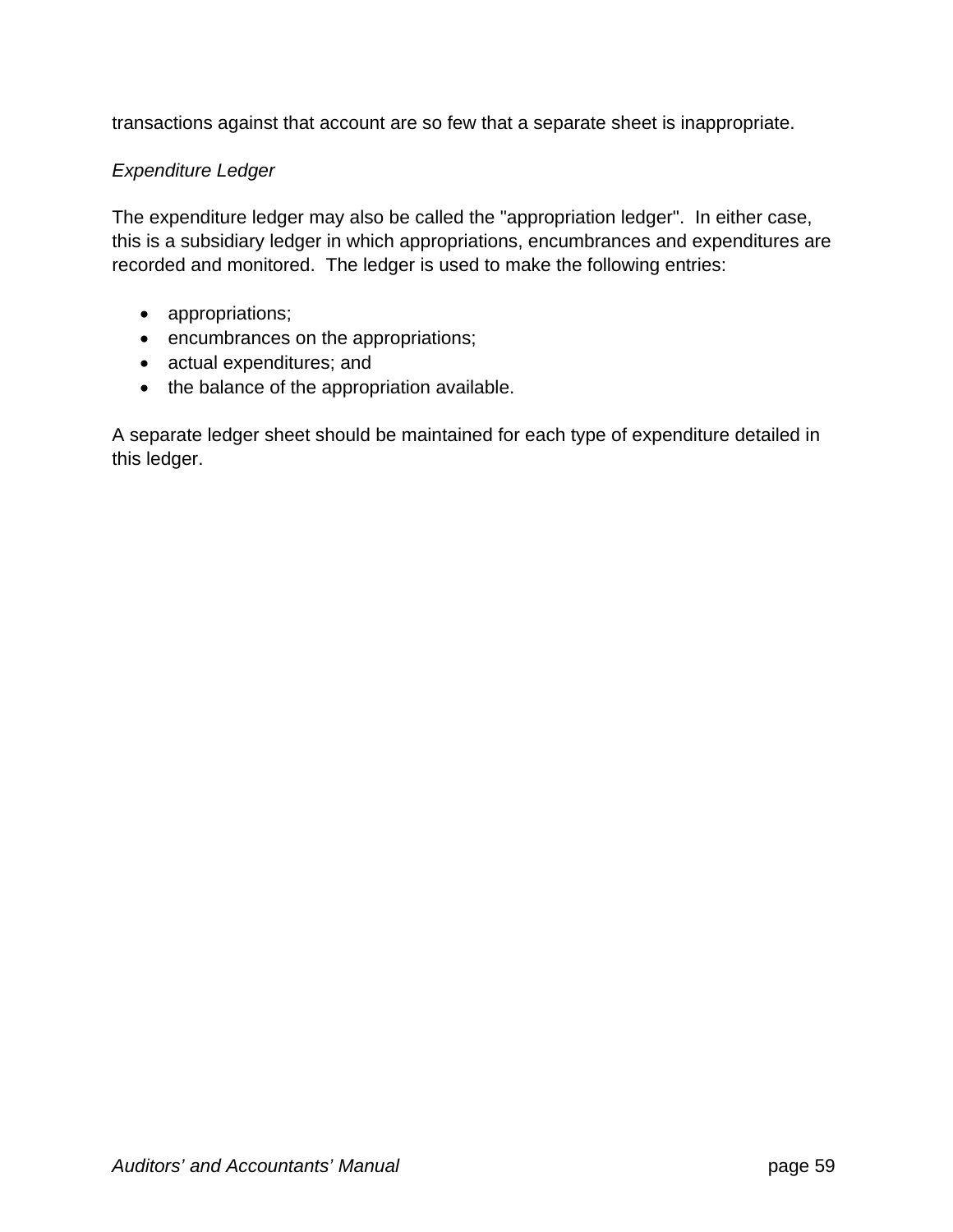# **Chapter 4 – Massachusetts Local Government Accounting**

Massachusetts' cities and towns have maintained their accounting records in a manner prescribed by UMAS since the late nineteenth century. The Bureau of Accounts supplied cities and towns with standardized and uniform forms for the accounting system until the late 1970's. UMAS is one of, if not the oldest, statewide uniform municipal accounting systems in the country.

The original UMAS system was called the "statutory system" that basically used one fund to record all transactions that occur during the year. If the municipality was building a wastewater treatment facility funded by grants and long-term debt, these activities were accounted for along with normal annual operating expenses in the general ledger. While the Accounting Officer and the Treasurer may have been able to understand financial statements with these co-mingled activities, managers and other interested outside parties could not.

UMAS was revised in 1981 as a multi-fund accounting system based on generally accepted accounting principles (GAAP) for governmental units. UMAS was later revised to become the Uniform Massachusetts Accounting System and is the preferred accounting system for Massachusetts government entities including cities, towns, regional school districts, municipal school departments, and other districts such as fire, water and sewer districts.

Today, the purpose of the UMAS Manual is to provide a reference for the city, town or regional Accounting Officer for financial transactions and reporting results of municipal financial operations. The Manual is based on GAAP but is written to meet the specific needs of Massachusetts Accounting Officers.

G.L. c. 44, § 38 requires the Director of Accounts to prescribe uniform accounting systems for local governmental entities. Accounting for municipally owned electric light plants is prescribed in G.L. c. 164 and is regulated by the Department of Public Utilities; accounting for retirement systems is prescribed in G.L. c. 32 and is regulated by the Public Employment Retirement Administration Commission (PERAC).

If the guidance in the UMAS Manual is followed, Accounting Officers will be able to prepare a UMAS Balance Sheet and a UMAS based Schedule A. Massachusetts local government Accounting Officers are encouraged to account for transactions in a uniform manner consistent with the UMAS Manual.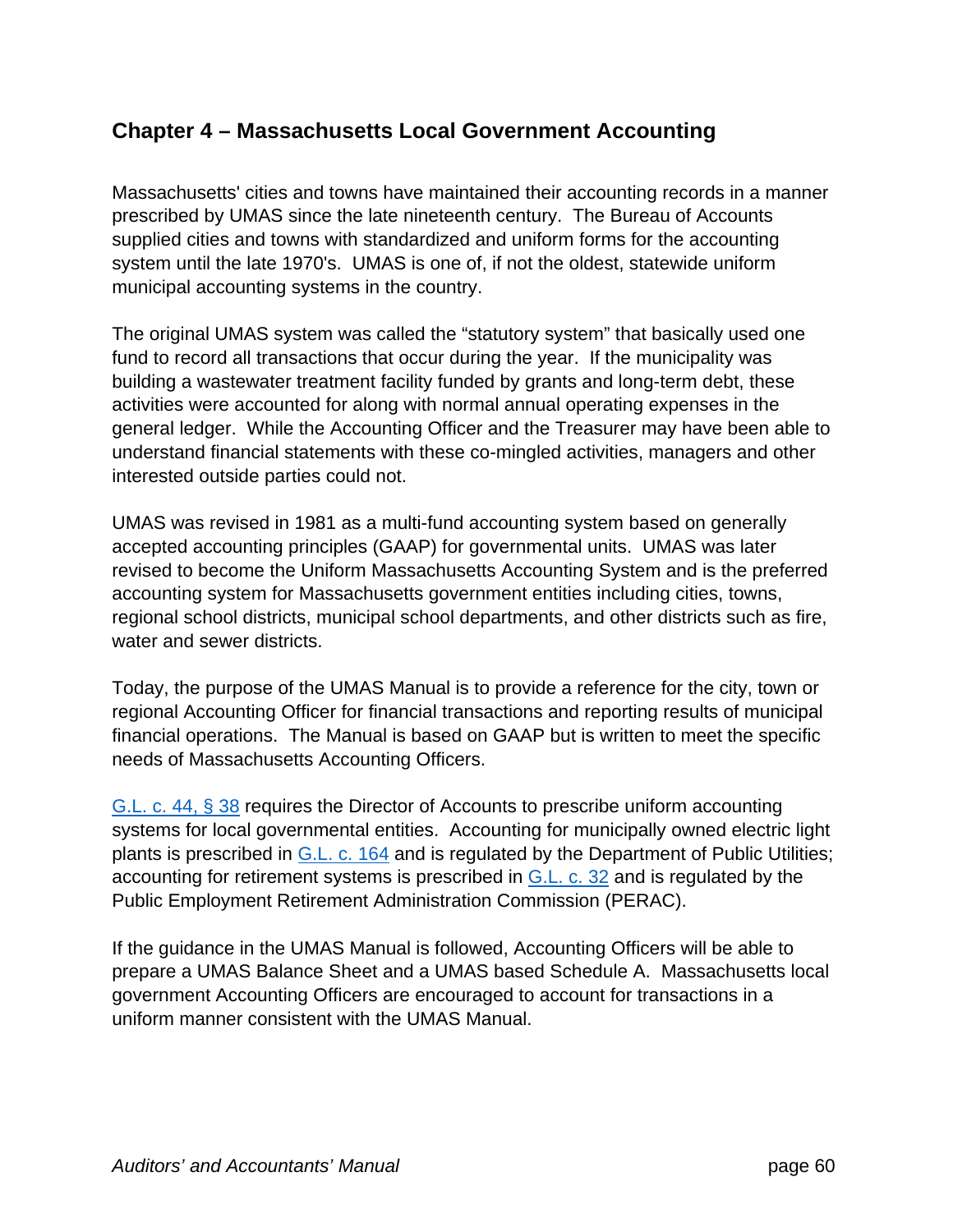As the preferred accounting system for all entities in Massachusetts, UMAS requires basic financial information in order to complete required statements. At a minimum, cities and towns need to account for:

- $\bullet$  fund:
- **UMAS** function:
- department; and
- object.

The Uniform Massachusetts Accounting System (UMAS) (Link to *Manual*)

The UMAS Manual can be viewed and/or downloaded from the DLS website. The following section is adapted from the UMAS Manual.

The Manual assigns asset, liability and fund equity classification codes as well as for revenue and expenditure accounts. The Manual also includes budgetary entries and entries for the following funds and account groups:

#### *General Fund (UMAS Chapter 9)*

The general fund is the largest and single most important fund of a local government. Most of a local government's revenue resources are accounted for in it and substantially all of the day-to-day departmental operating expenditures are financed and accounted for in it. The general fund should be used to account for and report all financial resources not accounted for and reported in another fund. The general fund is also used to maintain and demonstrate budgetary compliance and it is the source for the community's fund balance available for appropriation or "free cash".

#### *Special Revenue Fund (UMAS, Chapter 10)*

Special revenue funds account for and report proceeds of specific revenue sources that are legally restricted to expenditure for specified operating purposes. Special revenue funds must be established by statute or may be established via guidance issued by the Director of Accounts.

A more detailed description of special revenue funds along with certain funds worthy of note is found in the Special Revenue Funds chapter of this Manual.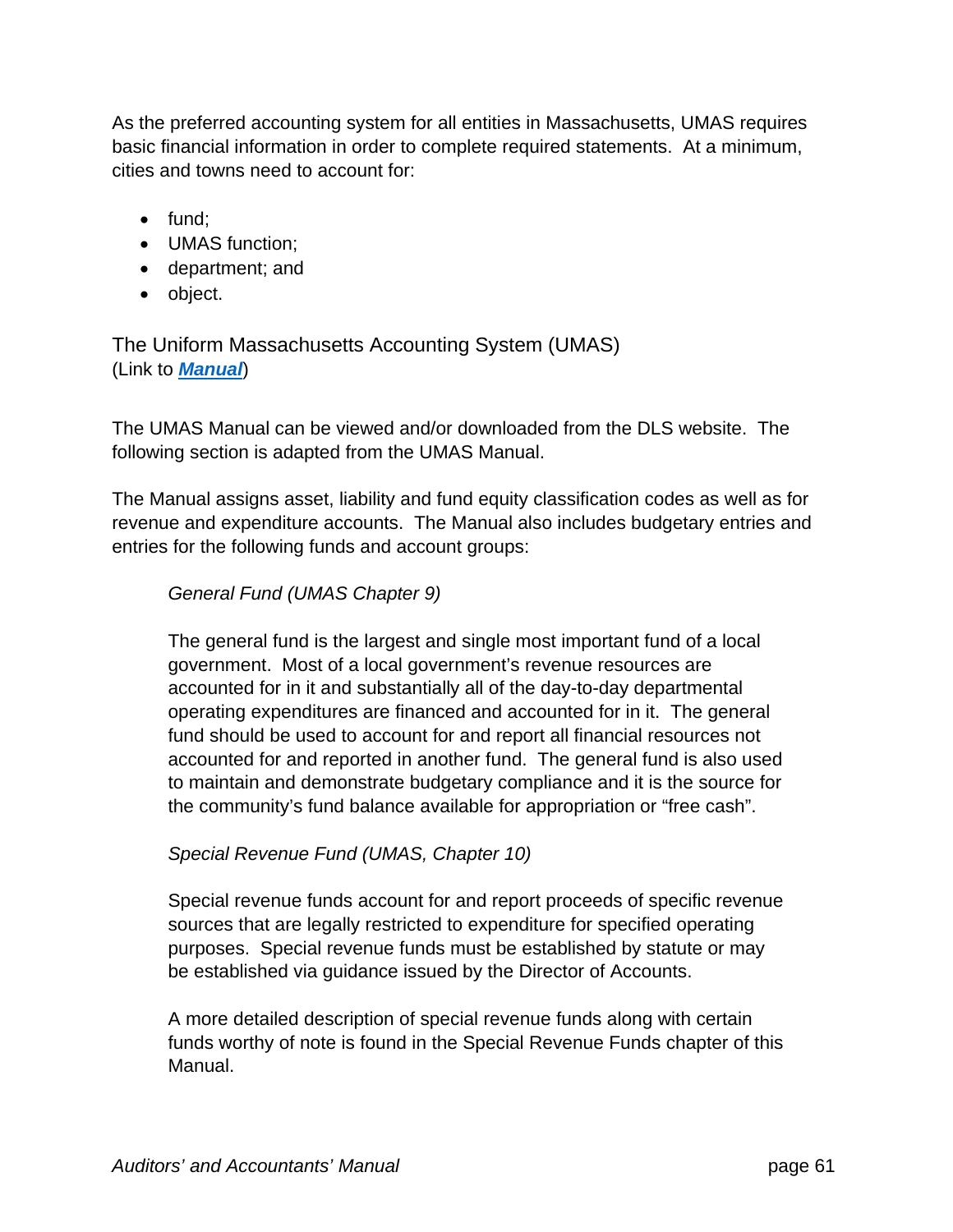#### *Capital Projects Fund (UMAS Chapter 11)*

The capital projects fund type accounts for and reports financial resources for capital projects, including the acquisition, construction or reconstruction of capital facilities, and other major capital assets used by the government. A capital projects fund is used for all projects and purchases which involve the use of borrowed funds.

#### *Proprietary Fund (UMAS Chapter 12)*

Both Enterprise Funds and Internal Service Funds are Proprietary Fund types, i.e. services are provided for a charge in a manner similar to private business.

#### *Enterprise Funds G.L. c. 44, § 53F½ (IGR 08-101)*

An enterprise fund gives communities the flexibility to account separately for all financial activities associated with a broad range of municipal services. It establishes a separate accounting and financial reporting mechanism for municipal services for which a fee is charged in exchange for goods or services. Revenues and expenses of the service are segregated into a fund with financial statements separate from all other governmental activities.

Enterprise funds may be established for a utility, health care, recreational, transportation, energy generating or PEG access facility.

Similar to free cash in the general fund, retained earnings is a representation of unobligated enterprise fund cash which may be appropriated once certified by the Bureau of Accounts for further use by the governmental entity's legislative body. IGR 08-101 details the proper use of retained earnings.

Enterprise funds are allowed to charge indirect costs, i.e. costs appropriated usually in the General Fund but attributable to the Enterprise fund. To be approved for tax rate certification purposes, these indirect cost amounts must be reasonable in amount or otherwise explainable. Only the amount of indirect costs approved for tax rate certification purposes may be transferred from Enterprise fund revenues to the other fund by the close of the fiscal year.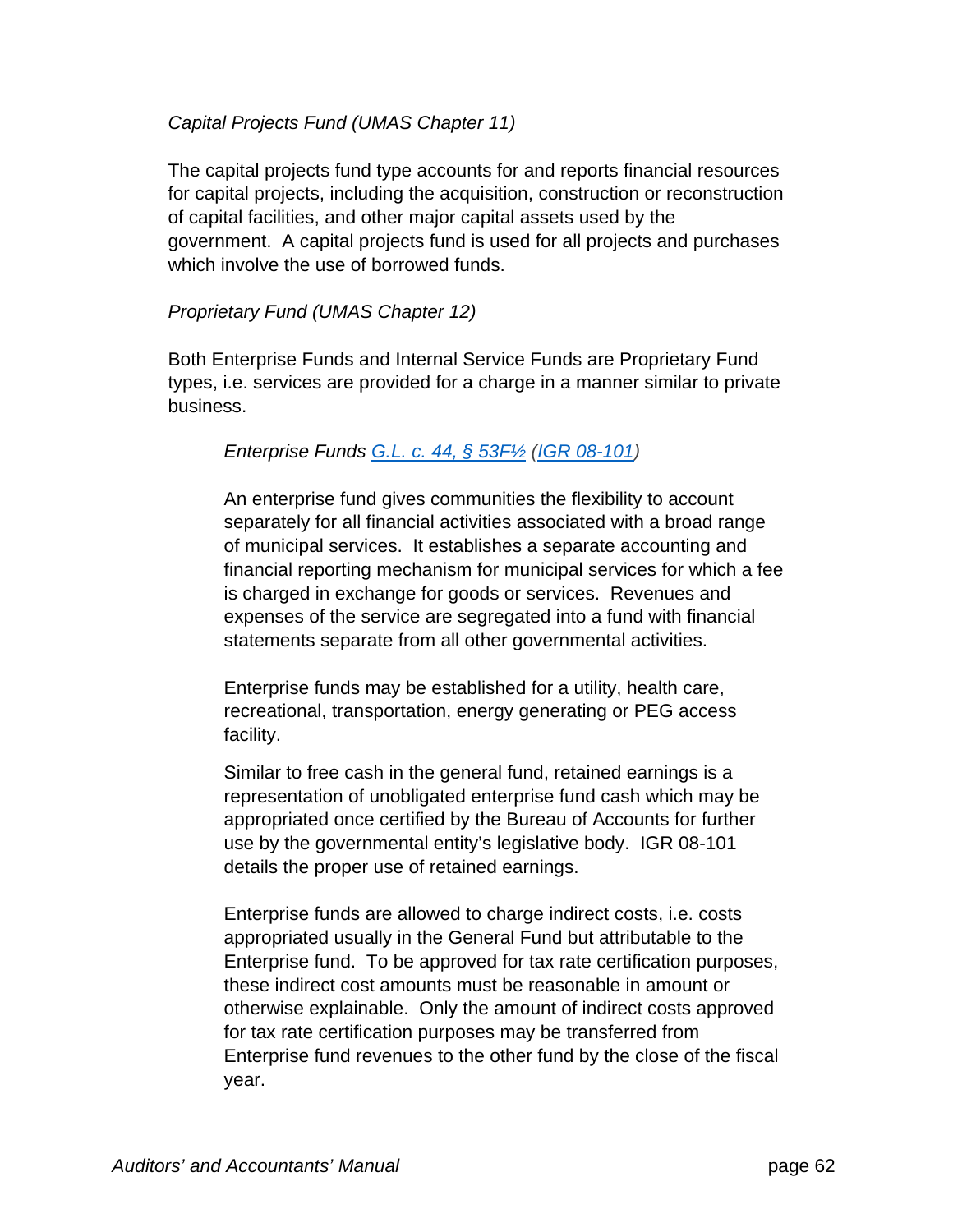In UMAS accounting, Enterprise funds need not be self-sufficient and may require a subsidy from another fund. The amount equal to the subsidy as voted for tax rate certification purposes must be transferred to the Enterprise Fund during the fiscal year.

#### *Internal Service Funds*

Internal service funds are funds that are used to report an activity that provides from a central source goods and services to other funds, departments or agencies such as a self-insurance activity, motor vehicle pool or central supply office.

If full cost is not recovered by fees and charges, that is, they are financed by a separate appropriation, the use of an internal service fund would not be appropriate. In this case, these functions will probably be included as part of general government.

#### *Permanent and Fiduciary Funds (UMAS Chapter 13)*

Massachusetts governments have historically classified fiduciary funds as follows:

- Expendable trust funds, where the interest and principal may be expended consistent with the trust indenture;
- Non-expendable trust funds, where the interest only may be expended consistent with the trust indenture;
- Agency funds, where the government is acting as an agent for the funds.

Subsequent to GASB 34, expendable and non-expendable funds have been re-classified as permanent or private purpose fund types. Agency funds remain unchanged.

#### *Permanent Funds*

In these funds, the principal is legally restricted and only the earnings can be used to support governmental activities such as in a Cemetery Perpetual Care fund. For cemetery funds, the choice of investments is left to the donor or if the donor has not stipulated, the Cemetery Commissioners. These funds are similar to the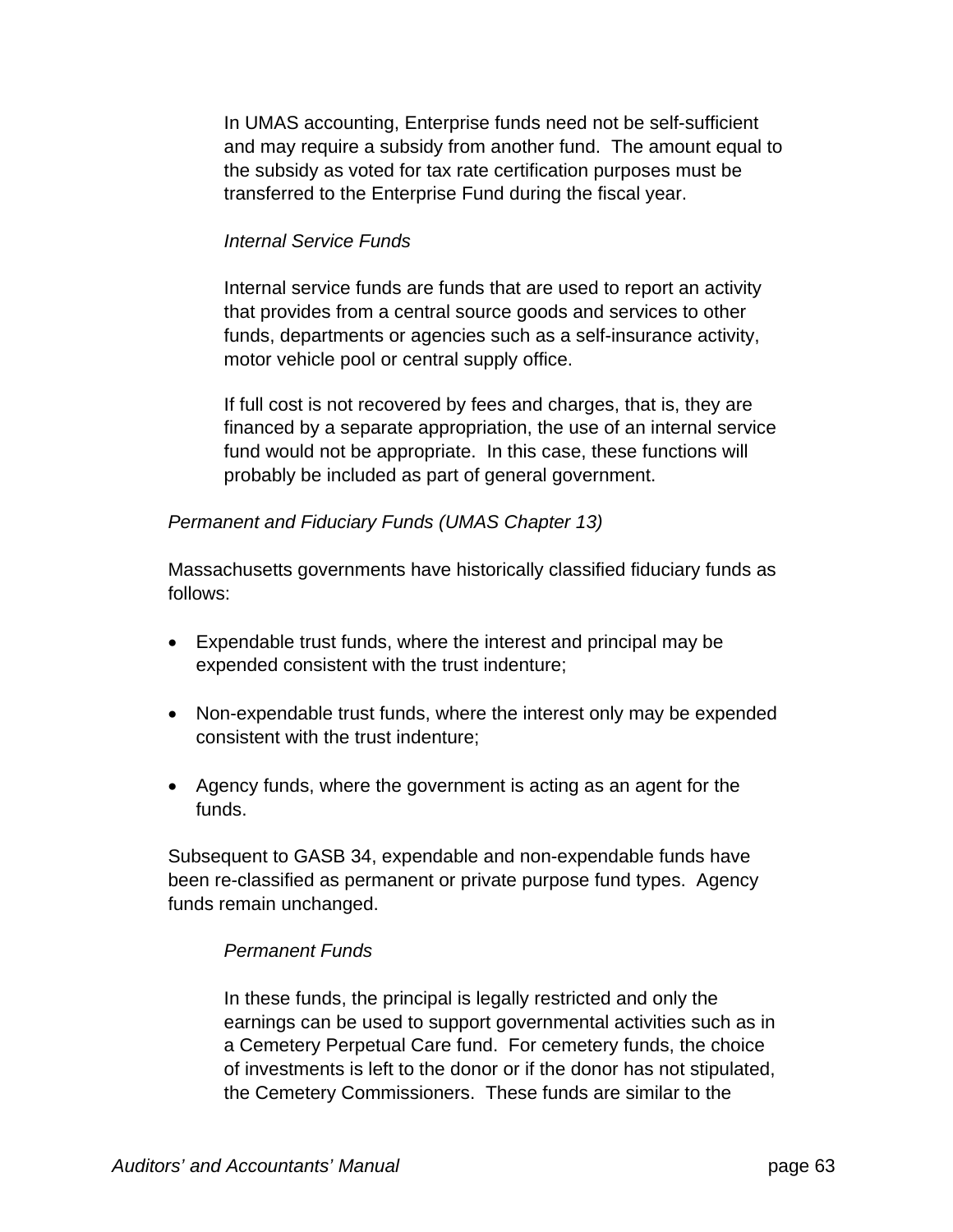former non-expendable trust funds where the beneficiary is the government itself.

### *Private Purpose Funds*

Private purpose trust funds are fiduciary funds that benefit an individual rather than the government as a whole (such as a Scholarship fund), a private entity or another government.

### *Other Trust Funds*

Trust funds where the beneficiary is the government and no portion of the fund is restricted. For GAAP reporting, these funds are classified as Special Revenue Funds.

# *Other Fiduciary Fund Types*

Other fiduciary fund types include Investment Trust Funds, Pension (and other employee Benefit Fund types and Agency Funds). Investment Trust funds are seldom used by Massachusetts local governments. Pension Funds include system trusts and Internal Revenue Code section 457 deferred compensation plans. Other Postemployment Benefit (OPEB) trusts are also reported here.

# *Agency Fund*

An agency fund accounts for assets held by the governmental unit as an agent for other private or governmental units. These funds can include federal and state tax withholdings, retirement contributions, group life and health insurance, annuities and deferred Income, other salary deductions, and police detail collections.

# *GFAAG and GLTOAG (UMAS Chapter 15)*

Although abolished by GASB 34 for GAAP purposes, UMAS has retained the general fixed assets account group (GFAAG) and the general longterm obligations account group (GLTOAG) to maintain the record of assets and long-term obligations within the general ledger.

All assets and long-term obligations for governmental funds and proprietary funds should be accounted for in these groups. Assets and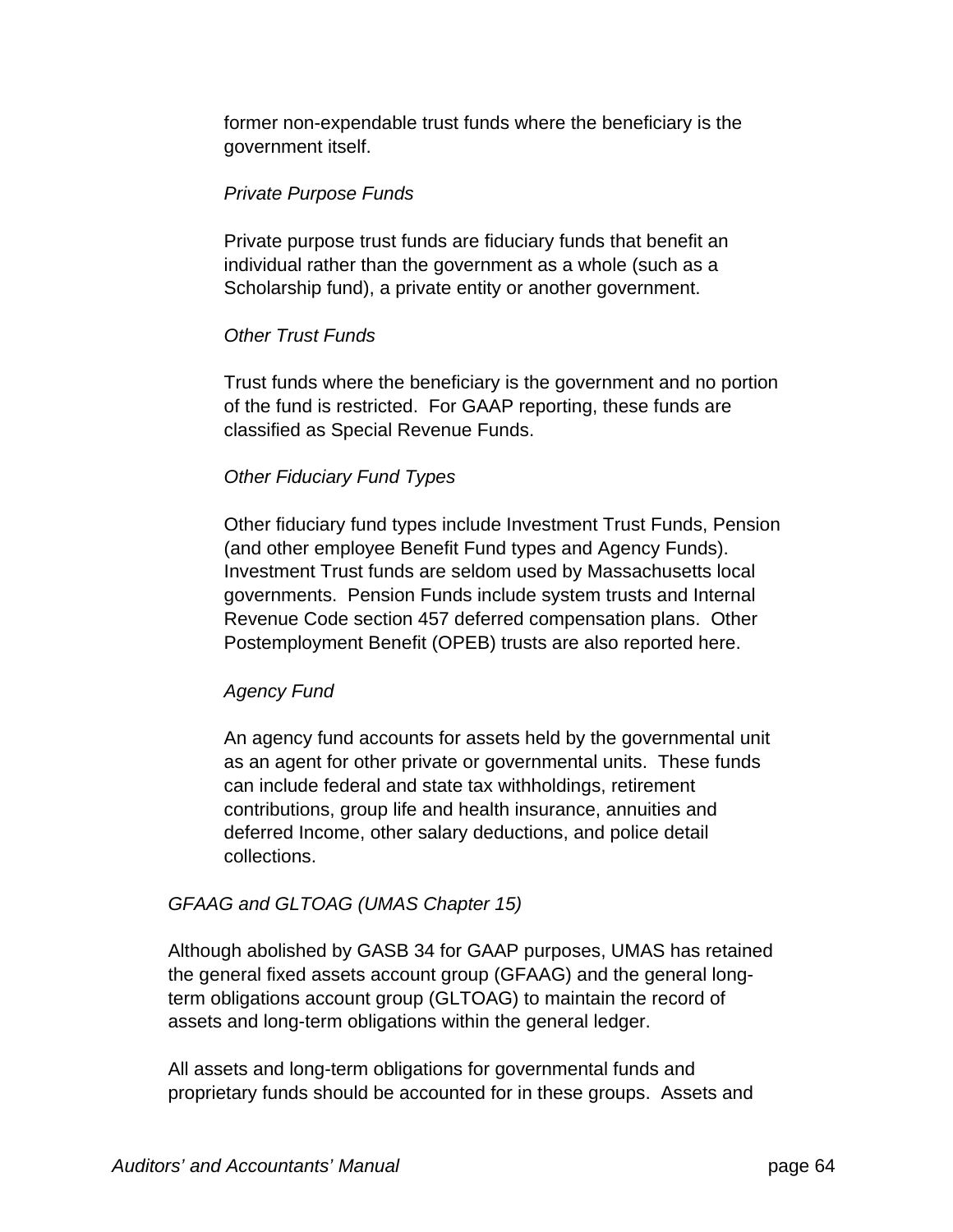long-term obligations for proprietary funds and certain fiduciary funds are accounted for in the GFAAG and GLTOAG for UMAS and are reported (for GAAP financial reporting purposes) in the specific fund with which they are associated. Due to the need to reallocate these funds for GAAP financial reporting, they should be segregated and easy to identify in the GLTOAG.

Each of these Account Groups consists of self-balancing accounts designed to maintain a condensed record of the more detailed records maintained outside of the general ledger system.

# Accounting for Fixed Assets

Prior to the implementation of GASB 34, most local governments did not maintain detailed historical records of their fixed assets.

While generally accepted accounting principles have long required inclusion of fixed assets in financial statements, prior to the implementation of GASB 34, no more than ten Massachusetts cities and towns complied with this requirement; audit opinions of all the others were "qualified" for failure to account for fixed assets.

Local governments are required to record material capital assets at depreciated historical cost in the full-accrual based Government-Wide financial statements and in the full-accrual based Enterprise Fund financial statements.

Each community should have a policy on its capital asset management control system.

For financial reporting in accordance with GAAP, the minimum requirement is to capitalize all "major" infrastructure assets and 80% of the value of all non-infrastructure assets. If the government's objective is only to control its capital asset inventory for financial reporting purposes, then the minimum requirements are acceptable.This policy decision will result in higher Capital Asset thresholds and not require the government to count assets that do not meet the capitalization thresholds.

Governments may wish to implement a more extensive capital asset inventory system. In this case, the policy should specific to the thresholds that they wish to use. Although this method provides the government with a greater degree of control over all of its assets, it will also require more time and resources. This policy decision does not mean that all items counted must be valued and depreciated, it only means that all Capital Assets will be counted.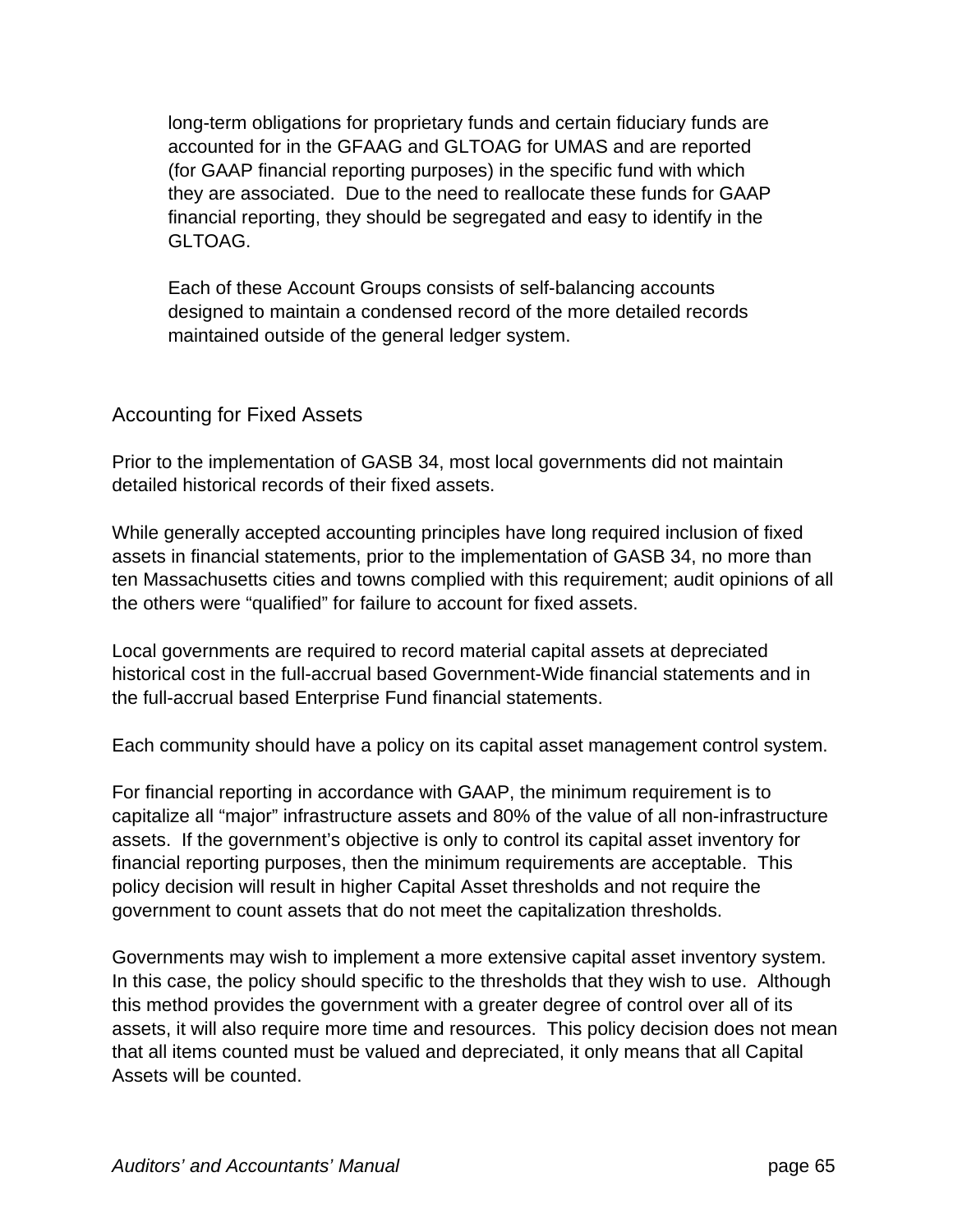Most communities account for capital assets in a system outside of the general ledger. This can be done through a third-party software system. The additions to capital assets should tie directly into expenditures in the general ledger unless they were gifted or granted to the municipality. Depreciation is typically calculated on a straight-line basis and the estimated useful life of each asset class should be documented in the policy. The community must have a process to verify that assets exist annually by confirming the capital asset listing with each department. Deletions should be recorded in the capital asset system. The policy should also define a process for deleting infrastructure assets in a systematic and consistent manner.

# Appropriation Transfers *(G.L. c. 44, § 33B)*

IGR 17-13 explains a process by which cities and towns may make end of year transfers in order to avoid appropriation deficits. These transfers apply for the last two months of the fiscal year, i.e., May and June, and the first 15 days of July, which is the statutory period for closing the municipality's financial records for the fiscal year under G.L. c. 44, §§ 56 and 56A.

During the months of May and June as well as for the first 15 days in July, the Board of Selectmen (with agreement of the Finance Committee) or City Council (upon recommendation of the Mayor) may transfer any departmental appropriation to another appropriation within the same or other department. This procedure may not be used, however, to transfer from a municipal light or school department budget.

For a town, an end of year transfer using this alternative procedure requires a majority vote of the Board of Selectmen and a majority vote of the Finance Committee. Any end of year transfer from the light or school department requires Town Meeting approval.

For a city, an end of year transfer using this alternative procedure requires only a majority vote of the City Council. Any end of year transfer from the light or school department, requires approval under the applicable general transfer procedure.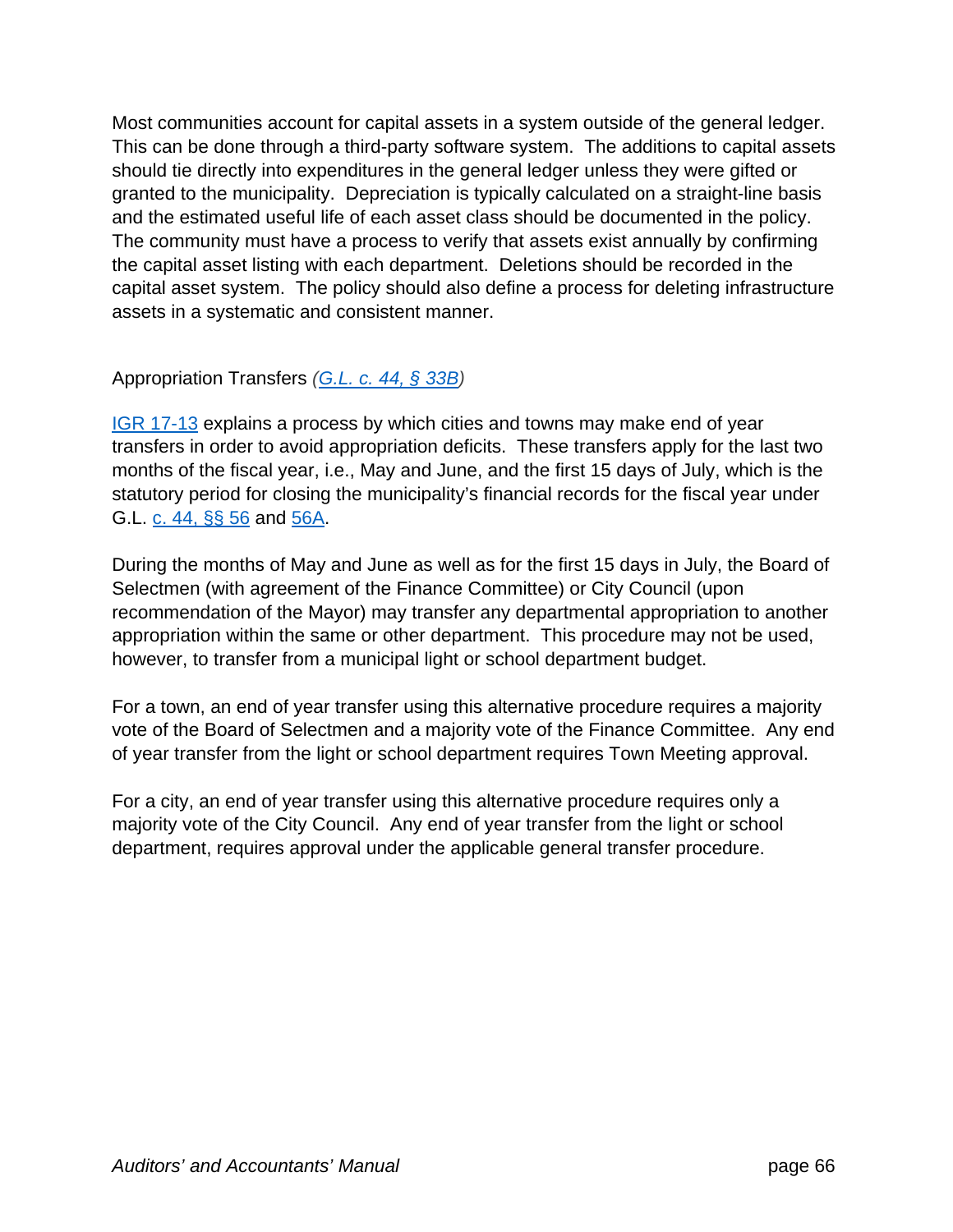### Year-End Closing Procedures

The following is a listing of procedures that the Accounting Officer will find helpful at fiscal year-end. Additional procedures may be required for particular entities.

- Notify departments of cut-off date for submission of bills;
- Notify departments of late date for submitting a list of bills remaining unpaid and amounts to be encumbered;
- Be certain that all town meeting votes from available funds are recorded;
- Prepare pre-closing trial balance;
- Request update from Treasurer if interest was earned on trust funds;
- Request update from Treasurer of grant reimbursements;
- Reconcile outstanding receivables with Collector and other departments that are responsible for receivables, i.e. water, sewer, etc.;
- Reconcile cash with the Treasurer;
- Reconcile Overlay balances with the Assessors;
- Reconcile payroll withholding balances with Treasurer's records;
- Reconcile payables with supporting documentation;
- Reconcile all receivables with offsetting revenues;
- Reconcile subsidiary ledgers/classification books with general ledger;
- Analyze subsidiary revenue and appropriation ledgers and compare with budgeted amounts to determine if deficits exist;
- Analyze fund equity accounts to determine what adjustments are necessary;
- Review loans authorized and loans authorized unissued;
- Review UMAS Manual and prepare adjusting entries;
- Review UMAS Manual and prepare closing entries;
- Prepare post-closing trial balance;
- Prepare balance sheet including all funds, general, special revenue, debt, trust, etc.;
- Prepare Schedule A;
- Prepare reports for Auditors;
- Notify Assessors by August 1 of the total receipts of the preceding fiscal year, excluding taxes, loans and trust funds;
- Notify Assessors of any snow and ice overdrafts;
- Notify Assessors of payment of final judgments not provided for;
- Notify Assessors of any Overlay, appropriation or revenue deficits;
- Prepare a statement of preceding fiscal year appropriations and expenditures;
- Prepare a statement of change in town debt and a list of debt incurred and unpaid.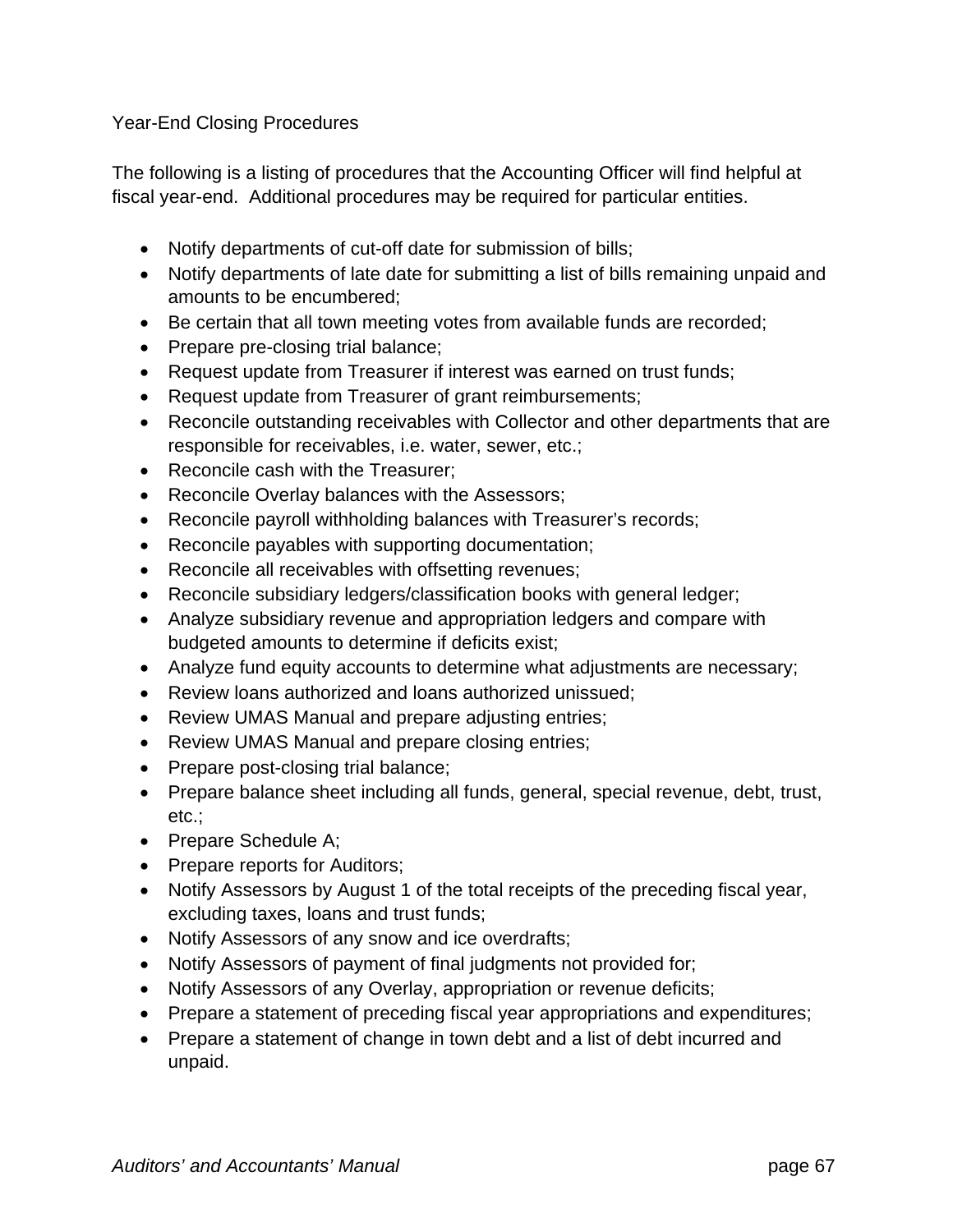# **Chapter 5 – Restricted Funds**

Restricted Funds include all funds required to be accounted for outside of the general fund or trust funds. Accounting Officers should be aware of the statutory requirements of any funds accounted for as restricted.

Restricted Funds are the subject of Chapters 10 – 13 and Appendix I in the UMAS Manual (Appendix I, List of Funds, is included in this chapter). The resources accounted for in restricted funds include:

- special revenue funds;
- capital projects funds;
- enterprise funds;
- internal service funds; and
- pension and other post-employment benefits funds.

These funds are also reported in Parts III – VII of Schedule A.

Funds not authorized by either law or Director of Accounts' guidance cannot be reserved despite being adopted locally. Funds reserved but not properly authorized must follow the Director of Accounts' guidance.

Local option laws may require a ballot to enact them, may require approval by the executive and/or legislative body and may require approval of another local body (i.e. School Committee). Be sure to understand from which of these bodies action is required for proper enactment of a local option law. For any further guidance on specific questions, please contact the Bureau of Accounts directly.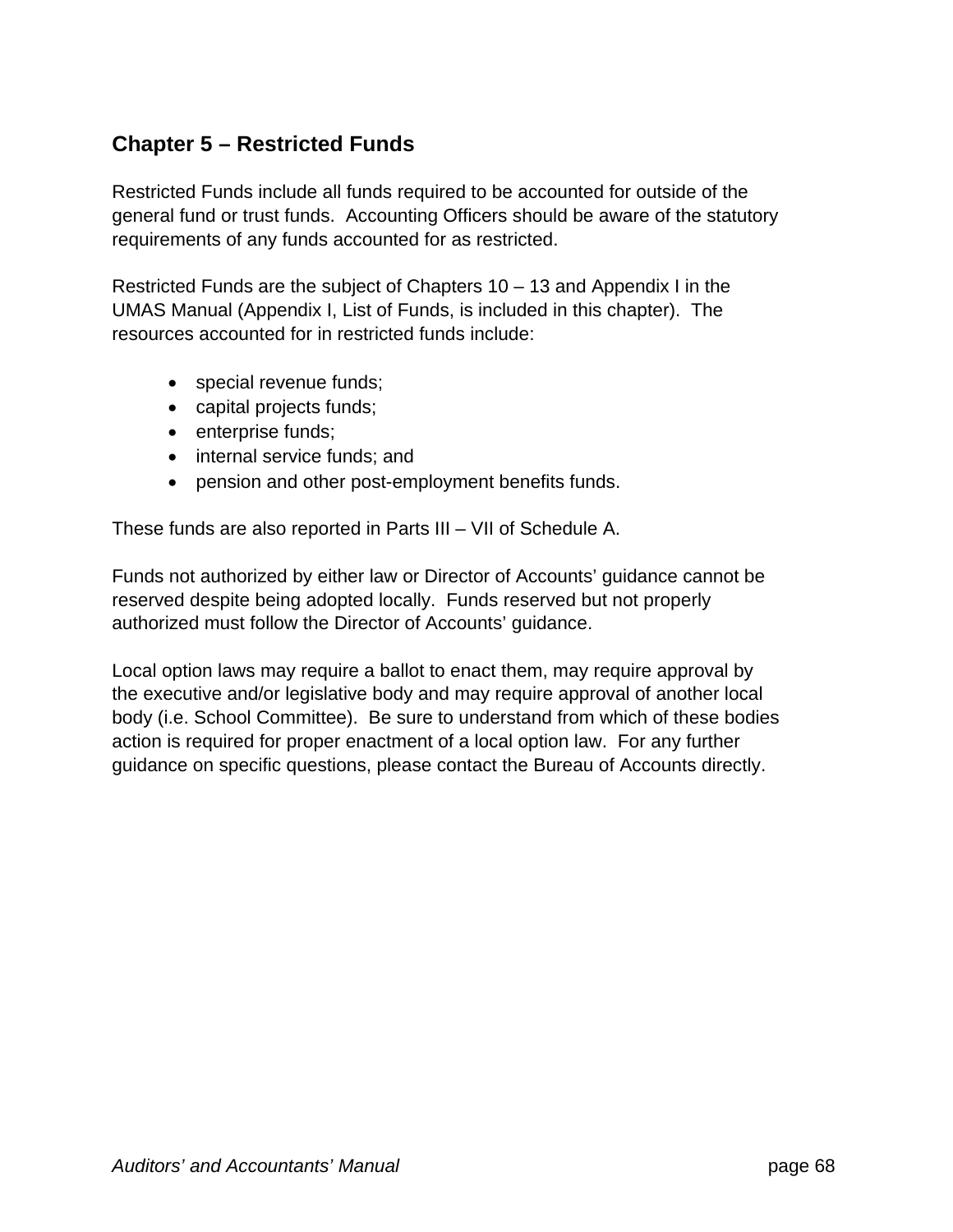| Name                                  | <b>Statutory Reference</b>   |
|---------------------------------------|------------------------------|
| Circuit Breaker                       | c.71B, $§$ 5A                |
| <b>Community Preservation Fund</b>    | c. 44B                       |
| <b>Conservation Fund</b>              | c.40, $§$ 8C                 |
| <b>Health Claims Trust Fund</b>       | c.32, § $3A$                 |
| <b>Other Post-Employment Benefits</b> |                              |
| (OPEB) Fund                           | c.32, § 20                   |
| <b>Overlay Surplus</b>                | c.59, §25                    |
| <b>Pension Reserve Fund</b>           | c.40, $§$ 5D                 |
| Reserve Fund                          | c.40, § 6                    |
| Scholarship, Education, and Low       |                              |
| Income Elderly or Disabled Persons    |                              |
| Fund                                  | $c.60,$ §§ 3C, 3D            |
| <b>School Choice</b>                  | c.76, $§$ 12B                |
| <b>Stabilization Fund</b>             | c.40, § 5B, c. 71, § 16G 1/2 |
| <b>Student Activity Accounts</b>      | c.71, § 47                   |
| Unemployment Compensation Fund        | c.40, $§$ 5E                 |

The following restricted funds are presented in further detail in this chapter:

### *Circuit Breaker (G.L. c. 71B, § 5A)*

This special education reimbursement program provides additional state funding to school districts and charter schools for eligible instructional costs associated with highcost special education students.

Reimbursements are based on the previous year's per pupil instructional costs. Each summer, districts submit claim forms to the Department of Elementary and Secondary Education listing the types and amounts of special education instructional services provided to each student during the previous fiscal year.

Payments are made to districts on a quarterly basis. Each quarterly payment is 25 per cent of the estimated reimbursements for the previous year's submissions and is subject to appropriation.

In addition to the regular circuit breaker reimbursements, the "extraordinary relief" program provides up to \$5 million to help districts experiencing a significant increase in their special education costs. Under this program, districts may file an additional claim form in February for the current year's estimated expenses. If the expenses have increased by 25 percent or more over the prior fiscal year, then the district will be eligible for an additional extraordinary relief payment to help fund the increase.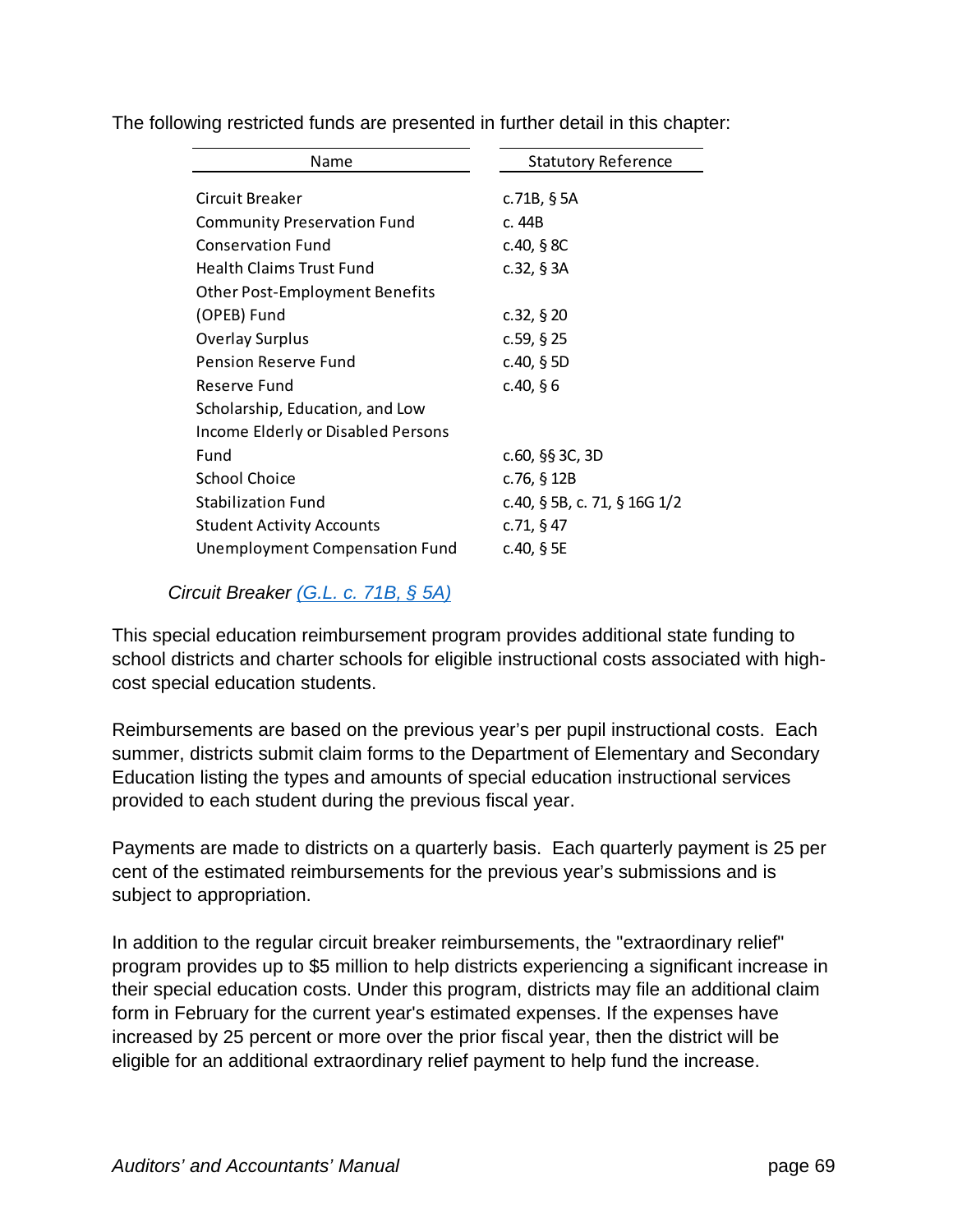Circuit breaker reimbursements should be deposited into a special education reimbursement account within the special revenue fund. These funds may be expended by the school committee in the year received or in the following fiscal year for any special education related purposes, without further appropriation.

Detailed information on the Circuit Breaker program is available on the DESE website.

*Community Preservation Fund (G.L. c. 44B)* 

This fund gives communities that adopt the law a dedicated funding source to expand certain community assets: open space, historic resources, recreational land and community housing.

Communities adopting the Community Preservation Act (CPA) impose not more than 3% of the tax levy against real property, and this additional amount is collected on tax bills above the limits of Prop 2½.

Adopting the CPA allows cities and towns to receive a contribution from the State Community Preservation Trust Fund. Each adopting community appoints a local Community Preservation Committee which recommends projects to the community's legislative body. The law requires that at least 10% of revenues be allocated to each CPA purpose.

CPA-related forms (CP-1, CP-2 and CP-3) each must be completed and submitted to the Department of Revenue annually by communities that have adopted the CPA. In addition to instructions provided by the Department of Revenue, the Community Preservation Coalition provides technical assistance related to the reporting requirements.

*Conservation Fund (G.L. c. 40, § 8C)* 

By local option a city or town may establish a Conservation Commission for the promotion and development of the natural resources and for the protection of the community's watershed resources. The City Council or Town Meeting may raise or transfer funds to the Commission for purchase or lease of such land, water rights, conservation restrictions or easements as may be necessary to protect open spaces in land and water areas.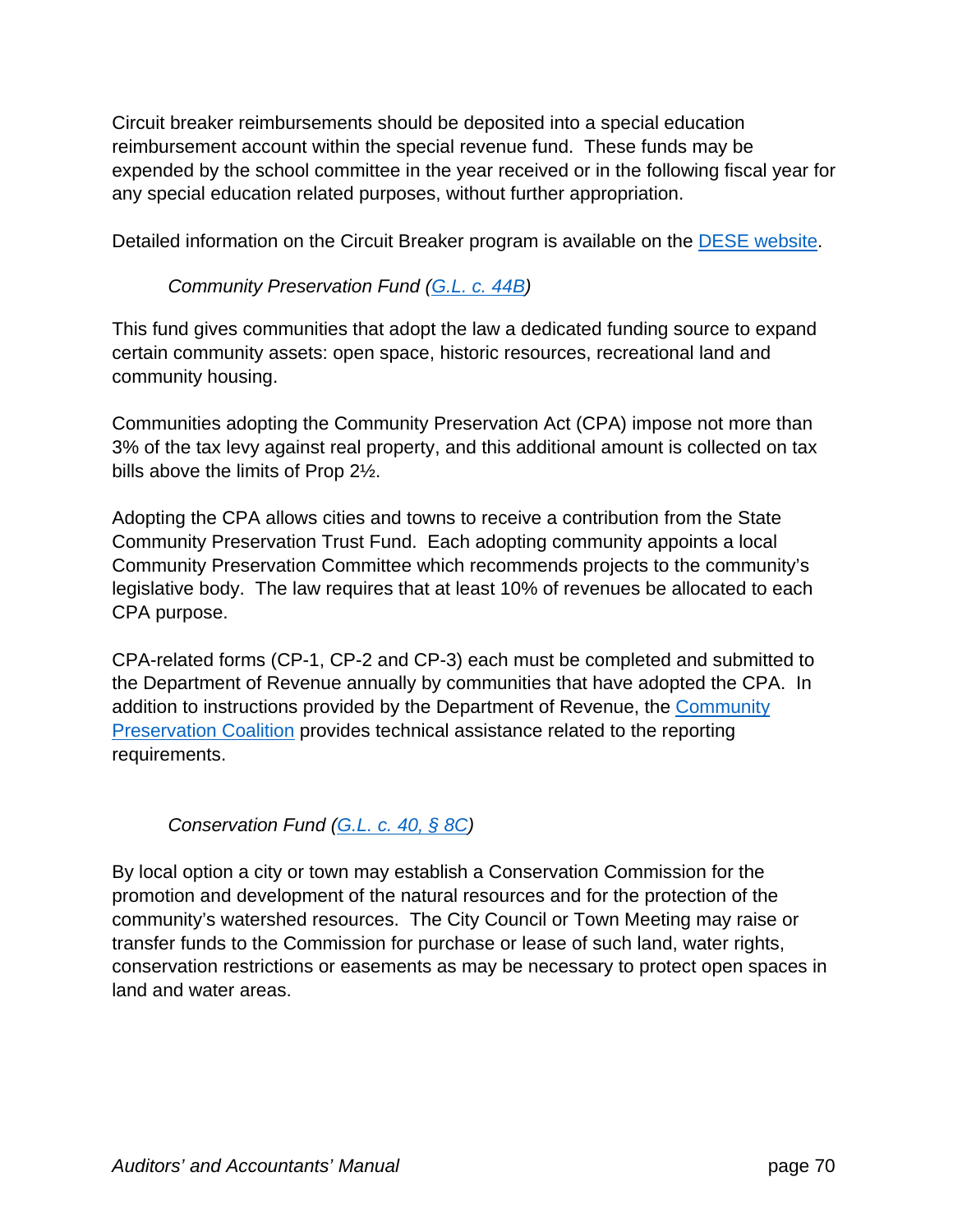*Health Claims Trust Fund (G.L. c. 32B, § 3A)*

The Health Claims Trust Fund was established in order to pay the claims of eligible persons, including appropriate service charges.

Every city, town, county or other political subdivision that self-insures its group health plan under G.L c. 32B, § 3A must have an annual audit of this fund which may be conducted as part of the subdivision's annual audit, but is required even if the subdivision is not required to have an annual audit under the Federal Single Audit Act.

If an annual audit is not required, the Selectmen, Commissioners or other executive authority should contact the Director of Accounts, who will promulgate pursuant to the law "agreed-upon procedures" for engagement of a Certified Public Accountant to perform the required work.

# *Law Enforcement Trust Fund* (*IGR 90-209*)

Law Enforcement Trust Funds may be expended for the purposes specified in the statute without the necessity of any further appropriation by a municipality's appropriating body.

The Law Enforcement Trust Fund established by G.L. c. 94C, § 47, is composed of a portion of the proceeds from property seized from illegal drug related activities. The fund may specifically be used "to defray the costs of protracted investigations, to provide additional technical equipment or expertise, to provide matching funds to obtain federal grants or for such other law enforcement purposes as, the Chief of Police … deems appropriate, but such funds shall not be considered a source of revenue to meet the operating needs of such department."

# *Other Post-Employment Benefits or OPEB Fund (G.L. c. 32B, § 20)*

This law authorizes an Other Post-Employment Benefits Liability Trust Fund. Prior to the law's enactment, special acts of this sort were passed by the State Legislature for some communities.

If accepted by cities, towns, districts (as defined under G. L. c. 32B, § 2) and municipal lighting plants, this law allows appropriated funds including interest to be credited to a special fund for the purpose of funding other post-employment benefits.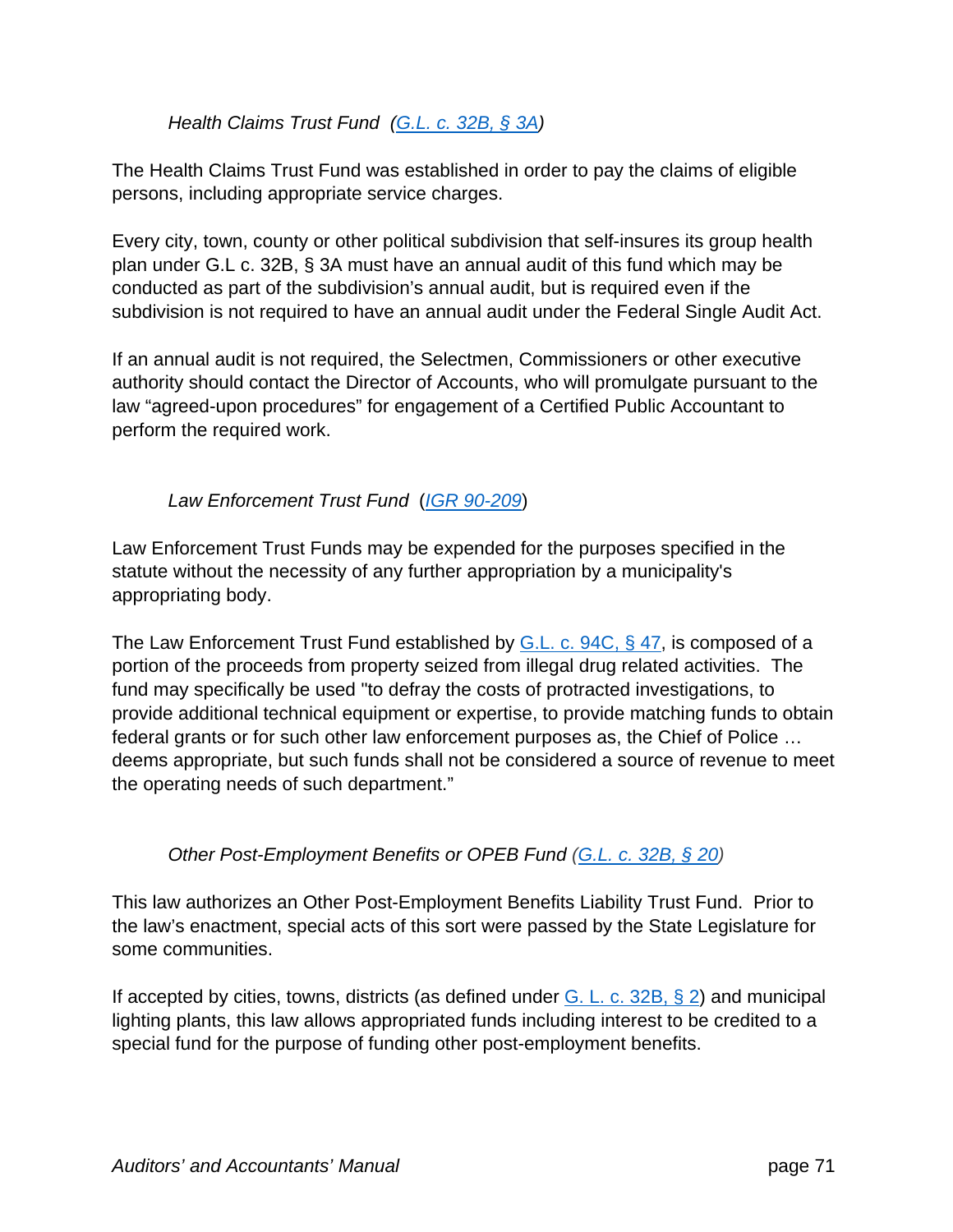OPEBs are more fully discussed in the Pensions and Other Post-Employment Benefits chapter of this Manual

# *Overlay Surplus (G.L. c. 59, § 25)*

The Allowance for Abatements and Exemptions or Overlay is an annual account to cover anticipated abatements and exemptions of committed real and personal property taxes for that fiscal year. The Overlay amount is determined by the Board of Assessors and is raised on the Tax Rate Recap without appropriation. Excess Overlay is determined, certified and transferred by vote of the Assessors to a Fund Balance Reserved for Overlay Surplus (UMAS account 3220). Overlay Surplus may then be appropriated by the legislative body for any lawful purpose until the end of the fiscal year, i.e., June 30. Overlay Surplus not appropriated by year end is closed to the general fund's Undesignated Fund Balance (UMAS account 3590).

In determining the amount of any transfer, the Assessors must use the Overlay balances and property tax receivables that appear in the Accounting Officer's records. If there is a variance in the overlay balance between the Assessors' and Accounting Officer's records, the Assessors must use the lesser of the two amounts. If there is a variance in the property tax receivables between the Collector's and Accounting Officer's records, the Assessors must use the greater of the two amounts.

The Accounting Officer must verify that the amount voted by the Assessors is excess Overlay under *(G.L. c. 59, § 25)*, otherwise the Assessors' action is not effective to the extent of that portion of the amount voted that is greater than the amount available.

# *Pension Reserve Fund (G.L. c. 40, § 5D)*

Cities, towns and districts as defined under G.L. c. 40,  $\S$  1A may appropriate funds into a Pension Reserve Fund. Funds for cities, towns and districts that participate in a county retirement system are governed by G.L. c. 32, § 22.

A city, town or district's appropriation into this fund is for the purpose of offsetting the anticipated future cost of its contributory retirement system. The annual appropriation cannot exceed 5% of the previous fiscal year's tax levy and in the aggregate cannot exceed 10% of the city or town's Equalized Valuation under G.L. c. 44, § 1. Interest remains as part of the fund.

The funds are invested by the Treasurer according to *G.L. c. 40, § 5D* and may be appropriated by majority vote at an Annual Town Meeting in a town, by majority vote at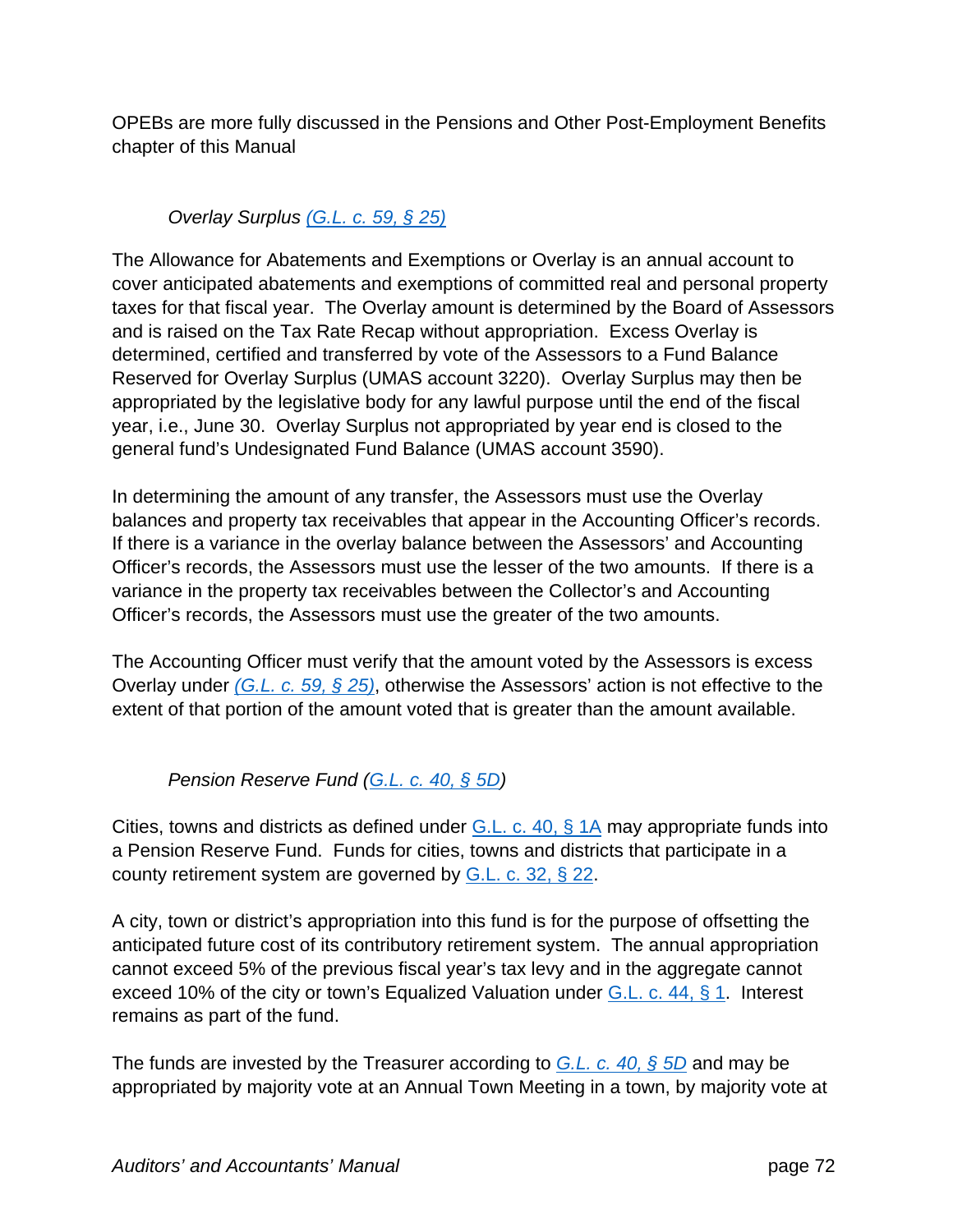an Annual District Meeting in a district and by a majority vote of the City Council in a city for pension purposes. Any appropriation from this fund must receive prior PERAC approval.

# *Reserve Fund (G.L. c. 40, § 6)*

To provide for extraordinary or unforeseen expenditures, a town by majority vote may appropriate a sum not exceeding 5% of the current fiscal year's tax levy at an Annual or Special Town Meeting to establish a Reserve Fund. The Finance Committee in towns having such a Committee, and in other towns the Selectmen, can by majority vote transfer money from the fund to a particular line-item in the budget.

*Scholarship, Education and Low Income Elderly or Disabled Persons Fund, G.L. c. 60, § 3C, and G.L. c. 60, § 3D.* 

Cities and towns may designate a place on the property tax bill or the motor vehicle excise tax bills (or design a separate form to be mailed with the tax bills) for taxpayers to check off amounts to donate to the locally accepted Scholarship and Education Funds authorized by G.L. c. 60, § 3C, and the locally accepted fund to assist Low Income Elderly or Disabled Persons pay their property taxes authorized by G.L. c. 60, § 3D. The local funds check-off may also appear on or accompany any demand notice issued for the bill.

*School Choice (G.L. c. 76, § 12B)*

The school choice program allows parents to send their children to schools in communities other than the city or town in which they reside. Tuition is paid by the sending district to the receiving district. Districts may elect not to enroll school choice students if not space is available.

See **DESE** website for annual guidance on calculating, paying, ensuring the accuracy of and accounting for tuition charges, revenues and expenditures and how the state shares in the cost of school choice and transportation costs for special education as well as other choice students..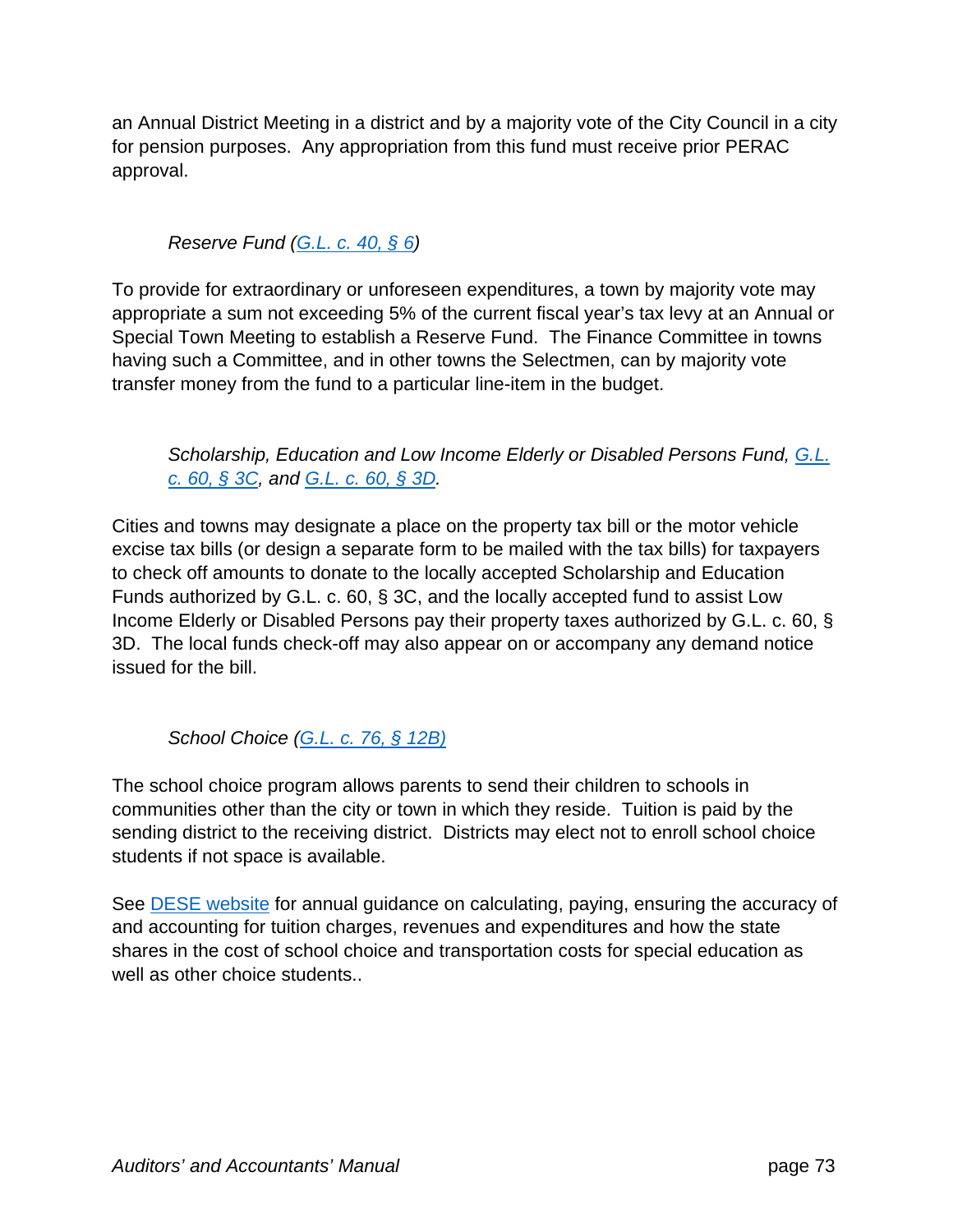## *Stabilization Fund*

Cities, towns and special purpose districts as defined in  $G.L. c. 40,  $\S 1A$  (for regional$ school districts, G.L. c. 71, § 16G1/2) may create multiple Stabilization Funds for different purposes. G.L. Ch. 40, § 5B as amended allows one or more Stabilization Funds to be established for different purposes by a two-thirds vote of the legislative body. The legislative body may amend the purposes of those funds at a later time in the same manner. Appropriations both into and from the funds require a two-thirds vote of the legislative body. Interest earned on all stabilization funds remains with the funds.

Upon accepting G.L. Ch. 40, § 5B, a city, town or district may dedicate, without further appropriation, all or a percentage not less than 25 percent, of a particular fee, charge or other receipt to a stabilization fund. This excludes receipts reserved by law for a particular purpose and certain taxes, excises and surcharges. Once accepted, a vote to terminate a dedication must be made before the fiscal year commences and is effective for at least 3 fiscal years.

In addition,  $G.L.$  Ch. 59, § 21C(g) authorizes a property tax levy limit override under Proposition 2½ to fund a stabilization fund..

# *Student Activity Accounts (G.L. c. 71, § 47)*

This law authorizes student activity accounts established by a School Committee as well as includes certain administrative provisions for these accounts such as for interest-bearing bank and checking accounts, disbursement procedures and auditing and reporting requirements.

The Massachusetts Association of School Business Officials (MASBO) has published a handbook for their members entitled Student Activity Accounts Guidelines For Massachusetts School Districts to provide specific guidance on maintaining student activity accounts in accordance with the law.

There shall be an annual audit of the student activity funds which shall be conducted in accordance with procedures as agreed upon between the School Committee and the outside Auditor based upon guidelines issued by DESE.

DESE has issued guidelines to conduct agreed upon procedures engagements for student activity accounts. These agreed upon procedures are available on DESE's website under School Finance/Accounting and Auditing.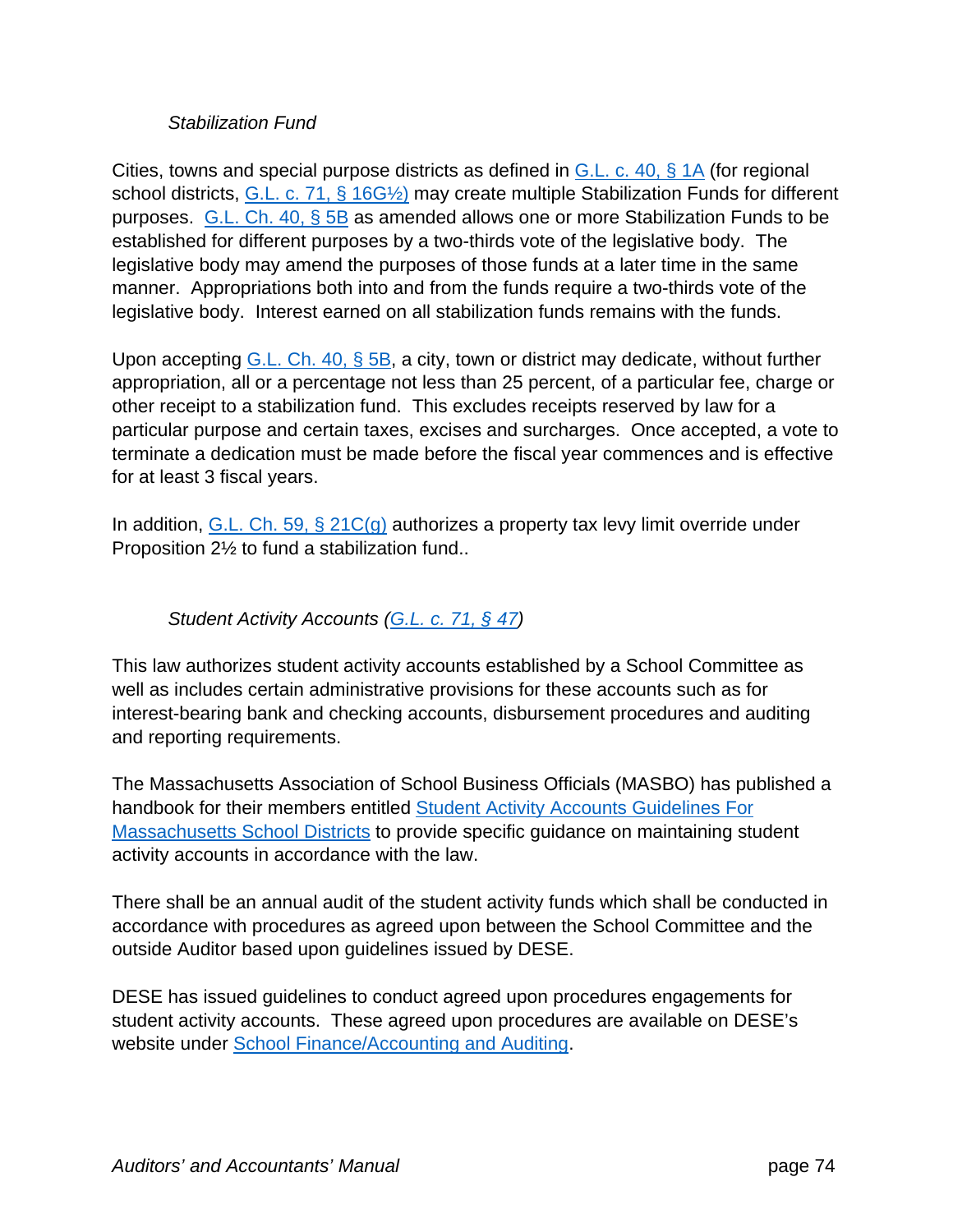Funds for student activities are usually collected from students, parents or the public for yearbooks, proms, field trips and similar activities under the provisions of *G.L. c. 71, § 47*.

The School Committee of a city, town or district may authorize a school Principal to receive money in connection with the conduct of certain student activities and to deposit such money, with the Municipal or Regional School District Treasurer, into an interest bearing bank account (agency account), for student activities. The School Committee may also establish a checking account controlled by the school Principal for expenditure of certain student activity funds.

The School Committee votes a maximum balance for the checking account and the school Principal must give a faithful performance bond to the city or town in an amount determined by the Treasurer.

All funds collected must be collected into the agency account. The checking account is reimbursed from the agency account periodically when supporting documentation for each expense is provided.

# *Unemployment Compensation Fund (G.L. c. 40, § 5E)*

Cities, towns, and districts as defined under G.L. c. 40,  $\S$  1A may appropriate funds into an Unemployment Compensation Fund. A city town or district's appropriation into this fund is to provide for the anticipated costs of funding reimbursements to the Commonwealth for unemployment compensation benefits under G.L. c. 151A. The annual appropriation cannot exceed 1/10th of 1% of the city or town's Equalized Valuation under  $G.L. c. 44, § 1$  and no appropriation into the fund is allowed if the aggregate amount in the fund equals or exceeds 1% of that Equalized Valuation. Interest remains as part of the fund.

The funds are invested by the Treasurer according to *G.L. c. 40, § 5E* who may pay such amounts as the Selectmen or other officers authorized to expend money determine to be necessary to satisfy the liability of the city, town or district in accordance with the Unemployment Security law of the Commonwealth.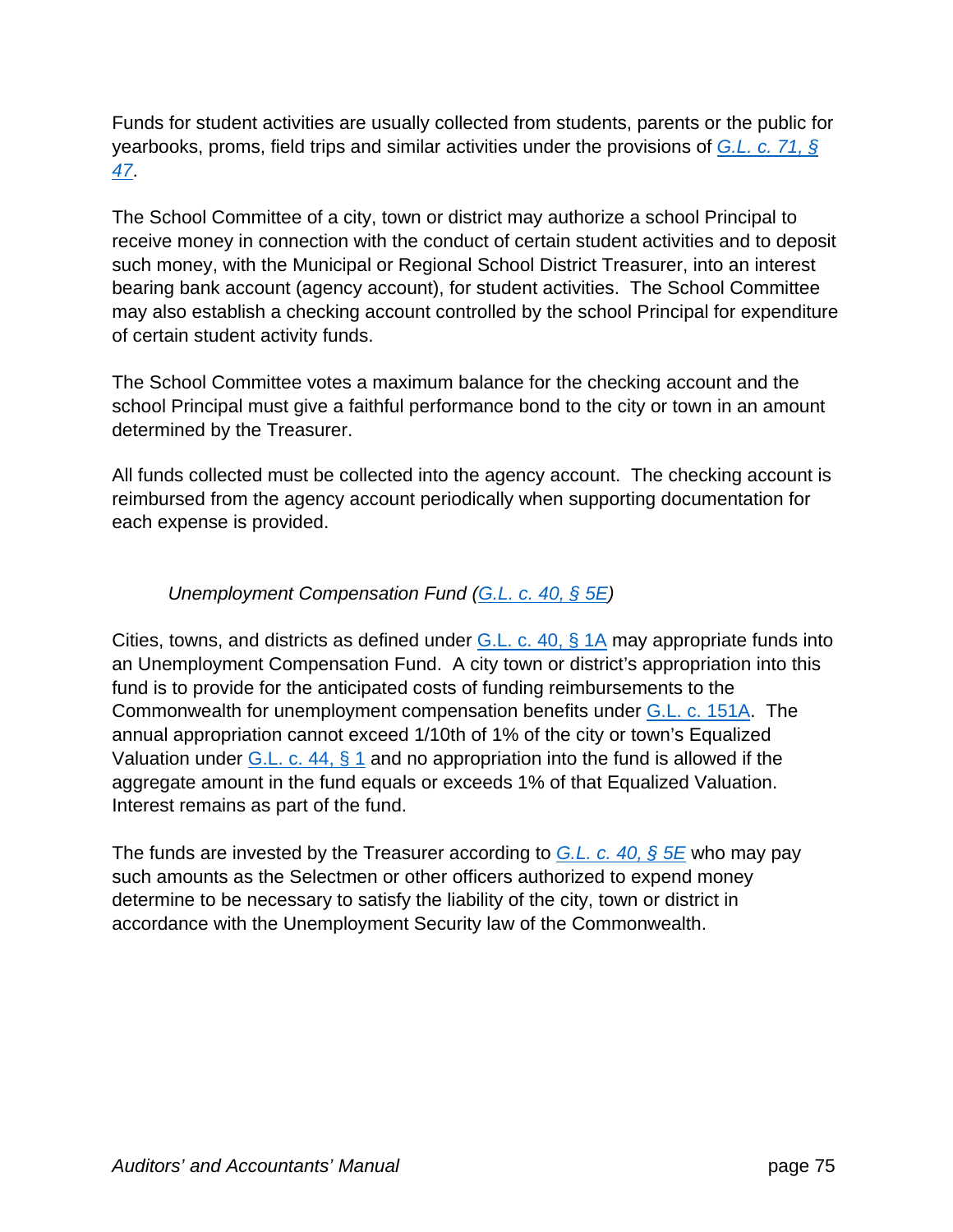List of Funds from the UMAS Manual

#### **Special Revenue Funds Fund Number and Statutory Reference**

201 Adult and Continuing Ed Ch. 71, §71E 202 Ambulance Receipts Reserved Ch. 40, §5F 203 Beach and Pool Receipts Reserved Ch. 40, §5F 204 Anniversary Celebrations Ch. 44, §53I 205 Community School Program Ch. 71, §71C 206 Dog Refund Ch. 140, §172 207 Elderly Lunch Program Ch. 15, §1L 208 Golf Course Receipts Reserved Ch. 40, §5F 209 Insurance Reimbursements (over \$20,000) 210 Insurance Reimbursements (under \$20,000) Ch. 44, §53 211 Lost Books and Industrial Art Supplies Ch. 44, §53 212 Off-Street Parking Receipts Ch. 40, §§22B, 22C 213 Racial Equality Ch. 76, §12A 214 Recreation and Parks Revolving Ch. 44, §53D 215 Off-Duty Police Detail Ch. 44, §53C 216 Sale of Cemetery Lots Ch. 114, §§15, 25 217 Sale of Real Estate Fund Ch. 44, §63 218 School Athletics and Other Receipts Ch. 71, §47 219 School Choice Ch. 76, §12B(o) 220 School Lunch Ch. 548 of 1948 221 School Building Rental Ch. 40, §3 222 Skating Rink Receipts Reserved Ch. 40, §5F 223 Solid Waste Collection/Disposal Ch. 44, §28C(f) 224 State Aid to Libraries Ch. 78, §19A and annual legislation 225 Summer School Tuition Ch. 71, §71E 226 Waterways Improvement Fund Ch. 60B, §§2(I), 4 227 Waterways Improvement Fund Ch. 40, §5G 228 Wetlands Protection Fees Ch. 131, §40 Ch. 43, §218 Acts of 1997 Ch. 194, §349 Acts of 1998 229 Regional School District Tuition Ch. 71, §16D½ 230 Extended School Services (Day Care Receipts) Ch. 71, §26C 231 School Tuition Non-resident or Foster Care Ch. 71, §71F 232 Parking Meter Receipts Ch. 40, §§22A – 22C 233 Arts Lottery Council (Cultural) Ch. 10, §58 234 Equal Education Opportunity Ch. 70A, §4 235 Vocational Education Receipts Ch. 74, §14B 236 Culinary Arts – Special Fund Ch. 71, §17A 237 Disability Commission Ch. 40, §22G 238 Planning/Zoning/Health/Conservation Ch. 44, §53G 239 Highway and Water Pollution Grants Ch. 44, §53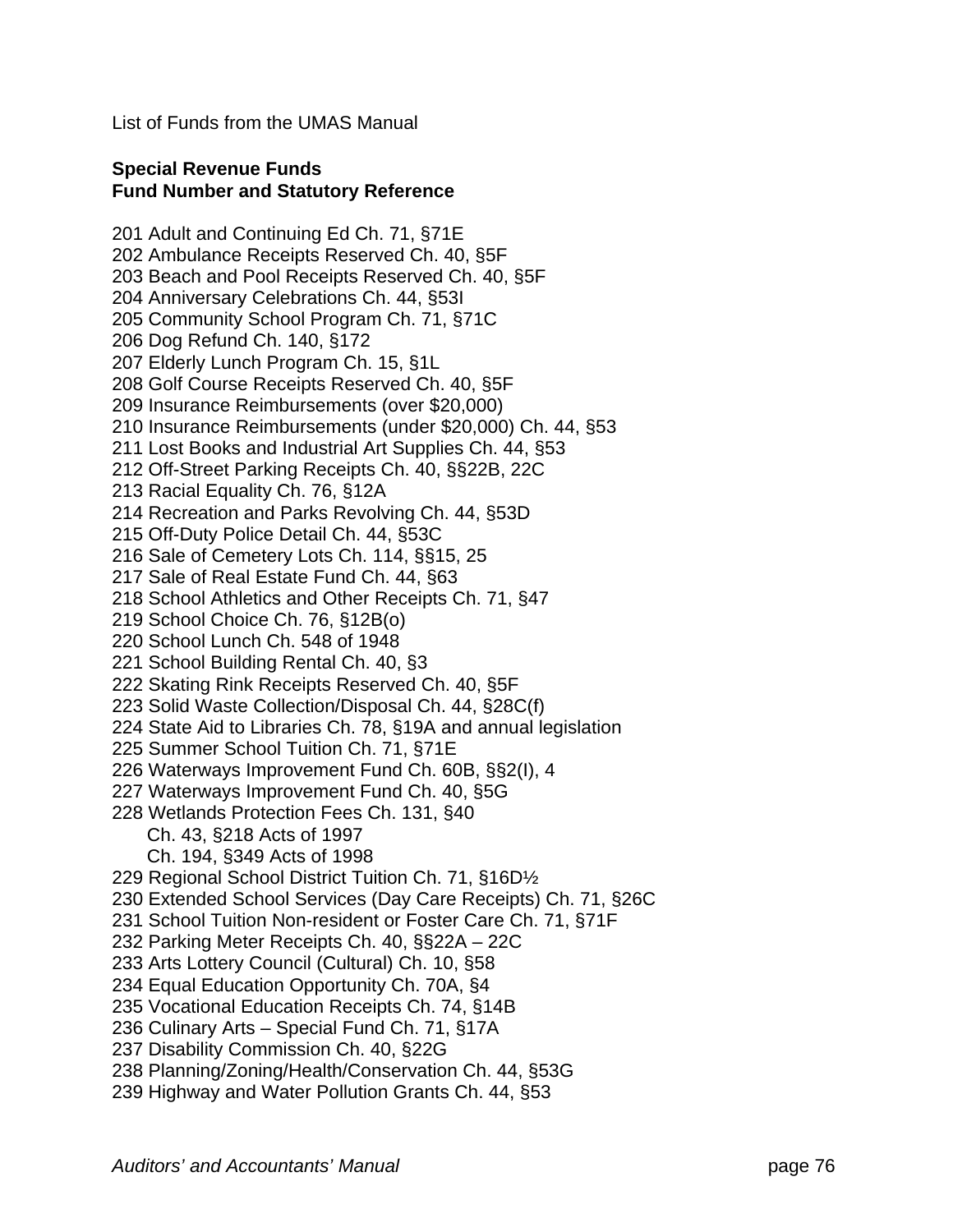240 Recycling Commission Fund Ch. 40, §8H 241 Performance Bond Forfeitures Ch. 41, §81U 242 METCO Reimbursements Ch. 71B, §12 243 Sewer Receipts Ch. 83, §16 244 Water Surplus Ch. 41, §69B 245 Trash Collection Charges Ch. 44, §28C(f) 246 Community Preservation Fund Ch. 44B 247 Law Enforcement Trust Ch. 94C, §47 248 Weights and Measurers Fines Ch. 98, §29A 249 Spay and Neuter Deposits Ch. 140, §139A 250 Stabilization Ch. 40, §5B 251 Education Fund Ch. 60, §3C (Supplementing School Appropriations) 252 Use of School Property Ch. 71, §71E 253 - 260 Grants and Gifts Ch. 44, §53A 261 - 265 Offset Receipts Ch. 44, §53E 266 - 270 Revolving Funds (Annual Authorization) Ch. 44, §53E½ 271 Unemployment Compensation Ch. 40, §5E 272 Workers' Compensation Ch. 40, §13A 273 Multi-Community Yard Waste Ch. 179 of 1993 274 Millennium/Centennial Celebration Ch. 59 of 1998 275 School Bus Advertising Ch. 184, §197 of 2002 276 Title 5 Betterment Loan Program Ch. 29C 277 Receipts Reserved MWPAT Loans Ch. 29C 278 - 299 Other Federal and State Grants

#### **Capital Projects Funds**

300 Highway Improvement Fund Ch. 44, §53 (reimbursable highway grants on recap) 301 - 399 Other Capital Projects 400 - 449 Water Projects Ch. 41, §69B 450 - 499 Sewer Projects Ch. 83, §16

#### **Permanent Funds**

530 Cemetery Perpetual Care Ch. 114, §25 540 - 599 Bequests Ch. 44, §53A

#### **Enterprise Funds**

650 Water Enterprise Ch. 44, §53F½ 651 Sewer Enterprise Ch. 44, §53F½ 652 - 659 Other Enterprise Ch. 44, §53F½ 660 Water Enterprise – Special Legislation Special Legislation 661 Sewer Enterprise – Special Legislation Special Legislation 662 - 669 Other Enterprise – Special Legislation Special Legislation 670 Electric Light Department Ch. 164, §57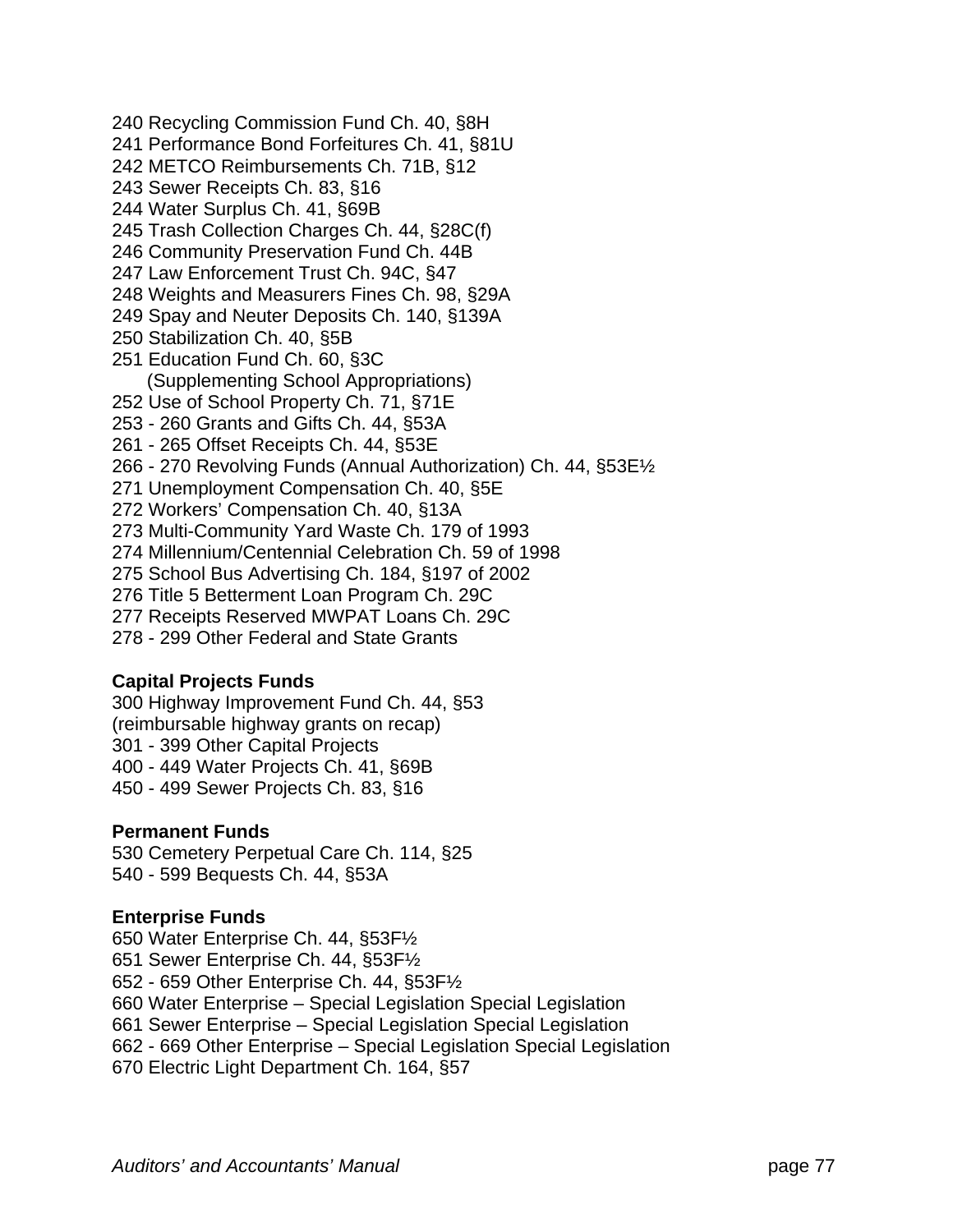#### **Internal Service Funds**

691 Health Claims Insurance Ch. 32B, §3A 692 Workers' Compensation Insurance Ch. 40, §13A 693 Municipal Liability Insurance 694 Municipal Building Insurance Ch. 40, §13 695 Motor Vehicle Pools

#### **Pension (Other Employee Benefit) Trust Funds**

700 Pension Reserve Ch. 40, §5D 750 Other Post-Employment Benefits Liability Trust Ch. 32B, §20

#### **Private Purpose Trust Funds**

850 Conservation Ch. 40, §8C 851 Scholarship Trust Fund Ch. 60, §3C 852 Regional School Stabilization Ch. 71, §16G½ 853 Educational/Instructional Materials Ch. 71, §20A 854 Low Income Seniors and Disabled Tax Relief Ch. 60, §3D 855 Education Fund (Adult Literacy) Ch. 60, §3C

#### **Agency Funds**

900 Deferred Compensation Ch. 4, §67 901 Performance Deposits 902 Funds Held for Electric Light Department 903 Payroll Withholdings 904 Student Activity Agency Account Ch. 71, §47

School Revolving Funds

Revolving funds separately account for specific revenues and earmarks them for expenditure without appropriation for particular purposes. Typically, revolving funds are authorized by state law for programs or services with expenses that fluctuate with demand and can be matched with specific revenues.

The Bureau of Municipal Finance Law prepares a chart listing all approved school and non-school revolving funds along with each funds' distinct characteristics. Accounting officers should be familiar with the specific regulations of each fund utilized in their community. The charts can be found on the DLS website (school) and (non-school).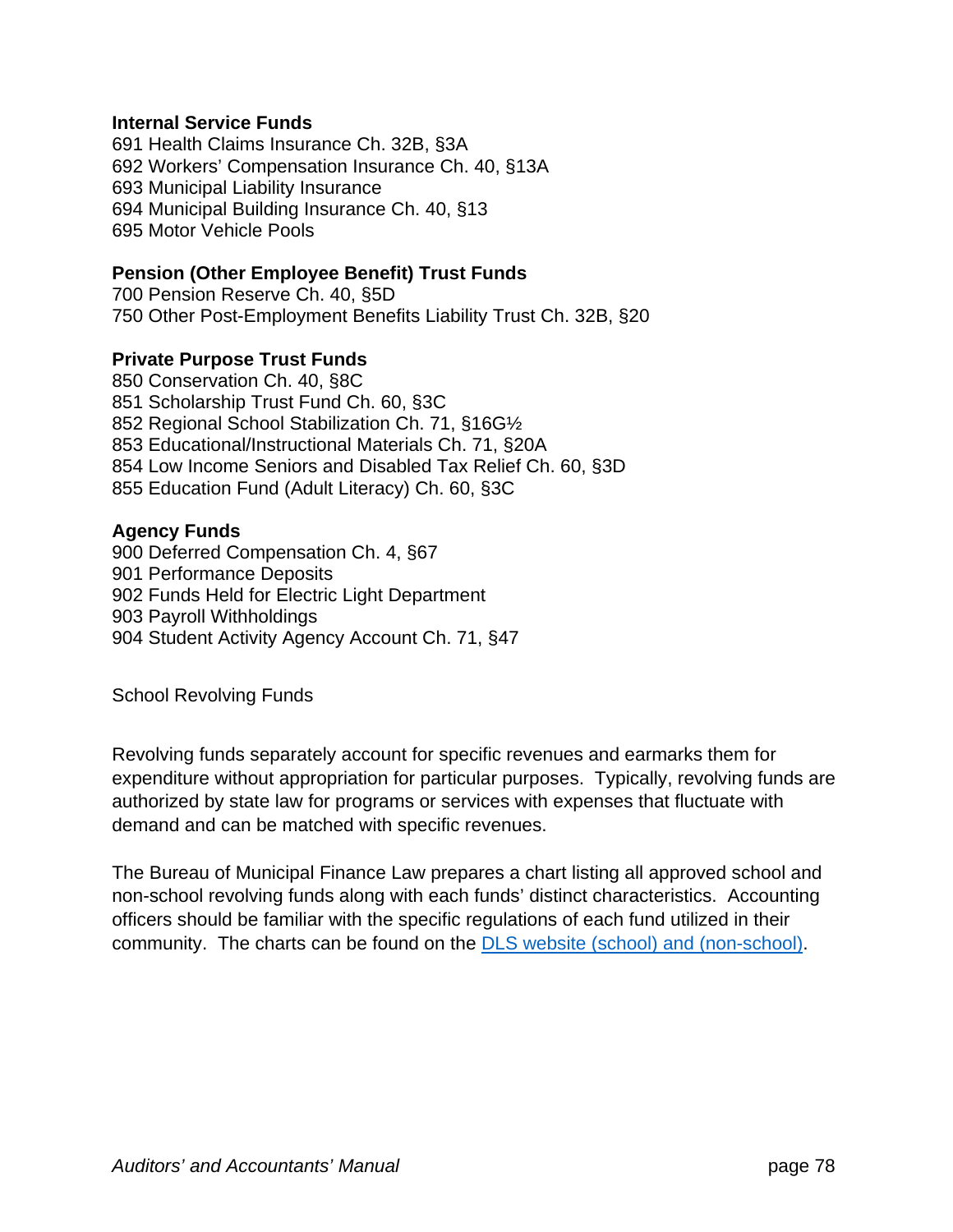# **Chapter 6 – Municipal Reporting**

One of the major responsibilities of a municipal Accounting Officer is accurate and timely financial reporting. This chapter provides an overview of the major financial reports required to be filed with the Bureau of Accounts and DESE, as well as other financial reports filed for the public and financial institutions.

For balance sheet reporting by cities, towns, special purpose and regional school districts, proper completion and submission of forms to the Bureau of Accounts is required for certification of unobligated reserves (i.e. free cash, retained earnings, excess and deficiency). The calculation of these reserves is found in the next Chapter.

For Schedule A reporting by cities and towns, failure to submit by the November 30 deadline authorizes the State to withhold local aid distributions which may revert to the Commonwealth's general fund at the end of the State's accounts payable period.

For audited financial statements reporting by cities, towns, and special purpose districts, audited financial statements are required by the Federal government's Single Audit Act for receipt of Federal grant funds if Federal expenditures are \$750,000 or more in a fiscal year. They can also be required under debt covenants for municipalities with outstanding debt. For regional school districts, annual audits are required by general law.

Submission of the **End-of-year School Pupil and Financial Report** to DESE is required to be submitted by October 1. Failure to submit by the required deadline may result in withholding of local aid distributions which may revert to the Commonwealth's general fund at the end of the State's accounts payable period.

Most important to the Accounting Officer within DESE's Report is in the completion of Schedule 19 which includes indirect school expenditures (those not within the school budget, but somewhere within the city or town's omnibus budget) which result in services to or on behalf of the school district, not all of which count toward net school spending per DESE guidelines.

Unlike the Annual Report for a town (*see Annual Report, this chapter*), cities are not required by general law to produce such a report.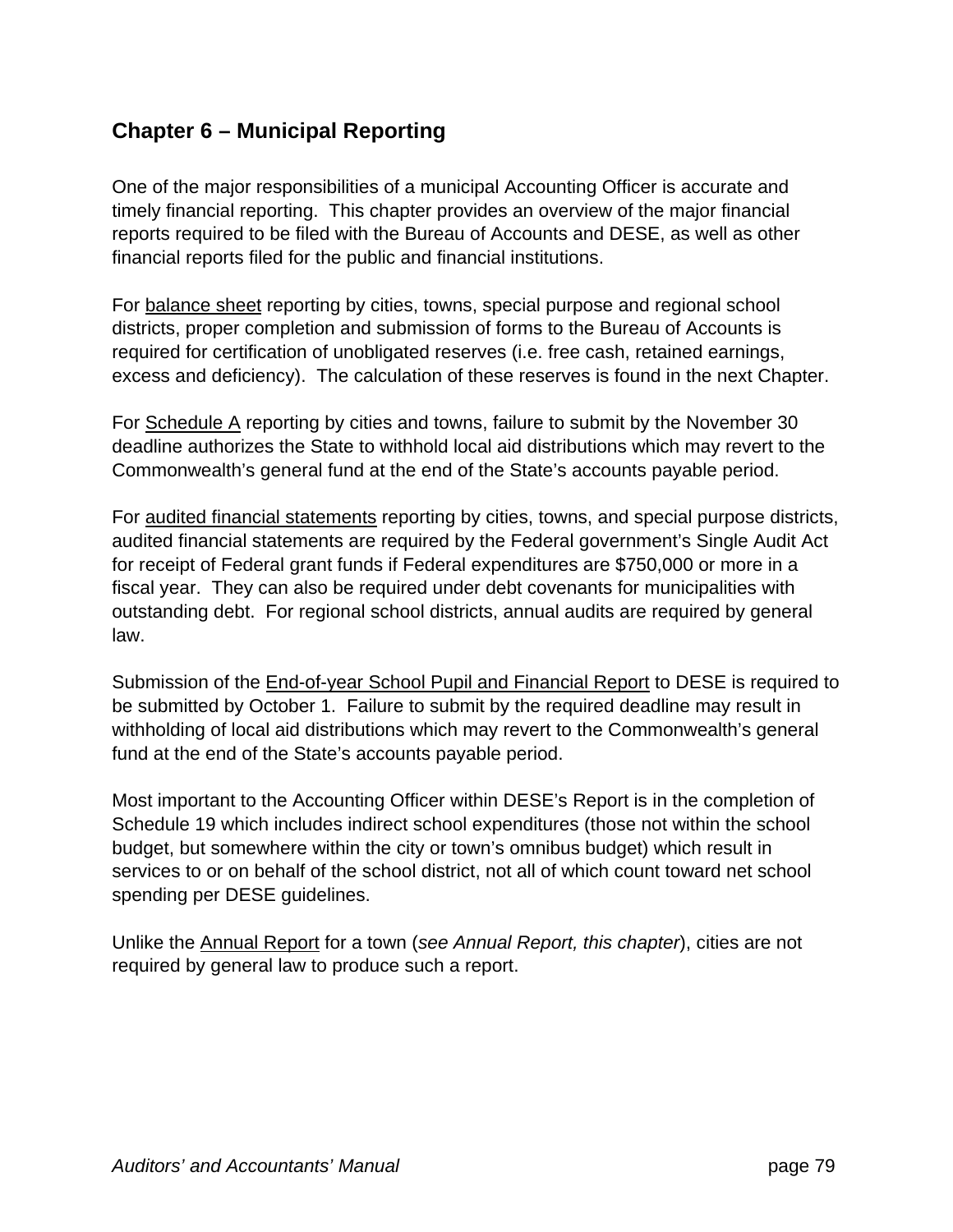# To the Bureau of Accounts

## *UMAS Balance Sheet*

A balance sheet is an important municipal financial document that helps show the public and the financial community the entity's results of operations and show proof that funds are being accounted for. A balance sheet:

- illustrates an entity's financial position as of June 30;
- identifies the community's account balances, assets, liabilities and fund balances or equity;
- is one of the most important reports submitted to the Bureau of Accounts; and
- is used to determine the amount of free cash and retained earnings for a city or town and excess and deficiency (E&D) for a regional school district which after certification by the Director of Accounts is then available for appropriation.

The balance sheet has a target date for submission of September 15. The certification of free cash and retained earnings is not required by the Bureau of Accounts unless appropriation from free cash or retained earnings is intended, unless one is requested by the Director of Accounts, or if borrowing through the State House Note Program is requested by a non-property taxing special purpose district.

State law and a DESE regulation (603 CMR 41.06) require balance sheets from regional school districts to be submitted to the Bureau of Accounts annually on or before October 31 for certification of E&D as of the prior June 30. DESE regulations indicate that if a balance sheet is not filed timely, the DESE Commissioner may request of the DOR Commissioner to withhold all or some part of the distribution of state aid for that school district until a balance sheet is submitted. This local aid, if not made before the close of the State's accounts payable period, may revert to the Commonwealth's general fund.

Annual Bureau instructions indicate the submission requirements. Audited balance sheets are not required, but the submission must be in a format that will allow the Bureau to calculate a free cash, retained earnings or E&D amount.

The Bureau of Accounts and DESE agree that E&D must be certified by the Bureau of Accounts which only then may be applied by the regional school district to reduce members' assessments.

Proper presentation of the balance sheet to the Bureau of Accounts is very important.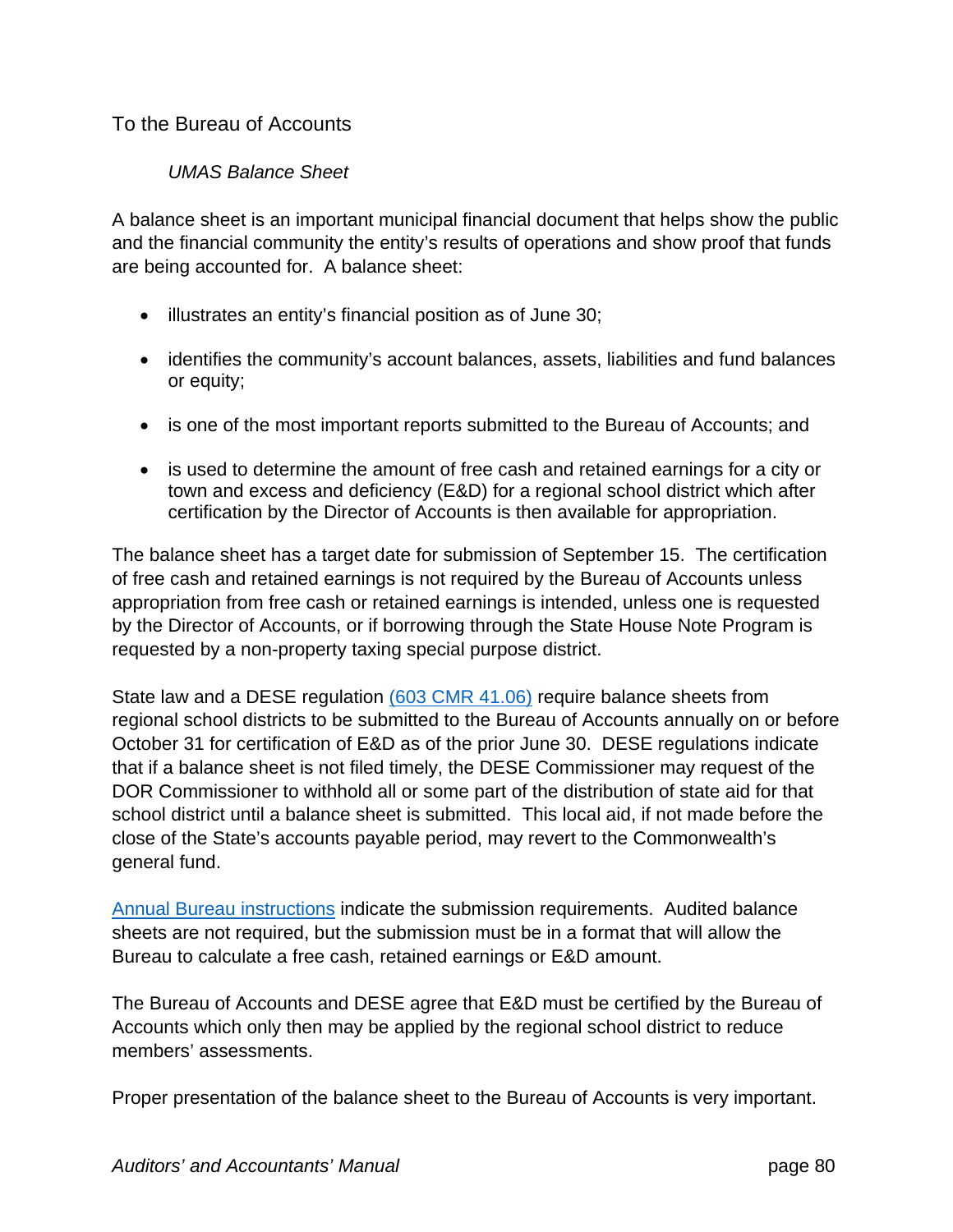The Balance Sheet chapter in this Manual details other forms necessary for balance sheet submission.

*Schedule A – (G.L. c. 44, § 43)* 

The Annual City and Town Financial Report, Schedule A, is a year-end statement of revenues and other financing sources, expenditures and other financing uses, changes in fund balances, certain balance sheet and other information. The Director of Accounts is required to collect this information from all communities by November 30. The data collected is based on fund designations, account numbers and classifications contained in the UMAS Manual.

Information from the reports is incorporated into the DLS data base of historical financial information and is used by State and federal agencies and members of the Legislature in the development of programs and policies impacting cities and towns. The same information is also available to communities, interest groups and citizens-at-large through the DLS web site. Ultimately, the completeness and accuracy of the data reported are critical to ensure that a community's profile is fairly represented when various State and Federal agencies use the information in their decision-making processes.

In the event that a city or town fails to submit a Schedule A by November 30, the Commissioner of Revenue is authorized to withhold a community's local aid distribution. These local aid payments, if not made before the close of the State's accounts payable period, may revert to the Commonwealth's general fund.

Schedule A is completed and submitted to the Bureau of Accounts via the Gateway system.

# *Audit Reports – (G.L. c. 44, § 42) (see additional details under "To the Public and Financial Institutions" below*)

The Bureau of Accounts requires final audit reports to be submitted electronically and will accept audit reports directly from independent audit firms to ensure the receipt of the actual audit as certified by an independent firm. Inclusion of an audit report in an official statement for sale of municipal securities does not fulfill the requirements of G.L. c. 44 § 42. For CAFRs only, the Bureau accepts the audited financial statements in the CAFR but will only accept the Management Letter and Single Audit Report directly from the independent audit firm if not included in the CAFR.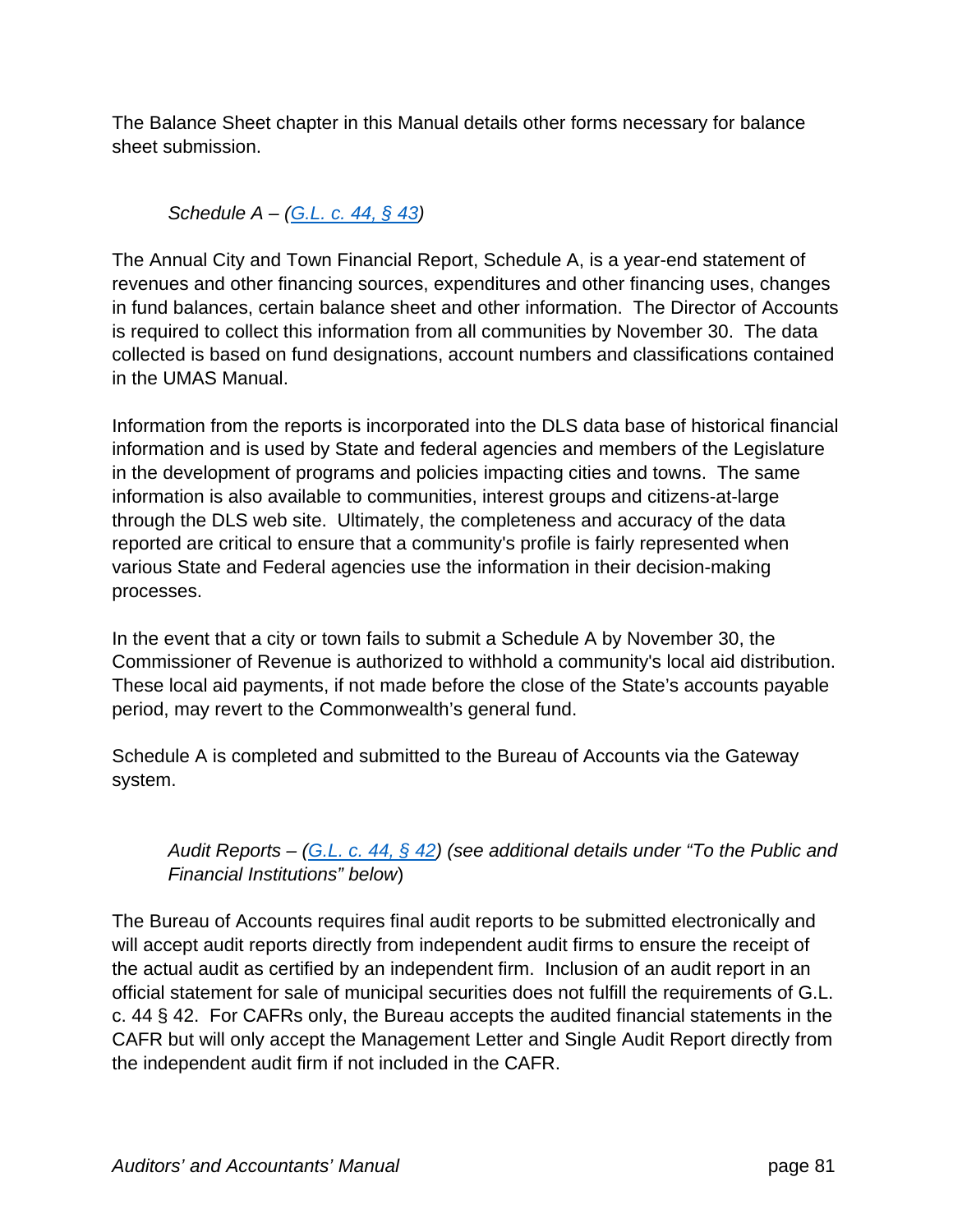A complete audit report includes:

- The auditor's opinion and the financial statements on which the auditor opined (may be included within a Comprehensive Annual Financial Report (CAFR).;
- The Management Letter, or if no Management Letter was prepared, an explanation of why one was not prepared; and
- The Single Audit Reports; the opinions and schedules related to the expenditure of federal awards as required by Uniform Guidance, when applicable.

The threshold for requiring a Single Audit for cities, towns and special purpose districts is expenditure of at least \$750,000 in Federal award money in a fiscal year.

Per G.L. c. 71, § 16A, the Regional School Committee must ensure that the district has an annual financial audit. The Committee must:

- solicit proposals;
- contract with an independent Certified Public Accountant to perform the audit;
- make management recommendations;
- receive the audit report during a meeting open to the public; and
- within 10 days, forward a copy of the audit to the Director of Accounts and the Board of Selectmen, City/Town Manager or Mayor of each member municipality.

For more information, see "How to Obtain an Audit" in this Manual.

To the Department of Elementary and Secondary Education (DESE)

Pursuant to *603 CMR 10.03(3)*, each school district must maintain an accounting system in accordance with the requirements of the Commissioner of Revenue, which is UMAS. It must then be the basis for the school district's reporting of data to DESE. From the CMR:

*Each school district shall adopt and maintain a financial accounting system, in accordance with generally accepted accounting principles and requirements prescribed by the Commissioner of Revenue, in which all revenue and expenditure data shall be recorded. This system shall be the basis for the district's periodic reporting of financial data to the Department.* 

*a) Each school district shall utilize a financial accounting system that permits the reporting of all school district expenditures by fund source, object, and*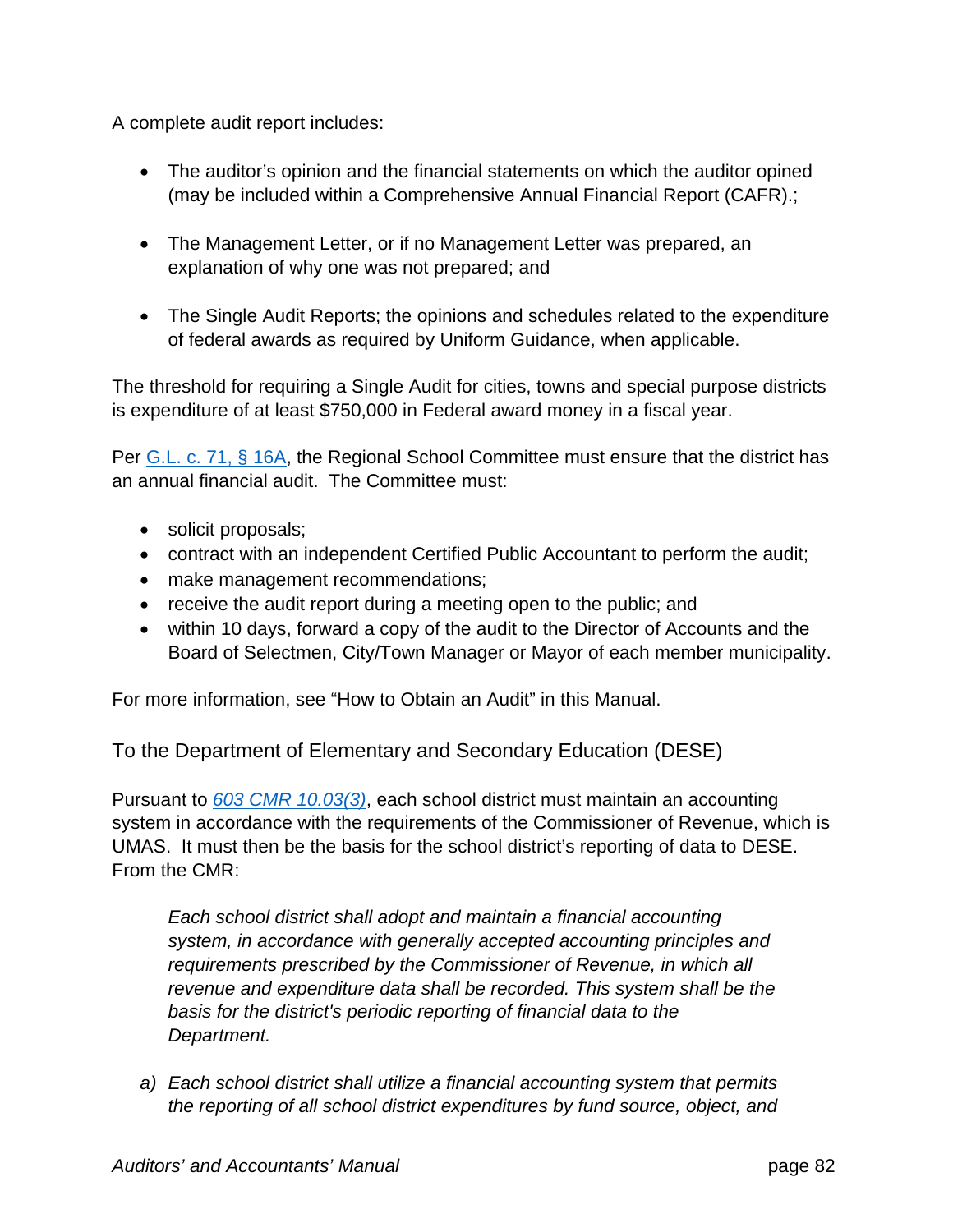*function, and permits the reporting of certain costs by program and school. The fund source, object, function, program and school classifications for which reporting shall be required shall be those identified and described with specificity in guidelines published by the Department* 

*(b) In attributing expenditures to a specific reporting category, school districts shall calculate and allocate expenditures in accordance with reporting instructions, formulas, and any special reporting rules set forth in the guidelines published by the Department.* 

# *End of Year School Finance and Pupil Report*

Similar to the Schedule A, DESE's End of Year School Finance and Pupil Report is a comprehensive summary for city, town and regional school districts of prior fiscal year revenues and expenditures from all categories and includes budget data for the next fiscal year. This Report is due September 30 of each year and is used by DESE for a variety of purposes including calculation of state aid, reporting to the Federal government and determining compliance with the spending requirements of Education Reform.

The Report is subject to annual agreed upon procedure engagements in accordance with a "compliance supplement" issued by DESE which must be conducted by an independent Certified Public Accounting firm or individual and submitted to DESE by March 31.

The Accounting Officer must complete Schedule 19 within this DESE Report. This Schedule includes expenditures not within the school budget, but which result in services to or on behalf of the school district, not all of which are credited to net school spending. The amounts which may or may not be included are set forth in DESE guidelines.

Methods for allocating these expenditures are set forth in 603 CMR 10.04 (1) (a) through  $(m)$ . The chosen method must be consistent from year to year but may be changed with approval from the DESE Commissioner. The DESE Commissioner or designee, with help if requested from the DOR Commissioner or designee, may intervene to resolve disputes as to the reporting, allocation and documentation of these expenditures.

DESE expects that the allocation methodology be sent to them in writing signed by the Auditor or officer having similar duties in a city or town and by the Superintendent and Chairman of the School Committee.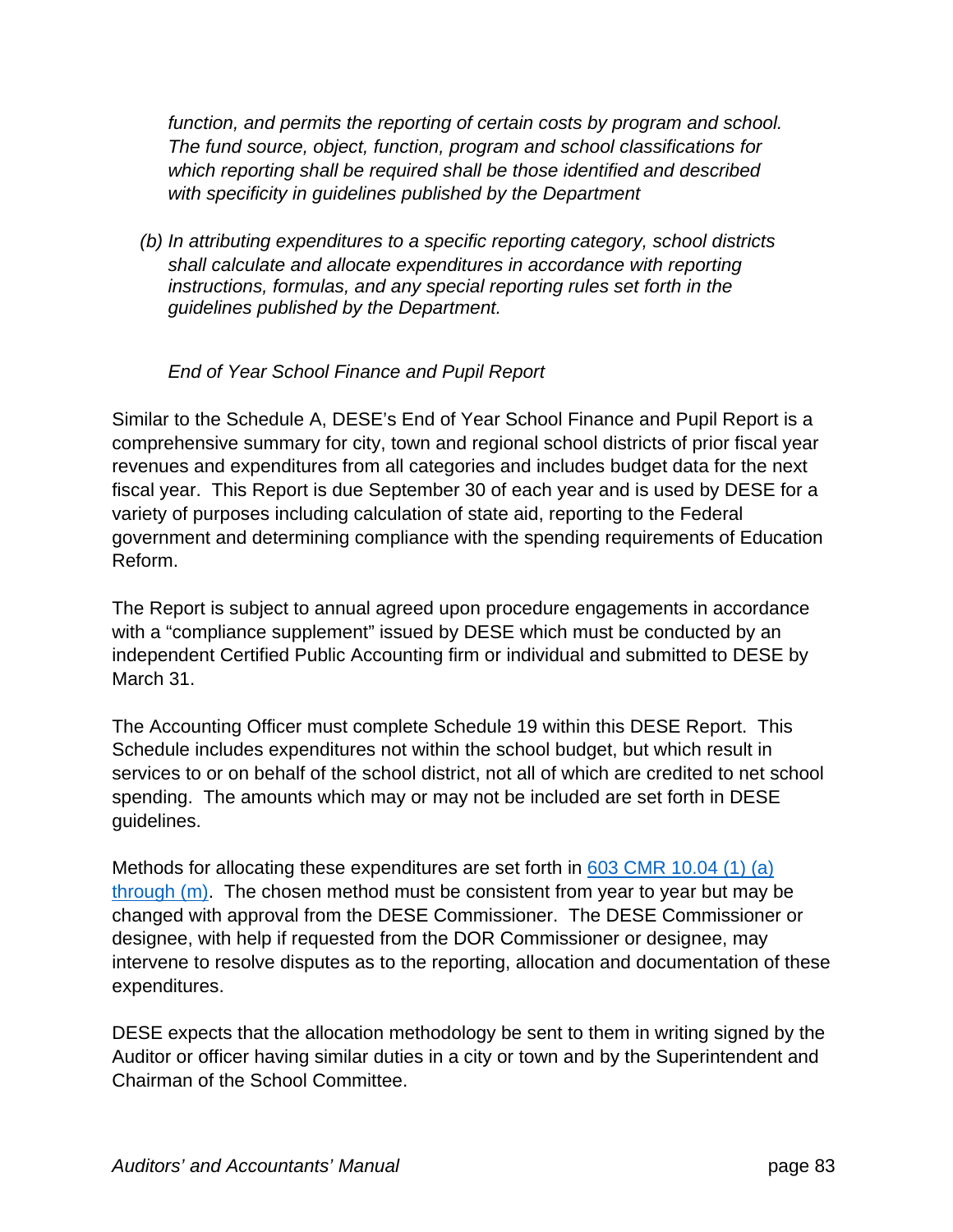To the Public and Financial Institutions

*The Annual Report (G.L. c. 41, § 61)* 

The Town Accountant shall make an annual report, to be published as a town document, giving:

- a statement of all receipts and expenditures for the past fiscal year;
- a statement of all receipts and expenditures of funds managed by Trustees or Commissioners showing also the amount of each specific appropriation, the expenditures therefrom, and the purpose for which money has been spent; arranged in accordance with the classifications prescribed by the Director of Accounts; and
- a statement of any change in the amount of the town debt during the year and a list of indebtedness incurred and unpaid at the end of the fiscal year.

Unlike the Annual Report for a town (*see Annual Report, this chapter*), cities are not required by general law to produce such a report.

*Audit Reports (see also To The Bureau of Accounts, Audit Reports, this chapter)* 

Basic financial statements and required supplementary information (RSI) for general purpose governments should consist of:

- Management's discussion and analysis (MD&A) provides an analytical overview of the government's financial activities. Although it is RSI, governments are required to present MD&A before the basic financial statements.
- Basic financial statements include:
	- Government-wide financial statements, a statement of net assets and a statement of activities prepared using the economic resources measurement focus and the accrual basis of accounting.
		- o These statements report all assets, liabilities, revenues, expenses, and gains and losses of the government, distinguishing between the governmental and business-type activities of the primary government and between the total primary government and it's discretely presented component units by reporting each in separate columns. Fiduciary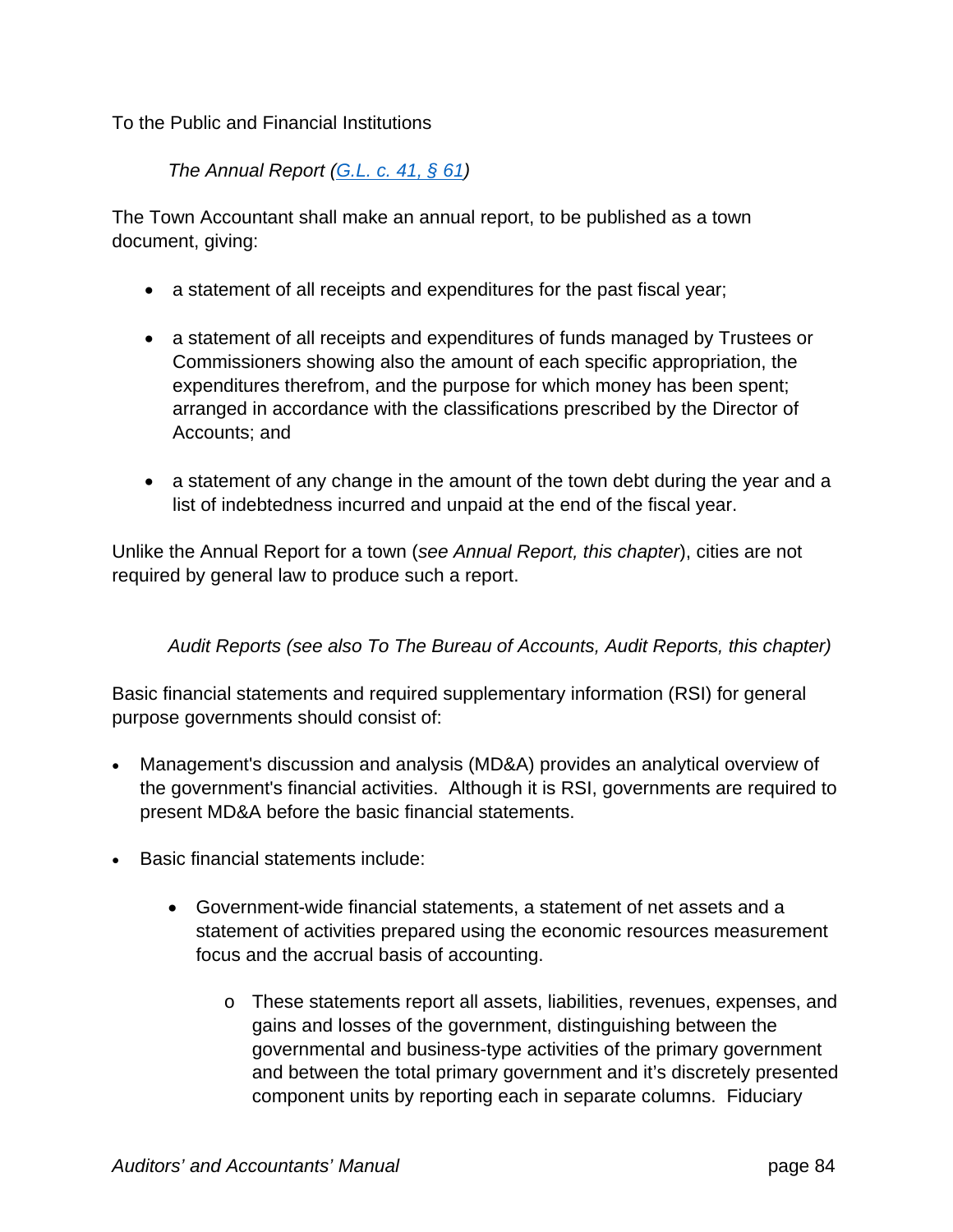activities, whose resources are not available to finance the government's programs, should be excluded from the governmentwide statements.

- Fund financial statements that consist of a series of statements that focus on information about the government's major governmental and enterprise funds, including its blended component units, and report information about a government's fiduciary funds and component units that are fiduciary in nature.
- Governmental fund financial statements (including financial data for the general fund and special revenue, capital projects, debt service, and permanent funds) should be prepared using the current financial resources measurement focus and the modified accrual basis of accounting.
- Proprietary fund financial statements (including financial data for enterprise and internal service funds) and fiduciary fund financial statements (including financial data for fiduciary funds and similar component units) should be prepared using the economic resources measurement focus and the accrual basis of accounting.
- Notes to the financial statements that provide information essential to a user's understanding of the basic financial statements.
- Required supplementary information (RSI) for budgetary comparison schedules, pension schedules and OPEB schedules.

The basic financial statements and RSI are generally subject to an audit by an independent Certified Public Accounting firm or individual Certified Public Accountant.

A non-Federal entity that expends \$750,000 or more during the year in Federal awards must have a single or program-specific audit conducted in accordance with Uniform Administrative Requirements, Cost Principles, and Audit Requirements for Federal Awards (Uniform Guidance), Subpart F (Audit Requirements)

# *Comprehensive Annual Financial Report (CAFR)*

The Comprehensive Annual Financial Report (CAFR) is an optional presentation of the government's financial statements which includes the required basic financial statements and notes to the basic financial statements along with additional supplementary information reported in compliance with accounting requirements promulgated by the Governmental Accounting Standards Board (GASB). The issuance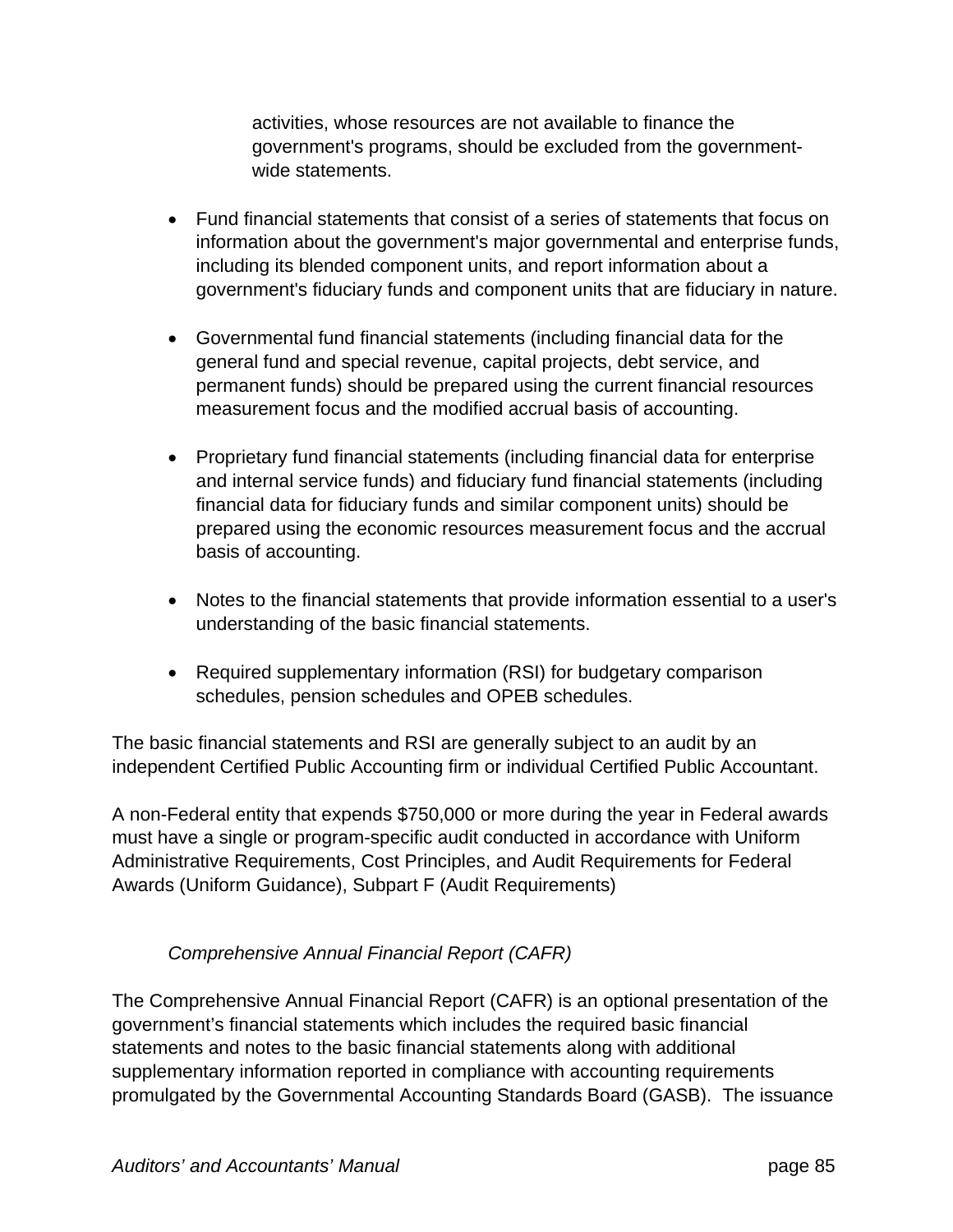of a CAFR is considered the highest level of financial reporting for local governments. The contents of the CAFR present the financial position, results of operations, and certain demographic and statistical information to help the reader understand the financial condition of the government. A CAFR has three sections:

## **Introductory**

- provides background on the structure of the government;
- a subjective analysis of the government's financial condition;
- a list of principal officials;
- transmittal letter; and
- an organization chart.

### Financial

- the Independent Auditor's Report;
- Management's Discussion and Analysis;
- Basic Financial Statements:
- Notes to the Financial Statements;
- Required Supplementary Information;
- Notes to Required Supplementary Information;
- Combining and individual fund financial statements and schedules.

#### **Statistical**

- a 10-year historical perspective of financial information; and
- certain demographic and economic data.

The Government Finance Officers Association (GFOA) offers a CAFR certificate program where communities may submit their CAFR to the GFOA to apply for a Certificate of Achievement for Excellence in Financial Reporting. Information about this program can be obtained at http://www.gfoa.org. This is considered a prestigious award in governmental financial reporting.

This basic structure and contents of a CAFR are set by authoritative accounting and financial reporting standards. The GFOA certificate program is designed to encourage governments to publish high quality CAFRs to assist in this process by providing educational material and comments and suggestions for improvements and to recognize governments that have published high quality reports.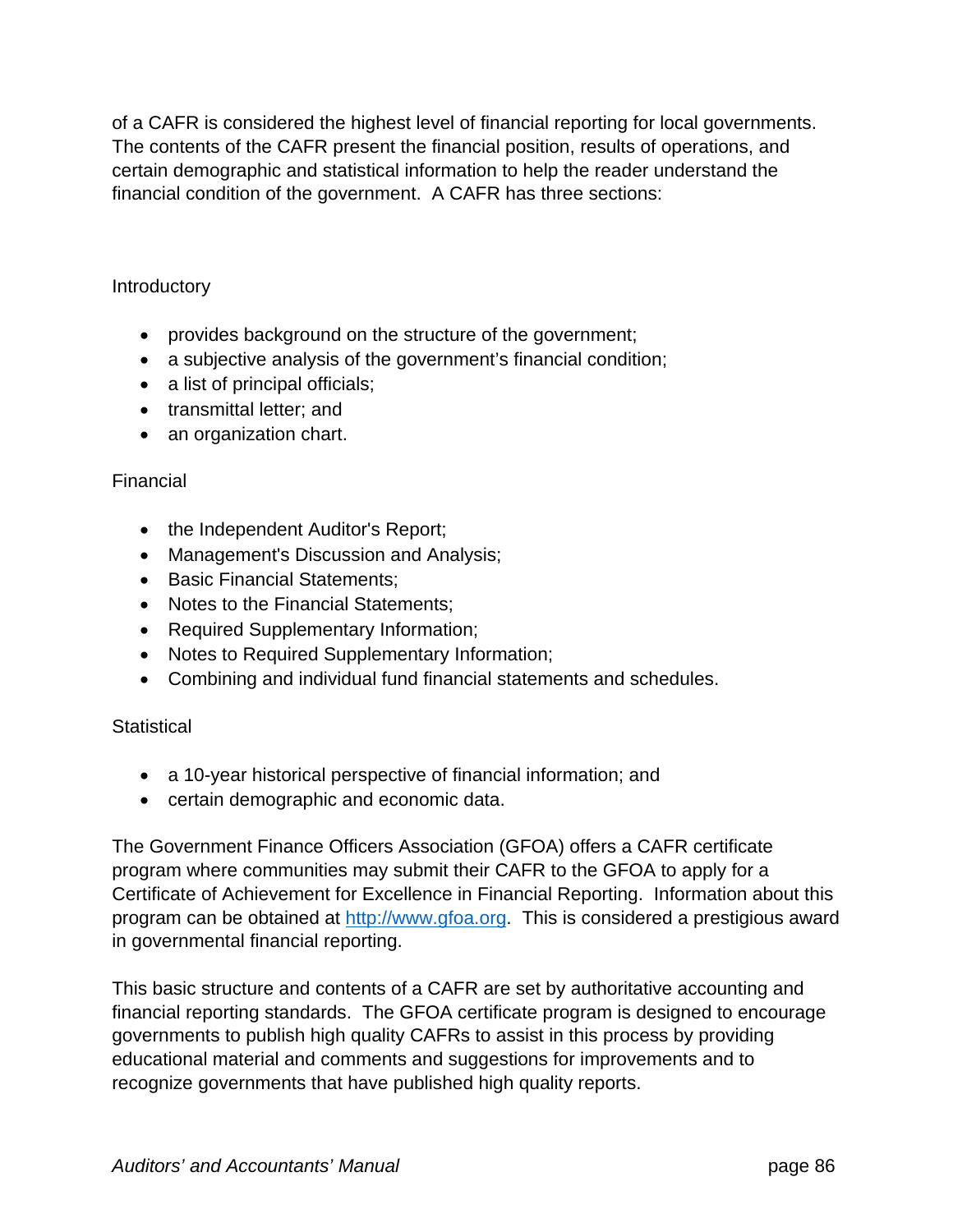# **Chapter 7 – The Balance Sheet**

Completion and submission of a UMAS Balance Sheet including supporting documentation to the Bureau of Accounts is for the certification of free cash for a city, town or special purpose district, retained earnings for a city or town and E&D for a regional school district.

Free cash represents unobligated general fund cash which may be appropriated for further use by the governmental entity's legislative body. Free cash may be appropriated for any legal expenditure but cannot be appropriated until certified by the Bureau of Accounts and cannot be appropriated to an amount in excess of the certified amount.

Retained earnings of an enterprise fund is similar to free cash but represents unobligated enterprise fund cash which may be appropriated for further use by the governmental entity's legislative body. IGR 08-101 details the proper use of retained earnings which cannot be appropriated until certified by the Bureau of Accounts and cannot be appropriated to an amount in excess of the certified amount.

E&D (G.L. c. 71, § 16B½ and DESE 603 CMR 41.06) represents unobligated general fund cash of a regional school district. E&D used as part of the certification of assessments to member communities must first be certified by the Director of Accounts. Use prior to certification or in excess of certification is considered defective. Per DESE 603 CMR 41.06, monthly regional school district state aid in whole or in part may be withheld if the regional school district has not filed the required balance sheet forms and schedules as of June 30 to the Bureau of Accounts by October 31.

Proper presentation of the balance sheet and related documentation is key to a smooth and efficient certification by the Bureau of Accounts. The Accounting Officer should be aware of how the accounting software produces a balance sheet, whether it produces asset, liability and fund balance accounts consistent with UMAS, and how the Bureau of Accounts calculates free cash, retained earnings and E&D. The Bureau includes within its certification notice a calculation worksheet. The Accounting Officer should become familiar with the calculation methodology should questions arise during budget planning.

The Balance Sheet and Supporting Documentation

To be properly filed, supporting documentation for free cash, retained earnings and E&D certification is detailed in the Director of Accounts' annual end-of-fiscal-year letter to Accounting Officers in cities, towns and special purpose districts as well as to School Business Officers in regional school districts. The annual letter and form instructions can be found under Bureau of Accounts/Year End Letters on the DLS website. Some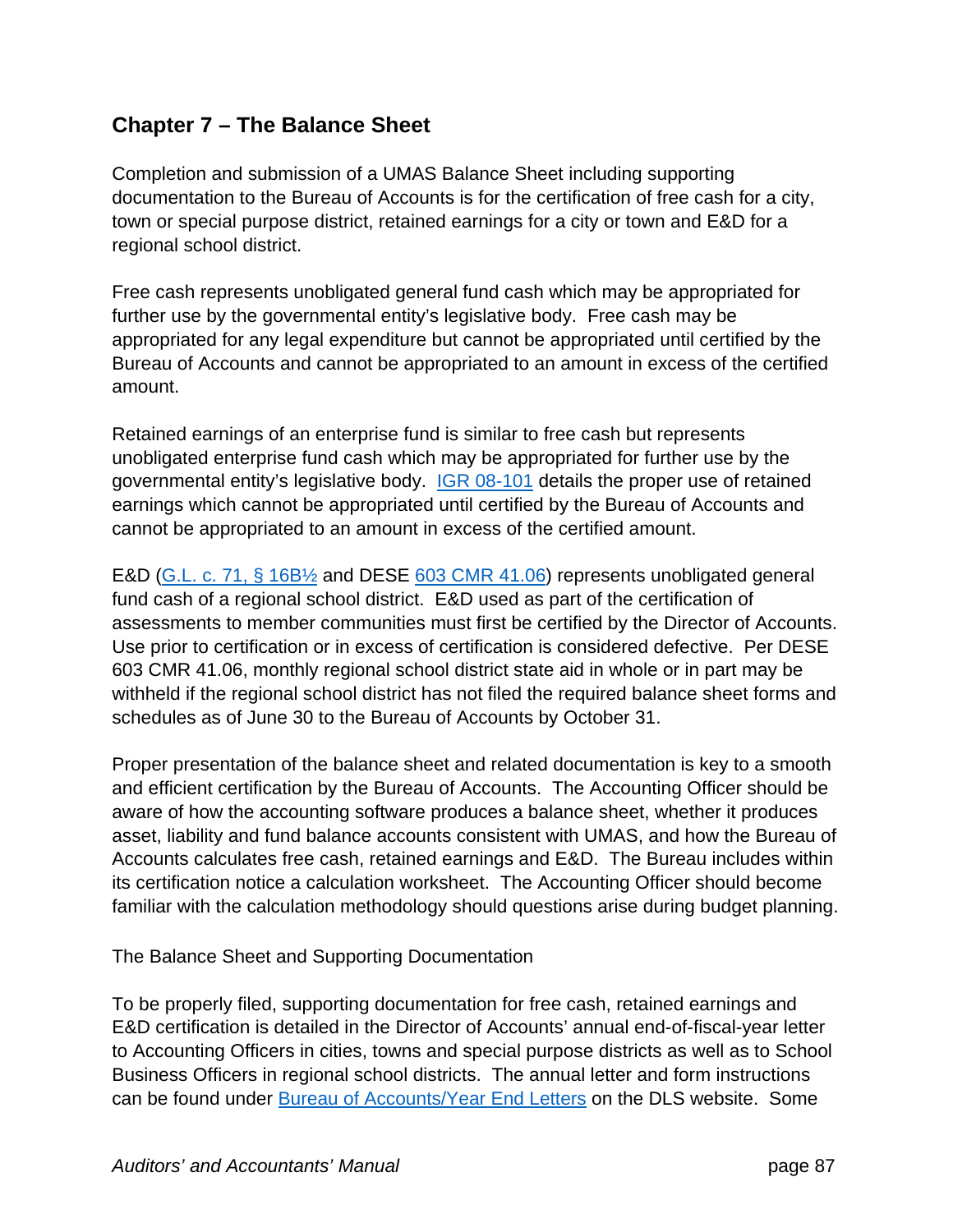forms are found under the Miscellaneous Forms heading in Gateway.

 A Combined Balance Sheet is a master form from which free cash, retained earnings and E&D are certified and is prepared consistent with a fund based financial statement model. This balance sheet need not be audited prior to submission. For cities and towns, cash and fund balances must reconcile to those reported on Schedule A.

# *Supporting documentation*

- Combining Balance Sheets for each fund type including individual fund balances reflect a logical grouping of funds by fund type.
- The Balance Sheet Checklist includes supplemental information regarding the combined balance sheet. There is a separate balance sheet checklist for regional school districts.
- Cash Reconciliation Form (*see Cash and Cash Reconciliation, this Manual*)
- Treasurer's Year-End Cash Report (*see Cash and Cash Reconciliation, this Manual*)
- Schedule of Outstanding Receivables (*see Accounts Receivable and Accounts Receivable Reconciliation, this Manual*)
- Statement of Indebtedness (*see Borrowing, The Accounting Officer's Role in the Borrowing, Reporting Borrowings, this Manual*)
- Detailed analysis of Undesignated Fund Balance accounts for factors that added to and subtracted from last fiscal year's ending Undesignated Fund Balance to yield this fiscal year's ending Undesignated Fund Balance*.*
- The Snow and Ice Data Sheet summarizes the activity related to the removal of snow and ice of a municipality. Under  $G.L. c. 44, \S 31D$ , cities and towns are required to report annually to the Bureau of Accounts by September 15 or prior to the certification of free cash, whichever is earlier. This report:
	- includes all appropriations and expenditures related to the removal of snow and ice for the prior fiscal year;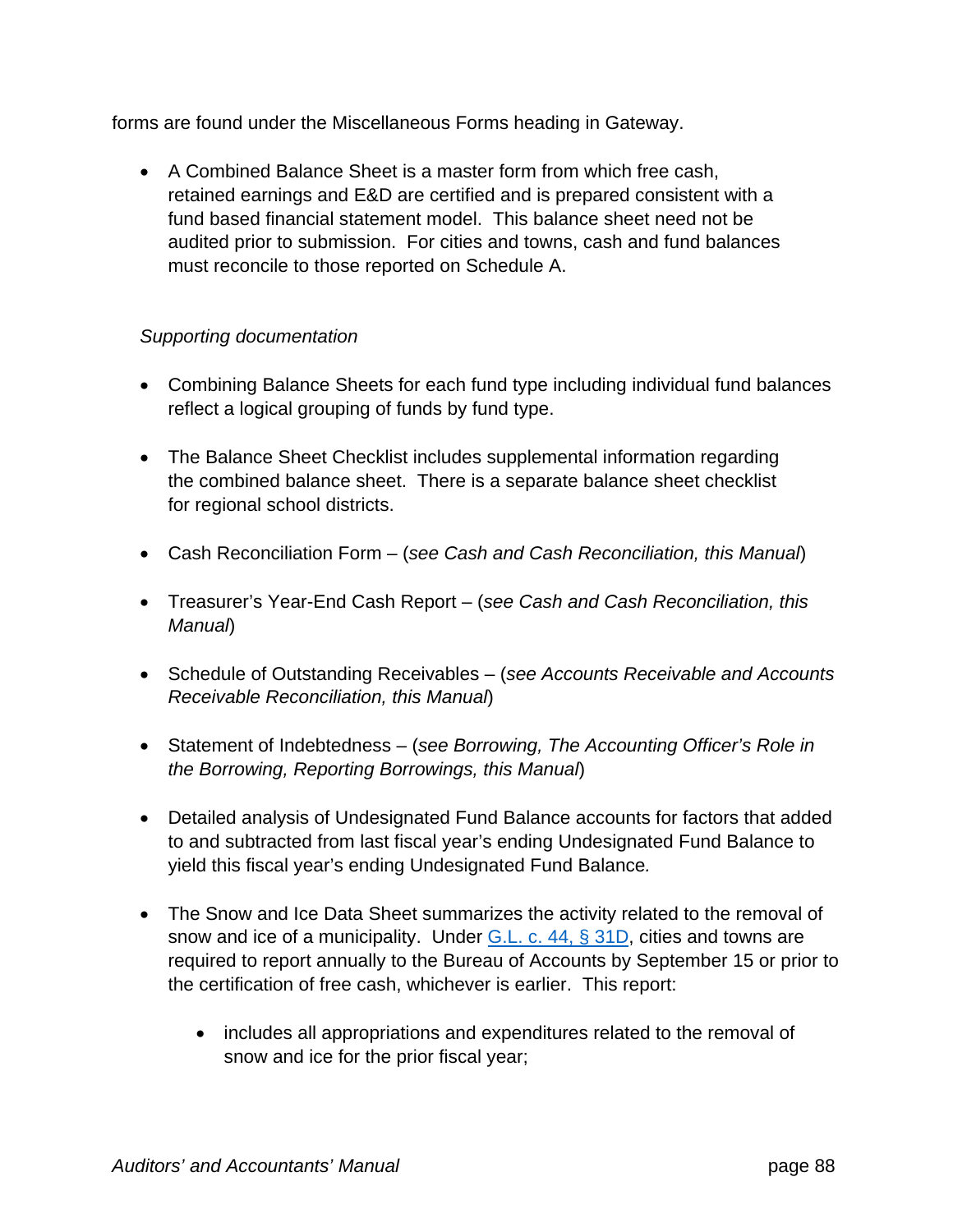- compares current year original budget to prior year original budget for snow and ice removal;
- discloses any snow and ice deficits; and
- provides a record for possible State reimbursement.
- Audited financial statements may be required by the Director due to balance sheet inadequacies.
- Other information may be requested by the Bureau as additional supporting documentation to provide a clearer understanding of the balance sheet's presentation.

The Calculation of Free Cash

Free cash is the amount of funds in a city, town or special purpose district which is unrestricted and available for appropriation in accordance with G.L. c. 59, § 23, after certification by the Director of Accounts.

At the end of the fiscal year, the Accountant will close the books of the governmental entity and prepare a balance sheet.

Every city, town and special purpose district should submit the balance sheet with supporting documentation to the Bureau of Accounts for determination of "free cash." Every regional school district should do the same for determination of "excess and deficiency."

The Director of Accounts certifies free cash based upon the governmental entity's balance sheet for the fiscal year ended June 30. The balance sheet, consisting of assets, liabilities and fund balances, is prepared by the Accountant with a target submission date of September 15 to allow for possible appropriation of such funds during the fall season. For free cash/retained earnings certification purposes, a combined balance sheet with backup documentation is required from each entity.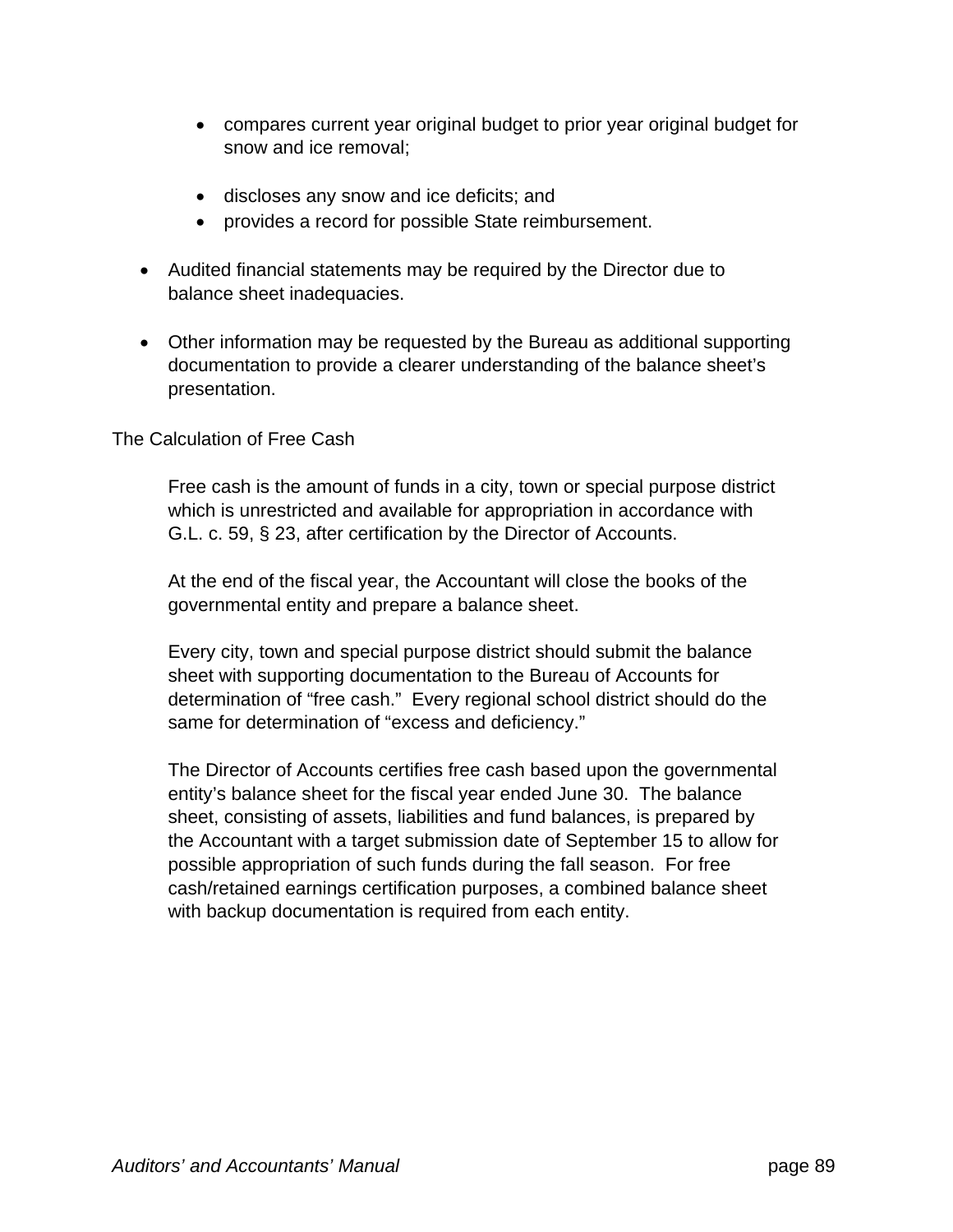| <b>BEGIN</b>  | Undesignated Fund Balance                                                          |
|---------------|------------------------------------------------------------------------------------|
| <b>MINUS</b>  | <b>Property Taxes Receivable</b>                                                   |
| <b>PLUS</b>   | Deferred Revenue                                                                   |
| <b>MINUS</b>  | Debit balances in other funds                                                      |
| <b>MINUS</b>  | Other receivables not deferred                                                     |
| <b>MINUS</b>  | Illegally overspent appropriations (appropriations not allowed by General or       |
|               | Special law(s) to be overspent)                                                    |
| <b>MINUS</b>  | <b>Prepaid Items</b>                                                               |
| <b>MINUS</b>  | Amounts appropriated from free cash                                                |
| <b>PLUS</b>   | 60 day collections from the date of mailing, net of refunds, if property tax bills |
|               | were issued after May 1                                                            |
| <b>PLUS</b>   | Late Payments when allowed by the Director as Revenue Recognition per annual       |
|               | quidance                                                                           |
| PLUS/MINUS    | <b>Other Miscellaneous Adjustments</b>                                             |
| <b>EQUALS</b> | Free Cash                                                                          |

#### *Revenue Recognition*

The Bureau of Accounts policy allows for additions to what would be free cash as of June 30 by either revenue recognition (funds received after June 30 per the Director's annual guidance, identified in the UMAS Manual as UMAS Modified Accrual) and/or by a free cash update. .

## *Free Cash Update*

One free cash certification update is allowed per fiscal year, but it is not required. Certification may be updated by receipts attributable principally to prior fiscal year property taxes, net of refunds, received from July 1 through March 31. At minimum, a listing of taxes collected by fiscal year must be provided to the Bureau of Accounts for update purposes. This certified update provides additional appropriation authority.

An update will not be certified if use of such funds could, in the Director's opinion, result in a negative free cash as of the following June 30. No similar update may be requested for the following fiscal year if an update is certified and such a negative free cash results.

The Bureau allows non-recurrent distributions received in the current fiscal year to update free cash subject to the conditions noted above.

Once the balance sheet for a city, town or special purpose district has been reviewed, free cash and retained earnings are calculated and certified by the Bureau. Once the balance sheet for a regional school district has been reviewed, E&D is calculated and certified by the Bureau. The Bureau's certification along with a calculation worksheet is then E-mailed as indicated under Notice of Certification below.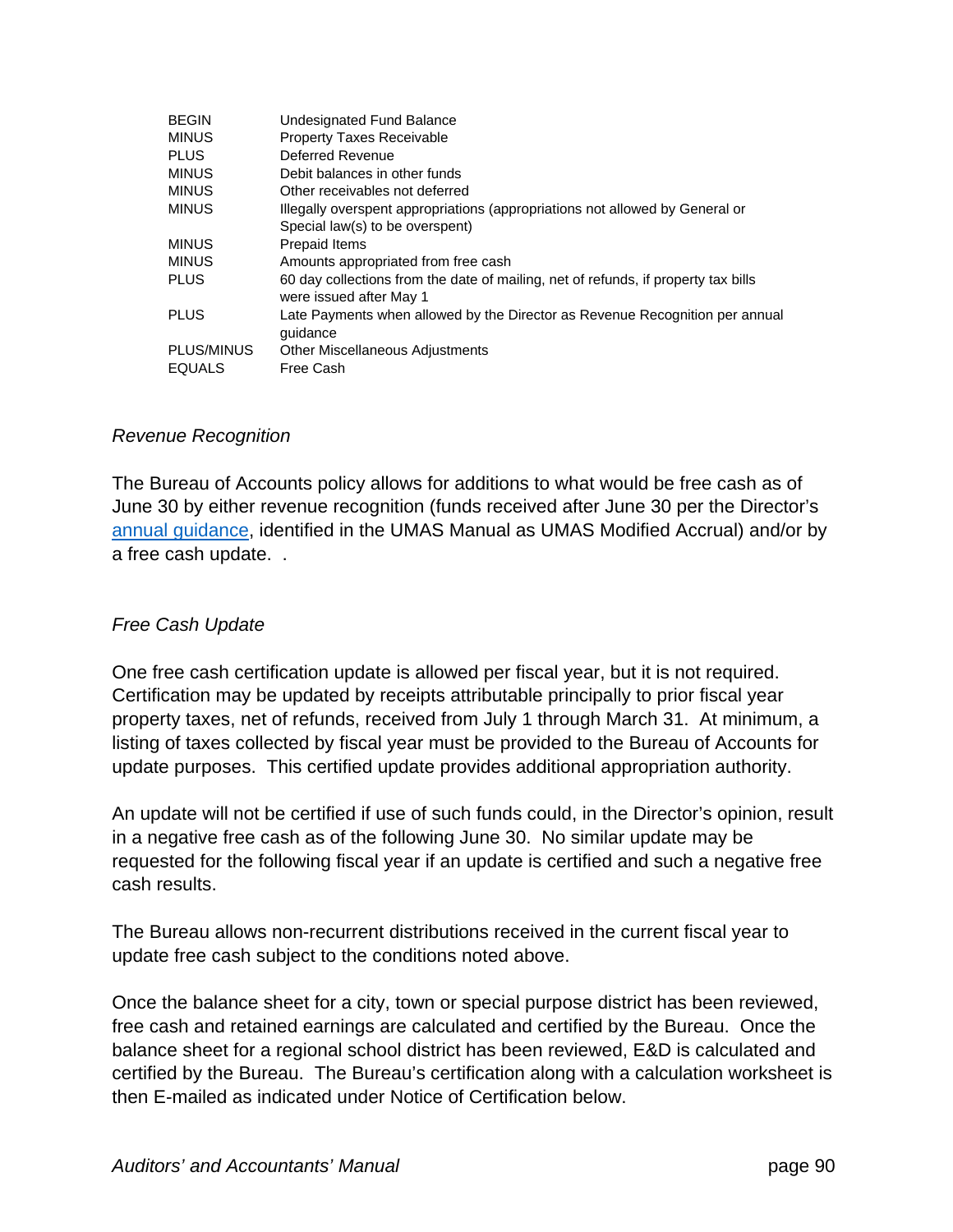# **The Calculation of Retained Earnings**

Similar to free cash in the general fund, retained earnings is a representation of unobligated enterprise fund cash which may be appropriated after certification by the Bureau of Accounts for further use by the governmental entity's legislative body.

Generally, the retained earnings amount is the undesignated fund balance of the enterprise less any negative accounts receivable. The Bureau attempts to prove the certification from two perspectives: cash and undesignated fund balance.

- 1.) General cash is reduced by any current liabilities or designations against it to result in the unobligated amount.
- 2.) Retained earnings undesignated is reduced by accounts receivable to result in the undesignated amount.

If the proofs do not yield the same dollar result, the Bureau will request further information from the Accounting Officer.

The Calculation of Excess and Deficiency (E&D)

The calculation of E&D is very much like the calculation of free cash except that there are no property tax receivables to take into consideration. Other adjustments in the calculation may include close-outs of certain accounts above legal limits such as circuit breaker, 603 CMR 10.07, or other reservation(s) not allowed by law.

The resulting E&D is then checked against 5% of the district's total operating and capital budgets (not including grants). The E&D amount in excess of the 5% threshold must then be returned to the district's member communities either by reduction of assessment or by check.

Notice of Certification

For cities, towns and special purpose districts, letters confirming certification of free cash and retained earnings if applicable are automatically e-mailed via the Gateway system to the jurisdiction's Mayor/Manager, Board of Selectmen, Finance Director, Accounting Officer and Treasurer immediately upon approval, provided an e-mail address is reported in DLS' Local Officials Directory.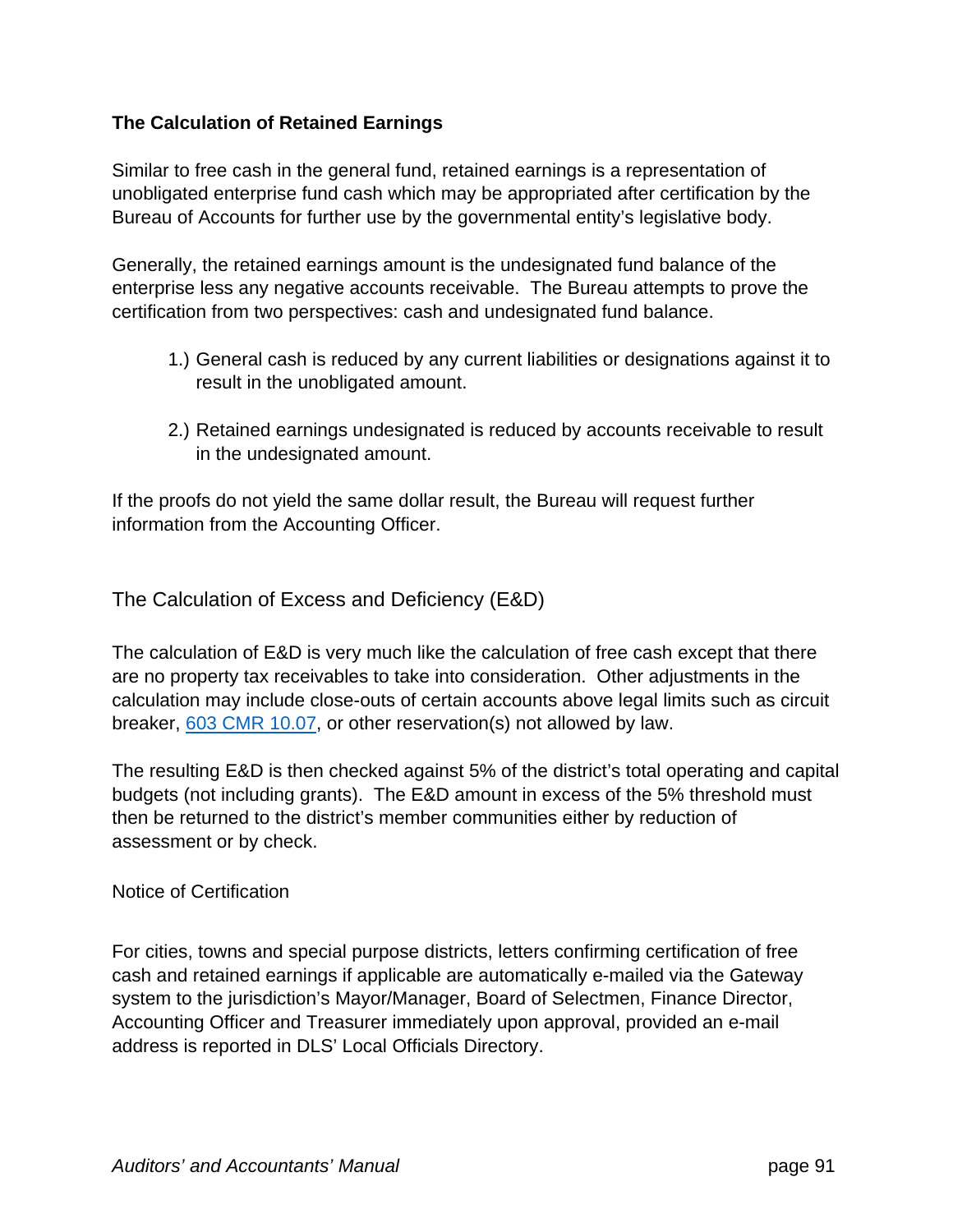For regional school districts, letters confirming certification of E&D are automatically emailed via the Gateway system to the Superintendent and School Business Manager, the Board of Selectmen in each member town and the City Council in each member city immediately upon approval, provided an e-mail address is reported in DLS' Local Officials Directory.

In all cases, officials are advised to check their e-mail address in the Directory and notify the person responsible to maintain the Directory in their jurisdiction if it is incorrect.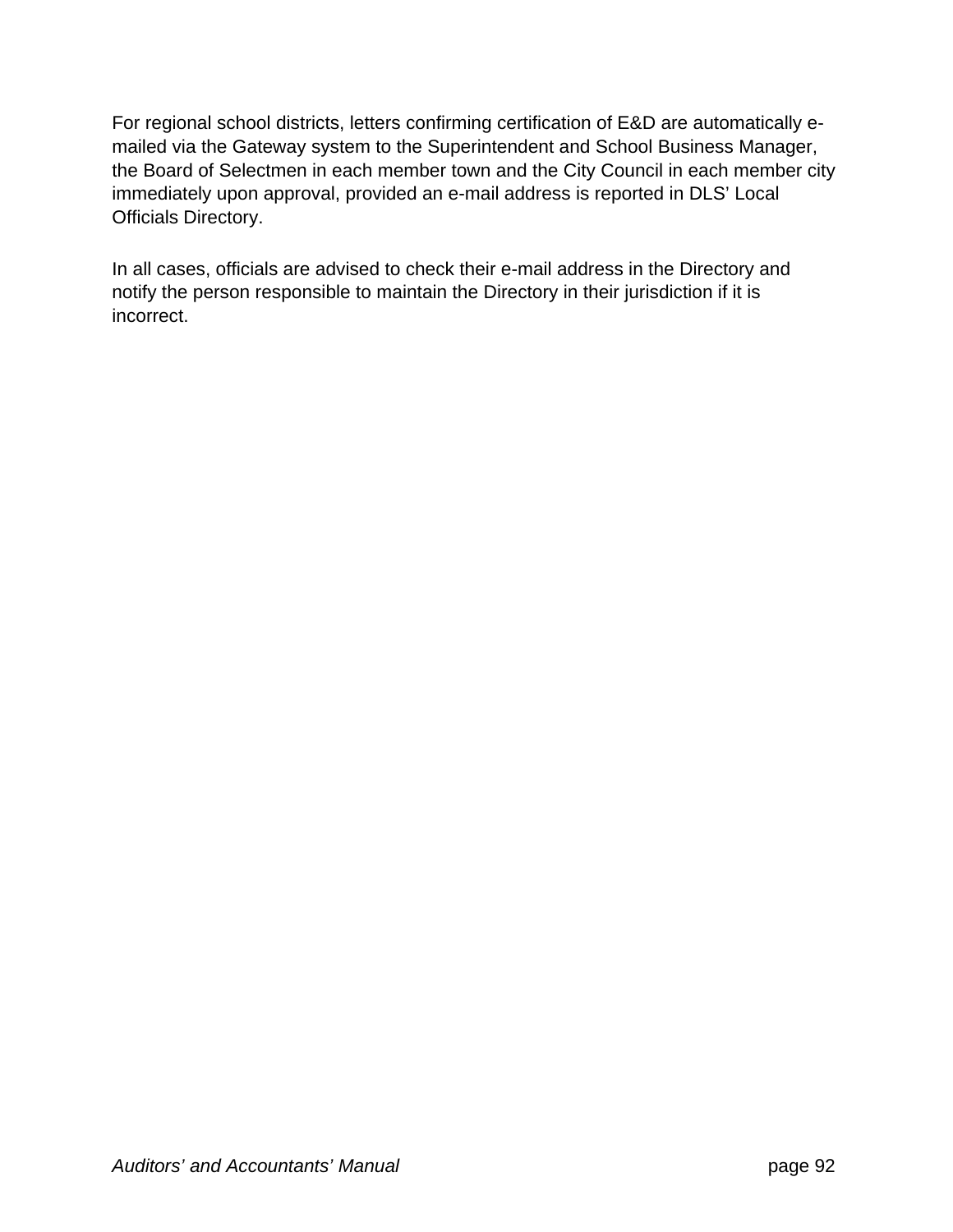# **Chapter 8 – Cash and Cash Reconciliations**

### Introduction

A strong system of internal controls and good cash management practices require that the Accounting Officer and Treasurer reconcile cash at the end of each month to quickly identify and correct any errors or irregularities. The Treasurer reconciles the cash book balance to the bank statements or to any electronic statement available to the Treasurer from the bank on a more frequent basis than monthly, and then the cash book balance is reconciled to the Accounting Officer's general ledger. For the purposes of this section "Cash" includes cash on hand, cash in bank accounts and investments carried at fair value.

The Massachusetts Treasurer's Manual advises every Treasurer to reconcile cash promptly and frequently. The Treasurer should calculate the aggregate amount of cash on deposit in municipal bank accounts and balance this total with the cash book prior to undertaking a reconciliation of these records to the Accounting Officer's ledger(s).

Although it may appear as if cash reconciliation is merely a Treasury function, the Accounting Officer cannot allow a variance to pass without concern. This is a shared responsibility. A timely and accurate reconciliation among bank statements, the Treasurer's cashbook, and the Accounting Officer's general ledger is an extremely important part of a valid set of financial records. The process of cash reconciliation is a deterrent in preventing fraud and may detect fraud in the management of the entity's funds.

If material, unreconciled cash will be seen as a weakness in the entity's audited financial statements, could turn an entity's bond rating to the negative and will be a reduction in the calculation and certification of unrestricted funds or "free cash" by the Bureau of Accounts as of June 30.

Cash should be reconciled between the Treasurer and Accounting Officer on a monthly basis and Accounting Officers should be given access to all bank statements.

Reconciling Bank Statements to the Treasurer's Cash Book

#### *Reconciling Bank Statements*

Treasurers are required to maintain a cashbook and to reconcile their cashbook to the supporting bank statements. There are several different types of cashbooks and bank reconciliation systems that can be utilized. At a minimum, the cashbook should always report a Treasurer's cash balance and all cash deposits and disbursements. The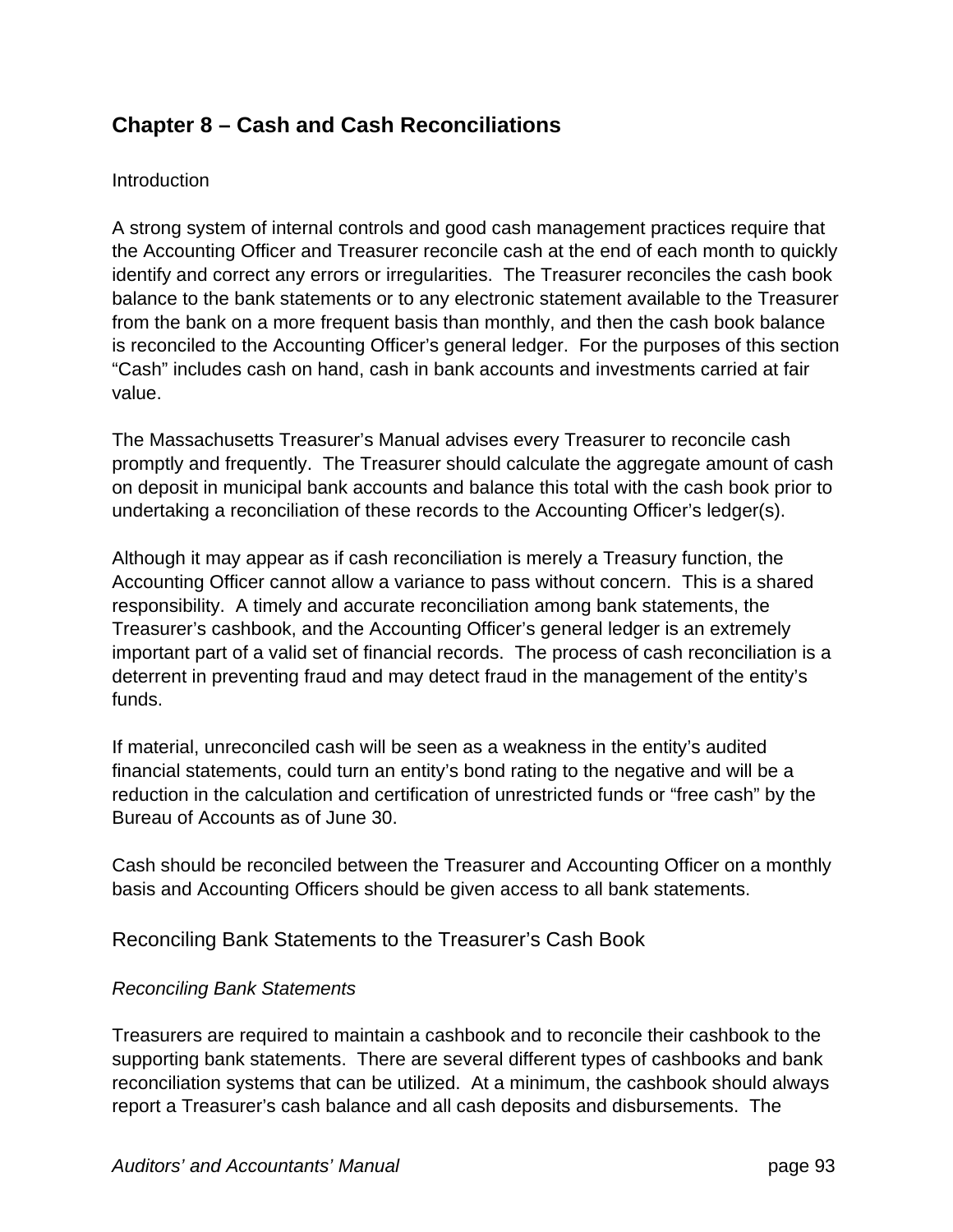reconciliation should identify all differences between the cashbook and the bank balance. Reconciling items should be limited to timing differences, such as outstanding checks and deposits in transit.

At a minimum, the Treasurer will maintain a general depository account to deposit most receipts and separate checking accounts for payroll and vendor checks. Almost all of the community's cash activity takes place in these three accounts. Other accounts may be maintained for investment purposes, diversification, convenience, or for compliance with trust and grant agreements.

To simplify the reconciliation process, most Treasurers maintain both the vendor and payroll checking accounts as "zero balance accounts." This system requires the value of each warrant to be transferred into the vendor or payroll account exactly to cover the checks issued, and the book balance always remains at zero. The outstanding check list would then equal the bank balance and would be the only reconciling item. Any interest earned is transferred out of the account and the value of any voided checks is transferred from the account. The reconciliation process consists of matching the outstanding check list with the bank balance and verifying that the book balance is always at zero. Most banks are also able to provide a listing of outstanding checks, which further simplifies the reconciliation process.

If unidentified variances exist between the cashbook and the bank/investment balances, the accounts may require a more detailed comparison of the activity recorded since the last reconciliation. All deposits should be compared between the bank and the cashbook and all warrants (checks or wires issued) should be compared to the cleared and outstanding check listings until any variances have been identified and documented on a reconciliation form. Any errors identified through the cash reconciliation process should be corrected immediately.

The completed reconciliation should be signed and dated to document that the process is complete.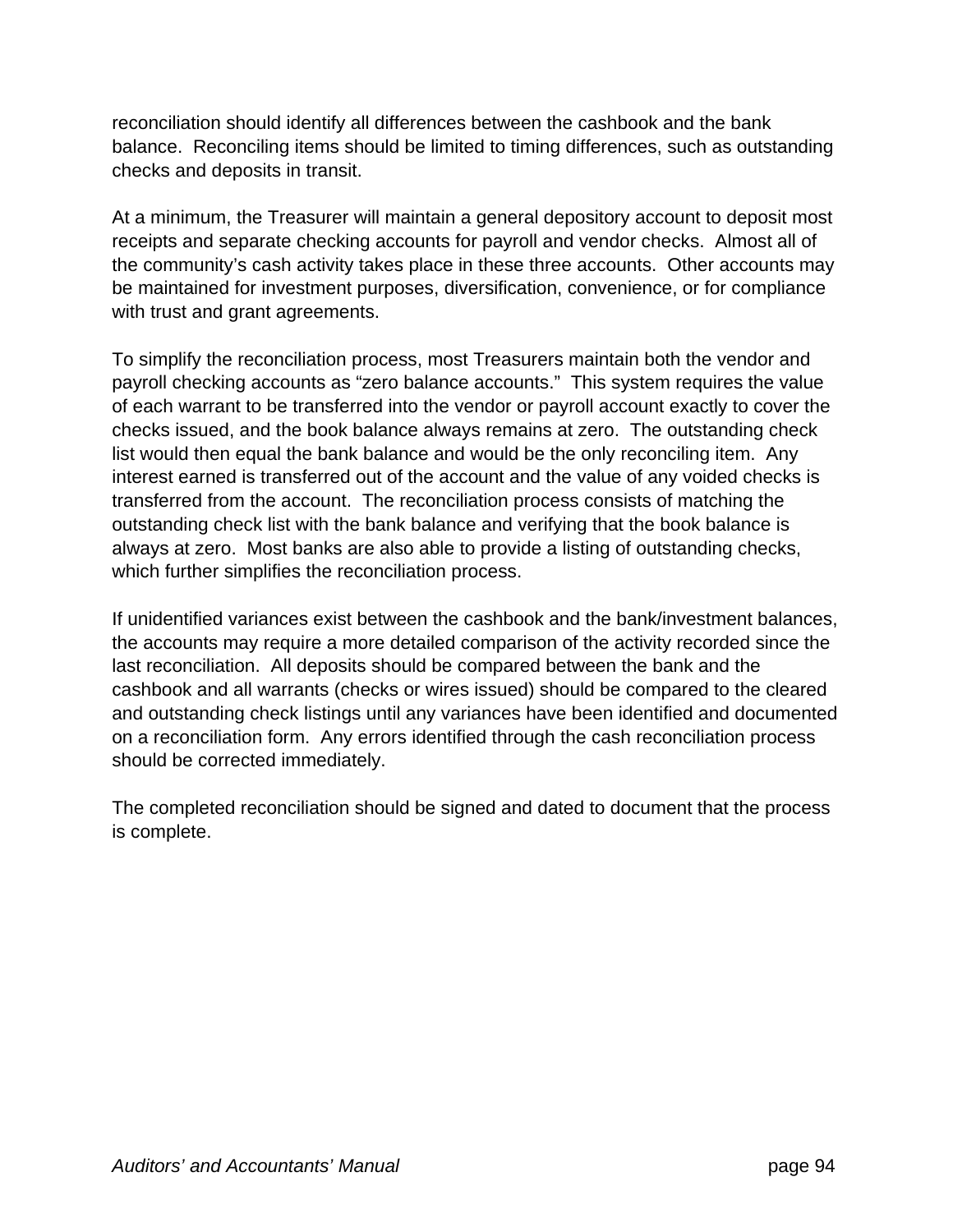*Sample Reconciliation Form (reconciling bank statements to Treasurer's Cash Book)* 

|              | <u>sample cash neconcination i onli joanii to cashboonj</u>                          |    |  |
|--------------|--------------------------------------------------------------------------------------|----|--|
| Less<br>Plus | Bank Balance per Statement<br><b>Outstanding Checks</b><br>Deposits in Transit       | \$ |  |
| Equals       | <b>Adjusted Bank Balance</b>                                                         | \$ |  |
| Less<br>Plus | Cash Book Balance as of Statement Date \$<br><b>Bank Service Charges</b><br>Interest |    |  |
| Equals       | Adjusted Cash Book Balance                                                           | \$ |  |

Sample Cash Reconciliation Form (Bank to Cashbook)

Reconciling the Treasurer's Cash Book to the Accounting Officer's General Ledger

Once the reconciliation is completed between the bank statements and the Treasurer's cash book, the reconciliation between the Treasurer's cash book and the accounting officer's general ledge should occur.

- 1.) Reconciliations should be prompt, to identify and correct errors and omissions that may have occurred, to maintain strong controls over cash and to ensure that checks and balances are in place.
- 2.) Transfers between trust or other non-operating accounts should be made promptly in the bank accounts and in the cashbook and ledgers. Specific account balances of trust accounts should be verified.
- 3.) End-of-month reports from the Treasurer to the Accounting Officer should be compared.
- 4.) Total warrants paid should compare to the amount recorded by the Accounting Officer. Check for timing issues.
- 5.) The Accounting Officer's cash accounts in the ledger should reflect only those cash transactions provided by the Treasurer.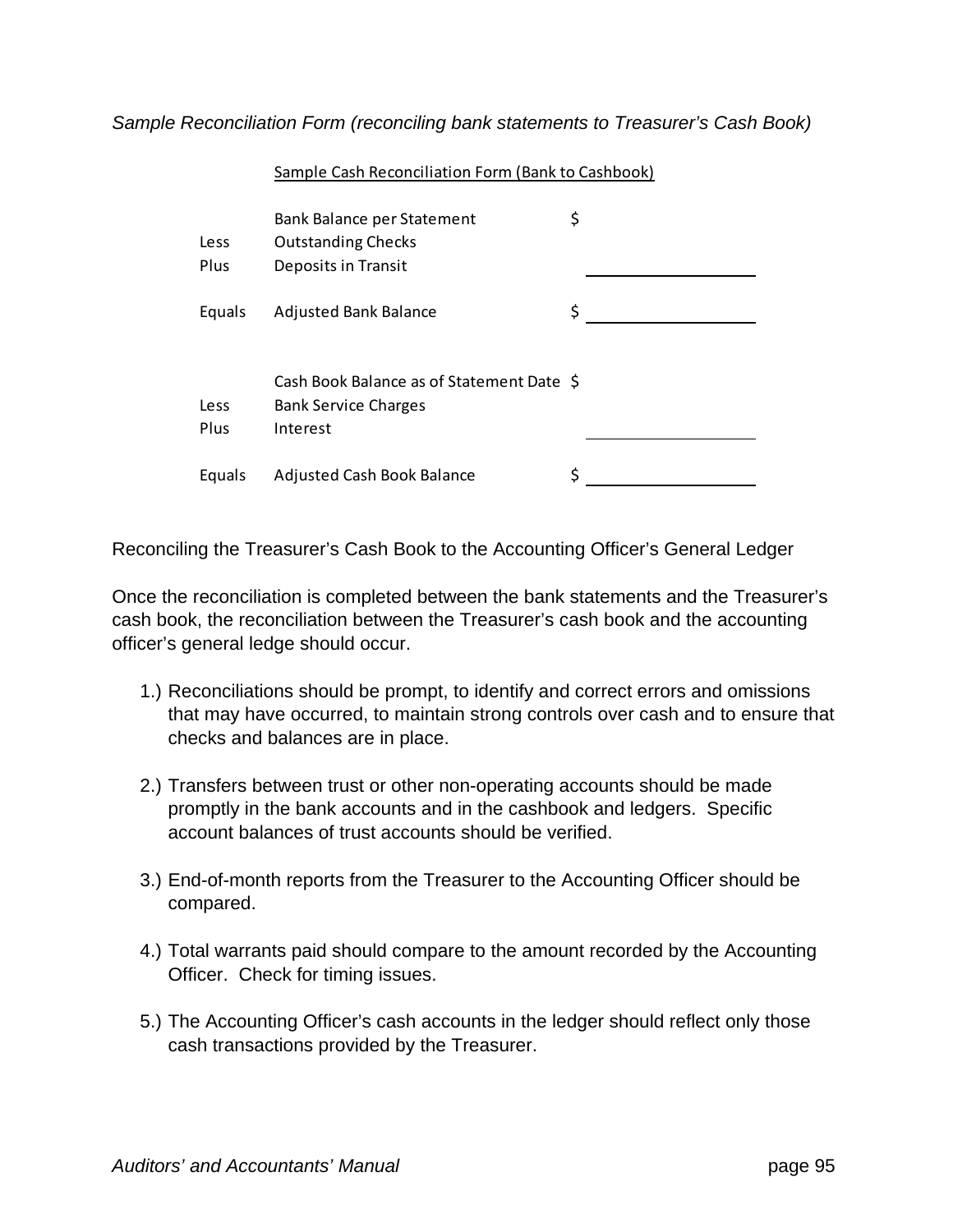- 6.) The Treasurer and Accounting Officer should sign and date the completed reconciliation. Variances should be resolved timely.
- 7.) The results of reconciliation should be reported to the community's management and executive body, verifying that the reconciliations took place and providing explanations regarding any variances.

Cash and Cash Reconciliation Reporting

For the Accounting Officer, cash and cash reconciliation reporting to the Bureau of Accounts involves two forms, the Treasurer's Year-End Cash Report and the Cash Reconciliation Form:

*Treasurer's Year-End Cash Report – (G.L. c. 41, § 50)*  https://www.mass.gov/service-details/year-end-letters-forms

This form is completed by the treasurer and countersigned by the Accounting Officer.

This report is intended to:

- demonstrate that the Treasurer's reconciled bank accounts agree with the ledger balances of the Accounting Officer;
- emphasize the safety of the deposits of the city, town, county or district;
- report whether an account is collateralized or has a compensating balance, as defined in G.L. c. 44, § 53F; and
- compare with the cash amount reported on the balance sheet, Schedule A and audited financial statements as of June 30.

This detailed report is a listing of all cash in the custody of the Treasurer as of June 30. The amounts are listed are from the Treasurer's cash book, which have been reconciled with the respective bank statements and the Accounting Officer's ledger.

All city, town and district (including regional school district) Treasurers, Accounting Officers and School Business Officers must complete the Treasurer's Report found under Gateway's Balance Sheet landing page and upload it to their community's Report Summary page by September 30, or prior to the certification of free cash, whichever is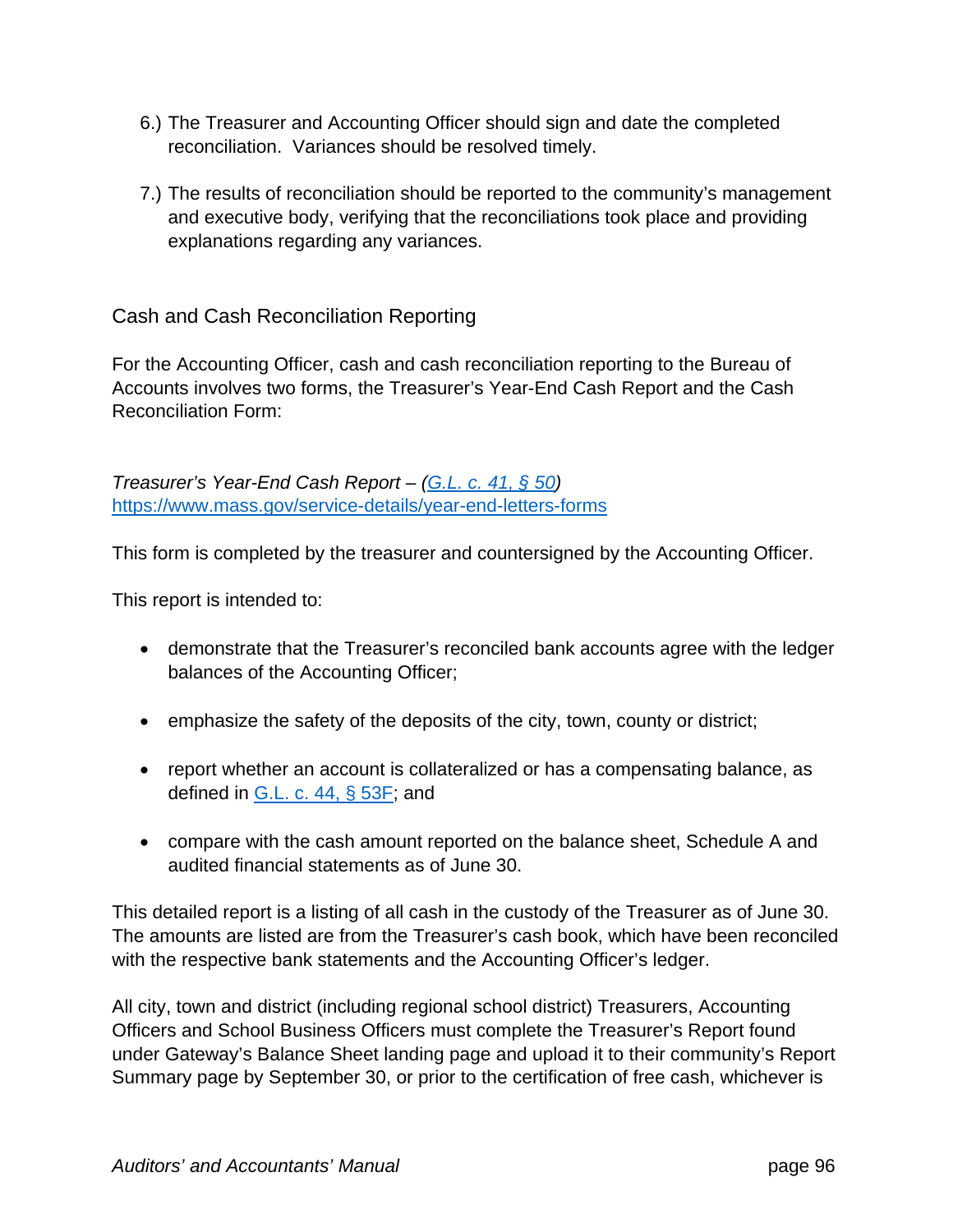sooner. If a balance sheet is not being submitted, this Cash Report is still required to be submitted.

Copies of this report should be filed in both the Treasurer's and Accounting Officer's offices for possible Bureau of Accounts inspection or independent CPA audit.

## *Cash Reconciliation Form*

This form is completed by the Accounting Officer and is countersigned by the Treasurer. The form begins with the Treasurer's dollar amount from the year-end cash report and is adjusted by other funds not in the Treasurer's custody and other reconciling items. The adjusted Treasurer's balance is reconciled to the balance reported on the community's balance sheet, from the general ledger, which is broken out by fund.

Any variance explained at the bottom of the form is a reduction in the calculation and certification of unrestricted funds or "free cash" by the Bureau of Accounts as of June 30.

This form is required submission as supporting documentation for free cash, retained earnings and E&D certification. The cash amount reported on this form must be reconciled to the cash reported on Schedule A and in audited financial statements for all entities where applicable.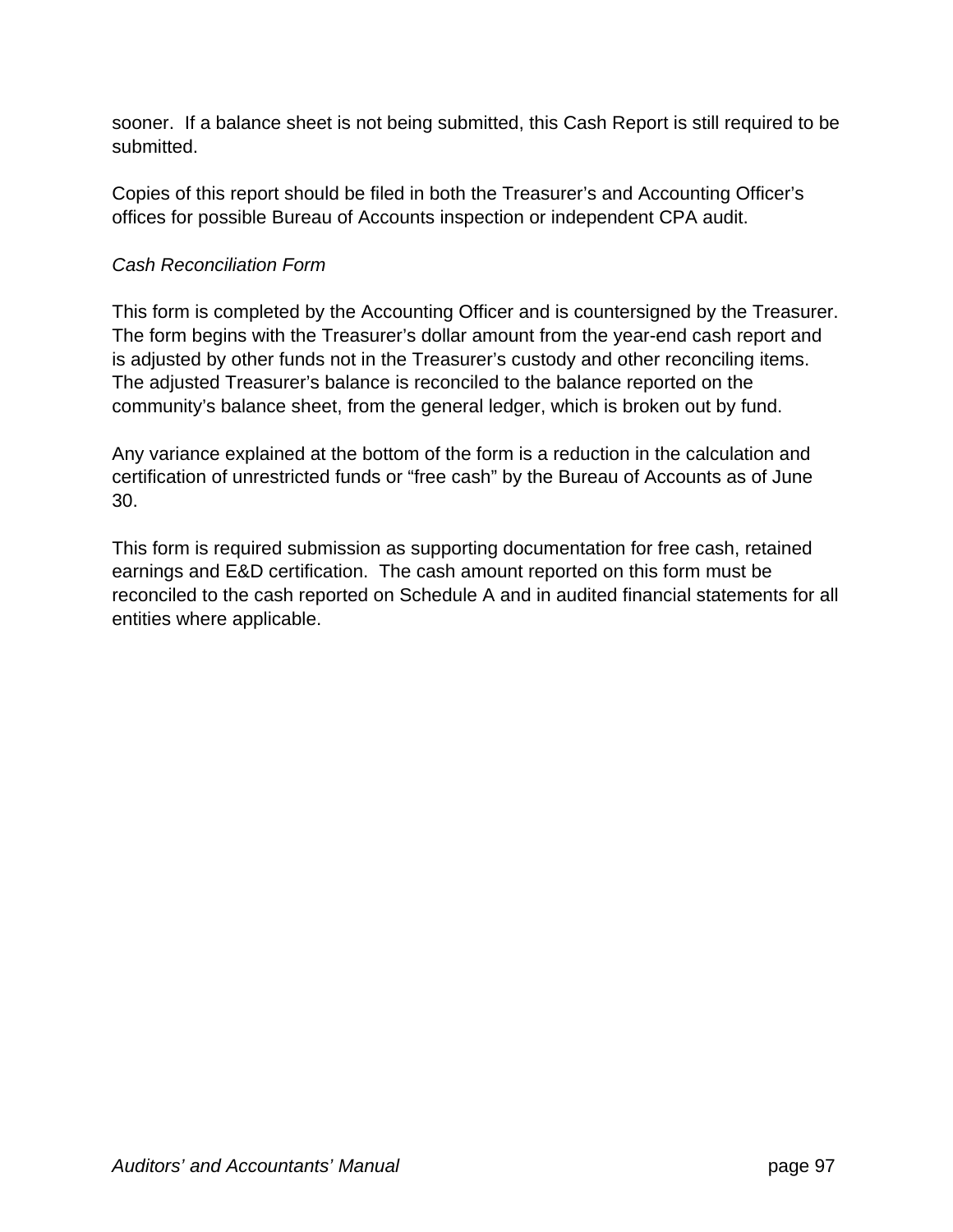City/Town/District of

Cash Reconciliation as of June 30, 20

| Total Treasurer's Cash and Investments (6/30 quarterly report)                                                                                                               | \$                      |
|------------------------------------------------------------------------------------------------------------------------------------------------------------------------------|-------------------------|
| Other trust funds not in custody of Treasurer                                                                                                                                |                         |
| <b>Total Cash and Investments</b>                                                                                                                                            | $\overline{0}$          |
| Accountant's/Auditor's Cash and Investments (per balance sheet)                                                                                                              |                         |
| <b>General Fund</b><br><b>Special Revenue Funds</b><br><b>Capital Projects Funds</b><br><b>Enterprise Funds</b><br><b>Trust and Agency Funds</b><br>Total per general ledger | \$<br>\$<br>$\mathbf 0$ |
| Reconciling Items (specify)                                                                                                                                                  |                         |
| <b>Warrants Payable</b><br>Petty Cash                                                                                                                                        | \$                      |
| Total Adjusted Accountant's/Auditor's Cash and Investments                                                                                                                   | $\Omega$<br>S           |
| Variance (explain)                                                                                                                                                           | $\overline{0}$          |
| <b>Treasurer</b><br><u> 1989 - John Stein, Amerikaansk politiker (</u>                                                                                                       |                         |
| <b>Accountant/ Auditor</b>                                                                                                                                                   | Date                    |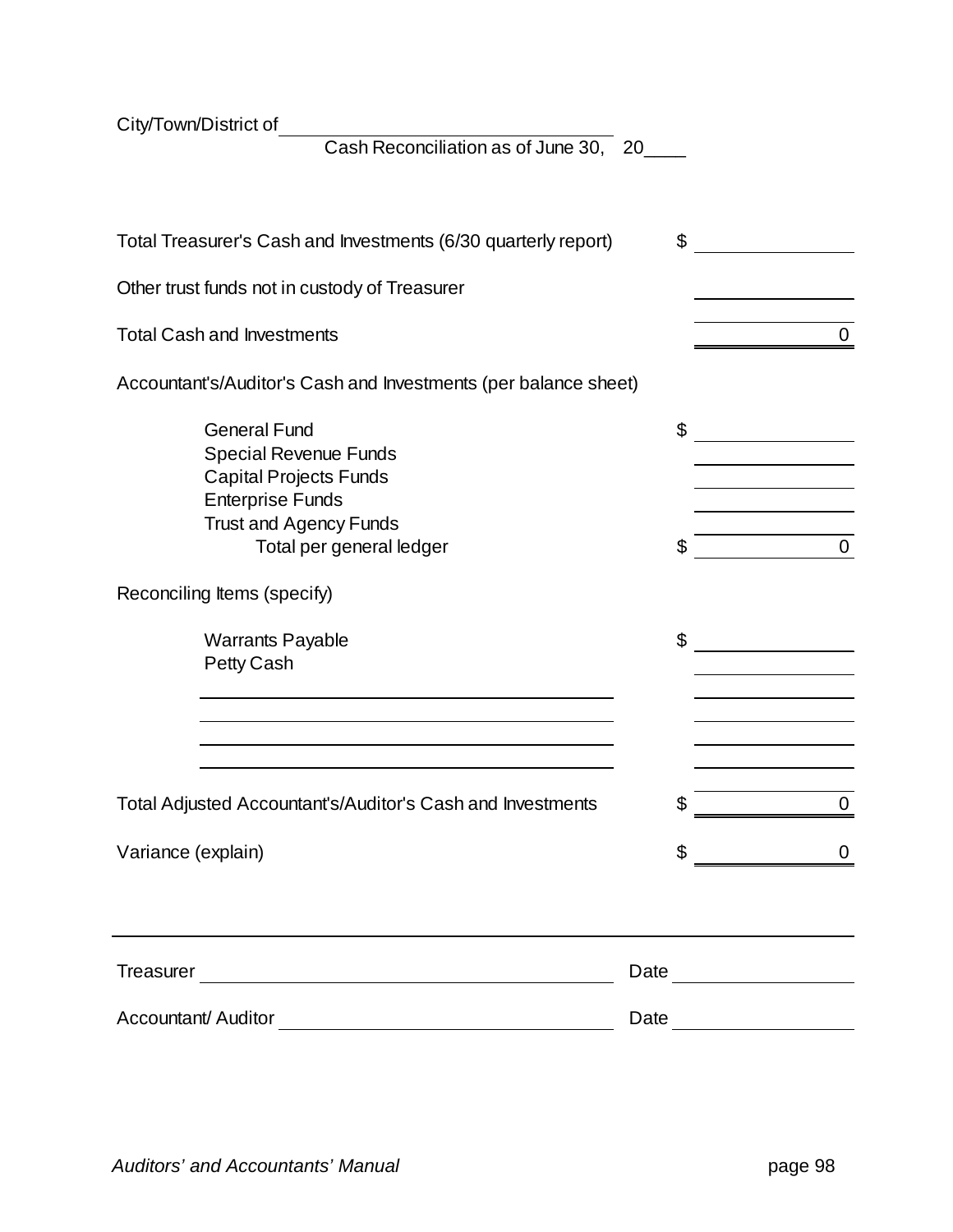# **Chapter 9 – Accounts Receivable and Accounts Receivable Reconciliations**

#### **Introduction**

Accounts receivable represent monies that are owed to the entity. There are several categories of receivables recognized by UMAS. A strong system of internal controls and good receivables management practice require that the Accounting Officer, Treasurer, Collector and department heads reconcile receivables throughout the fiscal year and certainly at fiscal year-end to identify any errors or irregularities.

The timely and accurate reconciliation of accounts receivable is an extremely important part of a system of internal controls and help to validate the accuracy of an entity's financial records. The reconciliation process is a deterrent in preventing fraud and may detect fraud in the management of the entity's funds.

If material, unreconciled accounts receivable will be seen as a weakness in the entity's audited financial statements, may cause the entity to lose a property lien, could turn an entity's bond rating to the negative and will be a reduction in the calculation and certification of unrestricted funds or "free cash" by the Bureau of Accounts as of June 30.

Accounts receivable should be reconciled on a monthly basis.

#### Types of Receivables

The current UMAS Chart of Accounts recognizes the following types of receivables:

- Taxes, including actual and estimated personal property, actual and estimated real estate, tax liens, community preservation, Massachusetts clean water trust (formerly the Massachusetts Water Pollution Abatement Trust), deferred property tax, taxes receivable in litigation and unbilled real and personal property taxes;
- Excises, including motor vehicle, boat, farm animal, and classified forestlands;
- Accounts Receivable, including user charges, other service charges, utility liens added to taxes, and departmental;
- Special Assessments Receivable, including apportioned and unapportioned special assessments, committed interest added to taxes, apportioned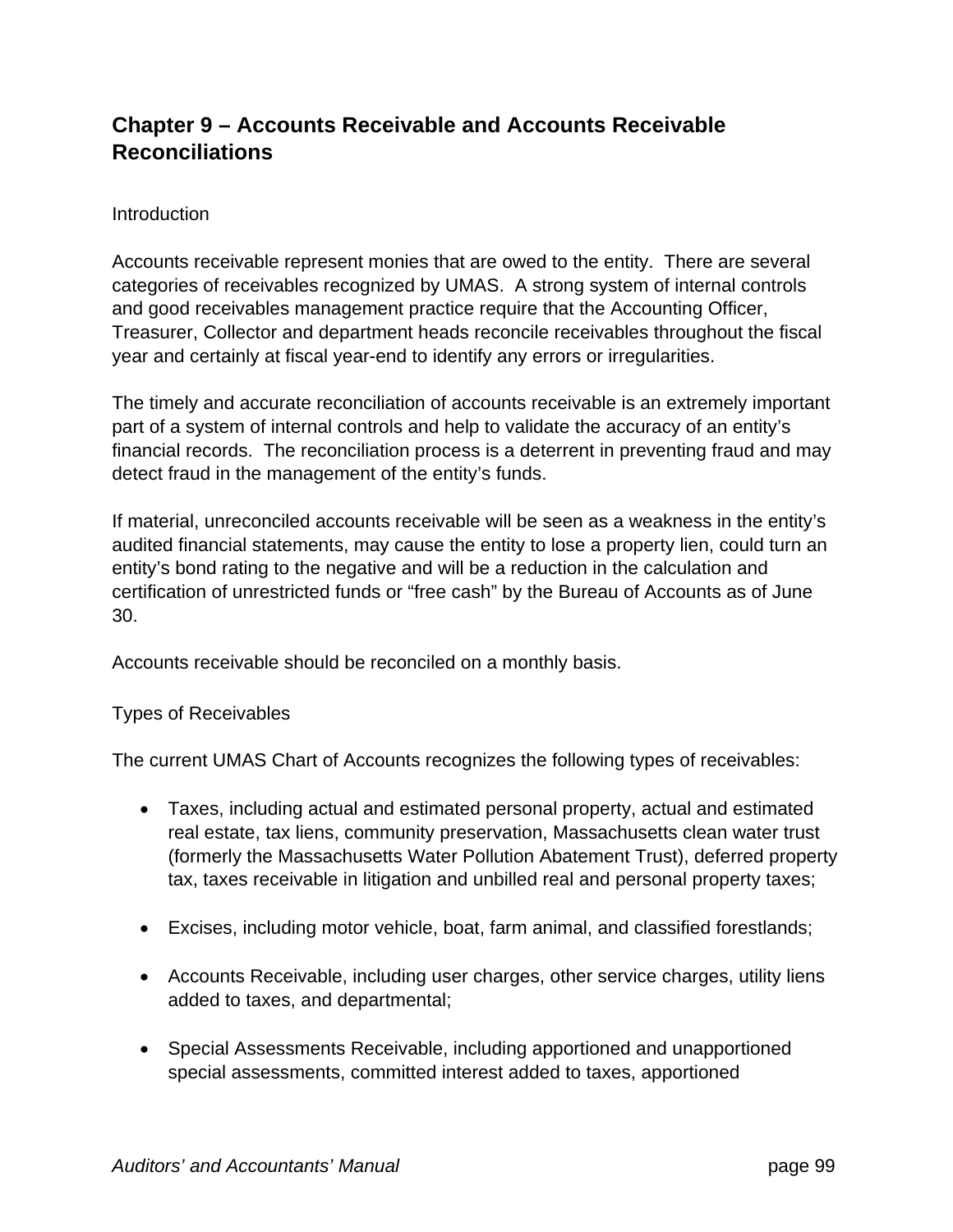assessments not yet due, suspended assessments and special assessment tax liens;

• Notes Receivable – An unconditional promise signed by the maker to pay a certain sum in money on demand or at a fixed or determinable future time either to the bearer or to the order of a person designated therein. Notes Receivable may be held by a government as designated payee or by endorsement.

## Accounting for Receivables

The Accounting Officer records the commitment of taxes and excises when presented with a copy of the Assessors' warrant to the Collector. The commitment of actual property taxes follows certification of the tax rate by the Director of Accounts.

Under the modified accrual basis of accounting, when the accountant records the commitment as an accounts receivable, an offsetting deferred revenue is recorded. Deferred revenues are assets for which asset recognition criteria have been met, but for which revenue recognition criteria have not been met. Under the modified accrual basis of accounting, such amounts are measurable but not available.

An Allowance for Abatements and Exemptions, or Overlay, is also recorded in the amount raised on the annual tax rate recap to provide for abatements and exemptions of committed real and personal property taxes for that fiscal year. The Overlay amount is determined by the Board of Assessors and is raised in the tax rate without appropriation. See new Overlay rules in IGR 17-23.

| <b>Reconciliation of Receivables</b> |                                        |   |  |  |
|--------------------------------------|----------------------------------------|---|--|--|
| Beginning Balance                    |                                        | Ś |  |  |
| Plus:                                | Commitments<br>Refunds                 |   |  |  |
| Less:                                | Collections<br>Abatements<br>Transfers |   |  |  |
| <b>Equals Ending Balance</b>         |                                        |   |  |  |

Reconciliation of Accounts Receivable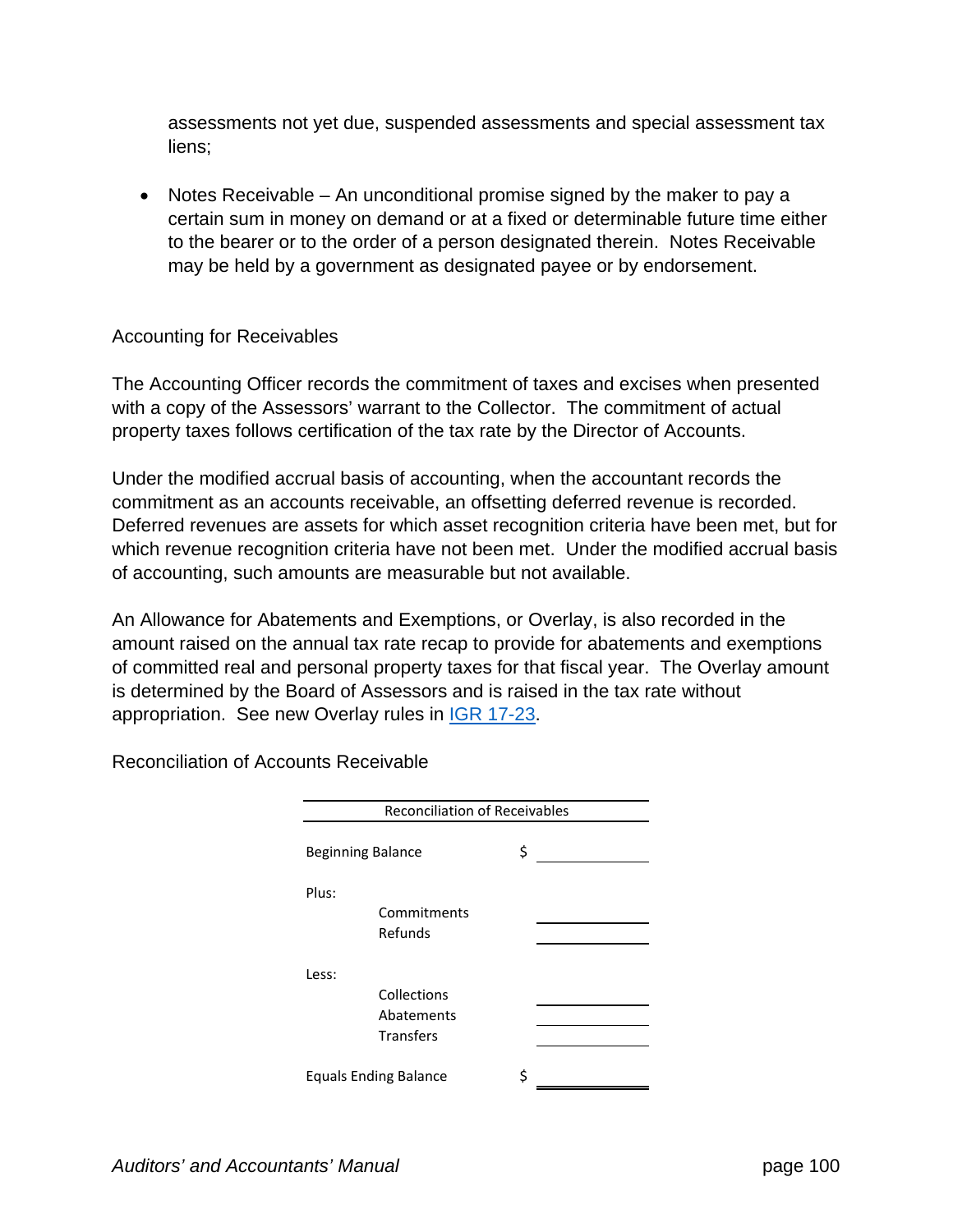The total accounts receivable balance must be supported by a detailed outstanding listing of each individual making up the total balance.

The Collector should maintain a control book for each receivable type that records commitments, refunds, collections, abatements, returned checks or transfers to tax title accounts. The control book should tie to the detailed outstanding listing and should be used to reconcile to the accounting officer's records.

Any variances from the control book to the detailed listing of receivables should be researched and corrected timely.

Reporting Outstanding Receivables

For the Accounting Official, reporting of outstanding receivables to the Bureau of Accounts involves the Schedule of Outstanding Receivables which is submitted through the Gateway system. This Schedule as of June 30 indicates whether the general ledger is reconciled to the Collector's, Treasurer's and department heads' detail lists. This Schedule is prepared by the Collector and forwarded to the Accounting Officer who must verify that the amounts reported agree with the general ledger. Receivables include taxes, excises, departmental, special assessment and other receivables.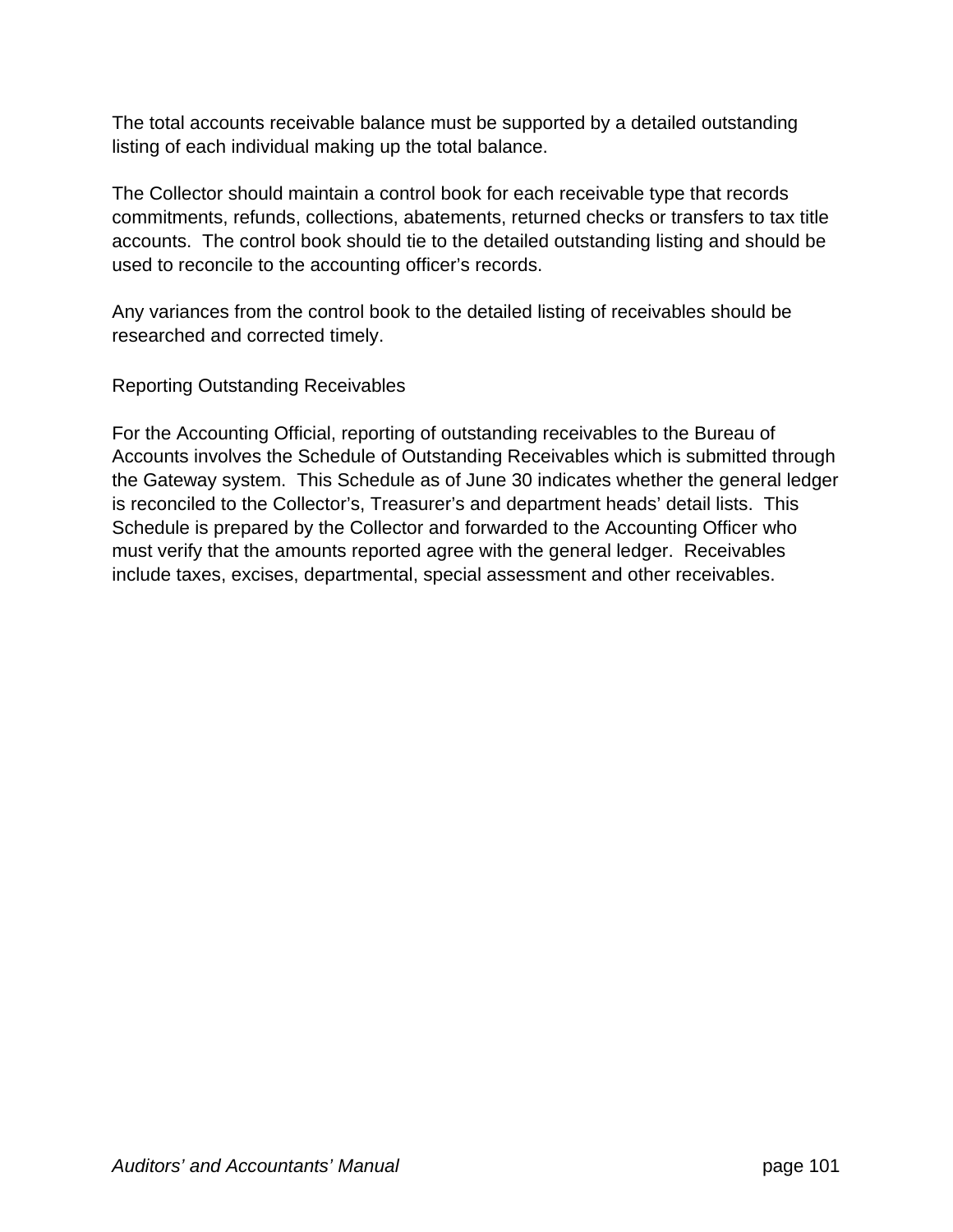# **Chapter 10 – Schedule A**

The Annual City and Town Financial Report, Schedule A, is a year-end statement of revenues and other financing sources, expenditures and other financing uses, changes in fund balances, certain balance sheet and other information. Under State statute, the Director of Accounts is required to collect this information from all communities by November 30. The data collected is based on fund designations, account numbers and classifications contained in UMAS.

Schedule A must be submitted to the Bureau of Accounts via the Gateway system. The Bureau, however, provides an EXCEL version of the Schedule that is uploadable into Gateway.

Information from Schedule A is incorporated into DLS' data base of historical financial information and is used by State and Federal agencies and members of the Legislature in the development of programs and policies impacting cities and towns.

Although not necessarily received by the Bureau on an audited basis, Schedule A cash and fund balances must agree to the combined balance sheet.

Upon final approval of Schedule A by the Bureau of Accounts, various reports are available through DLS' Data Bank.This data may be helpful in the preparation of annual budgets and for comparisons with other communities.

Massachusetts General Laws provide for the withholding of local aid payments to cities and towns that do not submit a Schedule A to the Bureau of Accounts timely. At present, Schedule A is due on November 30. Further, these local aid payments if not made before the close of the State's accounts payable period may revert to the Commonwealth's General Fund. Review the Bureau's annual guidance for more details.

### Overview of Schedule A

Schedule A is completed in twelve parts. A short description of each part is shown below. The Schedule A module is located in the Gateway system. The Excel version of the form which can be uploaded into Gateway and instructions can be found on the landing page of the Schedule A.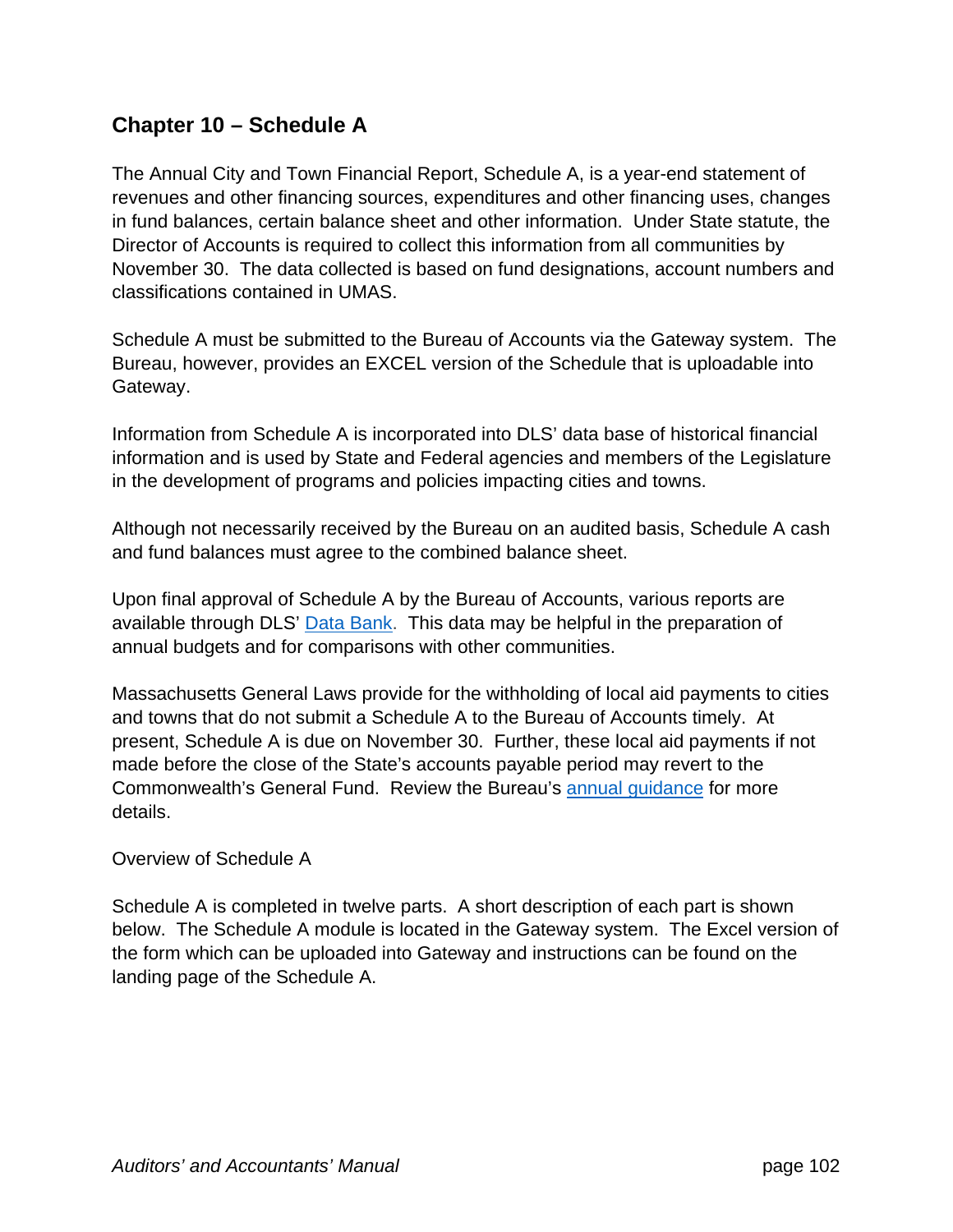## *Part I - General Fund Revenues and Other Financing Sources*

A report of all taxes, state aid and unrestricted local receipts, including all school related revenue, but exclusive of general and education offsets. All revenue is reported net of refunds. Revenues are reported on a cash basis for all categories except real and personal property taxes and earnings on investments.

## *Part II - General Fund Expenditures and Other Financing Uses*

A report of expenditures for most municipal operations ("Object of Expenditure") financed by tax dollars, including school-related expenditures. All expenditures should be reported net of refunds (overpayments) that were credited to respective accounts.

## *Part III – Special Revenue Funds*

A report of Federal grants, State grants, receipts reserved for appropriation, revolving funds, and other special revenues that are established by statute and may be restricted to a particular purpose. A separate accounting of each of the above activities is required to demonstrate compliance with grant agreements, general laws, and other restrictions imposed on certain receipts.

### *Part IV – Capital Projects Funds*

A report of financial resources used for the acquisition or construction of major capital facilities, that involve projects extending over more than one year, and that are financed wholly or in part from bond issues, intergovernmental loans, private donations, or current revenues of more than one fund. Exclude projects financed by enterprise or trust activity.

### *Part V – Enterprise Funds*

A report of funds created pursuant to G.L. c. 44,  $\S$  53F $\frac{1}{2}$  established for municipal operations that can be financed and conducted in a manner similar to a private business. The intent of the municipality may be that all cost, direct or indirect, of providing goods or services be financed or recovered primarily through user charges. Subsidy from another fund is allowed.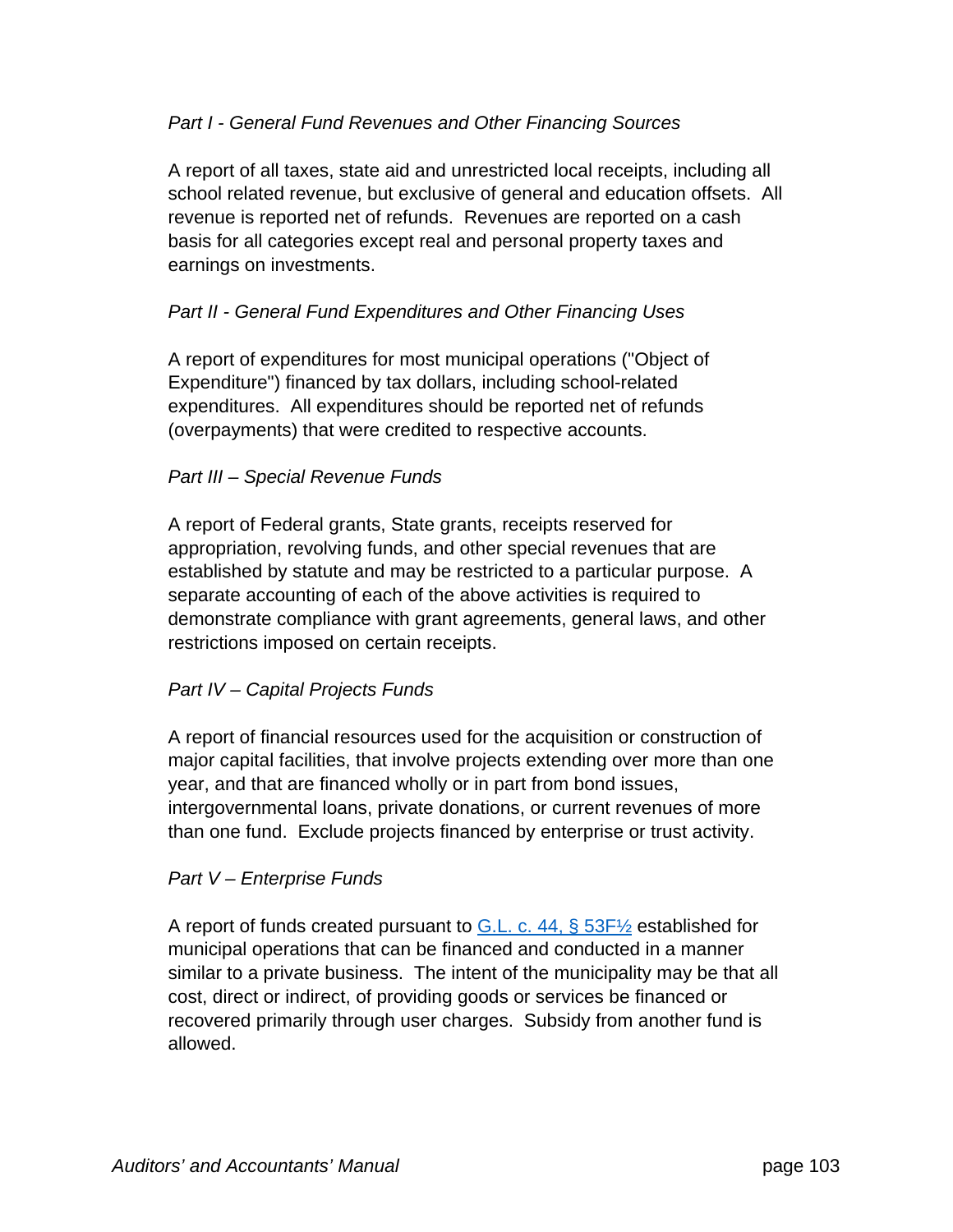Enterprise Fund accounting can be adopted for operations where utility, health care, recreation, transportation, and/or cable television services are provided.

### *Part VI – Trust Funds*

A report of assets held by a community in a trustee capacity and for a specific purpose stipulated by a trust agreement. Both principal and interest may be used for the purpose if the trust is established as an expendable trust. For non-expendable trusts, interest, but not principal may be expended as directed. Certain statutes have also permitted communities to establish trust funds for specific purposes.

## *Part VII - Agency Funds*

A report of assets held by a governmental unit in the capacity of an agent for individuals, private organizations, other governmental units, and/or other funds. A community is only custodian of the funds and the fund itself provides no equity to the community.

### *Part VIII - Personnel Expenditures*

A report of the total salaries and wages as of December 31, as reported on IRS Form W-2: Includes all amounts paid in salaries and wages as reported on W-2s for all employees during the last full calendar year which ended within the current Schedule A reporting year.

This part also includes a report of the total number of employees for calendar year ending December 31: This number should reflect city and town full time equivalents (FTEs), including schools, as of December 31.

### *Part IX – Schedule of Cash and Investments*

A report of the municipality's cash status as of June 30 compared to individual year-end balances in the general fund, special revenue funds, debt service fund, capital projects fund, enterprise funds, trust and agency fund.

This schedule should also reconcile with year-end cash reconciliations and a balance sheet submitted to the Bureau of Accounts.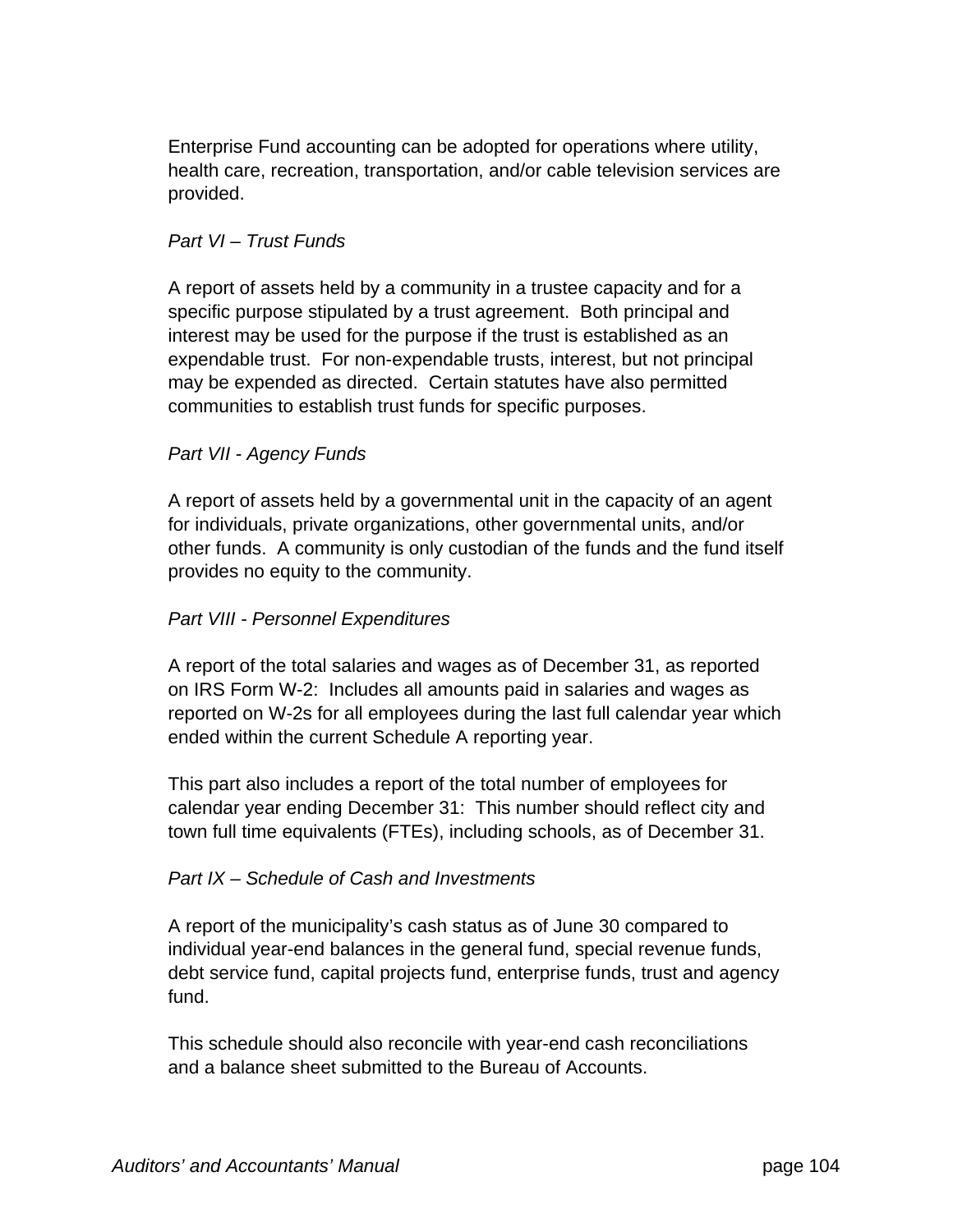*Part X – Schedule of Debt Outstanding, Issued and Retired this Fiscal Year* 

General Obligation Bonds

A report of the municipality's debt activity for general obligation bonds both inside and outside the debt limit. Debt incurred for purposes authorized under  $G.L. c. 44, § 7$  is within the debt limit; debt incurred under  $G.L. c. 44, § 8$  is outside the debt limit.

Revenue Bonds and Non-Guaranteed Bonds

A report of revenue bond and non-guaranteed bonds payable from and secured solely by specific revenues and, as a result, are not regarded as full faith and credit obligations. Non-guaranteed bonds are similar to revenue bonds in that they are unsecured instruments.

Short Term Debt

A report of temporary loan information as of June 30, net of refunding.

Other Interest

A report of Interest paid on refunds due to abatements.

Total Authorized and Unissued

A report of debt authorized and unissued, which for purposes of this report, the Bureau of Accounts defines as the amount of the authorization remaining to be issued as new money after long or short term debt has been issued.

*Part XI - Reconciliation of Fund Equity (Retained Earnings) for the Fiscal Year* 

This reconciliation serves as a Schedule A proof. In reviewing the reconciliation, the Schedule A preparer should be satisfied that all totals tie to corresponding totals in each part of this report.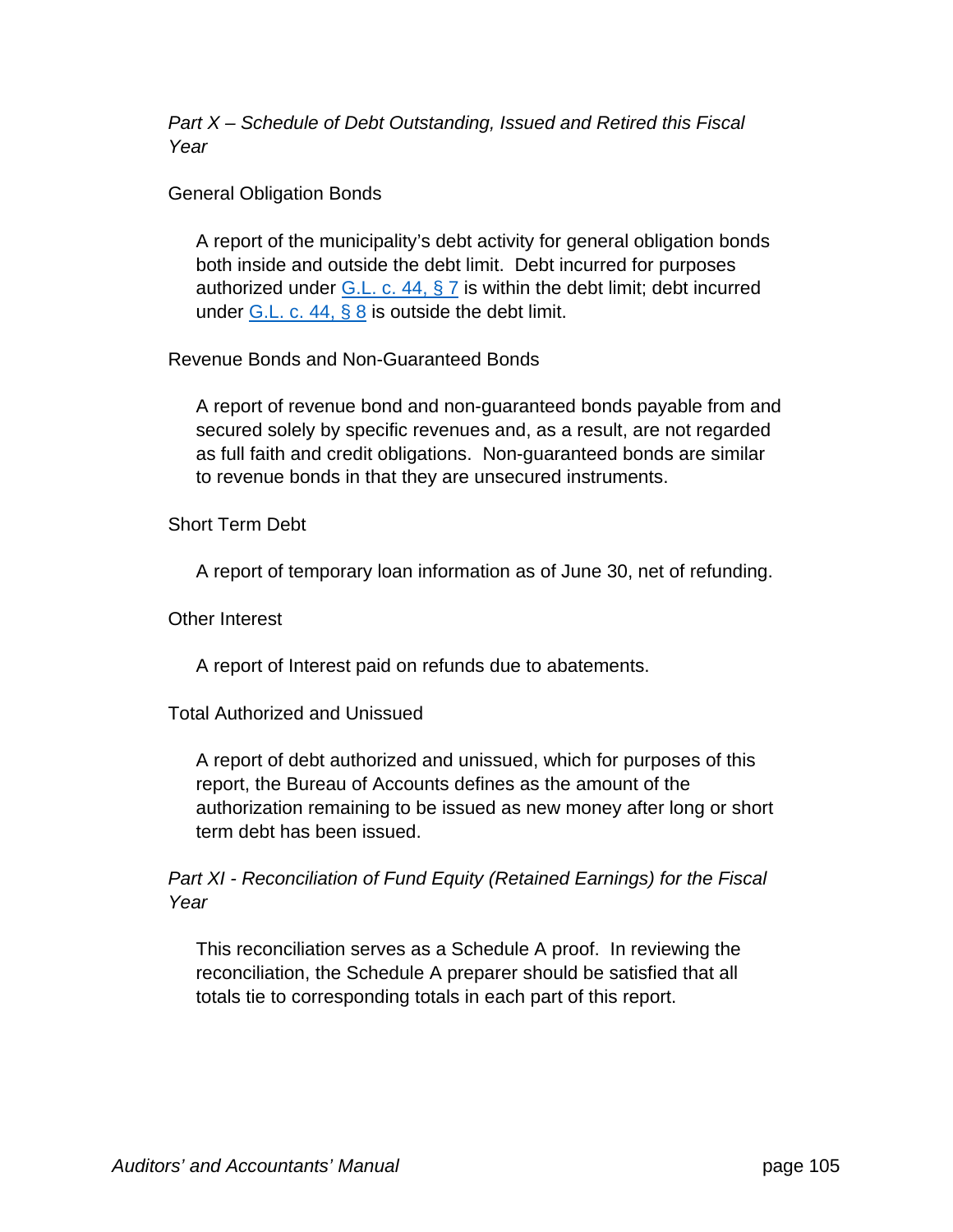### *Part XII – Certification*

Certification of the Schedule A requires the approval of the Accounting Officer. By his or her signature, the Accounting Officer certifies that the data in the report is accurate. This part also includes a section for notes.

### *KAR-1 – Addendum*

This form checks the cash and fund equity balances between the Schedule A and balance sheet. Any variance will be questioned by Bureau of Accounts field representatives.

Common Schedule A Errors

- Data proofs fail. Schedule A provides a proof system to verify that information is consistent throughout the report. A "fail" is an indication that information in the report is not accurate and should be corrected.
- Form KAR-1 and/or the statutory reconciliation form (if applicable) has/have not been submitted.
- Current fiscal year beginning balances do not match prior fiscal year ending balances.
- "Transfers from" do not equal "transfers to", excluding agency funds.
- Combined total debt for all parts doesn't equal total long-term retired debt, plus total long-term interest, total short-term interest, and other interest.
- Explanations for discrepancies have not been provided.
- Report pay-down of short-term principal if from the general fund in part II as "retirement of debt principal" and from other funds as "debt service."
- Debt reported in Schedule A doesn't match the Statement of Indebtedness.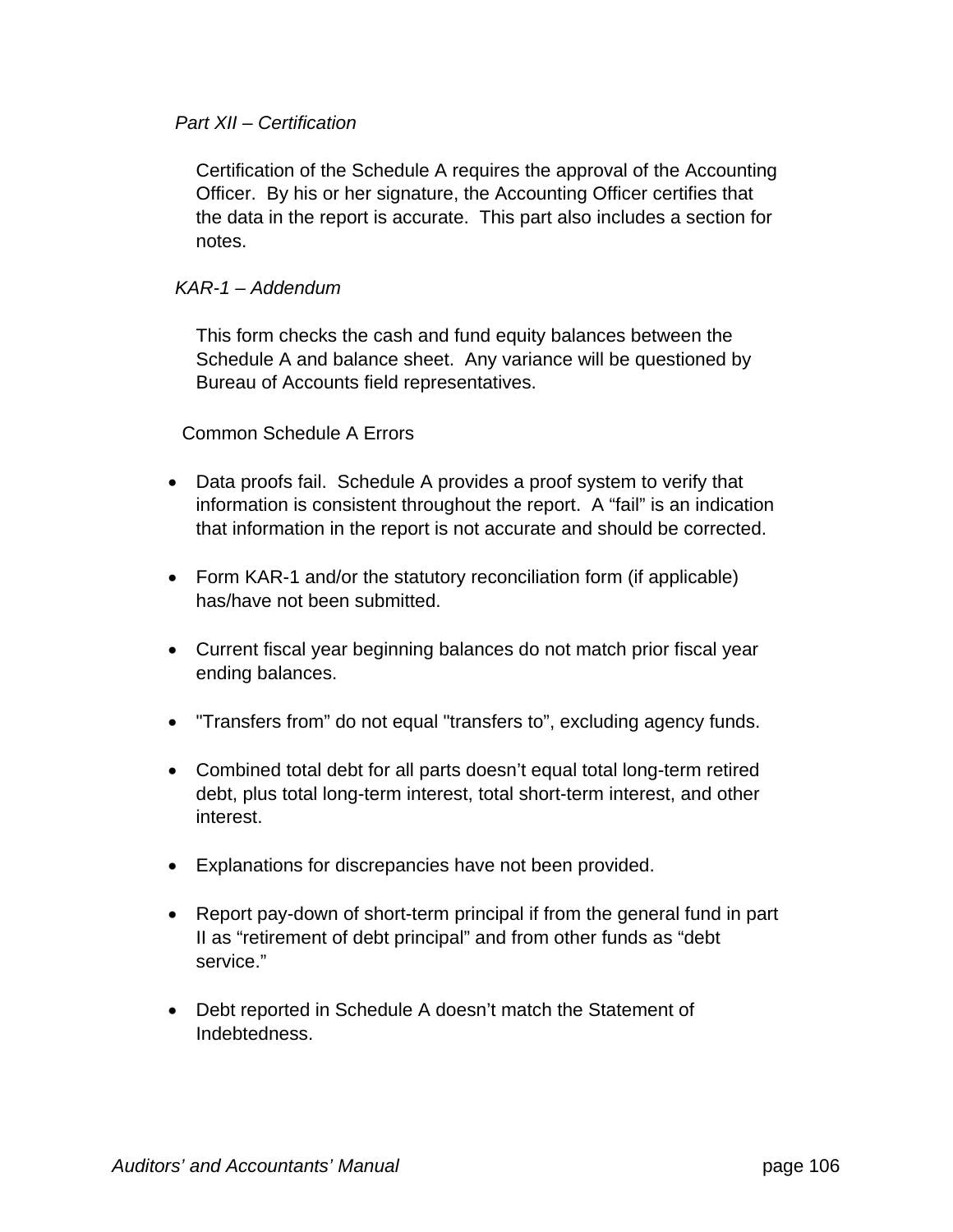# **Chapter 11 – Budgeting**

Formulating the annual budget is the most visible activity of local leaders, and its approval is a key characteristic of participatory government. When systematic, inclusive and responsive, the budget process can instill in residents confidence in management.

The budget process has many steps from initial guidelines, to assembly, review, passage, recording, monitoring and finally to audit. Accounting Officers could find themselves auditing data for the previous fiscal year while monitoring data for the current fiscal year and assembling data for the next fiscal year, all in the same day.

The purpose of this chapter is to advise local Accounting Officers of their role and what they should know about the budget process in cities and towns.

The Municipal Accounting Officer's Role in the Budget Process

The degree to which the Accounting Officer is involved in budget development varies from entity to entity. For example, a community with a Finance Director and/or a dedicated budget office may rely on the Accounting Officer for revenue and expenditure reports rather than on budget assembly and passage. In many small communities, however, the Accounting Officer may be relied on for those responsibilities as well.

The Accounting Officer has the responsibility to maintain budgetary control through the accounting system. This is done by maintaining accurate records, verifying that the voted appropriations are reflected accurately in the accounting system, preparing monthly budget to actual reports for revenues and expenditures for department heads and the governmental entity's leaders, reporting issues in order to implement changes in response to projections during the fiscal year, preparing for year-end transfers, and always maintaining internal controls to prevent deficits. Recording the budget properly is the subject of chapter 8 in the UMAS Manual.

## The Budget Process in Towns

There is no mandated format for Town's to prepare and approve their annual budget and the systems can be different based on statutory responsibilities, by-laws and the Town's organizational structure.

Best practices include a policy document to identify the Town's budgetary process and to state the Town's financial goals and objectives and the overall financial plan to meet those objectives. The budget policy document would describe the municipal services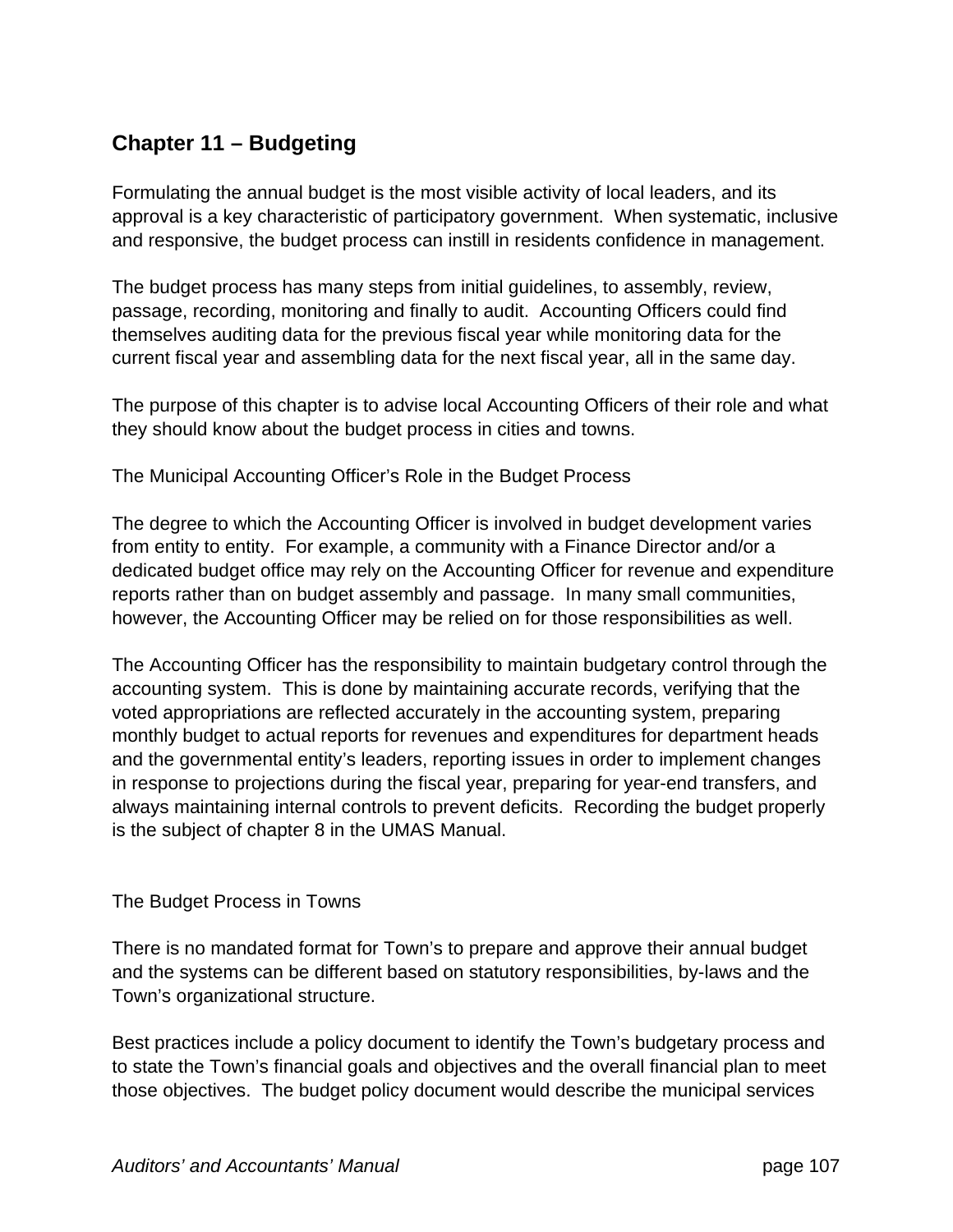and operations and how they are supported through the budget process. The Town should also develop a budget development calendar to ensure that all parties are aware of their responsibilities and that the budget is ready in time for printing of the reports for town meeting.

The budget process tyically begins in the fall when instructions, guidelines and worksheets are given to department heads.

The estimates for a Town Budget begin with the requirements under MGL C. 41, § 59:

*The selectmen and all boards, committees, heads of departments, or other officers of a town authorized by law to expend money shall furnish to the town accountant, or, if there is no town accountant, to the appropriation, advisory or finance committee, if any, otherwise to the selectmen, not less than ten days before the end of the calendar year, or not less than ninety days prior to the date of the start of the annual town meeting, whichever is later, detailed estimates of the amount necessary for the proper maintenance of the departments under their jurisdiction for the ensuing fiscal year, with explanatory statements as to any changes from the amounts appropriated for the same purposes in the then current fiscal year, and an estimate of amounts necessary for outlays or permanent improvements. They shall also prepare estimates of any income likely to be received by the town during the ensuing fiscal year in connection with the town's business or property intrusted to their care. The selectmen shall include in their estimates the salaries and expenses connected with their own office, and the salaries of all other town officers shall be included in the estimates for the office, department or branch of the public service of which they are in charge. The treasurer shall, in addition to his estimate of the amount required for the maintenance of his own office, prepare a separate statement indicating the amounts required for the payment of interest on the town debt and for the payment of such portions of the town debt as may become due during the ensuing fiscal year.* 

The Town Accountant is responsible for compiling the prior year budget to actual, the current year budget to actual (with estimates) and the estimates for the next fiscal year per MGL C. 41, § 60:

*The town accountant shall immediately upon the close of each calendar year compile statements in tabulated form showing the amounts appropriated and the amounts expended from each appropriation during the preceding fiscal year, the amounts appropriated for the current fiscal year and the amounts expended from such appropriations during the first six months of such year and the amounts estimated to be expended from such appropriations during the second six months of such year, and the estimates for the next ensuing fiscal year, and shall forthwith furnish a copy thereof to the selectmen, or to such committee as the town may appoint to consider and report on*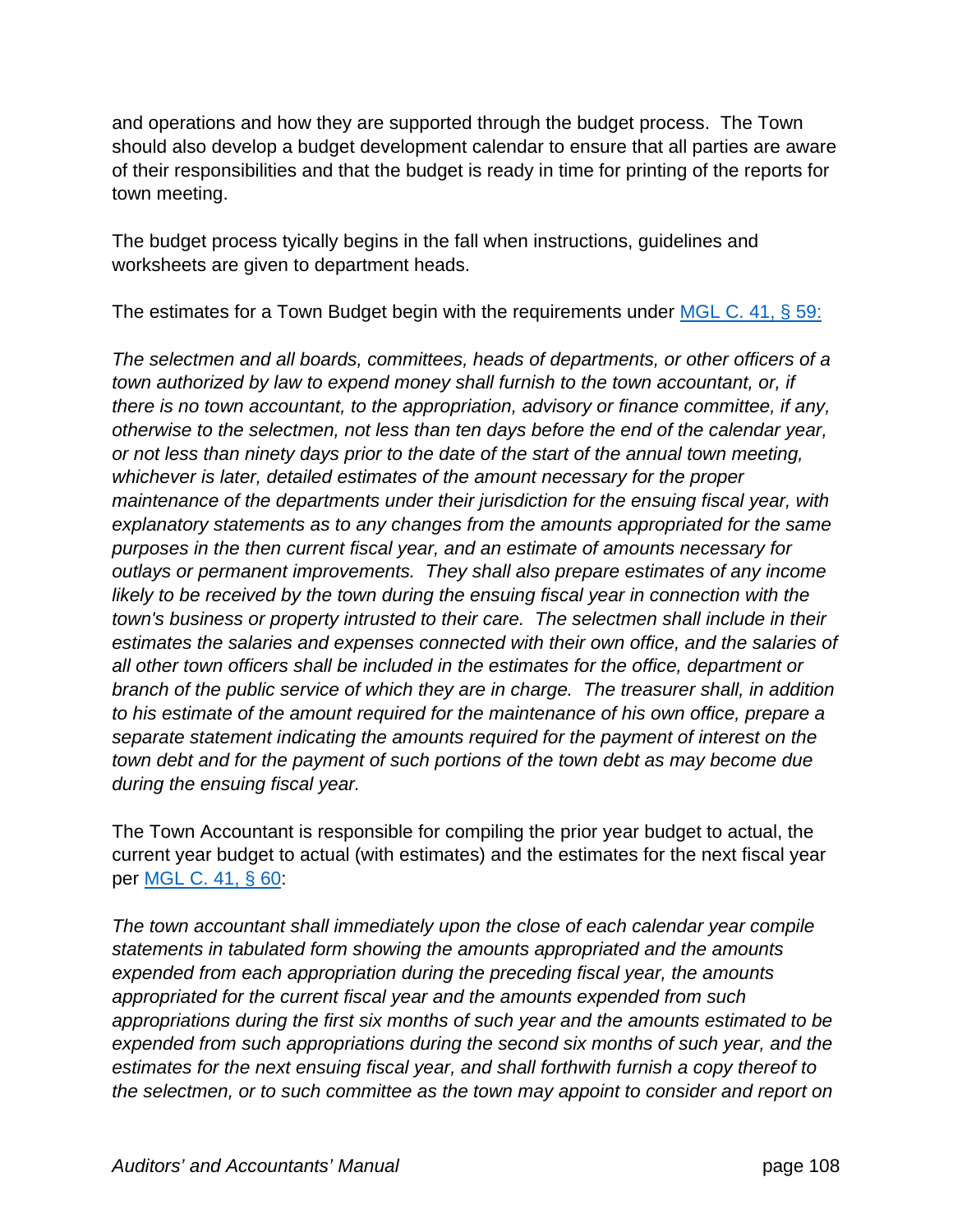*proposed appropriations. The selectmen, or said committee when so appointed, shall after due consideration designate the amounts which in their opinion should be appropriated for the ensuing fiscal year, and shall accompany the same with such explanations and suggestions in relation thereto as they may deem desirable for the proper information of the inhabitants. The selectmen or, if such a committee has been appointed, the committee, shall print and distribute this document at or before the annual town meeting, and the town clerk shall transmit a copy thereof and of all town reports to the director of accounts.* 

Town's with Town Managers often give responsibility for developing the budget to that position. Town's without a Town Manager typically give the Board of Selectmen the responsibility for developing the budget.

Departments will provide budget requests based on instructions provided in the fall. The requests may be reviewed by the Town Manager/Administrator, Board of Selectmen, Superintendend and School Committee and by the Finance Committee.

In Town's with operating departments reporting to elected boards or with elected officials, the advisory or finance committee will often receive budgets from several different individuals.

In Towns with an advisory or finance committee, such committee is responsible for reviewing and analyzing budgetary requests and to recommend a budget to the annual town meeting. Either the advisory or finance committee, or the Board of Selectmen are responsible for submitting a budget at the annual town meeting.

The "warrant" presented to town meeting tyically contains one article for the omnibus budget of the Town and separate articles for appropriations outside of the operating budget.

### Budget Formats:

There is no mandatory budget format in Towns, and no two budget documents are exactly alike. The Bureau of Accounts has determined that towns may rely for guidance upon M.G.L. Ch. 44, § 32*,* which sets forth the budget format for cities.

Budgetary control must be maintained at the budgetary level adopted at town meeting. Changes to the appropriated budget would require approval at a special town meeting. This leaves Town's with less budgetary flexibility than a city form of government.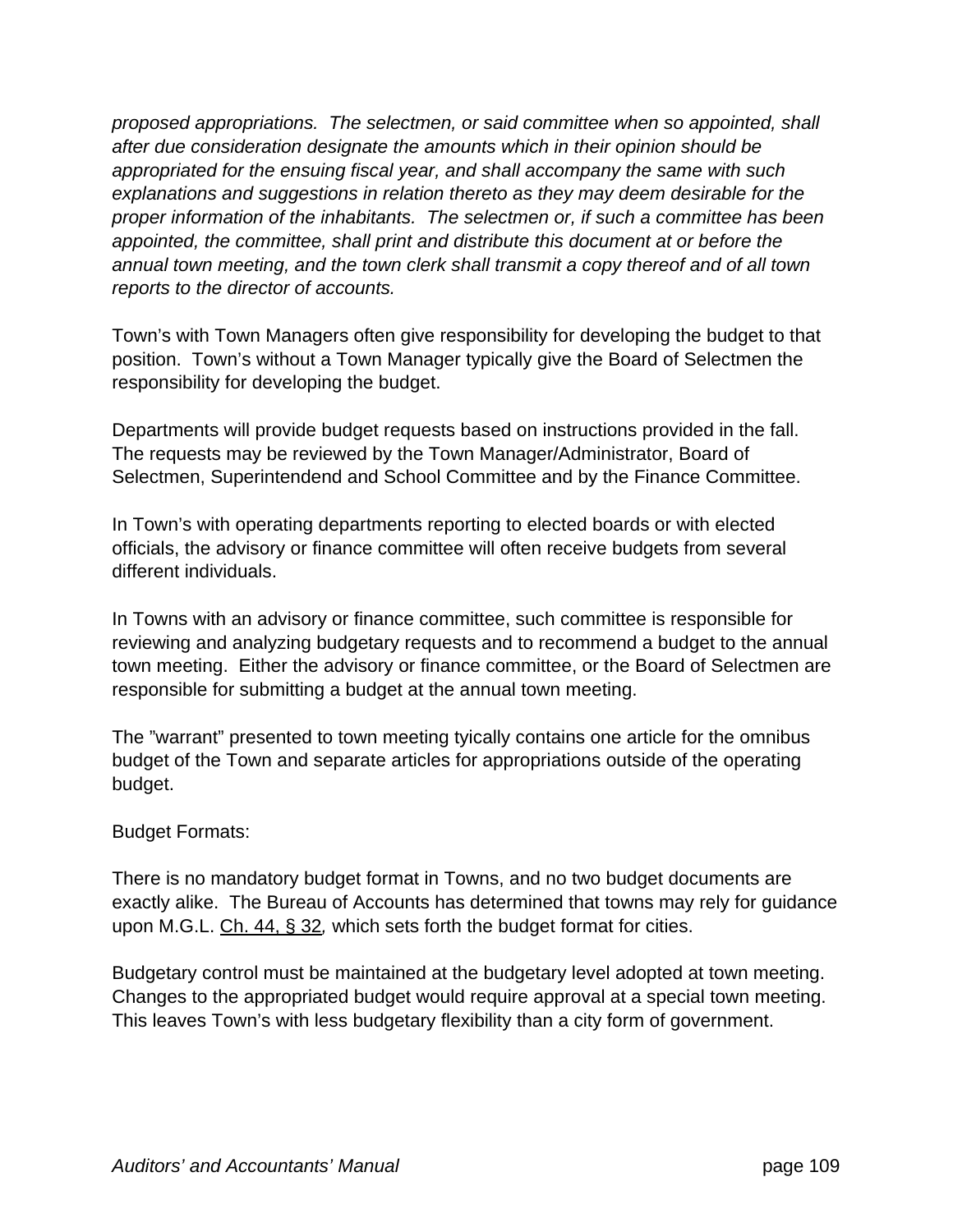Town Meeting can vote the budget at a very detailed level, such as a line-item budget, which would be very restrictive and may not provide the flexibility to respond to unforeseen circumstances throughout the year.

More often, Town Meeting will vote the budget by department and within each department it is broken out into personal services, purchased services, supplies, other expenses and capital outlay.

A more detailed the appropriated budget provides less flexibility to department heads to operate within those guidelines. Consideration should be balanced between granting flexibility and maintaining control over how where funds will be spent.

In accordance with state law, the appropriation for the local education budget is presented to town meeting as a single amount. Town meeting has no authority to divide elements of the school department's budget, make line-item amendments or direct expenditures to specific purposes within the budget. To pass the regional school budget, town meeting must appropriate the assessment proposed by the regional school district. An appropriation for any amount less than what the regional school proposes constitutes a rejection of the regional school budget.

## Reserve Fund Transfers

If town meeting appropriates a sum for a reserve fund, then the finance committee may transfer funds from this reserve to specific departments within statutory limitations.

The Budget Process in Cities

City department heads are generally required to submit their budget requests to the Mayor between November 1 and December 1. This does not apply to the school department which must submit its requests in time for the Mayor to include them in his submission to the Council.

In a city, within 170 days after the annual organization of the city government (which is ordinarily in early January), the Mayor or City Manager is required to submit a budget of proposed expenditures for the fiscal year beginning on the next July 1. The City Council may:

- make appropriations for the recommended purposes; and/or
- may reduce or reject any item.

Without a recommendation of the Mayor or Manager, the Council may not make any appropriation for a purpose not included in the proposed budget, except by a two-thirds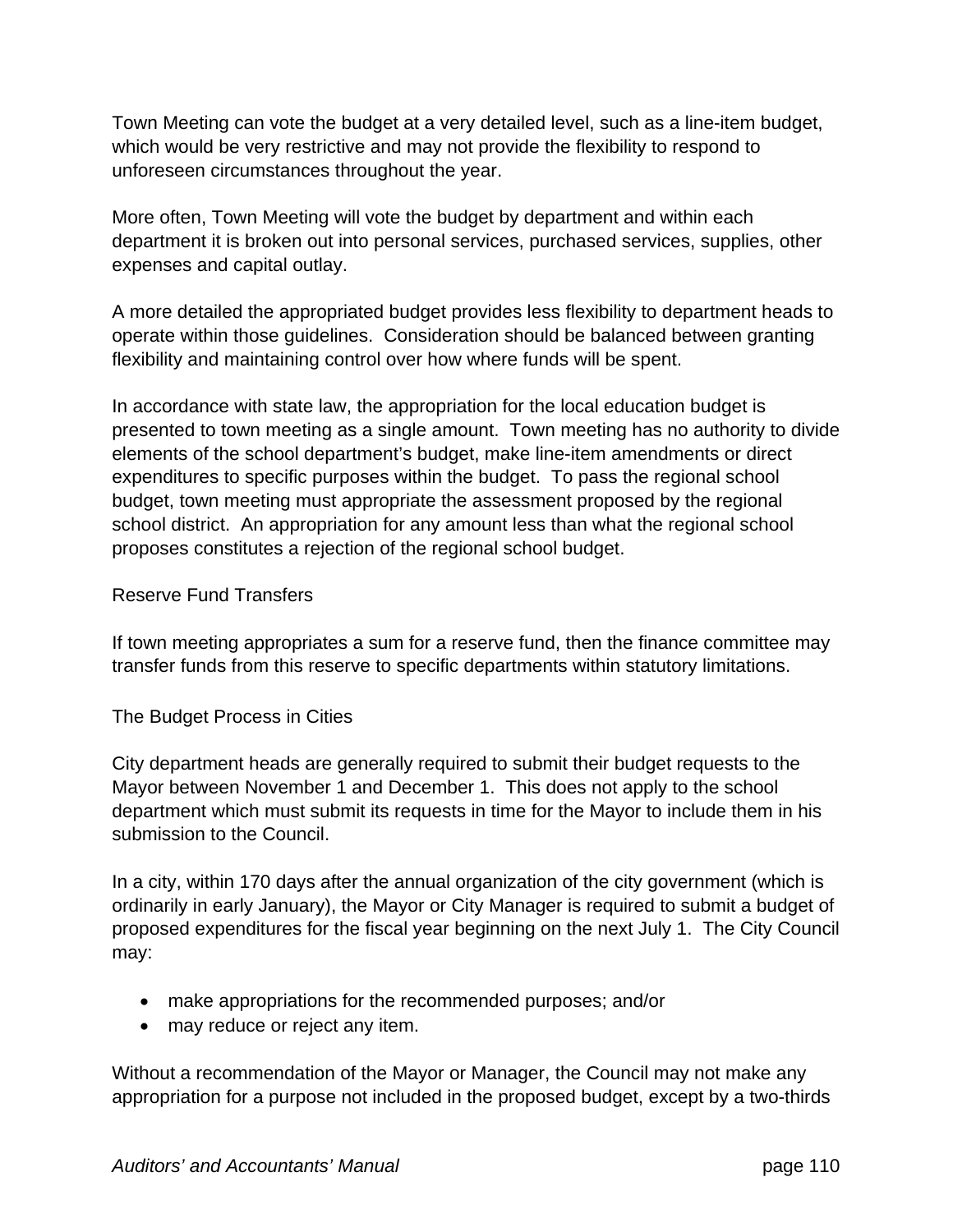vote in the case of a failure of the Mayor or Manager to recommend an appropriation for such a purpose within 7 days after a request from the Council. The Council may not increase any item without the recommendation of the Mayor. If the Council fails to act on any item of the proposed budget within 45 days, that item takes effect.

If the Mayor does not make a timely budget submission, provision is made for preparation of a budget by the Council. Provision is also made for supplementary appropriations upon recommendation of the Mayor.

Under certain circumstances and subject to certain limits and requirements, the City Council, upon the recommendation of the Mayor, may transfer amounts appropriated for the use of one department (except for a municipal light department or a school department) to another appropriation for the same department or for the use of any other department.

The school budget is limited to the total amount appropriated by the City Council, but the School Committee retains full power to allocate the funds appropriated. The Education Reform Act of 1993 as amended, imposes certain minimum expenditure requirements on municipalities with respect to funding for education. The requirements are determined on the basis of formulas affected by various measures of wealth and income, enrollments, prior levels of local spending and state aid, and other factors.

State and county assessments, abatements in excess of Overlays, principal and interest not otherwise provided for, and final judgments are included in the tax levy whether or not in the budget. Revenues are not required to be set forth in the budget but estimated non-tax revenues are taken into account by the Assessors in fixing the tax rate.

With a city form of government, the budget process can be more flexible since the appropriation process does not require Annual or Special Town Meeting. For more detailed information on the budget process in cities, review G.L. c. 44, §§ 32, 33, 33A and 33B.

G.L. c. 44, § 32 allows the Mayor to submit to the City Council a continuing appropriation budget on a month to month basis for a period not to exceed three months if the city has not approved an operating budget because of circumstances "beyond its control."

In towns and special purpose districts, an operating budget must be in place as of July 1. There is no similar provision as in cities.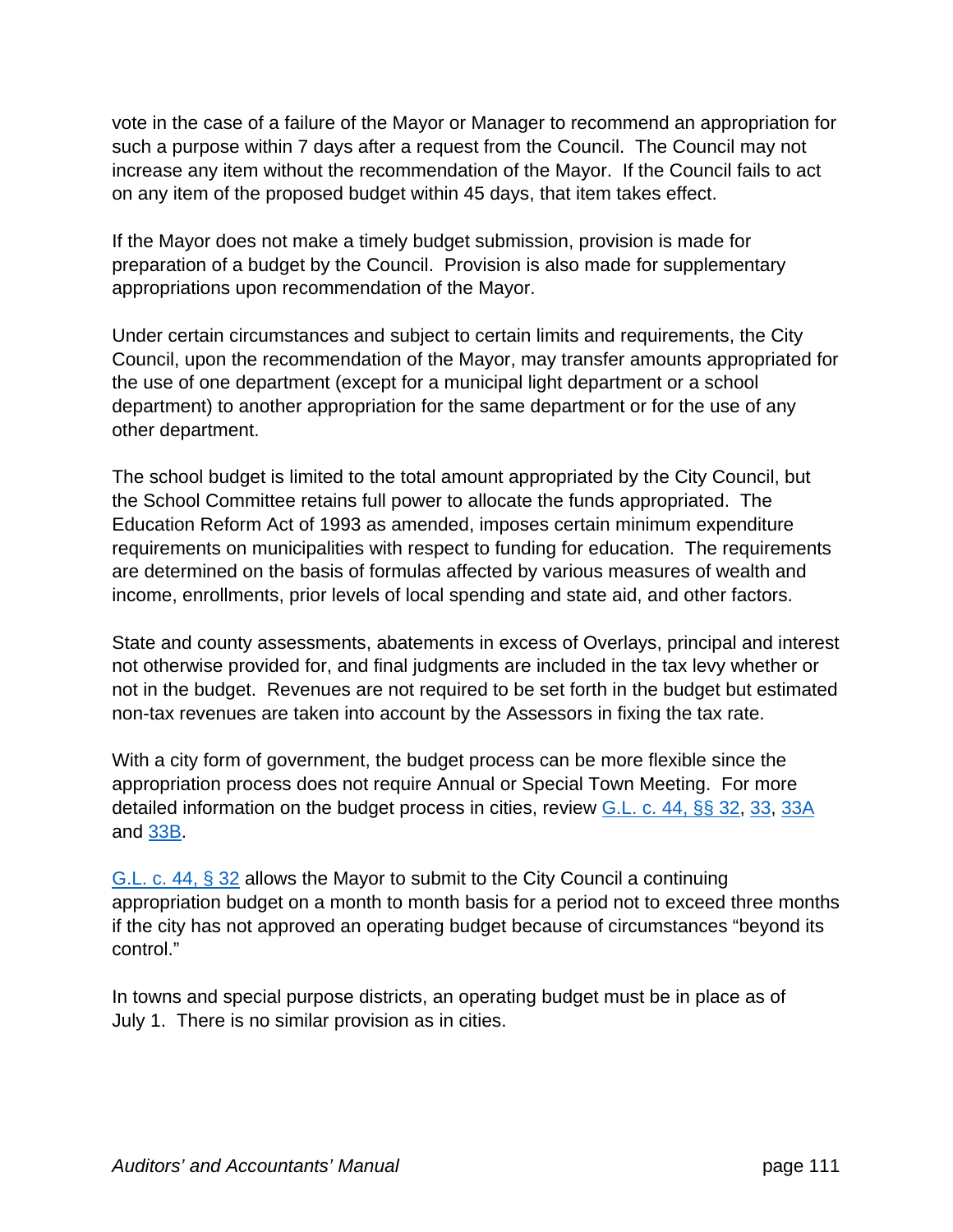### Budgeting Steps in General

### *Prepare Budget*

Estimate available revenues for the upcoming fiscal year.

- **DOR** notifies cities and towns of preliminary levy limits and Cherry Sheet estimates for the upcoming year.
- **Assessors** estimate new growth
- **Finance Committee and Board of Selectmen, Mayor or Manager:** 
	- Project levy limit for next fiscal year.
	- Consider if override/exclusion appropriate.
	- Estimate total revenues.

Develop budget to be appropriated.

- **Department of Elementary and Secondary Education** notifies communities of net school spending requirements for the upcoming year.
- **Finance Committee and the Board of Selectmen, Mayor or Manager:** 
	- Review department budget requests.
	- Prepare budget plan for the upcoming fiscal year.
- **Departments** work to achieve a balanced budget.

#### *Adopt the Budget*

Present proposed budget for the upcoming year to the appropriating body.

- **Selectmen** call annual town meeting prior to June 30.
- **City Council/Town Meeting** adopt budget for upcoming fiscal year.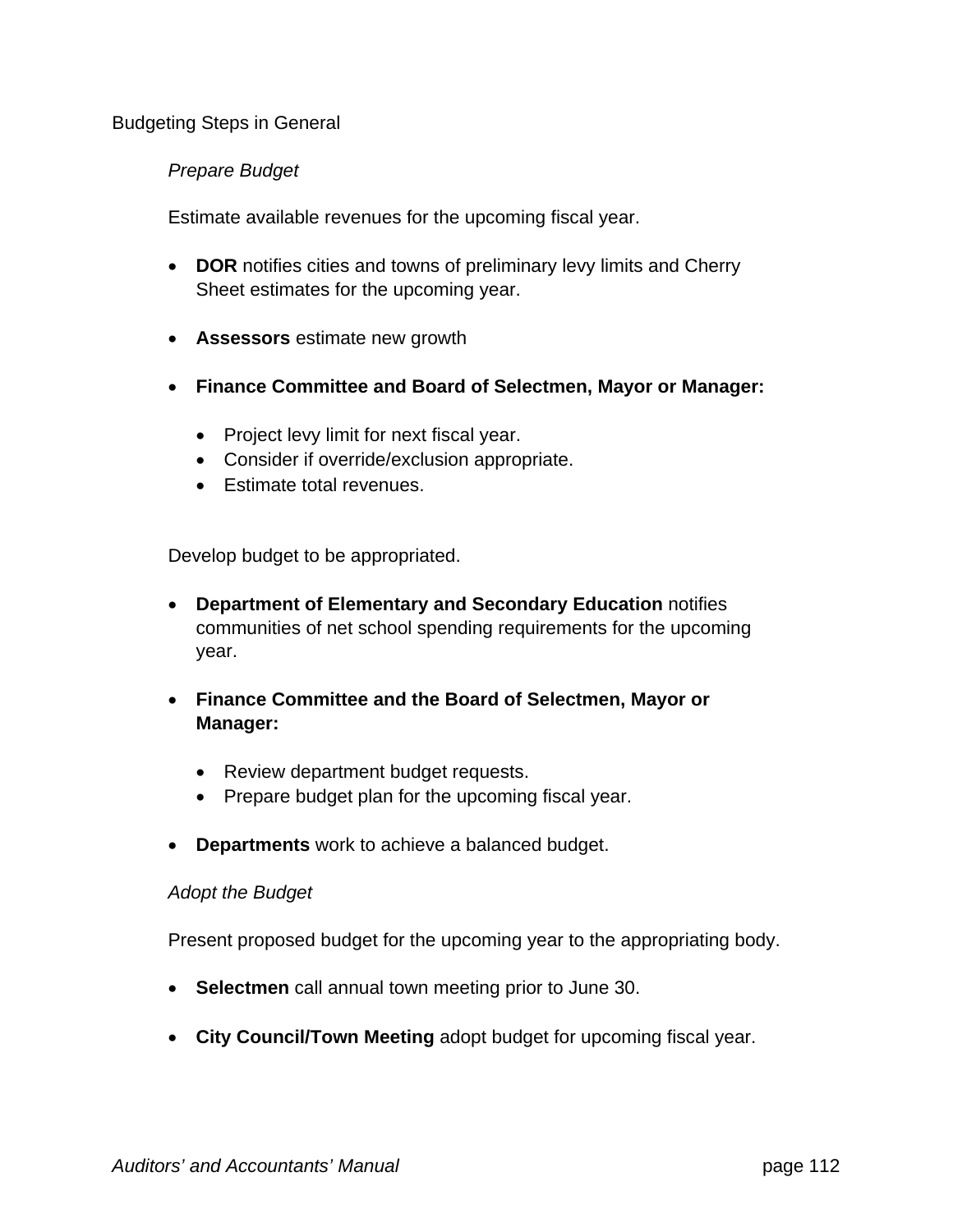### *Implement Budget*

 **Accountant/Auditor** post revenue and appropriation budgets to each subsidiary ledger and verify that the ledgers balance.

*Monitor the Current Year's Expenditures.* 

- **Clerk** certified appropriations and sources of funding made at town or city council meetings.
- **Accountant/Auditor** sets up departmental appropriations from town meeting or city council report to monitor expenditures.

*Review Prior Year's Operation (after the close of the current fiscal year).* 

- **Accountant/Auditor** closes books.
	- Certified and documents actual local receipts for the year.
	- Identifies deficits from prior year.
	- Submits balance sheet to DOR for certification of free cash.

### **Budget Components**

There are at least two major elements of a city or town budget, however presented: sources of revenue and intended expenditures.

*Sources of Revenues* 

The major revenue sources in a city or town budget include:

- the levy of real and personal property taxes;
- State reimbursements, distributions and offsets reported on the Cherry Sheet;
- Massachusetts School Building Authority funding;
- Locally generated, non-allocated estimated receipts such as Motor Vehicle and Other Excise, Penalties and Interest on Taxes and Excises and Investment Income;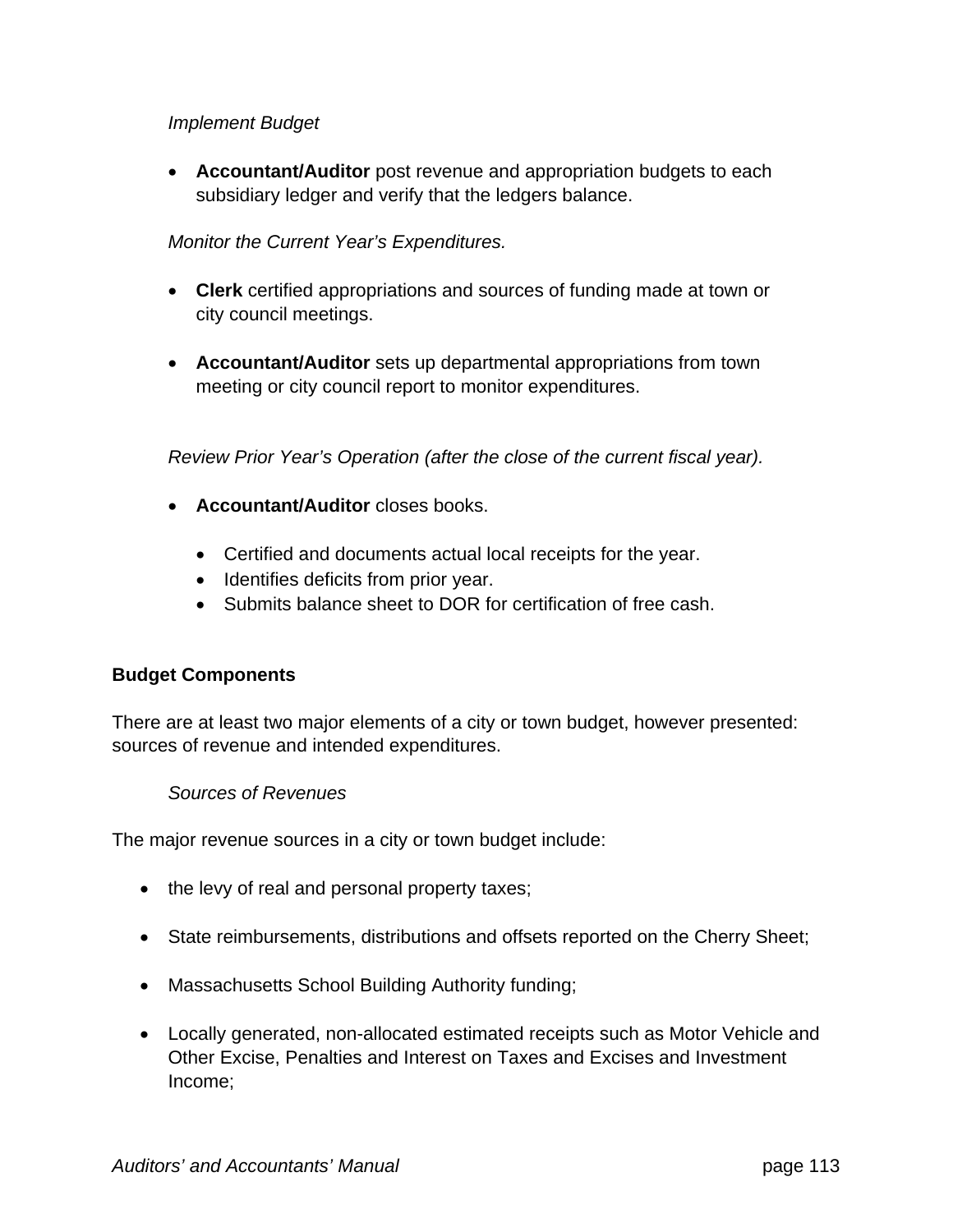- Enterprise Funds;
- Special funds such as Offset Receipts and Revolving Funds;
- Reserves and Grants; and
- Borrowing Authorizations

Total revenue sources must at least equal or exceed total intended expenditures for a budget to be said to be "in balance" and for tax rate certification to occur.

## *Intended Expenditures*

Most municipal expenditures are appropriated meaning that there is a process that must be followed through the entity's executive and legislative bodies to approve the annual spending plan. In limited circumstances, certain expenditures do not require appropriation and include:

- Cherry sheet assessments;
- certain account deficits such as revenue and overlay, court judgments and/or settlements for judgment, and other amounts allowed by general law;
- certain grants (both school and non-school); and
- the Overlay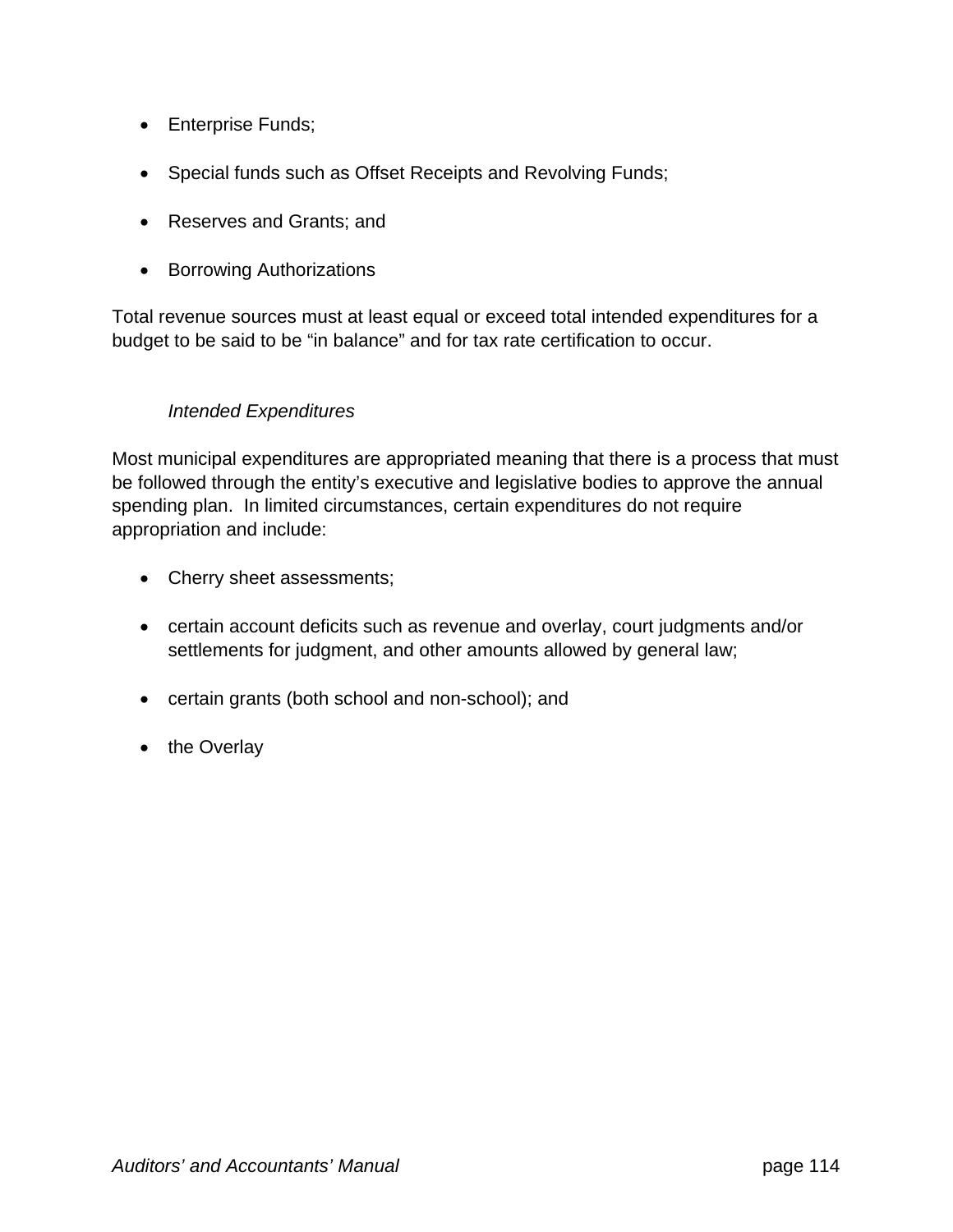# **Chapter 12 – School Budgeting**

## School Budgeting

Preparation and presentation of the school budget to the School Committee is about as varied a process as is that for the city, town or district budget to their respective executive and legislative bodies. School budgets may be presented as line-item, zero based, program or performance based, site based or in any other helpful to understand fashion.

School Business Officers may look for guidance from the Massachusetts Association of School Business Officials or MASBO. The national association, or ASBO (Association of School Business Officials), has a Meritorious Budget Award recognition process by which school districts in the United States and Canada can achieve an award for excellence in school budget presentation.

City and town Accounting Officers are not usually involved in school budgeting, however they must become very familiar with the following areas:

- Monitoring School Department spending;
- Net school spending including the Municipal Revenue Growth Factor;
- Accounting for grants; (*see Special Revenue Funds, this Manual*);
- Auditing of data, especially the DESE End-of-Year Report (*see Municipal Reporting, this Manual*); and
- Student Activity Funds (*see Special Revenue Funds, this Manual*).

Generally, school budgets for cities and towns apply the same principles for executive and legislative body approval as the non-school portion of the omnibus budget. In regional school districts, however, G.L. c. 71, 16B authorizes 1/12<sup>th</sup> of the total budget approved by the region in the most recent fiscal year to be expended by authority of the DESE Commissioner and continued for successive months until budget adoption, or if a budget is not adopted by December 1, DESE assumes operation of the district.

The school budget is tyically the largest item in the local general appropriation budget and it is the most complex to understand. The state and federal governments set rules for services, such as special education and vocational education that must be funded and the state sets minimum levels for basic local educational spending.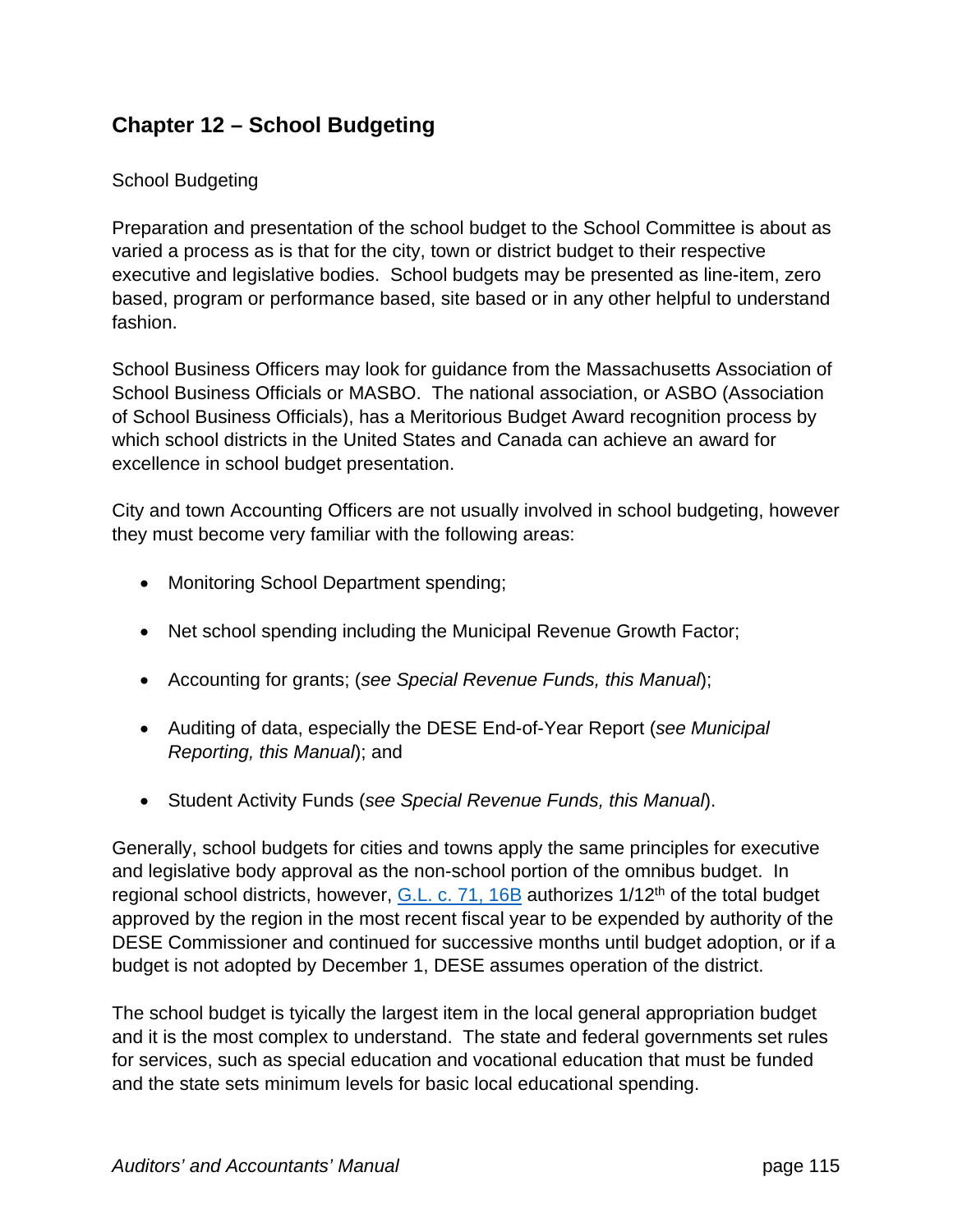The superintendent and the school committee are responsible for developing the school department budget within these guidelines. Once the initial budget is develped, the school committee and the finance committee negotiate an acceptable level for the school department appropriation. The final budget is presented to town meeting with the omnibus budget or to city council for appropriation.

Although the school department has bottom line spending authority within the total appropriated budget, the Accounting Officicer continues to have the responsibility to oversee the school departments budgetary controls. The Accounting Officer has the power to inspect all school department bills and payrolls for validity and can disapprove payment if a payment is fraudulent, unlawful or excessive. The Accounting Officer must also maintain the budgetary and expenditure accounts for the school department's budget in accordance with the DESE account structure to facilitate the school department's reporting of expenditures at the close of the fiscal year.

The Accounting Officer also has the duty, whenever the appropriation has been expended, or whenever the liabilities incurred appear to be in excess of the unexpended (and unencumbered) balance, to immediately notify the school committee and other school officers authorized to make expenditures and to refuse payment until funds have been provided. The accounting officer is also required to notify the executive and legislative bodies.

One of the tools the accountant may use to determine whether liabilities incurred appear to be in excess of the remaining appropriation is to encumber the entire annual payroll and other funds for known executed contracts at the beginning of the fiscal year. As new contracts are executed during the year, funds should be encumbered accordingly. These amounts should remain encumbered until certification by the department head or person responsible for the expenditure that the liability has been eliminated. Any official that makes or executes a contract on behalf of the school department should furnish the accountant or auditor with an original or copy of the contract within one week of its execution.

### Regional School District Budgeting

A Regional School Committee prepares a tentative capital and operating budget and estimated assessments for the ensuing fiscal year. Budget presentation should be in reasonable and understandable detail and a copy of this budget may be sent to member communities for review.

The Committee adopts an operating and capital budget (less State aid and other anticipated revenues) before commencement of the first town meeting in a member's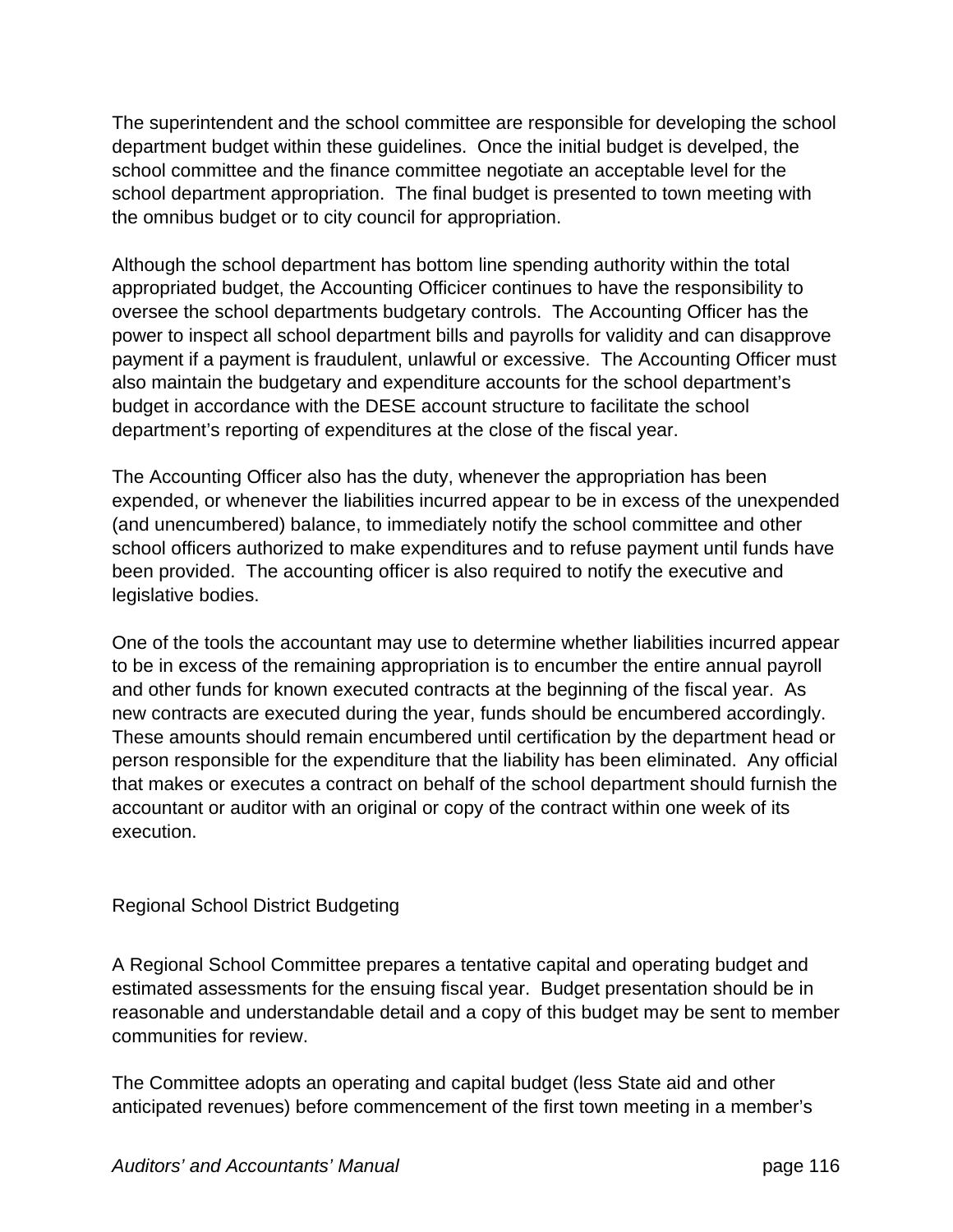town. Grants and revolving funds should not be part of the Committee's annual budget for assessment and apportionment purposes. The approval provisions of G.L. C. 71, § 16B take effect depending upon whether the regional school district has two or greater than two member communities. Final budget approval depends upon City Council and/or Town Meeting action and the budget is then apportioned according to the Regional School District Agreement. The budget must reflect the provisions of the Education Reform Act regarding net school spending and minimum local contribution of member communities apportioned between the members.

Once the budget has been approved, further budget action must be in conformity with Massachusetts General Laws and DESE's 603 CMR 41. Certified E&D may be applied by the Regional School Committee to reduce member assessments in the budget approval process, after which it must follow DESE's rules under 603 CMR 41.

## **Other Regional School District Matters**

Regional School Administrators should also review DLS Bulletin 2002-04B regarding:

- Regional School Business Managers or other persons who perform functions similar to municipal Accounting Officers, may not serve as District Treasurers or perform any functions involving the receipt or distribution of money.
- Business managers will now have the same statutory duties as municipal Accounting Officers under G.L. Ch. 41 §52 to review and approve all bills and payrolls before the Treasurer can pay them including the power to disapprove those found to be fraudulent, unlawful or excessive and the duty to file a written statement of the reasons for the disapproval with the Treasurer, who cannot make payment.
- The Regional School Committee may appoint the Treasurer of any member municipality as District Treasurer or Assistant Treasurer and anyone appointed to either position may be compensated for their services and must meet the minimum statutory qualifications of "ability and experience" for the position.
- Regional School Committee must ensure that the district has an annual financial audit. The Committee must solicit proposals, contract with an independent Certified Public Accountant to perform the audit, make management recommendations, receive the audit report during a meeting open to the public, and within 10 days, forward a copy of the audit to the Director of Accounts and the Board of Selectmen, City/Town Manager or Mayor of each member municipality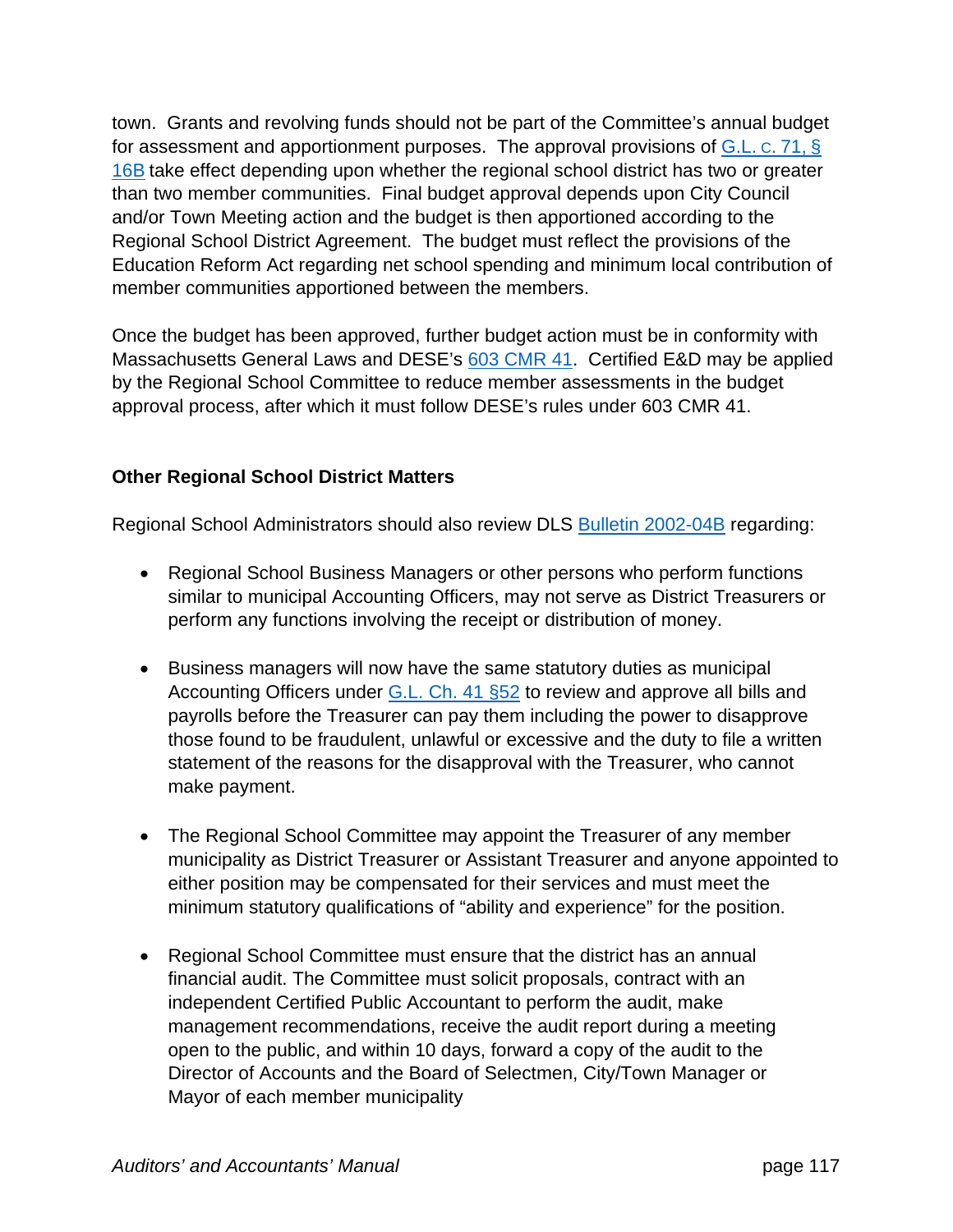## Education Reform and Net School Spending

The Massachusetts Education Reform Act (MERA) of 1993 provided significant funds to increase educational achievement and equalize education spending in districts across the State. Cities, towns and regional school districts must annually meet a certain budgeted and spending requirements monitored by DESE, or be subject to penalties such as a delayed tax rate or a reduction of state aid pursuant to 603 CMR 10.

One particular provision of that Act, The Municipal Revenue Growth Factor (MRGF), reflects a percentage increase on the total of six estimated receipts as reported on page 3 of the current and prior fiscal year's Tax Rate Recap forms. These receipts are:

- Motor Vehicle Excise;
- Other Excise:
- Penalties and Interest on Taxes and Excises;
- Fines and Forfeits;
- Investment Income: and
- Miscellaneous Recurring.

Education Reform requires that school spending receive a share of increasing revenues.

Net School Spending (NSS) includes both school budget and municipal budget amounts attributable to education, excluding long-term debt service, student transportation, school lunches and certain other specified school expenditures. A community's NSS funding must be equal to or exceed the NSS requirement established annually by DESE. NSS may be met by direct appropriation in the school department's budget plus other appropriations made as part of the community's omnibus budget (*see Monitoring Budgeting below*).

### *Monitoring Spending*

DESE monitors actual spending through its comprehensive End-of-Year Report completed for the most part by the School Business Officer. Within nine months of the close of a fiscal year, this Report must be independently audited based on the compliance requirements, audit objectives and audit procedures contained in DESE's Compliance Supplement.

The law imposes penalties upon the community for not meeting NSS and includes a carry-over provision for funds appropriated for NSS purposes, but not spent during the fiscal year.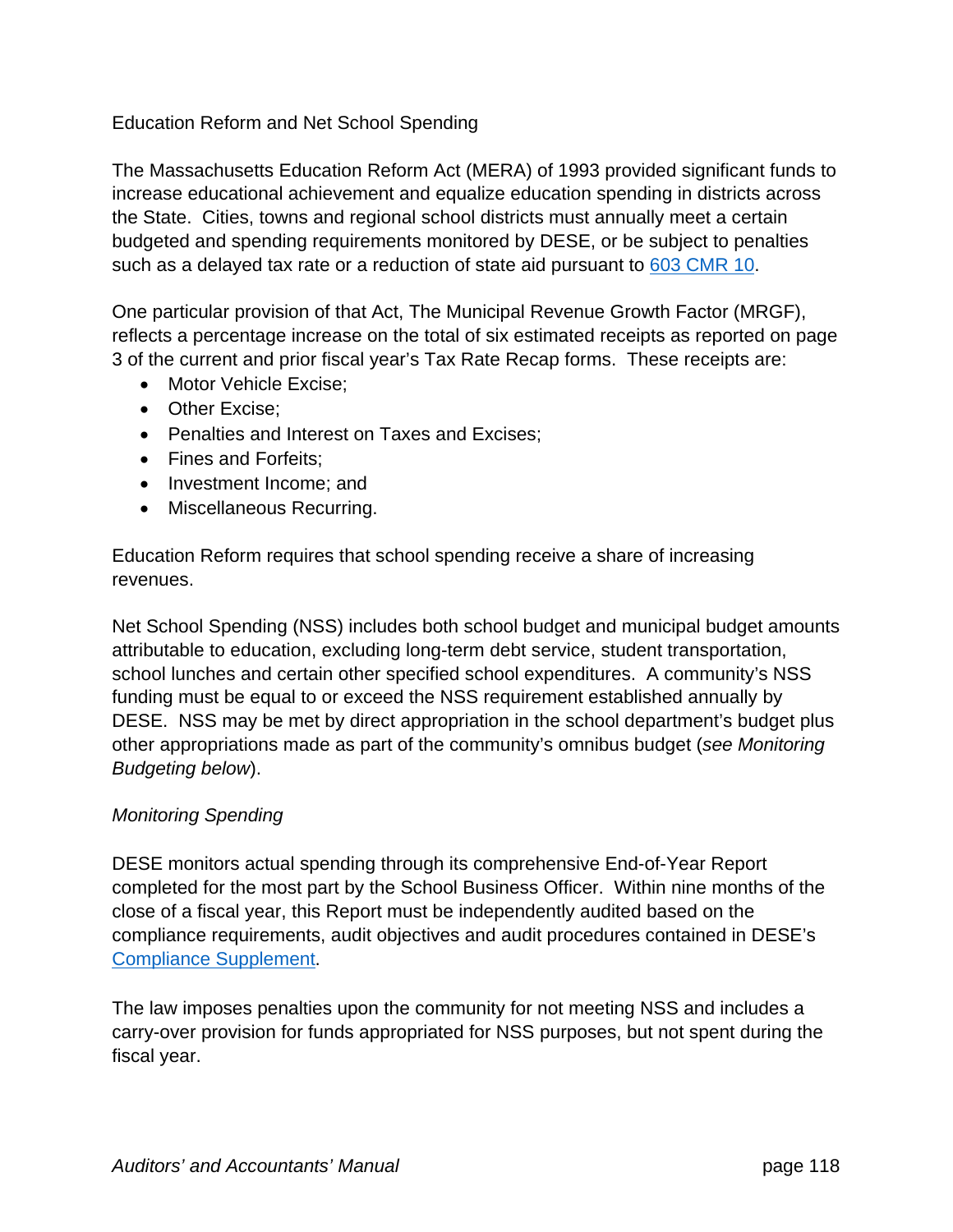## *Monitoring Budgeting*

Schedule 19 of DESE's End-of-Year Report includes the annual school budget for the next fiscal year. The importance of this Schedule to city, town and district financial officials is that certain school-related appropriations included in the entity's omnibus budget but not directly included in the school budget may count toward the entity's NSS requirement. Support for these indirect appropriations and possible allocation of expenses must be maintained and must also be agreed upon in writing between the School Committee and municipal officials.

The Compliance Supplement, spending and reporting requirements, and associated Code of Massachusetts Regulations (CMRs) on Education Reform can be found on DESE's website.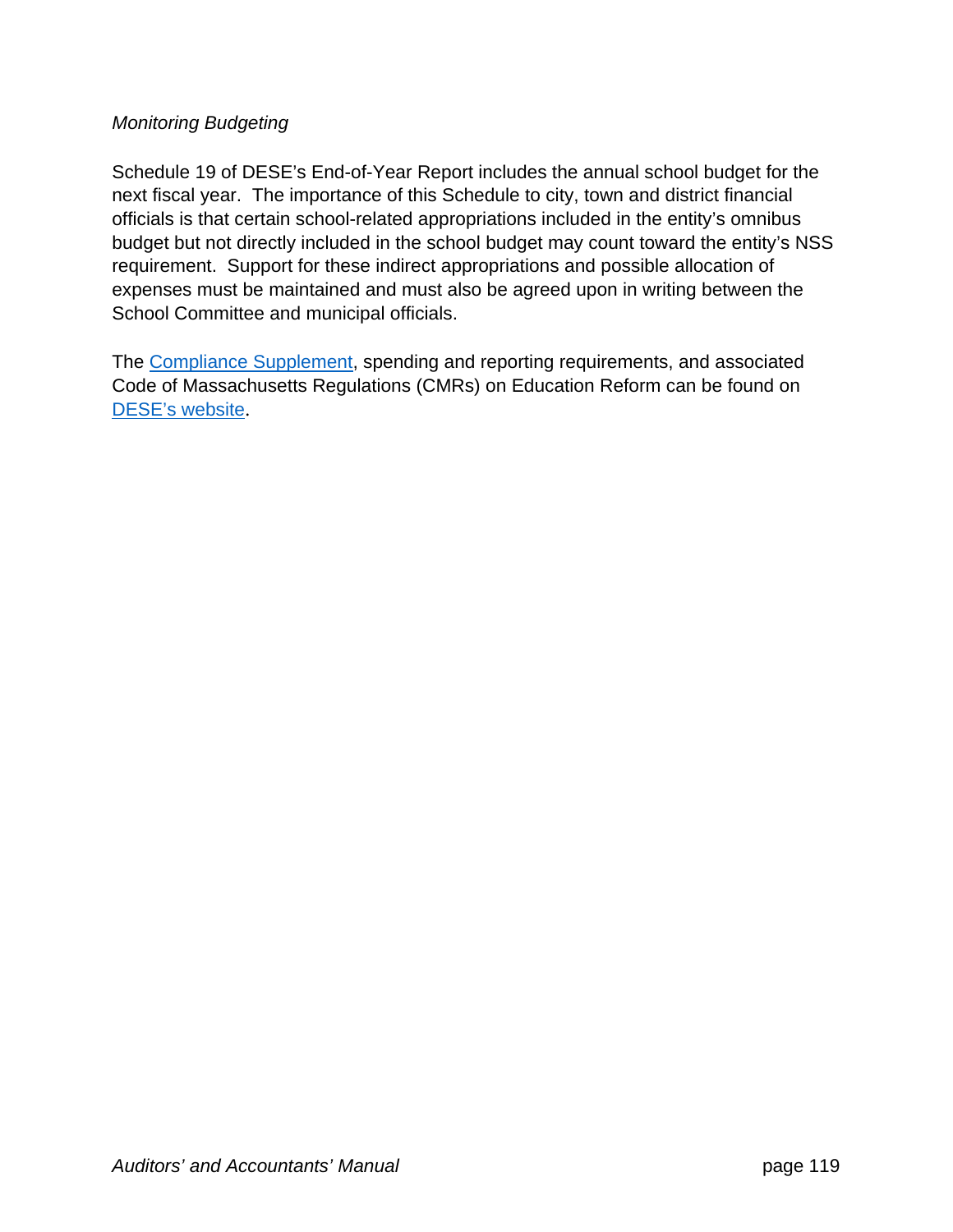# **Chapter 13 – Proposition 2 ½**

Proposition 2 ½ is a Massachusetts statute that limits property tax assessments. Massachusetts communities cannot raise more than 2  $\frac{1}{2}$  % of the prior year's levy limit plus new growth or voter approved overrides or debt exclusion amounts.

The Massachusetts tax levy limitation law is found in multiple provisions of G.L. c. 59, § 21C.

The calculation of the levy limit in compliance with Proposition 2  $\frac{1}{2}$  is approved annually by the Bureau of Accounts as part of the annual tax rate certification process. The information to set the tax rate is submitted to the Bureau of Accounts in a document referred to as the Tax Rate Recapitulation (Tax Recap). Specific documents accompanying the Tax Recap may change from year to year and from municipality to municipality depending on the type of spending such as Enterprise funds, Community Preservation Funds, etc.

# Levy Limits

The property tax levy is the revenue a community raises through real and personal property taxes each fiscal year when it sets its tax rate. The law established three types of annual levy limits: a levy limit, a levy ceiling and a maximum allowable levy. The levy limit is incremental and allows a permanent but controlled annual increase to the tax levy. The levy ceiling caps the levy limit for that fiscal year at 2.5% of the current fiscal year's total assessed full and fair cash value for real and personal property. The levy limit may be increased or decreased by locally adopted referenda but may not exceed the levy ceiling. The levy ceiling may be increased temporarily by certain locally adopted exclusions. The maximum allowable levy is the maximum amount of property tax a community may raise in a fiscal year. The following will outline the levy limit components.

### Levy Limit Components

## *The Base or Prior Year Levy Limit*

The Base or starting point for calculating a community's levy limit is its prior year levy limit.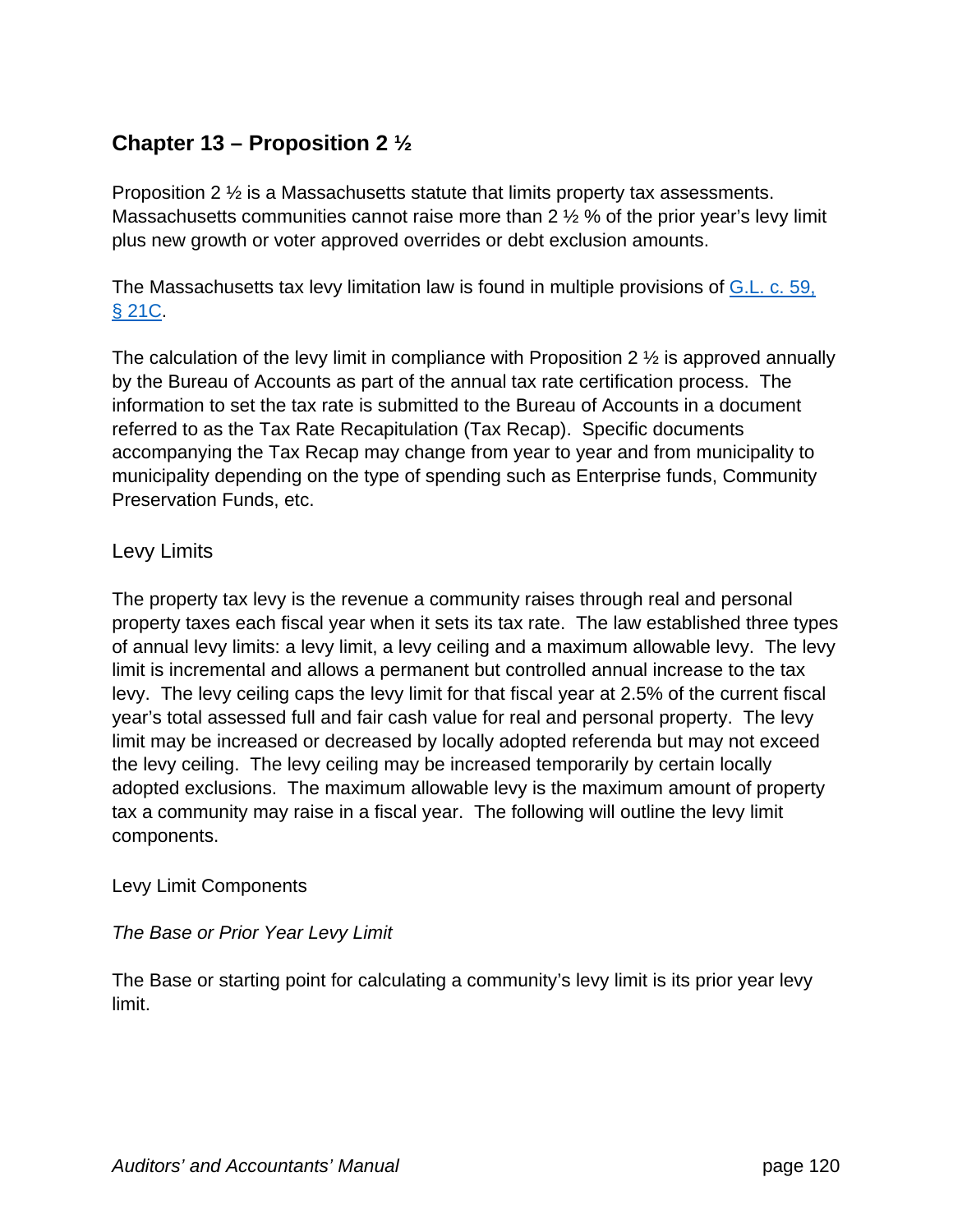### *Amended Prior Fiscal Year New Growth*

This growth, certified by the Bureau of Local Assessment, is based on the value of new construction and/or new articles of personal property omitted or increased and committed for payment after the original commitment. The certified amended amount adds to the Base in the calculation of the following fiscal year's levy limit.

### *The Annual 2.5% Increase*

Prop 2½ allows an automatic 2.5% increase to the Base which includes amended prior fiscal year new growth in calculating the following fiscal year's levy limit.

### *Current Fiscal Year New Growth*

Prop 2½ allows for an increase to the levy limit by an amount based on the assessed value of new construction and new articles of personal property.

## *New Growth Adjustment*

Certified new growth that included an extraordinary assessment on property or properties subsequently granted an abatement in large part, may be reduced by the Bureau of Local Assessment in any year. Any 2.5% increment added to that certified growth amount in any subsequent fiscal year may also be reduced.

### *Overrides and Underrides*

The law enacted two types of adjustments to the levy limit that may be approved by the voters in a referendum: Overrides and Underrides.

Proposition 2½ allows a community to assess taxes in excess of the automatic annual 2½% increase and any increase due to new growth by passing an override. A community may take this action as long as it is below its levy ceiling, or 2½% of the full and fair cash value. An override cannot increase a community's levy limit above the level of the community's levy ceiling.

When an override is passed, the levy limit for the year is calculated by including the amount of the override. The override results in a permanent increase in the levy limit of a community, which as part of the levy limit base, increases at the rate of 2½% each year.

A majority vote of a community's selectmen, or town or city council (with the mayor's approval if required by law) allows an override question to be placed on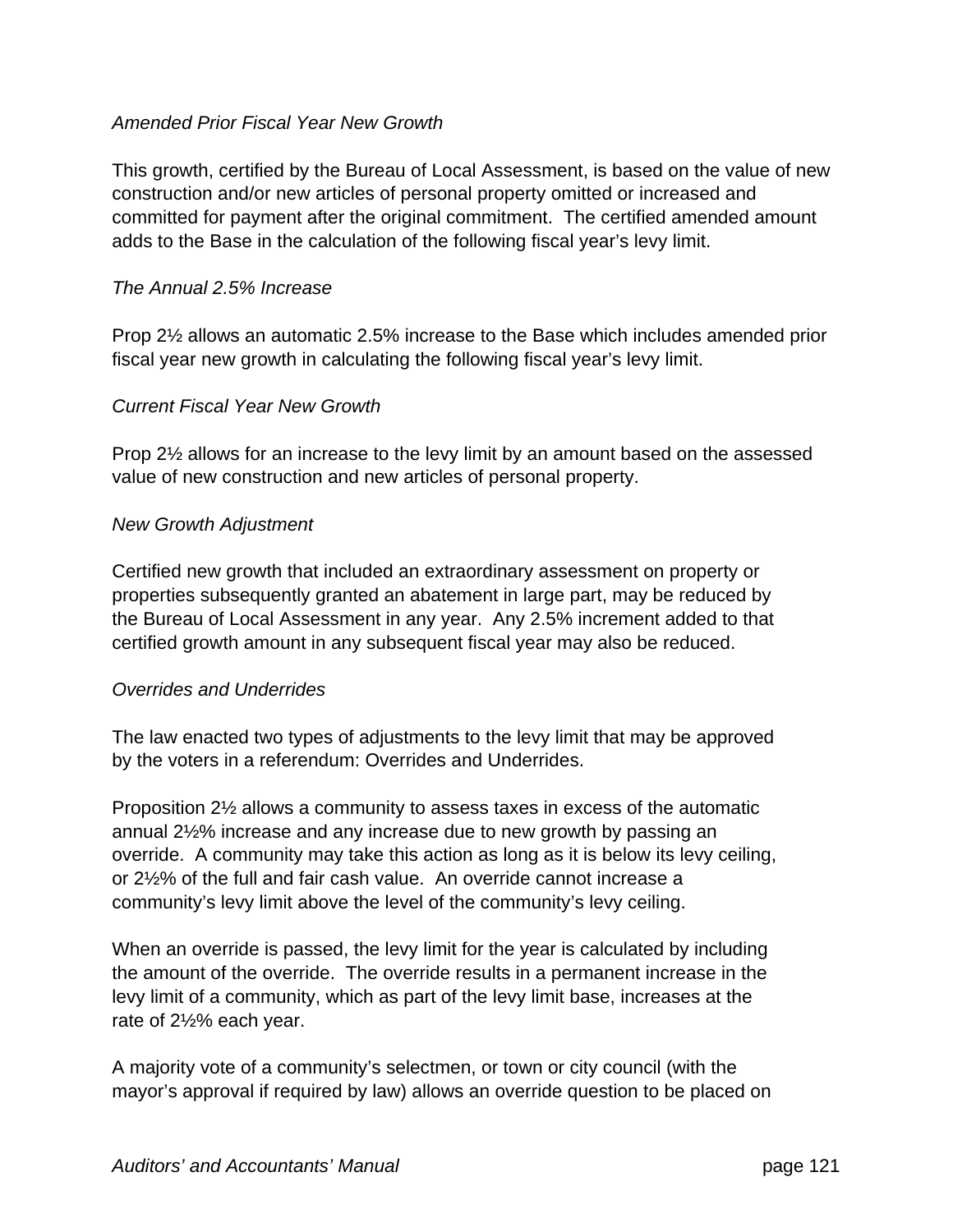the ballot. Override questions must be presented in dollar terms and must specify the purpose of the override. Overrides require a majority vote of approval by the electorate.

Proposition 2½ allows a community to reduce its levy limit by passing an underride. When an underride is passed, the levy limit for the year is calculated by subtracting the amount of the underride. The underride results in a permanent decrease in the levy limit of a community because it reduces the base upon which levy limits are calculated for future years.

A majority vote of a community's selectmen, or town or city council (with the mayor's approval if required by law) allows an underride question to be placed on the ballot. An underride question may also be placed on the ballot by the people using a local initiative procedure, if one is provided by law. Underride questions must state a dollar amount and require a majority vote of approval by the electorate.

# *Stabilization Fund Override, Chapter 59 § 21C(g)*

This is a special form of override which may be approved by the electorate for an appropriation to the general or special purpose stabilization fund in the same manner as that for an Override described above. Once initially approved, an annual two-thirds "appropriation" vote by the board of selectmen, town council or city council (with the mayor's approval if required by law) allocates or dedicates an additional amount of stabilization fund appropriation to the same purpose in subsequent fiscal years. The assessors then raise the amount in the tax rate and the levy limit is increased.

The override vote is only required in the first year. However, any change to the stabilization fund's purpose requires a majority vote at a referendum. This Override, which has no repeal provision, increases by formula and is further detailed in IGR 04-201.

## *Levy Ceiling*

A community cannot levy more than 2½% of the current fiscal year's total assessed full and fair cash value for real and personal property. This limit is referred to as the levy ceiling. The levy ceiling is an annual calculation reflecting market value fluctuation of real and personal property and the addition and removal of property from the tax roll.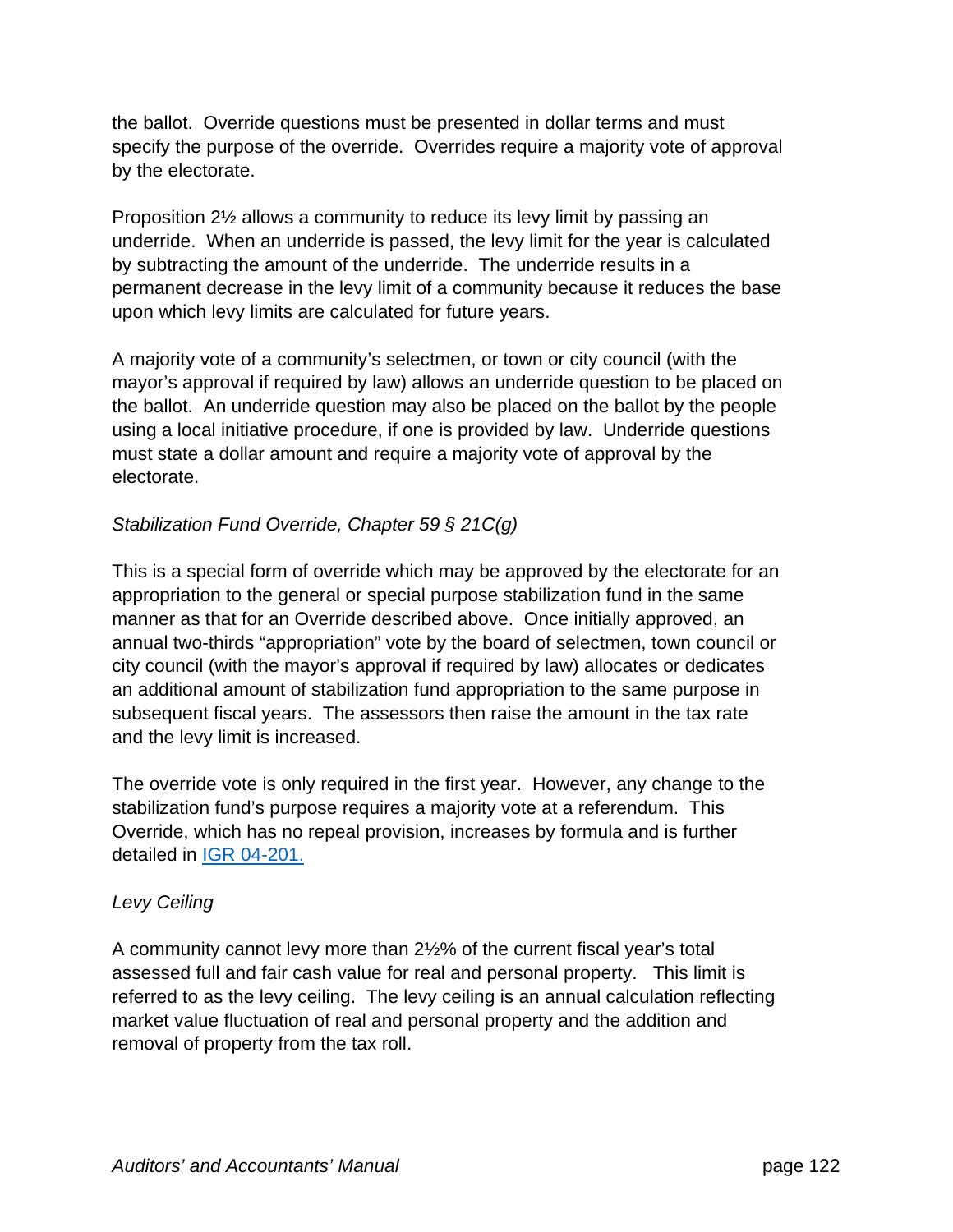The difference between the levy limit and levy ceiling is called override capacity. When override capacity exists, a city or town may override the levy limit by local ballot and maximize it up to 2.5% of total assessed full and fair cash value. When override capacity has been depleted, there is no credit for an override, the levy limit becomes the levy ceiling, and the levy limit is said to have "hit the ceiling."

A community can assess taxes in excess of its levy limit or the levy ceiling by successfully voting a debt exclusion or capital outlay expenditure exclusion. The amount of the exclusion does not become a permanent part of the levy limit base, but allows a community to assess taxes for a certain period of time in excess of its levy limit or levy ceiling for the payment of certain debt service costs or for the payment of certain capital outlay expenditures.

## *The Maximum Allowable Levy*

The maximum allowable levy may or may not be greater than the levy ceiling. If the community has not voted any locally adopted exclusions to the levy limit, the lesser of the levy limit or levy ceiling becomes the maximum allowable levy. In any case, the actual tax levy for the fiscal year, as reported on the annual Tax Rate Recapitulation form, cannot exceed the maximum allowable levy.

## *Debt Exclusion, G.L. c. 59, § 21C(j,k)*

The debt exclusion has been and continues to be by far the most frequently used form of exclusion. A debt exclusion requires a two-thirds vote of the board of selectmen, or town or city council (with the mayor's approval if required by law) to be placed on a ballot. A majority vote of the electorate is required for approval. Once voted, the debt exclusion allows the community to raise the additional tax revenue needed to pay debt service for each fiscal year on the borrowing issued to fund the specified project until the debt is retired. The excluded amount is offset by any reimbursements and certain premiums received per Bureau instruction.

The debt exclusion:

- must be presented using wording specified by the law which includes only the borrowing purpose;
- applies to temporary or permanent debt service;
- may be negative if reimbursements in any year exceed debt service;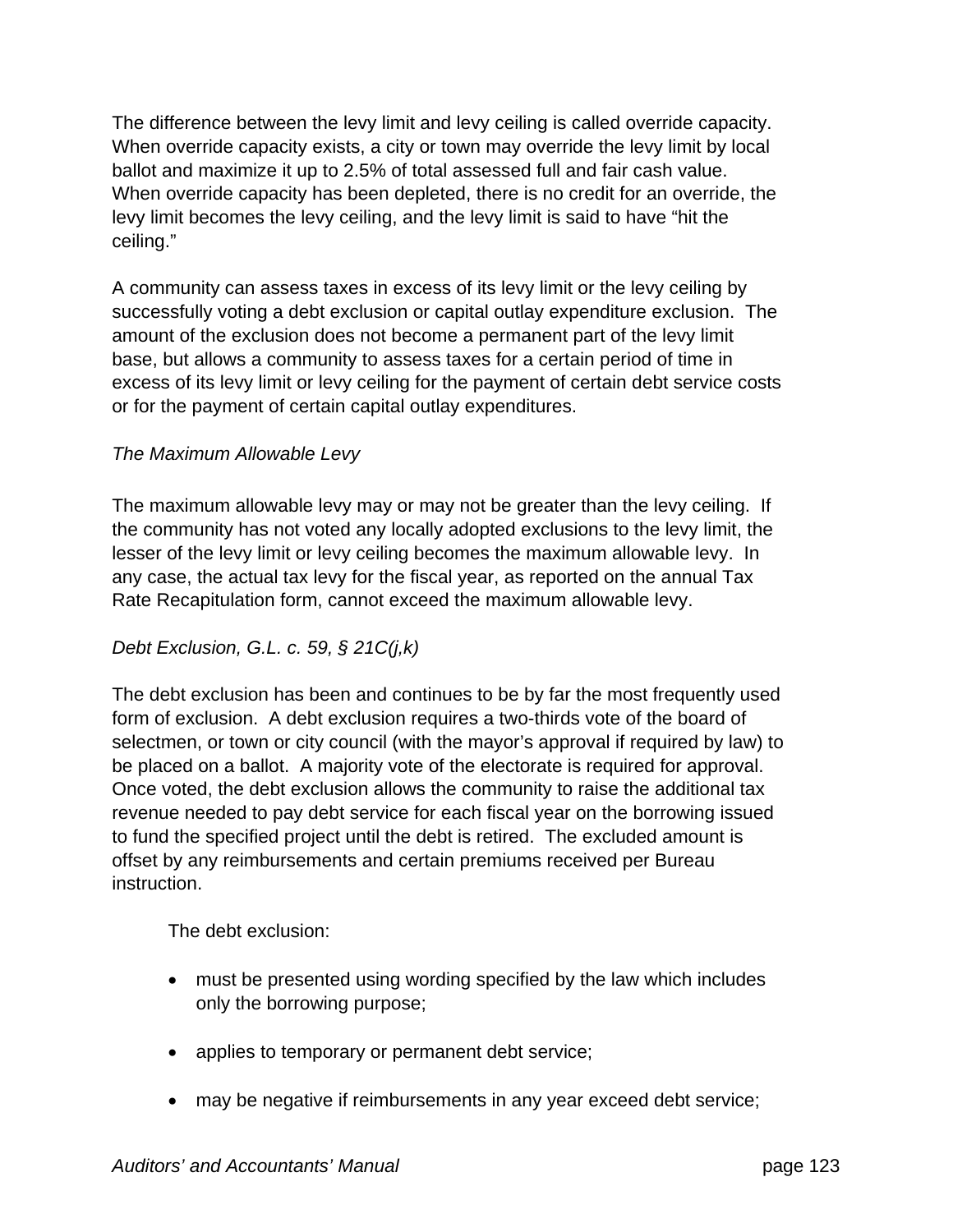- must be reserved for the following fiscal year if the amount of debt service excluded exceeded the amount expended;
- is reduced if excluded debt proceeds are transferred to a non-excluded project.

## *Capital Expenditure Exclusion, G.L. c. 59, § 21C(i½)*

Enacted by Chapter 562 of 1986, this exclusion has been less popular than the debt exclusion but has been used more often than other maximum allowable levy components. It allows additional funds to be raised for any item for which the city or town could borrow, but has chosen to fund by appropriation, or for the city or town's apportioned share of a regional capital expenditure. This exclusion requires a two-thirds vote of the board of selectmen, or town or city council (with the mayor's approval if required by law) to be placed on a ballot. A majority vote of the electorate is required for approval. Once voted, the capital expenditure exclusion allows the community to raise the amount included in the vote, or the amount appropriated, whichever is less, minus any state or federal reimbursement received for the acquisition or purpose for the year voted.

In addition, the capital expenditure exclusion:

- must be presented using wording specified by law including a dollar amount, purpose(s) and fiscal year;
- authorizes a temporary tax increase to the lesser of the levy limit or levy ceiling;
- has the same wording as an override and must be properly distinguished to the electorate.

### *Other Adjustment - Cape Cod Commission*

The Cape Cod Commission is a regional planning and land-use regulatory agency that serves Barnstable County. All Barnstable county towns have individually voted to become members of the Commission. The annual assessment by the Commission to a member is exempt from Prop 2½ and no further local action is necessary.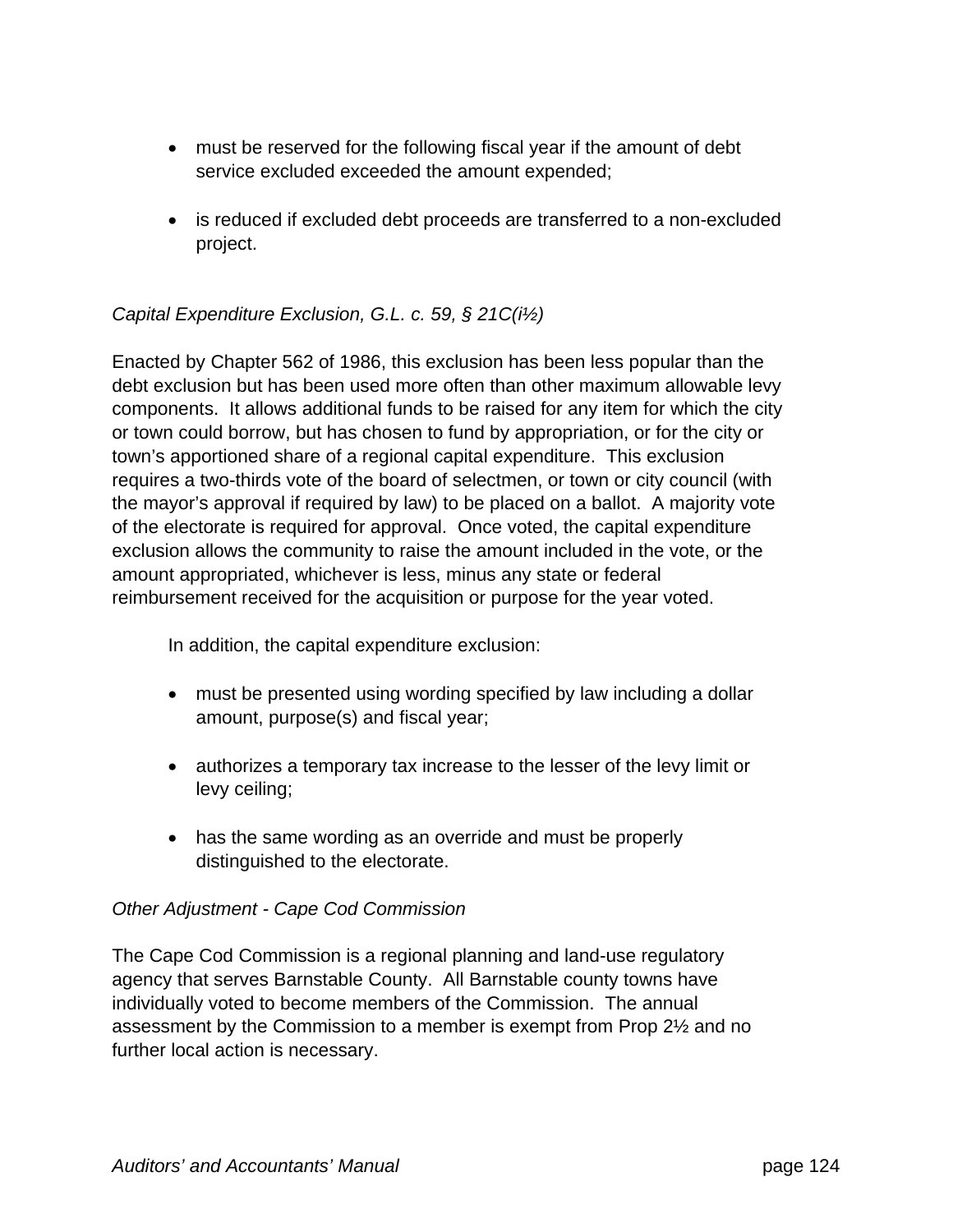*Other Adjustment - Chapter 111 § 127B½ and Other Special Legislation* 

Chapter 111, § 127B½ exempts from Prop 2½ any city or town tax levy appropriation or debt service for the purpose of municipal removal of a residential underground fuel storage tank, the removal of dangerous levels of lead paint as determined by MGL c. 111, § 194, or repair, replacement or upgrade of a home's septic system required by MGL c. 21A, § 13. No further local action is necessary.

Special legislation approved for Wellesley in 2007 excluded funding for its Other Post-Employment Benefits obligations. *Other Adjustment - Regional Refuse Management Districts* 

The Greater New Bedford Refuse Management District (Chapter 652 of 1987) and the Martha's Vineyard Regional Refuse Disposal District (Chapter 303 of 1985) assess debt service upon their respective member communities and pursuant to their legislation, their debt service assessments are excluded from Prop 2½. No further local action is necessary.

*The Water/Sewer Rate Shift, G.L. c. 59 § 21C(n)* 

The board of selectmen, the town or city council (with the mayor's approval where required by law) may vote to exclude water and sewer debt service. No further local action is required. If voted, the city or town:

- recovers water and sewer debt service costs from the property tax rather than from user charges;
- must then reduce its water and sewer charges by the amount of the debt service being transferred to the tax levy;
- may choose either an all taxpayers or residential taxpayers only option.

Once adopted, the percentage or stated amount of the exclusion remains the same unless changed by a new vote of the Board of Selectmen, Town or City Council (with the Mayor's approval where required by law). IGR 93-207 has further details.

### *The Tax Levy and Excess Levy Capacity*

The tax levy is the annual amount of taxes assessed upon real and personal property in the city or town as reported on the Tax Rate Recapitulation form. The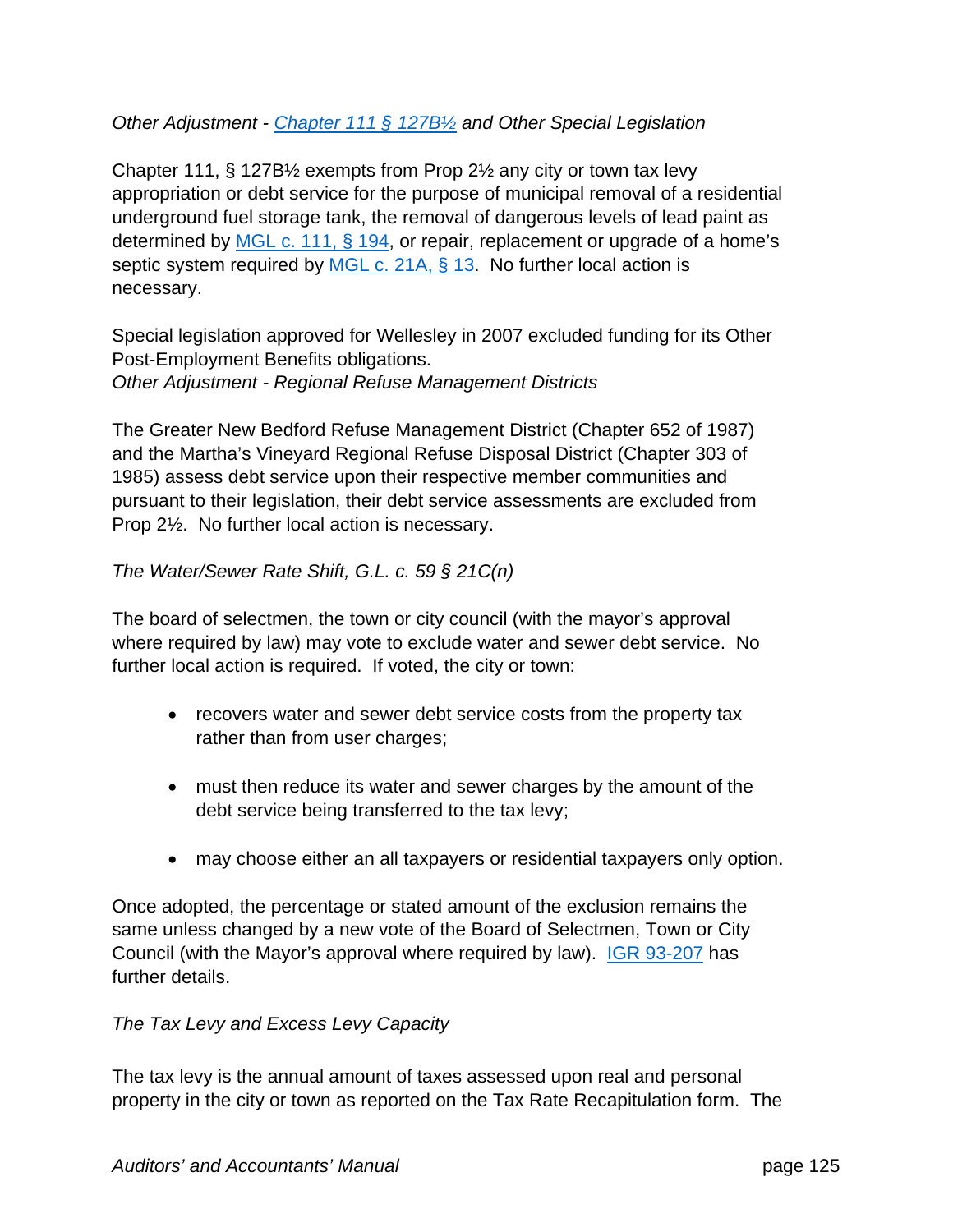levy cannot exceed the maximum allowable levy. The dollar difference, or "excess levy capacity," is the amount by which the community may have legally levied but chose not to do so.

*For further information, see the Division of Local Services Publications "Levy Limits: A Primer on Proposition 2½", "Proposition 2½ Ballot Questions - Requirements and Procedures."* 

*A copy of the levy limit worksheet can be found under Bureau of Accounts/Levy Limit on the DLS website.*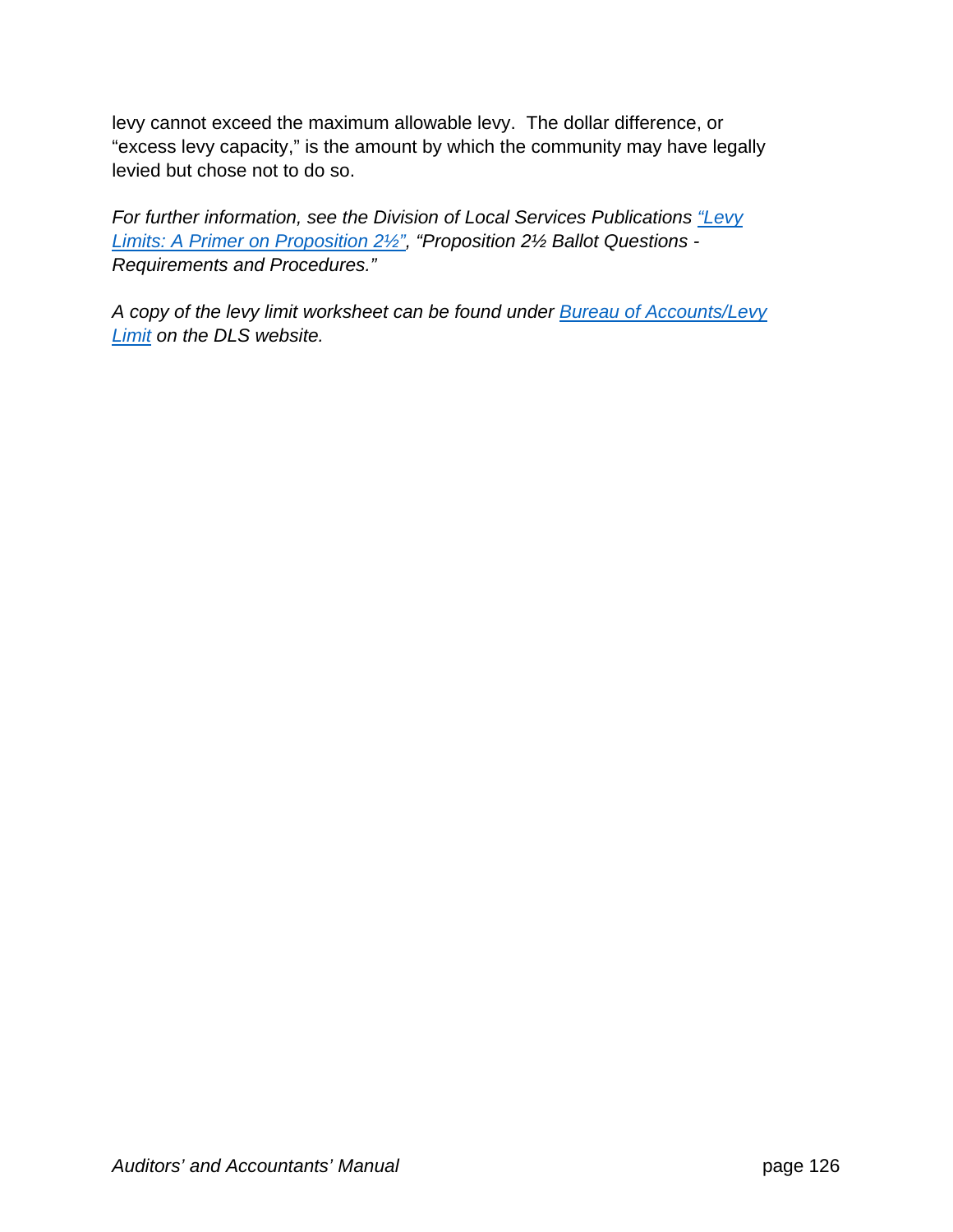# **Chapter 14 – The Tax Rate Recapitulation Process**

For most communities the property tax is the single largest source of local revenue. Consequently, the tax rate has a tremendous impact on the amount of revenue a community can generate from the assessment of property taxes. However, under the constraints of Proposition 2½, a municipality is limited in the amount it may increase its property tax levy annually.

Calculating and setting a community's tax rate is a component of a larger process called the tax recapitulation process. At the end of this yearlong activity a community completes the Tax Rate Recapitulation form, sometimes called the Tax Rate Recap or just Recap. A municipality's entire budget plan for the fiscal year is laid out on this form which includes all appropriations made by the legislative body since the previous year's tax rate was set and anticipated and actual sources of revenue other than property taxes such as Cherry Sheet aid and estimated local receipts. The difference between the appropriations and revenue from these sources must be raised through property taxes and is called the tax levy. The tax levy must be within the limits set by Proposition  $2\frac{1}{2}$ .

The Accounting Officer has responsibilities in the setting of the tax rate including a determination of deficits and other amounts that must be provided on the Recap as required by law, a detailing of local receipts from the prior fiscal year from which to estimate for the new fiscal year and an acknowledgement that appropriations detailed by the city/town Clerk are properly reflected. The Accounting Officer will also be called upon to complete certain other Recap related forms that are shown in the next Chapter.

The Accounting Officer estimates the general fund receipts reported on page 3 of the Tax Rate Recap. The Accounting Officer should use the prior fiscal year's actual receipts as a baseline for the new fiscal year's estimates. One-time receipts reflected in the actuals should not be estimated for the new fiscal year. Estimates in excess of the prior fiscal year's actuals must have reasonable documentation submitted for the Bureau of Accounts' review and acceptance.

### A Description of the Tax Rate

The tax levy is distributed or allocated among taxpayers based on the assessed value of their properties. By law, assessed valuation is based on "fair cash value," which is defined as the amount a willing buyer would pay a willing seller for the property on the open market. This valuation standard ensures each taxpayer's constitutional right to pay a fair and proportional share of property taxes. Assessors estimate the fair cash valuation of properties by analyzing the real estate market to determine what buyers are paying for similar properties in the community.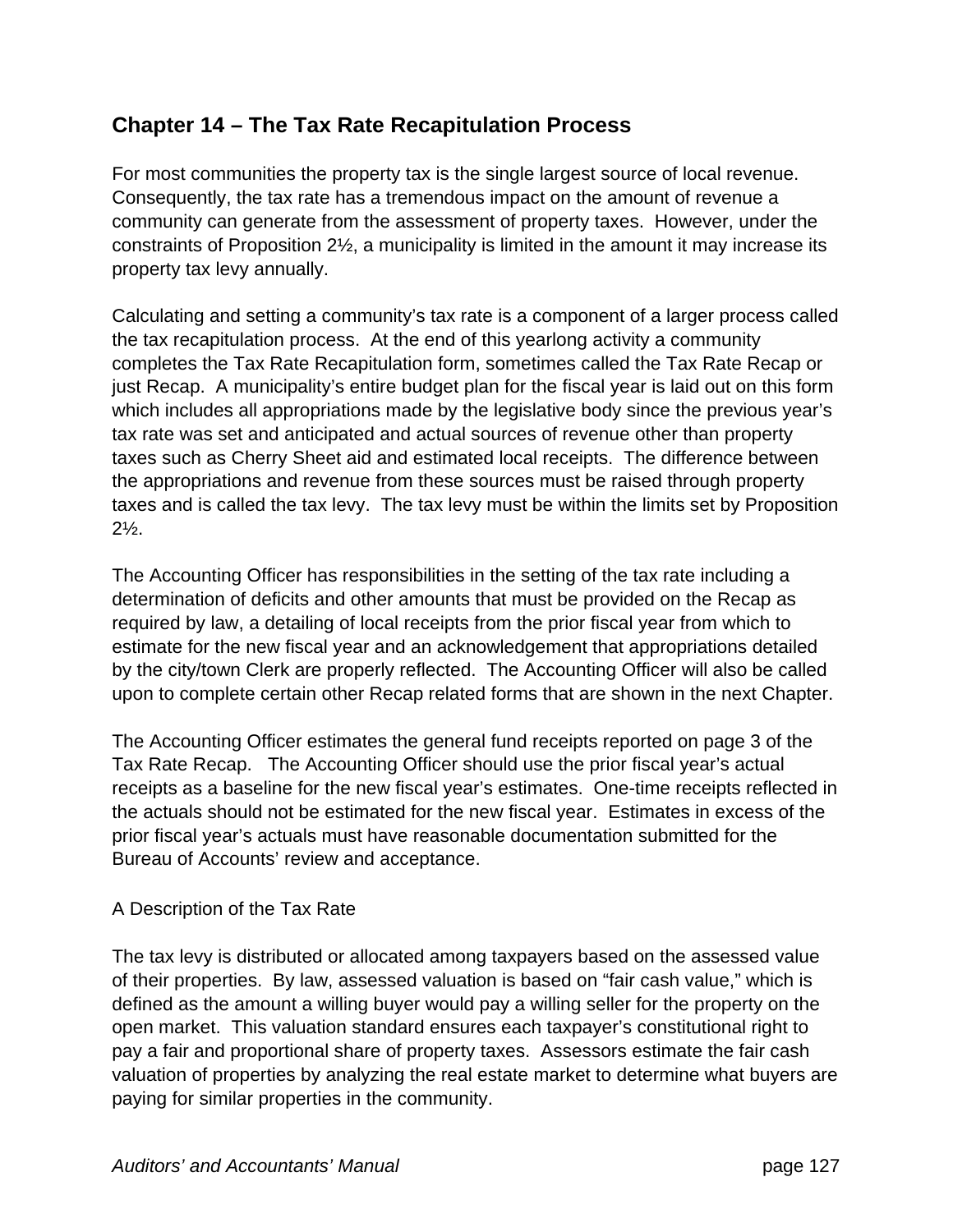DOR reviews a community's values once every five years, checking that appropriate appraisal methods have been used and uniformly applied. A community's values must be certified as representing current full and fair cash value, or market value, before the tax rate can be set in the recertification year. Although the State only reviews the values every five years, assessors must analyze the real estate market annually in order to determine if there has been a change in market conditions and make interim adjustments when warranted.

Municipalities have several options in setting the tax rate and distributing the tax levy. Under property tax classification, property is classified as one of four classes of real property: residential, open space, commercial or industrial, or as personal property. Some communities choose to have a single tax rate for all classes of property. A single tax rate allocates the tax levy proportionately. This means taxpayers individually and within each class pay the same percentage share of the tax levy that the fair cash valuation of their property or class bears to the total assessed valuation of the community for that year.

Other communities choose to use multiple tax rates for the different classes or property. Multiple rates shift some of the taxes that would be paid by certain classes of taxpayers under a single tax rate onto other taxpayers. The total tax levy remains the same. The shifts must be within parameters set by law, and are calculated by DOR. The allowable shift varies from community to community and from year to year because it is based on the assessed valuation of the different classes of property in the community.

The four options when setting a multiple tax rate are:

- a tax shift from residential and open space to business property owners;
- an open space discount that shifts taxes from open space to residential property owners;
- a residential exemption that shifts taxes on lower valued owneroccupied residential property to other residential property owners;
- a small commercial exemption that shifts taxes on small business property to other commercial and industrial property owners.

The decision whether to tax the property classes at the same or varied rates is made by the Board of Selectmen, or City Council with the Mayor's approval, annually after a public hearing. Officials should also be aware that the community may either send tax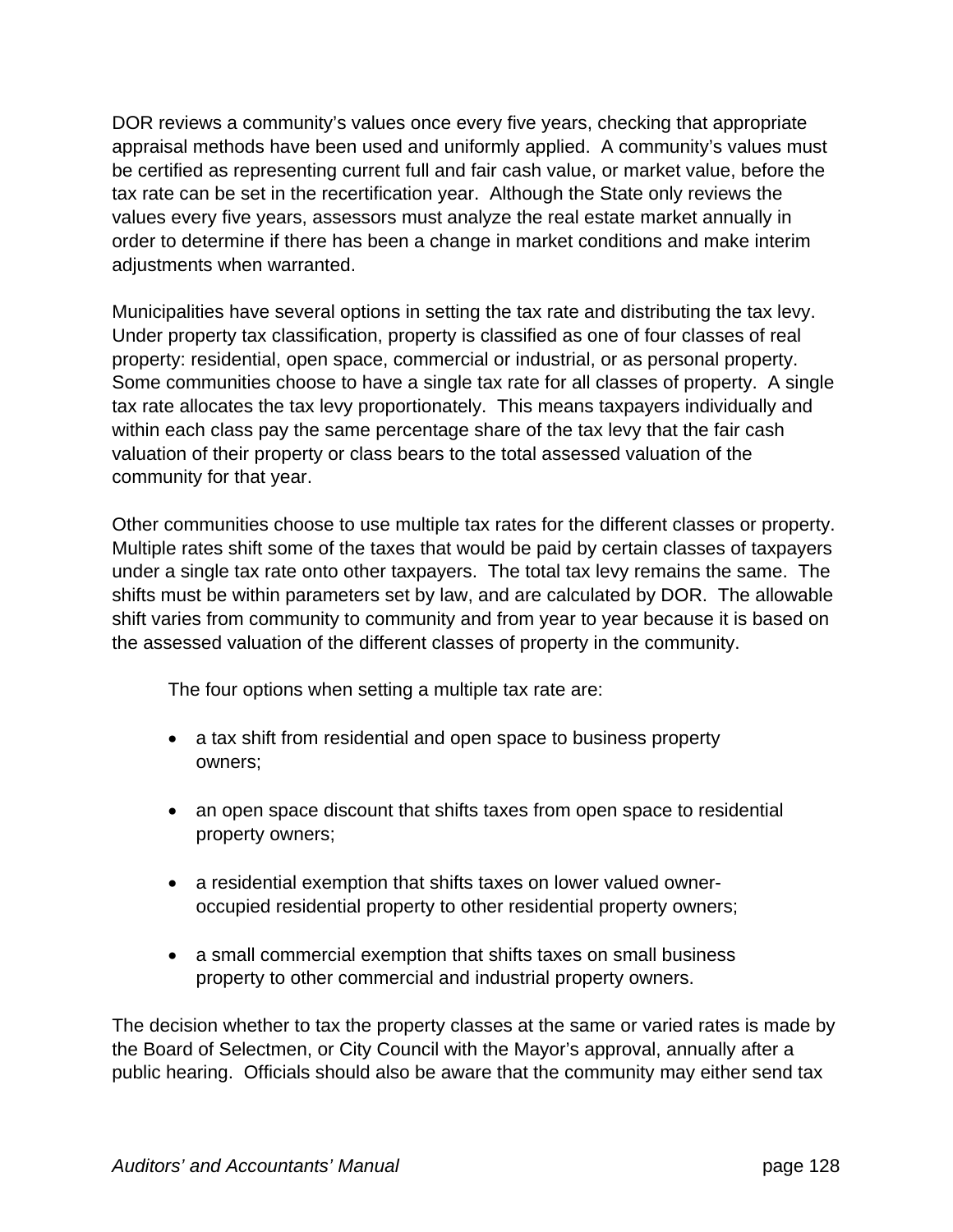bills semi-annually or institute a quarterly tax billing cycle by local option as voted by Town Meeting or City Council.

The tax recapitulation process is an essential part of the municipality's financial activity and budgeting. Setting the tax rate and completing the entire tax recapitulation process are not the responsibility of any one local official. Rather, these procedures require teamwork and cooperation among many of the community's local officials to ensure accurate, successful financial management.

Key Dates for Setting the Tax Rate Timely

Setting the tax rate and mailing tax bills in a timely manner are keys to successful financial operation. Late tax billing jeopardizes the municipality's cash flow. It results in the added expense of borrowing in anticipation of revenue and the loss of investment income on property tax collections. It also disrupts regularly performed financial activities, particularly for the Assessor and Collector, and often creates delays in next year's schedule of activities.

A realistic plan and timetable for completing the tax rate process should be developed and reviewed periodically by municipal officials involved in the process. A community completing a revaluation and undergoing a recertification of its assessments must also incorporate adequate time in the plan for completing the certification process. The following are target dates for submitting accurate and complete key data to DOR:

Regular Semi-Annual Tax Billing – G.L. c. 59 §57 Regular schedule with bill issued by October 1 and first half installment due November 1 (or 30 days after billing if later) and second half installment due May 1. If community is unable to issue actual bills on time due to revaluation delays, it may issue a preliminary bill in the fall with DOR approval. G.L. C. 59 §23D. Preliminary bill based on prior year tax is due November 1 (or 30 days after billing if later). Actual bill for balance is issued in spring and is due May 1 (or 30 days after billing if later).

> **Certification Target Dates:** Preliminary Certification – June 30<sup>th</sup> Public Disclosure – July  $15<sup>th</sup>$ Final Certification – August  $5<sup>th</sup>$

 Tax Rate Target Dates: Submit New Growth – August  $15<sup>th</sup>$  Submit Tax Recap – September 1 Mail Tax Bills - September 30<sup>th</sup>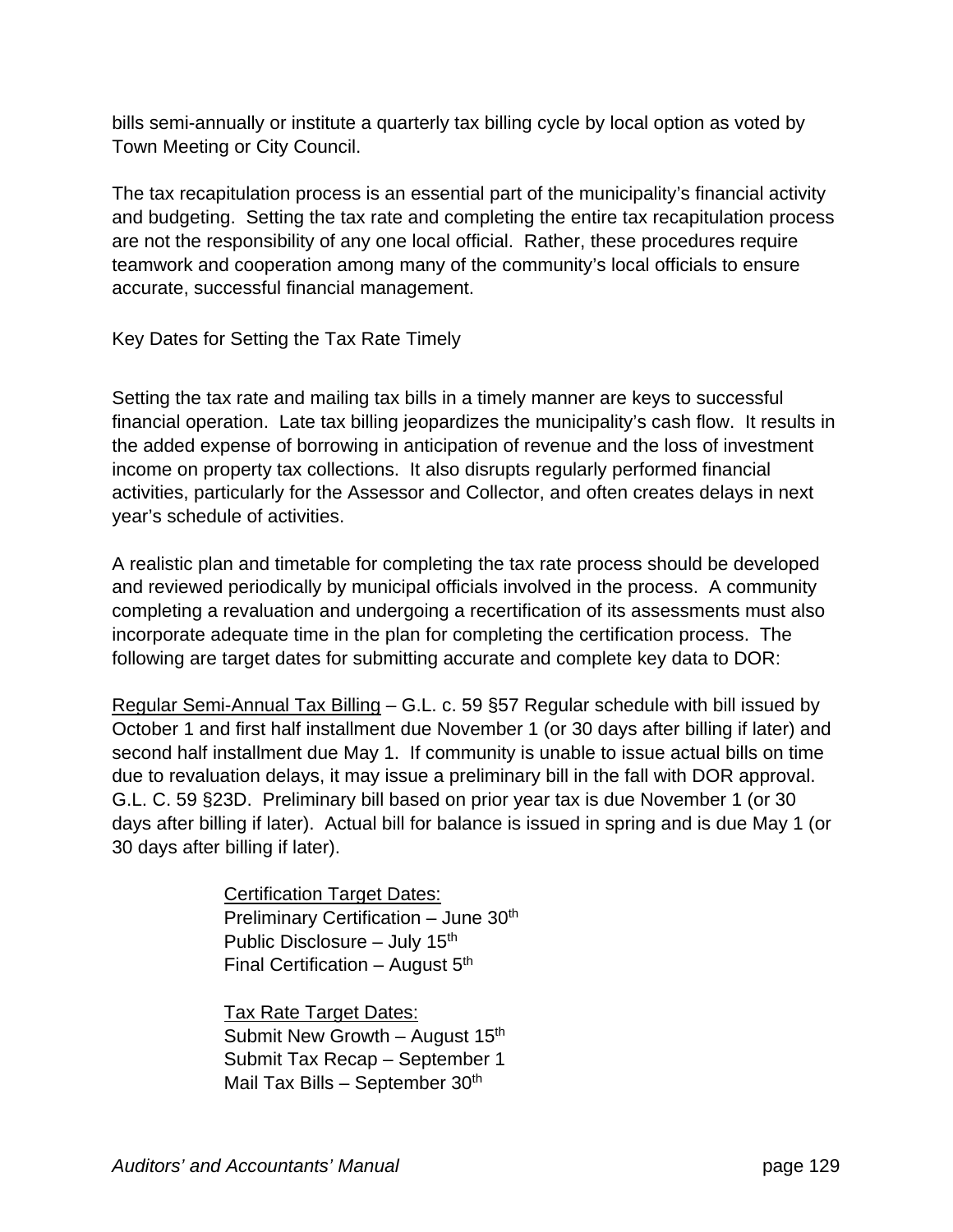Annual Preliminary Billing – G.L. c. 59 §57C. Local option requiring acceptance by legislative body. If accepted, preliminary bill issued by July 1 and actual bill issued by December 31. Bills may be payable on semi-annual or quarterly system.

> Certification Target Dates: Preliminary Certification – September 15<sup>th</sup> Public Disclosure – October 15<sup>th</sup> Final Certification – October 31st

 Tax Rate Target Dates: Submit New Growth – November 5<sup>th</sup> Submit Tax Recap – November 15<sup>th</sup> Mail Tax Bills – December 31<sup>st</sup>

Communities unable to submit final tax rate data by these dates because of revaluation delays should plan on using preliminary bills to ensure adequate cash flow. To do so, however, the community must produce a Pro Forma Recap and following Bureau of Accounts' instructions.

Communities using a regular semi-annual payment system may issue a preliminary bill in the fall, and those using a quarterly payment system may issue a third quarter preliminary bill, with the approval of DOR. This option allows all communities, whether billing semi-annually or quarterly, to plan realistic timetables for recertification and tax rate setting.

Tax rate setting requires the written approval of DOR, and tax bills cannot be mailed until DOR has signed the Tax Rate Recap.

The Tax Rate Setting Process

The formulation of the tax rate is an essential part of the budgeting process. The tax levy is the largest source of revenue for many Massachusetts municipalities and is an integral part of a municipality's overall financial picture. The tax rate setting process relies on the efforts and contributions of many municipal officials. The following establishes general guidelines for this process:

### *Determine Assessed Valuations*

- Assessors determine final valuations for all taxable property and submit information to DOR.
	- Report total values by class and parcel count (form LA-4).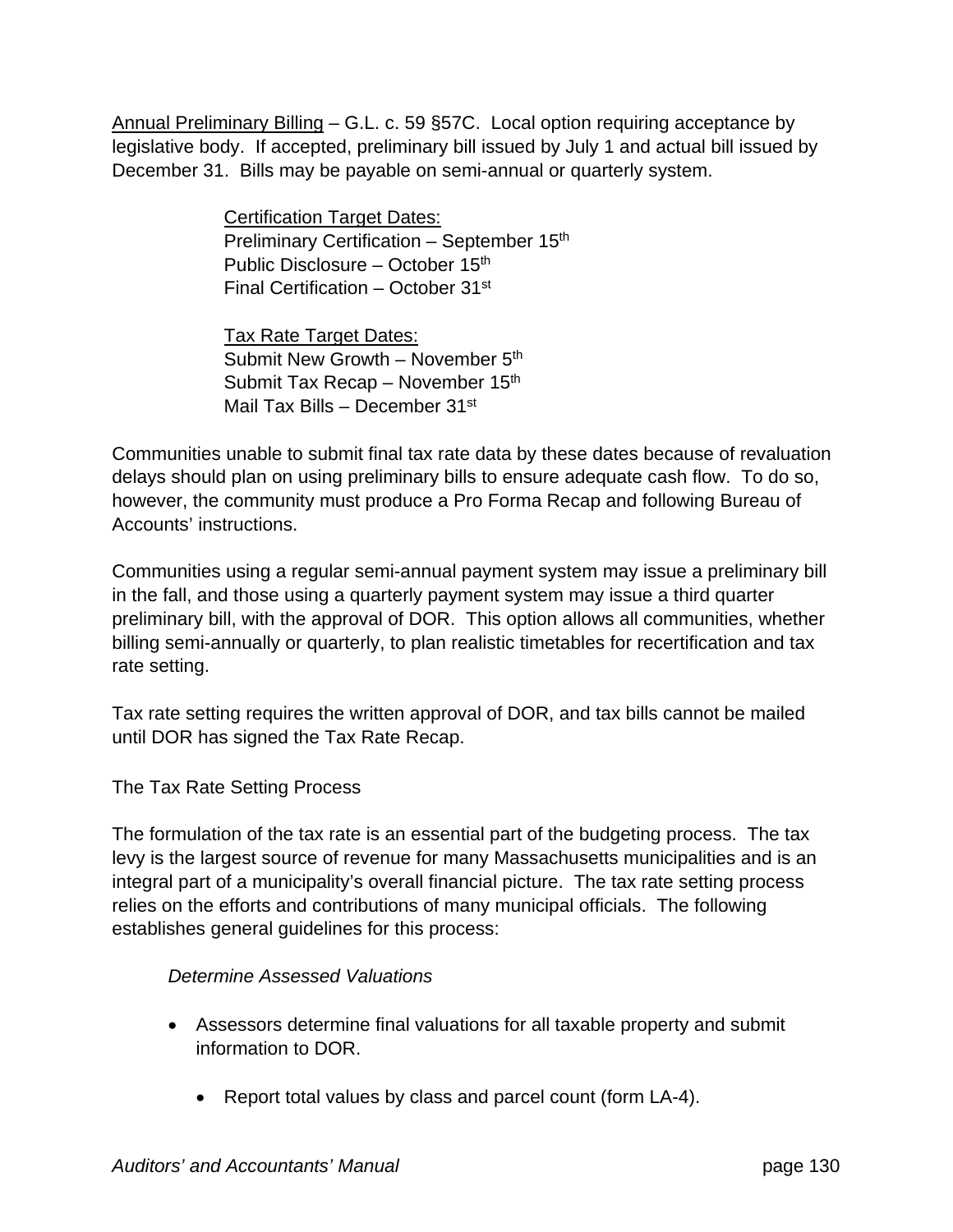- Submit allowable tax base levy growth (form LA-13) and/or amended tax base levy growth from omitted and revised assessments (form LA-13A).
- Submit adjustment of valuations between certification and request for authorization to issue preliminary tax bills (for communities with semiannual bills) if necessary.
- DOR certifies growth and tax classification options.

### *Decide tax policy*

- Board of Selectmen/City Council holds a public hearing on property tax classification.
	- Decide various tax policy options under classification law.
	- Acknowledge excess levy capacity.
- Assessors submit classification hearing and excess levy capacity (form LA-5) to DOR.

### *Prepare tax rate*

- Assessors oversee the completion of the tax recap sheet, including supporting documents and forms, and determine the amount to be raised through the property tax levy.
- Clerk certifies all appropriations since the last tax rate was set.
- Accountant/Auditor checks Town Meeting/City Council documentation for accuracy.
	- Checks for other expenditures that must be funded (deficits, court judgments, etc.);
	- Checks for any debt service for the current fiscal year that has not been appropriated at town/city council meeting and must be raised in the tax rate;
	- Certifies last year's actual receipts;
	- Documents other available funds used such as free cash, enterprise revenues etc., and prepares the free cash certification and appropriation (form B-1) and available funds sources/uses (form B-2);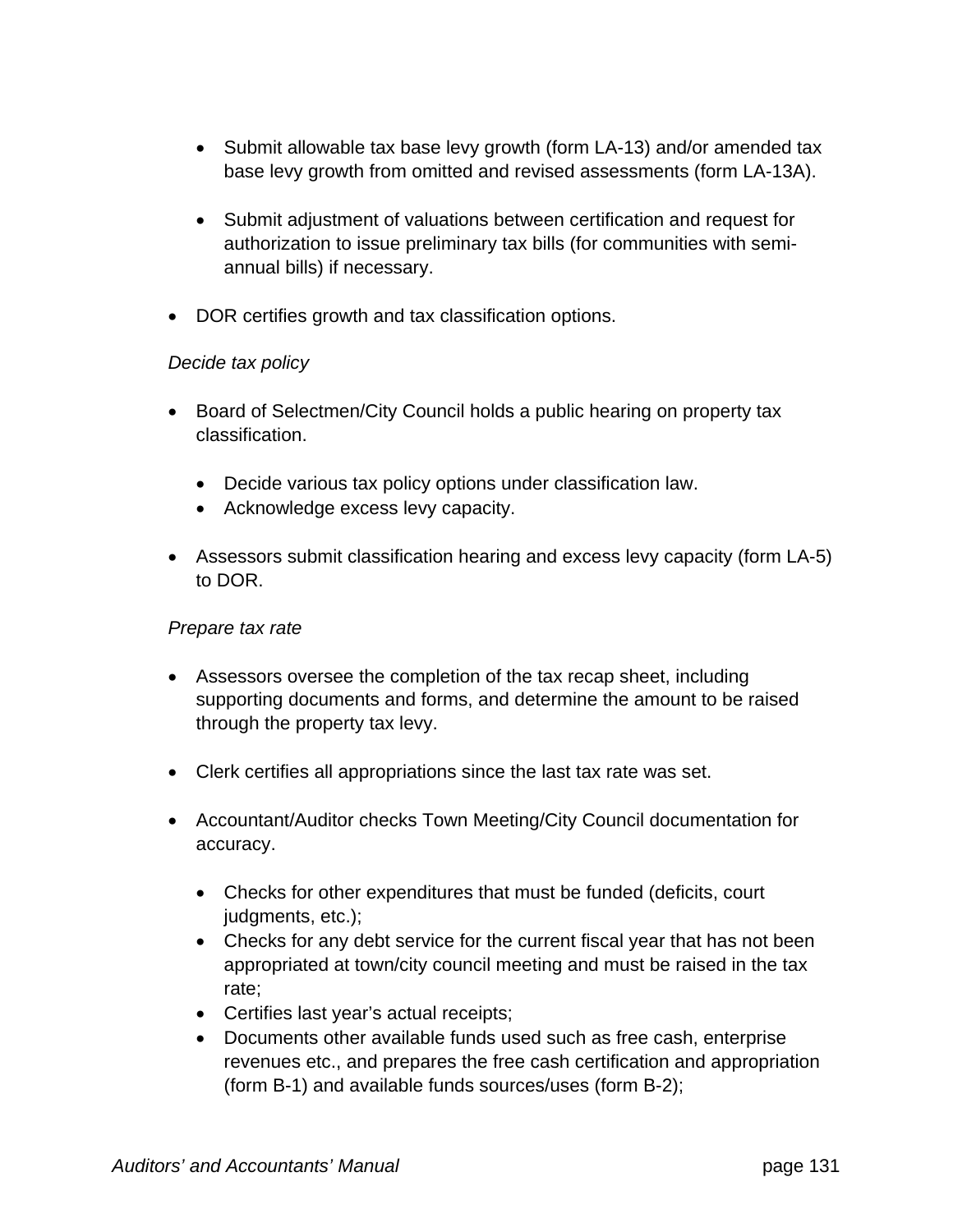- Assists the Assessors in the preparation of State forms: offset receipts use and appropriation (form A-1), enterprise fund receipts/appropriations (form A-2), revolving fund use (form A-3), community preservation fund receipts/appropriations (form A-4).
- Accountant/Auditor and the Assessors
- Estimate amount raised to fund expected abatements and exemptions (overlay) and prepare overlay analysis form (form OL-1).
- Review total revenues and make sure tax recapitulation balances.
- Treasurer prepares the debt exclusion report (form DE-1).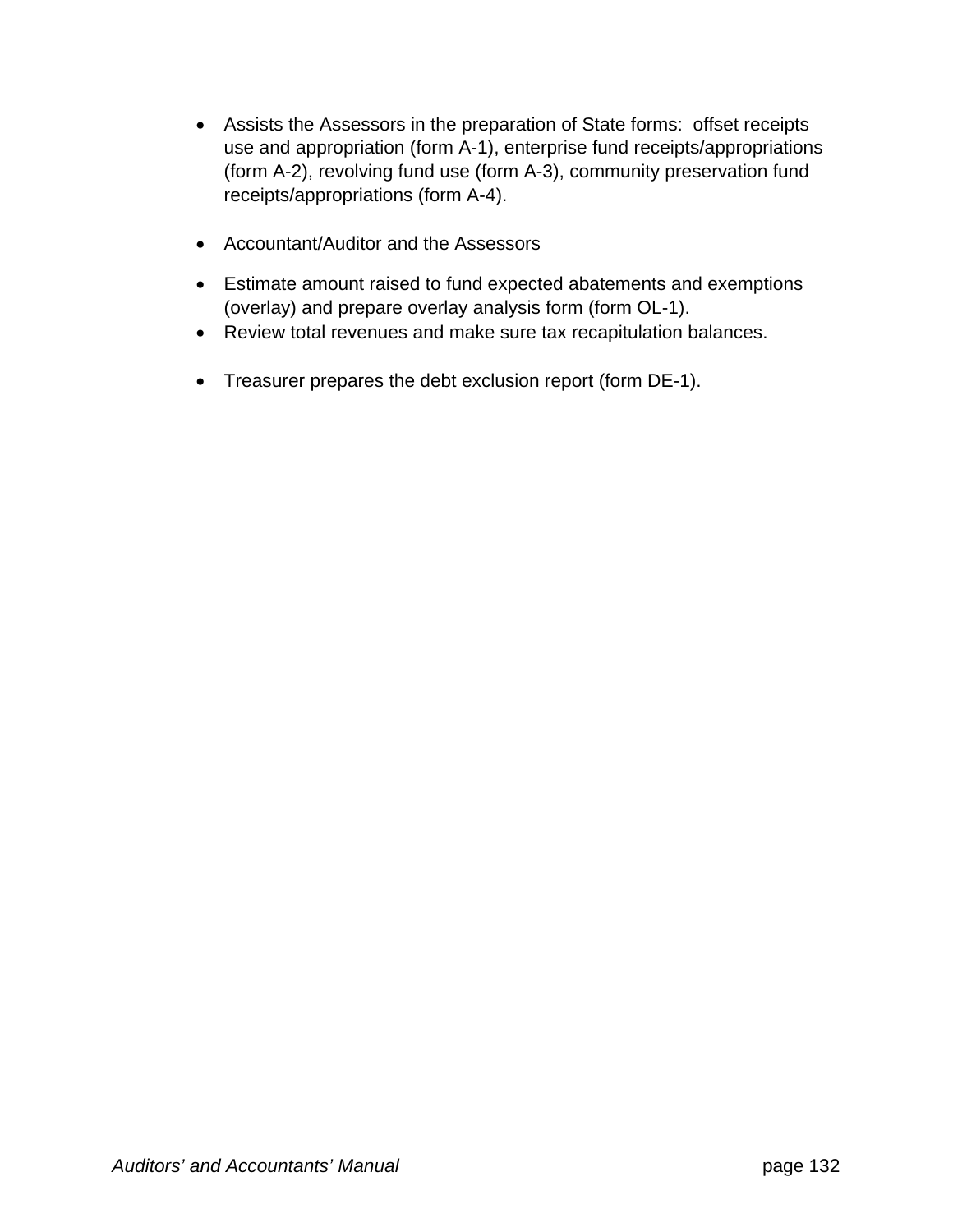# **Chapter 15 – The Tax Rate Recapitulation Submission and Approval**

More detailed information on the tax rate recapitulation process may be obtained from the Tax Rate Recap, Pro Forma Recap and Supporting Forms booklet when issued by the Bureau of Accounts.

#### The Tax Rate Submission in Gateway

Gateway is the name given to the DLS' interactive computer application that implements the provisions of E-Government in the Division. The application allows authorized local officials to enter, analyze, sign and submit local government data to the Division. This efficiency aims at making what may have been a complex process faster and more transparent.

The Recap and supplementary schedules are prepared and submitted by local officials, and are finally approved by the Bureau of Accounts using Gateway. Some information, such as narrative explanations, copies of court judgments and votes on particular matters are uploaded into the Recap in the areas provided.

#### Automated Tax Rate Software

DLS annually provides on its website an automated tax recap program in EXCEL format to provide municipalities with the opportunity to consider various financial plans prior to their final entry into Gateway. An options table in the program allows local officials to see the resulting tax rates given different assessed values, tax levies, and classification options designed specifically for development of "what if" scenarios. Instructions on program specifications annually accompany the software.

#### List of Forms

The following List of Forms for Tax Rate or Pro Forma Recap setting purposes highlights the forms that require particular action by the Accounting Officer.

| Form                        | <b>Completed by</b>                   | <b>Description</b>                      |
|-----------------------------|---------------------------------------|-----------------------------------------|
| Schedule of Amts. Certified | Collector/Treasurer                   | Documentation of amounts raised for tax |
| for Tax Title Purposes      |                                       | title purposes                          |
|                             |                                       |                                         |
| $A-1$                       | <b>Accounting Officer</b> , Assessors | Offset Receipts use and appropriation   |
| $A-2$                       | Clerk, <b>Accounting Officer</b> ,    | Enterprise Fund receipts/appropriations |
|                             | Assessors, Commissioners              |                                         |
| $A-3$                       | <b>Accounting Officer</b> , Assessors | Revolving Fund use under Ch44, §53E1/2  |
| A-4 and Worksheet           | <b>Accounting Officer</b> , Clerk,    | <b>Community Preservation Fund</b>      |
| See IGRs 00-209 and 01-207  | Assessors, CPA Committee              |                                         |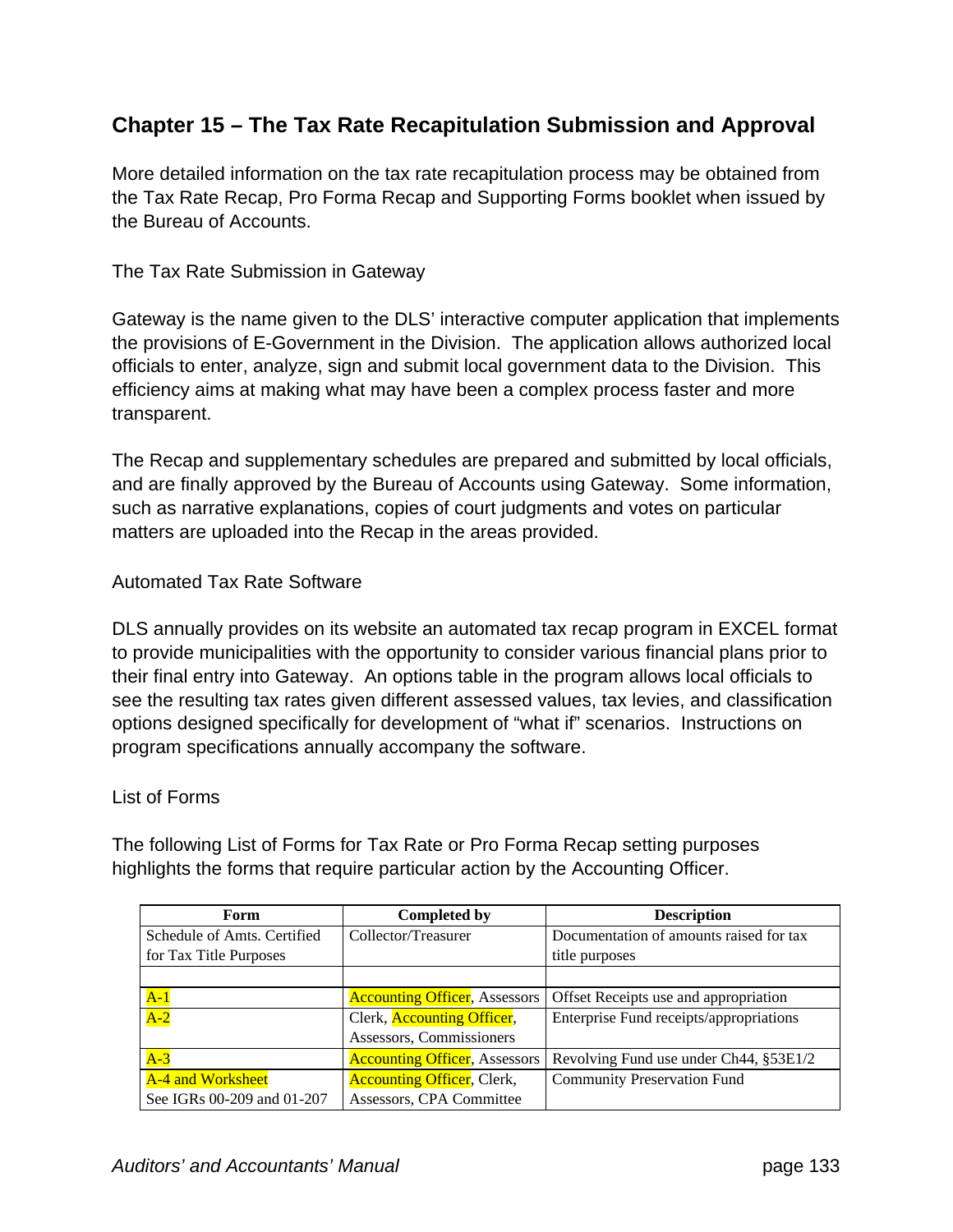| $B-1$                             |                                      |                                               |
|-----------------------------------|--------------------------------------|-----------------------------------------------|
|                                   | <b>Accounting Officer</b>            | Free Cash certification and appropriation     |
| $B-2$                             | <b>Accounting Officer</b>            | Available funds sources/uses                  |
| $OL-1$                            | <b>Accounting Officer</b> , Assessor | Overlay analysis                              |
| $DE-1$                            | <b>Accountant, Clerk, Treasurer</b>  | Debt exclusion report                         |
| DE-2 (see IGR 02-101)             | Mayor, Manager, Selectmen            | Determination of Borrowing Covered by         |
|                                   |                                      | Debt Exclusion                                |
| $DE-3$ (see IGR 02-101)           | Assessors, Treasurer, Acct.,         | <b>Adjusted Debt Exclusion Schedule</b>       |
|                                   | Mayor, Manager, Selectmen            |                                               |
| $LA-4$                            | Assessors                            | Values by class/parcel count                  |
|                                   |                                      |                                               |
| LA-15 Interim Year Adjust.        | Assessors                            | Non-Certification year report                 |
| $LA-7$                            | Assessors, BLA                       | Minimum Residential Factor computation        |
| Chapter 200, Acts of 1988         | Assessors, BLA                       | Calculation of Lowest Possible Residential    |
|                                   |                                      | Factor per this chapter                       |
|                                   |                                      |                                               |
| $LA-10$                           | Assessors                            | Assessment adjustment list                    |
| $LA-13$                           | Assessors                            | Tax base levy growth                          |
| $LA-13A$                          | Assessors                            | Amended tax base levy growth for              |
|                                   |                                      | omitted/revised assessments                   |
| Levy Limit                        | Assessors, BOA                       | FY14 Maximum Allowable Levy                   |
| Options                           | Assessors                            | <b>Shift Scenarios</b>                        |
| LA-5 Input                        | Assessors                            | LA-5 detailed calculations                    |
| LA-5 Form                         | Assessors, Clerk,                    | Classification hearing and excess capacity    |
|                                   | Council/Selectmen                    | report                                        |
| <b>Tax Rate Recap</b>             | <b>Accounting Officer,</b>           | Four-page form required to certify a tax rate |
|                                   | Assessors, Clerk                     |                                               |
| Pro Forma Recap                   | <b>Accounting Officer,</b>           | Four-page form required for authorization of  |
|                                   | Assessors, Clerk                     | preliminary tax bills                         |
| <b>Omitted and Revised</b>        | Assessors                            | Assessments in accordance with Chapter 59     |
| Assessments Report                |                                      | sections 75 and 76                            |
| <b>Quarterly Bills Acceptance</b> | Clerk                                | Notice of acceptance of quarterly tax billing |
| Notification                      |                                      | law                                           |
| Authorization to Issue            | Assessors                            | Notice of request to issue preliminary tax    |
| Preliminary Tax Bills             |                                      | bills                                         |
| Letter in Lieu of Balance         | <b>Accounting Officer</b>            | Prior year accounts deficit notification      |
| <b>Sheet</b>                      |                                      |                                               |
|                                   |                                      |                                               |
|                                   |                                      |                                               |
| Pro Forma Unused Levy             | Mayor, CFO, Chairman-                | Pro Forma excess capacity loss                |
| Capacity Letter                   | Board of Selectmen                   |                                               |
|                                   |                                      |                                               |

# *Forms Signed by the Accounting Officer*

A following provides the general purpose of each form highlighted in the List of Forms above.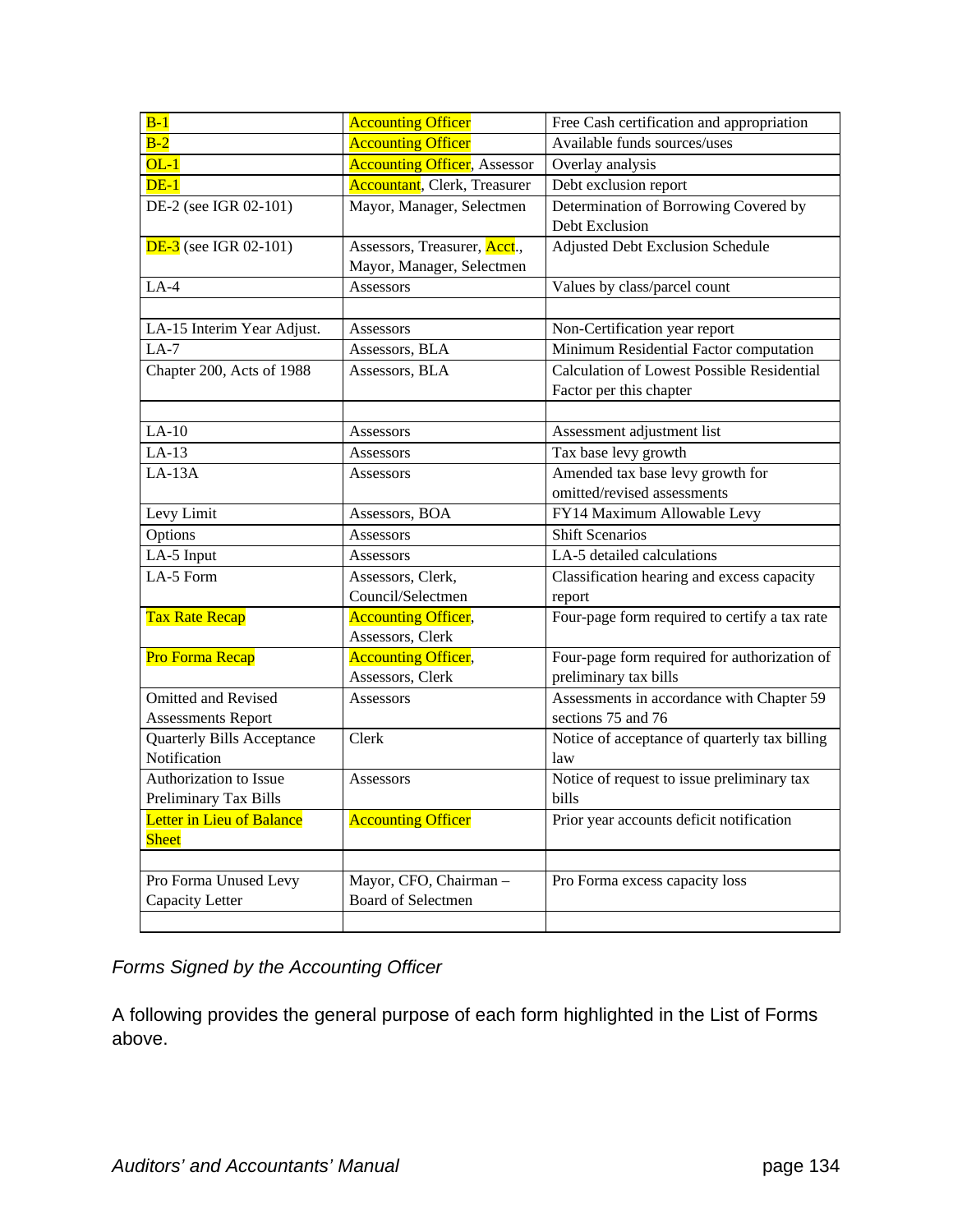A-1 – Offset Receipts (G.L. c. 44, § 53E)

- monitors the type of receipts being used;
- ensures that their estimate is supported by adequate documentation;
- required for any city or town that accepts the provisions of G.L. c. 44,  $\S$  53E and appropriates the use of a particular departmental receipt to offset a particular departmental appropriation.

Schedule A-1 must be electronically signed by the Accounting Officer and Board of Assessors.

A-2 – Enterprise Funds (G.L. c. 44, § 53F½)

- shows all enterprise fund revenues and appropriations in the enterprise and in the General Fund;
- helps determine any budgeted surplus or general fund subsidy; and
- must be completed for each enterprise fund established under G.L. c. 44,  $\S$ 53F½.

Schedule A-2 is electronically signed by the Clerk, Accounting Officer and Board of Assessors.

This form should be prepared using DLS's IGR 08-101, "Enterprise Funds." Enterprise funds established by special legislation may or may not require completion of the A-2; contact the Bureau of Accounts for guidance.

## *A-4 – Community Preservation Fund*

- monitors the appropriate use of the Community Preservation Fund as established by G.L. c. 44B; and
- must be submitted by all municipalities establishing a Community Preservation Fund under Chapter 44B.

Schedule A-4 is electronically signed by the Accounting Officer.

The Community Preservation Act Surcharge Estimate Worksheet supports the level of community preservation surcharge estimated revenues. The worksheet may be required to be submitted to the Bureau of Accounts to support the level of estimated revenues used on Schedule A-4 in the first year of adoption.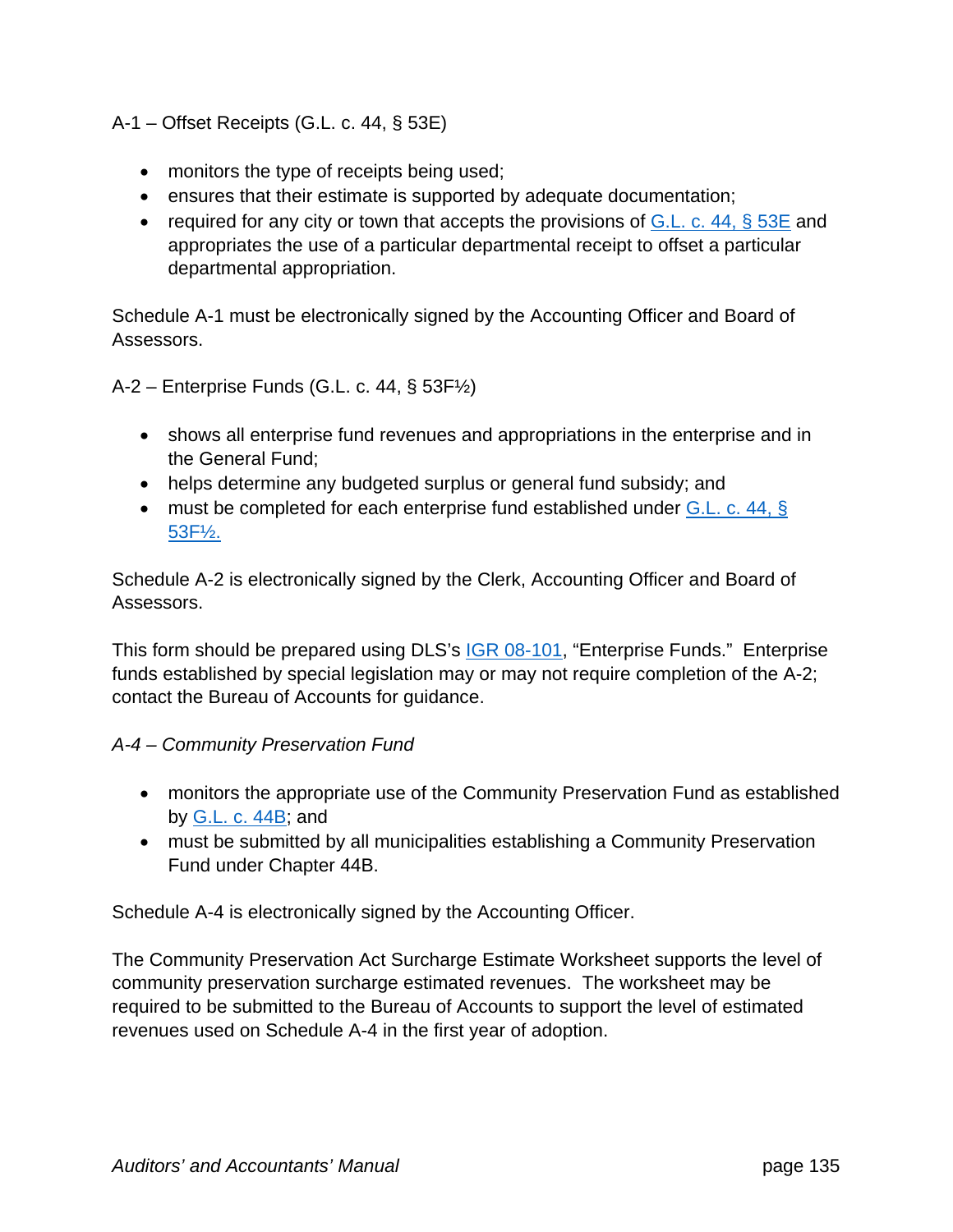### *B-1 – Free Cash*

• ensures that free cash appropriations are not greater than free cash certifications. Free cash is certified by the Bureau of Accounts as of July 1 after submission of the entity's balance sheet. The Director of Accounts may also ceritfy updates to free cash when requested. These certifications can only be appropriated from the date of certification through June 30. As of each July 1, the entity's free cash available for appropriation is "\$0" until a new balance sheet is received and a new free cash amount is certified.

Schedule B-1 is electronically signed by the Accounting Officer.

#### B-2 – Available Funds

 monitors the appropriate use of available funds by cities, towns and districts. Appropriate use may include whether the use of the fund is proper given the source and whether the amount available at the time of appropriation is greater than the amount appropriated, unless otherwise allowed by law.

Schedule B-2 is electronically signed by the Accounting Officer.

### OL-1 - Overlay

- determines whether the amount of Overlay being raised on the Tax Rate and/or Pro Forma Recap is reasonable. Special attention is given to the Overlay when shortfalls are identified. The Bureau of Accounts normally applies a rolling threeyear average with special consideration for a revaluation year as well as certain extraordinary events.
- compares to the balance sheet submitted as of June 30 for accuracy.

Schedule OL-1 is electronically signed by the Assessor and by the Accounting Officer.

#### DE-1 – Debt Exclusion

- reports each debt exclusion for which a community can assess taxes in excess of Proposition 2½'s levy limit or levy ceiling; and
- ensures that the prior year's debt exclusion was fully expended for each project's debt service.

Schedule DE-1 is electronically signed by either the Accounting Officer or Treasurer.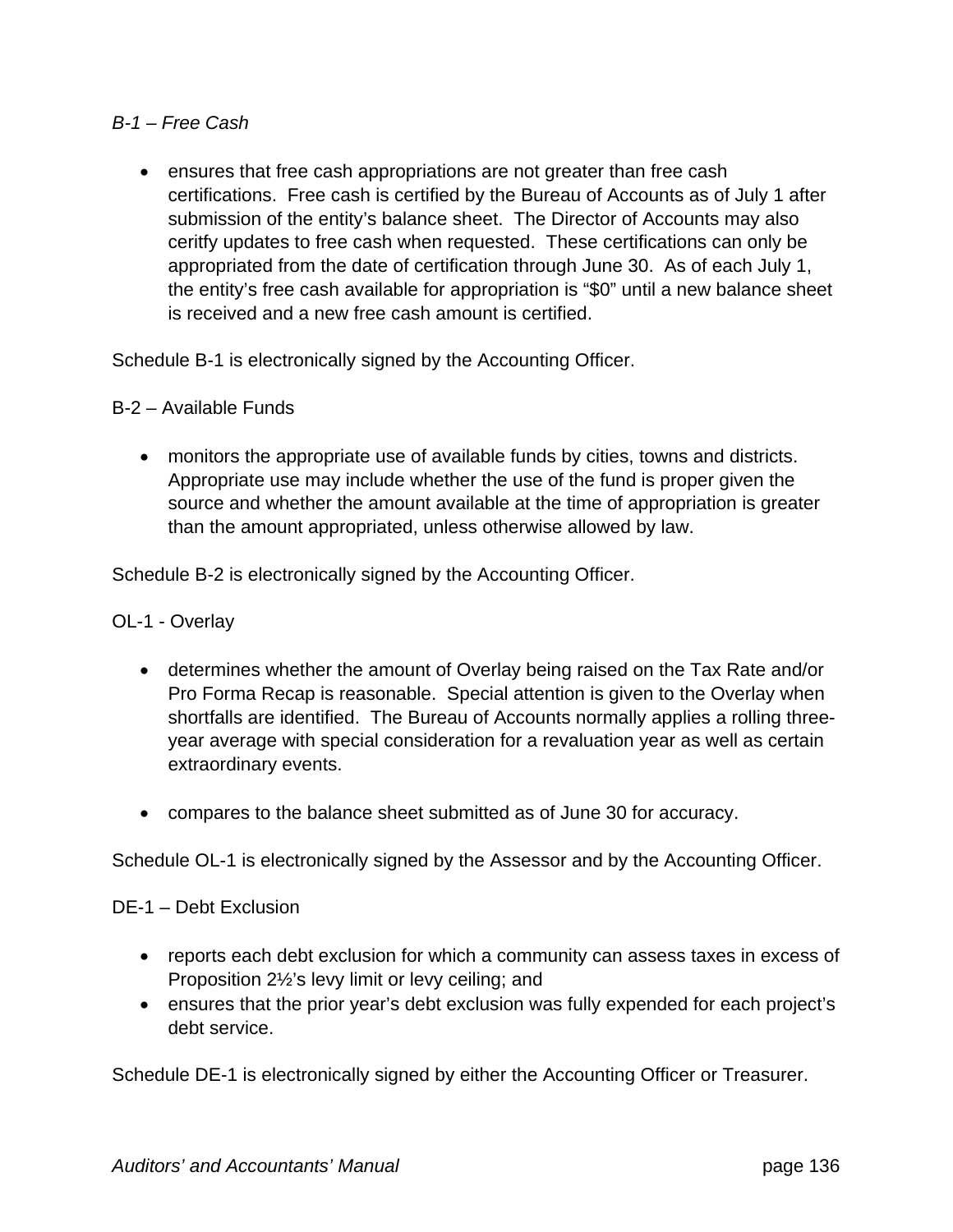# DE-3 – Debt Exclusion Adjustment

Schedule DE-3 can be found on the Division of Local Services website as part of IGR 02-101.

- must be approved by the Director of Accounts for adjustment to occur;
- adjusts the debt schedule for Proposition 2½ excluded debt if requested for approval by the city or town and if approved by the Director of Accounts to moderate the impact of the exclusion on the tax levy; and
- is not currently part of Gateway.

Schedule DE-3 must be physically signed by (1) majority of Board of Assessors, (2) Treasurer, (3) Accounting Officer, and (4) Mayor, City/Town Manager or majority of Board of Selectmen, and returned to the Bureau of Accounts for consideration.

Tax Rate Recap – Tax Rate

- submitted with supporting documentation for DOR approval of a municipal or special purpose district tax rate;
- provides a summary of information contained in supporting documentation and is considered a "master document;" and
- must be approved by the DOR before tax bills can be issued. Tax rates are certified by the Bureau of Accounts using the information on the Tax Rate Recap and supporting forms.

The Tax Rate Recap is electronically signed by the Clerk (page 4), the Accounting Officer (page 3) and by the Board of Assessors (page 1).

Forms to determine the valuation as determined by the Board of Assessors and shown on page 1 of the Tax Rate Recap are not shown in this presentation. *Pro Forma Recap – For Preliminary Tax Notices* 

- for approval to issue preliminary tax notices;
- contains the same information as a Tax Rate Recap except that page 1 of the Pro Forma Recap shows the Proposition 2½ levy limit calculation rather than assessed valuation;
- is submitted with supporting documentation when a tax rate cannot be set and actual tax bills cannot be issued timely;
- can only be issued by cities, towns and districts when they are in a recertification year, have a valuation related delay approved by the Bureau of Local Assessment and the Bureau of Accounts or as a 3rd quarter bill provided the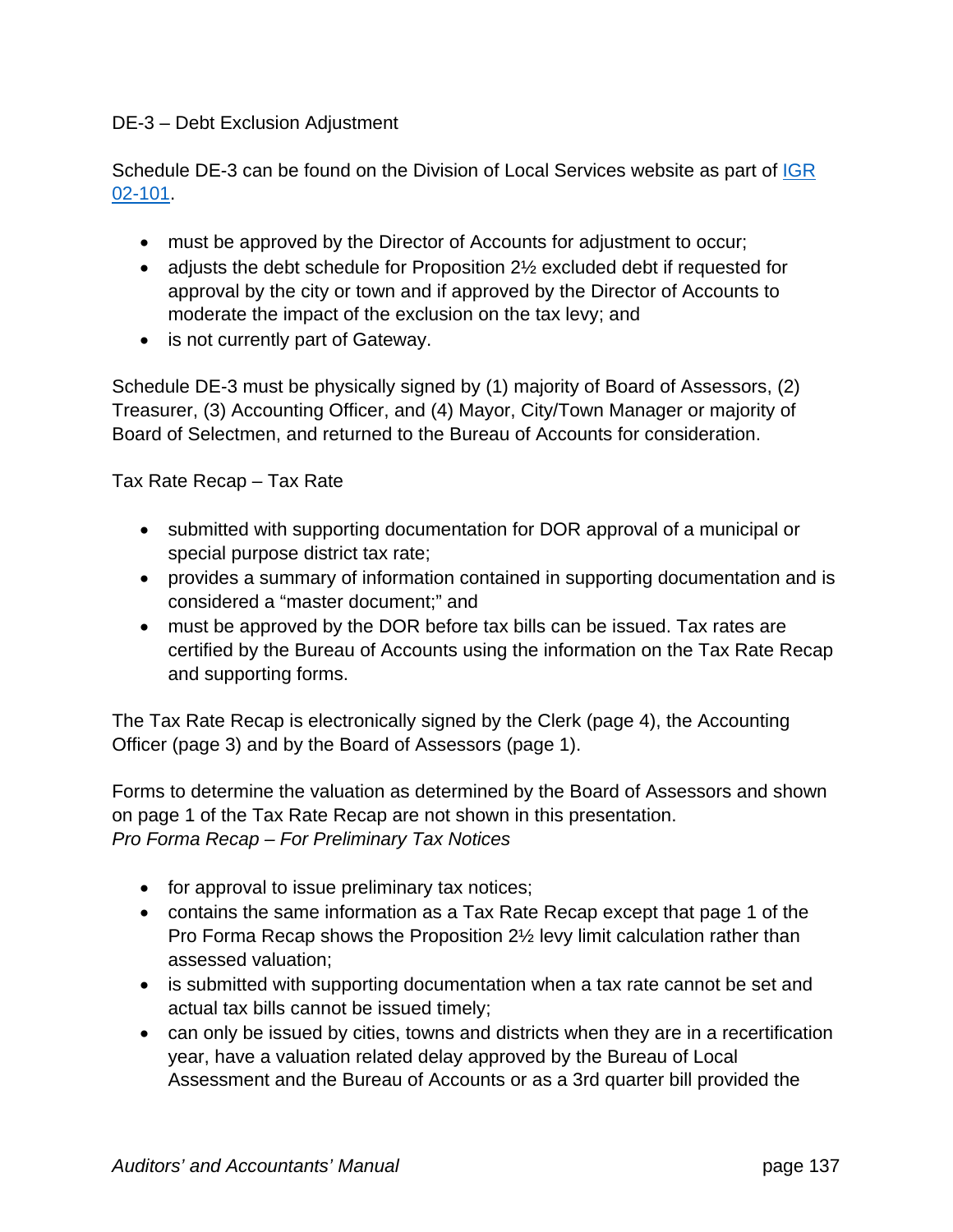community has a quarterly tax billing payment system (see annual IGR on the matter); and

 $\bullet$  entity must be at or below it's Proposition 2 $\frac{1}{2}$  levy limit.

Notices cannot be mailed until the Pro Forma Recap is approved by the Bureau of Accounts.

The Pro Forma Recap is electronically signed by the Clerk (page 4), the Accounting Officer (page 3) and by the Board of Assessors (page 1).

Valuation information is necessary to calculate a tax rate, so you cannot set a tax rate using the Pro Forma Recap.

Letter in Lieu of Balance Sheet – If Balance Sheet hasn't yet been submitted

- reports that no deficits exist from the previous fiscal year that must be raised on the current fiscal year's Pro Forma Recap or Tax Rate Recap; and
- is submitted to the Bureau of Accounts for Pro Forma or Tax Rate Recap approval purposes if a previous fiscal year's balance sheet has not been received by the Bureau of Accounts. Normally deficit information would be verified using the balance sheet.

The letter is electronically signed by the Accounting Officer.

# Tax Rate/Pro-Forma Recap Page 4 – Example

The following example is presented as there are oftentimes questions on the completion of page 4 of the Tax Rate and/or Pro Forma Recap by the city or town Clerk. The example includes articles and motions from an annual and special meeting, a Clerk's certification of the meeting and how the Clerk's certification is transferred onto page 4 of the Tax Rate or Pro Forma Recapitulation form.

#### *Legislative Body Meetings*

The following are examples of Annual Town Meeting and Special Town Meeting articles and motions on them. Note how the Clerk's certification of financial articles and motions are recorded and transferred onto page 4 of the Tax Rate Recap. The basic process for completing page 4 of the Tax Rate Recap applies to cities as well.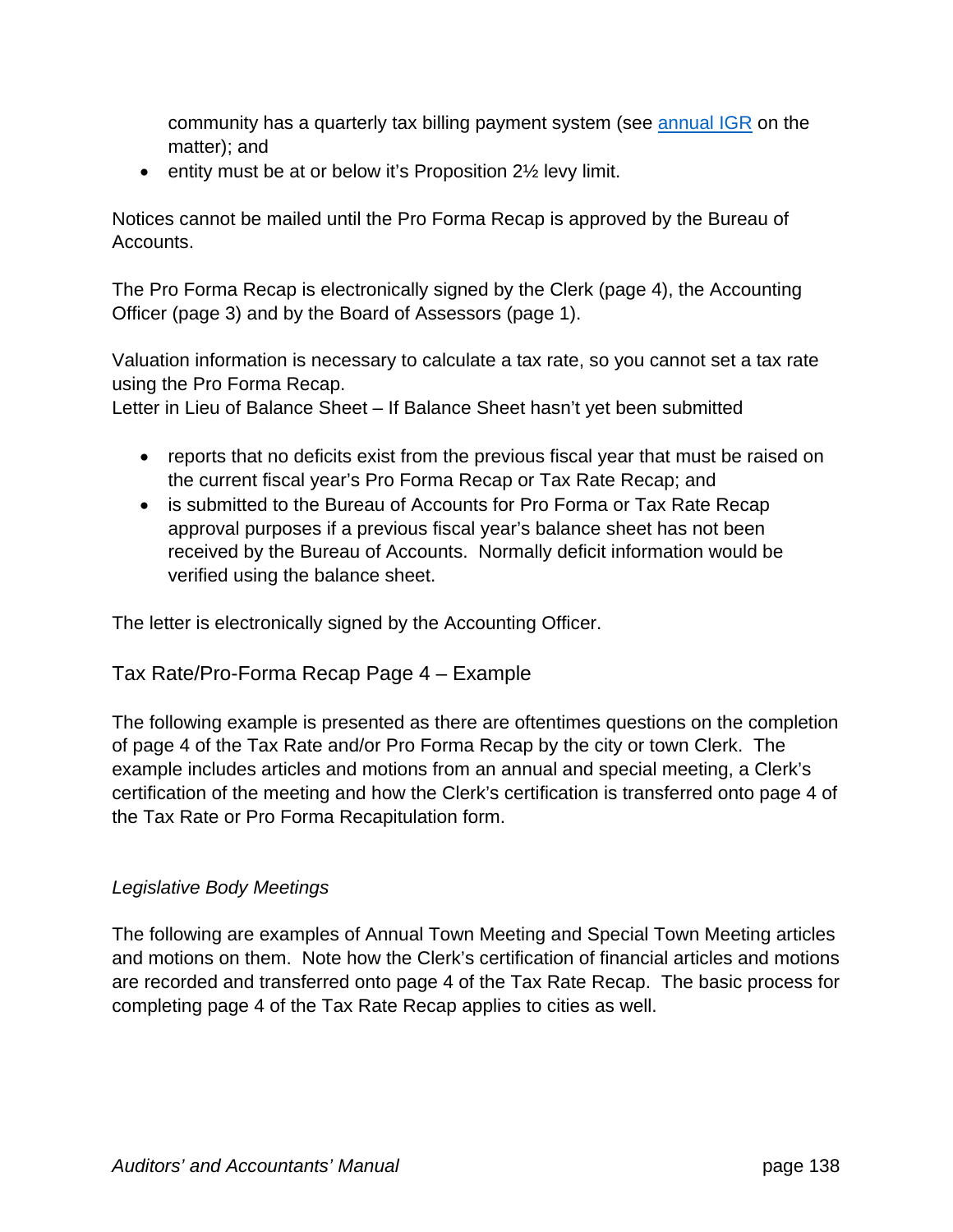### *Annual Town Meeting*

*Article 3*: To raise and appropriate or transfer from available funds for the operation of the departments and payment of debt service for the fiscal year budget or to take any other action relative thereto.

*Motion on Article 3*: Move to raise and appropriate \$11,401,657 for FY20xx budget.

(The entire appropriation is recorded from raise and appropriate)

*Article 5*: To raise and appropriate or transfer from available funds to operate the enterprise or to take any other action relative thereto.

*Motion on Article 5*: Move to raise and appropriate \$13,000, to appropriate from retained earnings \$50,000 and to appropriate from departmental receipts \$379,000 for the enterprise.

(\$13,000 and \$429,000 (\$379,000 + \$50,000) are recorded from the enterprise fund – Schedule A-2 must also be completed for Tax Rate Recap purposes)

*Article 6*: To re-authorize the Recreation revolving fund for a special events program per G.L. c. 44, § 53E½ and to authorize the Recreation department to expend funds received from this program to support the program or to take any other action relative thereto.

*Motion on Article 6*: Move to re-authorize the Recreation revolving fund for its special events program and to authorize said department to expend \$10,000 to support the program.

(\$10,000 is recorded from revolving fund receipts - Schedule A-3 must also be completed for Tax Rate Recap purposes)

Article 7: To see if the community will vote to accept General Laws Chapter 44B §§3-7, known as the Community Preservation Act, which establishes a special "Community Preservation Fund" that may be appropriated and spent for certain open space, historic resources and affordable housing purposes, to approve a property tax surcharge in an amount not to exceed 3% of the taxes assessed annually on real property which shall be dedicated to the fund, such surcharge to be imposed on taxes assessed for fiscal years beginning on or after July 1, 20xx, and to provide for no exemptions to the surcharge or take any other action relative thereto.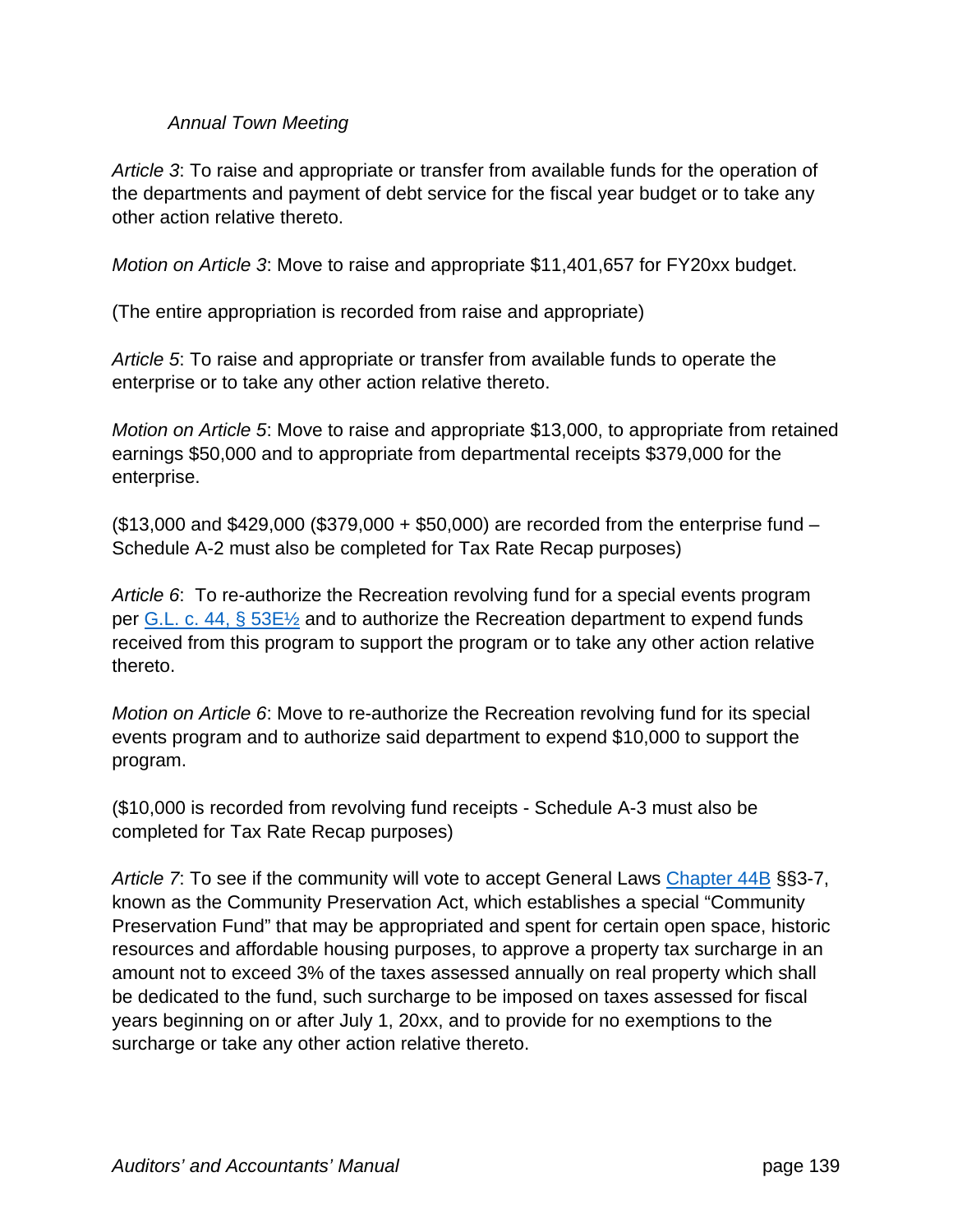*Motion on Article 7*: I move that the town vote to accept General Laws Chapter 44B §§3- 7, known as the Community Preservation Act, which establishes a special "Community Preservation Fund" that may be appropriated and spent for certain open space, historic resources and affordable housing purposes and to approve a property tax surcharge that shall be in the amount of 3% of the taxes assessed annually on real property and shall be dedicated to the fund, such surcharge to be imposed on taxes assessed for fiscal years beginning on or after July 1, 20xx, to provide for no exemptions from the surcharge and to appropriate \$250,000 from expected total annual revenues.

(The extra language is needed because it is the first year of adoption. \$250,000 is recorded from Community Preservation. – Schedule A-4 must also be completed for Tax Rate Recap purposes.)

*Article 9*: To see if the community will vote from offset receipts an amount of money for the Sewer department or take any other action relative thereto:

*Motion to Article 9*: Vote to appropriate \$50,000 from offset receipts of the Sewer Department.

(\$50,000 is recorded from Offset Receipts – Schedule A-1 must also be completed for Tax Rate Recap purposes.) Beginning in FY2017, page 4 of the Tax Rate Recap is expected to separate current merged columns for ease in entry.)

*Article 15*: To see if the community will vote from free cash for a new DPW truck.

*Motion to Article 15*: Vote to transfer from free cash \$60,000 for a new DPW truck.

(\$60,000 is recorded from Free Cash – Schedule B-1 must also be completed for Tax Rate Recap purposes.)

*Article 20*: To see if the community will authorize the Treasurer to borrow funds for a new fire truck.

*Motion to Article 20*: Move to authorize the Treasurer to borrow \$500,000 for a new fire truck.

(\$500,000 is recorded from Borrowing Authorization)

*Special Town Meeting* 

*Article 3*: To see if the community will vote to transfer funds from the account for Parking Meters to the Parking department for expenditure.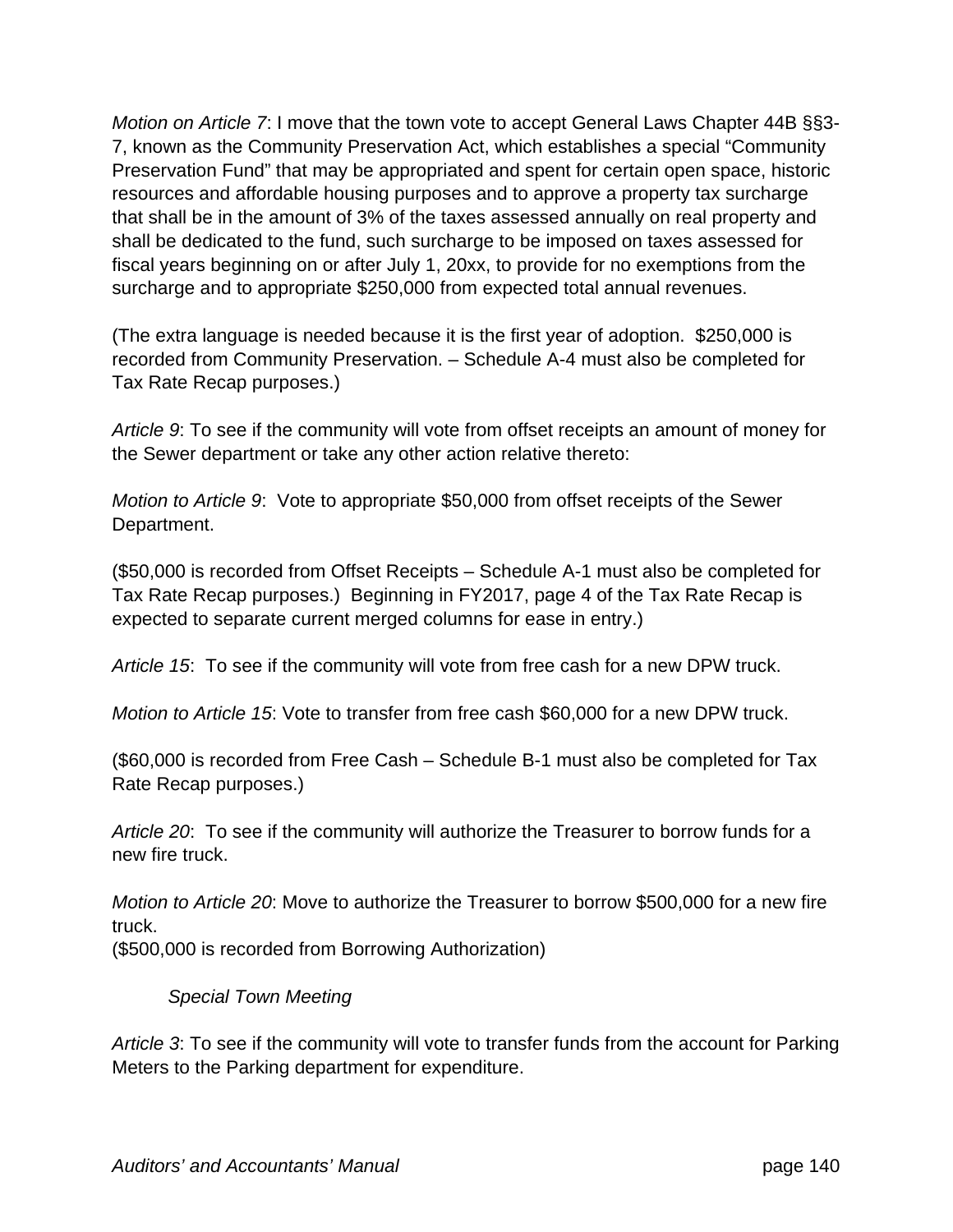*Motion for Article 3*: Move to transfer \$19,500 from the Parking Meter account to the Parking department for expenditure.

(\$19,500 is from Available Funds – Schedule B-2 must also be completed for Tax Rate Recap purposes.)

*Article 4*: To see if the community will vote to transfer from the stabilization fund to purchase equipment for use at the cemetery.

*Motion for Article 4*: Move to transfer from the stabilization fund the sum of \$3,000 for cemetery equipment.

(\$3,000 is recorded from Available Funds – Schedule B-2 must also be completed for Tax Rate Recap purposes.)

*Article 5*: To see if the community will vote to transfer an amount from free cash to reduce the tax rate for this fiscal year.

*Motion for Article 5*: Move to transfer \$20,000 from free cash to reduce the community's tax rate this fiscal year.

(\$20,000 is recorded from Free Cash to Reduce the Tax Rate – Note that this amount is not recorded on page 4 of the Tax Rate Recap; it is recorded on page 2, part IIId, line 1a or 1b whichever is applicable – Schedule B-1 must also be completed for Tax Rate Recap purposes.)

The following shows the Clerk's worksheet of the meetings and appropriations from particular revenue sources as voted.

|                           |                                                                                                                                                                                                  |                |           |            | Clerk's Certification of City/Town Meeting Action |                                                                                                                           |              |                |                               |        |                |
|---------------------------|--------------------------------------------------------------------------------------------------------------------------------------------------------------------------------------------------|----------------|-----------|------------|---------------------------------------------------|---------------------------------------------------------------------------------------------------------------------------|--------------|----------------|-------------------------------|--------|----------------|
| Meeting Date:<br>4/12/20x | Do Not include these<br>appropriations on page 4 of<br>the Tax Rate or Pro Forma<br>Fiscal Year:<br>FY20xx<br>Include these appropriations on page 4 of the Tax Rate or Pro Forma Recap<br>Recap |                |           |            |                                                   | Include these amounts in the<br>correct columns on page 4 of<br>the Tax Rate or Pro Forma<br>Recap, but not in the Total. |              |                |                               |        |                |
|                           | Total                                                                                                                                                                                            |                |           |            |                                                   |                                                                                                                           | from         |                | from Other                    |        |                |
|                           | Appropriations                                                                                                                                                                                   |                |           | From Other |                                                   | From                                                                                                                      | Community    | from Free Cash | Source to                     |        |                |
|                           | of Each                                                                                                                                                                                          | from Raise and | From Free | Available  | From Offset                                       | Enterprise                                                                                                                | Preservation | to Reduce the  | Reduce the Tax from Revolving |        | Borrowing      |
| Article #                 | Meeting                                                                                                                                                                                          | Appropriate    | Cash      | Funds      | Receipts                                          | <b>Fund Revenues</b>                                                                                                      | Revenues     | Tax Rate       | Rate                          | Funds  | Authorizations |
| Article 3                 | 11.401.657                                                                                                                                                                                       | 11.401.657     |           |            |                                                   |                                                                                                                           |              |                |                               |        |                |
| Article 5                 | 442.000                                                                                                                                                                                          | 13,000         |           |            |                                                   | 429,000                                                                                                                   |              |                |                               |        |                |
| Article 6                 | 10.000                                                                                                                                                                                           |                |           |            |                                                   |                                                                                                                           |              |                |                               | 10,000 |                |
| Article 7                 | 250,000                                                                                                                                                                                          |                |           |            |                                                   |                                                                                                                           | 250,000      |                |                               |        |                |
| Article 9                 | 50,000                                                                                                                                                                                           |                |           |            | 50,000                                            |                                                                                                                           |              |                |                               |        |                |
| Article 15                | 60,000                                                                                                                                                                                           |                | 60,000    |            |                                                   |                                                                                                                           |              |                |                               |        |                |
| Article 20                | 500,000                                                                                                                                                                                          |                |           |            |                                                   |                                                                                                                           |              |                |                               |        | 500,000        |
| Total                     | 12.713.657                                                                                                                                                                                       | 11.414.657     | 60,000    | $\Omega$   | 50,000                                            | 429.000                                                                                                                   | 250,000      | 0              |                               | 10.000 | 500,000        |

The following shows the Clerk's certification of Annual Town Meeting action.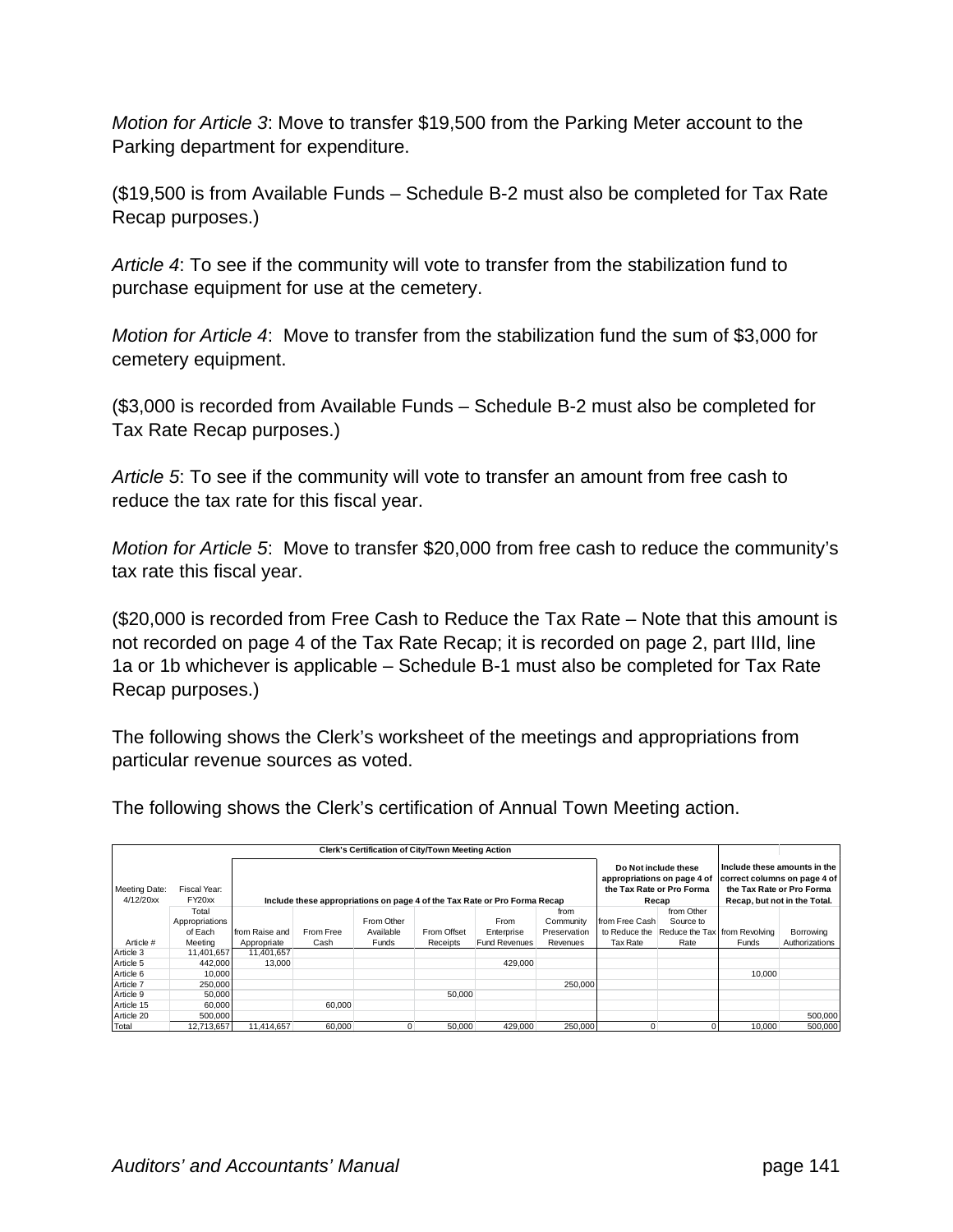The following shows the Clerk's certification of Special Town Meeting action.

|               |                |                |           | Clerk's Certification of City/Town Meeting Action |             |                                                                           |              |                           |                                                     |                              |                                                                |
|---------------|----------------|----------------|-----------|---------------------------------------------------|-------------|---------------------------------------------------------------------------|--------------|---------------------------|-----------------------------------------------------|------------------------------|----------------------------------------------------------------|
| Meeting Date: | Fiscal Year:   |                |           |                                                   |             |                                                                           |              | the Tax Rate or Pro Forma | Do Not include these<br>appropriations on page 4 of | the Tax Rate or Pro Forma    | Include these amounts in the I<br>correct columns on page 4 of |
| 10/10/20xx    | FY20xx         |                |           |                                                   |             | Include these appropriations on page 4 of the Tax Rate or Pro Forma Recap |              |                           | Recap                                               | Recap, but not in the Total. |                                                                |
|               | Total          |                |           |                                                   |             |                                                                           | from         |                           | from Other                                          |                              |                                                                |
|               | Appropriations |                |           | From Other                                        |             | From                                                                      | Community    | from Free Cash            | Source to                                           |                              |                                                                |
|               | of Each        | from Raise and | Free Free | Available                                         | From Offset | Enterprise                                                                | Preservation | to Reduce the             | Reduce the Tax from Revolving                       |                              | Borrowing                                                      |
| Article #     | Meeting        | Appropriate    | Cash      | Funds                                             | Receipts    | <b>Fund Revenues</b>                                                      | Revenues     | Tax Rate                  | Rate                                                | Funds                        | Authorizations                                                 |
| Article 3     | 19.500         |                |           | 19,500                                            |             |                                                                           |              |                           |                                                     |                              |                                                                |
| Article 4     | 3.000          |                |           | 3.000                                             |             |                                                                           |              |                           |                                                     |                              |                                                                |
| Article 5     | 20,000         |                |           |                                                   |             |                                                                           |              | 20,000                    |                                                     |                              |                                                                |
| Total         | 22,500         |                |           | 22,500                                            |             |                                                                           |              |                           |                                                     |                              |                                                                |

The following shows Page 4 of the Tax Rate Recap summarized by each meeting from the Clerk's worksheets. Note that the appropriation of free cash to reduce the tax rate (Article 5, STM dated 10/10/20xx) is reported only on page 2 of the Recap, part IIId, as applicable). Also note that columns (h) and (i) are "Memo Only" and are not included in column (a). The Accounting Officer's signature on page 3 of the Tax Rate Recap indicates agreement with the Clerk's entries on Page 4. The review and understanding of this information is necessary.

# **Recap – Page 4**

|                                                      |                                                                       |                                                      |                                     |                                                       |                                                                           |                                                                         | <b>APPROPRIATIONS</b>                                 |  |  |
|------------------------------------------------------|-----------------------------------------------------------------------|------------------------------------------------------|-------------------------------------|-------------------------------------------------------|---------------------------------------------------------------------------|-------------------------------------------------------------------------|-------------------------------------------------------|--|--|
| <b>Delete</b>                                        | <b>City/Town Council</b><br>or<br><b>Town Meeting</b><br><b>Dates</b> |                                                      | <b>Appropriations</b><br><b>FY*</b> |                                                       | (a)<br><b>Total Appropriations</b><br><b>Of Each Meeting</b>              | $\binom{b}{k}$<br><b>From</b><br><b>Raise and</b><br><b>Appropriate</b> | (c)<br><b>From</b><br><b>Free Cash</b><br>$(See B-1)$ |  |  |
| □                                                    | 04/12/2014                                                            |                                                      |                                     | 2015                                                  | 12,203,657.00                                                             | 11,414,657.00                                                           | 60,000.00                                             |  |  |
| $\Box$                                               | 10/10/2014                                                            |                                                      | 2015                                |                                                       | 22,500.00                                                                 | 0.00                                                                    | 0.00                                                  |  |  |
| Total<br>12,226,157.00<br>11,414,657.00<br>60,000.00 |                                                                       |                                                      |                                     |                                                       |                                                                           |                                                                         |                                                       |  |  |
|                                                      |                                                                       |                                                      |                                     |                                                       |                                                                           | <b>AUTHORIZATIONS</b><br><b>MEMO ONLY</b>                               |                                                       |  |  |
| (d)                                                  |                                                                       |                                                      |                                     |                                                       |                                                                           |                                                                         |                                                       |  |  |
|                                                      |                                                                       | (e)                                                  |                                     | (f)                                                   | (g)                                                                       |                                                                         | (i)                                                   |  |  |
|                                                      | <b>From</b><br><b>Other Available</b><br><b>Funds</b><br>(See B-2)    | <b>From</b><br><b>Offset Receipts</b><br>$(See A-1)$ |                                     | <b>From</b><br><b>Enterprise Funds</b><br>$(See A-2)$ | <b>From</b><br><b>Community</b><br><b>Preservation Funds</b><br>(See A-4) | (h)<br><b>Revolving, Funds</b><br>$(See A-3)$                           | <b>Borrowing</b><br>Authorization<br>(Other)          |  |  |
|                                                      | 0.00                                                                  |                                                      | 50,000.00                           | 429,000.00                                            | 250,000.00                                                                | 10,000.00                                                               | 500,000.00                                            |  |  |
|                                                      | 22,500.00                                                             |                                                      | 0.00                                |                                                       | 0.00<br>0.00                                                              | 0.00                                                                    | 0.00                                                  |  |  |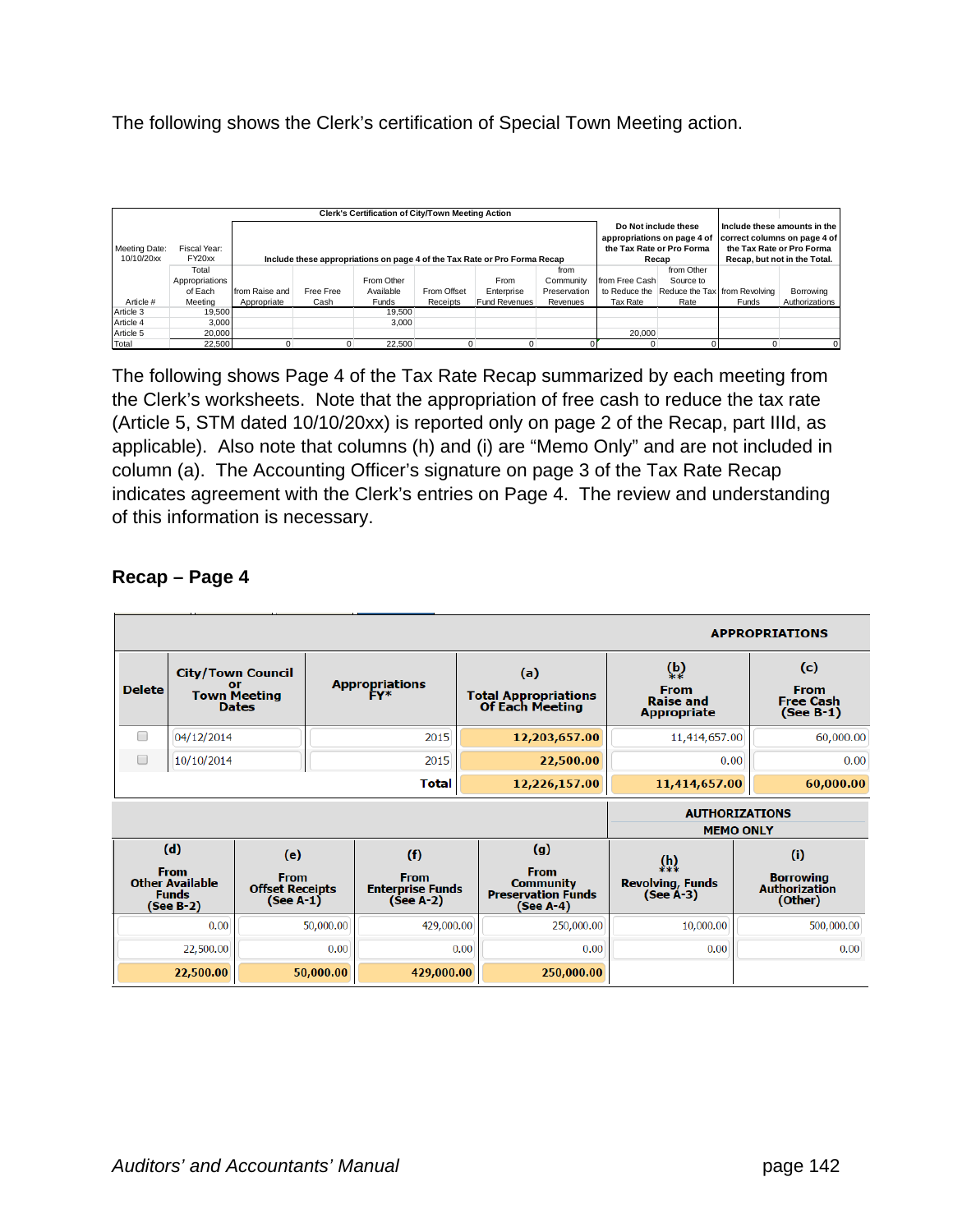# **Recap – Page 2**

#### IIId. Other revenue sources appropriated specifically to reduce the tax rate

|    | <b>1a.</b> Free cashappropriated on or before June 30, 2015 | 0.00      |  |  |  |  |  |
|----|-------------------------------------------------------------|-----------|--|--|--|--|--|
|    | <b>1b.</b> Free cashappropriated on or after July 1, 2015   | 20,000.00 |  |  |  |  |  |
| 2. | <b>Municipal light source</b>                               | 0.00      |  |  |  |  |  |
| 3. | Other source :                                              | 0.00      |  |  |  |  |  |
|    | <b>TOTAL IIId</b>                                           |           |  |  |  |  |  |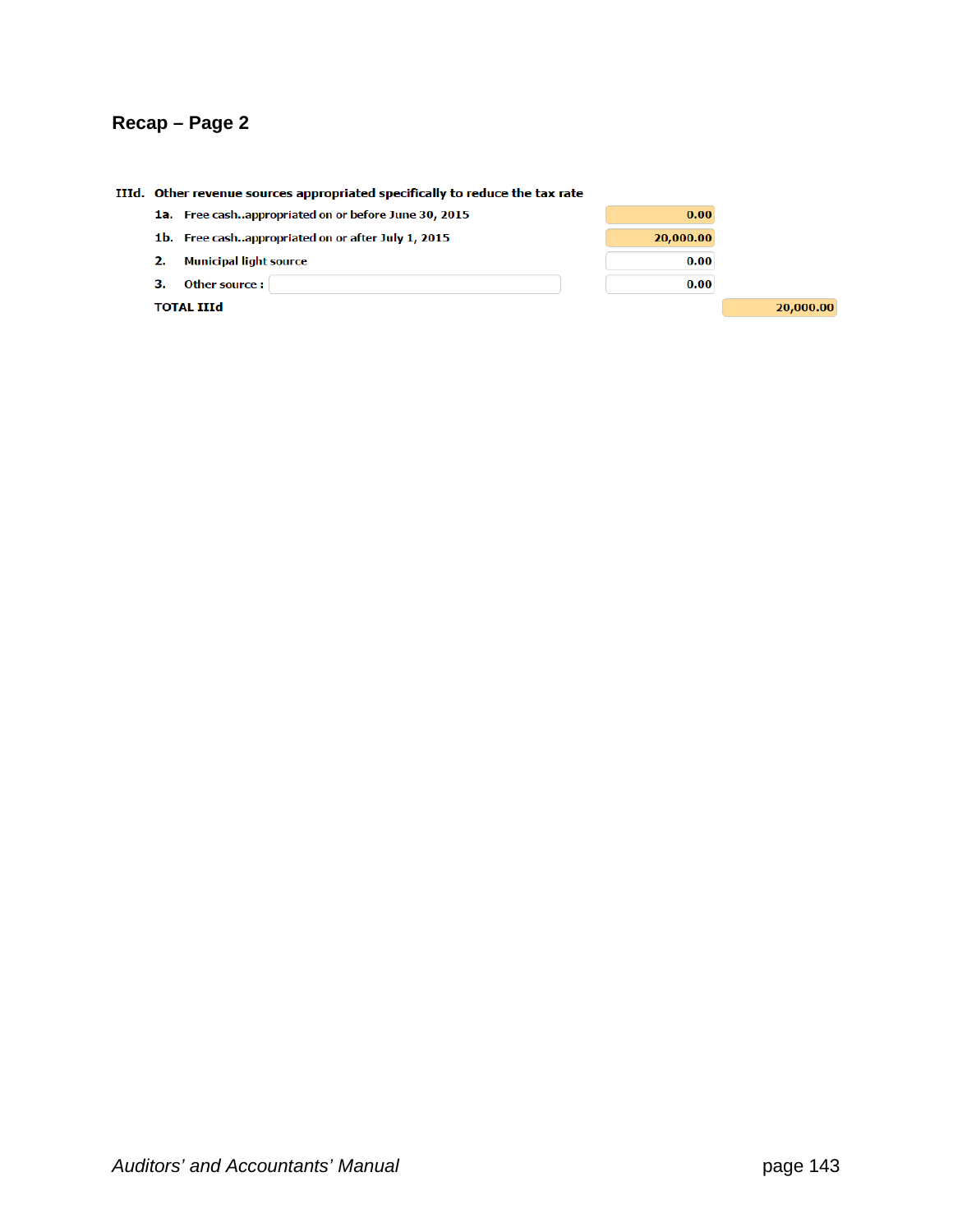# **Chapter 16 – Borrowing**

### Introduction to Borrowing

A portion of the information in this chapter has been adapted from the Massachusetts Treasurers' Manual and is presented here to provide the Accounting Officer a complete picture of the indebtedness process.

Municipalities regularly borrow money for a variety of purposes. Ordinary borrowing purposes include satisfying cash flow needs, financing the acquisition of capital assets and paying for the construction and repair of municipal infrastructure. State law strictly regulates both the purposes for which cities and towns can borrow and the time periods for which these borrowings can occur. Borrowing purposes and maximum loan durations are set out in MGL c.44, §§ 7 & 8.

Where the Treasurer plays a more significant role in the actual issuance of debt, the Accounting Officer plays an important role in:

- determining the amount to be borrowed and when;
- keeping a record of debt and debt policies and planning;
- notifying the proper parties of indebtedness;
- preparing for a ratings calls;
- gathering data for a Preliminary or Final Official Statement;
- notifying the proper parties of indebtedness;
- accounting properly for debt;
- accounting properly for premiums;
- reporting borrowings; and
- understanding borrowing procedures of the MSBA, MCWT and MFOB, if applicable.

The Accounting Officer's Role in Borrowing

#### *Determining the Amount to be Borrowed and When*

#### Year End Deficits:

The Bureau of Accounts' annual end-of-fiscal year letters to Accounting Officers and Treasurers reminds them that a year-end capital projects fund balance deficit (on an individual, not aggregate basis) resulting from anticipated other governmental reimbursements or borrowing not issued by June 30 (e.g., BANs, SAANs) that equaled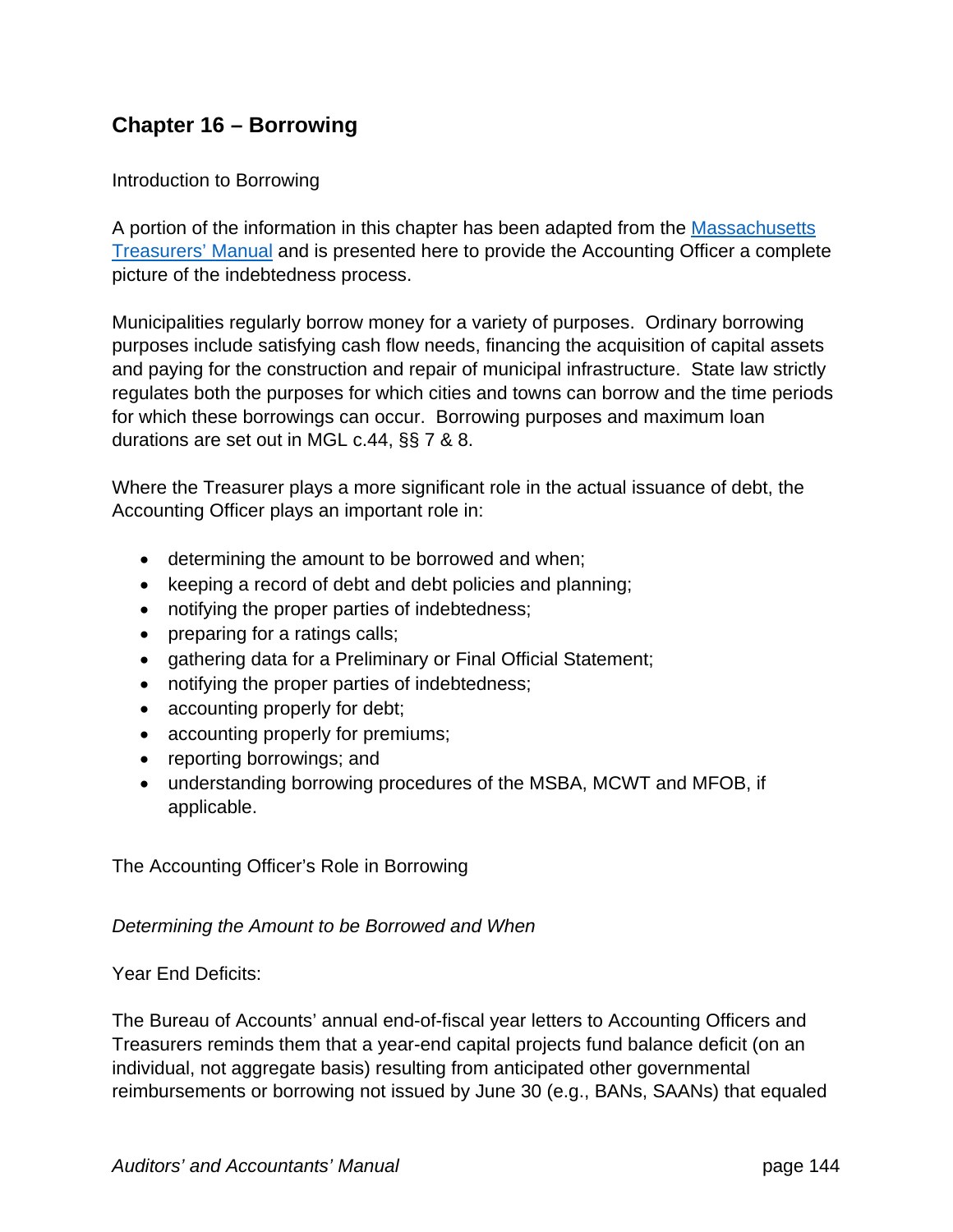or exceeded the amount received or borrowed is a deduction from certified free cash, retained earnings or E&D. To avoid this deduction from free cash, the Accounting Officer should understand the level of borrowing required and work with the Treasurer to determine the amounts that should be borrowed before year end.

The Accounting Officer should meet with the Treasurer by mid-May to plan for year end borrowing. The Accounting Officer should also monitor capital expenditures and work with project managers to determine capital expenditures that will occur at the end of the year and should be funded through either temporary or permanent financing.

# Interfund Borrowing:

Cities, towns and districts that have authorized debt or had a Federal or State grant approved may spend for those purposes from available unrestricted funds in anticipation of borrowing or receipt of grant funds. Any so-called inter-fund or internal borrowings or advances must be repaid during the same fiscal year and be made according to rules, regulations and guidelines promulgated by the Director of Accounts. IGR 92-105 and/or G.L. c.44, § 20A.

Borrowing in Anticipation of Revenue:

It is the Treasurer's responsibility to maintain sufficient cash balances to meet the spending demands of departments within their appropriation limits. The need to borrow short-term for operating costs can be time-consuming, costly, and generally not regarded as a best practice for managing a community's operations. To avoid the need to borrow for operations, major anticipated cash expenditures such as the regional school assessment, contributory retirement payment or summer teachers' pay anticipated by the Accounting Officer should be communicated to the Treasurer in advance so that the proper level of funds are on hand. Still, communities may find themselves in need of short-term cash infusions for operating purposes, and in that event, borrowing is an allowable option. In this event, the community would consider issuing Revenue Anticipation Notes (RANs) or Grant Anticipation Notes (GANs). RANs can be issued for a maximum of one year, are used to stabilize cash flow when the treasurer's cash balances are low or forecasted to go negative (M.G.L. c. 44, § 4). These notes are issued to fill a cash need, usually until receipt of quarterly or semiannual tax payments or local aid distributions from the Commonwealth. GANs are further broken down into Federal and State Aid Anticipation Notes (FAANs and SAANs). These notes are issued to fund spending in anticipation of grant receipts with the expectation that the note will be paid off upon receiving federal, state or other funds (e.g., Chapter 90 highway project reimbursements).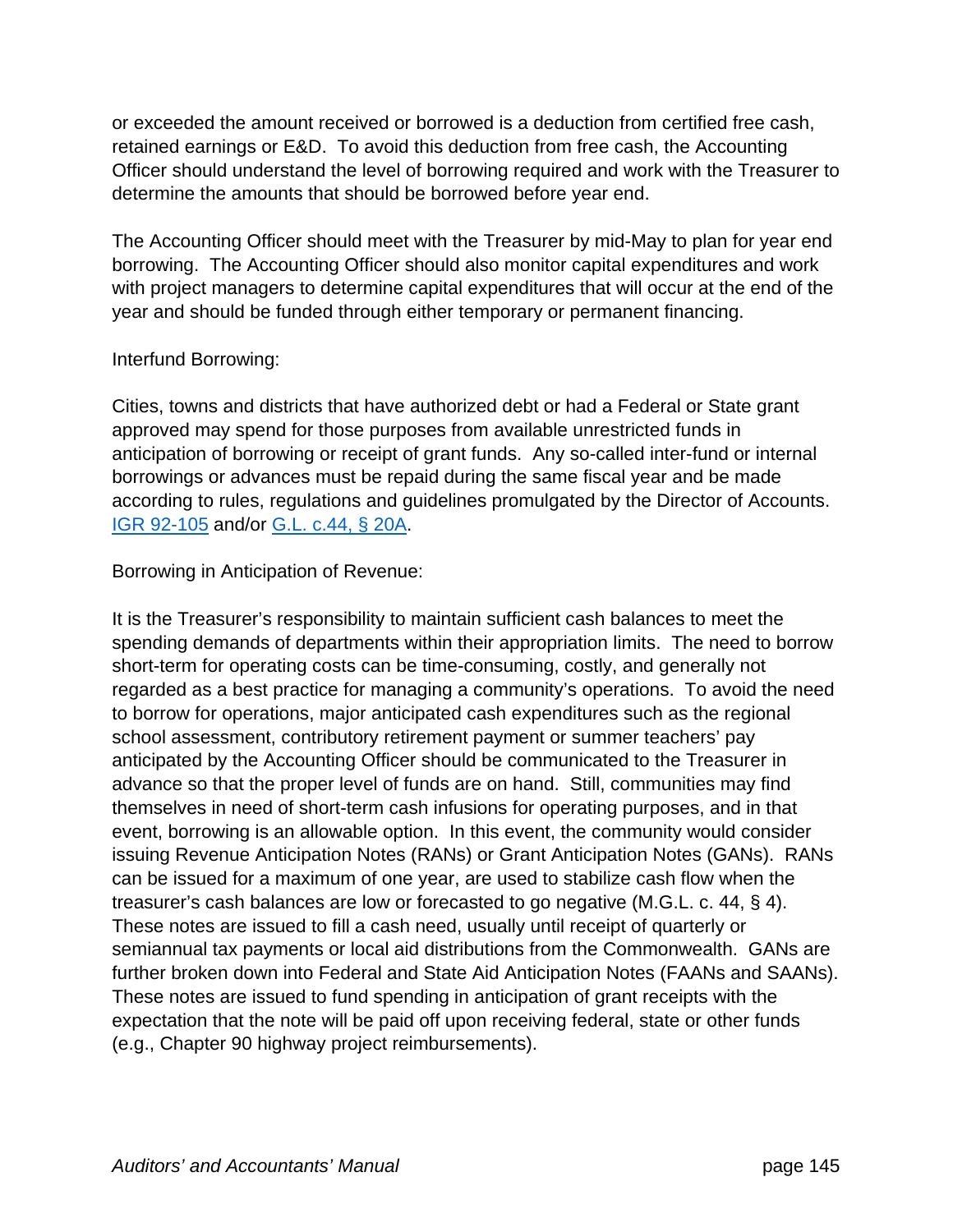Temporary Borrowing for Capital Projects:

Bond Anticipation Notes (BANs) are issued to provide temporary funding for capital improvements. BANs are usually paid off with the proceeds of long-term financing instruments, such as general obligation bonds. However, state law allows for the reissue of a BAN for up to five years if principle payments are made in accordance with an amortization schedule that would be required if the outstanding balance were financed as long-term debt (M.G.L. c. 44, § 17). Since short-term debt normally carries a lower interest rate than permanent debt, this strategy may make sense under certain circumstances.

Once borrowing has been authorized and the project begins, community's typically issue BANs to provide funding to cover project costs until the project is completed and the final amount required to be bonded long-term is determined. Treasurer's often work with their financial advisors to determine the best times for a community to issue longterm bonds.

Permanent Financing through Long-term Debt:

Long-term Debt Permanent financing vehicles (i.e., municipal bonds) are typically issued when market conditions make it advantageous to lock in a fixed interest rate or when further refunding of short-term debt is no longer an option due to statutory time limits. The various purposes for which borrowings are permitted are outlined in M.G.L. c. 44, § 7 and § 8. Nationwide, general obligation (GO) bonds are by far the most prevalent form of long-term municipal debt, and this is especially true in Massachusetts. GO bonds are backed by the full faith and credit of a municipality and issued for periods ranging from 5 to 30 years, depending on limitations established by state law. Additional long-term debt vehicles exist, including pension obligation, revenue, conduit, special tax, and limited obligation bonds. However, these complex options, although fairly common in other states, are almost never issued by Massachusetts communities. This is because they are suited to very specific or unique financing purposes that, in most instances, require special legislation or state approval.

# *Keeping a Record of Debt and Debt Policies and Planning*

Per G.L. c. 41, § 57, the Accounting Officer "shall keep a detailed record of the town debt, showing the purpose for which it was incurred, when incurred, when due, the rate of interest and the provisions made for the payment of the debt." The amount of debt outstanding and the debt service payments each year must be considered as part of the budget planning process and is often incorporated into a community's capital plan and debt service policy.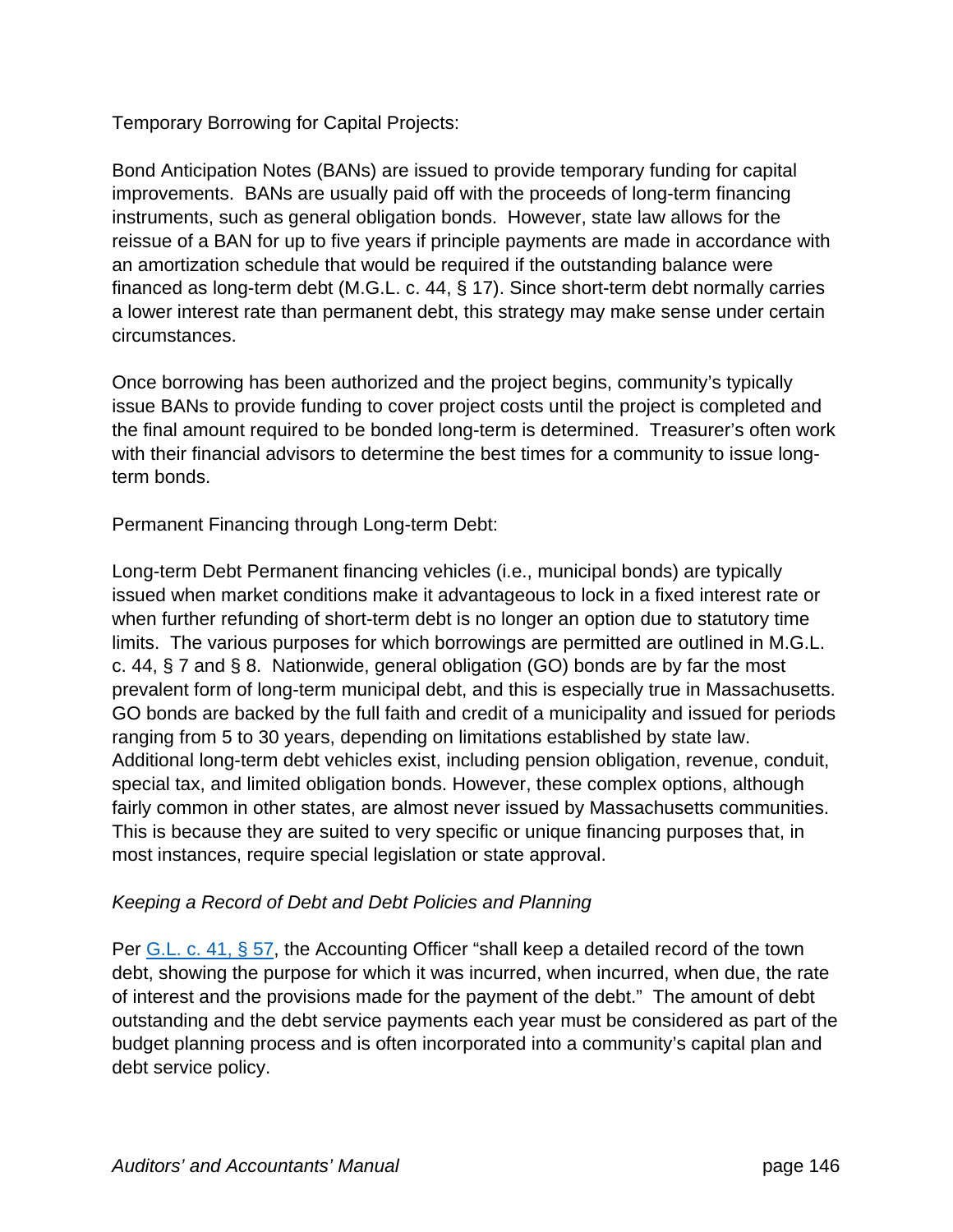# *Notifying the Proper Parties of Indebtedness*

The Accounting Officer must:

- record the debt as required by UMAS;
- be notified by the Treasurer of the amounts of principal and interest coming due for the purpose of inclusion in the next annual budget (G.L. c. 41, § 59);
- notify the Assessors in writing of the amount coming due and explain what provision has been made for meeting the requirement (G.L. c. 44, § 16);
- notify the Assessors of funds necessary to be provided on the next Tax Rate Recap to discharge a refunding loan (G.L. c. 44, § 6A); and
- verify that debt reported on the Statement of Indebtedness is in agreement with the general ledger.

# *Accounting Properly for Debt*

When a community issues short-term notes, they are recorded in the fund receiving the funding as cash and notes payable. It should be noted that a capital project fund will likely show a fund balance deficit while the cash from the BAN is spent down and until the project has been permanently financed through the issuance of long-term bonds.

Since community's maintain their ledgers on the modified accrual basis of accounting, long-term debt is recorded in the fund that is receiving the funds (typically the capital project fund) as cash and an "other financing source – bond proceeds". This other financing source account provides an income statement account to record the receipt of the funds that is not, by definition, a revenue account. Additionally, to track the liability portion of the outstanding bonds, since they are not recorded as a liability, a memo record is recorded in the General Long-Term Obligations Account Group. The memo entry records the Bonds Payable and an offsetting account called "Amounts to be Provided for the Retirement of Long-Term Debt". (refer to the UMAS Manual for the detailed entries.)

#### *Accounting Properly for Premiums*

Premiums (net of issuance costs) and accrued interest received on bonds or notes sold on or after November 7, 2016 must be used either for project costs and to reduce the amount borrowed or reserved for appropriation for capital purposes. M.G.L. c. 44, § 20.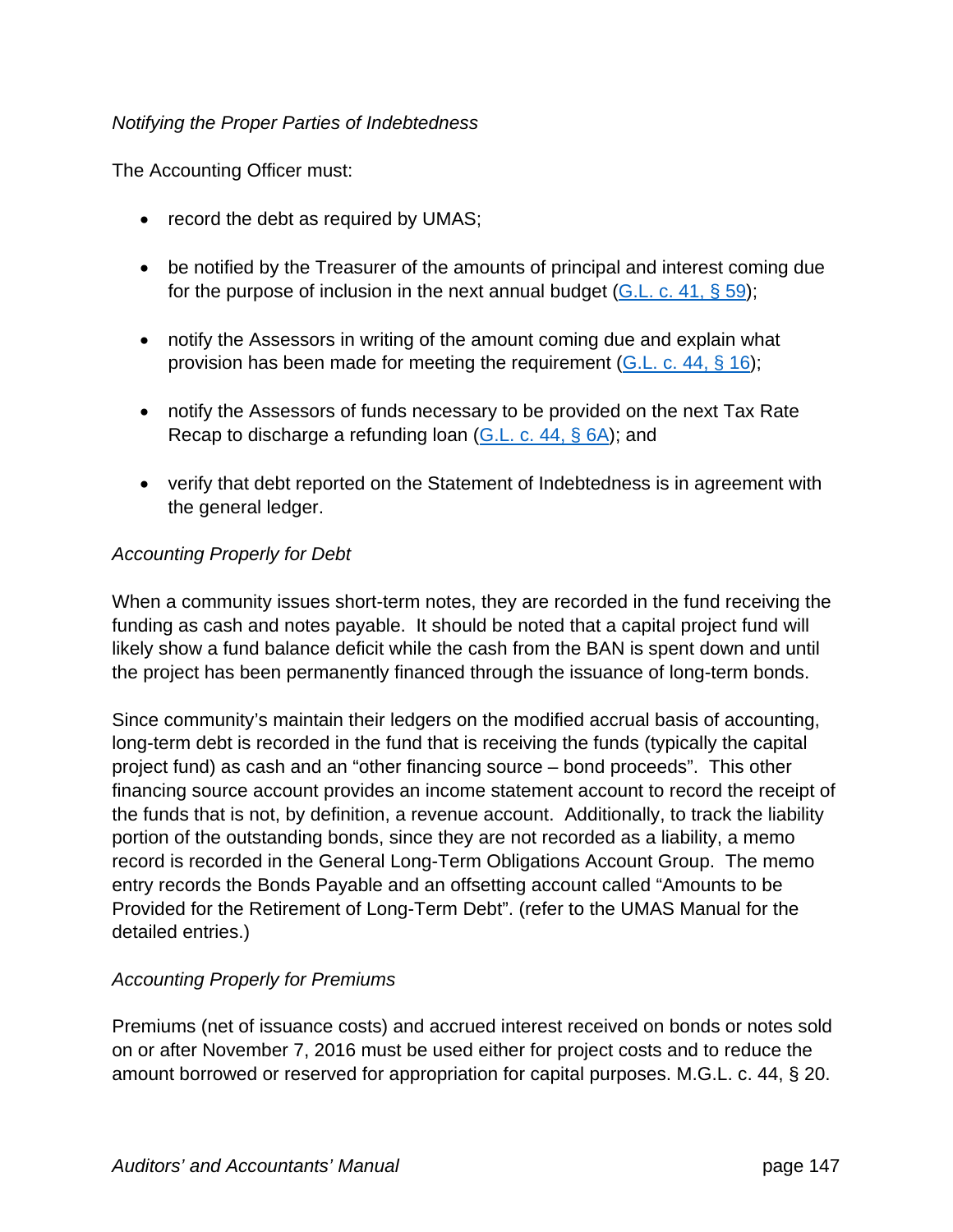Application of Premium to Pay Project Costs and to Reduce the Amount of the **Borrowing** 

Premiums (net of issuance costs) and accrued interest received on bonds or notes that are the subject of an approved Proposition 2½ debt exclusion under G.L. c. 59, § 21C(k) should be used to pay project costs and to reduce the borrowing authorization by the same amount. Use of this option reduces the amount borrowed, which adjusts the debt service to reflect the true interest cost incurred to finance the excluded project. M.G.L. c. 44, § 20. Therefore, the full amount of the debt service payable in each year is excluded.

# Authorization to Reduce Amount of Borrowing

The authorization to reduce the amount of a borrowing by the amount of any net premium and accrued interest must be contained in a vote of the legislative body. It may be in the original bond authorization vote or in an amendment of that authorization vote. Bond and municipal counsel should be consulted for language to use in bond authorization votes and to amend existing borrowing authorizations in order to use net premiums and accrued interest to pay project costs and to reduce the amount of the borrowing authorization by the same amount.

Net premiums not used to pay project costs and reduce the amount borrowed must be reserved for appropriation for capital projects for which a loan has been, or may be, authorized for an equal or longer period of time than the loan for which the premiums were received. They are not available for appropriation for the payment of annual debt service of the project. They should be recorded in a separate special revenue fund until they are appropriated.

A premium received for a bond or note for which a Proposition 2½ debt exclusion has been approved ("excluded debt"), must be offset against the stated interest cost of financing the project when computing the annual exclusions for the borrowing. G.L. c. 44, § 20. This ensures that the additional amount raised in taxes for the borrowing reflects the true interest cost of financing the project.

# *Reporting Borrowings*

The Accounting Officer must:

- complete part X of Schedule A, the annual City and Town Financial Report submitted to the Bureau of Accounts
- review and sign the Statement of Indebtedness (see below);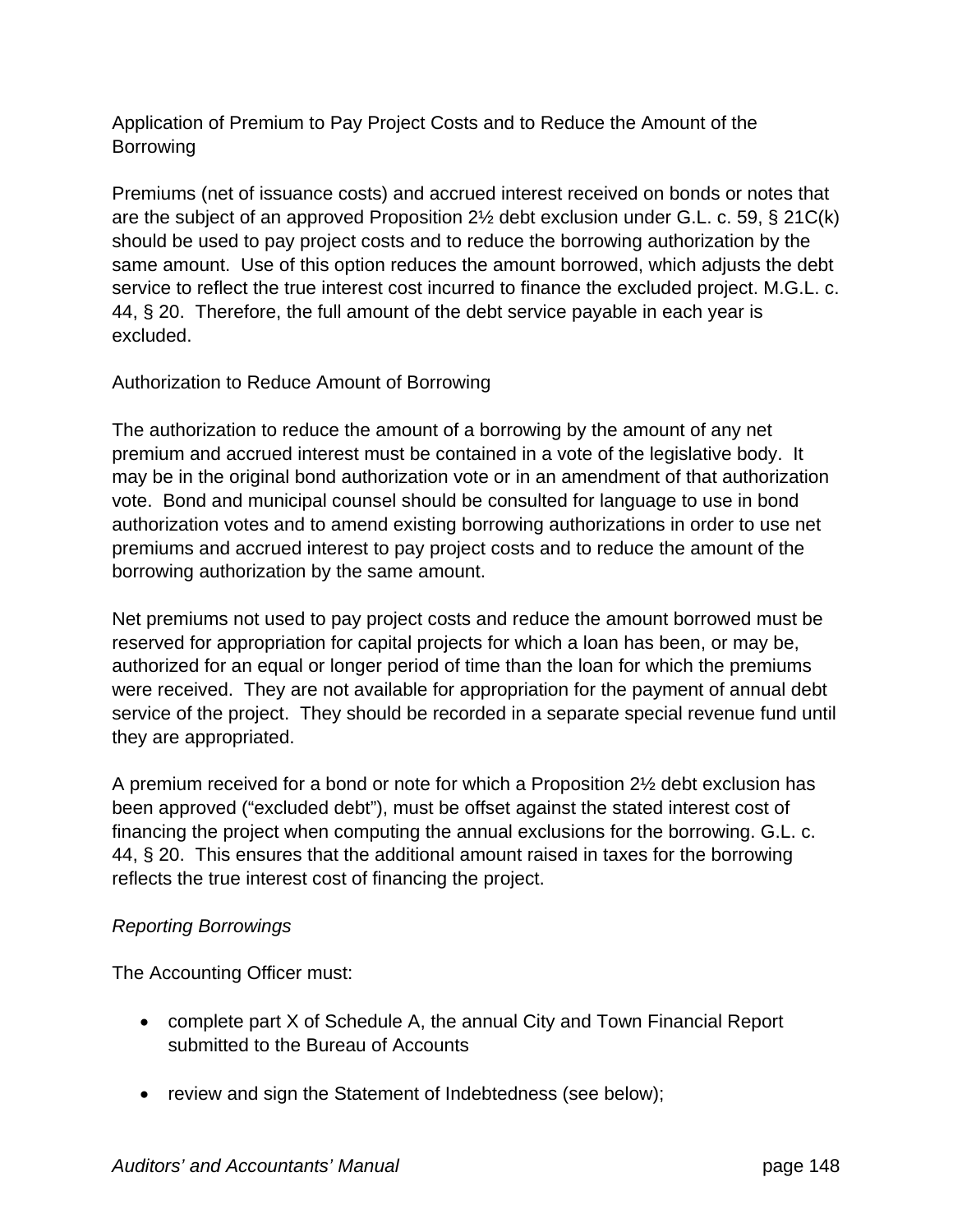- be notified of an advance of funds in lieu of borrowing, complete and submit the Advance of Funds in Lieu of Borrowing report to the Bureau of Accounts;
- complete and submit the Renewal of State/Federal Grant Anticipation Notes report to the Bureau of Accounts

#### *Statement of Indebtedness*

The statement of indebtedness as of June 30 is required to be submitted via Gateway by September 30 or upon submission of a balance sheet for free cash, retained earnings and E&D certification, whichever is earlier. The statement summary screen is found in Gateway under Misc. Forms, Statement of Indebtedness.

M.G.L. Ch. 44, §28 requires the Director of Accounts to maintain complete and accurate records of indebtedness incurred by cities, towns and districts. This statute also requires Treasurers to furnish any other information requested by the Director in respect to the authorization and issuance of loans. This Statement is the annual report required from Treasurers to accomplish this purpose.

The Statement of Indebtedness is prepared by the Treasurer and forwarded to the Accounting Officer who must verify that the amounts reported agree with the general ledger.

The Bureau of Accounts may compare the statement of indebtedness to other financial reports such as the balance sheet, Schedule A, and the audit report.

#### *Advance of Funds in Lieu of Borrowing Report*

This Report is initially completed by the Treasurer. It is used to report to the Bureau of Accounts any inter-fund borrowings done as an alternative to borrowing in anticipation of bonds or receipt of grant funds.

Prior to the end of the fiscal year, the Treasurer and Accounting Officer should review the status of all outstanding inter-fund borrowings. If the payment or reimbursement of grant funds is not expected by the end of the fiscal year, the Treasurer should issue state or federal grant anticipation notes if allowed prior to June 30<sup>th</sup> and repay the advance as required by statute. The Accounting Officer enters the date of the repayment on the form and forwards a copy to the Bureau of Accounts, Public Finance Section. A copy should also be maintained by the Accounting Officer as part of the financial records of the municipality or district.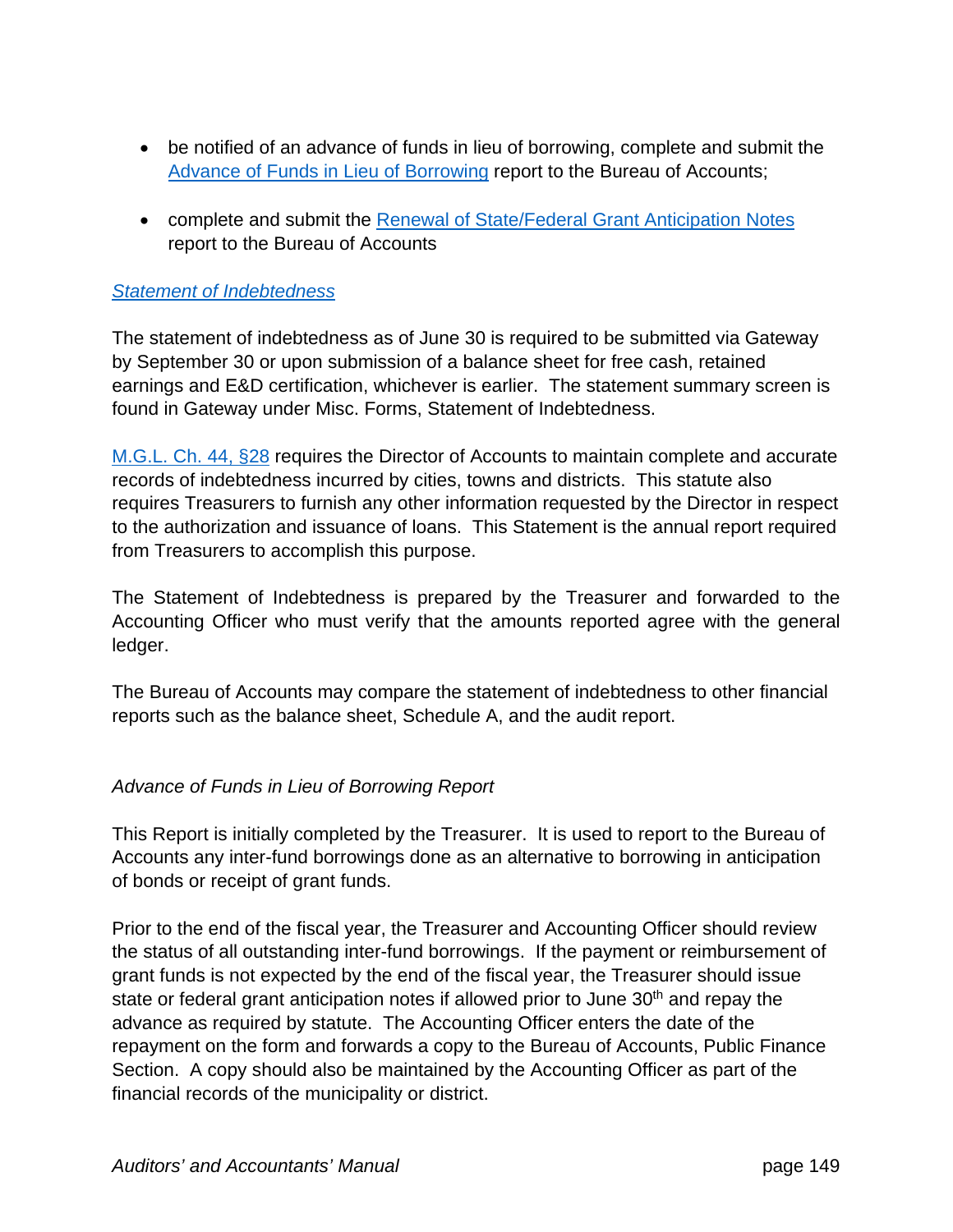# *Renewal of State/Federal Grant Anticipation Notes*

This form is used when renewing State or Federal grant anticipation notes and is completed by the Accounting Officer upon the Treasurer's request. The Accounting Officer is certifying, as required by M.G.L. Ch. 44, 6A, that the grant receivable is at least equal to the amount of the refunded loan.

# *Gathering Data for a Preliminary or Final Official Statement*

The purpose of a Preliminary Official Statement is to provide a notice of sale of bonds or notes by a governmental entity and to provide certain information about the entity itself. It is the responsibility of the Treasurer to produce this document. However, a Financial Advisor hired by the Treasurer to assist in the sale of the security will typically assist in assembling this information. The Accounting Officer plays a role in the completion of the Official Statement by providing certain financial information.

A Final Official Statement contains the same information as the Preliminary Official Statement. In addition, however, the Final Official Statement includes all the final information (e.g., interest rate, payment schedule etc.) resulting from the sale.

#### *Preparing for a Rating Call*

Credit rating agencies assign a rank to the creditworthiness of the entity, a rank which is relied upon by lenders to determine a security's interest rate or possibly to help decide whether to bid on the security's sale at all. The meeting with the ratings agent, or maybe a telephone call, will guide that agency toward that rating. Detailed knowledge of the entity's finances is discussed, and the Accounting Officer's participation is required.

Rating agencies will typically request information in advance of the call and will provide a list of questions and topics that the Accounting Office should be prepared to discuss.

#### *Understanding Borrowing Procedures of the MSBA, MCWT and MFOB*

#### *The Massachusetts School Building Authority (MSBA)*

MSBA is a quasi-independent government authority created to reform the process of funding capital improvement projects in the Commonwealth's public schools. The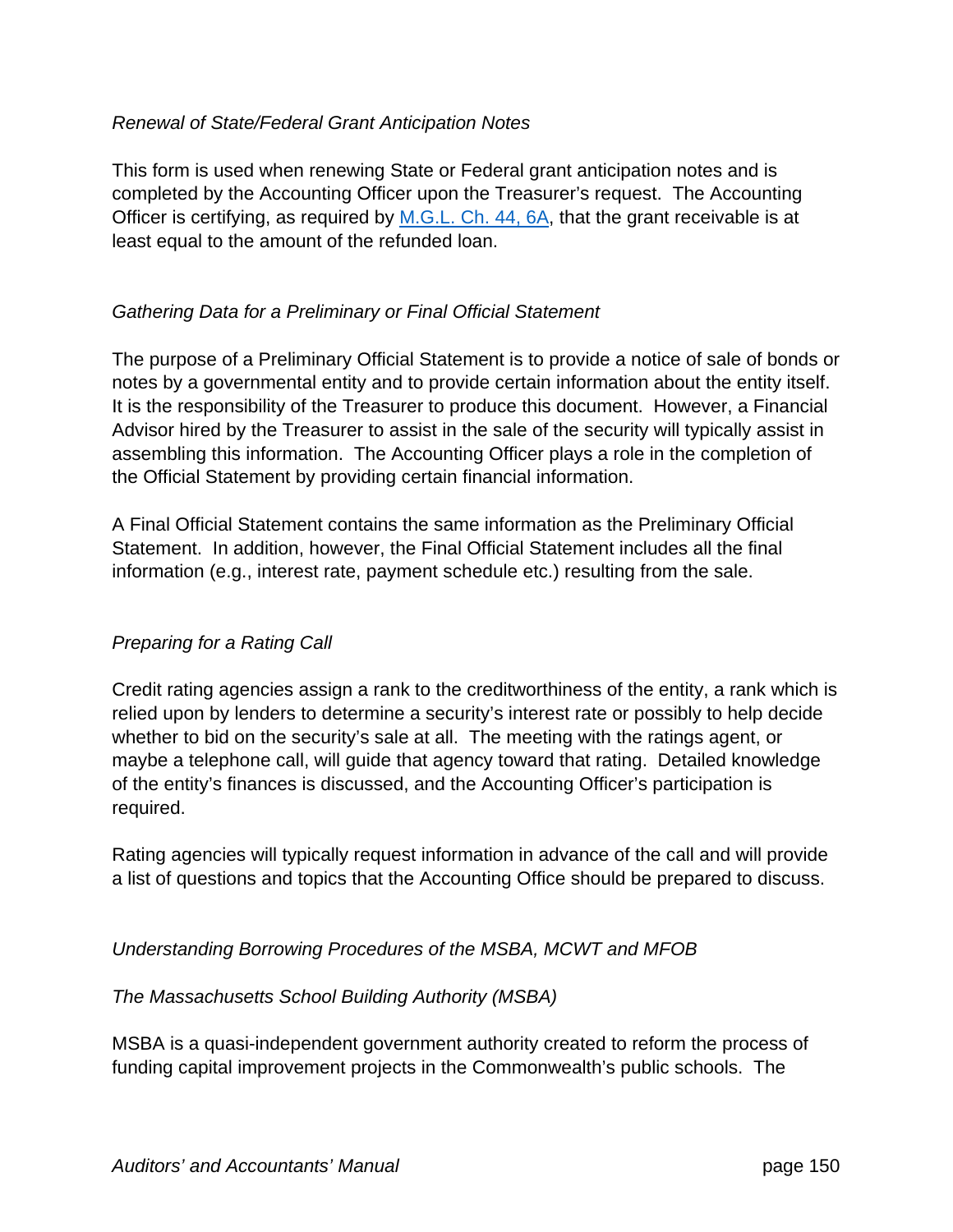MSBA strives to work with local communities to create affordable, sustainable, and energy efficient schools across Massachusetts.

The MSBA has a dedicated revenue stream of one penny of the state's 6.25% sales tax, is collaborating with municipalities to equitably invest up to \$2.5 billion in schools across the Commonwealth. In its ten-year history, the MSBA has made more than \$10.7 billion in reimbursements to cities, towns and regional school districts for school construction projects.

For newer projects, MSBA uses an online Pro-Pay system where costs are incurred, and reimbursements are received usually within 15 days of submitting a request. The State share for newer projects cannot be borrowed for permanently. These costs are borrowed for temporarily via BANs, and the BAN's are paid off using the reimbursement. The State share for the cost of older projects is reimbursed annually as these costs were likely borrowed for permanently some years ago. This reimbursement is reported on the city or town's Tax Rate Recap from a schedule released by the Authority.

# The *Massachusetts Clean Water Trust (MCWT)*

The Massachusetts Clean Water Trust (MCWT or the "Trust") was established in 1989 pursuant to Title VI of the Federal Clean Water Act. It was later amended in 1998 to encompass the provisions of Title XIV of the Federal Safe Drinking Water Act. The Trust was formally known as the Massachusetts Water Pollution Abatement Trust.

The Massachusetts Clean Water Trust improves the water quality in the Commonwealth through the provision of low-cost capital financing to cities, towns, and other eligible entities.

The Trust administers loan programs that provide funding to cities, towns, other governmental units, and private entities for the purpose of financing improvements to drinking water and wastewater infrastructure. To qualify for a loan, the project must be approved by the Department of Environmental Protection (DEP).

Authorization for borrowing for Trust projects is much like borrowing for other capital projects in the community, only the funds come from the Trust. Loans from the Trust are typically issued at a set interest rate. The savings comes in the form of the lower than market rate.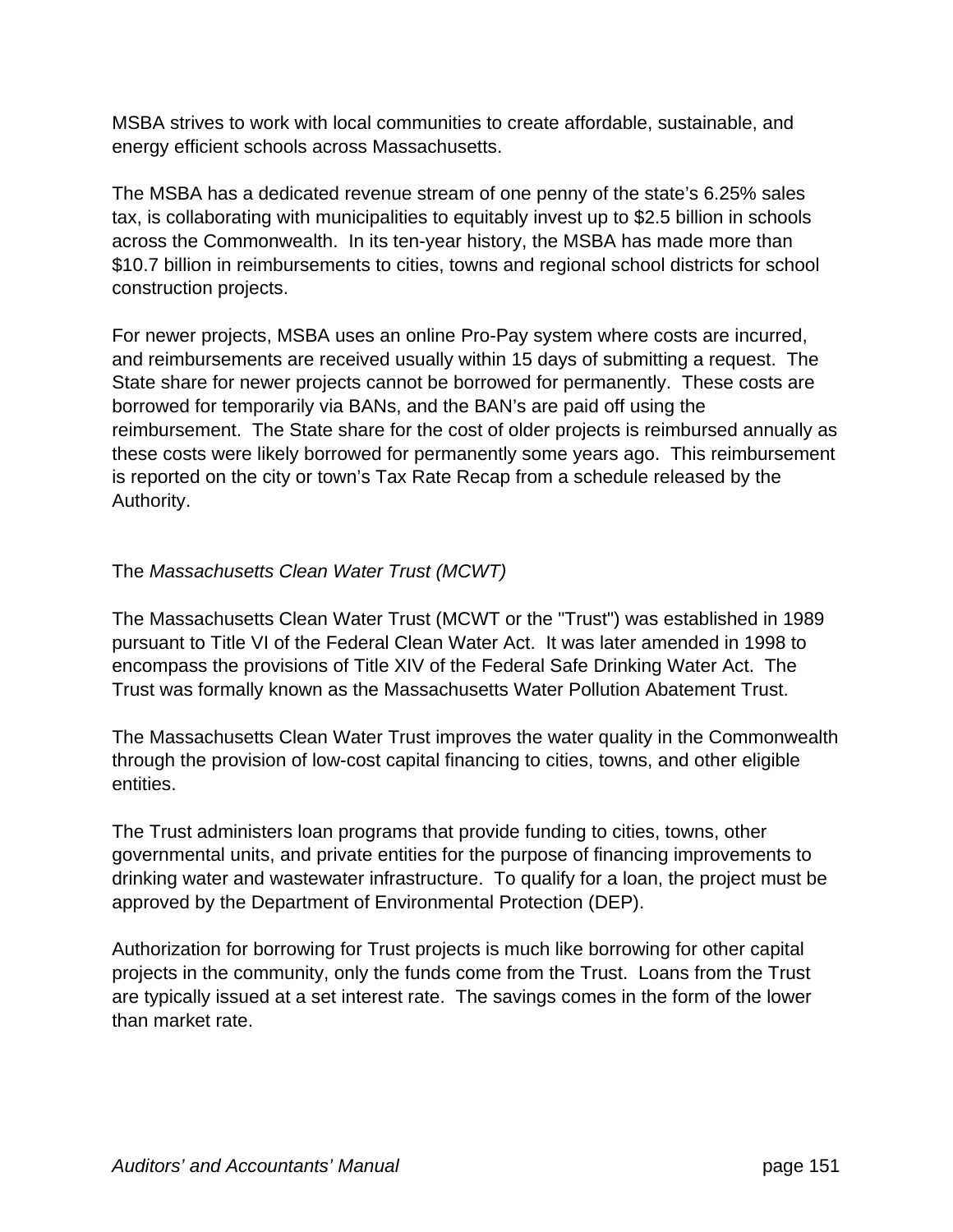# *The Municipal Finance Oversight Board (MFOB, IGR 04-101)*

Chapter 149 §§95-101, 215 and 254 of the Acts of 2004 eliminated the Emergency Finance Board (EFB) which provided state oversight of certain city, town or district borrowings, appropriations and other actions. This law created the MFOB consisting of the Attorney General, State Treasurer, State Auditor and Director of Accounts, or their designees, for oversight in some cases.

The MFOB must approve of the following actions before they can occur:

- (1) Incur debt to establish or enlarge a gas or electric plant; M.G.L. Ch. 44  $\S$  8(8);
- (2) Incur debt to remodel or repair a gas or electric plant or telecommunications system; M.G.L. Ch. 44 §8(8A);
- (3) Incur debt for sewer system construction or payment to tie into neighboring municipality's system, unless city or town has a sewer enterprise or special revenue fund and Accounting Officer certifies to Treasurer that sewer rates are set at a level sufficient to cover operating expenses and debt service; M.G.L. Ch. 44 §8(15);
- (4) Exceed statutory debt limit (including debt above limit authorized before July 31, 2003 and not approved by EFB before its abolition); M.G.L Ch. 44 §10;
- (5) Designate Qualified Bonds; M.G.L. Ch. 44A;
- (6) Incur debt for projects receiving federal grants Ch. 74 of the Acts of 1945.

Types of Borrowing

Municipalities may incur both short-term and long-term debt. They generally make short-term borrowings for periods of one year or less, often in anticipation of a particular municipal revenue source. The short-term debt instrument is called a "note," which is a written document containing an express promise of the signer to pay a definite sum of money at a specified time not more than a year from the execution of the note.

Long-term debt, on the other hand, involves loans with a maturity date of 12 months or more. It is issued using an instrument called a bond, which is a written document containing an express promise of the bond issuer to repay a specified sum of money, alternately referred to as the face value, par value or bond principal, to the buyer of the bond on a specified future date, called the maturity date, together with periodic interest at a specified rate.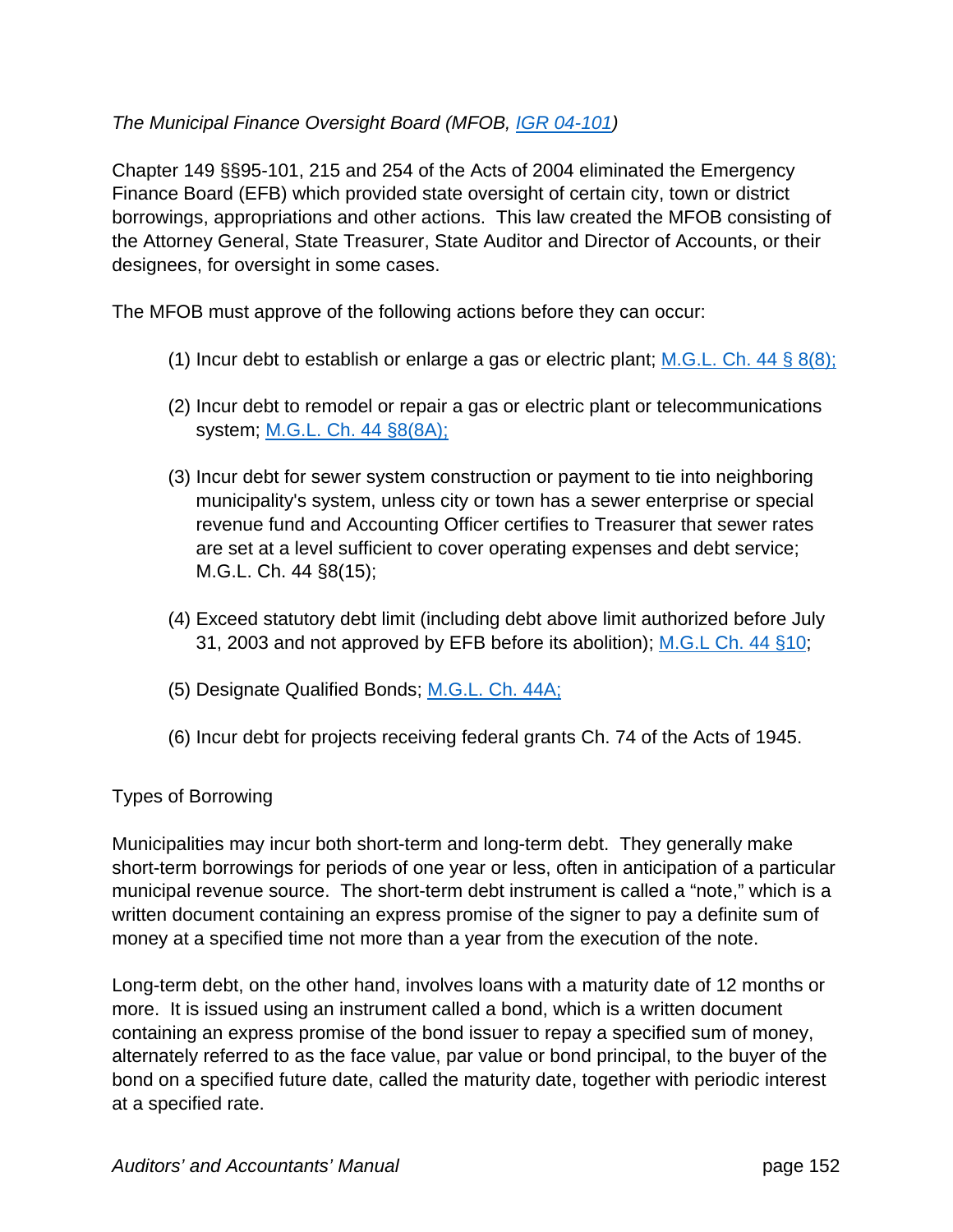Notes are categorized according to the purpose for which they are issued. For example, notes issued in anticipation of the receipt of operating revenues are called Revenue Anticipation Notes (RANs); notes issued in anticipation of bond proceeds are called Bond Anticipation Notes (BANs); and notes issued in anticipation of state and federal grant receipts are called State Grant Anticipation Notes or Federal Grant Anticipation Notes (SAANs and FAANs).

Chapter 44 sets out strict rules and procedures regarding municipal borrowing. The issuance of long-term debt always requires a 2/3 vote of the legislative authority. Certain types of debt, such as debt for landfill capping, require the approval, as well, of various state agencies or boards.

The Bureau of Accounts (BOA) of the Department of Revenue (DOR) possesses jurisdiction and responsibility to monitor and maintain records of municipal indebtedness. Each community must complete a Statement of Indebtedness and return it to the BOA. Furthermore, upon a city, town, or district's authorizing debt, the Clerk must notify the BOA by furnishing the Director with a copy of the vote within 48 hours after the vote has become effective.

# *Debt Limitations*

Cities, towns and districts must comply strictly with chapter 44 in all matters of public debt.  $Ch.44, S.2$  asserts this requirement, stating, "Except as otherwise expressly permitted by law, cities, towns and districts shall incur debt only in the manner of voting and within the limitations as to amount and time of payment prescribed in this chapter…."

Chapter 44 provides for numerous limitations and procedures that govern local debt issues. One of these limitations places a ceiling on the maximum amount of debt a city or town may have authorized at any one time. Ch.44, §10 sets this limit at 5% of their equalized valuation (EQV) for cities and towns. The statute permits municipalities to exceed these limits only with the approval of the Municipal Finance Oversight Board (MFOB). With Board approval, a city or town's borrowing limit may be increased by an amount up to an additional 5% of its EQV, sometimes for a term provided.

The aggregate amount of a community's authorized and outstanding debt for purposes of the Ch.44, §10 debt limit, however, includes only the debt authorized under Ch.44, §7. The borrowing purposes set out in this statute are "inside" the debt limit. The borrowing purposes set out in Ch.44, §8, on the other hand, are "outside" the Ch.44, §10 debt limit.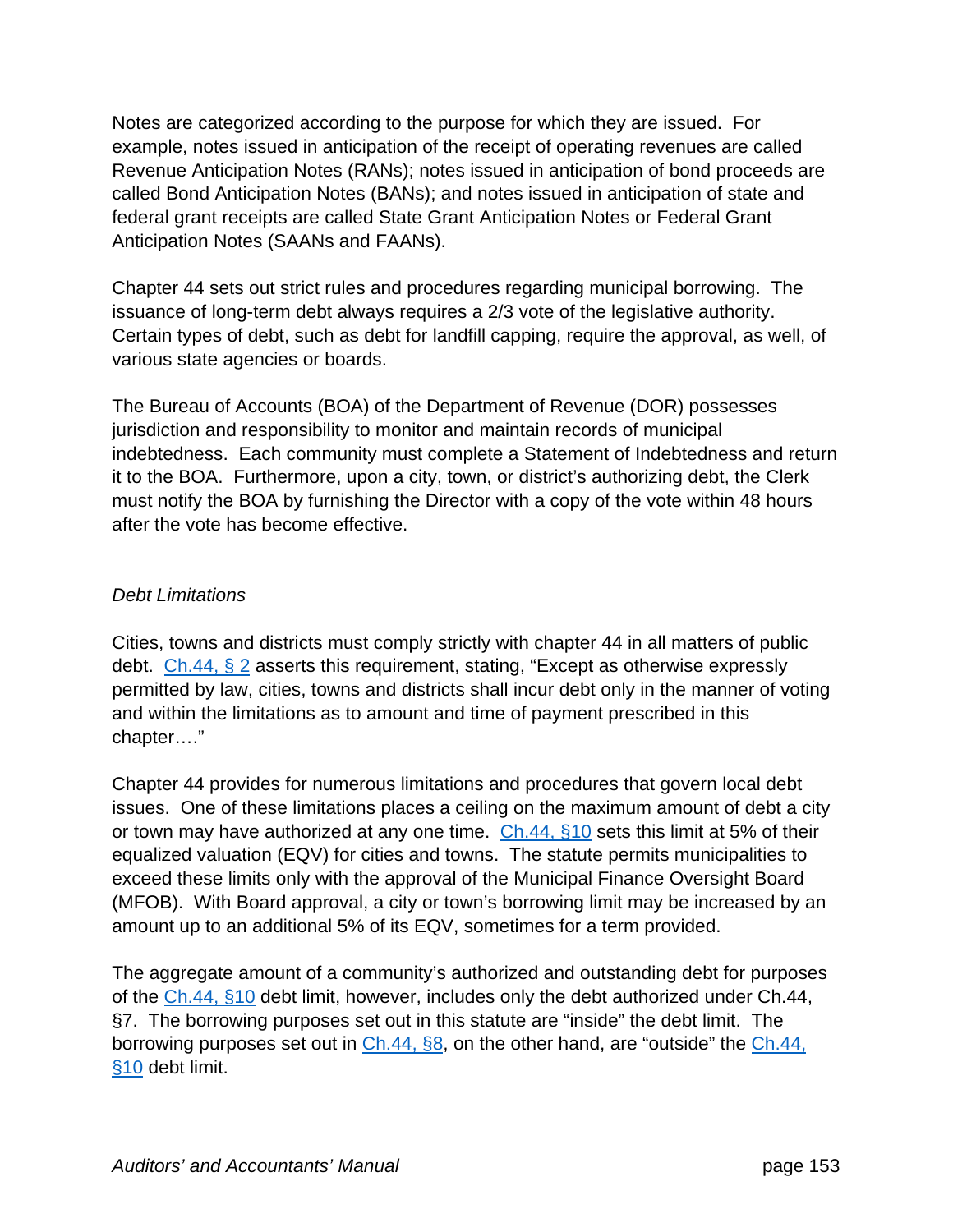### *Issuing Debt*

Once debt has been properly authorized by a municipality's legislative authority and all other legal requirements have been met, the municipal treasurer must prepare and sign the notes or bonds. For debt issued by a city, the debt instruments must be countersigned by the mayor, unless the charter otherwise provides. In towns, a majority of the selectmen must sign the instruments.

# *Types of Short-Term Debt*

# *Revenue Anticipation Notes (RANs)*

Ch.44, § 4 permits cities, towns and tax-levying districts to incur short-term debt in any fiscal year in anticipation of taxes and other current revenues of that fiscal year. Such borrowing requires approval of the same official or board authorized to countersign the notes, generally the mayor or the selectmen. The borrowing amount cannot exceed the municipality's "certified" revenue borrowing capacity, which is the aggregate of:

- (1) the tax levy of the preceding fiscal year;
- (2) the net amount collected in the prior fiscal year from motor vehicle and trailer excise, and
- (3) payments made to the municipality by the Commonwealth in lieu of taxes during the prior year as reimbursement for property taken for State purposes. For a district, the borrowing cannot exceed the district's aggregate receipts from taxes, rates, and services in the year preceding that for which the debt is incurred.

The aggregate amount borrowed by a town or district must be approved by the Director of Accounts or bond counsel and must be shown on an estimated cash flow statement prepared on a form approved by the Director. Borrowings for periods of less than one year may be renewed, so long as the total term does not exceed one year from the date of the original borrowing. Revenue anticipation notes must be paid within one year of their date; however, payment may span two separate fiscal years.

#### *Grant Anticipation Notes (GANs)*

Municipalities regularly receive grants of money from the Commonwealth and from the federal government for diverse municipal projects. Frequently, the municipalities must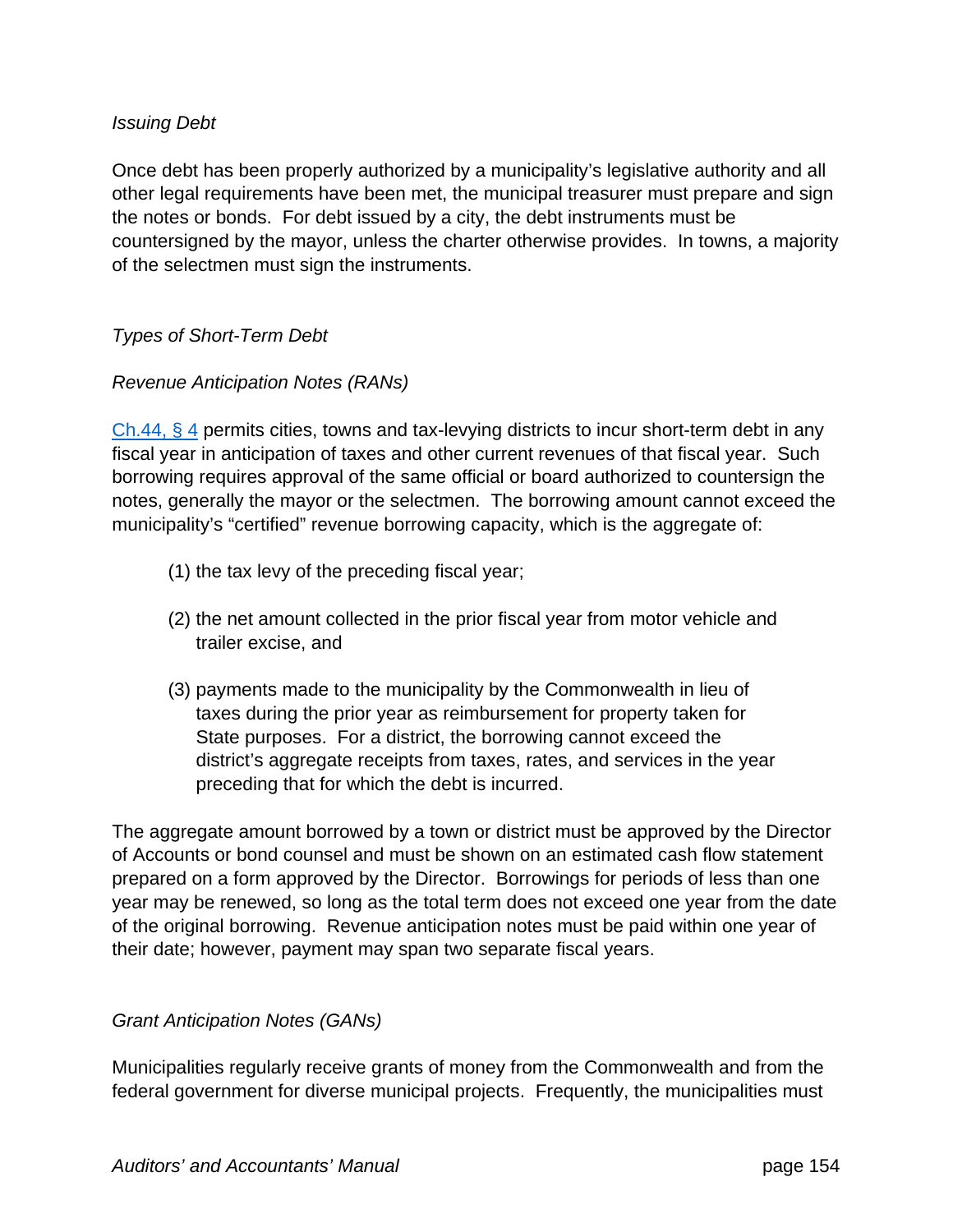pay the project costs up front and receive reimbursement for these costs later, after completion of the project. Massachusetts law permits municipalities to make borrowings to pay up front project costs in anticipation of reimbursement from grant proceeds.

# *State Aid Anticipation Note (SAANs)*

If a municipality receives a grant from the Commonwealth to reimburse the municipality for it's up front expenditures for any project for which the municipality could borrow for 5 years or longer, the treasurer can incur debt outside the debt limit and issue state aid anticipation notes for the project for a period not exceeding 2 years (Ch. 44: §6A). The loan may be renewed from time to time, as long as the grant remains payable in an amount at least equal to the amount of the outstanding loans. The availability of grant funds must be verified by an accountant's letter with each renewal.

Borrowings under (Ch. 44: §6A) do not require town meeting vote. Rather, they require, in towns, the approval of the selectmen and, in cities, the approval of the official whose approval is required by the city charter for the borrowing of money. The notes must be signed by the treasurer and approved by either the Bureau of Accounts as State House Notes or bond counsel. The grant proceeds may be used to discharge the loan without the need for additional appropriation.

Borrowings in anticipation of state grants may also be made under Ch.44, §6. However, borrowings are infrequently made under this statute, partly because they require a majority vote of the legislative body.

# *Federal Aid Anticipation Notes (FAANs)*

Federal aid anticipation notes may be issued to provide temporary financing for projects that will ultimately be funded by federal grant proceeds. (Ch. 74 of the Acts of 1945)

Issuing FAANs does not require approval of the legislative body; however, the legislative body must have voted to approve the project and have authorized debt for the local share of the project costs. If a grant is awarded to reimburse the costs for a public works project, the municipality must obtain approval from the Municipal Finance Oversight Board and the Governor before undertaking the project or issuing FAANs. To obtain such approval, the municipality must submit to the Municipal Finance Oversight Board an environmental statement, grant documentation, a project cost breakdown and a copy of the town or city vote accepting the grant.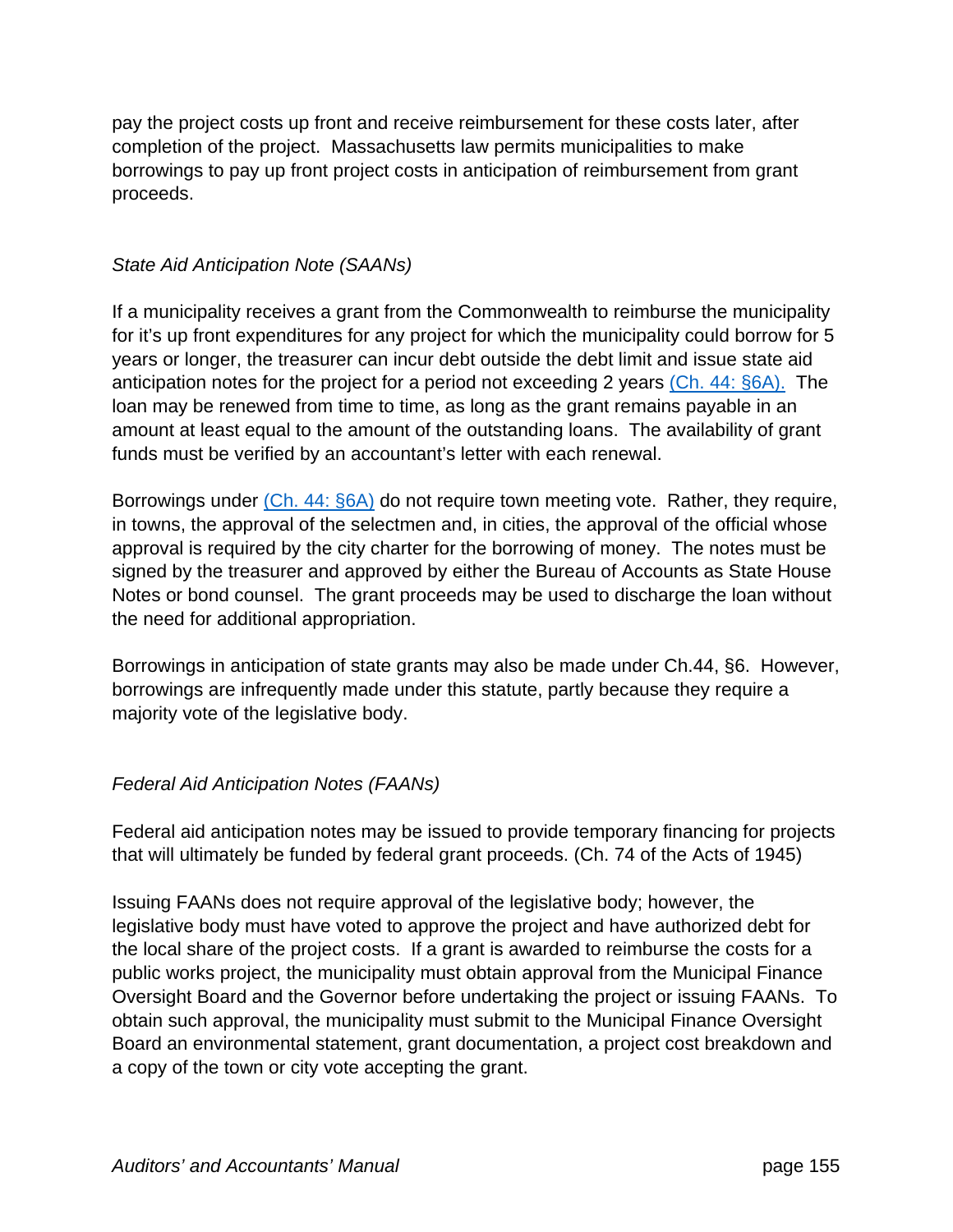Upon obtaining the necessary approvals, a municipality may issue notes in anticipation of federal aid for a maximum of 2 years. The municipality may from time to time renew these notes, so long as the accountant or auditor certifies that at the time of the refunding, the municipality is entitled to receive from the grant an amount at least equal to the amount of the refunding loan.

# *Bond Anticipation Notes (BANs)*

Municipalities may issue bond anticipation notes (BANs) in anticipation of contracting long-term debt. (Ch. 44 §17) Prior to issuing BANs, a municipality's legislative body must have specifically authorized the long-term debt with a 2/3 vote.

Municipalities can issue BANs for up to 2 years without having to make principal payments. They can refund BANs for up to 5 years from the date of the original loan. However, municipalities that refund BANs must make principal payments in the third and fourth years. Each paydown must be at least equal to the minimum payment that would have been required if the temporary loan had been converted to a serial loan.

*Exception:* A municipality can issue BANs for a feasibility study required to apply for a school facility grant for up to 5 years with no principal payments {70B:6(e)}.

Any BAN proceeds remaining when a serial loan is issued should be applied to the payment of the BAN. However, if a serial loan is issued after the final costs of a project are known and those costs are less than the amount for which the BAN was issued, the serial loan may only be issued for the amount of the project costs.

Some municipal borrowing purposes require the approval of the Municipal Finance Oversight Board or other state agencies prior to the issuance of the serial loan or BANs (Ch.44, §7-8). Moreover, if a municipality seeks to incur debt in an amount of \$500,000 or more, the Bureau of Accounts may require the municipality to obtain a preliminary legal opinion from bond counsel attesting to the legality of incurring that debt.

#### *State House Notes*

State House Notes are debt instruments for municipalities, counties and districts certified by the Director of Accounts (Ch.44, §23-28). These instruments are payable annually. Usually, they are limited to maturities of 10 years. The notes do not require an official statement or full disclosure.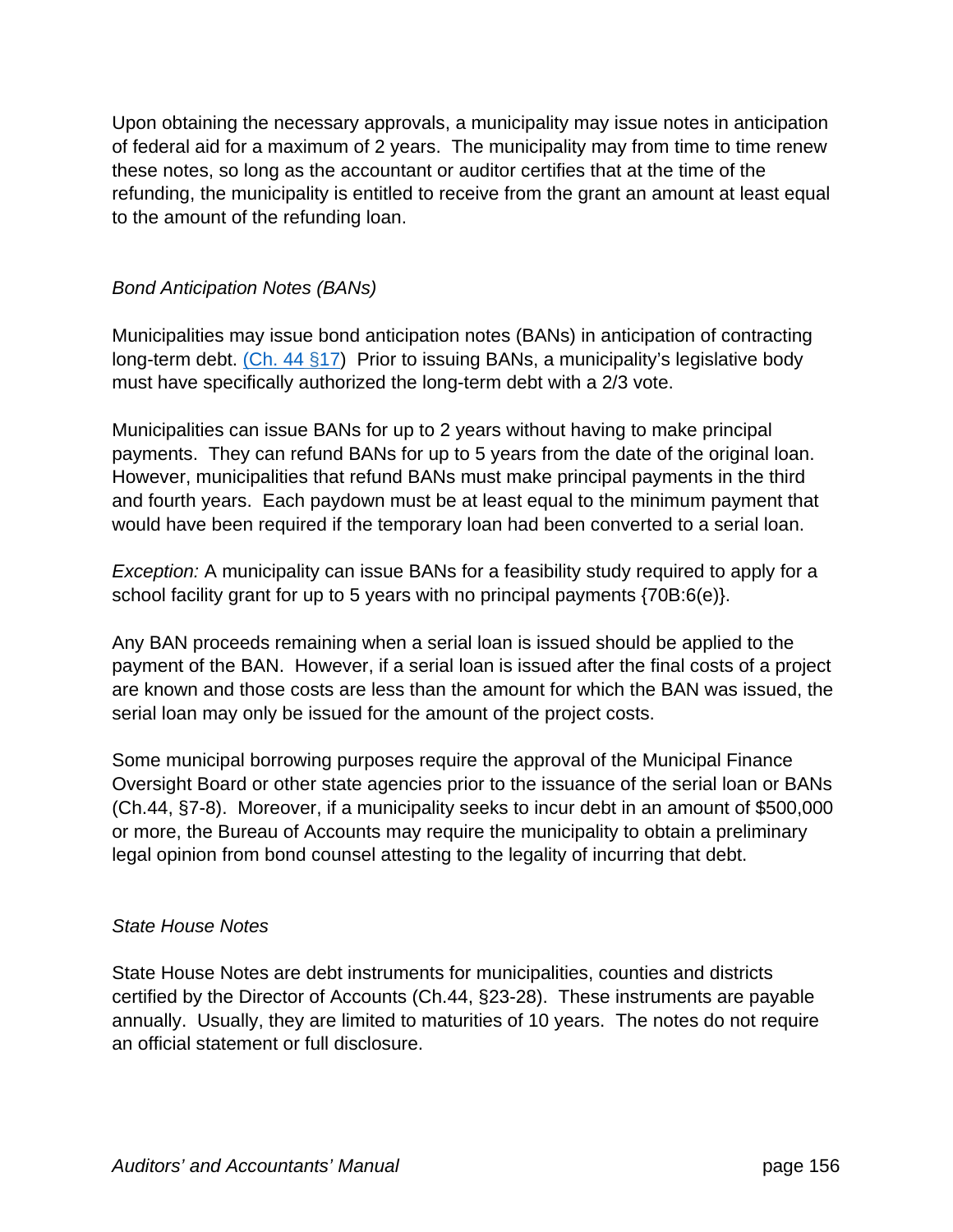Ch.44, §23 requires the Director to furnish forms to each municipal and district treasurer for the issuance of notes for money. To comply with this requirement, the Director delivers to each treasurer a book of serially numbered notes. The notes, as required by C.44, §24, contain blank spaces for the treasurer to insert an issue date, interest percentage and due date.

Whenever a municipality or district votes to borrow money other than by issuing bonds, the treasurer, using the forms provided by the Director, may make notes for the amount of the proposed loan. The treasurer may use one or more of these forms, filling in the blank spaces. The notes must be issued in serial order. If a note is somehow ruined, the treasurer must return it to the Bureau of Accounts.

# *Role of Bond Counsel*

Bond counsel plays an important role in the bond issuance process. In order for a municipality to issue bonds, bond counsel must give an approving opinion. This opinion must state that the bonds have been properly issued in accordance with law, that they constitute a binding obligation of the municipality and that they are payable from a described revenue source. The opinion will also describe the tax-exempt nature of the interest to be paid on the bonds.

Bond counsel's approving opinion will be unqualified, stating explicitly that the bonds are valid, and the interest is tax-exempt as described. If the bonds turn out not to be valid or the interest turns out to be taxable, bond counsel may be liable to the purchaser.

The services provided by bond counsel in the process of assuring that bonds are properly issued include:

- Determining whether the municipality or district possesses the requisite legal authority to issue the bonds;
- Drafting a motion for a vote whereby the legislative body can authorize the bond issue;
- Making certain that the bonds were properly authorized, that the issuer possesses the legal power to carry out the project the bonds are intended to finance;
- Ensuring that all requisite steps were taken, and the necessary certification provided to guarantee that interest on the bonds will be tax-exempt.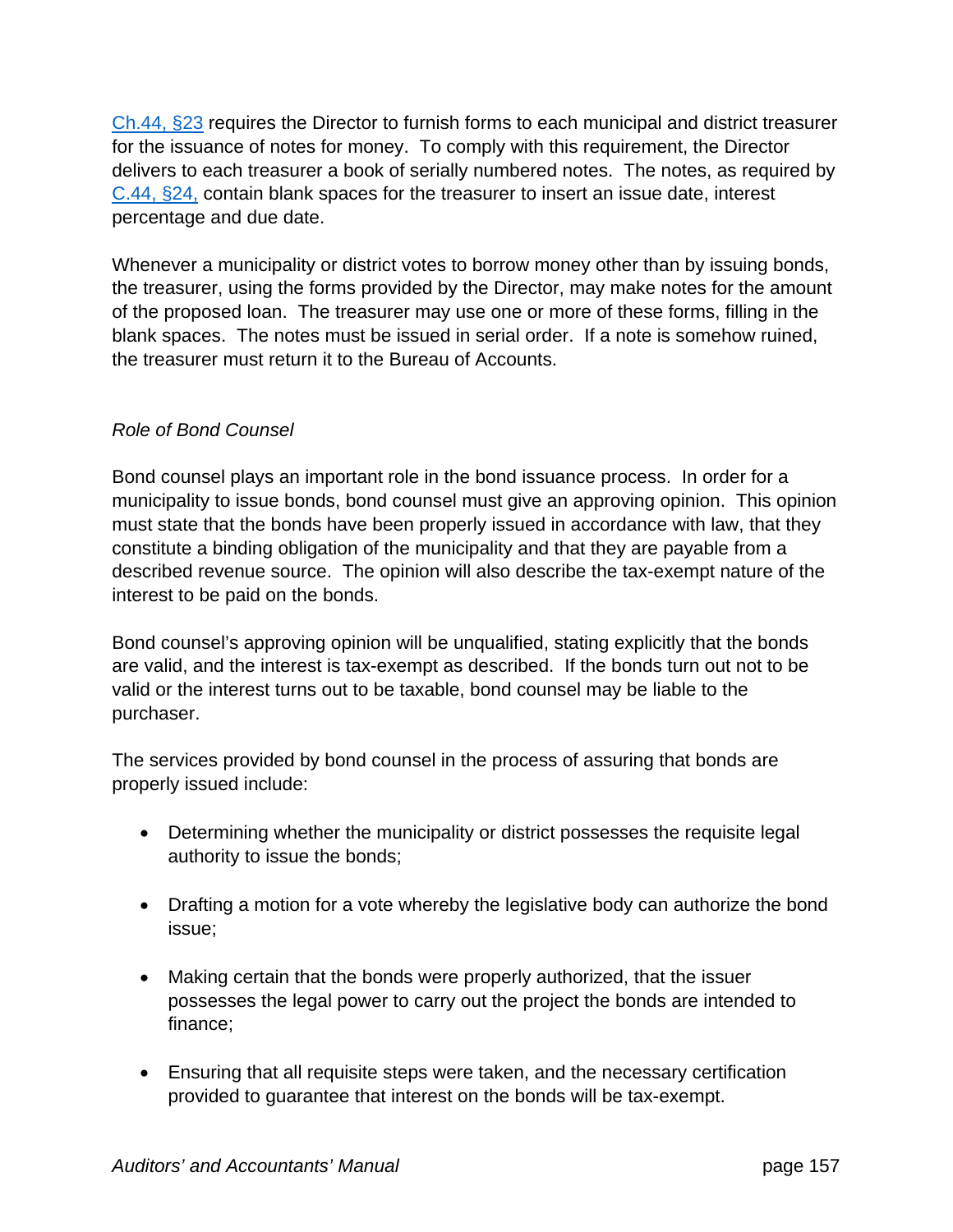Because bond counsel plays a critical role in the borrowing process, communities should be careful to select a law firm that possesses an extensive and widely regarded expertise in this area of jurisprudence. Selecting a bond counsel in whom the investment community has confidence substantially assists a community to market its bonds. Of course, bond counsel receives compensation based on the firm's expertise, as well as on the complexity of the work involved and the extent of the services provided.

# *Bond Ratings*

In order to successfully market bonds, an issuer should seek a bond rating on the issue. Through bond ratings, investors, purchasers, underwriters, traders and sellers gauge the relative credit worthiness of municipal bonds. Bond ratings are established by independent, private, rating agencies and reflect the rating agency's judgment as to a community's capacity and willingness to pay interest and principal in a timely fashion.

Ratings have a significant effect on the cost of borrowing; investors will generally accept a lower interest rate for bonds issued by a higher-rated community. The ratings range from Aaa (AAA) to C. The highest four rating categories (Aaa, Aa, A, and Baa by Moody's Investors Service, or AAA, AA, A, and BBB by Standard and Poor's) are considered "investment grade." Institutional investors, such as banks and fiduciaries, are often legally prohibited from purchasing bonds that do not have an investment grade rating.

The three major rating agencies are Moody's Investors Service, Standard and Poor's, and Fitch. Having two rating agencies rate the bond issue gives two perspectives, which can often enhance the view of the community's credit worthiness. Securing one or more bond rating is well worth the cost, except for very small issues.

Most credit agencies issue publications outlining the factors upon which they rate municipalities. They also give seminars to explain the process, and answer questions.

#### *Credit Enhancements*

Credit enhancement is the process of using the credit of a stronger, more highly rated entity to enhance the credit of a lower-rated entity. The major forms of credit enhancement are private bond insurance, bank letters, and lines of credit. The most prevalent credit enhancement for long-term debt issues is municipal bond insurance. Bond insurance is a legal commitment by an insurance company to make debt principal and interest payments if the issuer is unable to make those payments on time.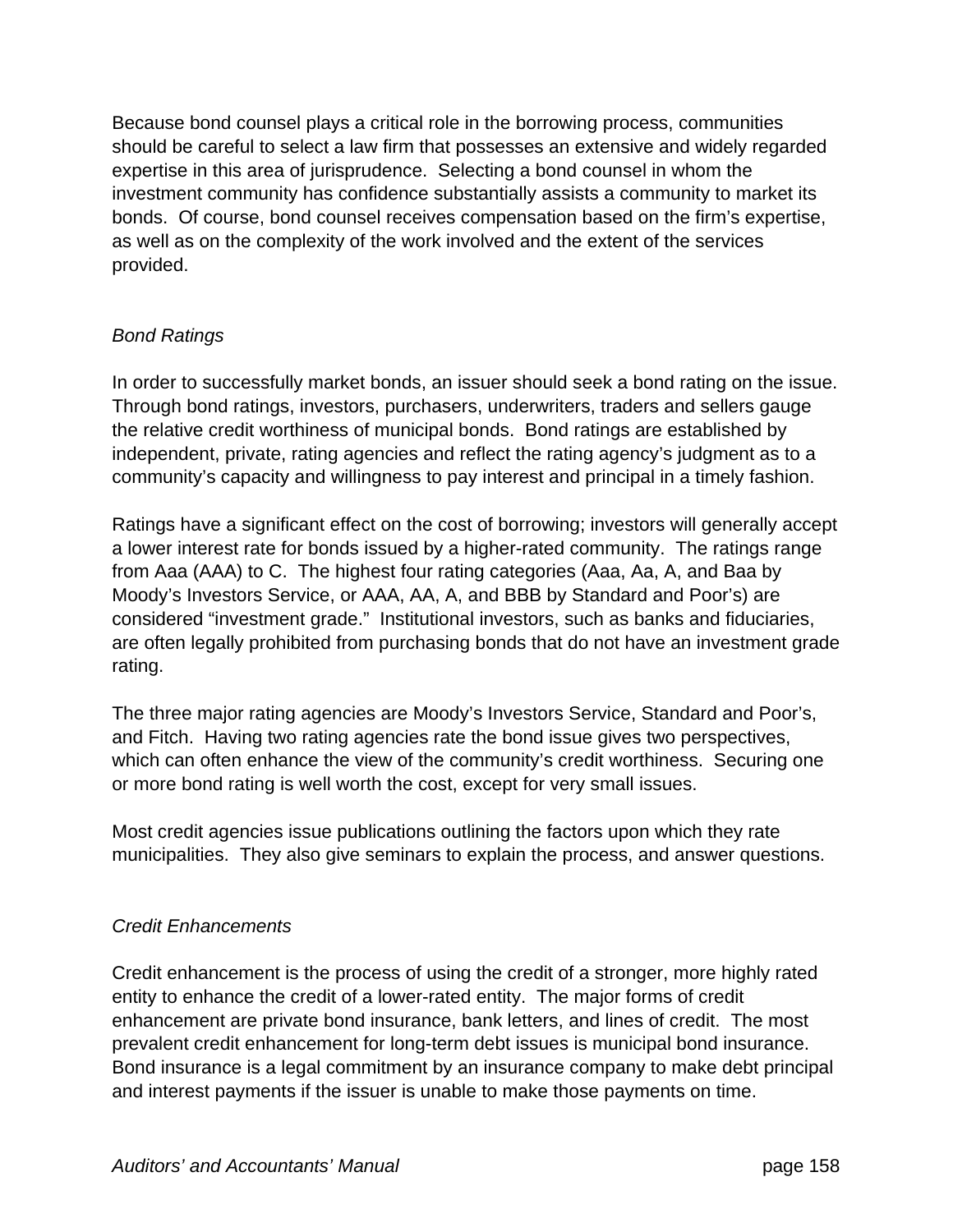Most providers of municipal bond insurance are rated triple A by both Moody's and Standard & Poor's. Providers offer a variety of options for procuring municipal bond insurance, such as direct purchase by the issuer or by direct or optional purchase by the underwriter. The premium for this insurance is usually expressed as a percentage of the total principal and interest; it is payable at the time of closing.

Today the purchase of insurance for cities, towns and districts is almost exclusively done through the optional purchase by the underwriter. With this method, the decision of whether to purchase the insurance is entirely left to the bidding underwriter.

# *The Offering Documents – the Official Statement or "O/S"*

The two, primary documents utilized in a competitively bid, public sale of long-term debt are the Notice of Sale and a prospectus, called the Official Statement.

The Notice of Sale sets forth the structure of the loan, bidding restrictions, method of award, anticipated time and place of delivery and method of payment. It is a precise, legal document.

The Official Statement provides more general information about the bonds being offered and, more importantly, communicates to the potential investor all the information reasonably necessary to make a prudent investment decision. This information includes the notice of sale, a description of the issue, financial and other economic data about the municipality, the proposed form of the bond counsel's opinion and forms for use in submitting offers.

The financial advisor generally prepares or assists in the preparation of the Official Statement, utilizing audit reports, financial statements and other public records and reports, including information from interviews with key municipal officials. No matter who prepares the statement, however, the primary responsibility for its adequacy and accuracy lies with the treasurer. Federal securities law imposes significant penalties if the statement contains materially false or misleading information or does not disclose material facts.

The Municipal Securities Rulemaking Board, an adjunct of the Federal Securities and Exchange Commission, requires every registered municipal securities dealer to disseminate the information contained in the Official Statement to its customers. The Government Finance Officers Association (GFOA) has promulgated guidelines that have become the industry standard for the content and format of an Official Statement. These documents are typically 30-40 pages in length, with the community's most recent audit attached as an appendix. Depending upon the quality of a community's records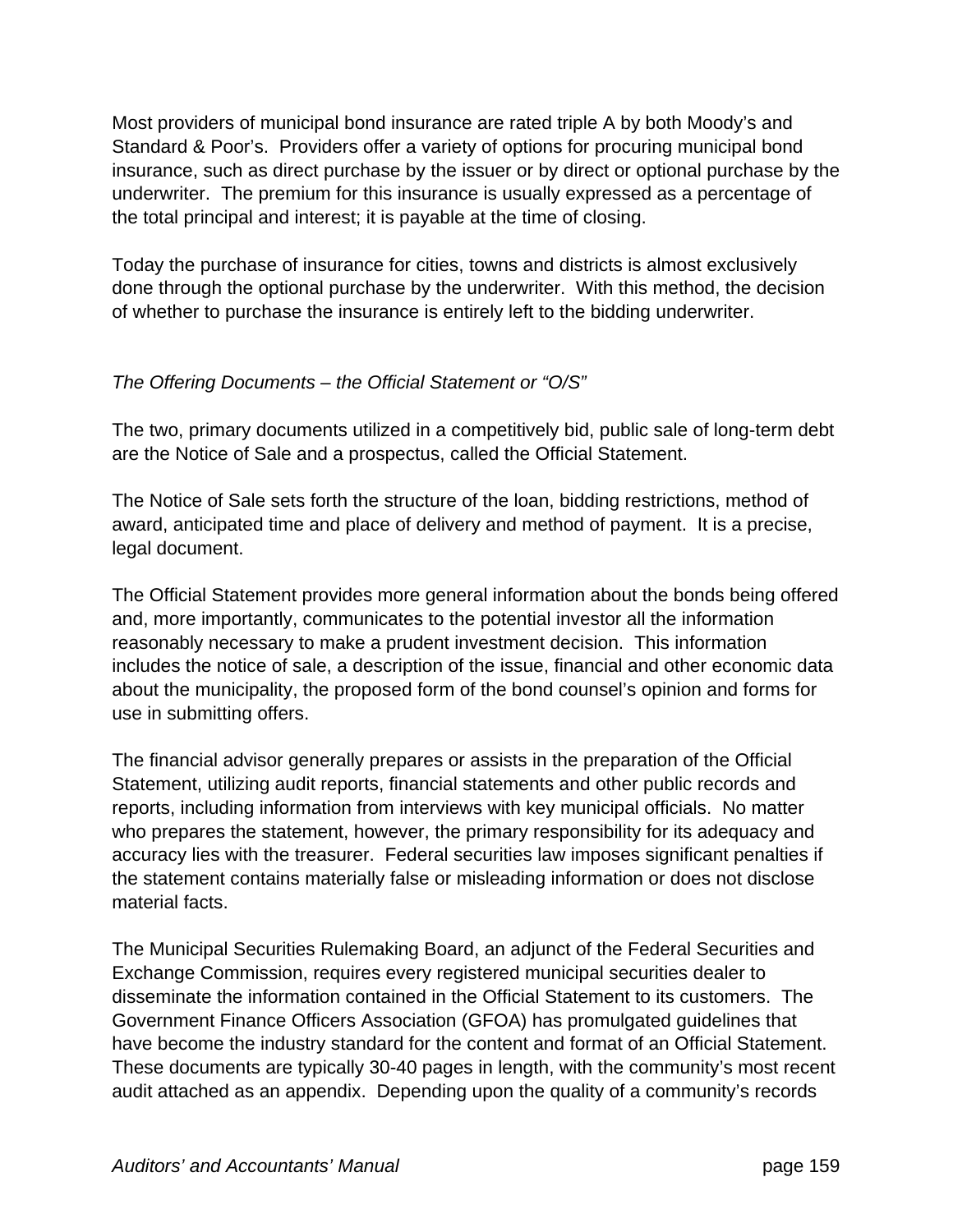and the diligence of its effort, an Official Statement will take from 4 to 6 weeks to generate.

# *Debt Records & Activities*

The treasurer must maintain records of all municipal borrowings; these records must contain the following information for each issue:

- Loan description;
- Name of purchaser;
- Dates of issuance and maturity;
- Annual interest with due dates;
- Annual principal amortization and due dates;
- Loan balance.

If an issue is a multiple purpose loan, i.e., issued for more than one statutory purpose, the treasurer must keep records of the amount and maturities of each component of the total loan. (44:16) Treasurers must determine the amounts of interest and principal becoming due on debt and must notify the accountant or auditor, the finance committee in towns, and the mayor or selectmen for inclusion of these amounts in the annual budget. (41:59)

The accountant or auditor must notify the assessors in writing of the amount of debt becoming due during the next financial year and explain to them what provision has been made for meeting this requirement. (44:16)

Upon receiving each statement, the treasurer should reconcile the loan accounts shown on the statement. As bonds mature, the bank will either destroy them or cancel them and return the cancelled bonds to the treasurer. In either case, the bank will provide the treasurer with documents for treasury records. If a balance of loan proceeds remains after the completion of the project for which a loan was authorized, that balance may be appropriated for any purpose for which the municipality could borrow for the same or a longer period as the period actually borrowed for the subject project.  $(44:20)$ 

#### *Refunding of Existing Debt*

During periods when interest rates decline, municipalities can save money by refunding some or all of their outstanding debt. The refunding process involves the issuance of refunding bonds and is analogous to refinancing a home mortgage to take advantage of lower rates. New debt is issued in the form of refunding bonds, and the proceeds are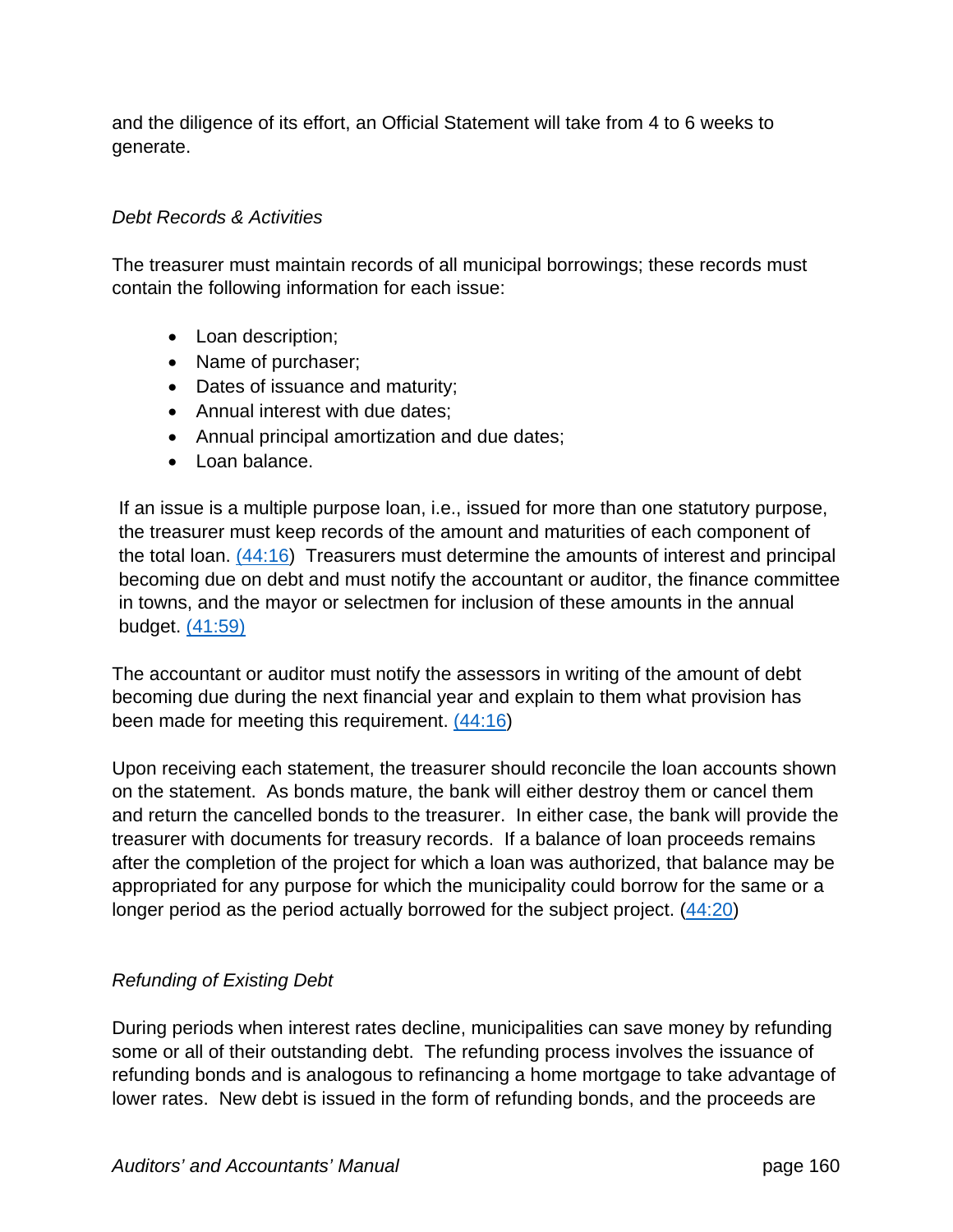used to retire the outstanding, higher interest debt, i.e., the refunded bonds. The savings is the difference between the higher annual debt service on the refunded bonds and the lower annual debt service on the refunding bonds.

Refunding is generally classified as either current or advanced. In the case of a current refunding, the proceeds of the refunding bonds are used to retire the refunded bonds on the call date. Under Internal Revenue Service regulations, a current refunding must occur no more than 90 days prior to the payment of the refunded bonds.

Advanced refunding is the procedure whereby one bond issue is replaced with another bond issue. This procedure is utilized typically when a municipality discovers that it can borrow with better terms than the terms of an existing bond issue. The treasurer uses the proceeds of the new bond issue to purchase government securities to be held by an escrow agent. The escrow agent invests the principal and income from these securities and uses the earnings to service the outstanding refunded debt. The agent holds the escrow until the first call date of the refunded bonds at which time they are called and paid off. Bonds must be callable in order for a treasurer to utilize a refunding. Moreover, a sufficient present value savings must be available to make the process worthwhile. Strict federal regulations govern the investment of the refunding bond proceeds. A municipality's financial advisor can best advise about the financial feasibility of undertaking a refunding.

#### *Qualified Bonds*

Ch. 44A (the Qualified Bond Act) provides municipalities with marginal credit ratings an opportunity to issue approved debt under what is referred to as the qualified bond program. Under this program, a participating community issues "qualified bonds," and the state treasurer pays the debt service on these bonds directly from the community's local aid, thereby increasing the security of the bonds. "Qualified bonds" may be issued for any legal borrowing purpose authorized by a vote of the municipality's appropriating authority and by approval of the Municipal Finance Oversight Board.

#### *Inability to Pay Principal or Interest on Debt - State Distributions to Pay Debt Service*

Ch. 44 §19A sets out a process to prevent a municipality's defaulting on a debt service obligation. If a Treasurer believes that the municipality is, or is likely to be, unable to make an installment payment on a borrowing, the treasurer must notify the selectmen or mayor. If the selectmen or mayor concur, they must certify the inability or likely inability to the commissioner of revenue. If the commissioner concurs, the commissioner must immediately certify the inability to the state treasurer who must make the payment from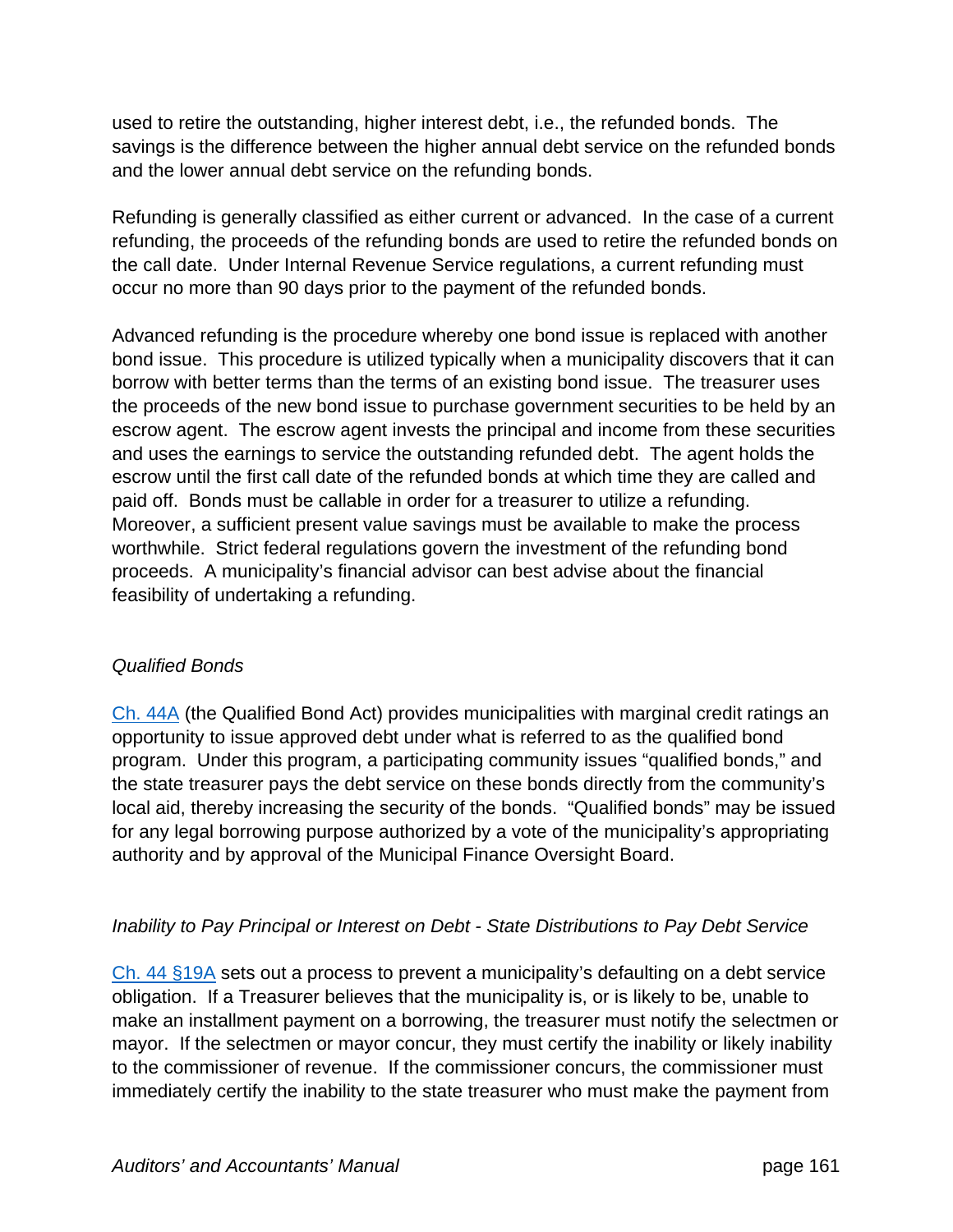state funds, up to the amount of the municipality's Cherry Sheet entitlement during that fiscal year. Any amounts paid are charged against the amount otherwise due from the state to the municipality.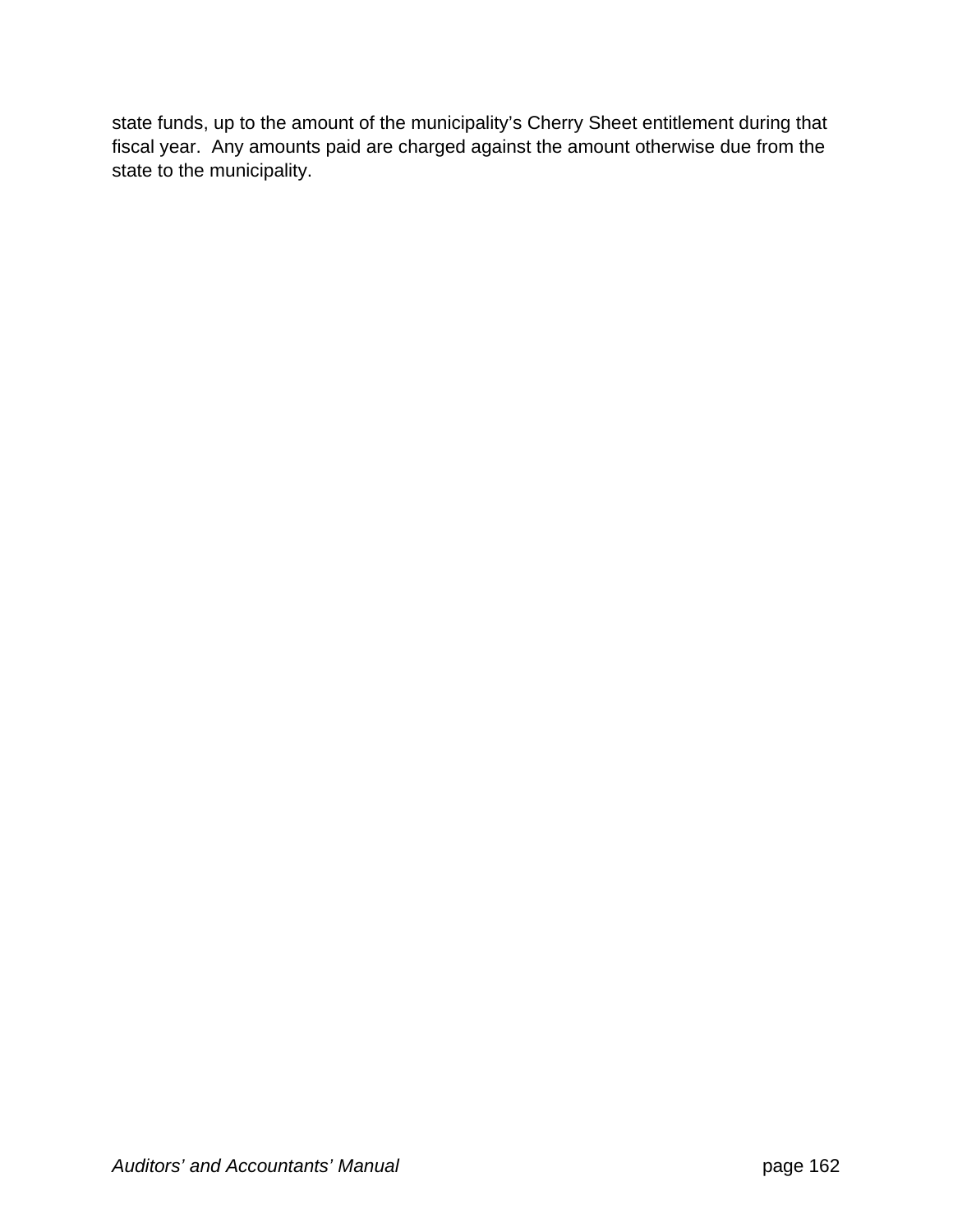# **Chapter 17 – Financing Capital Improvements**

This Chapter is devoted solely to financing capital improvements. The Accounting Officer typically plays a key role in the financing process, especially in regard to development of a Capital Improvements Plan, estimating future revenue sources, and suggesting approaches to finance the improvements.

With ongoing needs to acquire, build and/or replace capital assets and infrastructure, it is best to establish a plan that will operate within the limits of a community's resources. Development of a capital plan or capital improvement program (CIP) can be the responsibility of a town manager or administrator, a finance committee or a separate capital improvement committee and requires the input and analysis of the financial records by the Accounting Officer. A CIP coordinates the city or town's planning, financial capacity and physical development. Chapter 41, § 106B permits a town to establish a Capital Planning Committee by bylaw.

Some of the tasks that should be completed in a CIP are the following:

- Define expenditures considered capital requests
- Prepare an inventory of capital needs; update annually
- Prioritize capital requests according to objective criteria
- Present a comprehensive capital budget and multi-year capital program annually
- Consideration should be given to a community's resources and plan for financing capital needs.

For more information on this topic, please refer to the DLS publication Developing a Capital Improvements Program: A Manual for Massachusetts Communities available on the DLS website www.mass.gov/dls (search for DLS Manual: Developing a Capital Improvements Program.)

Under Proposition 2½, cities and towns may find it increasingly difficult to fund capital expenditure debt within tightened operating budgets. Deferring capital projects to free resources to pay operating expenses can lead to inadequate maintenance, repair, replacement and expansion of local infrastructure.

Deferring infrastructure maintenance and improvement compounds the problem by increasing the cost of performing such work in the future or resulting in emergency spending when infrastructure or assets fail. Delays also result in the deterioration of the quality of public services.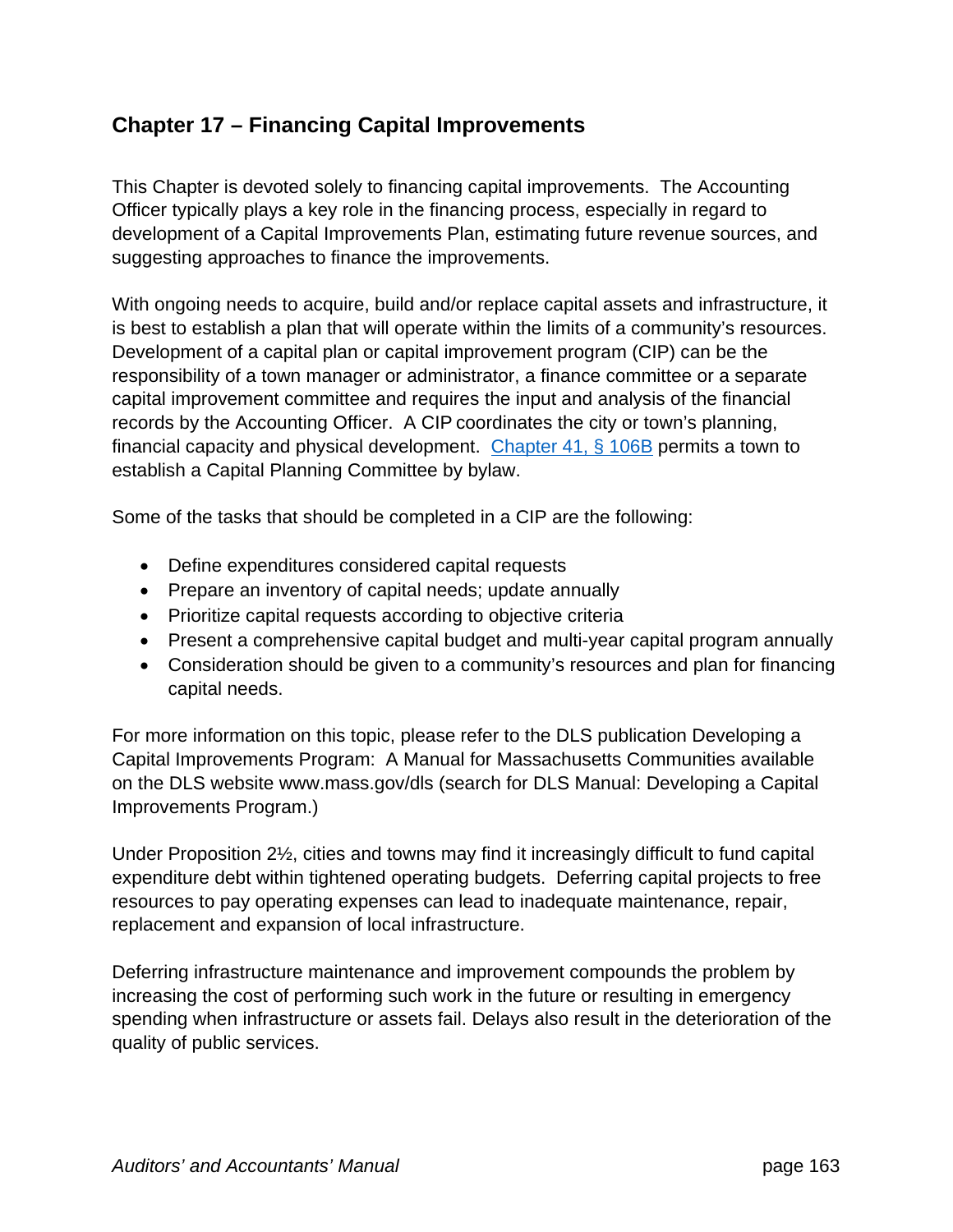A capital improvements program should include both a capital "budget," i.e., a spending plan for capital items for the upcoming year, and a capital "program," i.e., a plan for capital expenditures that extends some number of years, perhaps five, beyond the upcoming year.

Developing a sound CIP requires devoted and effective leadership and the amenable involvement and cooperation of all municipal departments. Accordingly, with skilled leadership and broad cooperation critical to success, the community's chief executive officer should serve as chairperson.

The benefits of a successful capital improvement program include the following:

- preservation of capital assets;
- coordination of capital needs and operating budgets;
- soundness of municipal credit rating;
- stabilization of tax rate and debt costs:
- and increases in federal and state aid.

# *Steps in Implementing a Capital Improvements Program*

In developing a capital improvements program, a city or town should undertake the following steps. (*see also Developing a Capital Improvements Program: A Manual for Massachusetts Communities, prepared by the Municipal Data Management and Technical Assistance Bureau.*)

- 1. Town meeting/city council adopt(s) a CIP bylaw.
- 2. Mayor/selectmen appoint(s) a CIP committee.
- 3. CIP committee:
	- a. Prepares an inventory of facilities and equipment, specifying for each item its current condition;
	- b. Determines the status of previously approved projects, researching the funding situation of each;
	- c. Assesses the community's capability to fund capital projects;
	- d. Solicits, compiles, and evaluates departmental requests for capital projects and equipment;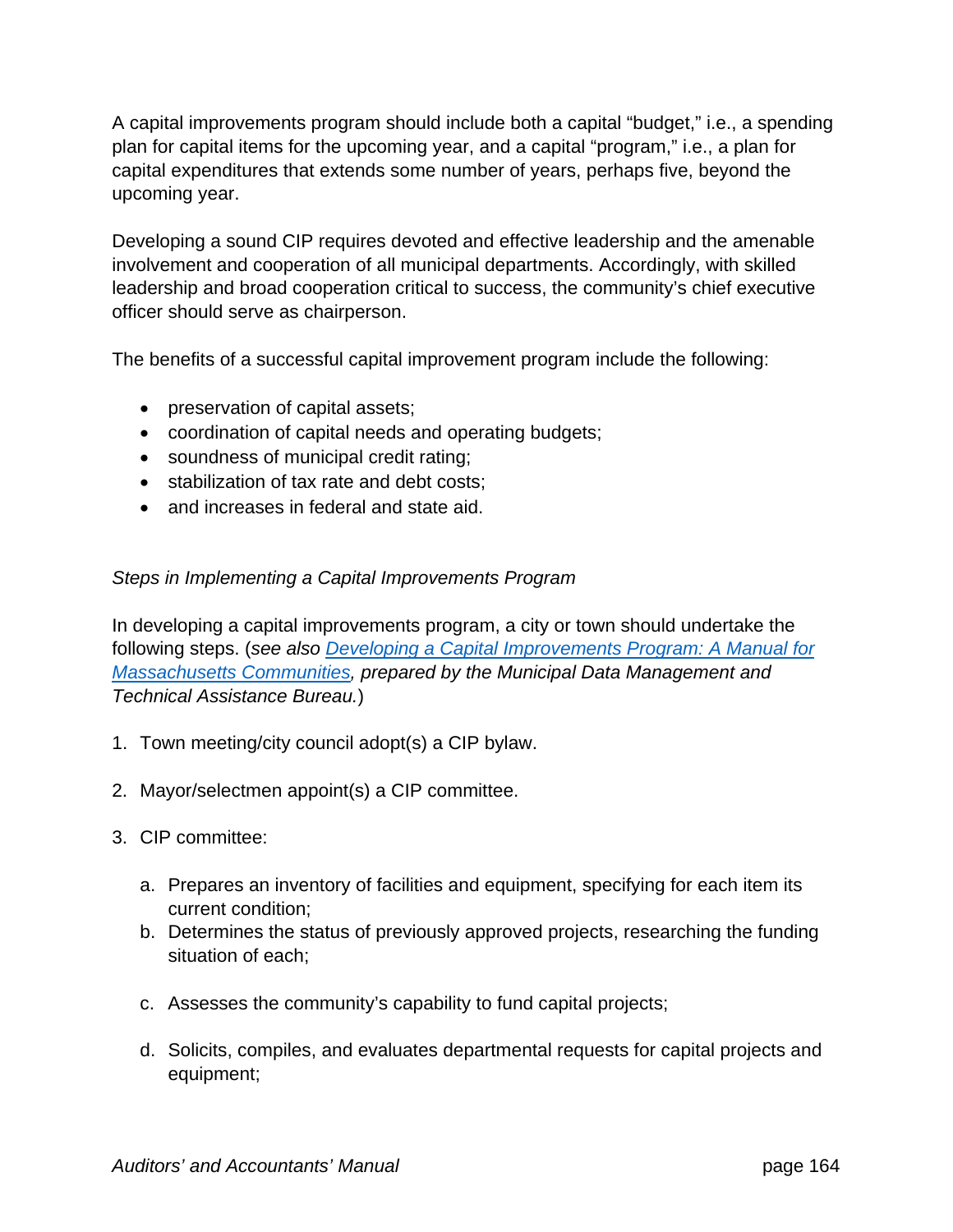- e. Establishes a priority for capital needs;
- f. Develops a CIP financing plan that recommends a method of financing for each proposed project;
- g. Submits proposed plan, including recommendations for the upcoming year's capital budget and for capital expenditures for the several following years, to the mayor/selectmen for consideration.
- 4. Mayor/selectmen consider(s) plan and forward(s) it, with any recommended amendments, to finance committee/city council;
- 5. Finance committee/city council reviews plan and makes recommendation on budget issues;
- 6. Town meeting/city council adopts plan;
- 7. Mayor/selectmen monitor(s) implementation of plan;
- 8. CIP committee initiates annual updating cycle by reviewing existing plan, making new recommendations and submitting recommendations to mayor/selectmen.

#### *Debt Planning*

As part of debt planning, a municipality must accomplish three things. First, it must determine how it will pay debt costs. Second, it must obtain authority to incur debt from the town meeting or city council. Finally, it must carry out the actual issuance process.

#### *Ability to Pay*

Municipalities must choose from among three possible options in funding the debt service of a significant project. These include:

- Paying the debt costs from the existing operating budget;
- Dedicating some specific revenue source, such as water and sewer receipts, to payment of the debt costs;
- Obtaining debt exclusion authority under Proposition 2<sup>1</sup>/<sub>2</sub> and paying the debt costs from the additional levy capacity.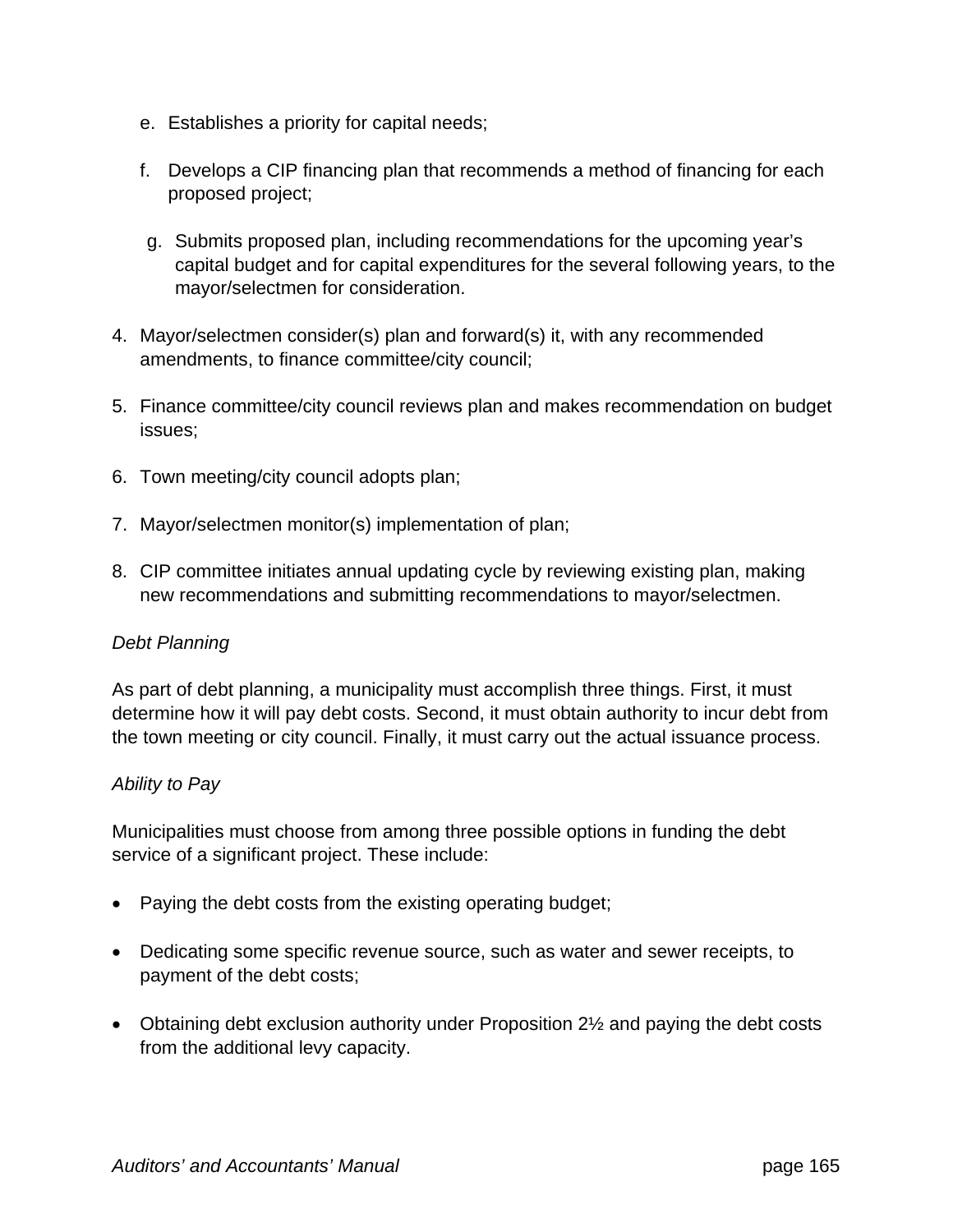# *Absorbing the Debt Service within the Operating Budget*

With most cities and towns levying at or near levy capacity, few municipalities can accommodate the payment of new debt costs from existing operational budgets without the necessity of making substantial cuts in existing programs. For loans requiring repayment with annual principal payments, the interest due each year regularly declines, freeing up some additional money in each year's budget during the term of the debt. Most loan repayments are structured with equal annual payments, combining interest and principal. In these cases, only in years following the ultimate retirement of an existing debt issue can an operational budget generally absorb new debt costs.

#### *Designated Revenues*

Municipalities sometimes incur debt to pay for capital projects of municipal departments that generate revenue from user fees, such as water and sewer departments. In such an instance, a municipality, in cooperation with the rate setting authority of the particular department, might decide to pay some or all of the debt costs from those fees. Instead of issuing revenue bonds, however, municipalities in such instances generally issue general obligation debt upon the full faith and credit of the municipality because general obligation debt may be obtained at a lower interest rate and substantially lower issuance costs. This is the most common procedure in Massachusetts.

In cases in which a municipality incurs debt to fund improvements for a limited and determinable area, the municipality might decide to pay debt costs from betterment assessments made upon property owners in those areas.  $(80:1)$ 

When municipalities incur debt for particular projects, such as school construction, library construction or water pollution abatement, they are entitled to receive partial reimbursement from a particular state grant. School construction grants are awarded under Ch. 70B. Under this grant program, the state reimburses communities a set percentage of the total eligible construction cost, including both principal and interest, over the life of the school construction debt. Through its board of library commissioners, the state also provides grants to cities and towns for assistance in constructing facilities to be used as free public libraries (G.L. c. 78, §§ 19H-19K) and for water pollution abatement projects (G.L. c. 29C).

# *Proposition 2½ Debt Exclusions*

In a community levying at or near capacity, and therefore unable to fund debt costs for a proposed project from its operating budget, the selectmen, or council, with the mayor's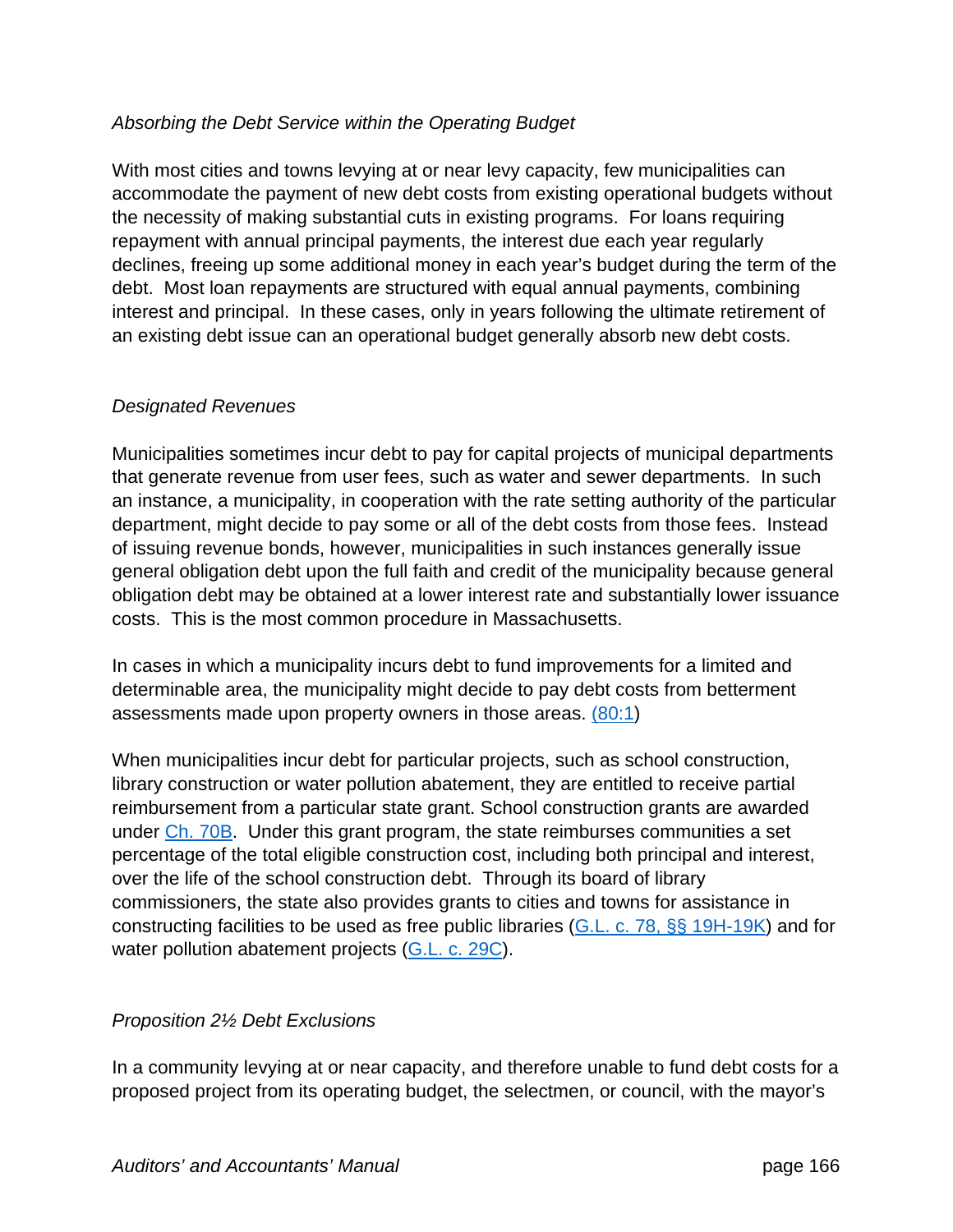approval, may vote, by a two-thirds vote, to seek voter approval at a regular or special election to exempt the debt payment from the Proposition  $2\frac{1}{2}$  levy limit. (59:21C(k) If the voters give approval, all debt costs for the project, both long and short-term, will be excluded from the city or town's levy limit. Once the debt costs have been fully paid, however, the exclusion authority lapses. (IGR No. 02-101)

# *Managing Debt*

Municipalities must be diligent in planning and controlling the aggregate of their outstanding debt. The impact of a community's incurring unanticipated debt may be severe. Even though the city or town may approve a Proposition 2½ debt exclusion, the attendant tax increase might very well diminish the taxpayers' willingness to support future projects.

Therefore, as part of its capital planning process, every community should develop a strategy dealing with the issuance, timing and tax impact of current and future debt. All finance officials, including the treasurer, selectmen or mayor, capital planning committee, and the community's financial advisor, should collaborate in developing the strategy. As part of their planning, these officers should constantly monitor the impact of state and federal legislation and administrative rulings on municipal finances. They should also consider debt issuance practices of other relevant governmental agencies, such as regional school districts, and water/sewer districts, and discuss these practices in their planning.

Formalizing planning about municipal debt should not result in necessary project's not obtaining approval. The planning process should, through its effect on controlling a community's borrowing costs and property tax rate growth, help to ensure a financial environment that permits a community to carry out necessary projects, while minimizing taxpayer distress.

Some communities, as part of their debt maintenance strategy, place all capital projects with a cost in excess of some established amount before the voters at a referendum for a Proposition 2½ exemption vote. Others fund a base level of all capital debt within the general operating budget. Still others set an amount that will be borrowed annually for capital projects within the general operating budget. Communities possess broad discretion in their borrowing practices and strategies.

# *Common Financing Options for Capital Improvement Projects*

Prior to commencing a borrowing, municipal officials, in consultation with their financial advisor, should carefully determine the timing, size and category of borrowing that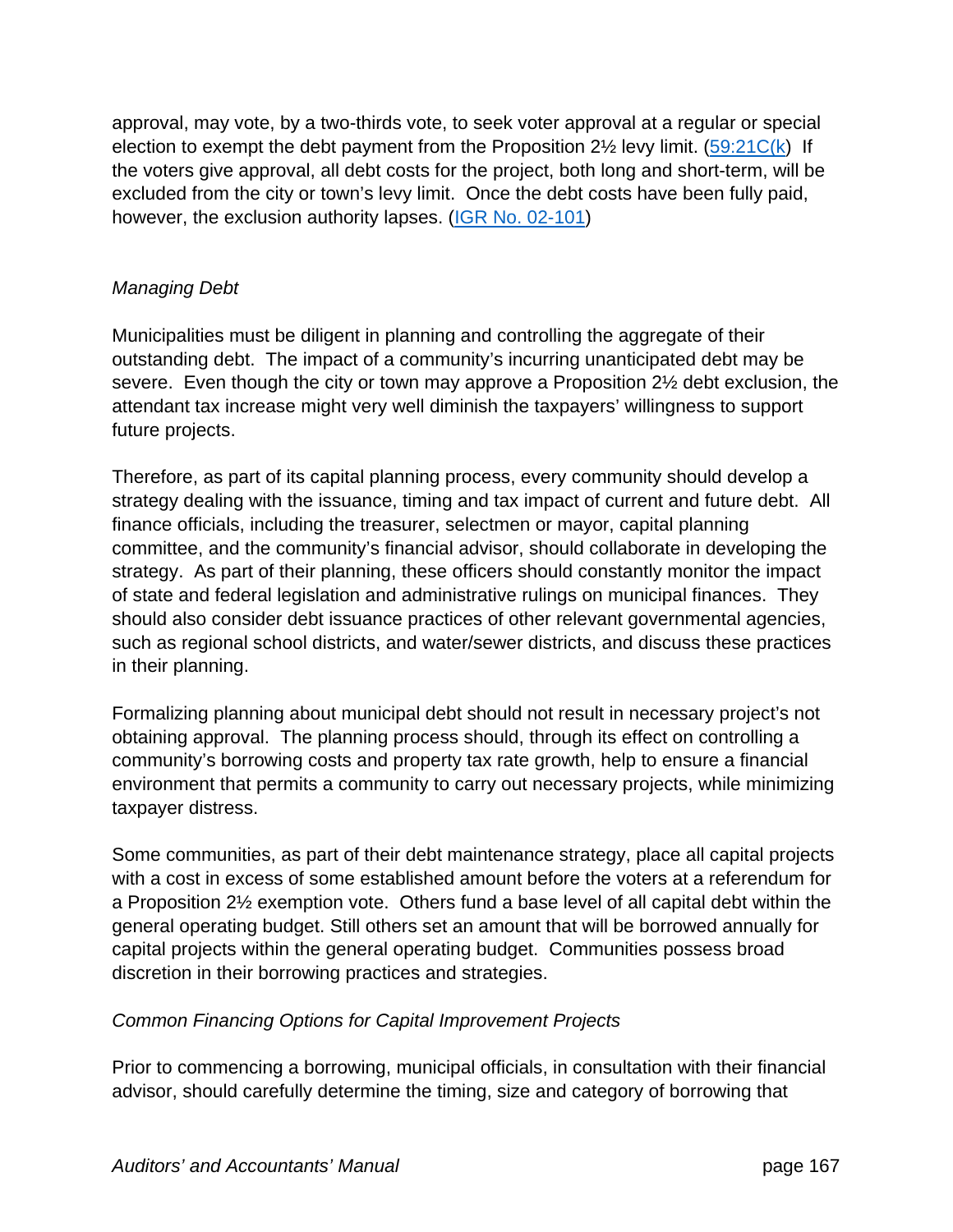would best fulfill the community's needs. Their decisions should consider the community's credit status, the current and anticipated conditions of the bond market, and the capacity of the community's budget to accommodate increased debt service payments. Available debt options include the following debt instruments:

- o General Obligation Bond;
- o Note;
- o Bond Anticipation Note (BAN);
- o State Aid Anticipation Note (SAAN);
- o Federal Aid Anticipation Note (FAAN).

### *Financing Capital Projects at the Best Interest Rate—How Bond Analysts Evaluate Municipalities*

Bond analysts, such as Moody's, Standard & Poor's, and Fitch closely review several indicators when evaluating a municipality's credit risk. Treasurers should thoroughly understand these factors to assist them in securing the best credit rating and interest rates for their municipalities. The indicators fall within four, basic areas:

- 1. Debt structure and burden
	- o Long-term debt;
	- o Long-term debt as a percent of full valuation;
	- o Debt service as a percent of operating revenue;
	- o Long-term debt per capita;
	- o Yearly debt retirement schedules (i.e., the uniformity of annual debt costs);
	- o Debt authorized but not yet issued;
	- o Over-lapping debt, such as the town's portion of debt incurred by a regional school district;
	- o Short-term debt;
	- o Unfunded pension obligations;
	- o Unfunded other retirement benefit obligations such as health care.
- 2. Financial factors
	- o Unrestricted cash reserves;
	- o Revenue sources;
	- o Fixed costs as a percent of operating expenditures;
	- o Actual vs. estimated local receipts;
	- o Property tax levy vs. levy limits;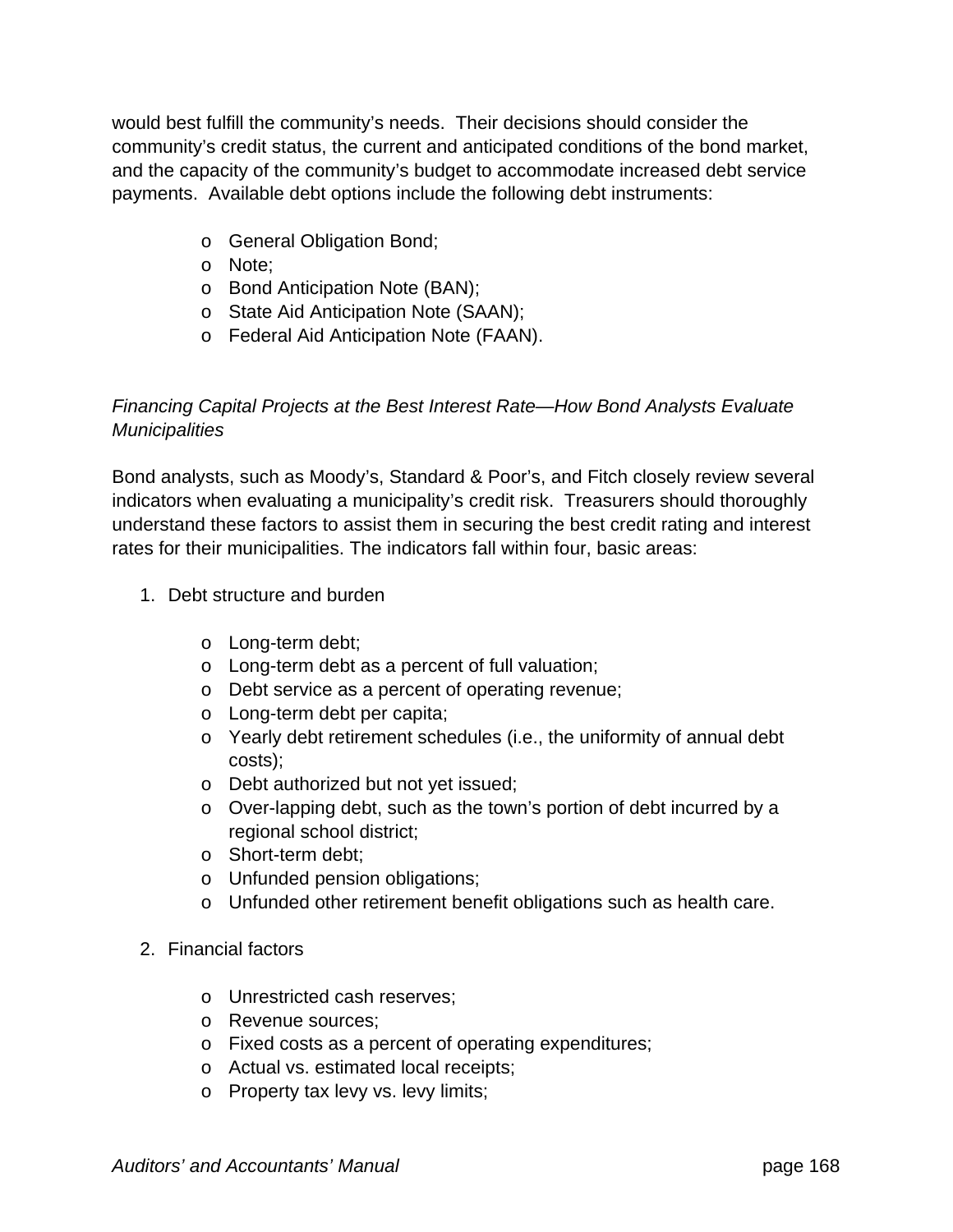- o Property tax collections rate;
- o Operating deficit or surplus;
- o Liquidity;
- o User fees.
- 3. Economic health
	- o Full valuation of real and personal property;
	- o Location and natural resources;
	- o Size and land use characteristics;
	- o Population change and ages;
	- o Income;
	- o Housing characteristics;
	- o Growth in residential/commercial tax base;
	- o Unemployment;
	- o Tax base.
- 4. Management practices
	- o Professional management capability (including capital improvement programs and revenue and expenditure projections);
	- o Accounting record-keeping and auditing;
	- o Municipal services provided;
	- o Intergovernmental relations;
	- o Assessment of property;
	- o Tax administration;
	- o Legal and regulatory limitations;
	- o Litigation cases and pending litigation.

By monitoring these factors at least annually, treasurers and other financial officials can help their communities to improve, or at least maintain, their credit positions and to choose capital expense financing strategies most suited to their communities' circumstances.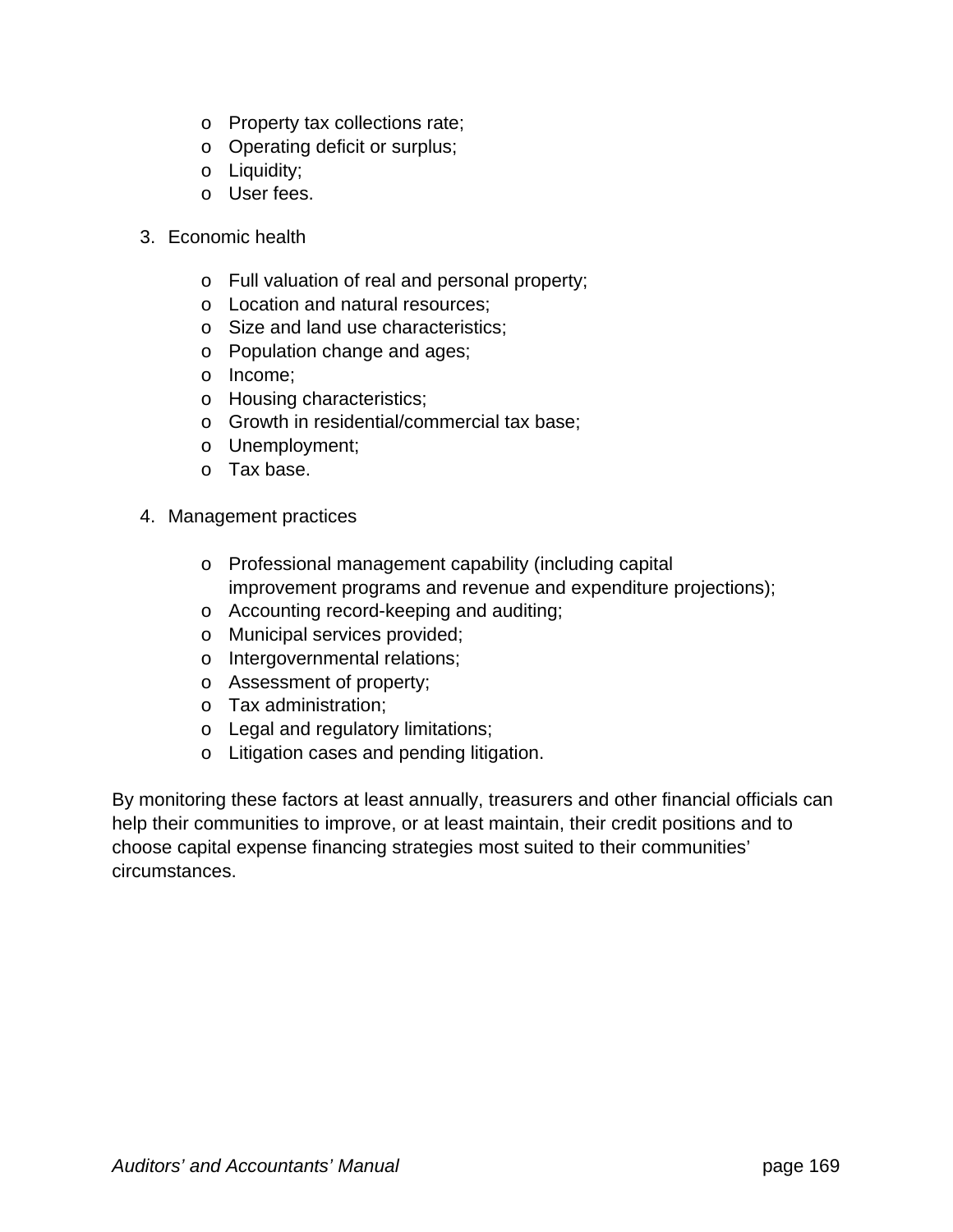# **Chapter 18 – Overview of the Municipal Audit Process**

# **Introduction**

For purposes of this Chapter, the term "Auditor" will mean the independent auditor, a Certified Public Accountant or CPA, hired by the governmental entity to conduct the annual audit of the financial records.

Uniform audit requirements are established for any non-Federal entities that administer federal awards through OMB (Office of Management and Budget) Uniform Administrative Requirements, Cost Principles, and Audit Requirements for Federal Awards, referred to as Uniform Guidance.

A complete audit report includes:

- The auditor's opinion and the financial statements on which the auditor opined;
- The Management Letter, if one is prepared; and
- The opinions and schedules as required by the Federal Single Audit Act.

The Single Audit Act requires audits based on the amount of federal grant funds the community spends both directly from the federal government and indirectly through a state agency. If the entity spends over \$750,000 in a fiscal year, it is required to have an audit performed in accordance with the government auditing standards, also referred to as the yellow-book audit.

If the entity spends federal funds under only one federal program (excluding research and development) and the federal program's laws, regulation, or grant agreements do not require a financial statement audit, the entity can have either:

- an audit performed in accordance with the Single Audit Act; or
- a program-specific audit.

If the entity receives less than the \$750,000 threshold, there is no audit requirement, but accounting records must be properly maintained for federal funds and must be available for review or audit by appropriate officials of the federal agency, pass-through entity, and General Accounting Office (GAO). These entities may, however, be required to have an annual audit performed to comply with debt covenants or trust agreements, and the lack of an annual audit could have a negative impact on an entity's bond rating and could reduce the credibility of the entity's financial information.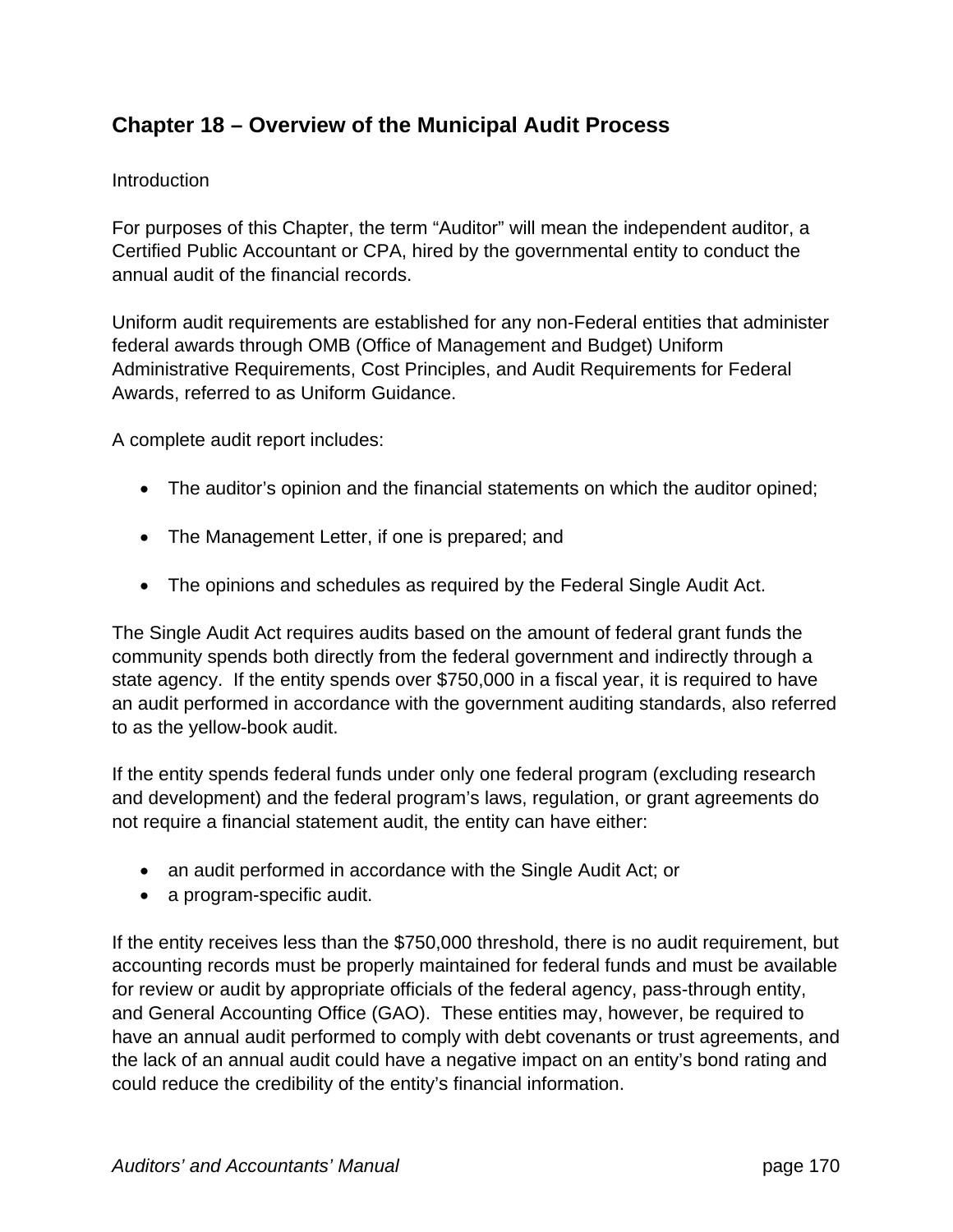If an entity is not required to have an annual audit under the above criteria, Auditors and regulators generally recommend that an entity have an independent audit of its basic financial statements at a minimum of every three years. How to Obtain an Audit

Currently, there is no state requirement for the competitive procurement of audit services. However, certain federal procurement regulations may apply if federal funds are used to pay for a portion of the audit.

G.L. c. 30B, the Uniform Procurement Act, establishes procedures that most Massachusetts local government jurisdictions must follow for the acquisition and disposition of supplies, equipment, services and real property. This law contains several exemptions including one for audit services provided by Certified Public Accountants.

Despite the exemption under 30B, communities sometimes use a competitive procurement process for obtaining audit services.

To help with the audit procurement process, the Office of Inspector General (OIG) has published "A Local Official's Guide to Procuring and Administering Audit Services" which is available on the Inspector General's website. The most reliable method for soliciting bids for your audit is a written request for proposal. This OIG guide provides detailed guidance for issuing a request for proposal for audit services.

# Audit Selection Committee

Audit procurement often begins with the selection of a committee consisting of individuals who will be involved in the audit process. In some communities a formal Audit Committee have been established and are responsible for selecting the audit firm.

If no Audit Committee exists, an Auditor selection committee should include the Town Accountant, who maintains the accounting records, and the School Business Manager, who maintains controls over certain federal grants. Other members could include:

- Selectmen;
- Finance Committee members;
- Department heads who receive federal grants; and
- Other finance officials.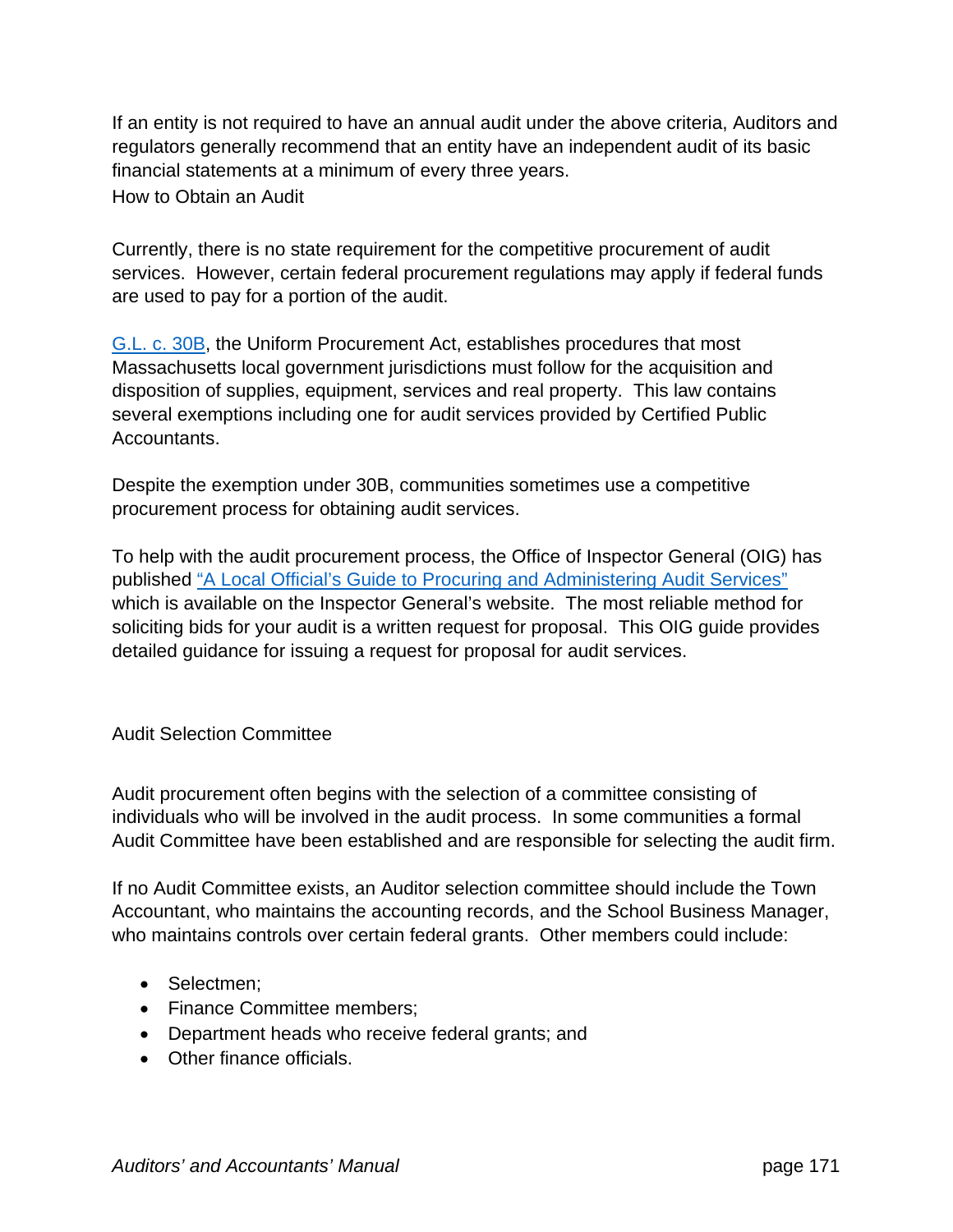Once the committee is formed, it should:

- develop a schedule of federal financial assistance to identify all federal funds received by the entity during the fiscal year;
- develop a timetable for the audit and prepare a Request for Proposal (RFP) to be sent to various audit firms who may propose to conduct the audit;
- send the RFP to several audit firms and advertise it in the local newspaper;
- receive and evaluate proposals from accounting firms to determine which firm best meets the entity's audit needs;
- consider price, staff credentials and expertise, firm experience and technical attributes; and
- prepare and execute a written contract with the chosen firm. Audit contracts are regularly issued in three-year increments.

To ensure that they are making a "best value" decision, communities often require prospective firms to provide separate price and non-price (technical) proposals to enable the community to make their decision based on the "best value" which deemphasizes using price as a determining factor in selecting an audit firm and places greater emphasis on quality and past performance. A community would first select firms based on their experience and technical attributes and then incorporate the price proposals when making the final decision.

Introduction to Auditing

# *Purpose of the Audit*

An audit is an examination of systems, procedures, programs and financial data of an entity to provide users of financial reports with independent assurance that an entity's financial statements are reliable, accurate, and complete. Auditing is a process of reviewing systems and testing transactions to ensure that reports generated by these systems are "materially" accurate. The concept of materiality is very important in auditing; Auditors review systems and records only to the extent that the reports are materially accurate; not to uncover fraud or ensure total accuracy. An audit will not necessarily uncover fraud if it occurs; the financial system established by the organization should be such that risk of fraud will be minimized if not eliminated.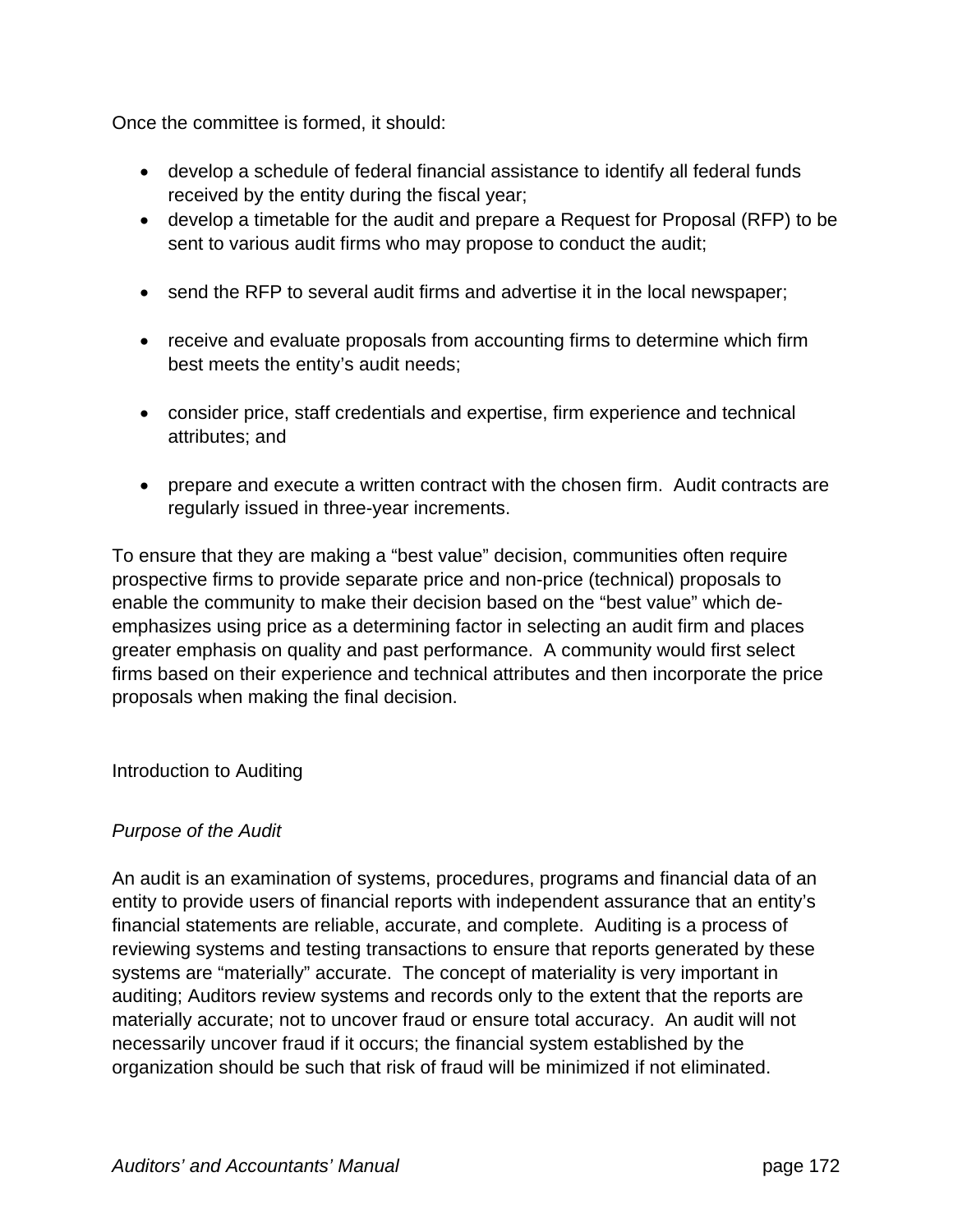The audit process is a verification process. The financial statements which accompany an Auditor's report are management's responsibility, even if the Auditor assists in their preparation. The Auditor's responsibility is limited to the Auditor's report – typically a 1 to 2 page letter describing the audit and providing an opinion on the accompanying financial statements. This report is typically referred to as the "audit opinion."

# *How to Prepare for an Audit*

A planning meeting with the audit firm before they begin the audit fieldwork and testing can ease anxiety about the process and improve the efficiency of the audit. At this meeting, update the audit firm of any significant and relevant issues that could impact the community's financial statements such as:

- any major capital projects;
- debt issuances or refundings;
- any material liabilities or litigation;
- changes in policies or procedures;
- budgetary difficulties; and
- any delays in processing transactions or performing reconciliations.

The community should request that the audit firm provide a checklist of items that can be prepared in advance and a list of items that the firm will require to complete their testing.

It is a best practice to designate one person as the primary liaison with the audit team to coordinate audit timing, departmental staff impact and information gathering.

Any information that can be prepared and provided to the audit team in advance will decrease the questions and pressures on the entity's staff during fieldwork. This gives the audit firm the opportunity to look at documents in advance and gives the community the opportunity to address questions in advance.

# *Audit Phases*

# *The Planning Phase*

During the planning phase of the audit, the auditor is required to gain an understanding and document the community's system of internal controls. If this is the entity's first year with the audit firm, this requires additional time and more detailed questions. In subsequent audits, the firm will document any changes and may verify that the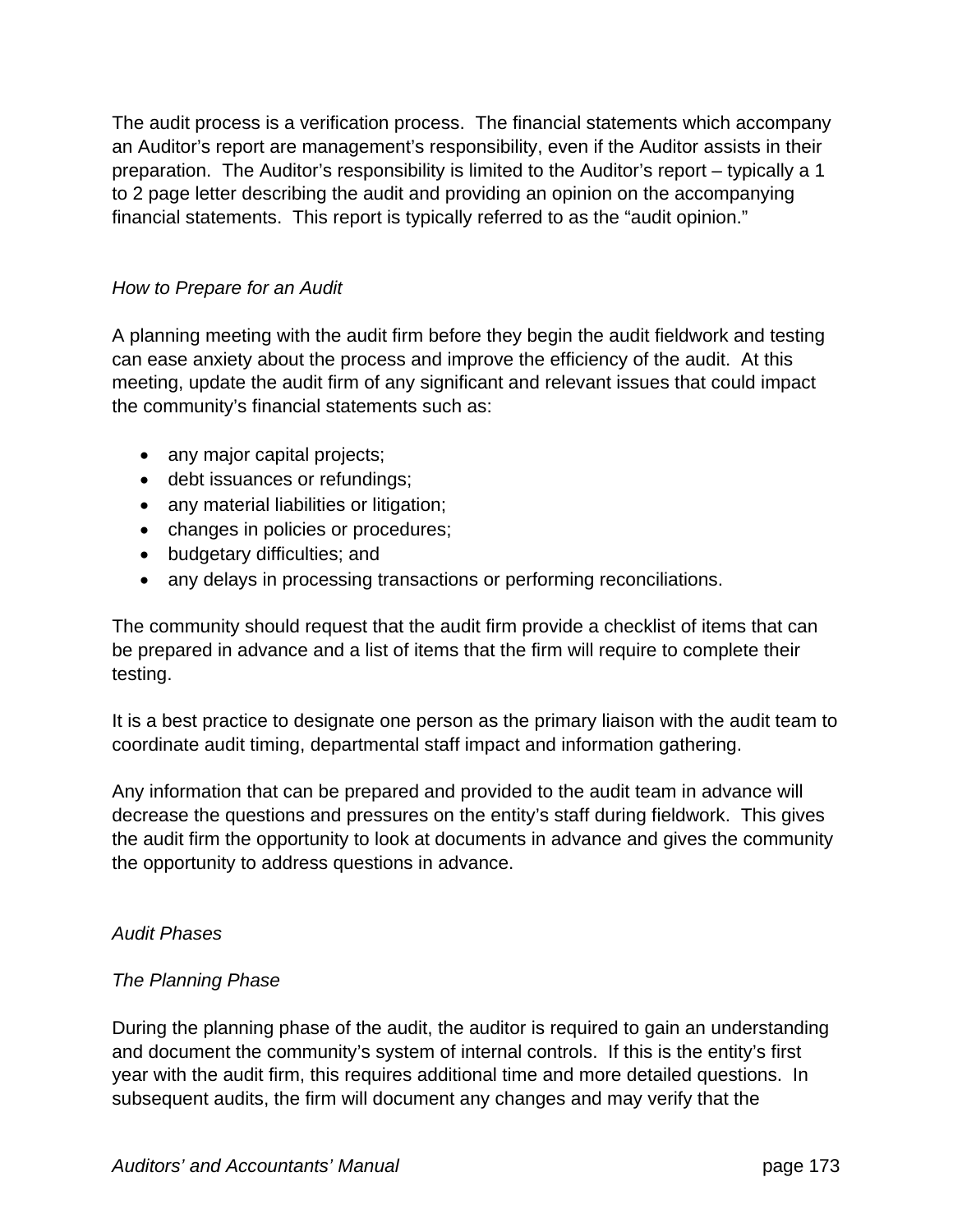documented controls are still in place. The auditor will complete a risk assessment of all facets of the client's operation and design preliminary audit procedures to adequately address the associated risks. The auditor will continue to assess the risks throughout the engagement and may result in changes to the initial plan.

# *The Testing Phase*

During the testing phase, a firm will update the risk that the financial statements will be materially misstated based on their understanding of the entity's internal controls and results of the testing. To properly plan the testing of federal grants, or the "single audit", the firm will evaluate the entity's federal expenditures. It is imperative that an entity can identify all federal programs and federal expenditures and records are up to date so that this process can run smoothly. If a single audit is required, the firm will identify "major federal grants" based on the size and complexity of the programs. Major grants require more detailed compliance testing of laws and regulations. This phase of the audit also includes compliance testing of internal controls using statistical sampling. This portion of the audit can be done before the year has ended and before all transactions have been recorded.

# *The Final Phase*

The final phase of the audit is completed once all the transactions for the year have been recorded and all the account reconciliations have been completed. The entity will be asked to provide a final trial balance and several other reports from the ledger system to be used to assist with the preparation of the financial statements and for audit testing. This part of the audit focuses on substantive procedures to verify balances along with analytical audit procedures. These procedures include receiving independent confirmations for selected balances and to obtain support to verify cash, investments, receivables, debt, payables, etc. The other focus of this phase of the audit is the preparation of the financial statements and the related footnote disclosures. Management should meet with the auditors often during this portion of the audit to verify that all information has been provided timely and to ensure that the audit closes out smoothly.

# *How an Auditor Audits*

Audits are performed in accordance with a set of standards known as generally accepted auditing standards (GAAS). These standards provide a measure of audit quality and the objectives to be achieved in an audit. Auditing procedures differ from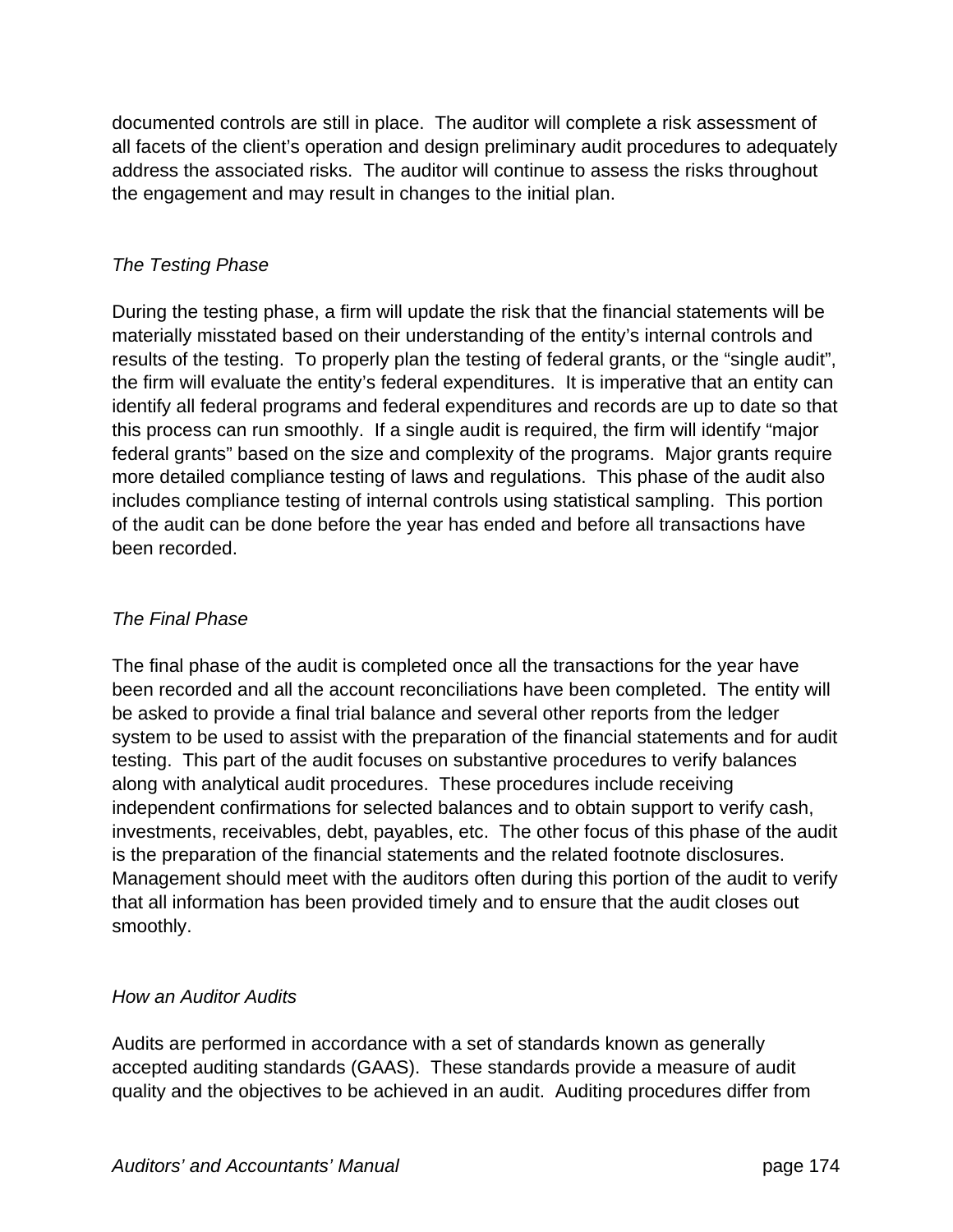auditing standards. Auditing procedures are the acts that the Auditor performs during the course of an audit to comply with the auditing standards. GAAS are established by the American Institute of Certified Public Accountants (AICPA); and must be followed by members of the AICPA.

In addition to GAAS, most governmental audits must be conducted in accordance with another set of standards known as generally accepted government auditing standards (GAGAS), also referred to as the Yellow Book and Government Auditing Standards issued by the Comptroller General of the United States.

Additionally, entities that receive over \$750,000 in federal funds are subject compliance auditing on each major federal program in compliance with the audit requirements of Tile 2 U.S. Code of Regulations Part 20, Uniform Administrative Requirements, Cost Principles, and Audit Requirements for Federal Awards (Uniform Guidance).

Auditing standards require the Auditor to identify and assess the risks of material misstatement of the financial statements at the relevant assertion level and to prepare a detailed audit plan that appropriately addresses those risks. Management's assertions on the financial statements are what management is saying, either explicitly or implicitly, about the recognition, measurement, presentation, and disclosure of information in the financial statements and related disclosures.

There are 13 categories of assertions to the period end classified separately:

Assertions for classes of transactions:

- 1. Occurrence. Transactions and events that have been recorded have occurred and pertain to the entity;
- 2. Completeness. All transactions and events that should have been recorded have been recorded;
- 3. Accuracy. Amounts and other data relating to the recorded transactions and events have been recorded appropriately;
- 4. Cutoff. Transactions and events have been recorded in the correct accounting period;
- 5. Classification. Transactions and events have been recorded in the proper accounts.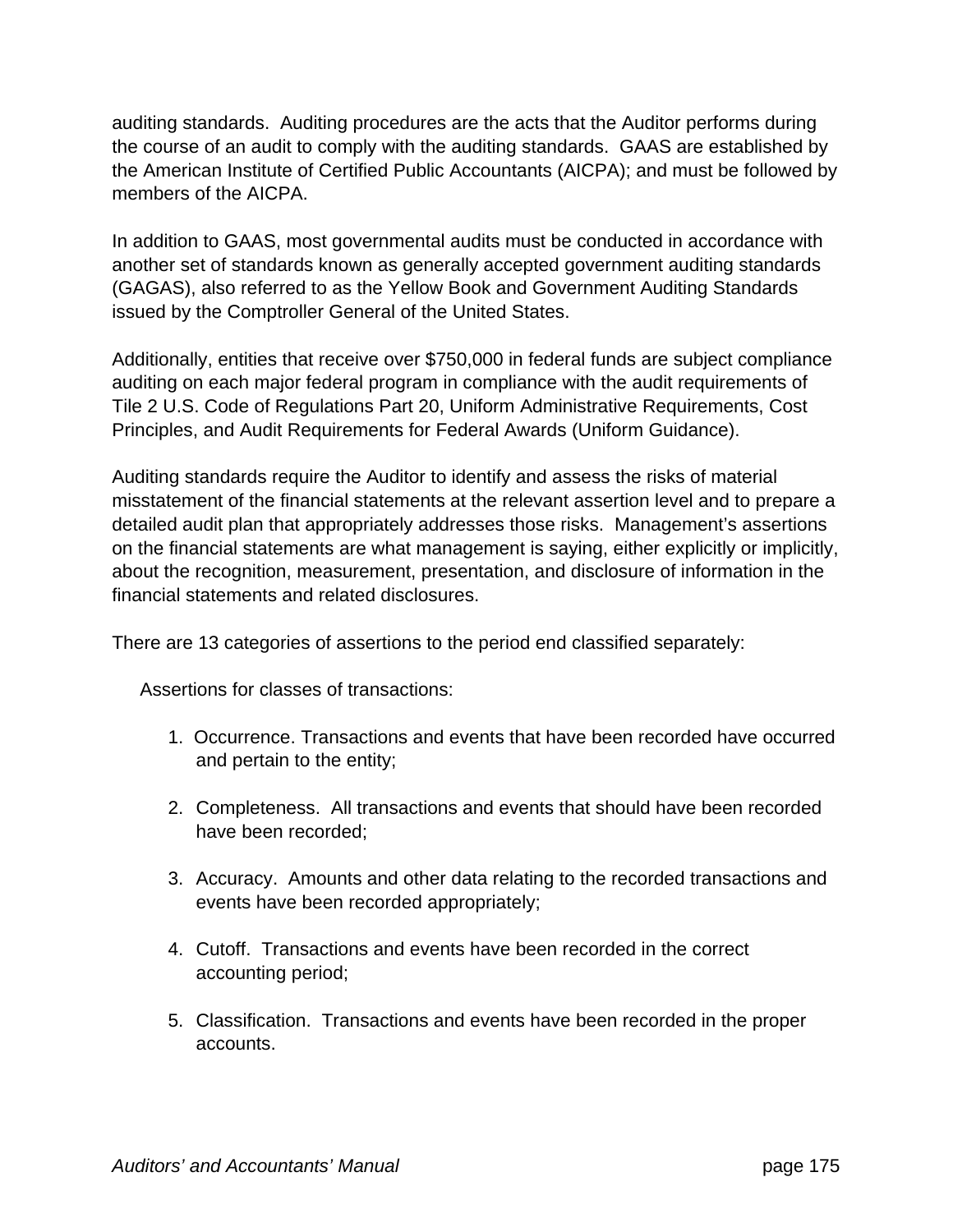Assertions for account balances:

- 6. Existence. Assets, liabilities and equity interests exist;
- 7. Rights and Obligations. The entity holds or controls the rights to assets, and liabilities are the obligations on the entity;
- 8. Completeness. All assets, liabilities and equity interests that should have been recorded have been recorded;
- 9. Valuation and Allocation. Assets, liabilities and equity interests are included in the financial statements at appropriate amounts and any resulting valuation or allocation adjustments are appropriately recorded.

Assertions for presentation and disclosure:

- 10. Occurrence and Rights and Obligations. Disclosed events have occurred and pertain to the entity;
- 11. Completeness. All disclosures that should have been included in the financial statements have been included;
- 12. Classification and Understandability. Financial information is appropriately presented and described, and disclosures are clearly expressed;
- 13. Accuracy and Valuation. Financial information is disclosed fairly and at appropriate amounts.

# *The Governmental Accounting Standards Board (GASB)*

GASB is an independent, private-sector, not-for-profit organization that – through an open and thorough due process – establishes and improves standards of financial accounting and reporting for U. S. state and local governments. Governments and the accounting industry recognize that GASB as an official source of generally accepted accounting principles (GAAP) for state and local governments.

GASB standards help constituents to determine the ability of their government to provide services and repay its debt. Those standards also help government officials demonstrate accountability to constituents and help ensure that those who finance government or who participate in the financing process have access to relevant,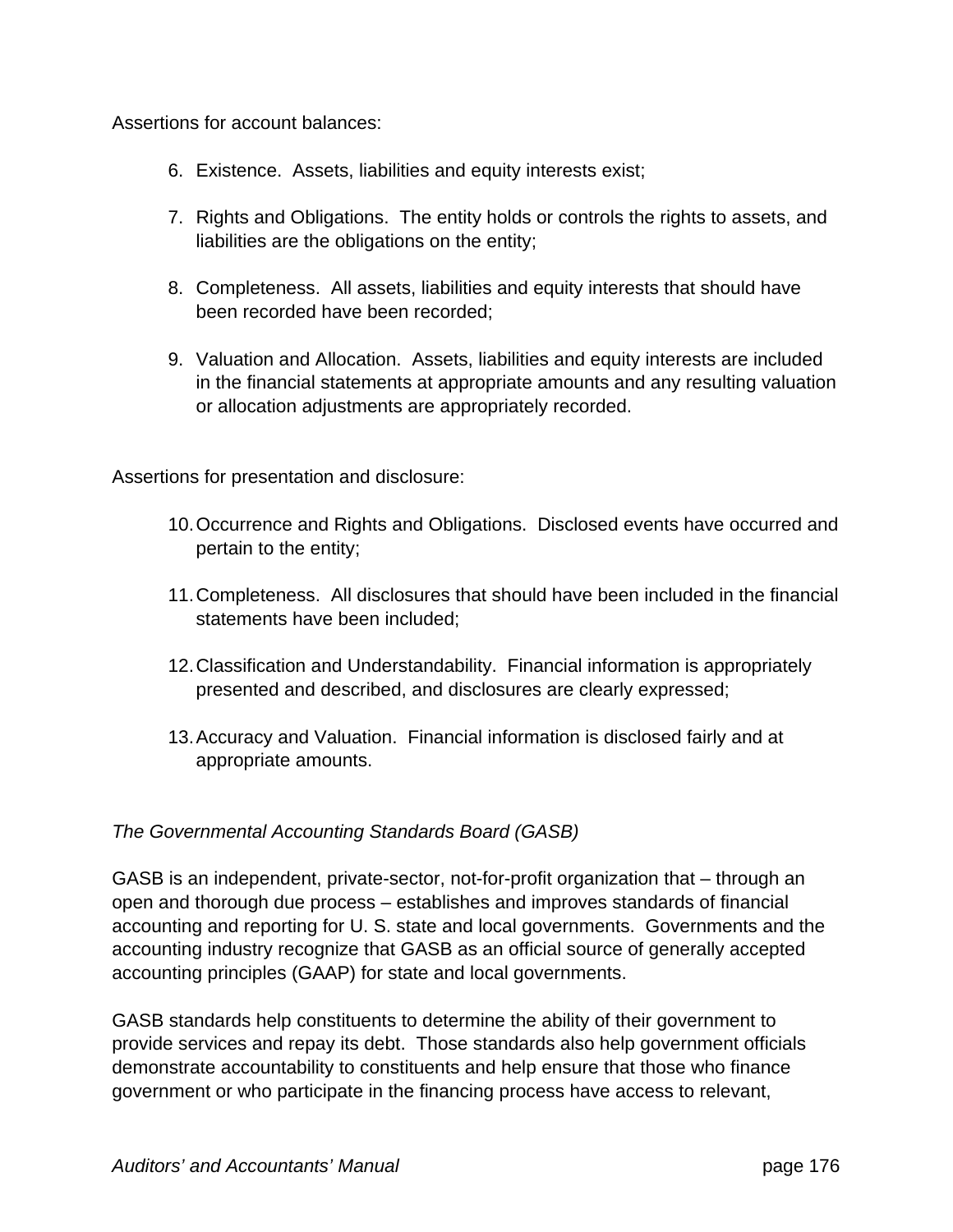reliable, and understandable information that assists them to make better, more informed decisions.

The GASB is not a federal agency and does not have federal funding. Its standards are not federal laws or rules and there is no enforcement authority for compliance. It is an independent body free from inappropriate political pressure or commercial influence. GASB brings objectivity and integrity to the process of issuing neutral, unbiased accounting and financial reporting standards that are relevant in the government environment.

Compliance with the GASB's standards is enforced through the audit process, when Auditors render opinions on the fairness of presentations in conformity with GAAP, and through the laws of individual states, many of which require local governments to prepare GAAP basis financial statements. The municipal bond industry prefers that governments issuing debt prepare their financial statements on a GAAP basis.

The first GASB statement was issued in 1984. Subsequent statements have continued to modify the requirements for GAAP based financial statements for local governments. Currently, GASB has issued 97 Statements as of November 2020.

# *The Products of the Audit*

A municipal audit report should include:

- the basic financial statements;
- the independent auditor's report; and
- required supplementary information.

# *Basic Financial Statements*

The basic financial statements are comprised of three components: 1) government-wide (full accrual) financial statements, 2) fund based (modified accrual) financial statements, and 3) notes to the financial statements. The objective of the financial statement audit is the expression of an opinion on the fairness with which the financial statements present, in all material respects, the financial position, results of operations, and its cash flows of the community in conformity with GAAP. In the opinion, the Auditor states whether the audit has been made in accordance with GAAS that require the Auditor to state whether, in the Auditor's opinion, the financial statements are presented in conformity with GAAP.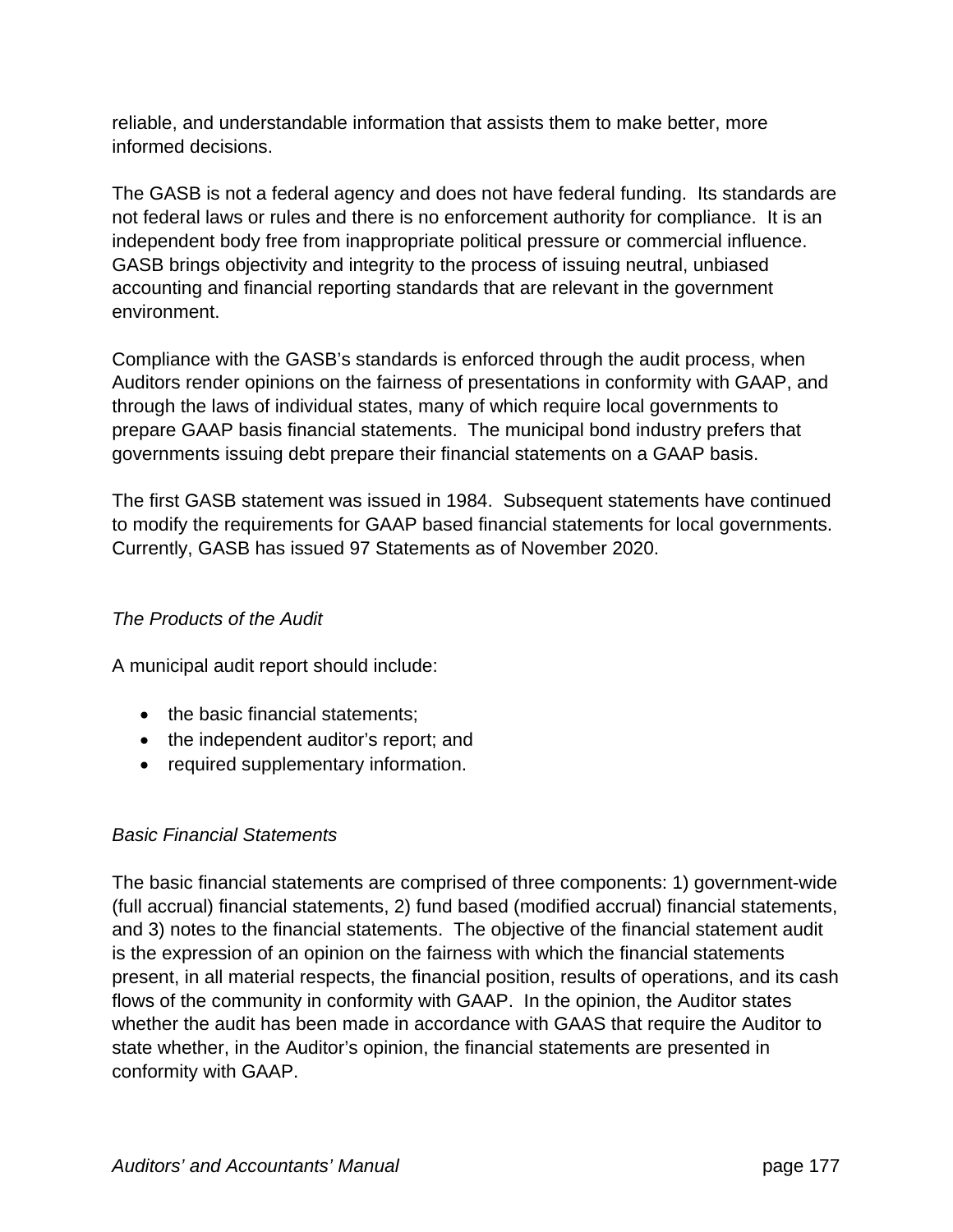The independent Auditor's report states that the financial statements present fairly, in all material respects, an entity's financial position, results of operations, and cash flows in conformity with GAAP. This opinion may only be expressed when the Auditor has formed such an opinion based on their audit procedures performed in accordance with GAAS.

The highest level of audit opinion that an entity can receive is an "unmodified," "unqualified" or "clean" opinion. Three other opinion types include "qualified," "adverse" or a "disclaimer" of an opinion. The Auditor's decision regarding which type of modified opinion is appropriate depends upon the nature of the matter giving rise to the modification such as circumstances where the financial statements are materially misstated, or if the Auditor is unable to obtain sufficient appropriate audit evidence to provide an unmodified opinion.

# *Required Supplementary Information*

Required supplementary information includes Management's Discussion and Analysis which is a narrative overview and analysis of the entity's financial activities presented before the basic financial statements. Required supplementary information can also include other schedules such as a budget to actual schedule (if not included in the basic financial statements) and pension and other postemployment plan schedules and trend information. The auditor does not issue an opinion on RSI however they are required to perform limited procedures on them.

# *Responsibilities of the Auditor vs Management*

Management is responsible for adopting sound accounting policies and for establishing and maintaining internal control that will, among other things, initiate, authorize, record, process, and report transactions (as well as events and conditions) consistent with management's assertions embodied in the financial statements. The entity's transactions and the related assets, liabilities and equity are within the direct knowledge and control of management. The Auditor's knowledge of these matters and internal control is limited to that acquired through the audit. Therefore, the fair presentation of financial statements in conformity with GAAP is an implicit and integral part of management's responsibility.

The independent Auditor may make suggestions about the form or content of the financial statements or draft them, in whole or in part, based on information from management during the performance of the audit. However, the Auditor's responsibility for the financial statements he or she has audited is confined to the expression of his or her opinion.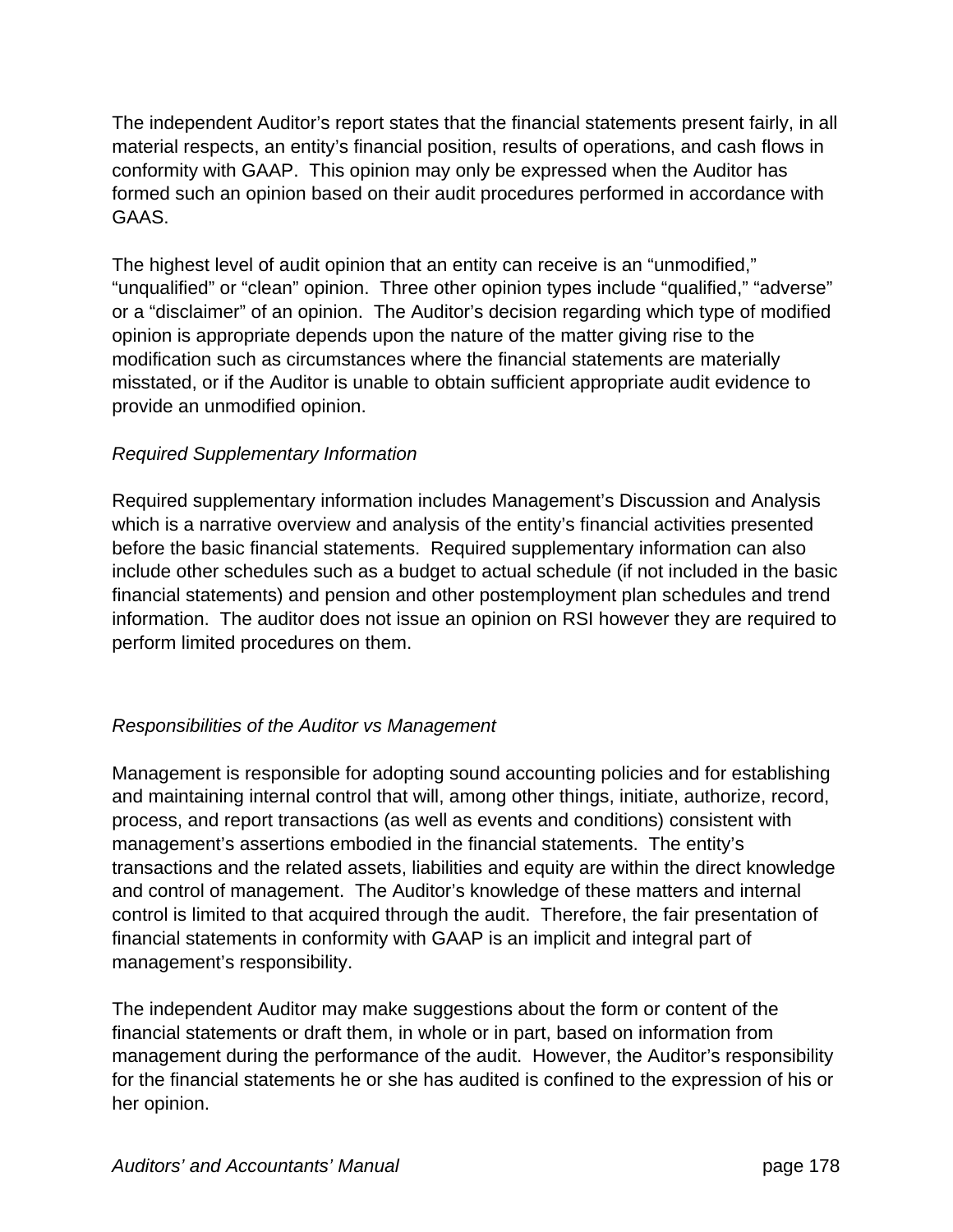At least one member of management must possess the knowledge and skills to take responsibility for the financial statements and schedule of federal awards. This person or persons must sign the representation letter. This person is usually the CFO, Finance Director, Auditor or Accountant.

The responsibilities of the Auditor and management should be clearly spelled out in the audit engagement letter as well as in a representation letter that is required to be provided by management to the Auditor at the end of the audit.

#### *Additional Governmental Auditing Requirements*

In addition to the basic financial statements required to be presented, the federal Single Audit Act requires the disclosure of other information associated with the review of legal compliance and administrative control procedures which govern the federal grant process. These statements are:

- Report on Internal Control Over Financial Reporting and on Compliance and Other Matters Based on an Audit of Financial Statements Performed in Accordance with Government Auditing Standards
- Report on Compliance for Each Major Federal Program and Report on Internal Control Over Compliance Required by Uniform Guidance
- Report on Schedule of Expenditures of Federal Awards Required by Uniform Guidance

These reports are designed to assure federal funding agencies that the funds granted to an entity are controlled properly and have been spent in accordance with law and the grant requirements.

It is the entity's responsibility to implement a system of controls to ensure compliance with the requirements of laws, regulations, contracts and grant agreements applicable to its federal programs and to identify all federal expenditures.

#### *Management Letter*

In addition to the reports noted above, entities may receive a Management Letter from the auditing firm. This letter can be used to communicate recommendations the firm has to improve the entity's financial systems, operational or administrative efficiency or for improvements in internal control. Accounting Officers should review these letters and determine if they agree with the firm's comments and recommendations. Any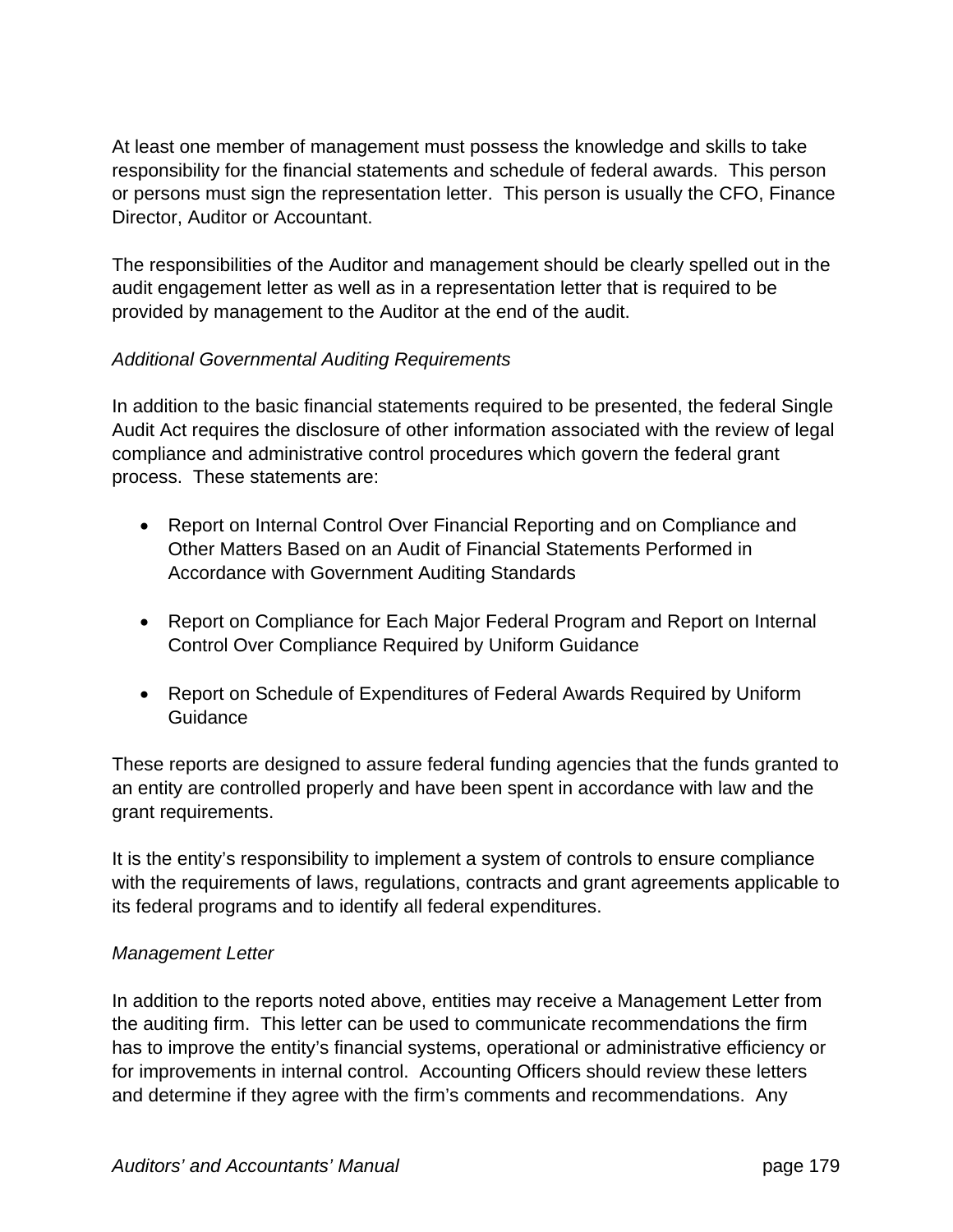disagreements or questions should be discussed with the audit firm before the report is issued. The entity may or may not want to provide a formal response to the final comments included in the Management Letter.

Many entities and Auditors consider the Management Letter to be a tool to help the entity improve their controls and processes. The Auditor has leeway concerning much of the information to be communicated in the Management Letter. However, if the Auditor identified deficiencies that are considered material weaknesses or significant deficiencies, auditing standards require these deficiencies to be communicated in writing to management and those charged with governance.

# *The Exit Conference*

Many entities choose to have a final meeting with the audit firm as a formal presentation to the Audit Committee (if applicable), or to the Board of Selectmen in a town, the Mayor and/or City Council in a City or in a more informal meeting with key management to review the results of the audit. This commonly referred to as an exit conference. In the exit conference, the audit firm will recap the audit process and the results of the audit. This is an opportunity to discuss any audit findings or Management Letter comments and what corrective actions are planned by management.

Many recommendations contained in audit reports can result in significant savings. Additionally, many communities elect to post an electronic version of the audited financial statements on their website.

# **Frequently Asked Questions on Audit Reports**

# *Who Must Receive Copies of Audit Reports?*

A copy of the audit reports is required to be available in the Town Clerk's office for public inspection. In addition, excerpts from the reports must be published by the Clerk. A copy must also be sent electronically to the Bureau of Accounts. Other copies are sent to:

- DESE:
- the State Auditor's Office; and
- the Federal Audit Clearinghouse as part of a single-audit reporting package (SF-SAC)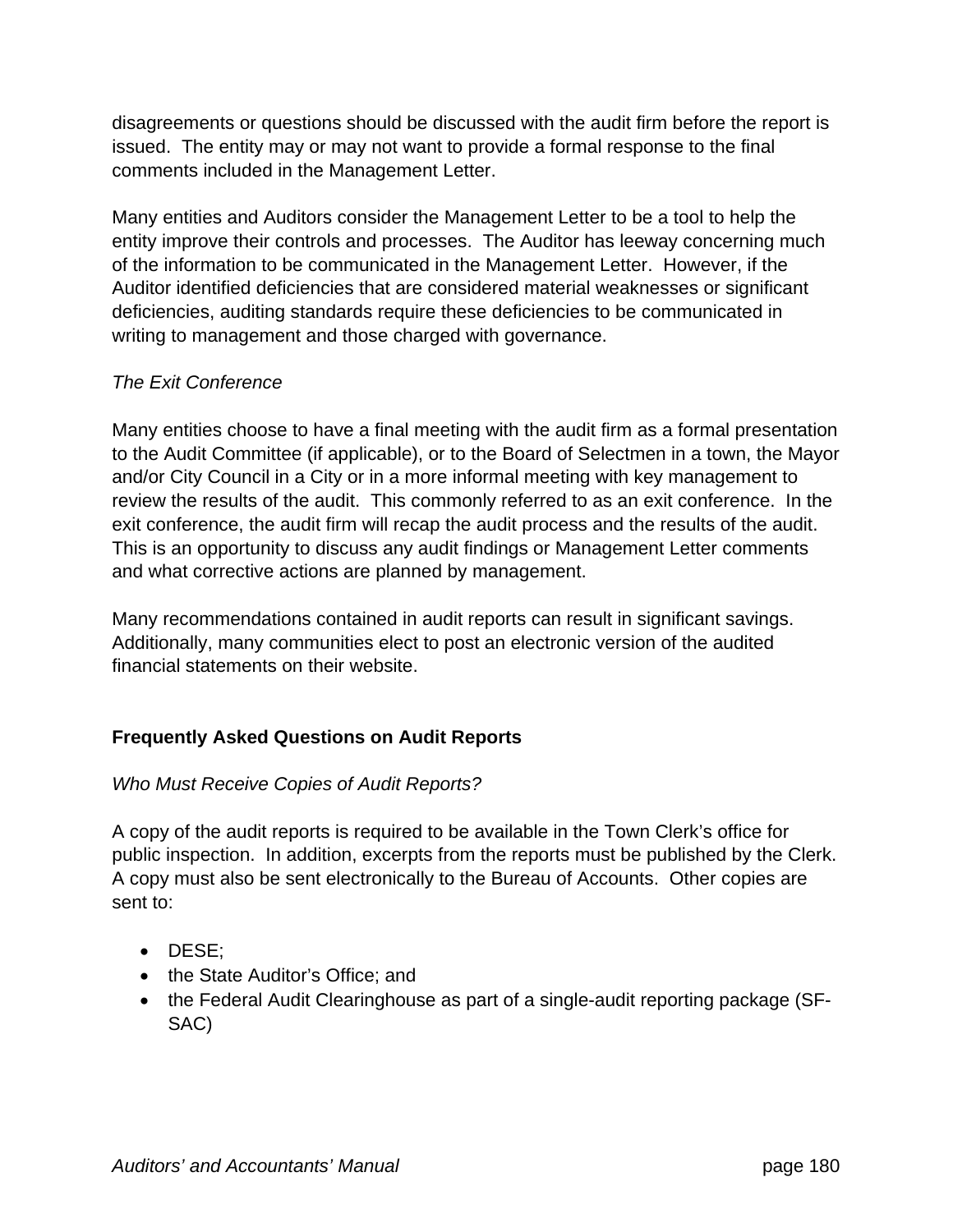Additional copies are required to be sent:

- with the reporting package to the federal clearinghouse for each federal finding; and
- as part of an entity's continuous disclosure requirements if the entity has outstanding debt.

# *What Should We Do With the Audit Report?*

The audit firm should provide you with draft copies of all reports they intend to issue.

- The person/persons that have the knowledge and skills to take responsibility for the financial statements and schedule of federal awards are required to review the draft reports and determine if the statements and disclosures reports are accurate and presented in accordance with GAAP;
- If any changes are required, the person will work with the auditors to amend the statements to reflect those changes;
- Based on the final recommendations contained in the Management Letter and Single Audit Report, the entity should develop a corrective action plan which identifies what will be done to correct the problem, who should perform the corrective actions, and when should the corrective action be completed.
- After a corrective action plan is developed, the work in the plan should be monitored to completion. For example, if the audit report recommends that a purchasing policy be established, then a policy should be developed, approved by appropriate officials, and implemented.
- For transparency, many cities and towns include their audited financial statements on their website.

#### Audit Committees

An Audit Committee offers an independent view of the government unit and can help keep the government focused on identifying and mitigating risks and ensuring accountability and compliance. In this role, the Audit Committee may be responsible to hire internal and/or external Auditors and to oversee the governmental unit's overall control environment, governance and management processes.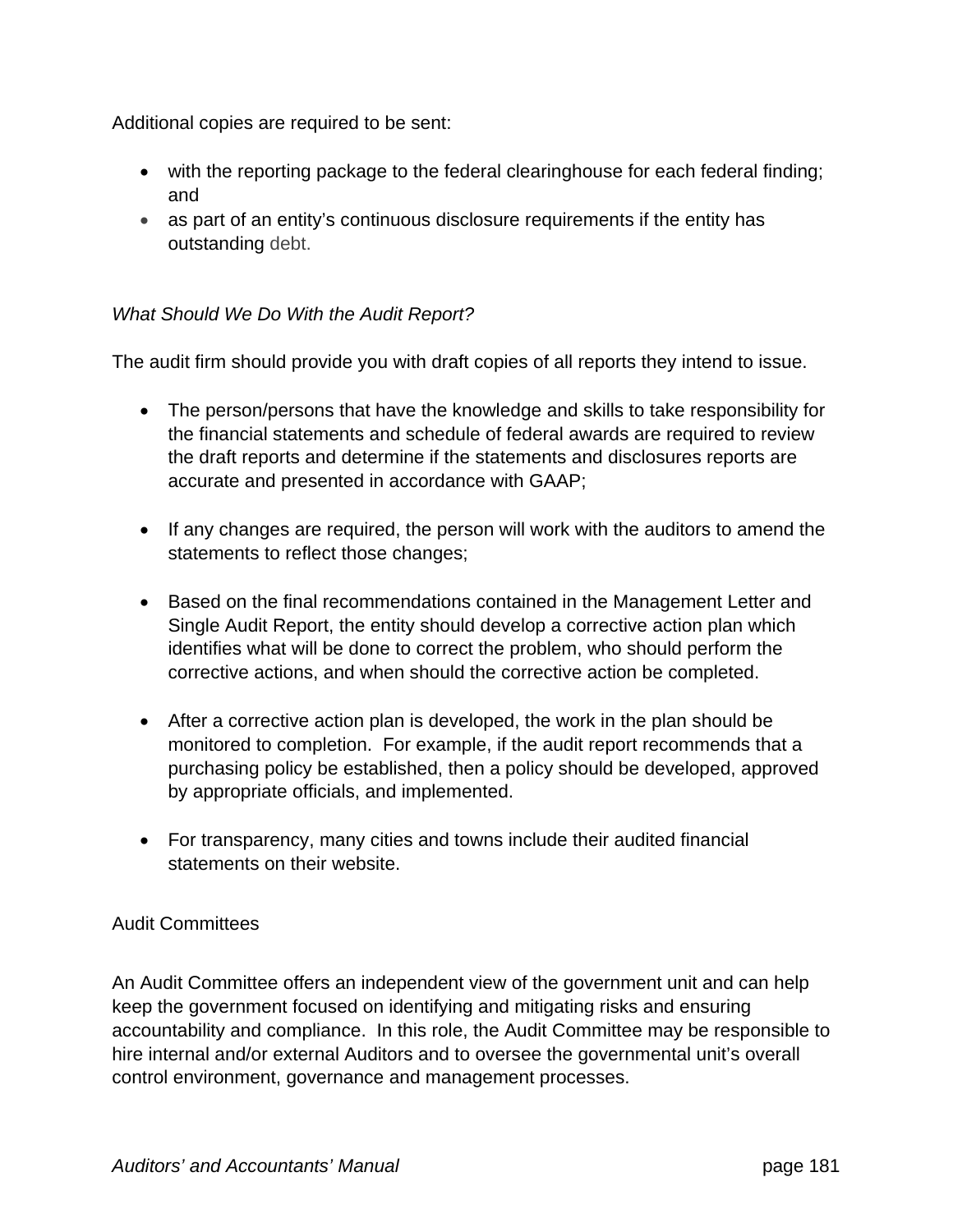The Audit Committee should be made up of members that have a level of financial and programmatic knowledge to read and understand audit reports and comprehend the associated risks identified. Generally, this committee should have between three and six members and should meet frequently enough to perform its oversight functions.

Once the members have been appointed, the Audit Committee should write a formal charter to define such matters as the committee's authority, structure and responsibilities. At a minimum, an Audit Committee charter should include:

- the Committee's purpose, composition, member qualifications and length of terms, frequency of meetings (many have established a minimum of four meetings per year), topics to be discussed, and the nature and frequency of the committee's communication with the organization's senior managers, as well as its internal and external Auditors;
- The Committee's responsibilities, powers and authority independent of the organization's senior management related to the external audit function, the internal audit function, internal controls, ethics and compliance, risk management procedures, financial statements and reporting.

The Audit Committee should review its charter periodically (typically done annually) in order to assess its continued adequacy and completeness and make any recommendations for change to the full board or governing body of the entity. In performing this review, the committee should consider any new legal or regulatory changes as well as best practices.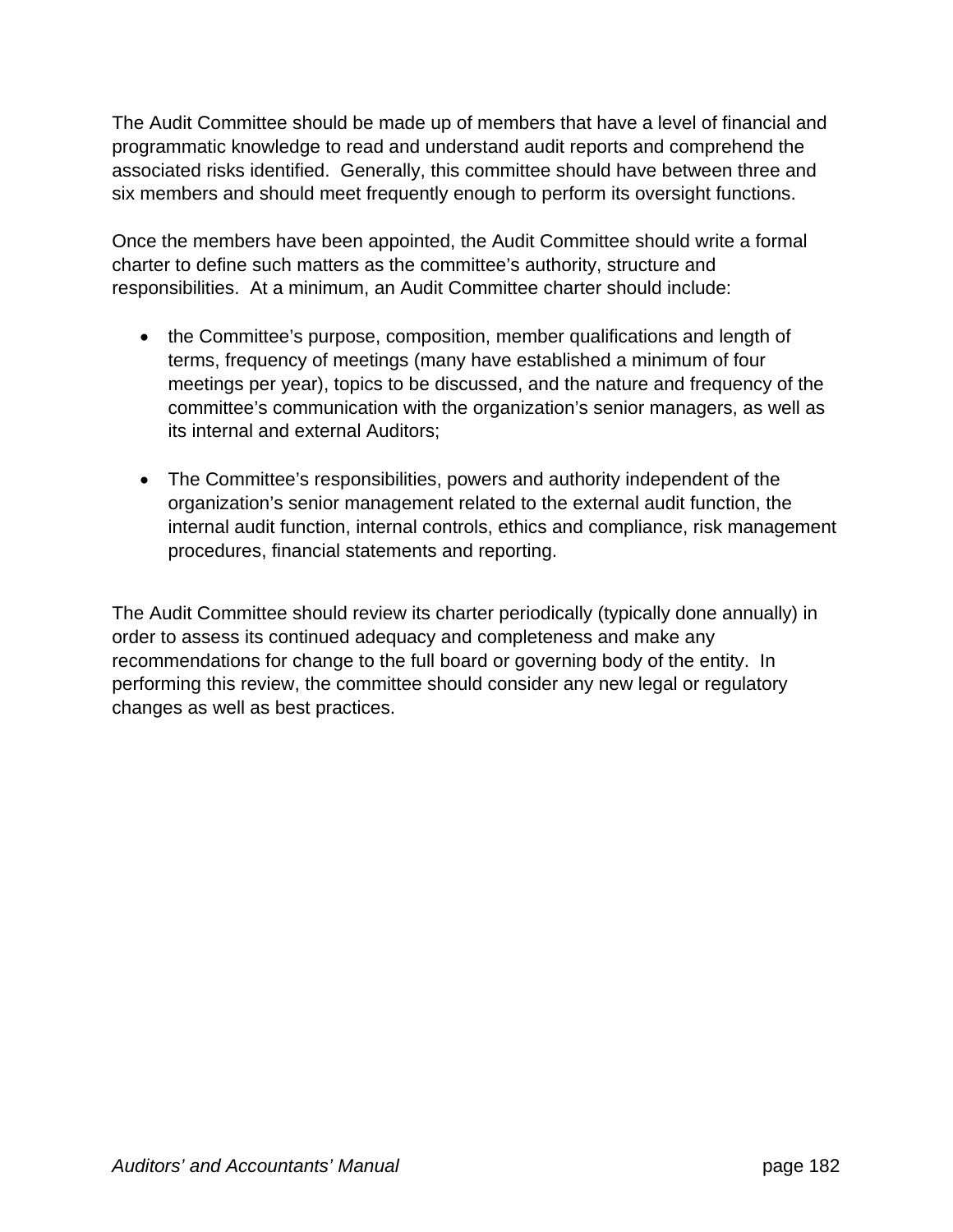# **Chapter 19 – Office Management and General Administration**

#### **Introduction**

Besides being a public official, the Accounting Officer is oftentimes a department head with reporting staff. As a result, it is imperative to understand matters beyond the general laws for accounting and budgeting.

#### **Ethics**

In 1962, the Massachusetts state legislature enacted G.L. c. 268A, the Conflict of Interest Law, which established a minimum standard of ethical conduct for state, municipal and county officials and employees.

Local officials should be aware that the Conflict of Interest Law applies to all Massachusetts public employees, including employees of municipalities, municipal agencies, and regional organizations, whether elected or appointed, full or part-time, paid or unpaid. Certain employees who are unpaid or part-time can be designated special municipal employees, which means some provisions of the law apply less restrictively. The law restricted activities that occur "on the job" (bribes, gifts, etc.), after hours (prohibited municipal contracts and municipal jobs), and after an employee has left government services (misuse of government connections). There is also a general code of conduct provision.

The State Ethics Commission is responsible for the interpretation and enforcement of the Conflict of Interest Law. It publishes a summary of the law for state, county, and municipal employees on its website and provides it to public employees within 30 days of employment and on an annual basis. Employees must acknowledge receipt of these summaries. Municipal employees receive the summary from their acknowledgements to the city or town Clerk. The Commission also provides on-line training for public employees that must be completed within 30 days of employment and again every two years.

Information regarding the law and its effect on municipal employees can be obtained by contacting the State Ethics Commission. Any community can request that the Commission present a seminar that explains methods for avoiding potential conflicts, provides the principles of the law and gives examples of compliance. Municipal employees should obtain formal opinions through their municipal Counsel about whether a proposed activity would violate the law before engaging in that activity. An employee with a potential conflict has the responsibility to obtain an opinion and avoid the conflict.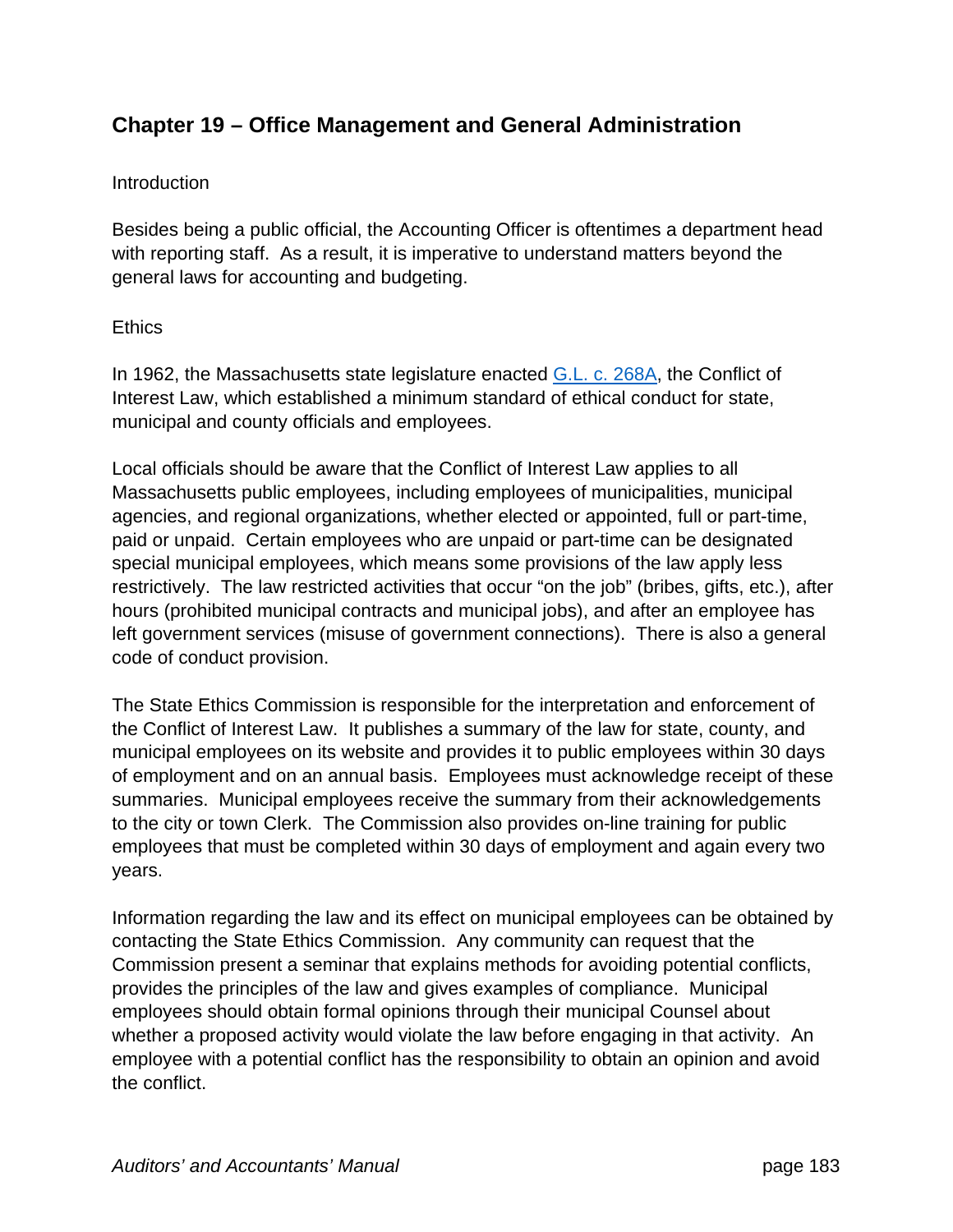For more information on the Conflict of Interest Law, visit http://www.mass.gov/ethics.

#### Procurement

Public procurement in Massachusetts is governed primarily by M.G.L. c. 30B, the Uniform Procurement Act, which was enacted in 1990. This act established uniform procedures for public officials to follow when contracting for supplies, equipment, services and property. It is based on three principles:

- larger contracts should receive more attention than smaller contracts;
- competing fairly for large contracts is cost effective; and
- the use of uniform contracting procedures promotes competition and fairness.

G.L. c. 30B applies to many types of local government procurement contracts. The procedures outlined by the Uniform Procurement Act apply to agreements for acquiring supplies, equipment and services, and for disposing of unnecessary supplies, equipment and property. Generally speaking, the provisions of Ch. 30B cover contracts not governed by specific provisions in other statutes. For example, other laws govern contacts for public buildings and public works projects.

The Inspector General's Office publishes a Manual on procurement assistance and provides a certification program for public purchasing officials. Completion of the entire program entitles the participant to the designation of Massachusetts Certified Public Purchasing Official (MCCPO).

Besides individual contracting, municipalities have additional procurement options allowed by G.L. c. 7, §§ 22A and 22B. The former provides for state collective purchasing, or "blanket" contracts. These are negotiated on an as-needed basis by the Commonwealth and offer substantial savings on a wide variety of goods and services. Section 22B allows two or more municipalities to join together for joint purchasing, and only one needs to process a contract. Still another mechanism for joint purchasing and joint operation is cooperative agreements permitted by G.L. c. 40, § 4A.

For more information, contact the Massachusetts Inspector General's Office.

Municipal Credit Cards

The use of Municipal Credit Cards is a local policy decision. They can provide convenience and sometimes discounts when purchasing. They can also be susceptible to fraud and abuse. If your community opts to use Credit Cards, strong internal control policies should be implemented and closely monitored.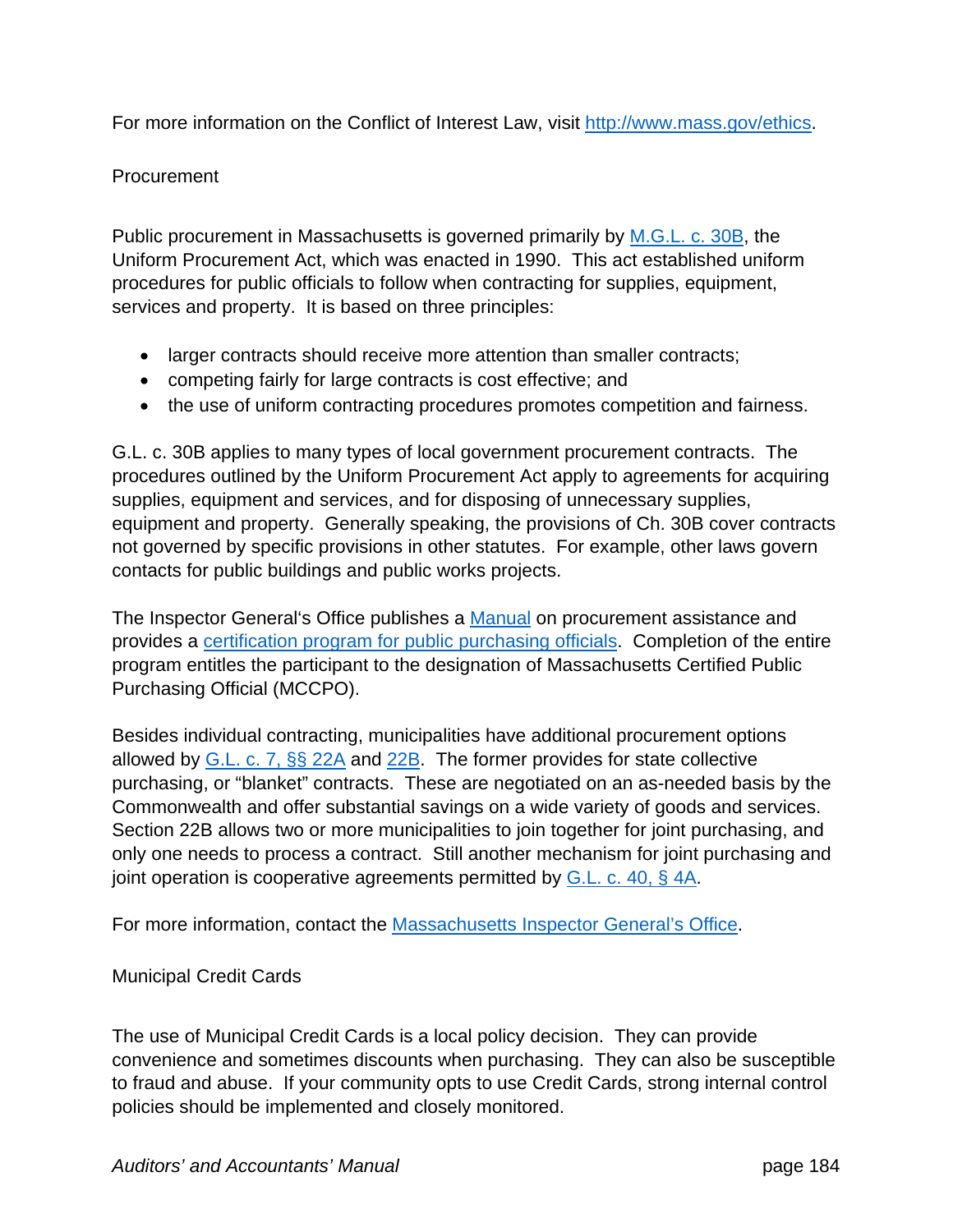Potential issues with the use of credit cards under municipal finance laws relate to *G.L. c. 44, § 31,* prohibiting any town department from incurring expenses in excess of appropriation, and *G.L. c. 41, § 56,* prohibiting prepayment for goods or services.

However, given that the Commonwealth has incorporated the use of credit or procurement cards into state finances with the same restrictions, the Bureau of Municipal Finance Law has determined that these cards can be used in certain situations. Specifically, with the proper internal controls to allow for acquisition of goods or services for which no other method of payment may be made, or as an alternative to requiring an employee to make the purchases on a personal credit card and seek reimbursement from the municipality. The community should require that all other prerequisites are met prior to payment of the bill, including compliance with necessary bidding laws, an available appropriation and receipt of the goods or services.

# P-Cards, Purchasing Cards or Procurement Cards

A municipal P-card differs from a traditional credit card in that it requires full payment at the close of each statement period. Management can manage P-cards more closely than credit cards. Management can limit which vendors may be used how much can be spent. These limits can be easily changed as necessary by management. For staff, Pcards can provide a quick and convenient method of payment and they can allow access to lower prices and more vendors. As with credit cards, the use of P-Cards should be controlled through a well-documented and monitored system of internal controls.

The control policy should include:

- the process for issuing cards
- permitted uses of cards
- card-holder responsibilities for documenting purchases and reconciling the Pcard account
- card-holder liability in the case of misuse or a rejected purchase
- the accounting officer's role in reviewing transactions and monitoring accounts
- required action when a card is lost, stolen or otherwise needs to be terminated
- procedures when errors occur or disputes arise
- procedures for rebates or benefits from use of the P-card to flow to the municipality and not to the cardholder, who might be a department manager or employee. Virtually all policies incorporate an agreement, or contract, by which the card holder accepts the P-card and consents to program rules, responsibilities and penalties.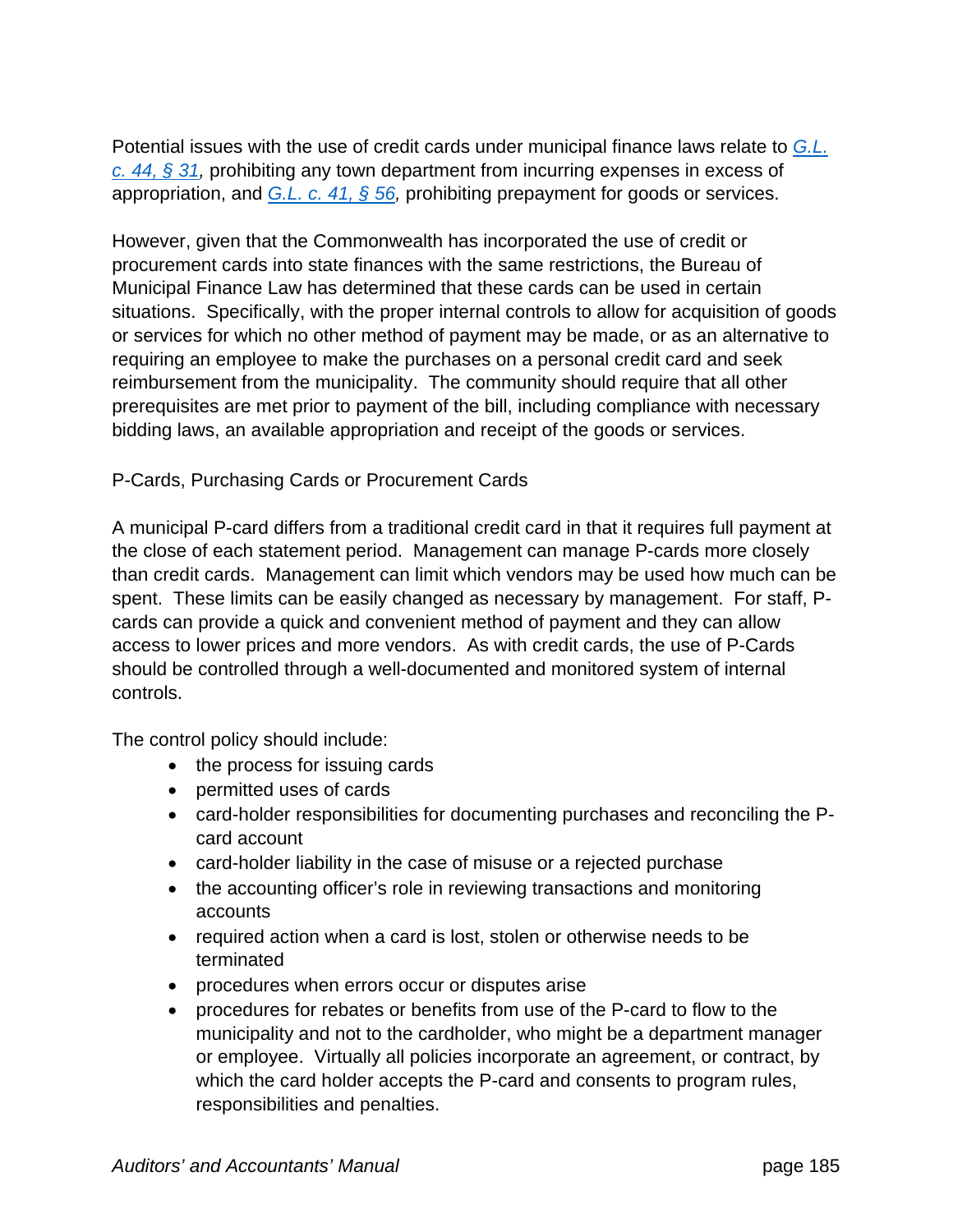- a statement that the P-card may not be used for private or personal purposes and may only be used by the person assigned the card. Impermissible uses would include cash advances at ATMs or exchanges for traveler's checks, money orders, etc., and charges for alcohol or personal entertainment.
- a statement that expenditures for non-job-related purposes are prohibited even where there is the intention of reimbursing the municipality.

Municipalities have used P-cards to replace blanket purchase orders, payment by manual check and petty cash funds. They have otherwise authorized the cards for small dollar, repetitive purchases, and for phone, or online purchases. Such purchases, with or without pre-approval, might involve materials, supplies, equipment, shipping and fuel, as well as costs for travel or training. Most communities limit purchases to only incorporated vendors.

Cardholders should know that they will be held accountable should they misuse or abuse a P-card. While much is dependent on card-holder behavior, the municipality can help protect its interests with strict financial controls. Responsibility should be imposed on the cardholder and/or the department head to obtain and retain purchase documentation, to keep accurate records and to reconcile the P-Card account. In this regard, the cardholder would typically be required to match monthly P-card statements to purchase receipts, verifying in the process that goods and services are received*.* 

Written safeguards for P-cards should be promulgated by the accounting officer in conjunction with the board of selectmen, or any other officer whose approval is needed for the payment of vendor bills under the municipality's charter, ordinances, or bylaws.

Cardholders should understand that the use of a P-card does not allow avoiding the state c. 30B procurement laws and that controls are in place to monitor compliance.

The accounting officer is still responsible to carry-out statutory obligations to verify that charges are lawful, not excessive and not fraudulent, before placing them on a vendor warrant for payment. A plan to conduct random audits of individual accounts or a regular audit of the entire program can help ensure financial controls work as intended.

# Maintaining Petty Cash

To maintain a strong internal control system over cash and the purchase of goods, in most circumstances municipal funds may only be expended with prior written approval and all payments are subject to the warrant approval process. However, in certain limited situations, communities have approved the use of petty cash accounts to allow added flexibility for making de minimis purchases that require payment at the time of purchase.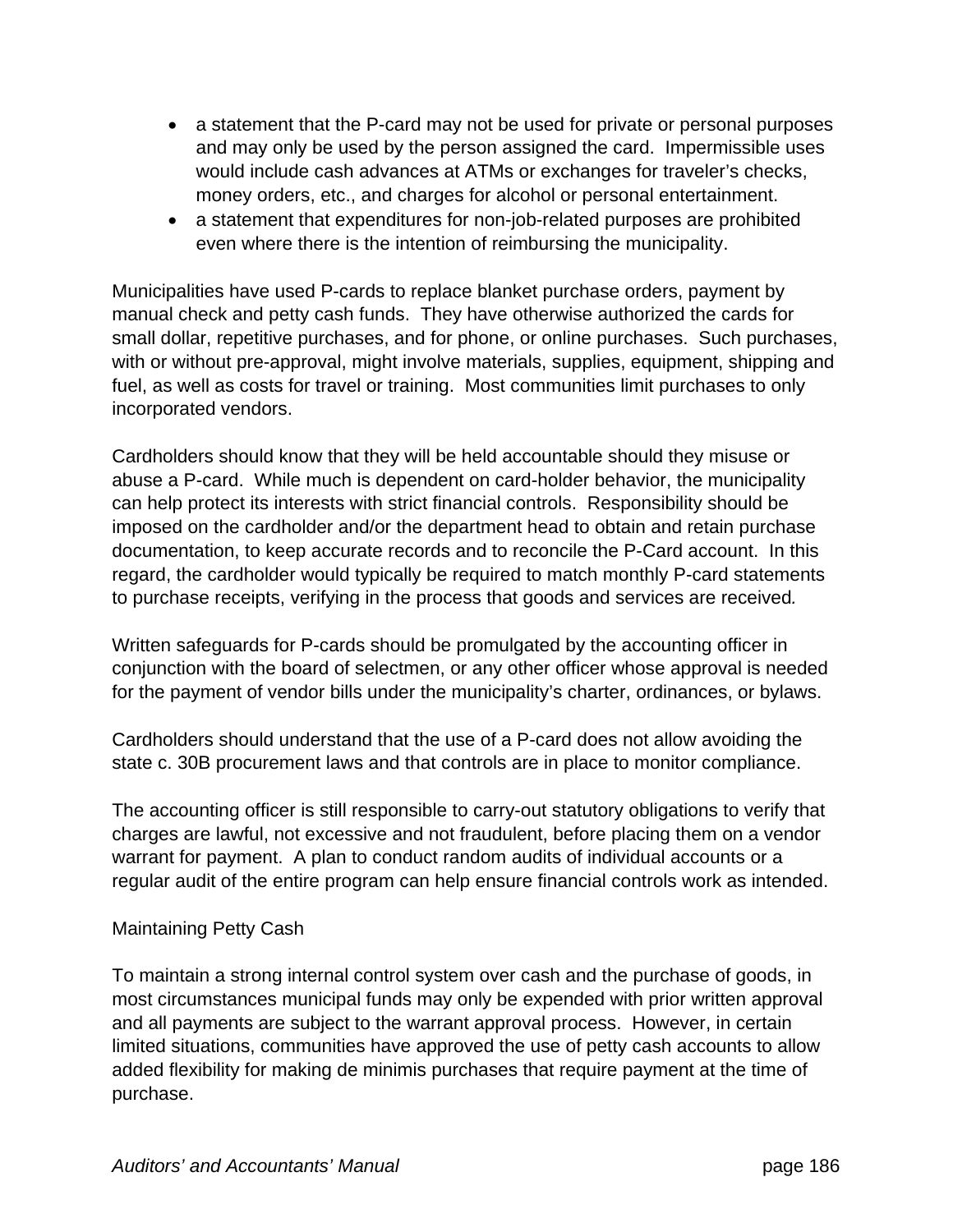Since petty cash accounts are at an increased risk for theft or abuse, it is recommended that their use be limited and controlled through a set of sound policies and procedures.

At a minimum, the following items should be included in petty cash policies and procedures:

- 1. All petty cash accounts should be formally authorized in writing and should identify a municipal employee who is required to assume personal responsibility for the petty cash funds in their custody.
- 2. The formal authorization should impose a limit to the amount of petty cash that will be advanced to any individual department.
- 3. The custodian of petty cash funds should acknowledge, in writing, that they agree with the community's petty cash policies prior to the disbursement of petty cash funds.
- 4. Petty cash advances should always be maintained in a locked and secured location.
- 5. In the event of a petty cash theft, the custodian should be instructed to report the theft immediately. Each community should specify how and when to report a theft.
- 6. Prior to the disbursement of any petty cash funds, the custodian should be required to obtain an original receipt for an authorized purpose from either the vendor providing goods or services or the employee requesting reimbursement.
- 7. The sum of petty cash receipts and cash on hand must always total the authorized amount for the petty cash account.
- 8. Unannounced physical counts of petty cash accounts should be performed periodically by the community's finance office and/or the community's independent auditors.
- 9. Petty cash reimbursement requests may be submitted as frequently as deemed necessary by the custodian, but not less frequently than monthly.
- 10. Petty cash reimbursement requests must be made through the community's standard accounts payable process, with supporting original receipts and identification of the appropriate expenditure budget accounts to be charged. All such reimbursement requests must be signed by the custodian.
- 11. Petty cash custodians should provide the community's finance officer with an annual accounting of their petty cash activity at June 30 of each fiscal year.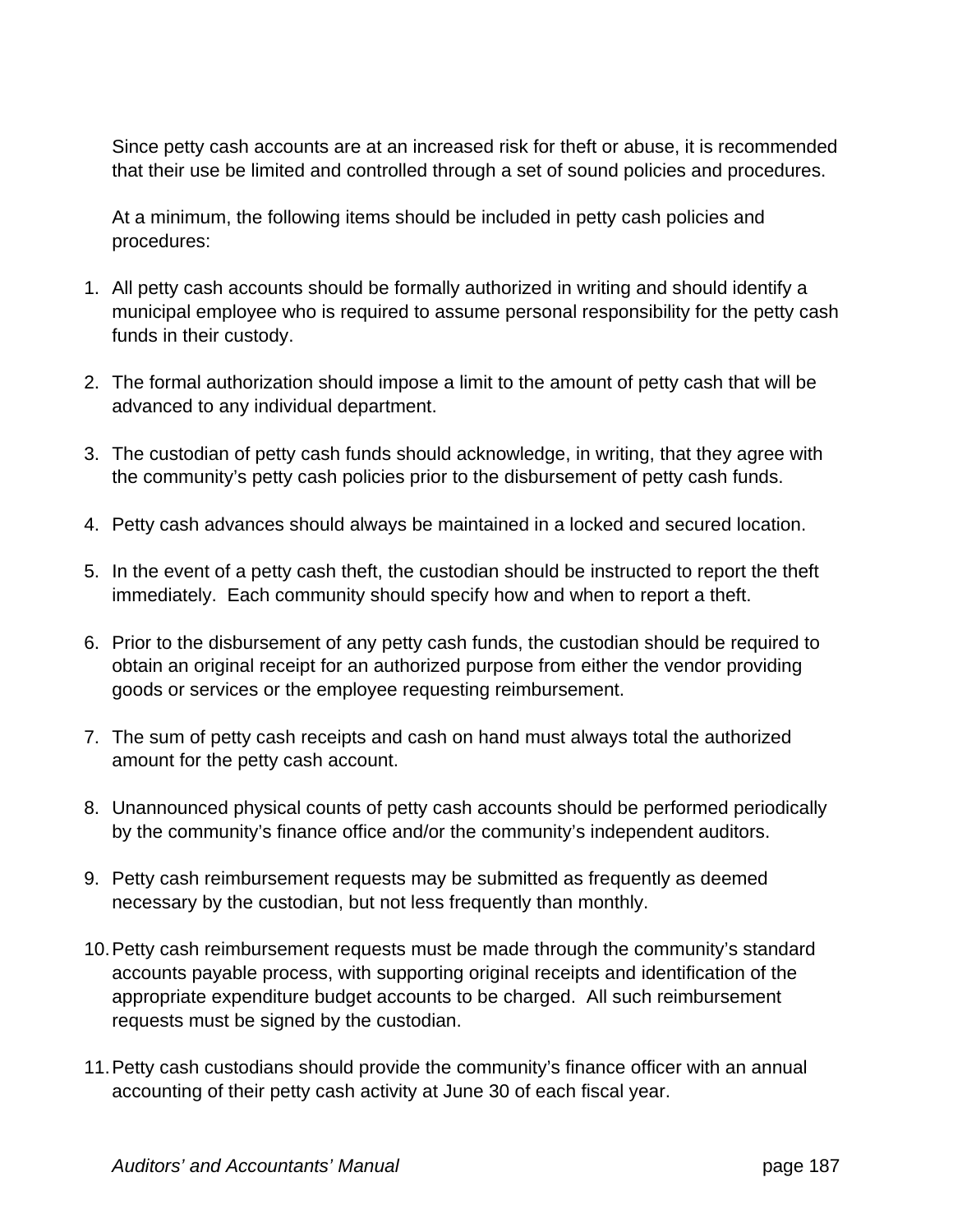12. Petty cash should not be used for any of the following purposes:

- Payment of compensation to any employee.
- Purchase of meals, alcoholic beverages, tobacco products, or entertainment.
- Purchase of gifts.
- Out-of-state travel expenses.
- Vehicle use reimbursements.
- Cashing of personal checks.
- Personal advances or loans.
- Any individual purchase of greater than the limit set by the community's petty cash policy.

Open Meeting Law

The Open Meeting Law provides access to the decision-making processes of government and promotes accountability in public officials.

The Open Meeting Law requires that all meetings of governmental bodies, except executive sessions, be open to the public. It is based on the premise that the public is entitled to see the process of government, not simply its results. Boards, commissions, committees or subcommittees of any city, town, district or regional entity, however elected, appointed or otherwise constituted, are considered governmental bodies required to adhere to the law. A meeting includes any convening of a quorum to discuss or consider public business or policy over which the governmental body has some jurisdiction or advisory power. A meeting must be public, even if there is no vote taken or decision reached. Except in emergencies, the officer in charge of calling a meeting must file a notice of every meeting with the municipal Clerk at least 48 hours before the meeting takes place. (As of July 1, 2010, Saturdays, Sundays and legal holidays are excluded from the 48 hours). Notice of the meeting must be posted for the same amount of time.

A governmental body may meet privately, in executive session to discuss sensitive issues. Executive sessions are limited to the following purposes:

- To discuss the reputation, character, physical condition or mental health, rather than the professional competence, of an individual;
- To consider the discipline or dismissal of, or to hear complaints or charges brought against a public officer, employee, staff member or individual;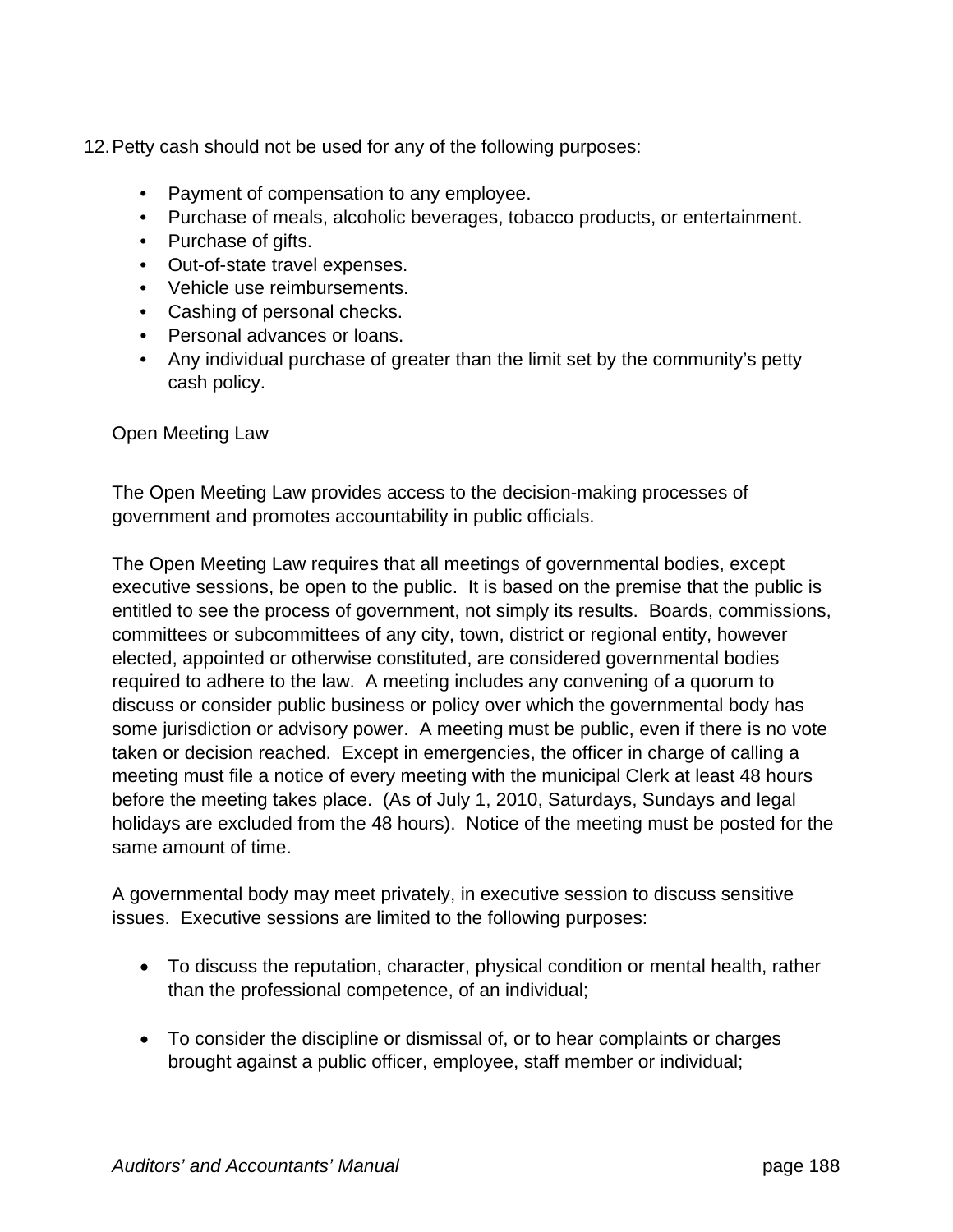- To discuss strategy with respect to collective bargaining or litigation if an open meeting may have a detrimental effect on the government's bargaining or litigation position. Also, to conduct strategy sessions in preparation for negotiations with non-union personnel; to conduct collective bargaining sessions and contract negotiations with non-union personnel;
- To discuss the deployment of security personnel or devices, e.g.; a "sting" operation";
- To investigate charges of criminal misconduct or to discuss the filing of criminal complaints;
- To consider the purchase, exchange, taking, lease or value of real property if a public discussion may have a detrimental effect on the negotiating position of the governmental body;
- To comply with the provisions of any general or special law or federal grant-in-aid requirements (general privacy);
- To hold an initial screening (including interviews if they are part of the initial screening process) of candidates for employment if an open meeting would have a detrimental effect in obtaining qualified candidates;
- To meet with a mediator regarding any litigation or decision; and
- To discuss trade secrets, or confidential, competitively sensitive or other proprietary information provided in the coursed of activities conducted by a governmental body in connection with certain of its activities as an energy supplier or distributor.

The Attorney General enforces the Open Meeting Law. Three or more voters may also bring a civil action in court.

For more information visit http://www.mass.gov/ago.

Public Records

The Massachusetts Public Records Law provides that any person shall have access to public records. Public records are defined in  $G.L. c. 4, \S 7(26)$  as "all books, papers, maps, photographs, recorded tapes, financial statements, statistical tabulations or other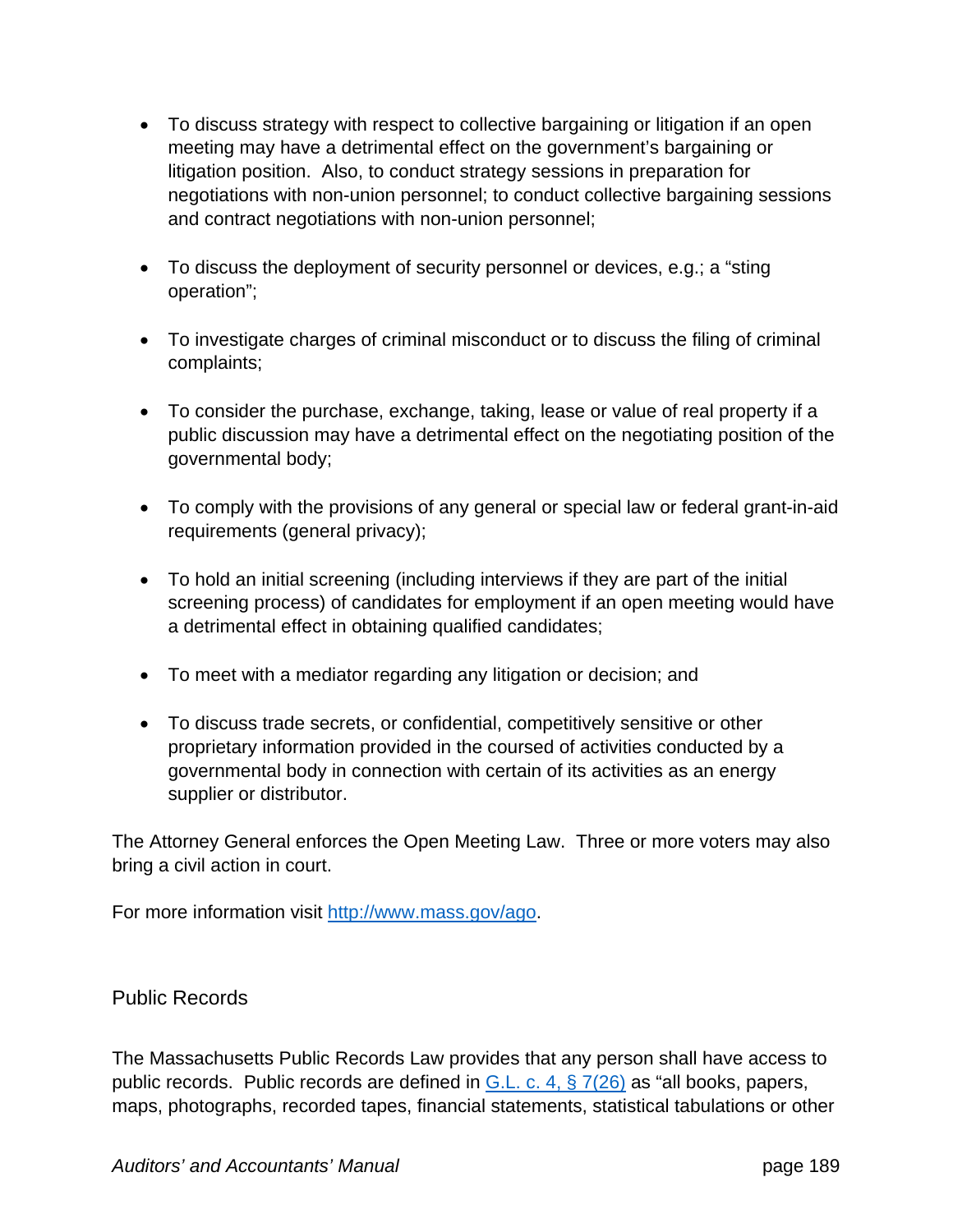documentary materials or data, regardless of physical form or characteristics…" made or received by state, county and municipal offices.

Access to and the distribution of public records is described in G.L. c. 66, § 10. Any person seeking access to public records may request orally or in writing to view the record or to be provided with a copy of it. If the requested information is not found by the records custodian to be exempt from the public records law, it must be provided without unreasonable delay. A custodian or keeper of public records has the legal responsibility, upon request, to make the records under his or her control accessible to the public. The records custodian may charge a reasonable fee to recover the costs of fulfilling the request. The Secretary of State and Supervisor of Public Records set maximum fees.

There are exceptions to the public records law. These exemptions are enumerated in M.G.L. c. 4, § 7(26). A requester who is denied access to any requested information may petition the Supervisor of Public Records for a review of the request.

A Municipal Records Retention Manual as well as other useful resources are found under Public Records/Records Management on the Massachusetts Secretary of State's website.

Information on the Public Records Law can be found under Public Records on the Massachusetts Secretary of State's website.

# Personnel

If office personnel belong to a union, you should be familiar with the relevant provisions of the union contract covering those employees and of any personnel bylaw. You may be required to be certain that employees under your supervision are fully aware of their rights and responsibilities regarding policies such as:

- Protection from sexual harassment  $-$  G.L. c. 151B  $\S 3A$  requires all Massachusetts employers to adopt a policy against sexual harassment, to annually provide an individual written copy of that policy to all employees and to review this policy with their employees on a yearly basis. All new employees should be required to sign an acknowledgment that they have received and understand the policy.
- Protection from discrimination against any disabled individual. State and local governments throughout the U.S. are required by the Americans with Disabilities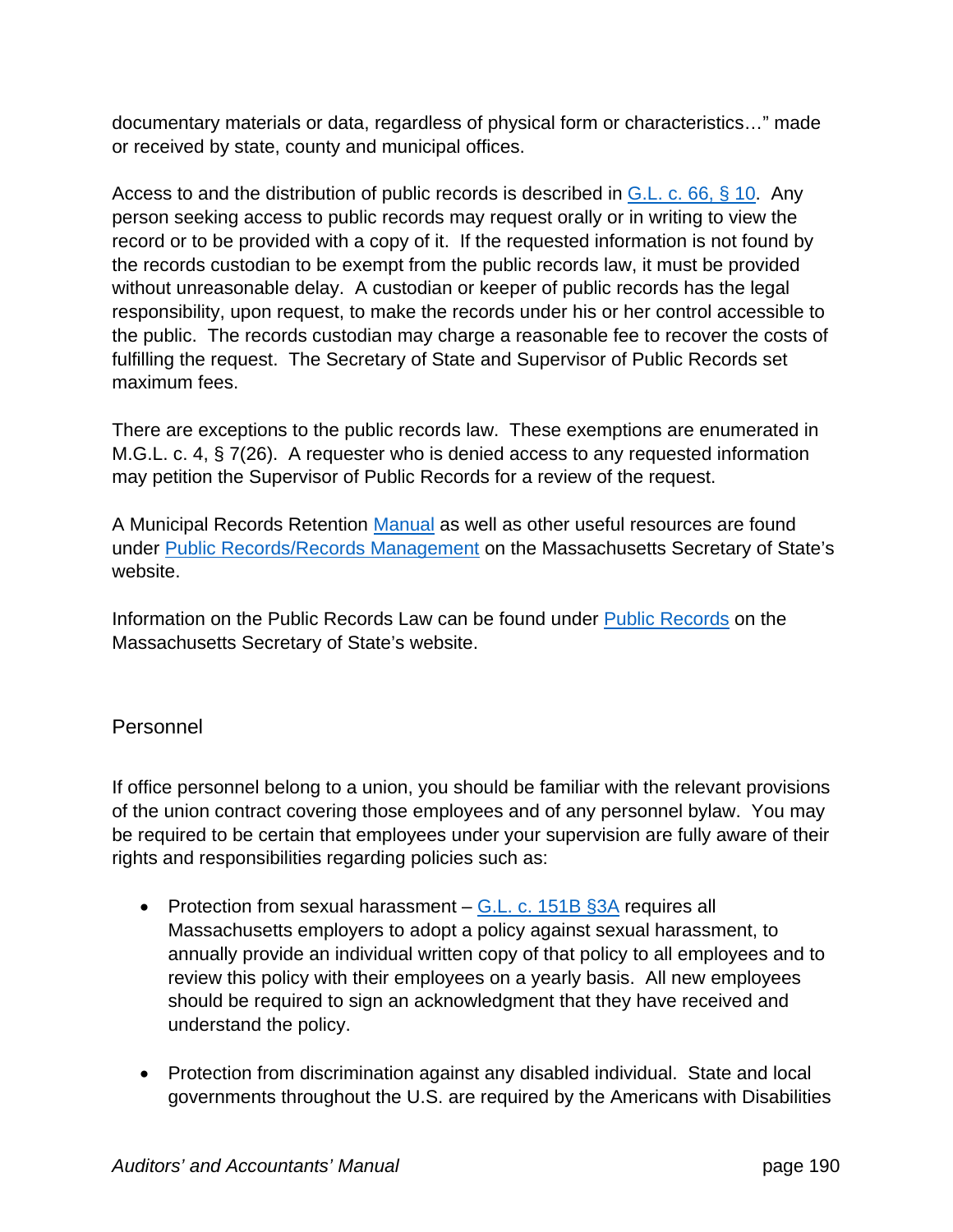Act of 1990 (P.L. 101-336), not to practice discrimination against any disabled individual.

In filling vacancies, you must comply with the Equal Opportunities Employment Affirmative Action Act [42 USC §2000e et seq.], the Immigration Reform and Control Act [8 USC §1101 et seq], as well as with Massachusetts' maternity leave requirements (G.L. c. 149, § 105D) and Small Necessities Leave Act (G.L. c. 149, § 52D), the Fair Labor Standards Act [29 USC §201 et seq.] as well as the privacy requirements of G.L. c. 214, §1B and the antidiscrimination requirements of Ch. 151B §§ 4(9), 4(9A) and 4(16).

When preparing your department's annual budget, take into account such factors as changes in office operation, salary schedules, yearly increments or steps, cost of living allowances, longevity, the potential cost of additional help to cover vacations and/or family and medical leave, and retirements.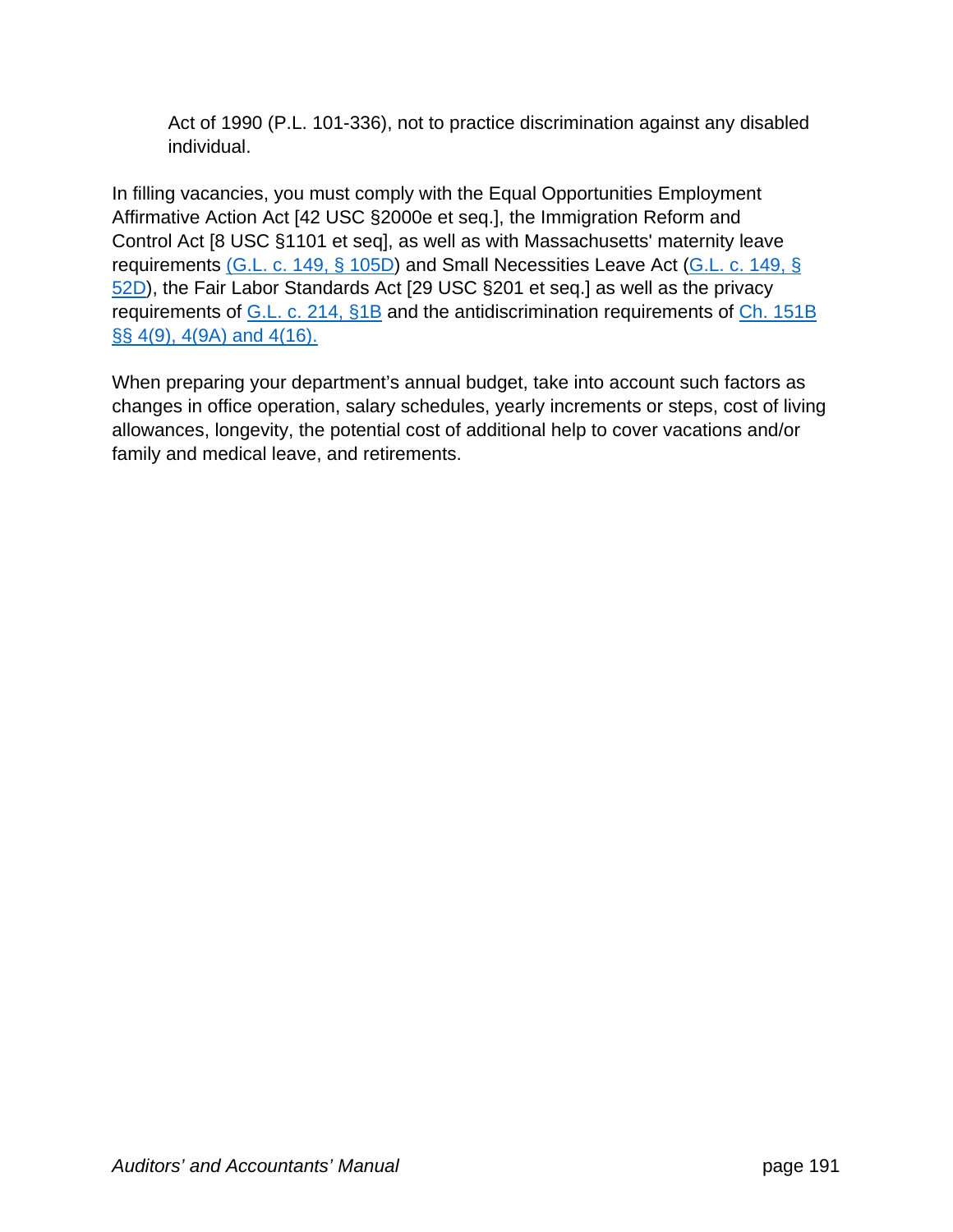# **Chapter 20 – Pensions**

#### Overview of Massachusetts Pensions

Massachusetts public employees are covered by a defined benefit pension plan that is administered by 102 local retirement boards, the Massachusetts State Retirement Board, and the Massachusetts Teachers Retirement Board. A retirement board governs each system and all boards, although operating independently, are bound together under one retirement law – G.L. c. 32. This chapter establishes benefits, contribution requirements, and an accounting and funds structure for all systems. Public Employee Retirement Administration Commission (PERAC) is the state agency responsible for oversight of the Commonwealth's public retirement systems.

There are several categories of retirement systems or boards:

*County and Regional Boards* – These boards are the retirement administrators for county employees and employees of smaller towns and units within counties that do not have their own boards. In counties that have been abolished, regional retirement boards are the retirement administrators for retirees and current employees.

*Municipal Boards* – These boards are the retirement administrators for individual cities and larger towns within the Commonwealth.

*State Board* – This is the board for all state employees. There are also some smaller non-state units that are administered by this board.

*Teachers' Board* – This board covers all public-school teachers in Massachusetts, with the exception of Boston teachers. The Boston Retirement Board administers the benefits of the Boston teachers, although the state is responsible for the cost.

*Other Boards* – Six other boards are established by Chapter 32: Massachusetts Housing Finance Agency, Massachusetts Port Authority, Blue Hills Regional School Employees, Greater Lawrence Sanitary District, Minuteman Regional Vocational Technical School District, and Massachusetts Water Resources Authority.

*Pension Reserves Investment Management (PRIM) Board* – This board is not a retirement board but is charged with general supervision of the investment and reinvestment of the Pension Reserves Investment Trust (PRIT) Fund for the state employees, state teachers, and other participating/purchasing retirement systems.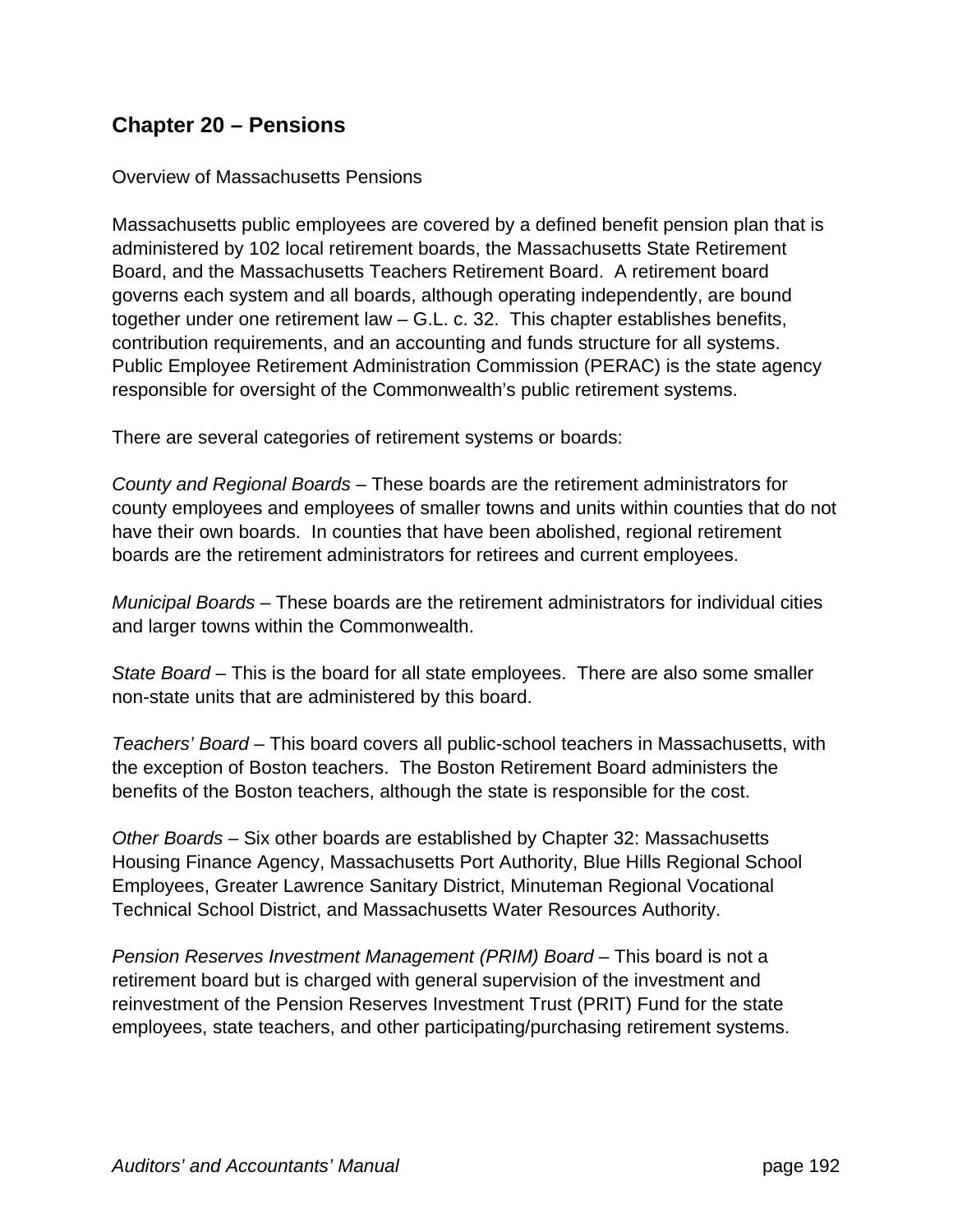#### Pension Benefits

A public employee retirement allowance consists of two parts: an annuity and a pension.

- The annuity consists of the contributions that are deducted during the course of the employee's creditable service and are deposited into an annuity savings fund by the retirement board. The interest that accrues on these contributions is credited to each individuals account. The part of the retirement allowance that is based on the total amount in the employee's annuity savings account on the date of the retirement is the annuity.
- The pension is the difference between the total retirement allowance specified by law and the annuity.

The amount the retirement allowance depends on the employee's age, length of creditable service, the amount of the average annual rate of regular compensation, and the group classification.

Employees are assigned to one of four group classifications. The group classification is determined by the type of occupation, position or duties. Employees who hold positions in more than one group over their career are prorated for the time worked in each group by a formula developed by PERAC. The four groups consist of:

- Group 1 members are officials and general employees including clerical, administrative and technical workers, laborers, mechanics, and all others not otherwise classified.
- Group 2 includes certain employees with hazardous occupations such as mental health hospital attendants.
- Group 3 is made up of state police officers.
- Group 4 consists of public safety officers, officials, and employees, such as police officers, firefighters, and certain correction officers.

#### Pension Liabilities

The unfunded pension liability is the difference between the value assigned to the retirement benefits already earned by a municipality's employees and retirees and the assets the local retirement system has on hand to meet these obligations. The dollar value of the unfunded pension liability is periodically recalculated through an actuarial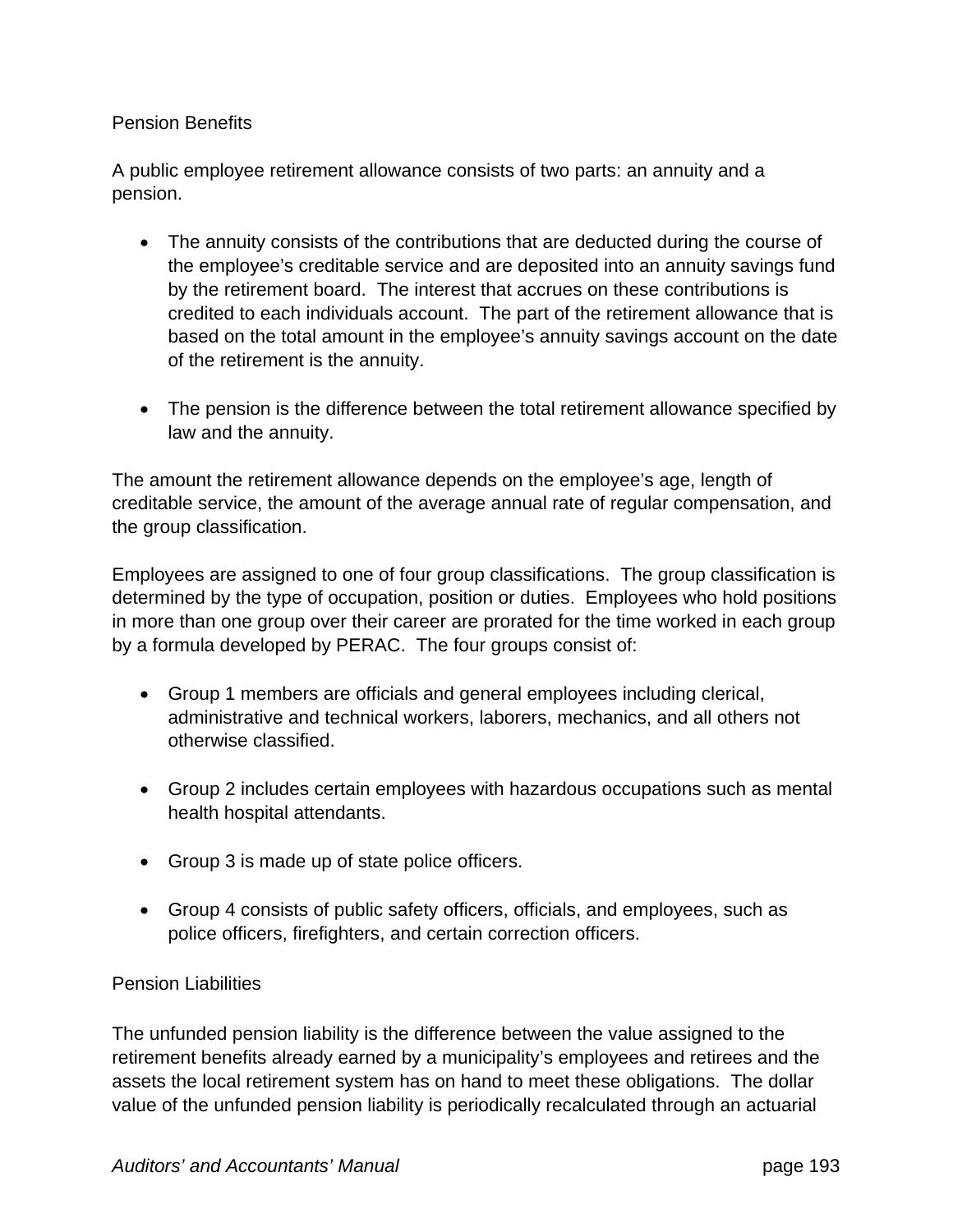valuation which is driven by a variety of assumptions including investment rates of return at which a retirement system's assets will grow, projected salary increases and the rate of future costs of living increases to pensioners.

Municipalities are mandated by the State to fund the pensions of all employees except teachers, because teachers are covered by the State pension system. Since 1988, the State has required communities to pay toward their unfunded pension obligations and to complete payment by no later than 2028; this deadline has since been extended to no later than 2040.

As part of the appropriation process, each system is required to have an actuarial valuation every three years at a minimum, however, GAAP requires a valuation every two years that most systems follow. The valuation is a "snapshot" of how well the plan is funded at that time. The valuation compares the plan's liabilities (current and future payments to be made upon retirement, death, disability, or termination of employment discounted to the valuation date) with the plan's assets. The valuation develops a normal cost and an accrued liability (which reflects the liability associated with employee past service). If the accrued liability exceeds plan assets, an unfunded liability exists.

Based on the results of the valuation, each retirement board establishes a funding schedule (or expected series of payments) that will fully fund the total pension liability no later than 2040. The funding schedule of a series of annual payments comprised of a normal cost (which reflects the liability for amounts expected to be earned in the current year) and an amount to amortize the remaining unfunded liability. The funding schedules are revised at least every three years to take into account updated asset and liability amounts. PERAC is responsible for reviewing and approving funding schedules and assessing the progress each retirement system has made.

Each year, member units of a retirement system is required to pay an assessment, based on their proportionate share of the unfunded liability, to their respective systems based on the established funding schedules.

If the amount appropriated by a municipality is less than the assessment, the amount needed to fully fund the assessment must be raised on the Tax Rate Recap, per G.L c.  $32, \, \frac{6}{5}$  22 (7)(c)(iv). The full assessment is considered a legal obligation of the government.

Massachusetts pension systems are also funded by investment earnings and employee withholdings. Employees (active members) contribute between 5 and 9% of their gross regular compensation. The percentage rate is keyed to the date upon which an employee's membership commences. Members hired on or after January 1, 1979 contribute an additional 2% of annual regular compensation in excess of \$30,000.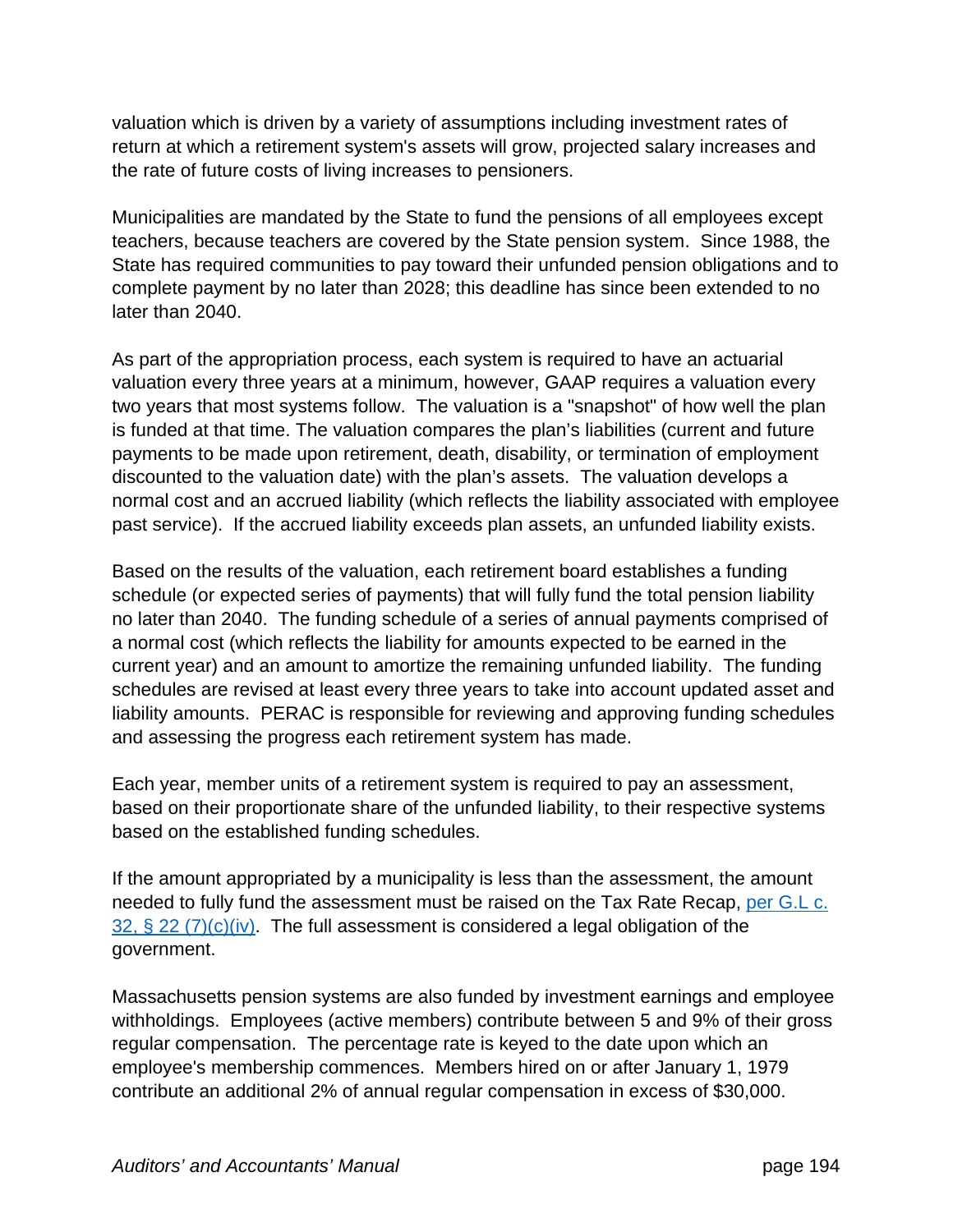Any cost-of-living adjustments granted between 1981 and 1997 and any increase in other benefits imposed by the Commonwealth of Massachusetts' state law during those years are borne by the Commonwealth and are deposited into the Pension Fund. Costof-living adjustments granted after 1997 must be approved by the System and all costs are borne by the System.

Financial Reporting of Pension Liabilities

GASB Statements #67, #68 and #71 all relate to improving accounting and reporting of state and local pension plans. The new requirements are intended to:

- Improve financial reporting through enhanced note disclosures and schedules of required supplementary information that will be presented by the pension plans;
- enhance the decision-usefulness and the value of financial reports for assessing accountability and their transparency by providing information about measures of net pension liabilities and explanations of how and why those liabilities changed from year to year; and
- provide information about whether employers and non-employer contributing entities, if applicable, are keeping pace with actuarially determined contribution measures.

Communities are required to report their net pension liability in their GAAP basic financial statements. Reporting this liability is not required for UMAS balance sheet reporting.

It is critical that retirement systems provide the actuary accurate information related to census data and understand how the assumptions selected by the board impact the funding schedule and unfunded liability.

# *PERAC Audits*

PERAC currently audits retirement systems pursuant to G.L. c. 32, § 21. The examination covers a three year period and is conducted in accordance with the accounting and management standards established by the Public Employee Retirement Administration Commission in regulation 840 CMR 25.00. Due to the GASB requirements for pension reporting, substantially all 104 systems are required to issue annual financial statements in accordance with GAAP that are audited by independent firms. In order to leverage the annual audited financial statements, PERAC is now working closely with audit firms to review the firm's working papers to meet their statutory audit obligation.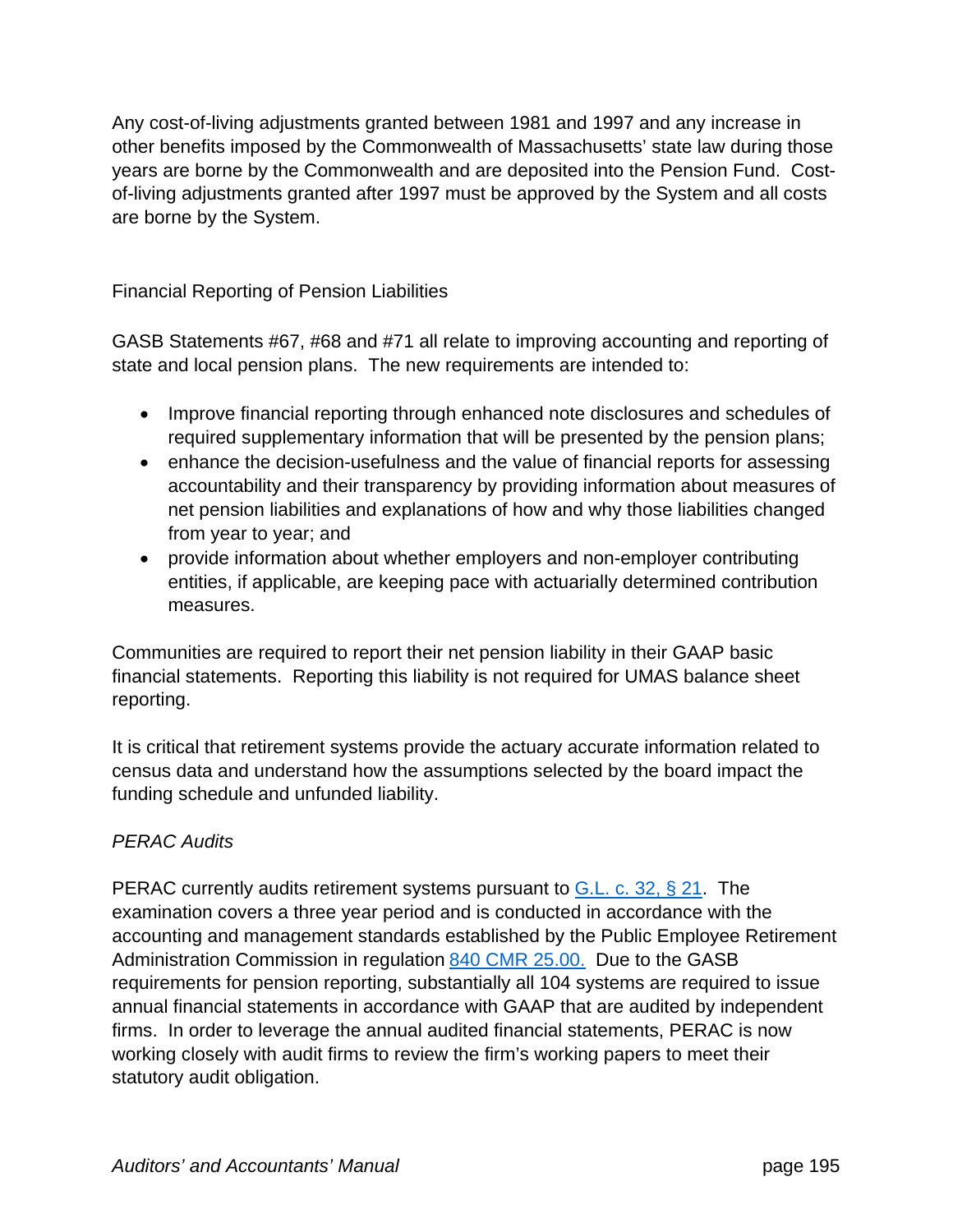#### *Pension Obligation Bonds*

Pension Obligation Bonds (POBs) are taxable general obligation bonds that governments may issue to finance pensions. The proceeds of the bonds are transferred to the Retirement System to reduce either all or a portion of the unfunded liability. The financial statement impact reduces the net pension liability and increases the liability for long-term debt.

The potential benefit of POBs is that they can alleviate pressure on the government's cash position and because they may offer a cost savings if the retirement system achieves a long-term investment rate of return are consistently higher than the bond interest rates. The goal of POBs is to eliminate the unfunded liability which will decrease the annual assessment by the actuarial calculated amortization of the unfunded liability. Therefore, if the annual debt service on the bonds is lower than the elimination of the unfunded liability amortization assessment then the government would benefit.

POBs first became popular in Massachusetts in the late 1990s. Special Acts were passed to issue them, usually for 30 years and the Secretary of Administration and Finance had to approve a community's plan demonstrating how it would finance the debt. At that time, two key factors impacted this trend:

- 1. Borrowing costs for POBs were lower because interest rates had come down; and
- 2. Actuaries were assuming higher returns for the future because pension funds had increased their equity holdings substantially over the previous decade, which generated higher returns for the plans.

The combination of these factors led some governments to see a potential arbitrage opportunity for taxable POBs.

While POBs may be issued as a means to alleviate fiscal distress or reduce pension costs, they pose considerable risks and are often considered a gamble. Problems can arise with POBs when the stock market declines, and the municipality cannot earn a high enough return on the bond proceeds to exceed their annual interest rate payments on the debt.

In 1998, Worcester was the first municipality in Massachusetts to issue POBs. POB's were much more widely used in other states such as California and Illinois. Following Worcester, several Massachusetts municipalities filed special legislation allowing them to issue POB, but in the end only few actually did and current market conditions have reduced their popularity. There is potential that they could reemerge as pension-related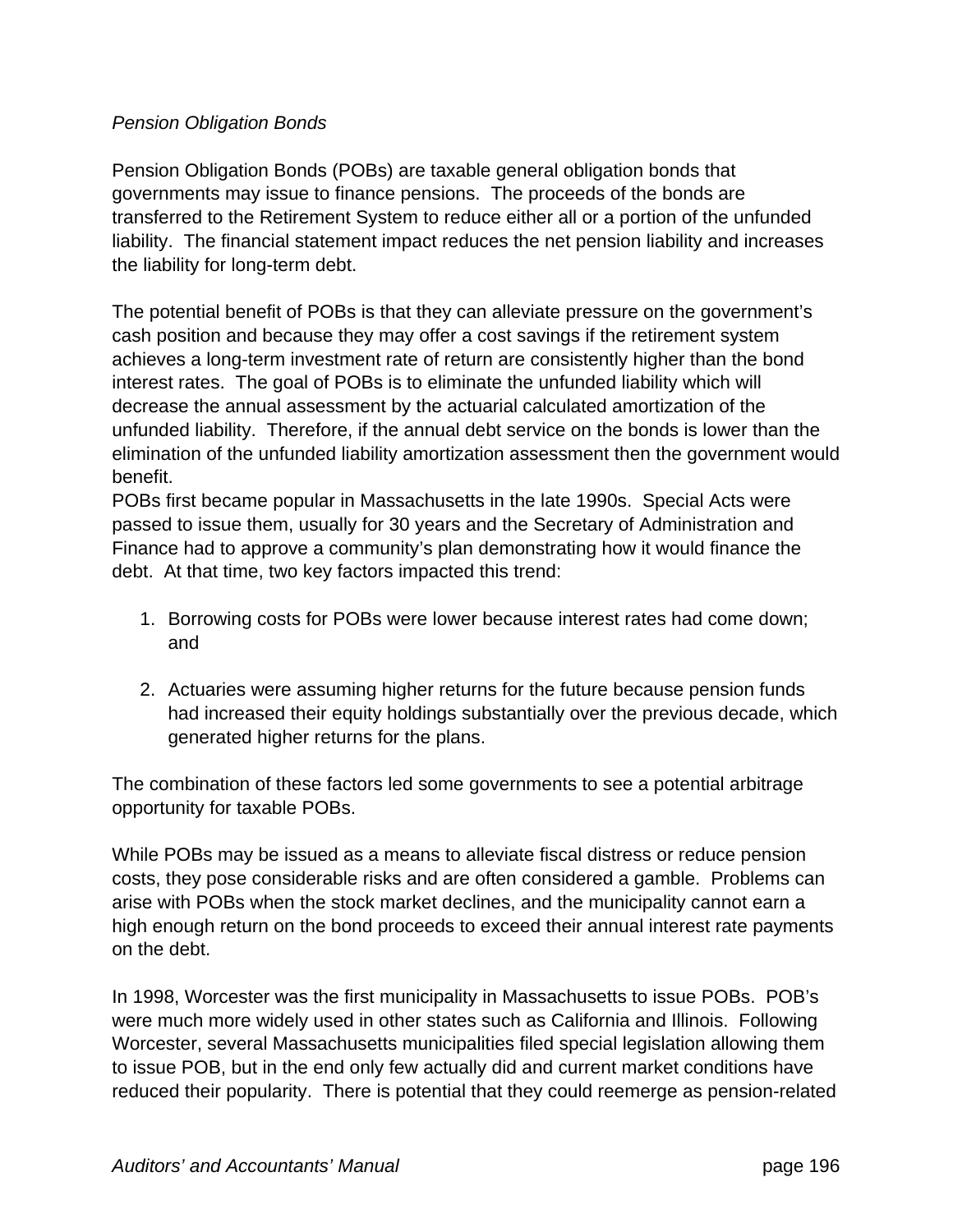costs continue to climb and municipalities continue to seek ways to ease budget pressures.

# *Pension Reform*

In an effort to close some of the loopholes in Massachusetts' pension systems and to ensure the long-term viability of the systems, the Massachusetts Legislature passed three rounds of pension reform legislation between 2009 and 2011. The legislative changes have mostly impacted the pensions for employees hired on or after April 2, 2012. Some of the key changes of Pension Reform included increases in retirement ages, reducing the age factors used in the calculation of a member's retirement allowance, expanding the number of high years on which to calculate pensions, capping earnings for purposes of calculating pension benefits, and limiting annual increases on retirement earnings.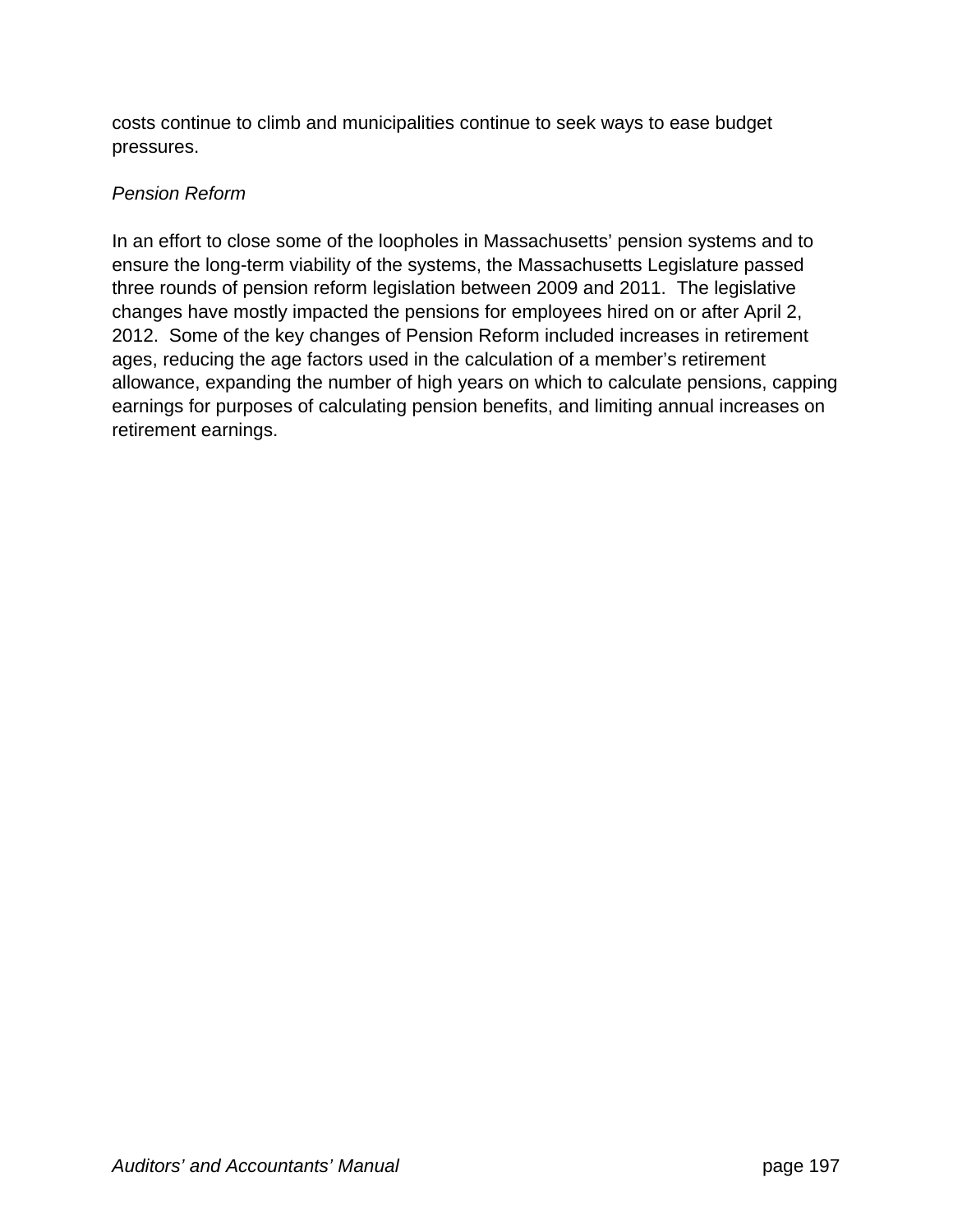# **Chapter 21 – Other Postemployment Benefits (OPEB)**

Overview of Other Postemployment Benefits

OPEB refers to the benefits, other than pensions, that a state or local government employee receives once they have retired. For Massachusetts cities and towns, this generally consists of a portion of their health insurance. It may also include some types of life insurance and other benefits. This can represent a substantial liability for local governments. Unlike pensions, cities and towns are not required to pre-fund this liability. The requirements are to pay for the benefits as they are claimed or distributed each year (Pay-as you Go), rather than to pay as benefits are earned.

For GAAP based financial reporting, communities are required to measure the value of the unfunded liability and the annual cost of accumulating this liability and to report the unfunded liability in the full-accrual financial statements. This liability is measured through an actuarial valuation, which, at a minimum, must be performed every two to three years, depending on the size of the plan membership.

Cities and towns may opt to reduce this unfunded liability by appropriating funds into an OPEB Trust Fund through the adoption of M.G.L. c. 32B, § 20. For GAAP reporting purposes this Trust Fund must be considered irrevocable for credit to be recognized in the audited financial statements.

The GASB standards related to OPEB address financial reporting for both the Trust Fund, if a community has implemented one (GASB 74); and for the community to report their OPEB liability (GASB 75).

Types of OPEB Plans Governments Use

There are two basic forms of postemployment benefit plans. Defined benefit plans are those that specify the amount of benefits to be provided to the employees after the end of their employment. Defined contribution plans stipulate only the amounts to be contributed by a government employer to a plan member's account each year of active employment, and do not specify the amount of benefits employees will receive after the end of their employment.

Plans may also be distinguished by how many employers participate in them. As their name indicates, single-employer plans involve only one government, whereas multipleemployer plans include more than one government. In a cost-sharing multiple-employer plan, governments pool or share the costs of financing benefits and administering the plan and the assets, if any, accumulated to pay benefits. Generally, a single actuarial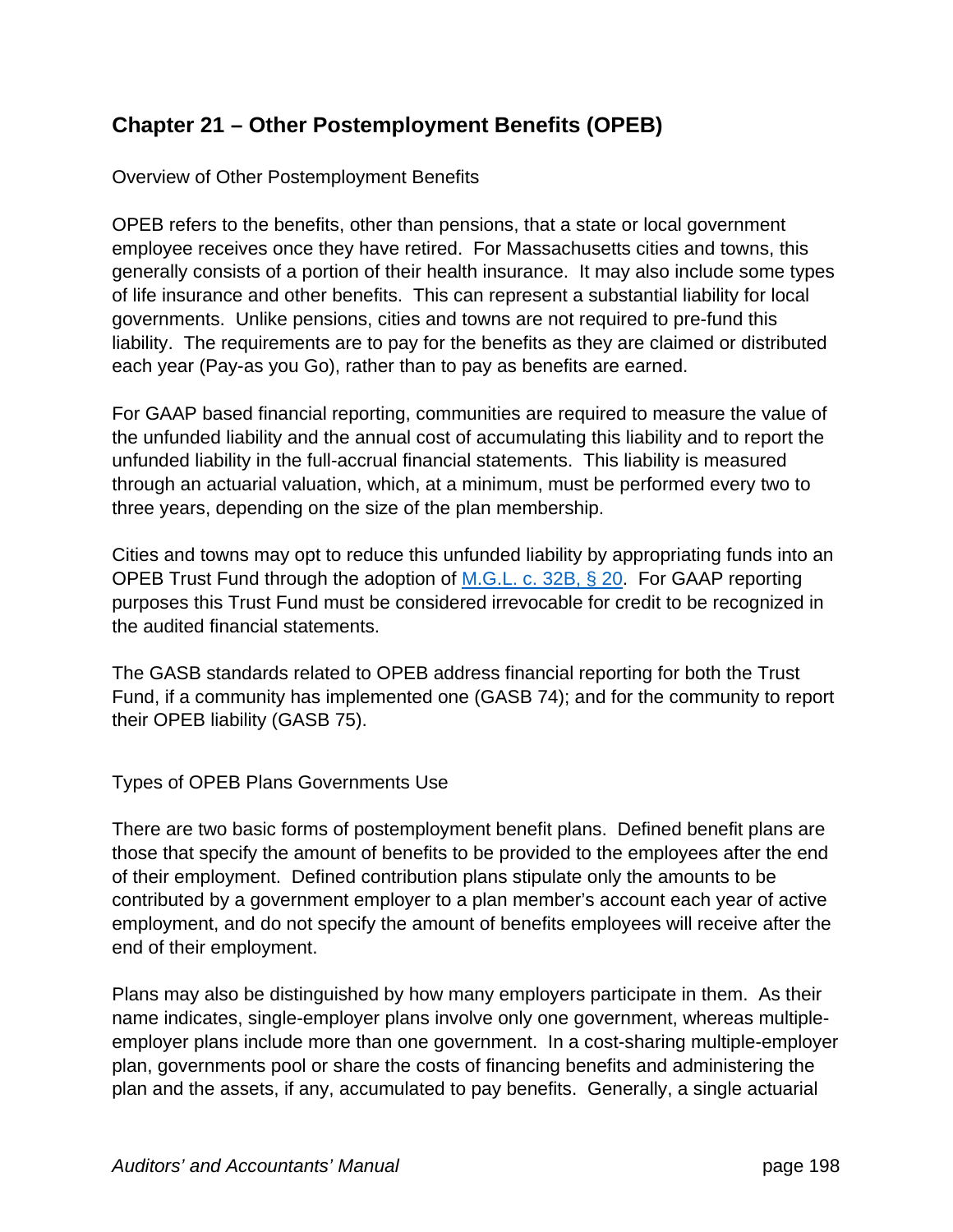valuation is conducted for all of the employees of the participating governments combined.

In agent multiple-employer plans, there is no pooling of benefit costs. Separate actuarial calculations are made for each participating government in the plan, and separate accounts are maintained to ensure that each employer's contributions are used to provide benefits only for the employees of that government. The cost of administering the plan, however, is shared by the participating governments.

For Massachusetts cities and towns, most participate in single-employer defined benefit OPEB plans.

# Unfunded OPEB Liabilities

The unfunded OPEB liability is the difference between the value assigned to nonpension post-retirement benefits earned by a municipality's employees and retirees (mainly health insurance) and the assets the community has set aside in an irrevocable trust solely to meet these obligations. The dollar value of the unfunded OPEB liability is recalculated every one to three years, depending on the number of members in the OPEB plan, through an actuarial valuation which is driven by assumptions such as investment rate of return, discount rates, healthcare cost trend rates and life expectancies.

Financial Reporting for OPEB under the new GASB Standards

In June 2015, the GASB approved the issuance of two new Statements that are designed to improve the usefulness of information about OPEB in the external financial reports of state and local governmental plans for making decisions and assessing accountability:

- Statement No. 74, Financial Reporting for Postemployment Benefit Plans Other Than Pension Plans, addresses financial reporting by plans that administer OPEB benefits on behalf of governments.
- Statement No. 75, Accounting and Financial Reporting For Postemployment Benefits Other Than Pensions, addresses accounting and financial reporting by government employers.

These new OPEB standards "are designed to improve the information reported on OPEB for decision-making and accountability purposes, comparability across governments, and transparency for those who use it.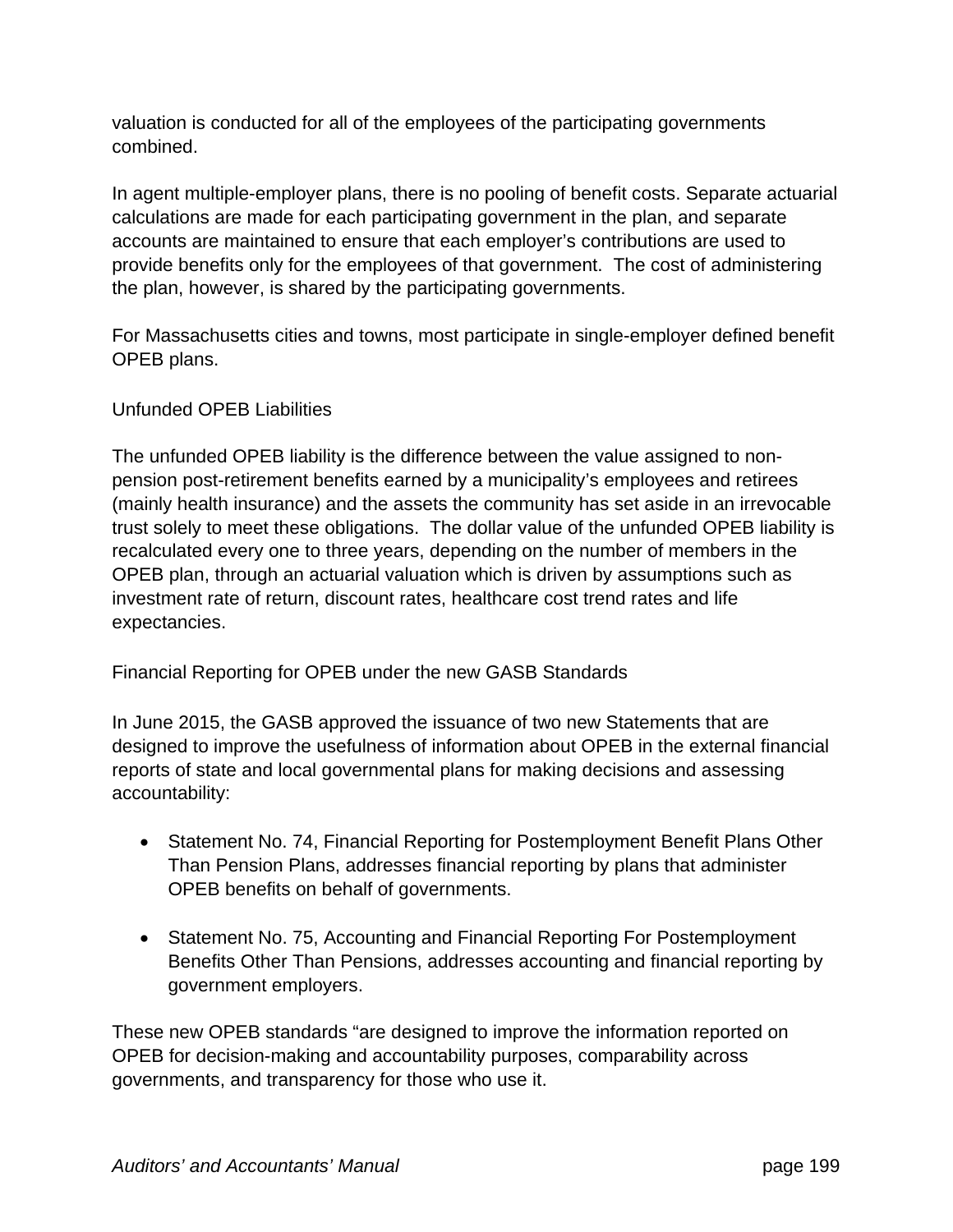They also are designed to equip state and local government policy makers and all users of governmental financial reports with information that would allow them to obtain a more comprehensive understanding of a government's financial portrait.

The standards address important issues including:

- Changes that affect how the long-term obligation and the annual costs of OPEB are measured;
- A requirement to recognize the net OPEB liability on the face of the financial statements; and
- A requirement to present more extensive note disclosures and related schedules.

The History Behind Pre-Funding the OPEB Liability and Investing Funds in **Massachusetts** 

Prior to 2008, Massachusetts communities were not required to measure of report their OPEB liability and the methods for pre-funding the liability was limited. The implementation of GASB #45 in cities and towns between 2008 and 2010 required an actuarial valuation to calculate the estimated unfunded OPEB liability. Communities began to amortize the unfunded liability in their entity-wide (full-accrual) financial statements and the full unfunded liability was disclosed through expanded financial statement disclosures and additional required supplementary schedules.

In response, communities began to find ways to put funds aside to reduce the unfunded liability. Once adopted, G.L. c. 32B, § 20 allows communities to establish a trust fund and to appropriate into this fund for future OPEB costs. At this time, funding the OPEB liability is still not a requirement of a governmental entity. However, as more communities begin to set aside and invest funds to address this liability, communities that have not addressed the liability through a form of pre-funding are becoming the outliers.

#### Common Reporting Issues

The new GASB standards require a new valuation every two to three years and they require annual updates based on the amount of funding in an OPEB trust. Since the value of the OPEB trust is measured as of the end of the fiscal year, there is a need to coordinate timing of providing year-end information to an actuary and receiving the actuarial update in time to complete a community's full-accrual financial statements and annual audit.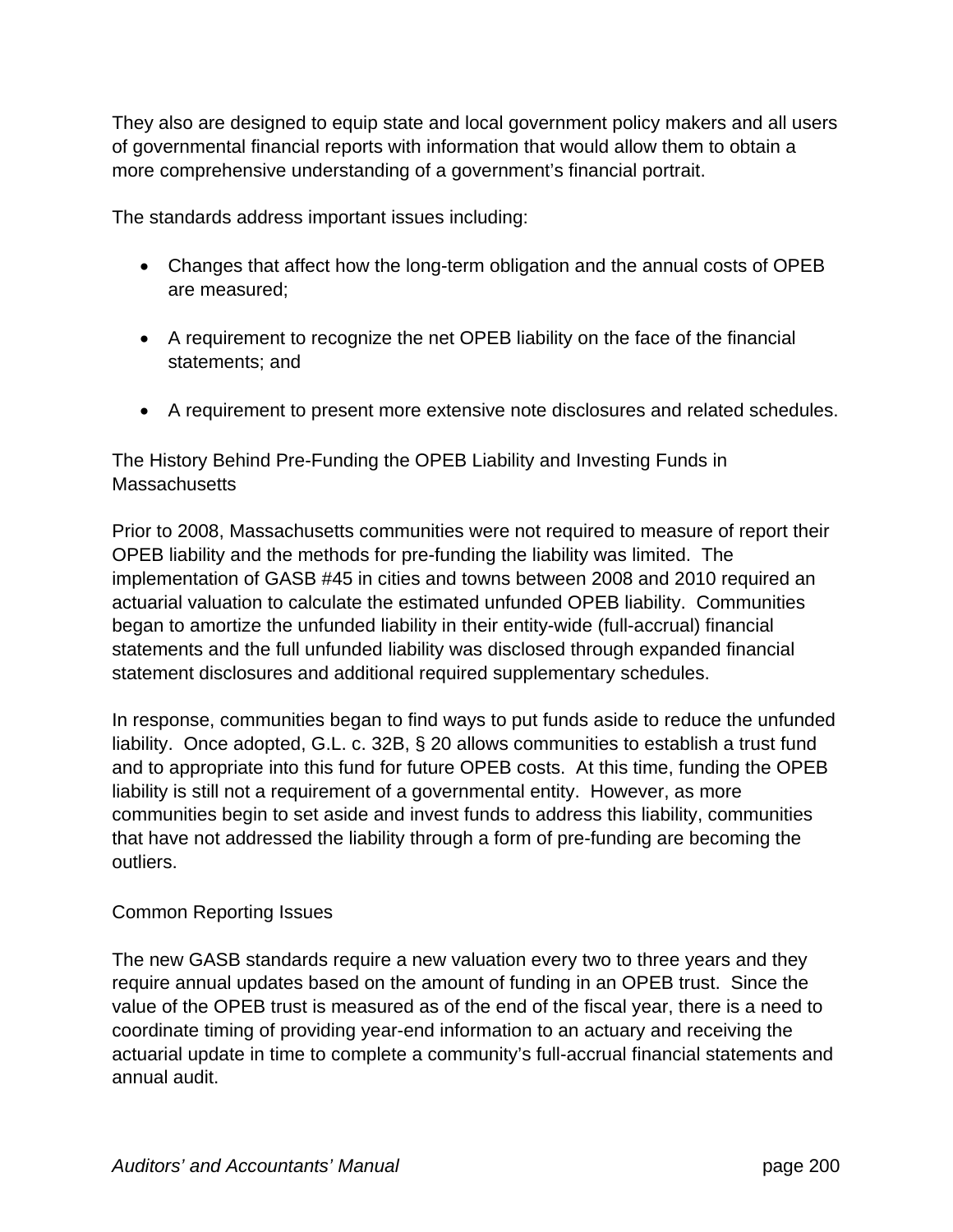# **Chapter 22 – Cybersecurity**

The number of cyber-attacks on local municipalities is continually increasing. Cyber criminals have been hacking critical systems and holding municipalities hostage and demanding ransoms. Another common scheme has been to redirect payroll through sending emails to change banking information for direct deposits. Communities are encouraged to take action to protect themselves to the extent possible. Recommended steps include:

- Perform a cyber risk assessment either through the community's IT department or through an outside specialist. The assessment should include the strength of the community's system to protect data from an attack and the system to be able to respond to an attack timely by limiting access and restoring systems.
- Develop a written cyber risk policy to document the process to be followed in the event of an attack, including the chain of command for reporting an attack and determining the community's response.
- Based on the results of the assessment, develop and implement a system of internal controls to protect against attacks.
- Ongoing training of all employees to reduce the risk of attack.
- Requiring in-person verification to change any direct deposit banking information.
- Require verification for electronic payments to vendors.
- Purchase cyber insurance to reduce the potential financial impact of an attack.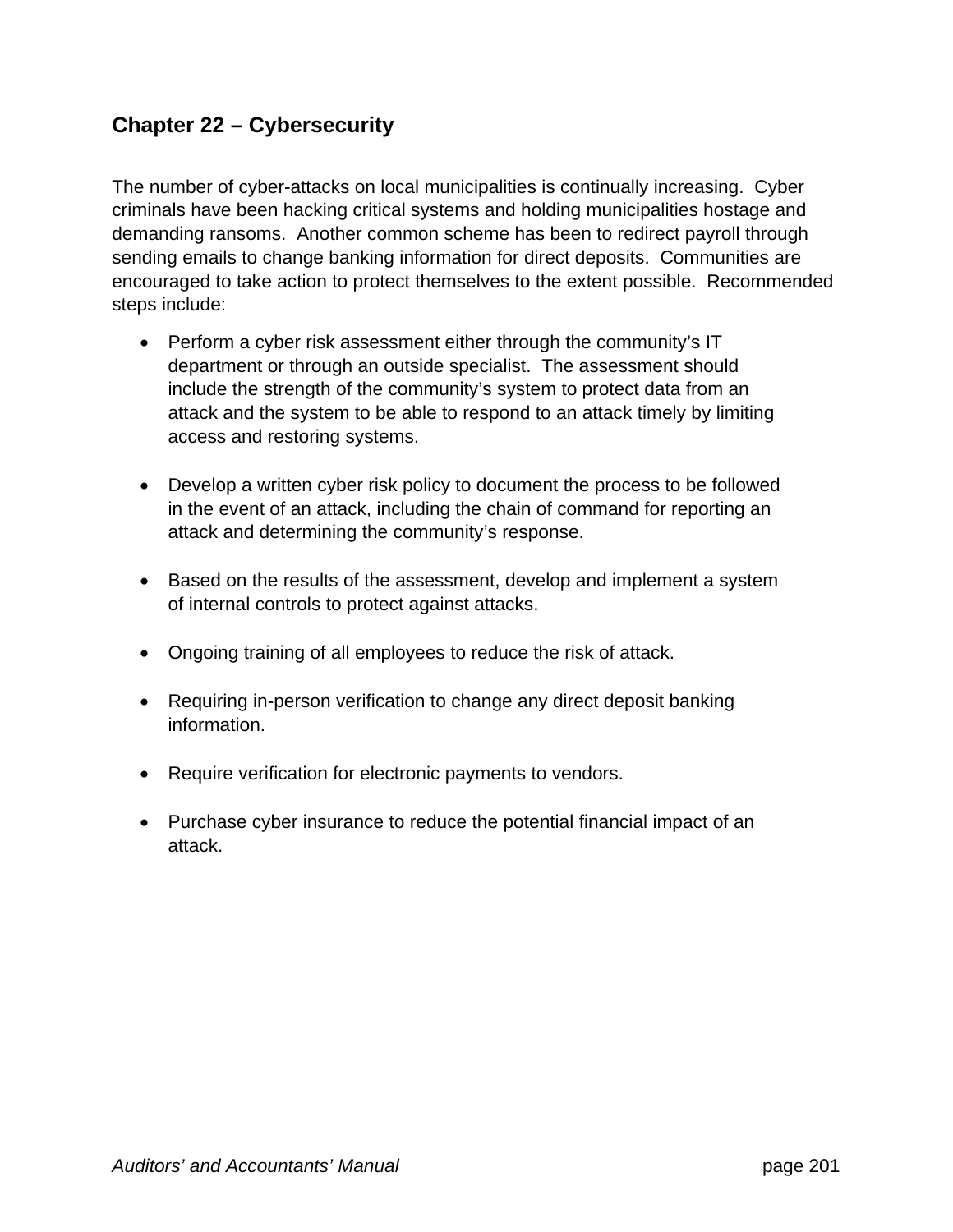# **Appendix A – Glossary of Terms**

*Abatement – A reduction or elimination of a levy imposed by a governmental unit, applicable to tax levies, motor vehicle excise, fess, charges, and special assessments.* 

*Accounting System – The total structure of records and procedures which identify, record, classify, and report information on the financial position and operations of a governmental unit or any of its funds, balanced account groups, and organizational components.* 

*Accrued Interest – In an original governmental bond sale, accrued interest is the amount of interest which has accumulated on the bonds from the day they are dated, up to but not including, the date of delivery (settlement date).* 

*Amortization – The gradual elimination of an obligation, such as a bond, according to a specified schedule of times and amounts. The principal amount of a home mortgage, for example, is amortized by monthly payments.* 

*Appropriation – An authorization granted by a legislative body to make expenditures and to incur obligations for specific purposes. An appropriation is usually limited in amount and as to the time when it may be expended. Only a town meeting, council or the school committee can authorize money appropriated for one purpose to be used for another. Any amount which is appropriated may be encumbered. Any part of a "general" appropriation not spent or encumbered by June 30 automatically reverts to the undesignated fund balance which may result in Free Cash. If departments know of remaining unpaid bills at the close of the fiscal year and properly notify the accountant (Chapter 41, § 58), the departmental appropriation is encumbered to extend the general spending authorization until such time that the bill is paid or it is decided not to spend the funds. If these encumbrances are not acted on within a year, the accountant generally notifies the department and closes them out. A special warrant article/appropriation, on the other hand, may carry forward from year to year until spent for the designated purpose or transferred by town meeting vote to another account.* 

*Arbitrage – As applied to municipal debt, the investment of tax exempt bond or note proceeds in taxable higher yielding securities. This practice is restricted under Section 103 of the Internal Revenue Service (IRS) Code, and (beyond certain limits) earnings are required to be rebated (paid) to the IRS.* 

*Assessed Valuation – A valuation set upon real estate or other property by a government as a basis for levying taxes. In Massachusetts, assessed valuation is based on "full and fair cash value," the amount a willing buyer would pay a willing seller on the open market. Assessors must collect, record, and analyze information about the*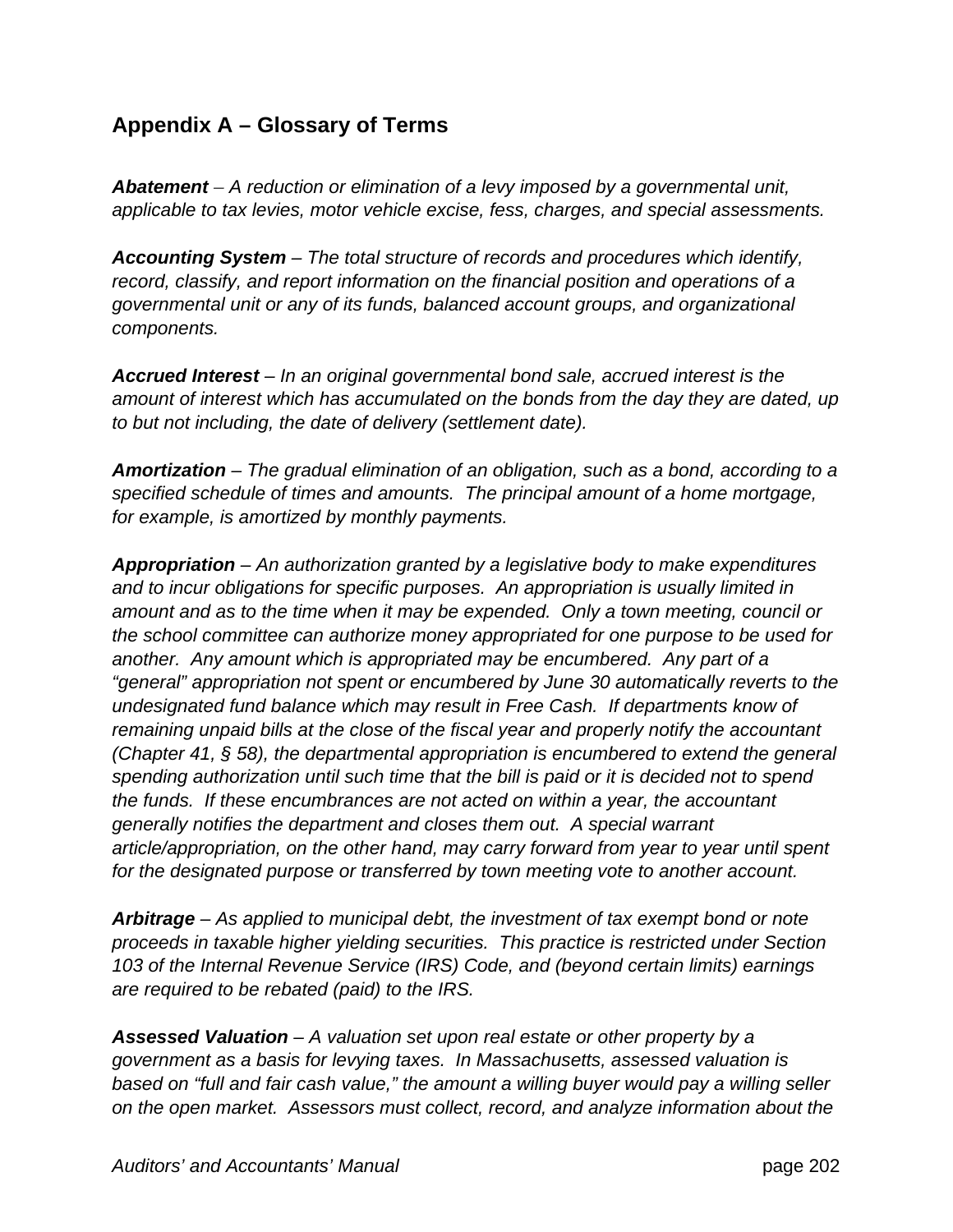*physical characteristics of the property and the market in order to estimate the fair market value of all taxable properties in their communities.* 

*Audit – An examination of systems, procedures and financial data by a certified accountant, reporting on the fairness of financial statements and compliance with statutes and regulations. (The audit is a valuable management tool for evaluating the fiscal performance of a community).* 

*Audit Report – The product of an audit prepared by an independent auditor. The report often includes (a) a statement of the scope of the audit; (b) explanatory comments as to application of auditing procedures; (c) findings and opinions; (d) financial statements and schedules; and (e) statistical tables, supplementary comments, and recommendations.* 

# *Authentication – see Certification.*

*Available Funds – These are funds established through previous appropriations or results of favorable conditions. These may be appropriated to meet emergency or unforeseen expenses, large one-time or capital expenditures. Examples: Free Cash. Stabilization Fund, Overlay Surplus, Water Surplus and enterprise retained earnings.* 

*Balance Sheet – A statement which discloses the assets, liabilities, reserves, and equities of a fund or governmental unit at a specified date.* 

*Basis of Accounting – Basis of accounting refers to when revenues and expenditures or expenses are recognized in the accounts and reported on the financial statements. Basis of accounting related to the timing of the measurements made, regardless of the measurement focus applied. All governmental funds and expendable trust and agency funds could be accounted for using the modified accrual method of accounting. Their revenues are recognized when they become measurable and available, as net current assets, with the following guidelines: Property taxes, excise taxes, departmental and governmental receivables are recorded as revenue when received in cash, as well as amounts received during the first 60 days of the following fiscal year. Expenditures are generally recognized under the accrual basis of accounting when the related fund liability is incurred. Exceptions to this general rule include principal and interest on general long-term debt which is recognized when due. All proprietary funds and nonexpendable trust and pension trust funds are accounted for using the accrual basis of accounting. Their revenues are recognized when they are earned, and their expenses are recognized when they are incurred.* 

*Betterments (Special Assessments) – Whenever a specific area of a community receives benefit from a public improvement (e.g. water, sewer, sidewalk, etc.), special*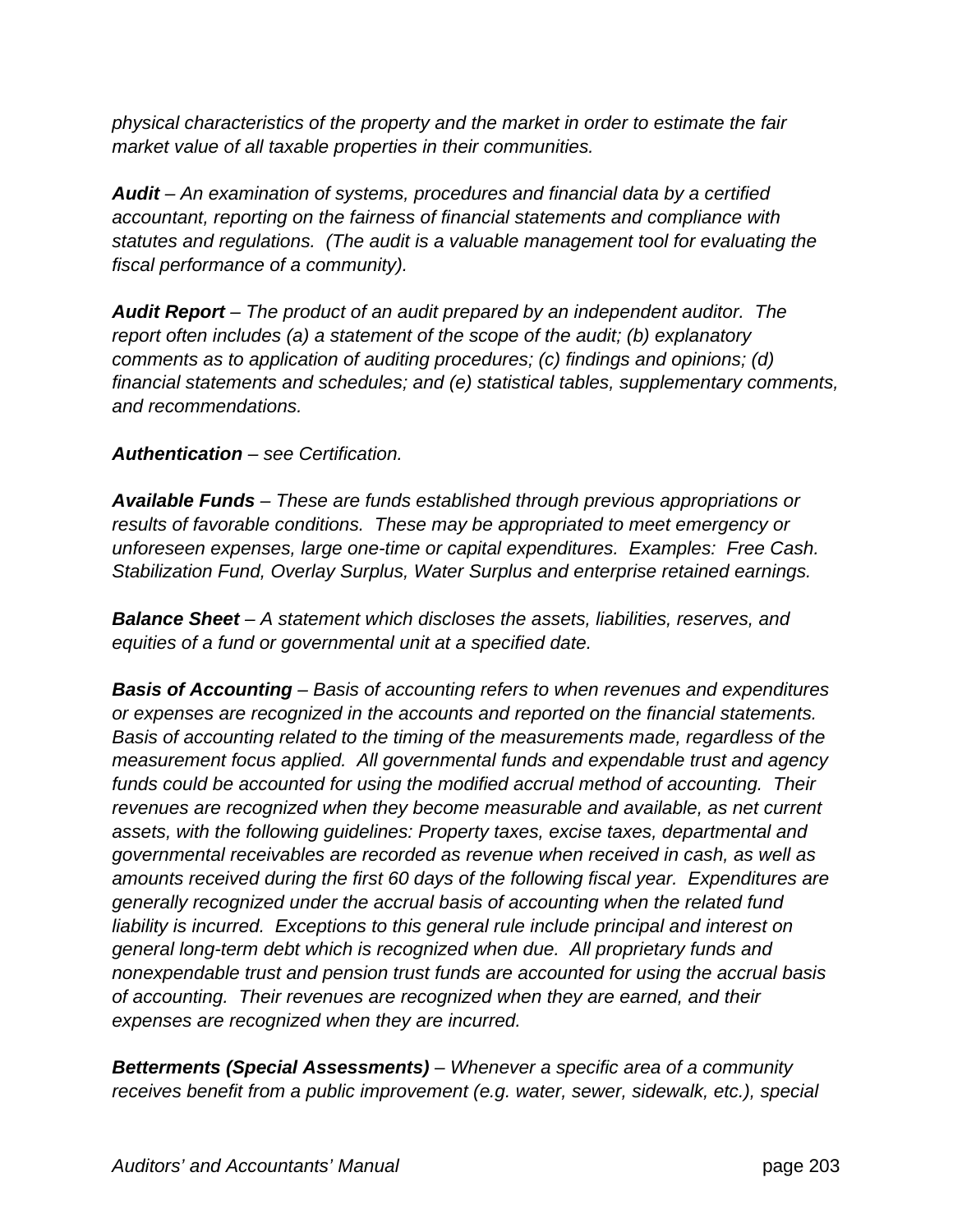*property taxes may be assessed to reimburse the governmental entity for all or part of the cost it incurred. Each parcel receiving benefit from the improvement is assessed for its proportionate share of the cost of such improvements. The proportionate share may be paid in full or the property owner may request the assessors apportion the betterment over 20 years. Over the lifetime of the betterment, one year's apportionment along with one year's committed interest computed from October 1 to October 1 is added to the tax bill until the betterment has been paid.* 

*Bond – A written promise to pay a specified sum of money, called the face value (par value) or principal amount, at a specified date or dates in the future, called maturity*  date(s), together with periodic interest at a specified rate. The difference between a *note and a bond is that the latter runs for a longer period of time.* 

*Bond Anticipation Note (BAN) – Once borrowing for a specific project has been approved by two-thirds vote of town meeting or city council and prior to issuing longterm bonds, short-term notes may be issued to provide cash for initial project costs. BANs may be issued for a period not to exceed five years, but with the reduction of principal after two years (Chapter 44, § 17). The final maturity date of the project borrowing, beginning from the date the short-term note was issued, may not exceed the term specified by statute (Chapter 44, §§ 7 and 8). BANs are full faith and credit obligations.* 

*Bond Authorization – see Debt Authorization.* 

*Bonds Authorized and Unissued – Bonds which a government has been authorized to sell but has not yet done so. Issuance at this point is only contingent upon action by the Treasurer and Mayor or Selectmen.* 

*Bond Counsel – An attorney or law firm engaged to review an opinion upon legal aspects of a municipal bond or note issue.* 

*Bond Issue – Generally, the sale of a certain number of bonds at one time by a governmental unit.* 

*Bonds Payable – The face value of bonds issued and unpaid.* 

*Bond Premium – The excess of the price at which a bond is acquired or sold over its face value. An example is a \$1,000 bond which sells for \$1,010. The premium equals \$10.* 

*Budget – A plan of financial operation embodying an estimate of proposed revenues and expenditures for a given period and the proposed means of financing them. A*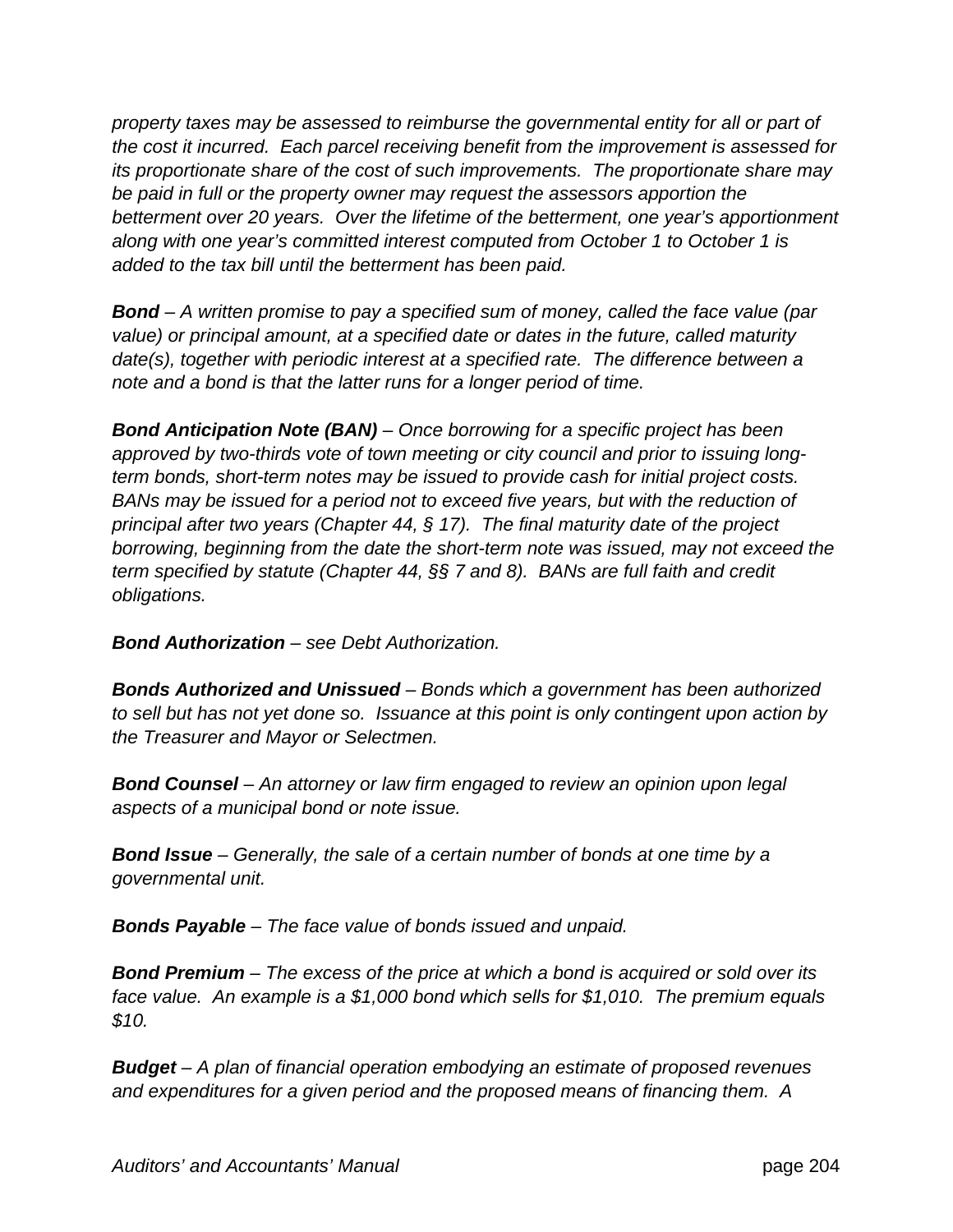*budget may be "preliminary" – the financial plan presented to the Town Meeting, or "final" – the plan approved by that body. The budget should be separated into basic units, either by department, program or service. The format is important because by classifying by service or department, the budget is clearly defined and more easily understood by both local officials and Town Meeting.* 

*Capital Budget – An annual appropriation or spending plan for capital expenditures (tangible assets or projects that cost at least \$25,000 and have a useful life of at least five years). This budget should recommend the method of financing for each item recommended and identify those items which are recommended to be deferred due to scarce resources.* 

*Capital Expenditures/Improvements – These are items generally found in the capital budget, such as construction, acquisitions, site development, major repairs or replacement to capital facilities and public ways and overhead costs. The fees for architects, engineers, lawyers, and other professional services plus the cost of financing, advance planning may be included.* 

*Capital Improvement Program – A comprehensive schedule for planning a community's capital expenditures. It coordinates community planning, fiscal capacity and physical development. While all of the community's needs should be identified in the program, there should also be a set of criteria which prioritizes the expenditures. The capital program is a plan for capital expenditures that extends five years beyond the capital budget and is updated yearly.* 

*Capital Outlay Expenditure Exclusion – A vote by a community at an election to exclude payments for a single year capital project from the levy limit. The exclusion is limited to one year and may temporarily increase the levy above the levy ceiling.* 

*Cash – Currency, coin, checks, postal and express money orders, and bankers' drafts on hand or on deposit with an official or agency designated as custodian of cash and bank deposits.* 

*Cash Management – The process of managing monies of a local government in order to insure maximum cash availability and maximum yield on short-term investment of idle cash.* 

*Cemetery Perpetual Care – These funds are donated by individuals for the care of grave sites. According to Chapter 114, § 25, funds from this account must be invested and spent as directed by perpetual care agreements. If no agreements exist, interest (but not principal) may be used as directed by the cemetery commissioners for the purpose of maintaining cemeteries.*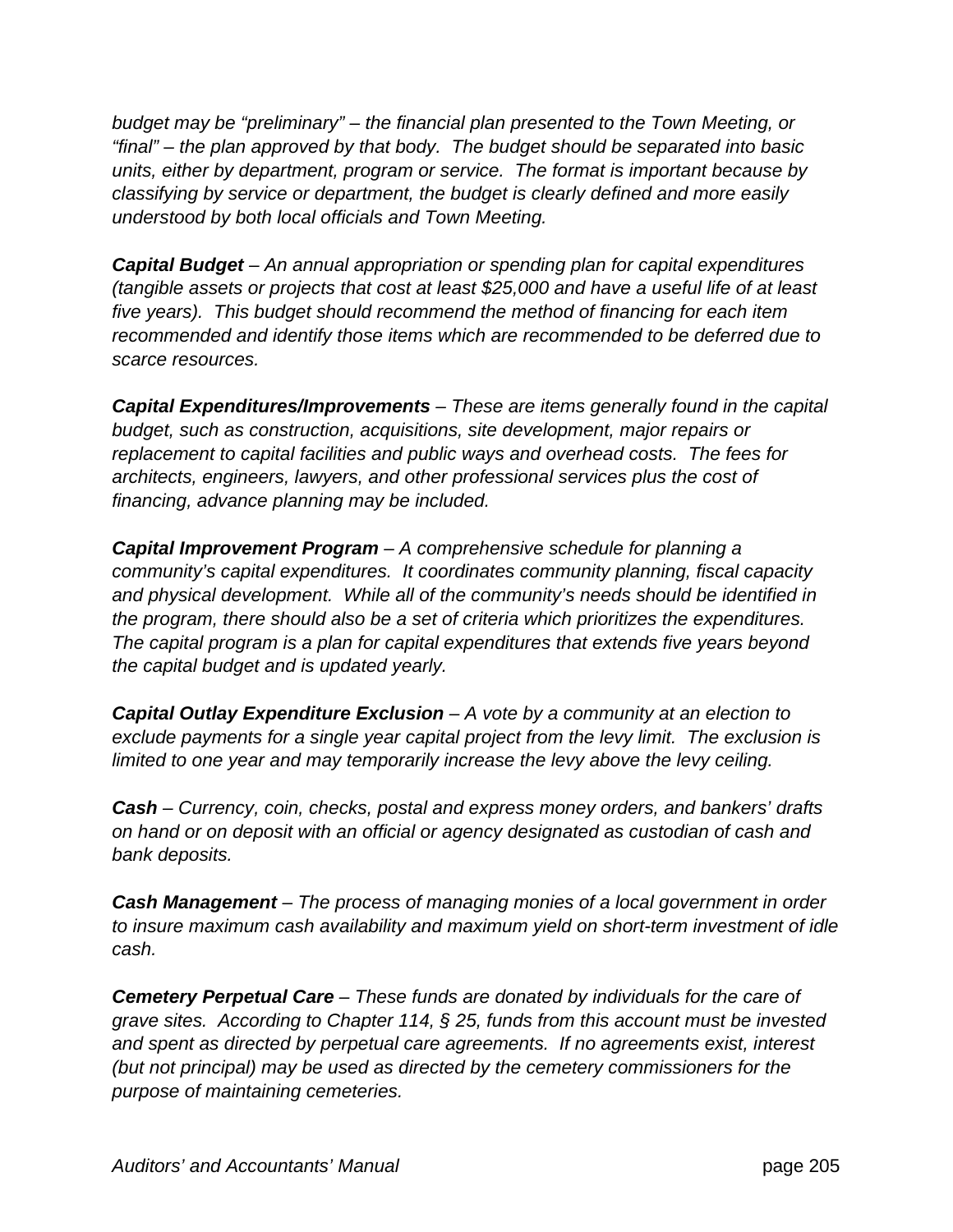*Certification – The action of a bank or trust company (or DOR's Bureau of Accounts for State House Notes) in certifying the genuineness of the municipal signatures and seal on a bond issue. The certifying agency may also supervise the printing of bonds and otherwise safeguard their preparation against fraud, counterfeiting, or over-issue. Also known as Authentication.* 

*Cherry Sheet – Named for the cherry colored paper on which it was originally printed, the Cherry Sheet is the official notification from the Commissioner of Revenue of the next fiscal year's state aid and assessments to communities and regional school districts. State aid to municipalities and regional school districts consists of two major types – distributions and reimbursements. Distributions provide funds based on formulas while reimbursements provide funds for costs incurred during a prior period for certain programs or services. In addition, communities may receive "offset items" which must be spent on specific programs. Cherry Sheet Assessments are advanced estimates of state assessments and charges and county tax assessments. Local assessors are required to use these figures in setting the local tax rate. (Because these figures are estimates, it should be noted that based on filing requirement and/or actual data information the final aid or assessment may differ.)* 

*Cherry Sheet Offset Items – Local aid accounts which may be spent without appropriation in the budget, but which must be spent for specific municipal and regional school district programs. Current offset items include School Choice Receiving Tuition and Public Libraries.* 

*Classification of Real Property – Assessors are required to classify all real property according to use into one of four classes: Residential, Open Space, Commercial, and Industrial. Having classified its real properties, local officials are permitted to determine locally, within limitations established by statute and the Commissioner of Revenue, what percentage of the tax burden is to be borne by each class of real property and by personal property owners (see Classification of the Tax Rate).* 

*Classification of the Tax Rate – In accordance with Chapter 40, § 56, the Selectmen vote to determine the tax rate options. Based on the residential factor adopted (see Residential Factor), any community may set as many as four different tax rates for: residential property; open space; and commercial, industrial and personal property.* 

*Collective Bargaining – The negotiations between an employer and union representative regarding wage, hours, and working conditions.* 

*Conservation Fund – This fund may be expended for lawful conservation purposes as described in Chapter 40, § 8C. This fund may also be expended for damages related to*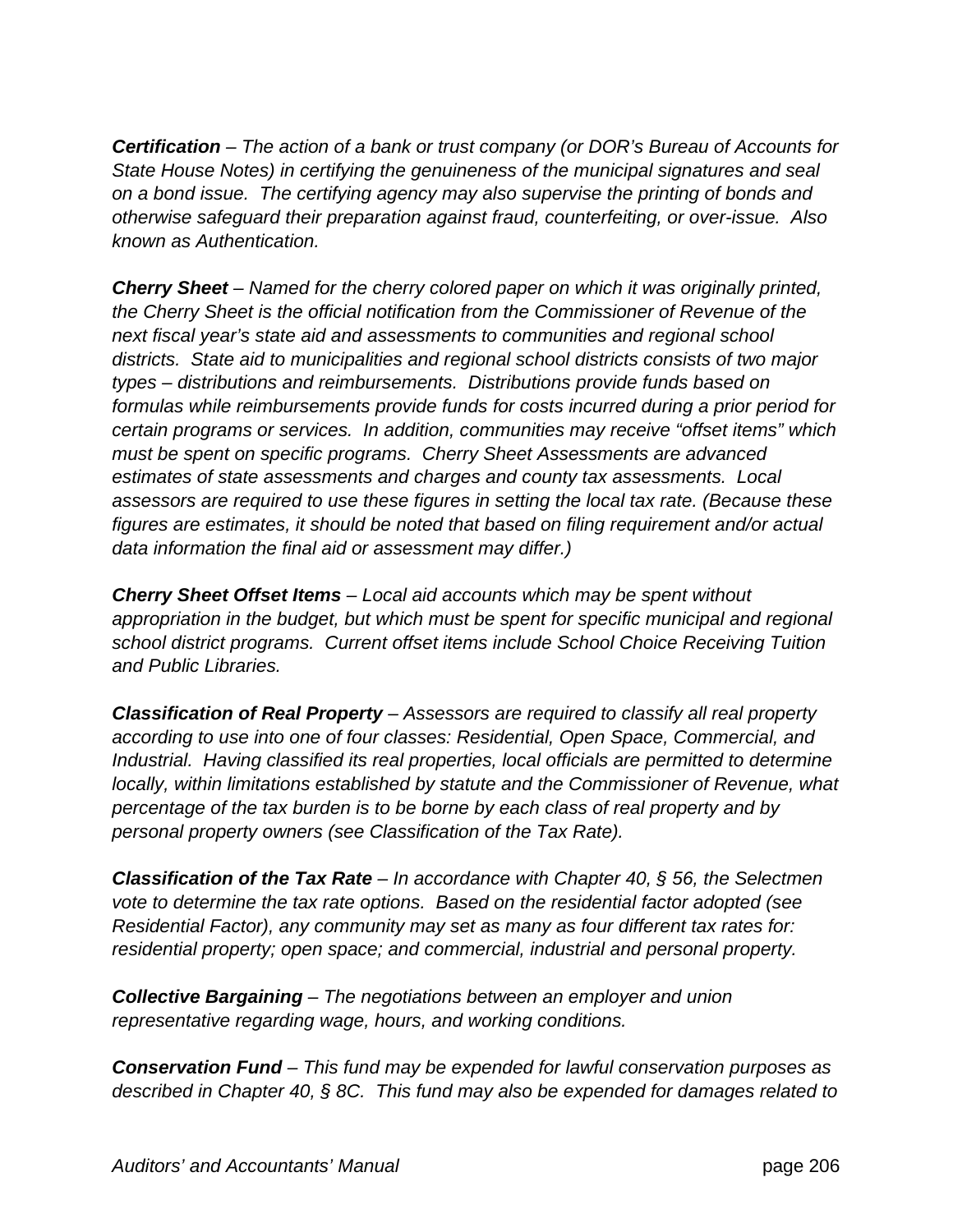*the taking of land by eminent domain provided that such taking has first been approved by a two-thirds vote of the city council or town meeting.* 

*Debt Authorization – Formal approval to incur debt by municipal officials, in accordance with procedures stated in Chapter 44, specifically §§ 1, 2, 3, 4a and 6-15.* 

*Debt Burden – The level of debt of an issuer, usually as compared to a measure of value (debt as a percentage of assessed value, debt per capita, etc.). Sometimes debt burden is used in referring to debt service costs as a percentage of the annual budget.* 

*Debt Exclusion* – This is a vote by a municipality at an election to exclude debt service *payments for a particular capital project from the levy limit. The amount necessary to cover the annual debt service payment is added to the levy limit for the life of the debt only. A debt exclusion may temporarily increase the levy above the levy ceiling.* 

*Debt Limit – The maximum amount of debt which a municipality may have authorized for qualified purposes under state and self-imposed ceilings.* 

*Debt Service – The cost (usually stated in annual terms) of the principal retirement and interest of any particular issue.* 

*Default – Failure to pay principal or interest when due.* 

*Encumbrance – Obligations in the form of purchase orders, contract, or salary commitments which are chargeable to an appropriation and for which a part of the appropriation is reserved.* 

*Enterprise Funds – An accounting mechanism which allows a community to demonstrate to the public the portion of total costs of a service that is recovered through user charges and the portion that is subsidized by the tax levy. With an enterprise fund, all costs of service delivery, direct, indirect and capital costs, are identified. This allows the community to recover total service costs through user fees if it so chooses. Enterprise accounting also enables communities to reserve the "surplus" or retained earnings generated by the operation of the enterprise rather than closing it out at year end. According to Chapter 44, § 53F½, all the services that may be treated as enterprises include, but are not limited to, water, sewer, hospital and airport services.* 

*Equalized Valuations (EQVs) – The determination of the full and fair cash value of all property in the Commonwealth which is subject to local taxation. EQVs have historically been used as variables in distributing certain state aid accounts, and for determining county assessments and certain other costs. The Commissioner of Revenue, in*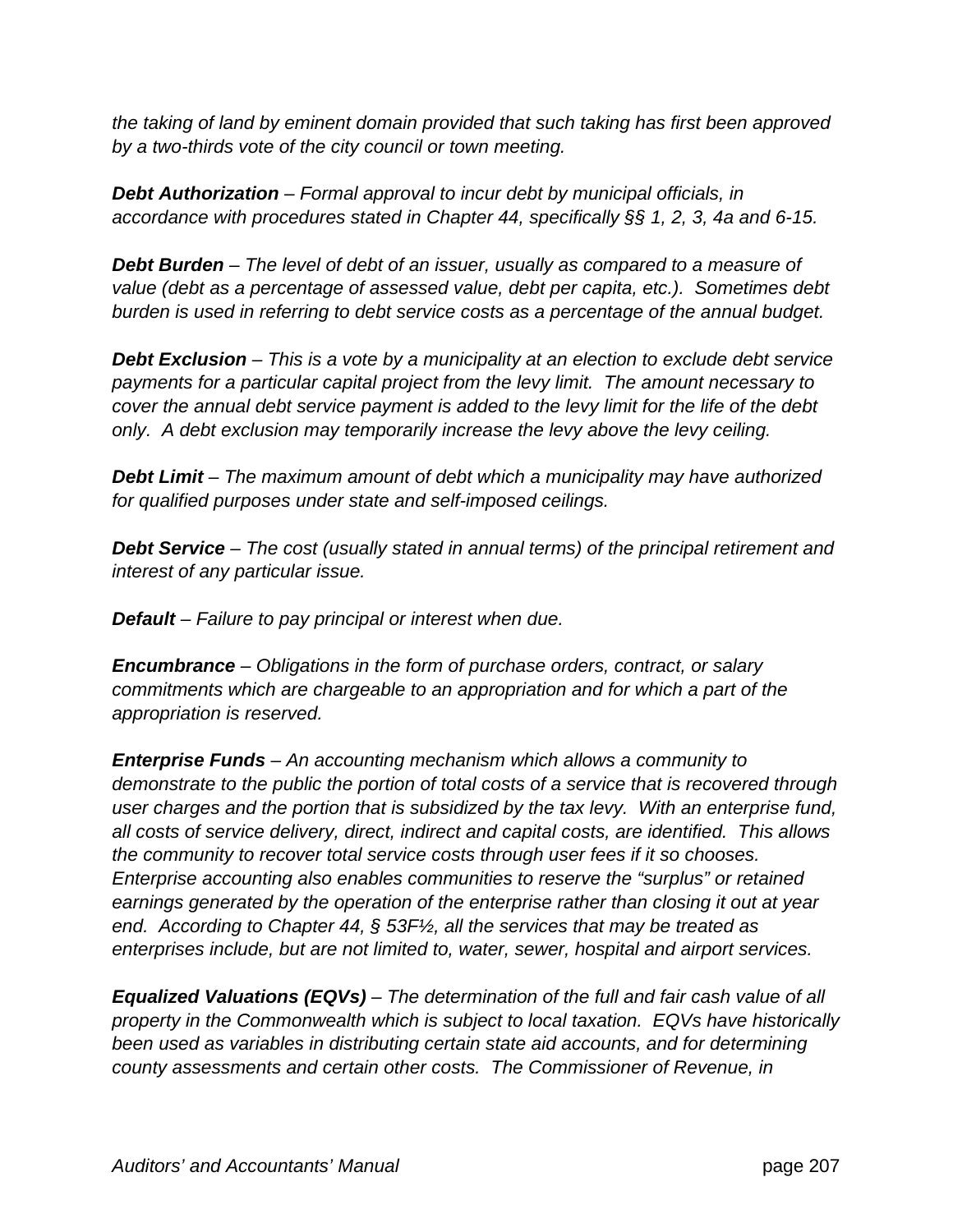*accordance with Chapter 58, § 10C, is charged with the responsibility of biannually determining an equalized valuation for each town and city in the Commonwealth.* 

*Estimated Receipts – Estimates of state and local miscellaneous receipts based on previous year's receipts deducted by the Assessors from gross amount to be raised by taxation.* 

*Excess and Deficiency – Also called the "surplus revenue" account, this is the amount by which cash, accounts receivable and other assets exceed the liabilities and reserves.* 

*Excess Levy Capacity – The difference between the levy limit and the amount of real and personal property taxes actually levied in a given year. Annually, the board of Selectmen and council must be informed of excess levying capacity and evidence of such acknowledgement must be submitted to DOR when setting the tax rate.* 

*Exemptions – Upon approval of an application to the Board of Assessors, these are full or partial discharges from the obligation to pay a property tax by statute on particular categories of property or persons. Examples include hospitals, schools, houses or worship, and cultural institutions that are of benefit to the community. In addition, exemptions may be granted for qualified veterans, blind individuals, surviving spouses, persons over 70 years of age, and certain financial hardships.* 

*Expenditure – The spending of money by the town or city for programs within the approved budget.* 

*Federal Aid Anticipation Note (FAAN) – A short-term loan issued to be paid off at the time of receipt of a federal grant. FAANs are full faith and credit obligations.* 

*Fiduciary Funds – Fiduciary funds account for assets held by the municipality in a trustee capacity or as an agent for individuals, private organizations, other governments, and other funds. These include expendable trust, non-expendable trust, pension trust, and agency funds. Non-expendable trust and pension trust funds are accounted for in essentially the same manner as proprietary funds. Expendable trust funds are accounted for in essentially the same manner as governmental funds. Agency funds are custodial in nature (assets equal liabilities) and do not involve measurement of results of operations.* 

*Financial Advisor – An individual or institution which assists municipalities in the issuance of tax exempt bonds and notes. This function in Massachusetts is performed either by the public Finance Department of a commercial bank or a non-bank advisor.*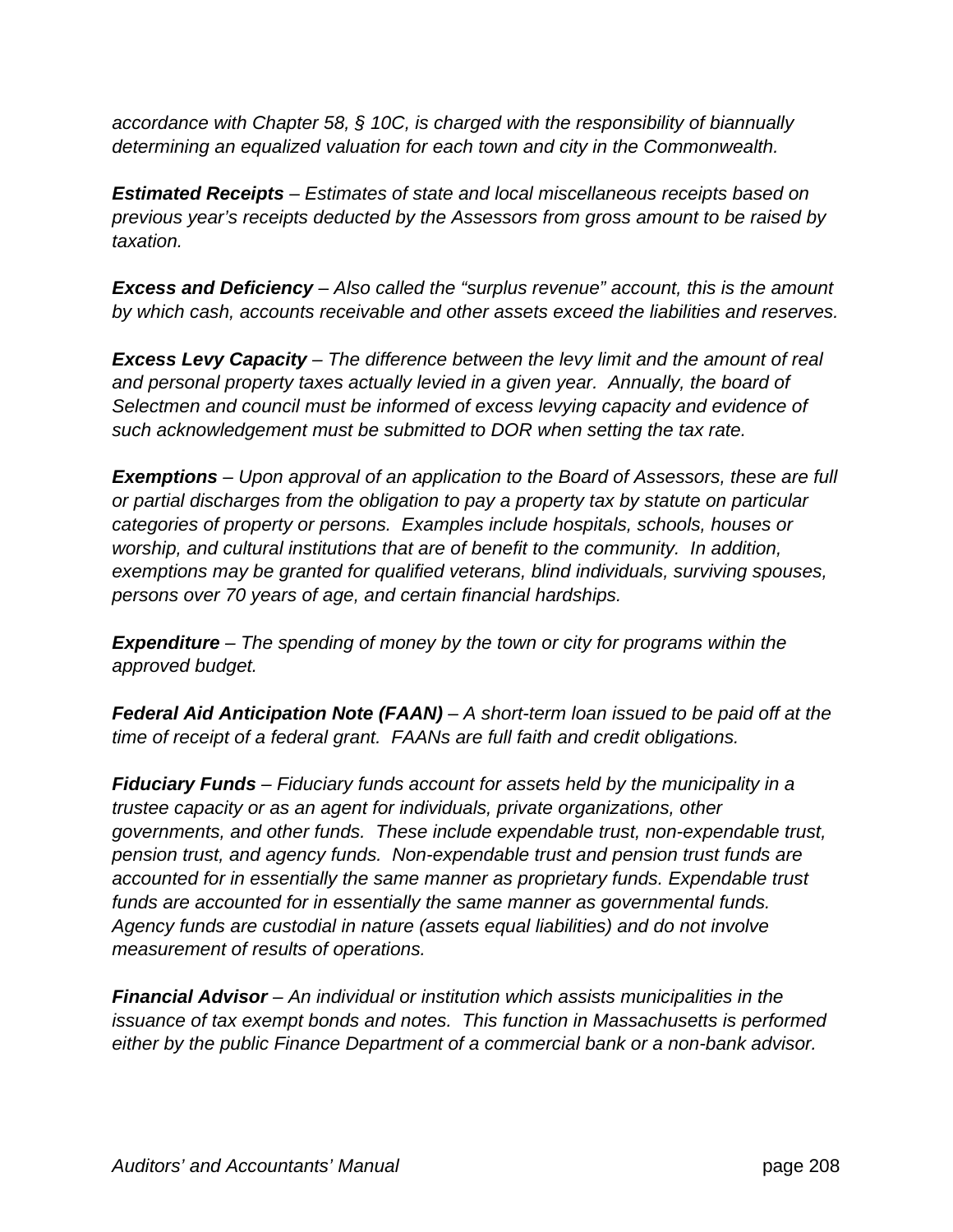*Fiscal Year – The Commonwealth, state and municipalities (as of 1974) operate on a fiscal year which begins on July 1 and ends on June 30. The number of the fiscal year is that of the calendar year in which the fiscal year ends; e.g. the 2016 fiscal year, July 1, 2015 to June 30, 2016, usually written as FY16 or FY2016. This, however, no longer coincides with the fiscal year followed by the federal government, for beginning in 1976 the federal fiscal year was changed to begin on October 1 and end on September 30.* 

*Fixed Costs – These are costs which are legally or contractually mandated. (Examples: retirement, FICA/Social Security, insurances, debt service or interest.)* 

*Float – The amount of money making up the difference between the bank balance for a local government's account and its book balance at the end of the day. The primary factor creating float is clearing time on checks and deposits. Delays in receiving deposit and withdrawal information also influence float.* 

*Foundation Budget – The target set for each school district defining the spending level necessary to provide an adequate education for all students. The Foundation Budget is comprised of both local effort and state aid.* 

*Free Cash – (Also Budgetary Fund Balance) Funds remaining from the operations of the previous fiscal year which are certified by DOR's Director of Accounts as available for appropriation. Remaining funds include unexpended free cash from the previous year, receipts in excess of estimates shown on the tax recapitulation sheet, and unspent amounts in budget line-items. Unpaid property taxes and certain deficits reduce the amount of remaining funds which can be certified as free cash. The calculation of free cash is made based on the balance sheet, which is submitted by the community's Auditor, Accountant or Comptroller. Typically, a community will attempt to maintain a free cash balance of between 3 and 5 percent of its total budget as a hedge against unforeseen expenditures, to insure there will be an adequate reserve to prevent sharp fluctuations in the tax rate, and to prevent expensive short-term borrowing. (Maintenance of an adequate free cash level is not a luxury but a necessary component of sound local fiscal management. Credit rating agencies and other members of the financial community expect municipalities to maintain free cash reserves; judgments regarding a community's fiscal stability are made, in part, on the basis of free cash.) Also see Available Funds.* 

*Full Faith and Credit – A legal pledge of the general taxing powers for the payment of governmental obligations. Bonds carrying such pledges are usually referred to as general obligation or full faith and credit bonds.*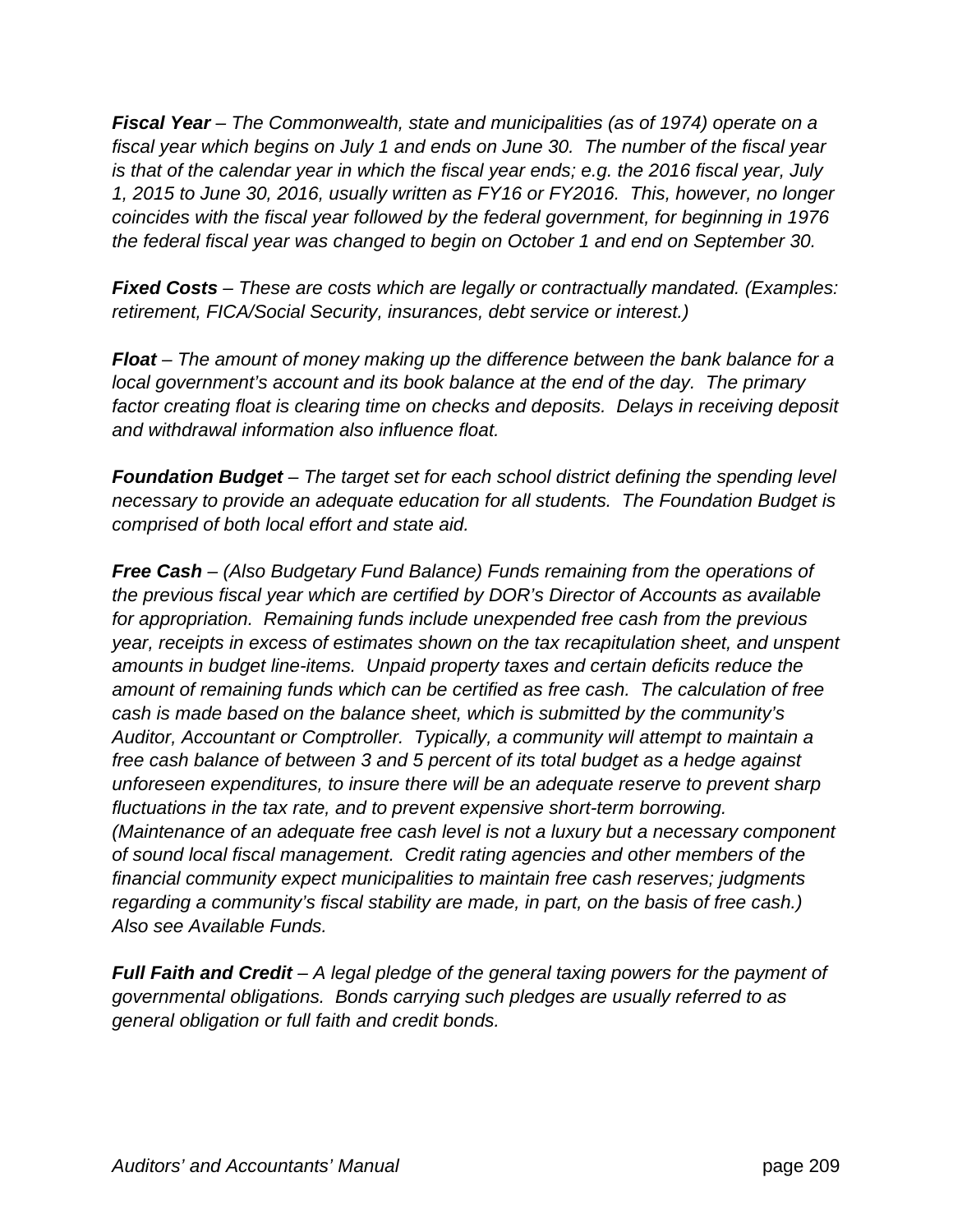*Fund – An accounting entity with a self-balancing set of accounts which are segregated for the purpose of carrying on specific activities or attaining certain objectives in accordance with specific regulations, restrictions or limitations.* 

*Fund Accounting – Organizing the financial records of a municipality into multiple*  funds. A fund is a distinct entity within the municipal government in which financial *resources and activity (assets, liabilities, fund balances, revenues and expenditures) are accounted for independently in accordance with specific regulations, restrictions or limitations. Examples of funds include the General Fund and Enterprise Funds. Communities whose accounting records are organized according to the Uniform Massachusetts Accounting System use multiple funds.* 

*General Fund – This non-earmarked fund is used to account for most financial resources and activity governed by the normal Town Meeting/City Council appropriation process.* 

*General Obligation Bonds – Bonds issued by a municipality which are backed by the full faith and credit of its taxing authority.* 

*Governing Body – The board, committee, commissioners or other legislative body of a governmental unit, including the school committee of a municipality.* 

*Indirect Cost – Costs of a service not reflected in the service's operating budget. A determination of these costs is necessary to analyze the total costs of service delivery. (An example of an indirect cost of providing water service would be health insurance costs for water employees.)* 

*Interest – Compensation paid or to be paid for the use of money, including interest payable at periodic intervals or as discount at the time a loan is made.* 

*Interest Rate – The interest payable, expressed as a percentage of the principal available for use during a specified period of time. It is always expressed in annual terms.* 

*Investments – Securities and real estate held for the production of income in the form of interest, dividends, rentals or lease payments. The term does not include fixed assets used in governmental operations.* 

*Judgment – An amount to be paid or collected by a governmental unit as a result of a court decision, including a condemnation award in payment for private property taken for public use.*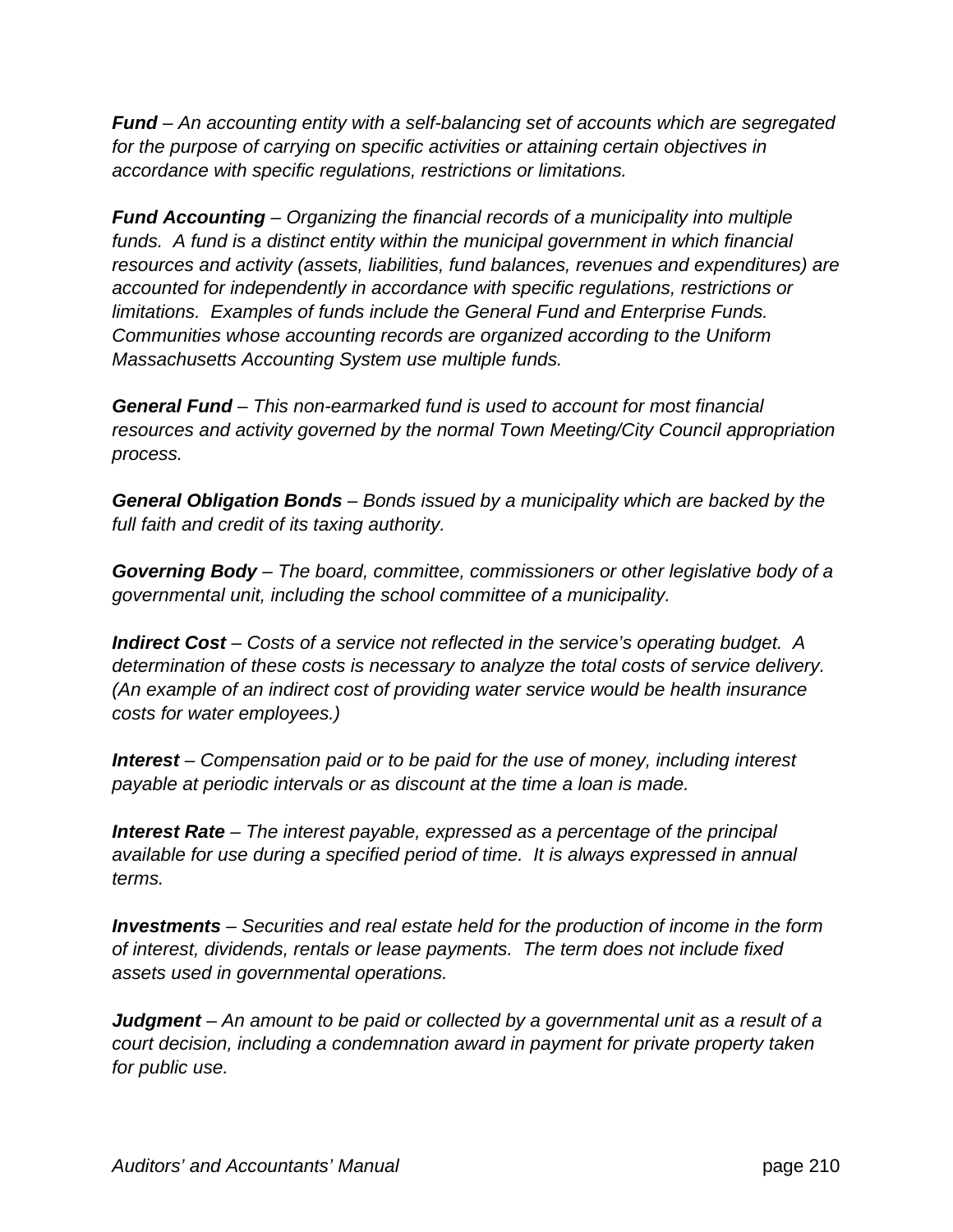*Land Fund – A fund established in FY86 to which may be added an annual appropriation earmarked for the acquisition of land or debt service on designated land purchases.* 

*Law Enforcement Trust Fund – A revolving fund established to account for a portion of the proceeds from the sale of property seized from illegal drug-related activities. Funds may be expended to defray certain qualified law enforcement costs as outlined in Chapter 94C, § 47. Funds from this account may be expended by the police chief without further appropriation.* 

*Legal Opinion – An opinion by an attorney or law firm that bonds have been legally issued by a public body, and that the bonds are exempt from federal income taxes and some Massachusetts taxes under existing laws, regulations and rulings.* 

*Levy Ceiling – The maximum tax assessed on real and personal property may not exceed 2.5 percent of the total full and fair cash value of all taxable property (Chapter 59, § 21C). Property taxes levied may exceed this limit only if the community passes a capital outlay expenditure exclusion, a debt exclusion or a special exclusion.* 

*Levy Limit – The maximum amount a community can levy in a given year. The limit can grow each year by 2.5 percent of the prior year's levy limit (Chapter 59, § 59C(f,g,k)) plus new growth and any overrides. The levy limit can exceed the levy ceiling only if the community passes a capital expenditure exclusion, debt exclusion or special exclusion.* 

*Line-Item Budget – A budget which focuses on inputs of categories of spending, such as supplies, equipment, maintenance, or salaries, as opposed to a program budget.* 

*Local Aid – Revenue allocated by the Commonwealth to towns, cities and regional school districts. Estimates of local aid are transmitted to towns, cities and districts annually by the "Cherry Sheet." Most of the Cherry Sheet aid programs are considered revenues of the municipality's or the regional school district's General Fund and may be spent for any purpose subject to appropriation.* 

*Local Appropriating Authority – In a town, the town meeting has the power to levy directly a property tax. In a city, the city council has the power.* 

*Local Receipts – Locally generated revenues other than real and personal property taxes and excluding enterprise fund revenues. Examples include motor vehicle excise, investment income, hotel/motel tax, fees, rentals and charges. Annual estimates of local receipts are shown on the tax rate recapitulation sheet.*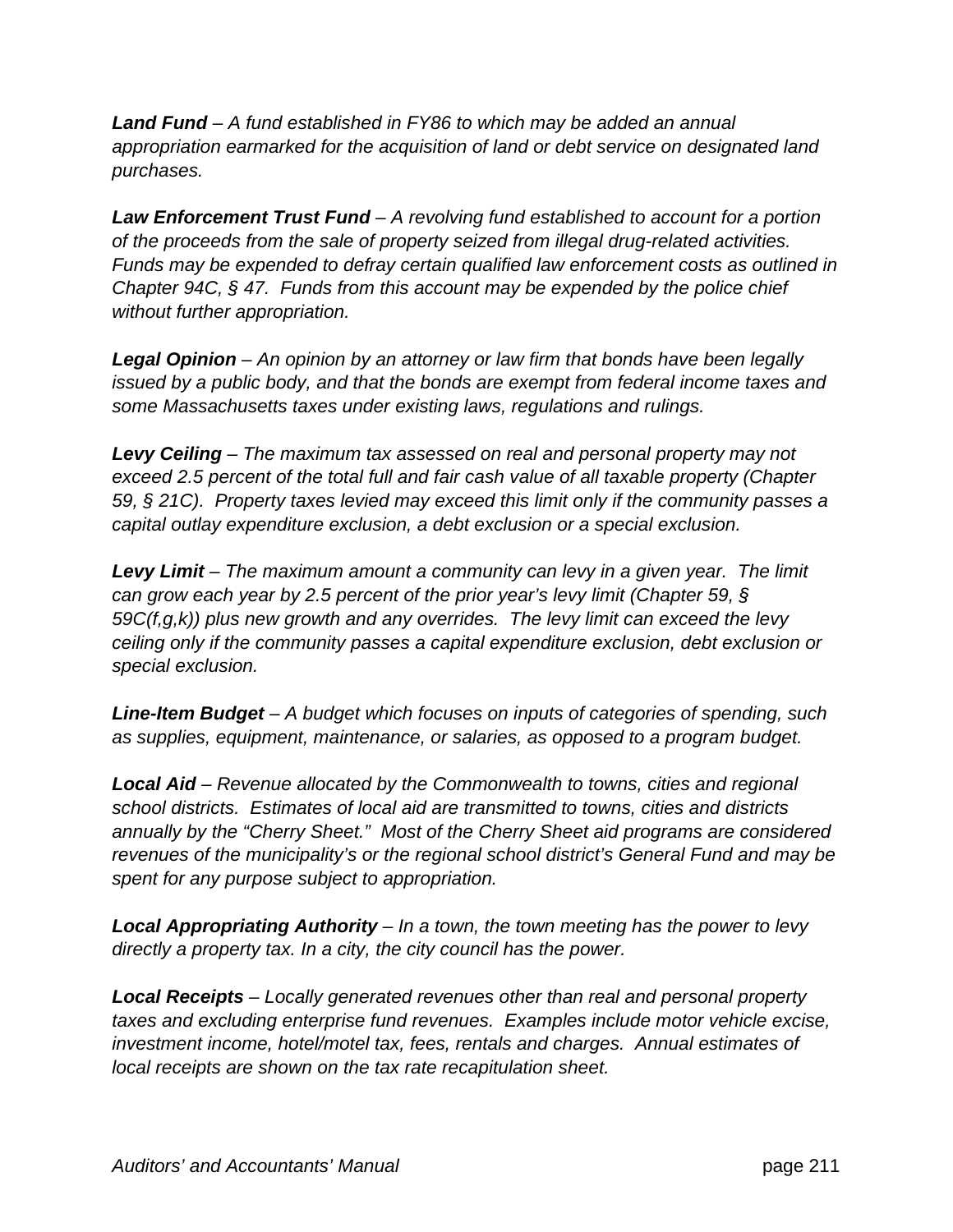## *M.G.L. (or G.L.) – Massachusetts General Laws, Annotated*

*Massachusetts Clean Water Trust – formerly the Massachusetts Water Pollution Abatement Trust – established in 1989 to improve the water quality in the Commonwealth through the provision of low cost capital financing to cities, towns and other eligible entities.* 

*Massachusetts Municipal Depository Trust – Founded in 1977, it is an investment program in which municipalities may pool excess cash. It is under the supervision of the State Treasurer.* 

*Massachusetts School Building Authority – a quasi-independent government authority created to reform the process of funding capital improvement projects in the Commonwealth's public schools* 

*Maturity – The date upon which the principal of a bond becomes due and payable.* 

*Minimum Required Local Contribution – The minimum that a town or city must appropriate from property taxes and other local revenues for the support of schools.* 

*Moody's Investment Services, Inc. – One of the leading municipal bond rating agencies.* 

*Municipal(s) – (As used in the bond trade) "Municipal" refers to any governmental unit below or subordinate to the state. "Municipals" (i.e., municipal bonds) include not only the bonds of all local subdivisions such as towns, cities, school districts, special districts, but also bonds of states and agencies of the state.* 

*Municipal Revenue Growth Factor – An estimate of the percentage change in a municipality's revenue growth for a fiscal year.* 

*Municipal Finance Oversight Board – A board authorized by M.G.L. to review and approve applications by municipalities to exceed their statutory debt limit, define the term of borrowing for certain purposes and designate issues of "Qualified Bonds" under chapter 44a.* 

*Net School Spending (NSS) – Includes both school budget and municipal budget amounts attributable to education, excluding long-term debt service, student transportation, school lunches and certain other specified school expenditures. A community's NSS funding must be equal or exceed the NSS Requirement established annually by the Department of Elementary and Secondary Education.*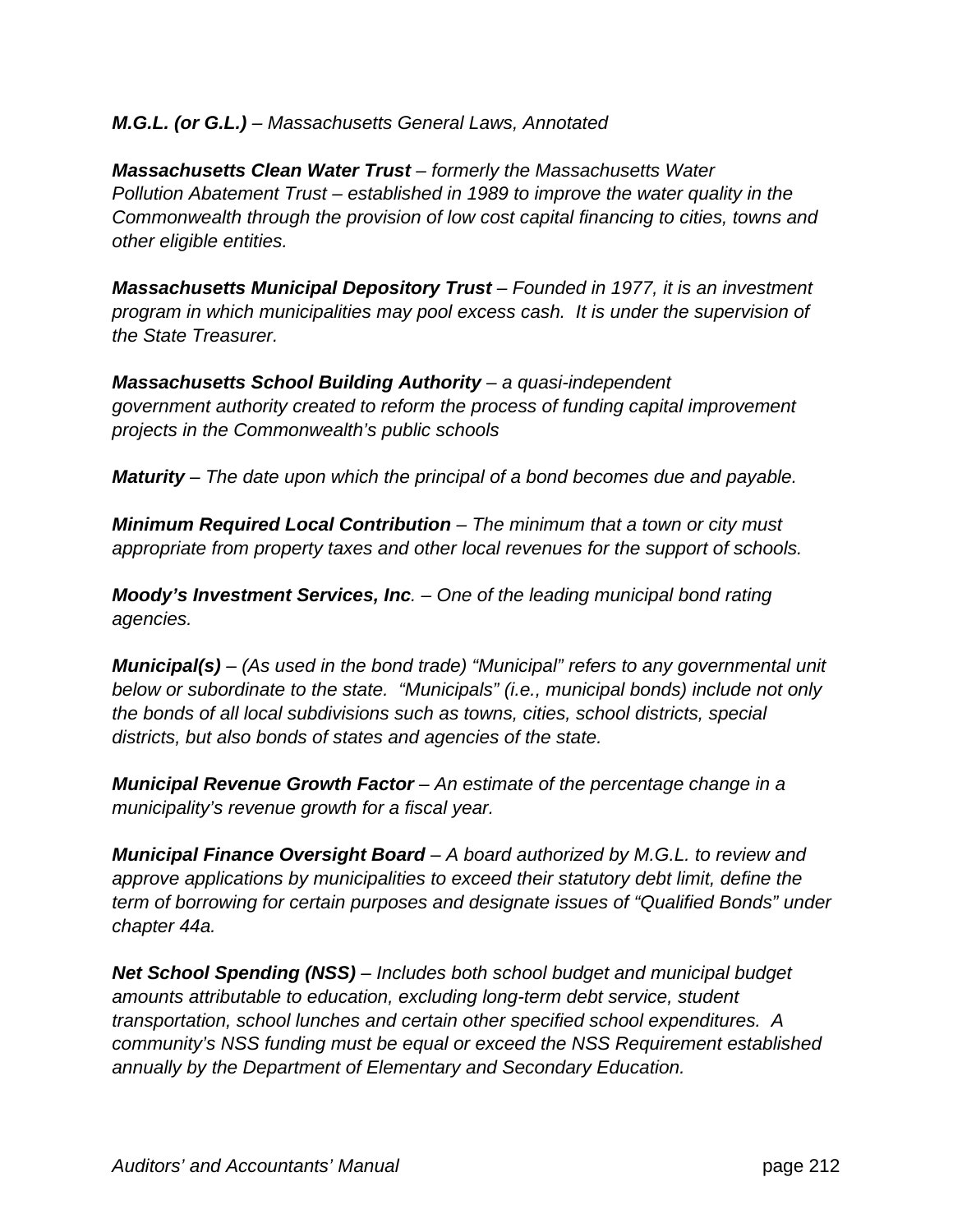*New Growth – the taxing capacity added by new construction and other increases in the property tax base. New growth is calculated by multiplying the value associated with new construction by the tax rate of the previous fiscal year. For example, FY2016 new growth is determined by multiplying the value of new construction in calendar 2014 (as valued on January 1, 2015) by the FY2015 tax rate.* 

*Note – A short-term loan, typically of a year or less in maturity.* 

*Notice of Sale – A detailed statement which is published to advertise the sale of municipal bonds by competitive bid.* 

*Objects of Expenditures – A classification of expenditures that is used for coding any department disbursement, such as "personal services," "expenses" or "capital outlay."* 

*Official Statement – A document containing information about a prospective bond issue or a note issue which contains information about the issue and the issuer, and is intended for the potential investor. The Official Statement is sometimes published with the Notice of Sale. It is sometimes called an Offering Circular or Prospectus.* 

*Operating Budget – The plan of proposed expenditures for personnel, supplies, and other expenses for the coming fiscal year.* 

*Other Amounts to be Raised – The amounts raised through taxation, but which are not appropriation items. Generally, these are locally generated expenditures (e.g., overlay, teacher pay deferral, deficits) as well as state, county and other special district charges. Because these must be funded in the annual budget, special consideration should be given to them when finalizing the budget recommendations to Town Meeting. (see Tax Rate Recapitulation Sheet)* 

*Overlay – (Overlay Reserve or Reserve for Abatements and Exemptions) An account established annually to fund anticipated property tax abatements and exemptions in that year. The overlay reserve is not established by the normal appropriation process, but rather on the tax rate recapitulation sheet.* 

*Overlay Deficit – A deficit that occurs when the amount of overlay raised in a given year is insufficient to cover abatements and statutory exemptions for that year. Overlay deficits must be provided for in the next fiscal year.* 

*Overlay Surplus - Any balance in the overlay account of a given year in excess of the amount remaining to be collected or abated can be transferred into this account (see Overlay). Within ten days of a written request by the chief executive officer of a town or city, the assessors must provide a certification of the excess amount of overlay*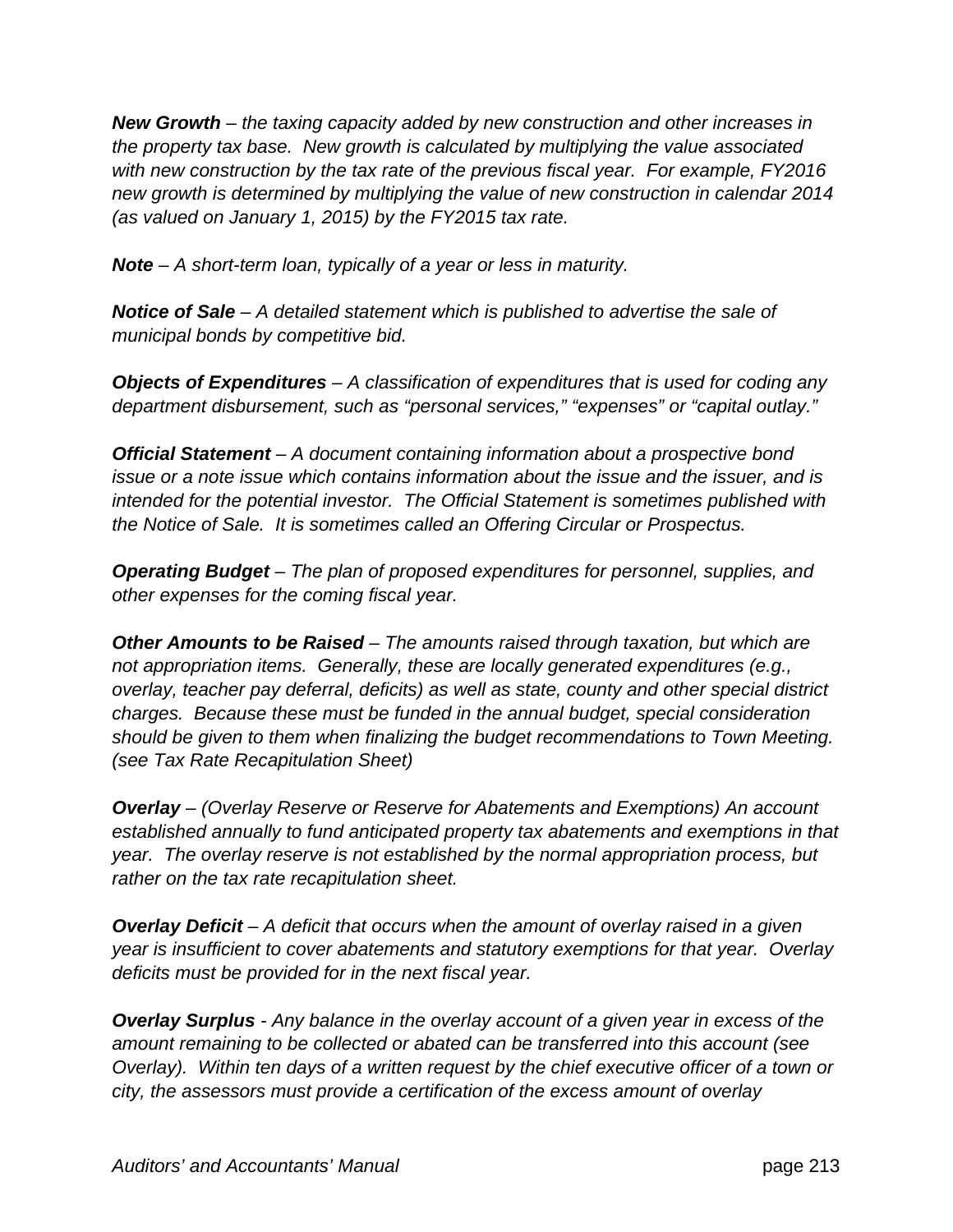*available for transfer. Overlay surplus may be appropriated for any lawful purpose. At the end of each fiscal year, unused overlay surplus is "closed" to surplus revenue; i.e. it becomes a part of free cash.* 

*Override – A vote by a community at an election to permanently increase the levy limit. An override vote may increase the levy limit to no higher than the levy ceiling. The override question on the election ballot must state a purpose for the override and the dollar amount. (see Underride)* 

*Override Capacity – The difference between a community's levy ceiling and its levy limit.* It is the maximum amount by which a community may override its levy limit.

*Par Value – The face amount of a bond, e.g. \$1,000 or \$5,000.* 

*Parking Meter Receipts Reserved for Appropriation – This fund allows a community to charge for parking and to reserve these proceeds in a separate account. In accordance with Chapter 40, § 22A, the process may be used to offset certain expenses for the acquisition, installation, maintenance and operation of parking meters and the regulation of parking and other traffic activities.* 

*Paying Agent – A bank or other institution which acts as the agent for a municipality in making bond interest and principal payments.* 

*PERAC - The Public Employee Retirement Administration Commission – created for and dedicated to the oversight, guidance, monitoring and regulation of the Massachusetts Public Pension Systems.* 

*Performance Budget – A budget which stresses output both in terms of economy and efficiency.* 

*Personnel Services – The cost of salaries, wages and related employment benefits.* 

*Premium – The amount by which the price exceeds the principal amount of a bond or par value.* 

*Principal – The face amount of a bond, exclusive of accrued interest.* 

*Program Budget – A budget which relates expenditures to the programs they fund. The emphasis of a program budget is on output.* 

*Property Tax Levy – The amount of community can raise through the property tax. The levy can be any amount up to the levy limit plus exclusions.*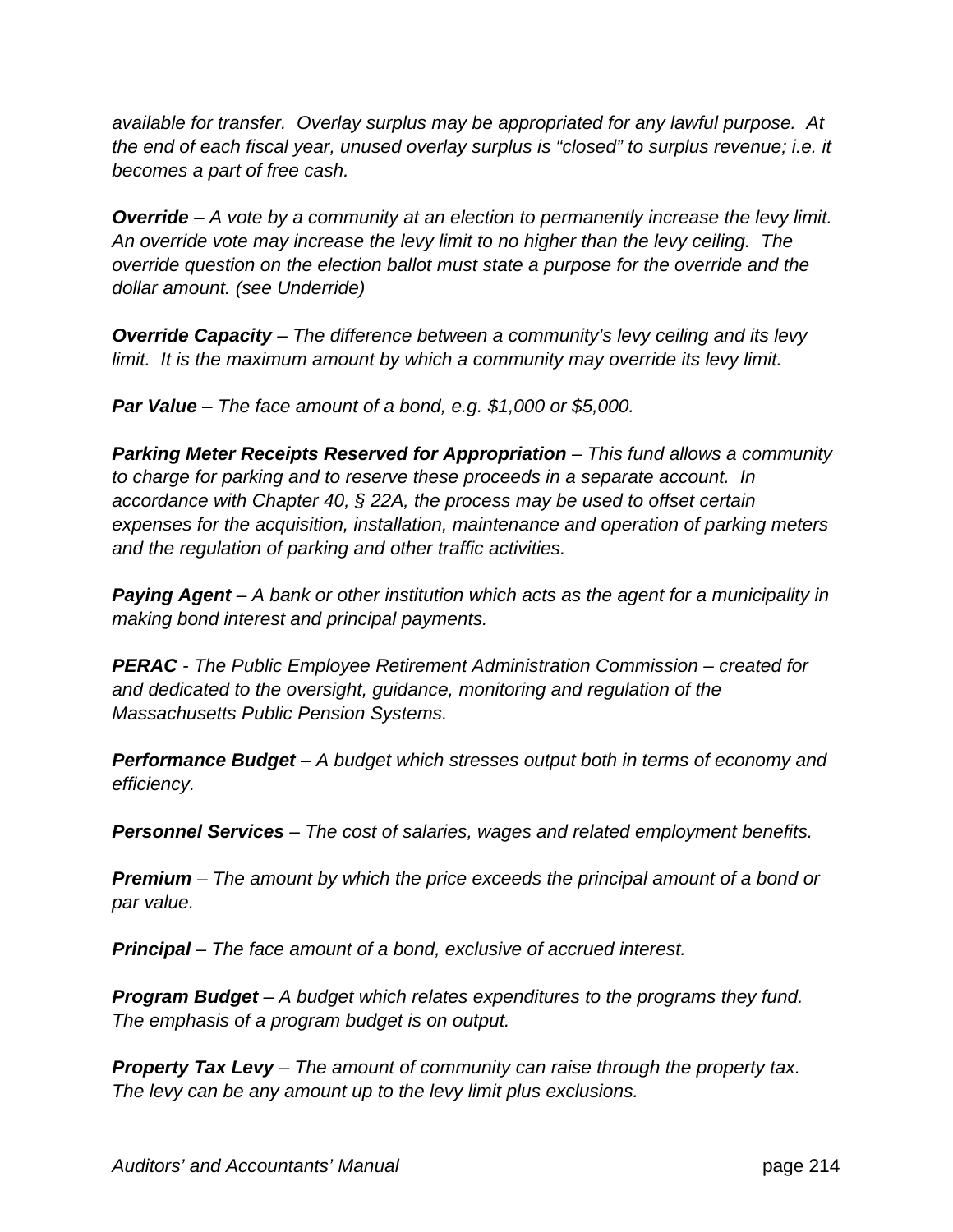*Purchased Services – The cost of services that are provided by a vendor.* 

*Ratings – Designations used by credit rating services to give relative indications of quality. Mood's ratings range from the highest Aaa down through Aa, A-1, A, Baa-1, Baa, Ba, B, Caa, Ca, C. Standard & Poor's ratings include: AAA, AA, A, BBB, BB, B, CCC, CC, C, DDD, DD and D.* 

*Refunding – System by which an issue is redeemed by a new bond issue under conditions generally more favorable to the issuer.* 

*Reserve Fund – An amount set aside annually within the budget of a town (not to exceed 5 percent of the tax levy for the preceding year) or city (not to exceed 3 percent of the tax levy for the preceding year) to provide a funding source for extraordinary and unforeseen expenditures. In a town, the Finance Committee can authorize transfers for this fund for "extraordinary and unforeseen" expenditures. Other uses of the fund require budgetary transfers by Town Meeting. In a city, transfers from this fund may be voted by the City Council upon recommendation of the Mayor.* 

*Residential Factor – Adopted by a community annually, this governs the percentage of the tax levy to be paid by property owners. If local officials choose a low residential factor, (for example the statutory minimum set by the Commissioner of Revenue) residential property owners will pay a proportionately lower share of the total levy (split or multi-tax rate). A residential factor of "1" will result in the taxation of all property at the same rate (single tax rate).* 

*Retained Earnings – An equity account reflecting the accumulated earnings of an enterprise fund, which may be used to fund capital improvements, to reimburse the General Fund for prior year subsidies, to reduce user charges and for enterprise deficits (operating loss).* 

*Revaluation (or recertification of property values) – The Assessors of each community are responsible to develop a reasonable and realistic program to achieve a fair cash valuation of property in accordance with constitutional and statutory requirements. The nature and extent of that program will depend on the Assessors' analysis and consideration of many factors including, but not limited to, the results of an in-depth sales ratio study, the location and style of properties, and the accuracy of existing property record information. Every three years, Assessors must submit property values to the state Department of Revenue for certification. Assessors must also maintain these values in the years between certifications. This is done so that each property taxpayer in the community pays his or her share of the cost of local*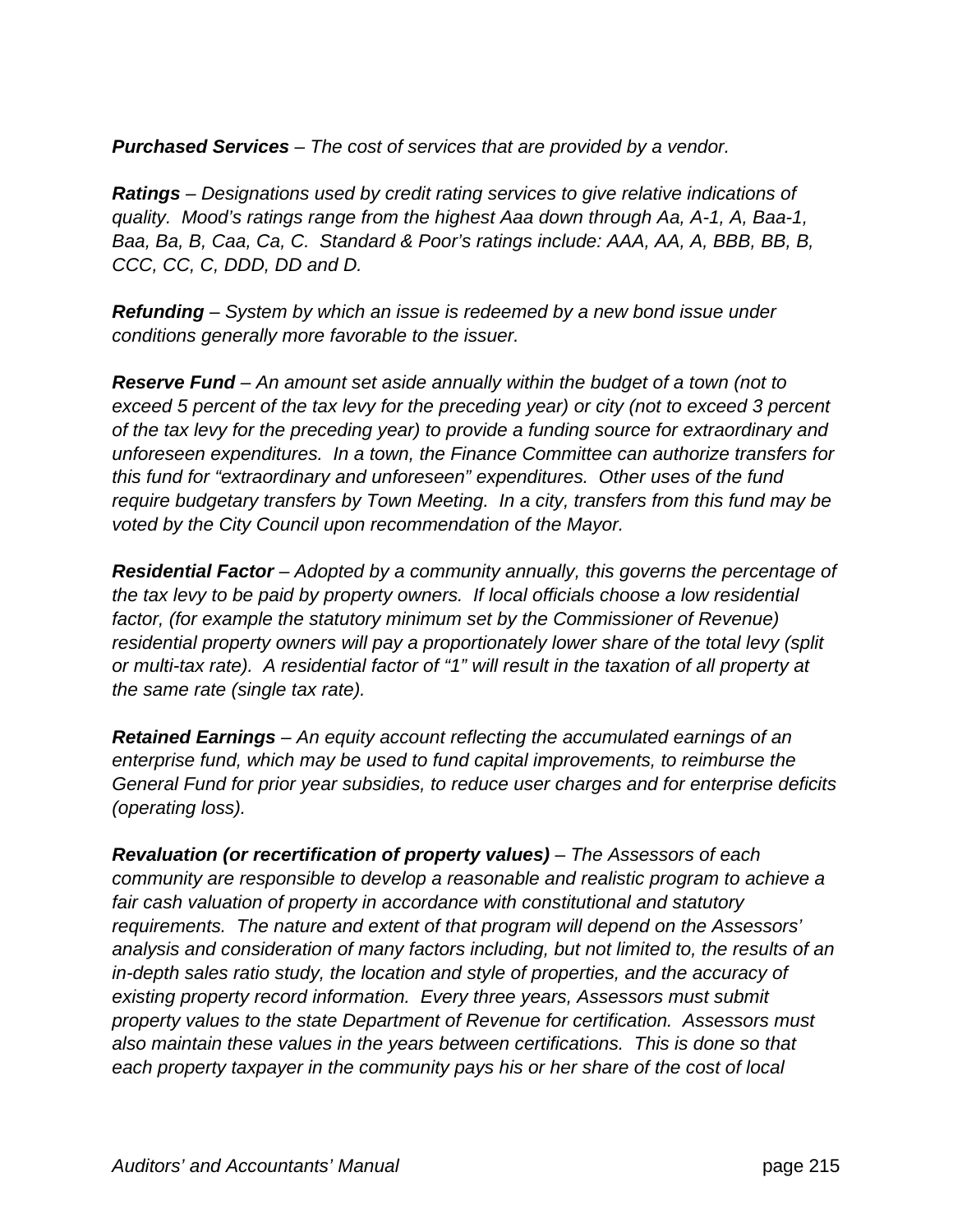*government – no more or less – in proportion to the amount of money the property is worth.* 

*Revenue Anticipation Borrowing – Cities, towns and districts may issue temporary notes in anticipation of taxes (TANs) or other revenue (RANs). The amount of this type of borrowing is limited to the total of the prior year's tax levy, the net amount collected in motor vehicle and trailer excise in the prior year and payments made by the Commonwealth in lieu of taxes in the prior year. According to Chapter 44, § 4, towns, cities and districts may borrow up to one year in anticipation of such revenue.* 

*Revenue Anticipation Note (RAN) – A short-term loan issued to be paid off by revenues, such as tax collections and state aid. RANs are full faith and credit obligations.* 

*Revenue Bond – A bond payable from and secured by specific revenues and thereby not full faith and credit obligations.* 

*Revolving Fund – Allows a community to raise revenues from a specific service and use those revenues to support the service without appropriation. For departmental revolving funds, Chapter 44, § 53E stipulates that each fund must be reauthorized each year at an annual town meeting or by city council action, and that a limit on the total amount which may be spent from each fund must be established at that time. The aggregate of all revolving funds may not exceed ten percent of the amount raised by taxation by the town or city in the most recent fiscal year, and no more than one percent of the amount raised by taxation may be administered by a single department or board. No revolving fund expenditures shall be made for the purpose of paying any wages or salaries for full-time employees. Revolving funds for other programs as provided by statute are still allowed, and a departmental revolving fund may be implemented in addition to or in conjunction with other existing statutory revolving funds, provided that the departmental revolving fund does not conflict with provisions of other revolving funds.* 

*Sale of Cemetery Lot Fund – This fund is established to account for proceeds of the sale of cemetery lots. The proceeds must be used to offset certain expenses of the Cemetery Department under provisions of Chapter 114, § 43C.* 

*Sale of Real Estate Fund – This fund is established to account for the proceeds of the sale of municipal real estate other than proceeds acquired through tax title foreclosure. Chapter 44, § 63 states that such proceeds shall be applied first to the retirement of debt on the property sold. In the absence of such debt, funds may generally be used for purposes for which the town or city is authorized to borrow for a period of five years or more.*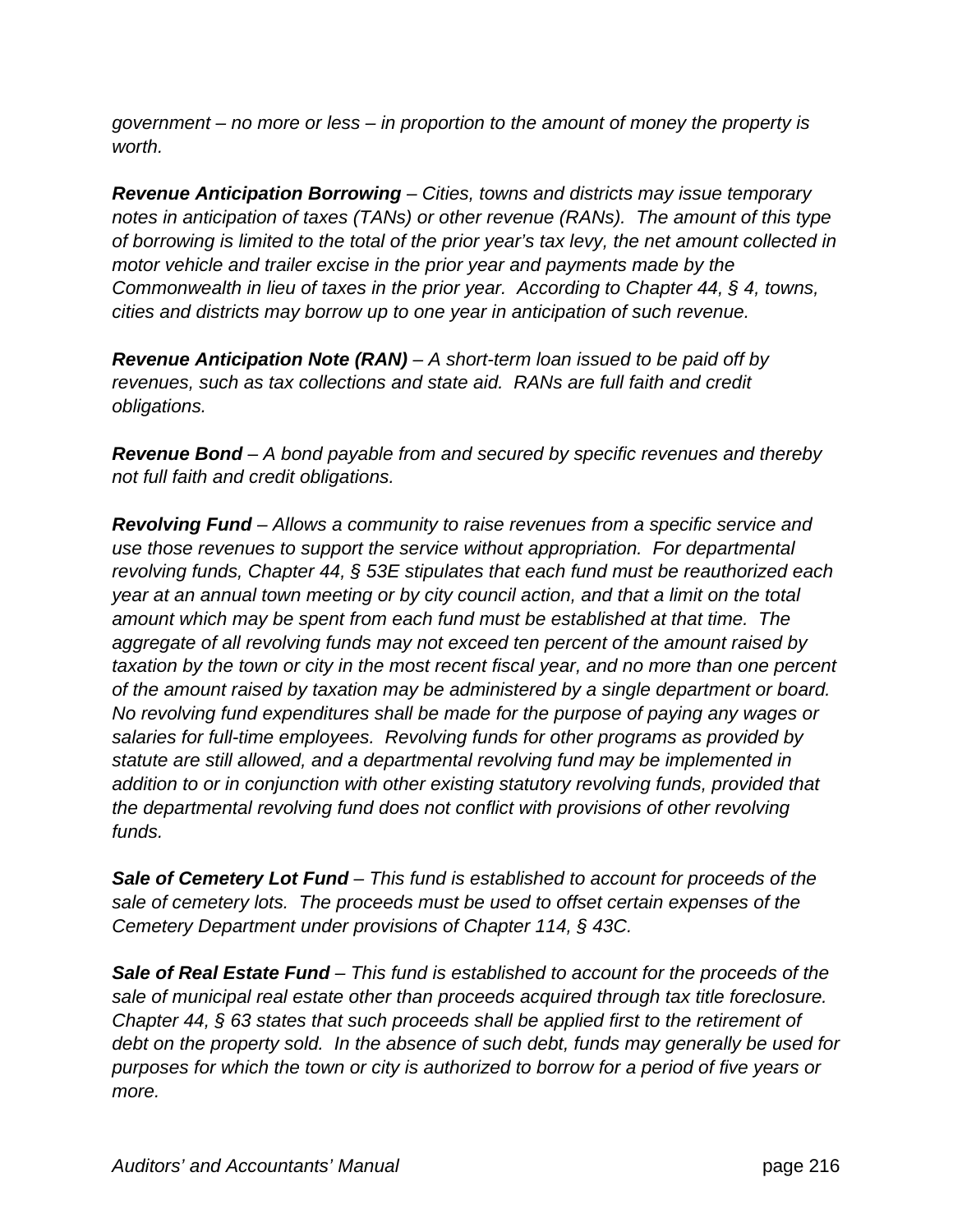*Security – For Massachusetts municipalities, bonds or notes evidencing a legal debt on the part of the issuer.* 

*Serial Bond – A bond of an issue which has maturities scheduled annually over a period of years.* 

*Special Assessment – see Betterments.* 

*Special Exclusion – For a few limited capital purposes, a community may assess taxes above the amount of its levy limit or levy ceiling without voter approval. see Proposition 21/2 chapter in this Manual.* 

*Stabilization Fund – An account from which amounts may be appropriated for any lawful purpose. Towns may appropriate into this fund in any year an amount not to exceed ten percent of the prior year's tax levy or a larger amount with the approval of the Director of Accounts. The aggregate of the Stabilization Fund shall not exceed ten percent of the town's equalized value, and any interest shall be added to and become a part of the fund. A two-thirds vote of town meeting or city council is required to appropriate money from the Stabilization Fund.* 

*Standard & Poor's Corporation – One of the leading municipal bond rating agencies.* 

*State Aid Anticipation Note (SAAN) – A short-term loan issued in anticipation of a state grant or aid.* 

*State House Notes – Notes for towns, cities, counties and districts certified by the Director of Accounts. State House Notes are generally less costly and easier to issue than conventional issues for borrowings. Therefore, these notes are more commonly used for temporary loans and smaller long-term issues.* 

*Surplus Revenue – The amount by which cash, accounts receivable and other floating assets exceed the liabilities and reserves.* 

*Tailings – This fund is reserved for unclaimed checks written on city or town accounts. The procedures for retaining money from unclaimed checks is outlined in Chapter 200A, § 9A. Written notice must be filed with the Clerk if these procedures are to be followed.* 

*Tax Rate – The amount of tax stated in terms of a unit of the tax base; for example, \$14.80 per \$1,000 of assessed valuation of taxable property.*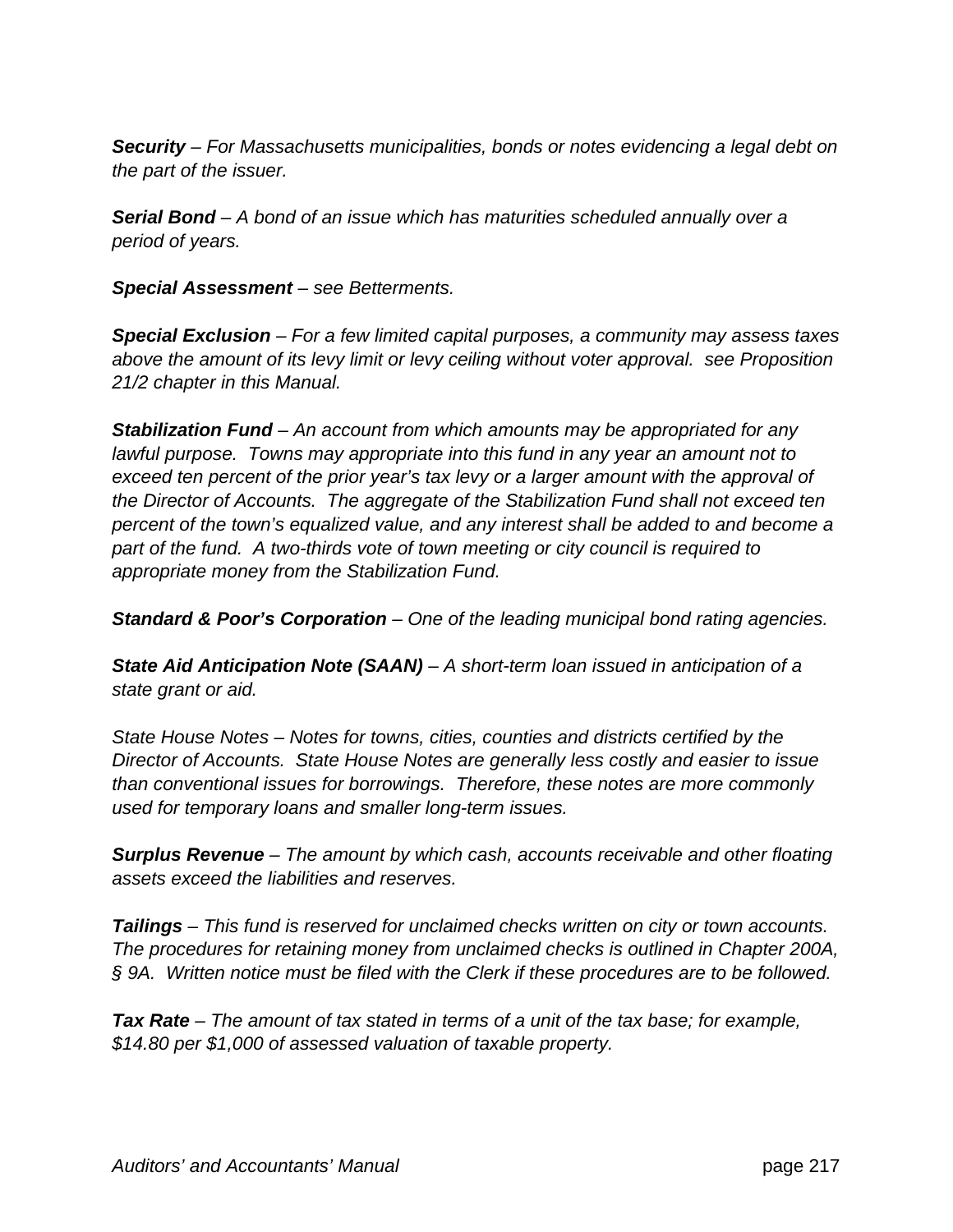*Tax Rate Recapitulation Sheet (also Recap Sheet) – A document submitted by a town or city to the Department of Revenue in order to set a property tax rate. The recap sheet shows all estimated revenues and actual appropriations which affect the property tax rate. (In order to issue the first-half semiannual property tax bills before October 1st, the recap sheet should be submitted to the Department of Revenue in September, or in December in order to issue the third quarterly property tax bills before January 1st.)* 

*Tax Title – Collection procedure which secures a lien on real property and protects the municipality's right to payment of overdue property taxes. (Without following this procedure, the lien on real property expires if three years elapse from the October first following the assessment date, and the property is transferred. If amounts remain outstanding on the property after issuing a demand for overdue property taxes and after publishing a notice of tax taking, the Collector may take the property for the city or town. After properly recording the instrument of taking, the Collector transfers responsibility for collecting the overdue amounts to the Treasurer).* 

*Term Bond – Bonds the entire principal of which matures on one date. Massachusetts municipal general obligation bonds are required by law to be retired on a serial basis.* 

*Trust Fund – In general, a fund held for the specific purpose stipulated by a trust agreement. The Treasurer acts as custodian of trust funds and invests and expends such funds as stipulated by trust agreements or as directed by the commissioners of trust funds or by town meeting. Both principal and interest may be used if the trust is established as an expendable trust. For non-expendable trust funds, interest but not principal may be expended as directed.* 

*Underride – A vote by a community to permanently decrease the tax levy limit. As such, it is the exact opposite of Override.* 

*Underwriter – For municipal debt issues, a commercial bank or securities dealer which purchases all or part of a new issue in order to sell the securities to investors. A group of underwriters is called a syndicate.* 

*Unfunded Pension Liability- Unfunded pension liability is the difference between the value assigned to the retirement benefits already deemed by the town's employees and the assets the town's retirement system will have on hand to meet these obligations. The dollar value of the unfunded pension liability is driven by assumptions about interest rates at which a retirement system's assets will grow and the rate of future costs of living increases to pensioners.* 

*Uniform Massachusetts Accounting System (UMAS) – A comprehensive and practical municipal accounting system that conforms to Generally Accepted Accounting*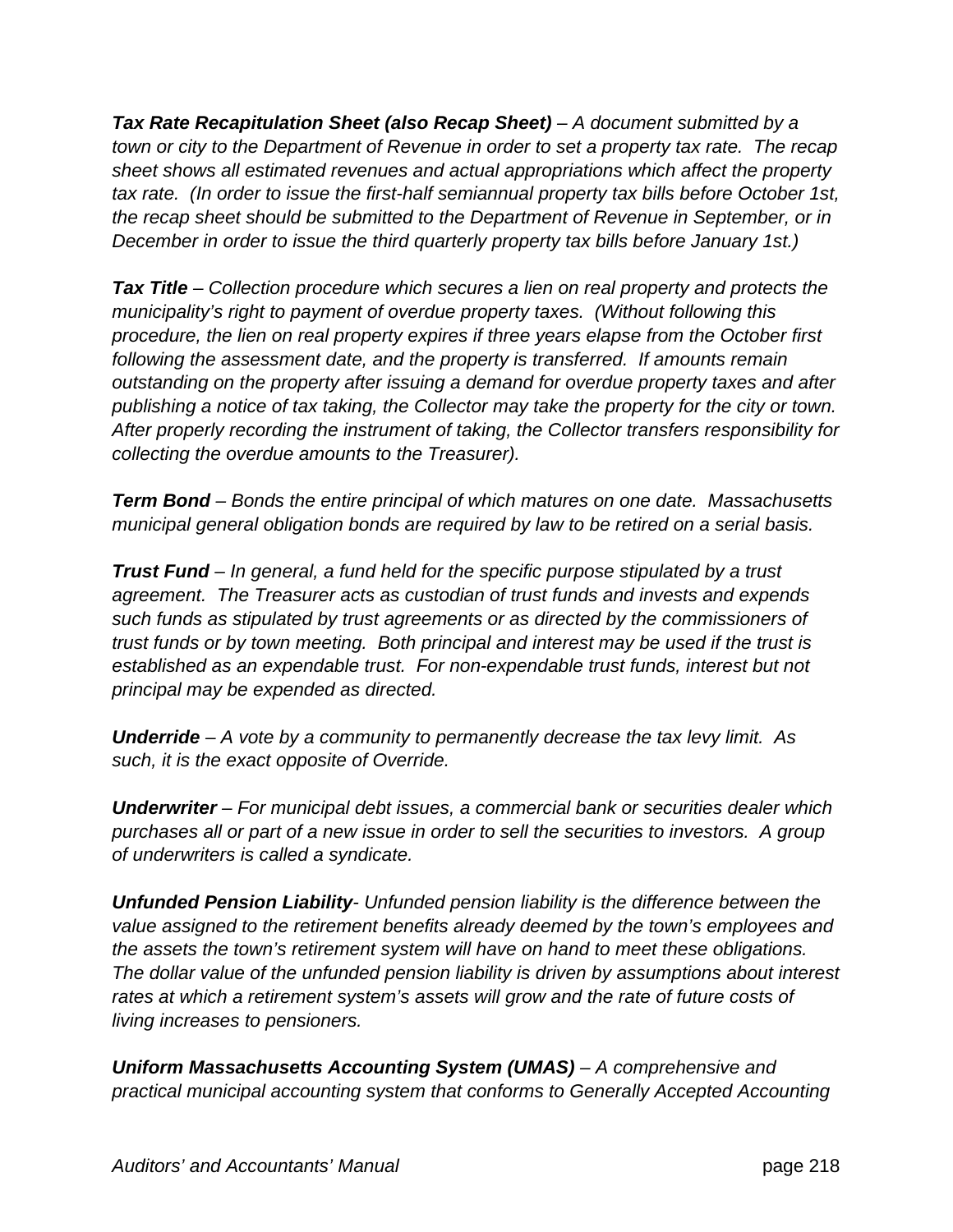*principles (GAAP) for local governments. UMAS is regarded by the Department of Revenue as the professional standard for modern municipal accounting in Massachusetts. (Among the benefits of conversion to UMAS are increased consistency in reporting and record keeping and enhanced comparability of data among cities and towns.)* 

*Unreserved Fund Balance – Also referred to sometimes as "surplus revenue account," this is the amount by which cash, accounts receivable, and other assets exceed liabilities and restricted reserves. It is akin to "stockholders' equity" account on a corporate balance sheet. It is not, however, available for appropriation in full because a portion of the assets listed as "accounts receivable" may be taxes receivable and uncollected. (see Free Cash).* 

*Valuation (100%) – Requirement that the assessed valuation must be the same as the market value for all properties; 100 percent valuation may offer greater equity in the redistribution of state aid to cities and towns based upon local real estate values.* 

*Warrant – A list of items to be acted on by Town Meeting. (A treasury warrant and the assessors' warrant authorize the Treasurer to pay specific bills and the tax Collector to collect taxes in the amount and from the persons listed, respectively.)* 

*Water Surplus – For water departments operating under Chapter 41, § 69B, any revenues in excess of estimated water receipts or unspent water appropriations close to a water surplus account. Water surplus may be appropriated to fund water-related general and capital expenses or to reduce water rates.* 

*Waterways Improvement Fund – An account into which 50 percent of the proceeds of the boat excise are deposited. Use of these proceeds is limited to certain waterway expenses as outlined in Chapter 40, § 5G.* 

*Yield – The net annual percentage of income derived from an investment. The yield of a bond reflects interest rate, length of time to maturity and write-off of premium or accrual of discount. (Also referred to as "yield to maturity.")*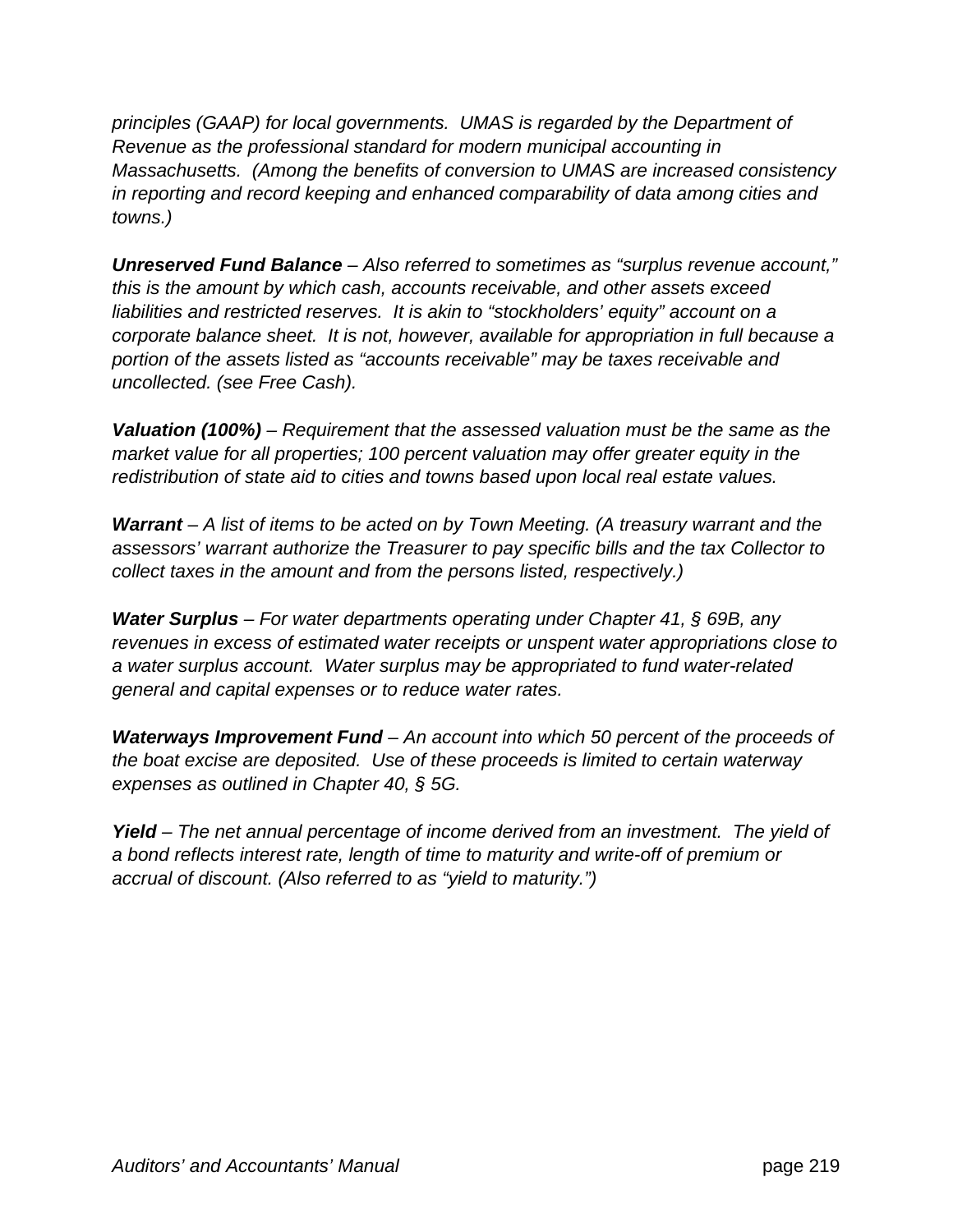## **Appendix B – Glossary of Common Municipal Acronyms**

| <b>BLA</b>   | - Bureau of Local Assessment                                   |
|--------------|----------------------------------------------------------------|
| <b>BMFL</b>  | - Bureau of Municipal Finance Law                              |
| <b>BOA</b>   | - Bureau of Accounts (or Board of Assessors)                   |
| <b>DLS</b>   | - Division of Local Services                                   |
| <b>GIC</b>   | - Group Insurance Commission                                   |
| <b>HIPPA</b> | - Health Insurance Portability and Accountability Act          |
| <b>MAAO</b>  | - Massachusetts Association of Assessing Officers              |
| <b>MASBO</b> | - Massachusetts Association of School Business Officials       |
| <b>MCTA</b>  | - Massachusetts Collectors and Treasurers Association          |
| <b>MCWT</b>  | - Massachusetts Clean Water Trust-                             |
| <b>MFOB</b>  | - Municipal Finance Oversight Board                            |
| MIIA         | - Massachusetts Interlocal Insurance Association               |
| <b>MMA</b>   | - Massachusetts Municipal Association                          |
| MMAAA        | - Massachusetts Municipal Accountants and Auditors Association |
| <b>MMDT</b>  | - Massachusetts Municipal Depository Trust                     |
| <b>MSBA</b>  | - Massachusetts School Building Authority -                    |
| <b>MWRA</b>  | - Massachusetts Water Resources Authority                      |
| <b>MSCPA</b> | - Massachusetts Society of Certified Public Accountants        |
| <b>OPEBs</b> | - Other Post-Employment Benefits                               |
| <b>PERAC</b> | - The Public Employee Retirement Administration Commission     |